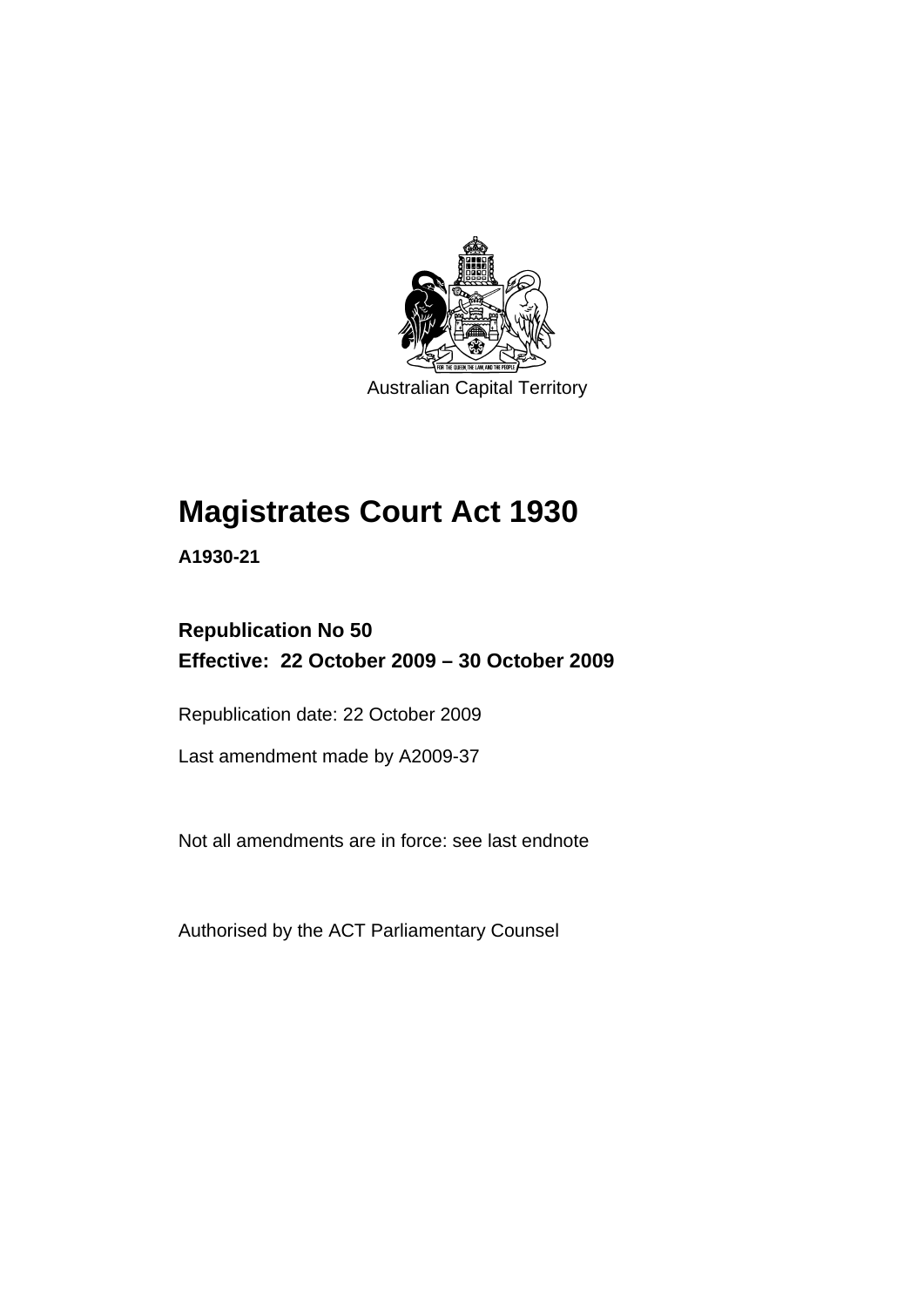## **About this republication**

#### **The republished law**

This is a republication of the *Magistrates Court Act 1930* (including any amendment made under the *Legislation Act 2001*, part 11.3 (Editorial changes)) as in force on 22 October 2009*.*  It also includes any amendment, repeal or expiry affecting the republished law to 22 October 2009.

The legislation history and amendment history of the republished law are set out in endnotes 3 and 4.

#### **Kinds of republications**

The Parliamentary Counsel's Office prepares 2 kinds of republications of ACT laws (see the ACT legislation register at www.legislation.act.gov.au):

- authorised republications to which the *Legislation Act 2001* applies
- unauthorised republications.

The status of this republication appears on the bottom of each page.

#### **Editorial changes**

The *Legislation Act 2001*, part 11.3 authorises the Parliamentary Counsel to make editorial amendments and other changes of a formal nature when preparing a law for republication. Editorial changes do not change the effect of the law, but have effect as if they had been made by an Act commencing on the republication date (see *Legislation Act 2001*, s 115 and s 117). The changes are made if the Parliamentary Counsel considers they are desirable to bring the law into line, or more closely into line, with current legislative drafting practice.

This republication does not include amendments made under part 11.3 (see endnote 1).

#### **Uncommenced provisions and amendments**

If a provision of the republished law has not commenced or is affected by an uncommenced amendment, the symbol  $\mathbf{U}$  appears immediately before the provision heading. The text of the uncommenced provision or amendment appears only in the last endnote.

#### **Modifications**

If a provision of the republished law is affected by a current modification, the symbol  $\mathbf{M}$ appears immediately before the provision heading. The text of the modifying provision appears in the endnotes. For the legal status of modifications, see *Legislation Act 2001*, section 95.

#### **Penalties**

At the republication date, the value of a penalty unit for an offence against this law is \$110 for an individual and \$550 for a corporation (see *Legislation Act 2001*, s 133).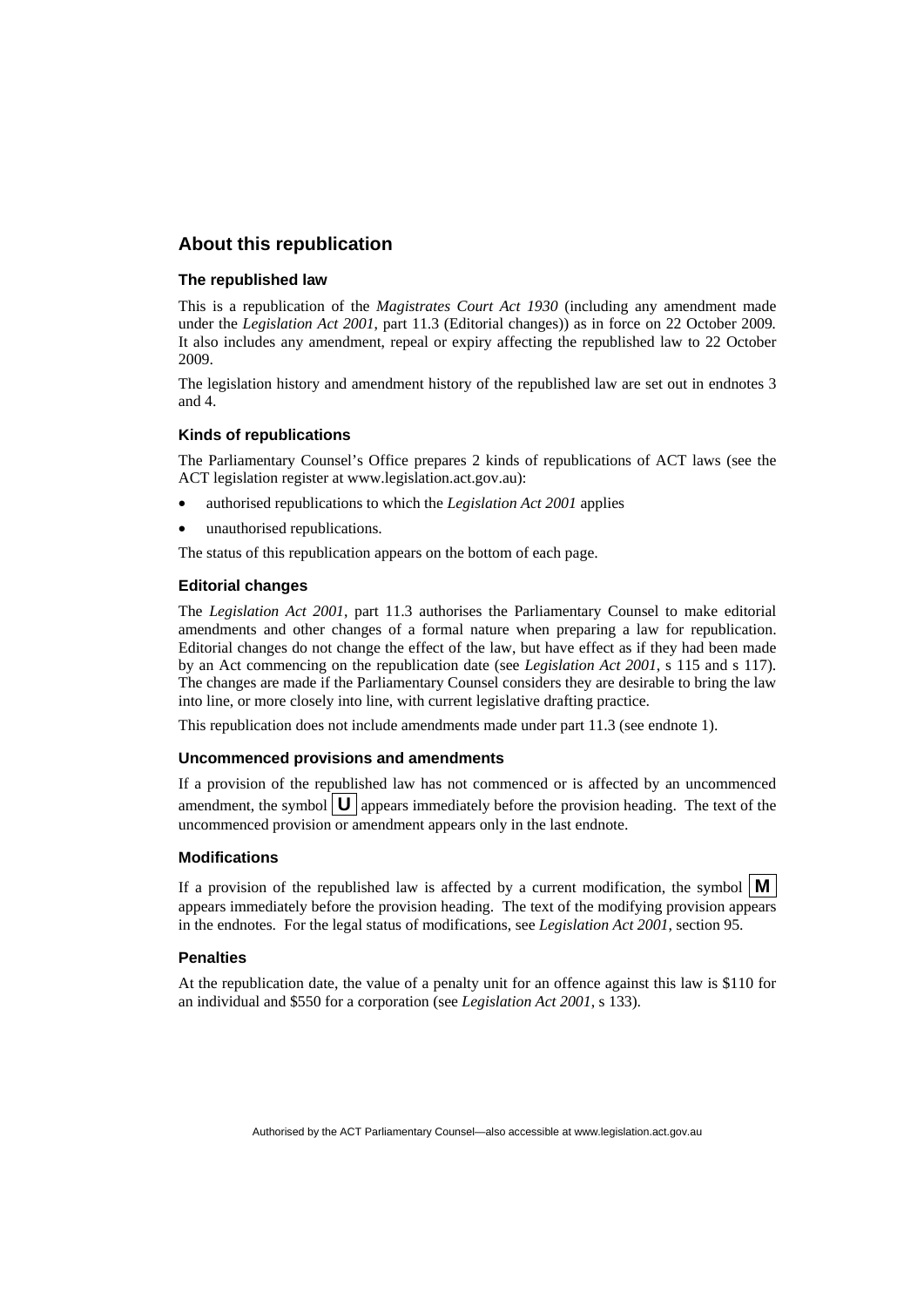

# **[Magistrates Court Act 1930](#page-16-0)**

## **Contents**

|                  |                                          | Page |
|------------------|------------------------------------------|------|
| <b>Chapter 1</b> | <b>Preliminary</b>                       |      |
| 1                | Name of Act                              | 2    |
| 2                | Dictionary                               | 2    |
| 3                | <b>Notes</b>                             | 2    |
| <b>Chapter 2</b> | <b>Magistrates Court and magistrates</b> |      |
| <b>Part 2.1</b>  | The court                                |      |
| 4                | Constitution of court                    | 3    |
| 5                | Arrangement of court business            | 3    |

| R <sub>50</sub> |  |
|-----------------|--|
| 22/10/09        |  |

Magistrates Court Act 1930 Effective: 22/10/09-30/10/09 contents 1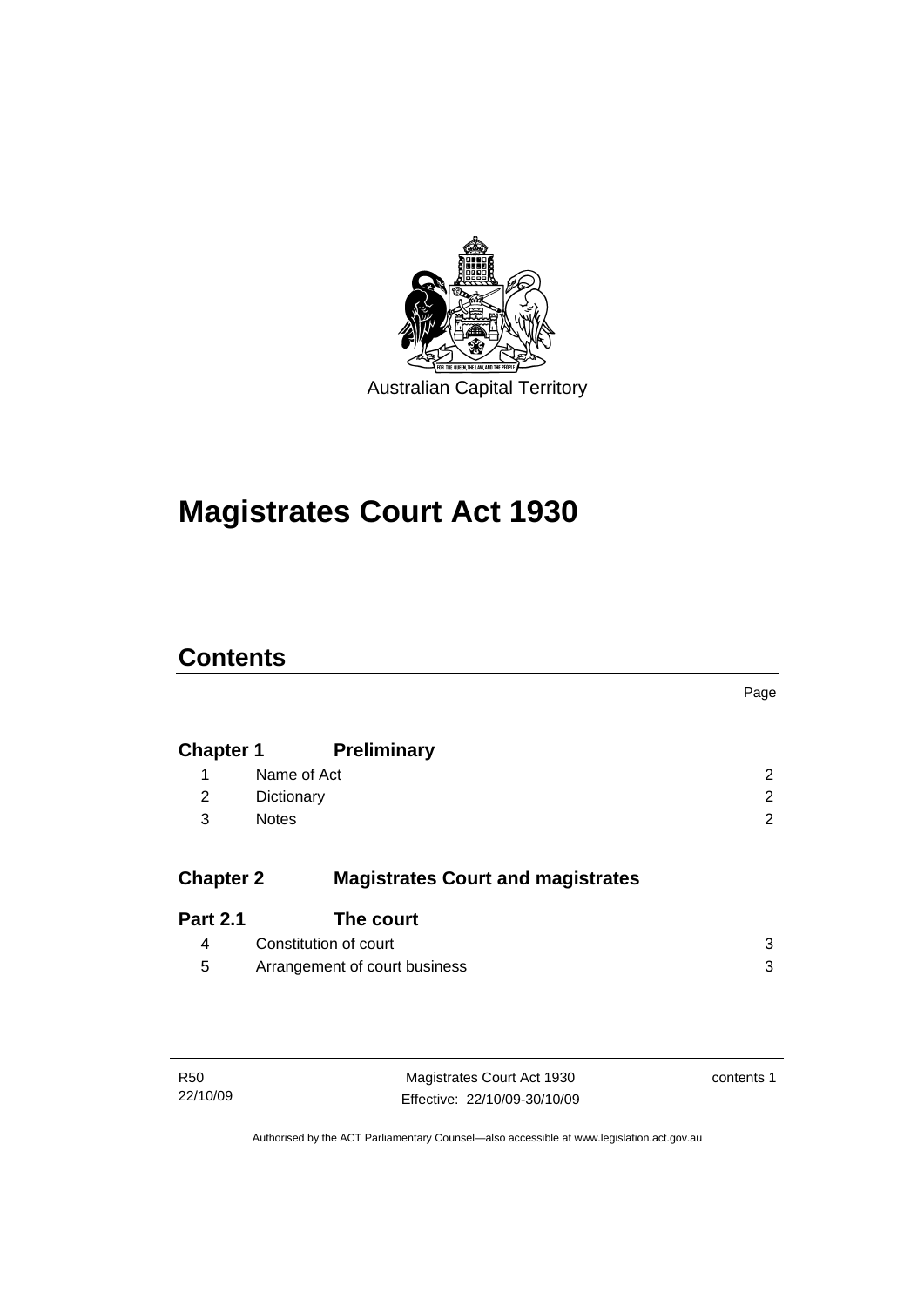## **Part 2.2 Appointment and jurisdiction of magistrates**

| Division 2.2.1    | Magistrates other than special magistrates                  |                   |
|-------------------|-------------------------------------------------------------|-------------------|
| 6                 | Meaning of <i>magistrate</i> in div 2.2.1                   | 5                 |
| $\overline{7}$    | Appointment of Chief Magistrate and other magistrates       | 5                 |
| 7AA               | Requirements of appointment-magistrates                     | 5                 |
| 7A                | Eligibility for appointment as magistrate                   | 6                 |
| 7B                | Seniority of magistrates                                    | 6                 |
| 7C                | Conditions of appointment of magistrates                    | 6                 |
| 7D                | Term of appointment of magistrates                          | 6                 |
| 7E                | <b>Acting Chief Magistrate</b>                              | $\overline{7}$    |
| 7F                | Retirement                                                  | $\overline{7}$    |
| 7G                | Magistrates not to do other work                            | $\overline{7}$    |
| 7H                | Rights of public servants                                   | 8                 |
| Division 2.2.2    | <b>Special magistrates</b>                                  |                   |
| 8                 | Appointment of special magistrates                          | 8                 |
| 8AA               | Requirements of appointment-special magistrates             | 8                 |
| 8A                | Term of appointment of special magistrates                  | 8                 |
| 8B                | Conditions of appointment of special magistrates            | 9                 |
| Division 2.2.3    | <b>Registrar and other court officers</b>                   |                   |
| 9                 | Appointment of registrar etc                                | 10                |
| 9Α                | Staff assisting registrar                                   | 10                |
| 9B                | Functions of registrar and deputy registrars                | 10                |
| Division 2.2.4    | <b>Jurisdiction of magistrates</b>                          |                   |
| 10P               | Oath etc of office                                          | 11                |
| 11                | Acts done beyond ACT                                        | 11                |
| $12 \overline{ }$ | Acts by magistrate out of court etc                         | 11                |
| 13                | Making of enforcement order after case decided              | 12                |
| 15                | Process not invalid only because of death of magistrate etc | $12 \overline{ }$ |
| 16                | Order instead of mandamus order                             | 12                |
| 17                | Magistrates may exercise functions of justices of peace     | 12                |
|                   |                                                             |                   |

contents 2 Magistrates Court Act 1930 Effective: 22/10/09-30/10/09

R50 22/10/09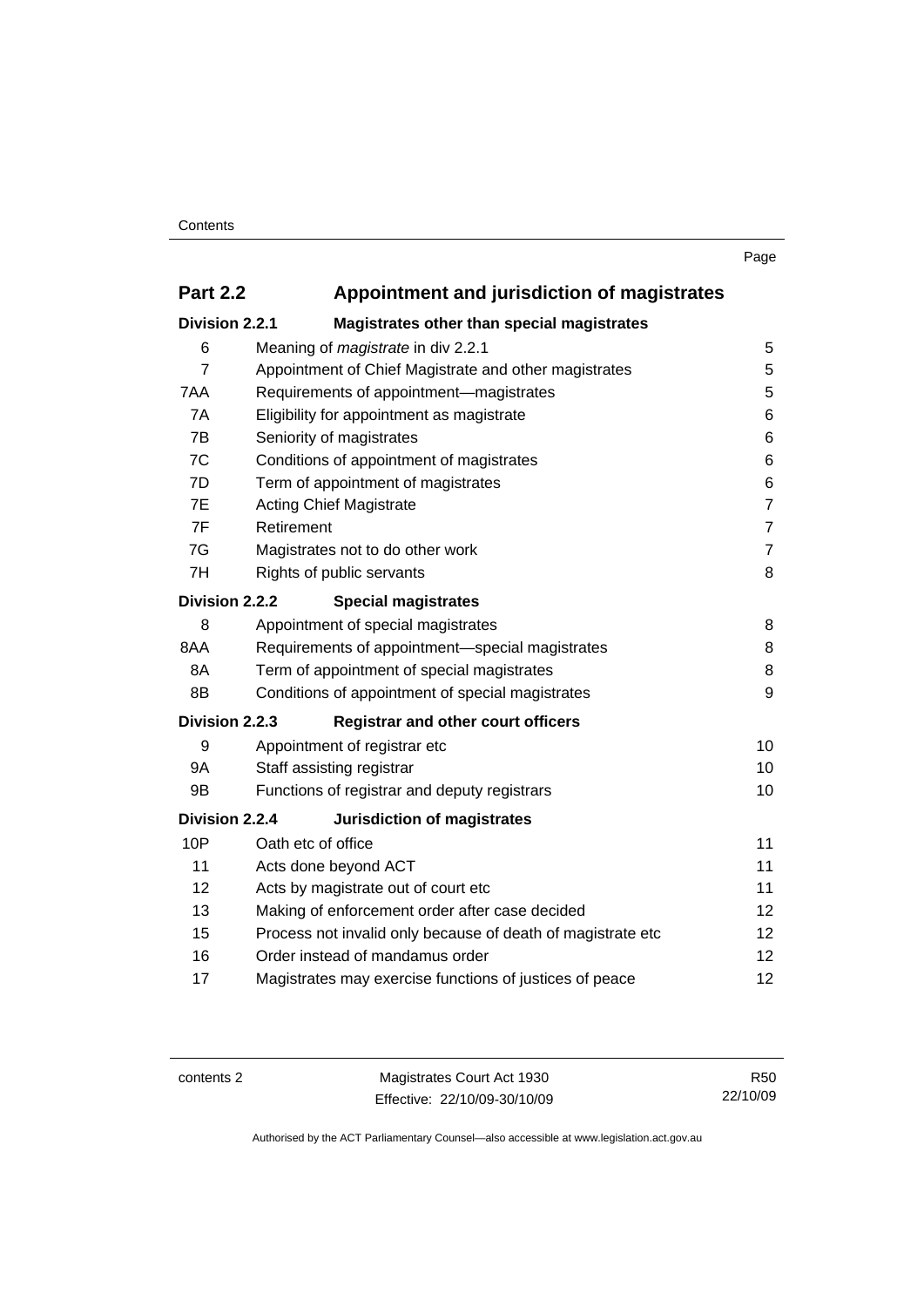| Contents |      |
|----------|------|
|          | Page |

| <b>Part 2.3</b> | Protection of magistrates in execution of their<br><b>office</b> |
|-----------------|------------------------------------------------------------------|
|                 |                                                                  |

| 17A             | Magistrate sued for act not within jurisdiction                                                                                         | 13 |
|-----------------|-----------------------------------------------------------------------------------------------------------------------------------------|----|
| 17C             | Committal or enforcement order by magistrate on order of court                                                                          | 14 |
| 17D             | No action for acts done under Supreme Court order                                                                                       | 14 |
| 17E             | No action if proceeding confirmed on appeal                                                                                             | 14 |
| 17F             | Actions in cases prohibited                                                                                                             | 14 |
| 17G             | Payment into court                                                                                                                      | 14 |
| 17H             | No action against magistrate for judicial acts in Magistrates Court                                                                     | 15 |
| 17 <sup>1</sup> | Magistrate sued for acts within magistrate's jurisdiction only liable in<br>case of malice and absence of reasonable and probable cause | 15 |
| 17J             | Verdict for defendant                                                                                                                   | 16 |
| 17K             | Damages                                                                                                                                 | 16 |

| <b>Chapter 3</b> | <b>Criminal proceedings</b> |
|------------------|-----------------------------|
|                  |                             |

| <b>Part 3.1</b> | <b>Preliminary</b>                                                                |            |
|-----------------|-----------------------------------------------------------------------------------|------------|
| 18A             | Definitions for ch 3                                                              | 17         |
| <b>Part 3.2</b> | <b>Criminal jurisdiction</b>                                                      |            |
| 19              | Jurisdiction of court                                                             | 18         |
| 21              | Jurisdiction of court if defendant absent from ACT                                | 18         |
| 22              | Proceeding of court if it considers offence should be dealt with on<br>indictment | 18         |
| <b>Part 3.3</b> | <b>Beginning criminal proceedings</b>                                             |            |
| Division 3.3.1  | Beginning criminal proceedings-general                                            |            |
| 25              | Informations                                                                      | 19         |
| Division 3.3.2  | <b>Informations</b>                                                               |            |
| 26              | Laying of informations                                                            | 19         |
| 27              | Description of people and property and of offences                                | 19         |
| 28              | Power of court to amend information                                               |            |
| 29              | Court may adjourn hearing if amendment made                                       | 20         |
| <b>R50</b>      | Magistrates Court Act 1930                                                        | contents 3 |
| 22/10/09        | Effective: 22/10/09-30/10/09                                                      |            |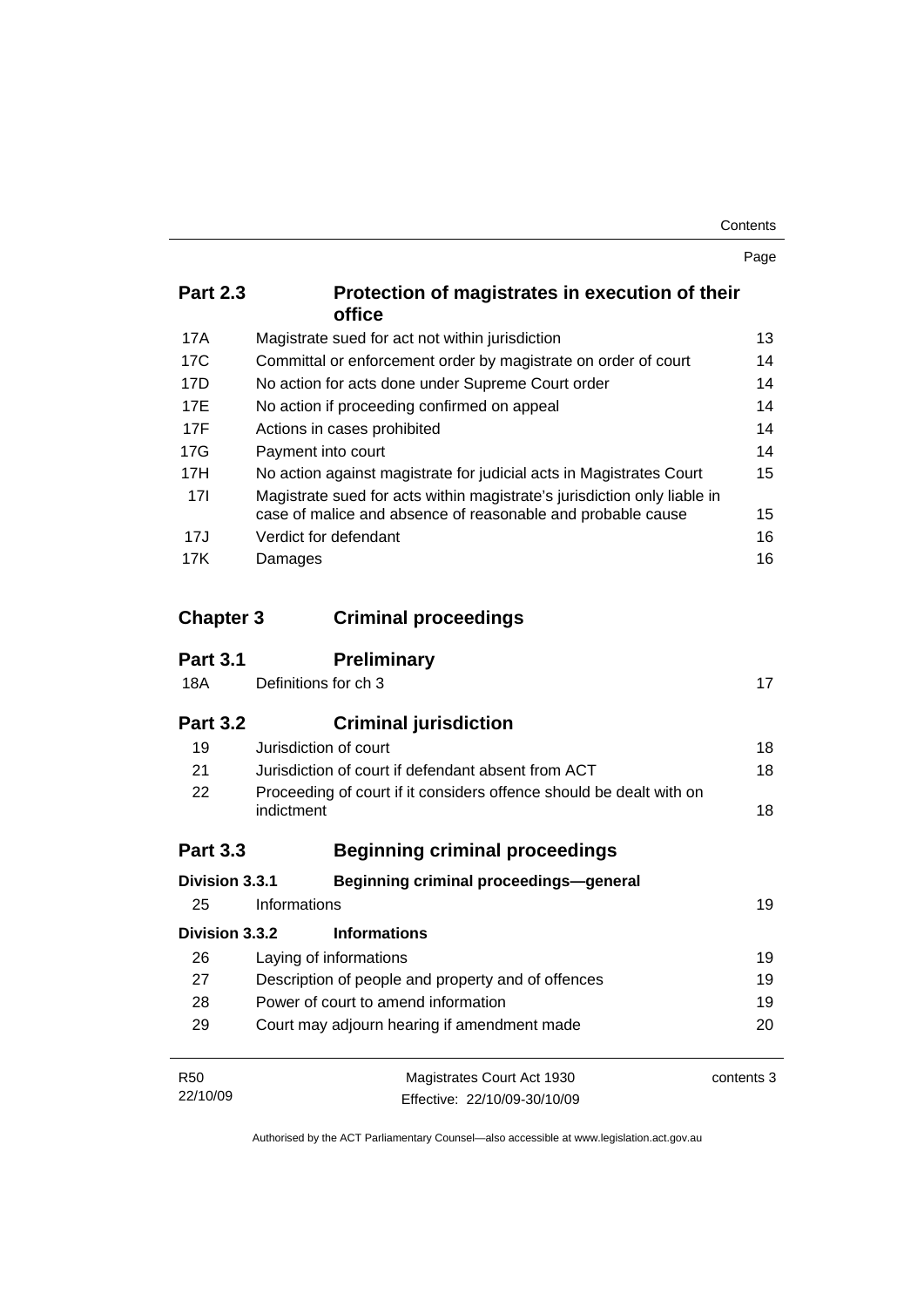### **Contents**

|                                    |                                                                 | Page            |
|------------------------------------|-----------------------------------------------------------------|-----------------|
| 30                                 | Form of information                                             | 20              |
| Division 3.3.3<br><b>Summonses</b> |                                                                 |                 |
| 37                                 | When magistrate may issue summons                               | 20              |
| 38                                 | Form of summons                                                 | 21              |
| 41                                 | Service of summons                                              | 21              |
| Division 3.3.3A                    | <b>Court attendance notices</b>                                 |                 |
| 41 A                               | Definitions-div 3.3.3A                                          | 21              |
| 41 <sub>B</sub>                    | Commencing criminal proceeding by court attendance notice       | 22              |
| 41C                                | Court attendance notice-service                                 | 23              |
| 41D                                | Court attendance notice-filing                                  | 23              |
| 41E                                | Court attendance notice—relationship to information and summons | 24              |
| Division 3.3.4                     | <b>Warrants</b>                                                 |                 |
| 42                                 | Issue of warrant and summons                                    | 24              |
| 43                                 | Procedure on filing indictment                                  | 25              |
| 44                                 | Direction of warrant                                            | 26              |
| 45                                 | Any police officer may execute warrant                          | 26              |
| 47                                 | Form of arrest warrant                                          | 26              |
| 48                                 | Warrant to be in force till executed                            | 27              |
| 49                                 | Sunday warrants                                                 | 27              |
| <b>Part 3.4</b>                    | <b>Hearing of criminal proceedings</b>                          |                 |
| Division 3.4.1                     | Hearing of criminal proceedings-general                         |                 |
| 53                                 | Conduct of case generally                                       | 28              |
| 54                                 | If both parties present in court to hear case                   | 28              |
| Division 3.4.2                     | <b>Warrants for witnesses</b>                                   |                 |
| 62                                 | Definitions-div 3.4.2                                           | 29              |
| 63                                 | Warrant to bring witness to court                               | 29              |
| 64                                 | First instance warrant                                          | 30              |
| 65                                 | Warrant remains in force until executed                         | 31              |
| 66                                 | Executing a warrant                                             | 31              |
| 67                                 | Procedure after arrest                                          | 32              |
| 68                                 | Orders following executed warrant                               | 33              |
| contents 4                         | Magistrates Court Act 1930                                      | R <sub>50</sub> |
|                                    | Effective: 22/10/09-30/10/09                                    | 22/10/09        |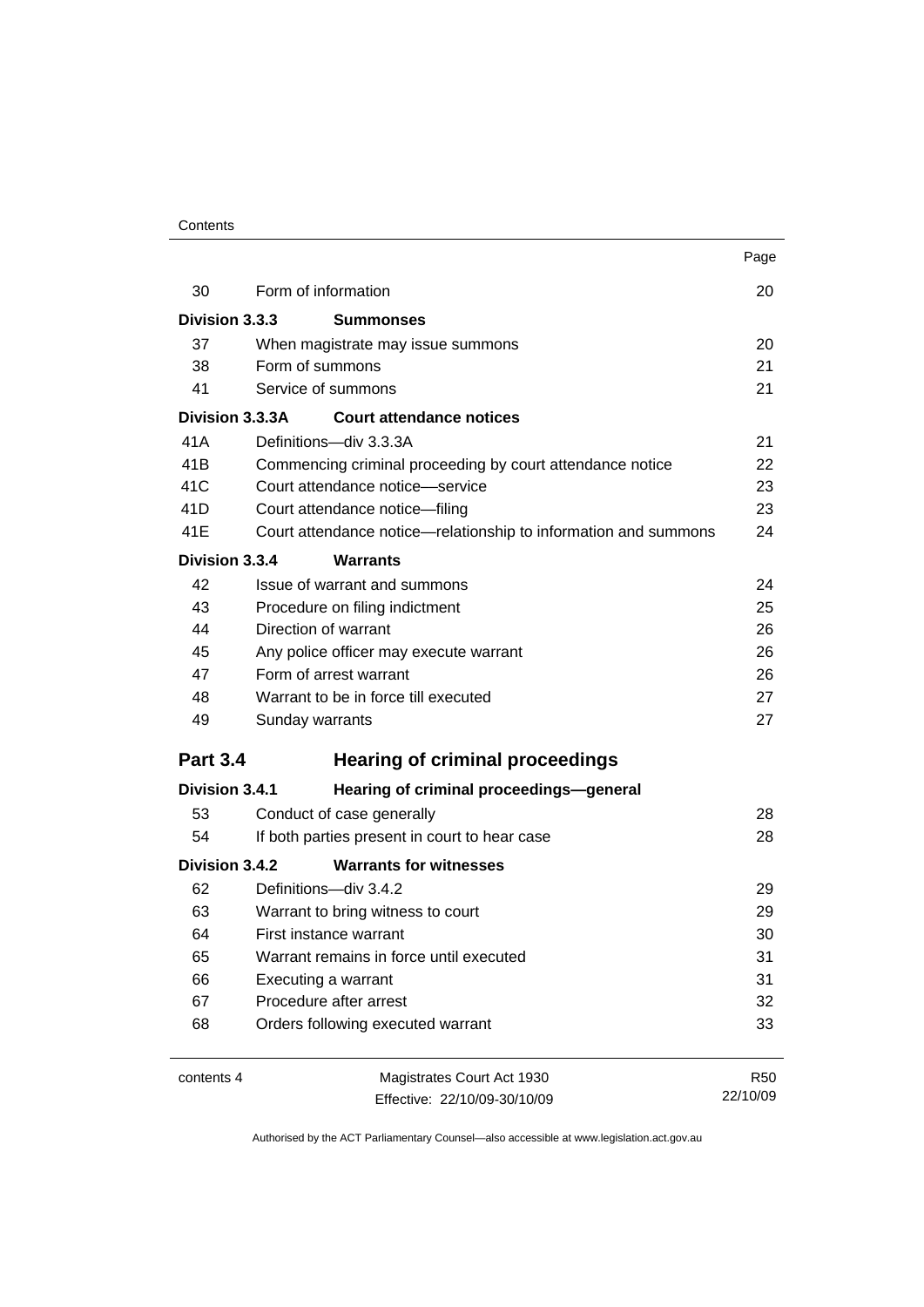| Contents |
|----------|
|----------|

|                 |                                                                             | Page |
|-----------------|-----------------------------------------------------------------------------|------|
| Division 3.4.3  | Remand                                                                      |      |
| 70              | Remand of defendant                                                         | 34   |
| 72              | Bringing remanded defendant before court                                    | 35   |
| 72A             | Bail application hearings-audiovisual links                                 | 35   |
| 72B             | Defendant's appearance in non-bail proceedings-audiovisual links            | 35   |
| Division 3.4.4  | <b>Committal and recognisance</b>                                           |      |
| 73A             | Extended application of div 3.4.4                                           | 36   |
| 74              | Remand of defendant before decision                                         | 36   |
| 75              | Remand of witness or defendant after decision                               | 36   |
| 76              | Witnesses may be discharged on recognisance                                 | 37   |
| 77              | Recognisances                                                               | 37   |
| 78              | Issue of warrant for non-appearance                                         | 37   |
| 79              | Recognisances taken out of court                                            | 37   |
| 80              | Forfeited recognisances-how enforced                                        | 38   |
| Division 3.4.5  | <b>Adjournment of criminal proceedings</b>                                  |      |
| 83              | Magistrate may adjourn court generally                                      | 38   |
| 84              | Particular cases may be adjourned                                           | 38   |
| 85              | Proceeding if either party not present at adjourned hearing                 | 39   |
| 86              | Proceeding if both parties present at adjourned hearing                     | 39   |
| 87              | Witness to attend adjourned etc hearing                                     | 39   |
| 88              | Postponement of hearing                                                     | 40   |
| <b>Part 3.5</b> | <b>Proceedings for indictable offences</b>                                  |      |
| Division 3.5.1  | Preliminary                                                                 |      |
| 88A             | Meaning of jury in pt 3.5                                                   | 41   |
| Division 3.5.2  | Indictable offences-beginning of proceedings                                |      |
| 89              | Disobedience of summons                                                     | 41   |
| 89A             | Accused person may be excused from attendance before court                  | 42   |
| 90              | Committal proceedings-prosecution evidence to be given to accused<br>person | 43   |
| 90AA            | Written statements may be admitted in evidence                              | 44   |
| 90AB            | Witnesses generally not to be cross-examined at committal hearing           | 46   |

| R50      | Magistrates Court Act 1930   | contents 5 |
|----------|------------------------------|------------|
| 22/10/09 | Effective: 22/10/09-30/10/09 |            |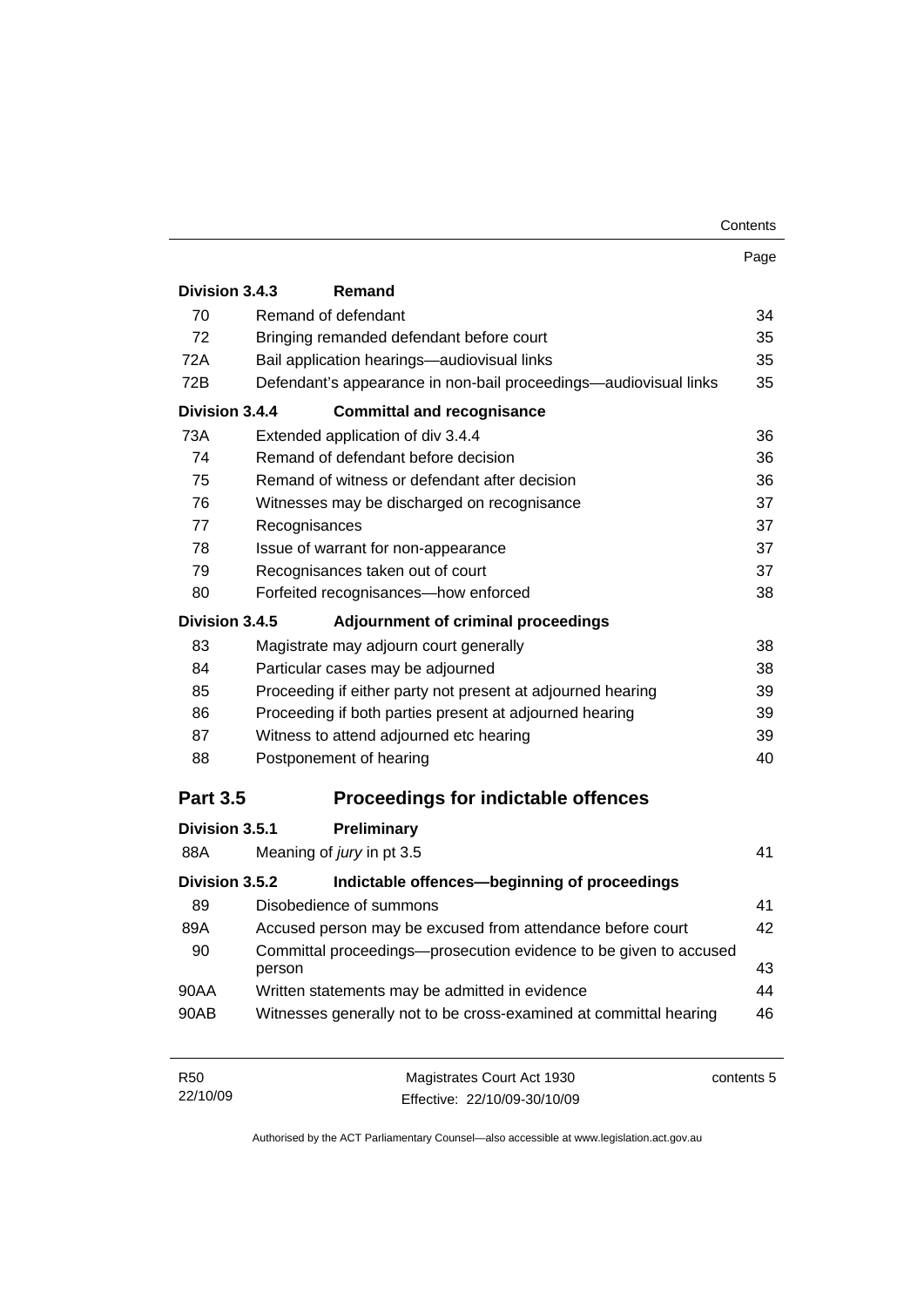### **Contents**

|                 |                                                               | Page |
|-----------------|---------------------------------------------------------------|------|
| 90ABA           | Attendance of accused not required if order made under s 89A  | 47   |
| 90A             | Plea of guilty at committal hearing                           | 47   |
| 91              | Proceeding following prosecution evidence                     | 50   |
| 92A             | Committal for sentence for indictable offence tried summarily | 51   |
| 92B             | Depositions as evidence                                       | 52   |
| 93              | Admissions and confessions                                    | 52   |
| Division 3.5.3  | Indictable offences-proceedings after hearing of<br>evidence  |      |
| 94              | Discharge or committal for trial                              | 52   |
| 95              | Depositions of dead or absent people                          | 53   |
| 96              | Evidence for defence                                          | 54   |
| Division 3.5.4  | Indictable offences-costs                                     |      |
| 97              | Discontinued proceeding                                       | 54   |
| Division 3.5.5  | Indictable offences-witness recognisances                     |      |
| 103             | Recognisance of witnesses etc                                 | 54   |
| 104             | Signature of magistrate-notice to witnesses                   | 55   |
| 105             | Court may remand noncompliant witness                         | 55   |
| Division 3.5.6  | Indictable offences-other provisions                          |      |
| 105A            | Meaning of certified copy of depositions in div 3.5.6         | 55   |
| 106             | Giving depositions etc to director of public prosecutions     | 56   |
| 107             | Giving documents to proper officer of court                   | 56   |
| 108             | Accused person may obtain copies of depositions etc           | 57   |
| <b>Part 3.6</b> | Proceedings for offences punishable<br>summarily              |      |
| 108A            | Indictable offences dealt with summarily                      | 58   |
| 109             | Dismissal or adjournment in absence of informant              | 58   |
| 110             | Hearing in absence of defendant                               | 59   |
| 111             | Adjournment if defendant does not appear                      | 60   |
| 113             | Proceeding at hearing on defendant's confession               | 61   |
| 114             | If defendant does not admit the case                          | 61   |
| 115             | Conduct of summary proceeding                                 | 62   |
|                 |                                                               |      |

contents 6 Magistrates Court Act 1930 Effective: 22/10/09-30/10/09

R50 22/10/09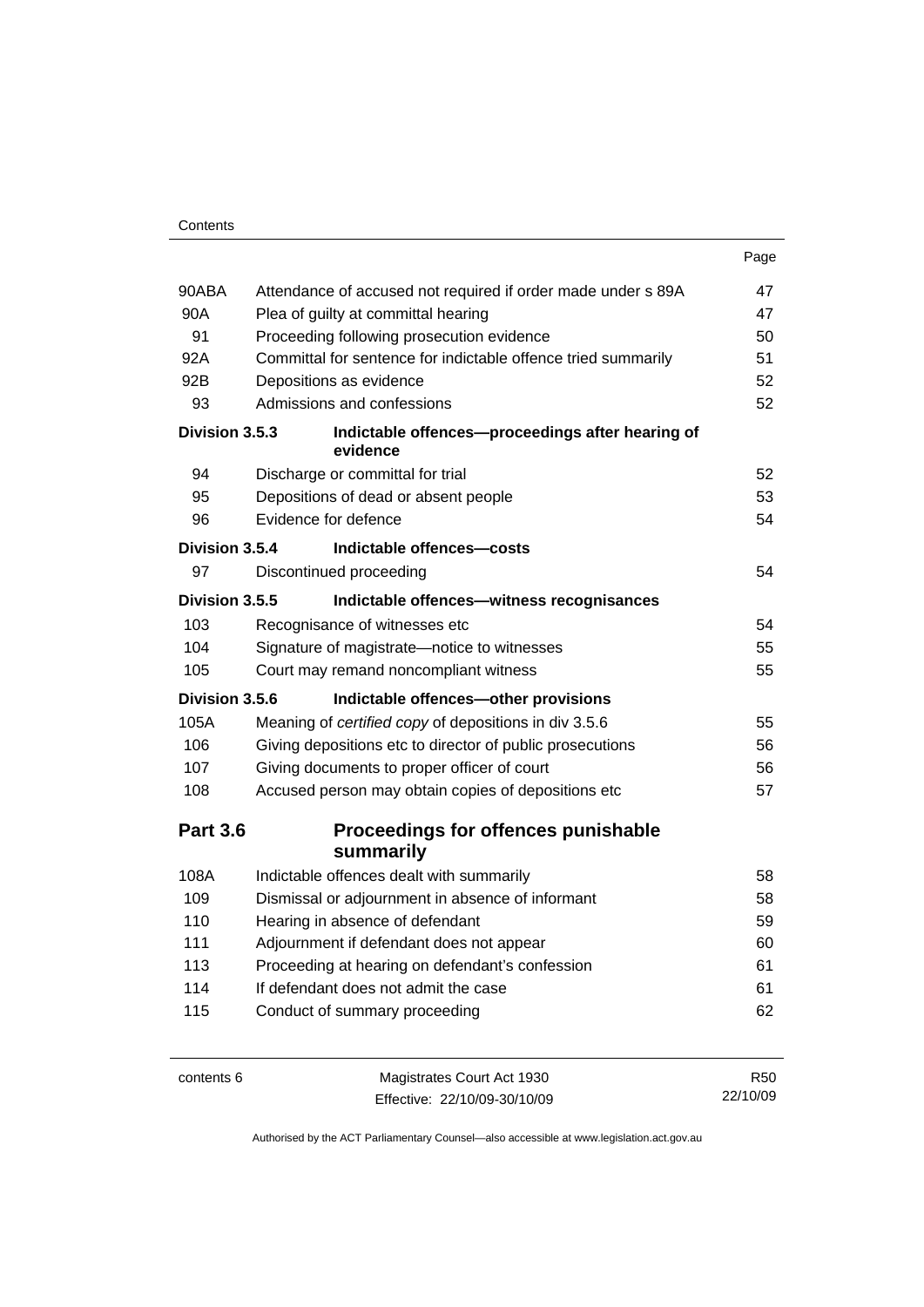|                 |                                                      | Page |
|-----------------|------------------------------------------------------|------|
| <b>Part 3.7</b> | Service and pleading by post for certain<br>offences |      |
| 116A            | Definitions for pt 3.7                               | 63   |
| 116AA           | Meaning of prescribed offence for pt 3.7             | 63   |
| 116B            | Service of summons for prescribed offence            | 64   |
| 116BA           | Giving of notice by registrar                        | 65   |
| 116C            | Proof of service                                     | 65   |
| 116D            | Pleas to prescribed offence                          | 66   |
| 116E            | Procedure if plea of guilty entered                  | 66   |
| 116F            | Procedure if notice of intention to defend given     | 67   |
| 116FA           | Procedure if defendant pleads not guilty             | 67   |
| 116G            | Procedure if defendant does not plead                | 67   |
| 116H            | Restricted penalties under pt 3.7                    | 68   |
| <b>1161</b>     | Consequences of conviction in absence of defendant   | 69   |
| <b>Part 3.8</b> | Infringement notices for certain offences            |      |
|                 |                                                      |      |
| Division 3.8.1  | Preliminary                                          |      |
| 117             | Definitions for pt 3.8                               | 70   |
| 118             | Purpose and effect of pt 3.8                         | 72   |
| 119             | Regulations about infringement notice offences       | 72   |
| Division 3.8.2  | Infringement and reminder notices                    |      |
| 120             | Service of infringement notices                      | 73   |
| 121             | Contents of infringement notices                     | 74   |
| 122             | Additional information in infringement notices       | 75   |
| 123             | Time for payment of infringement notice penalty      | 76   |
| 124             | Extension of time to pay penalty                     | 77   |
| 125             | Effect of payment of infringement notice penalty     | 77   |
| 126             | Application for withdrawal of infringement notice    | 78   |
| 127             | Withdrawal of infringement notice                    | 78   |

| <b>R50</b> | Magistrates Court Act 1930   | contents 7 |
|------------|------------------------------|------------|
| 22/10/09   | Effective: 22/10/09-30/10/09 |            |

129 Reminder notices [80](#page-95-0) 130 Contents of reminder notices [80](#page-95-0) 131 Additional information in reminder notices [81](#page-96-0)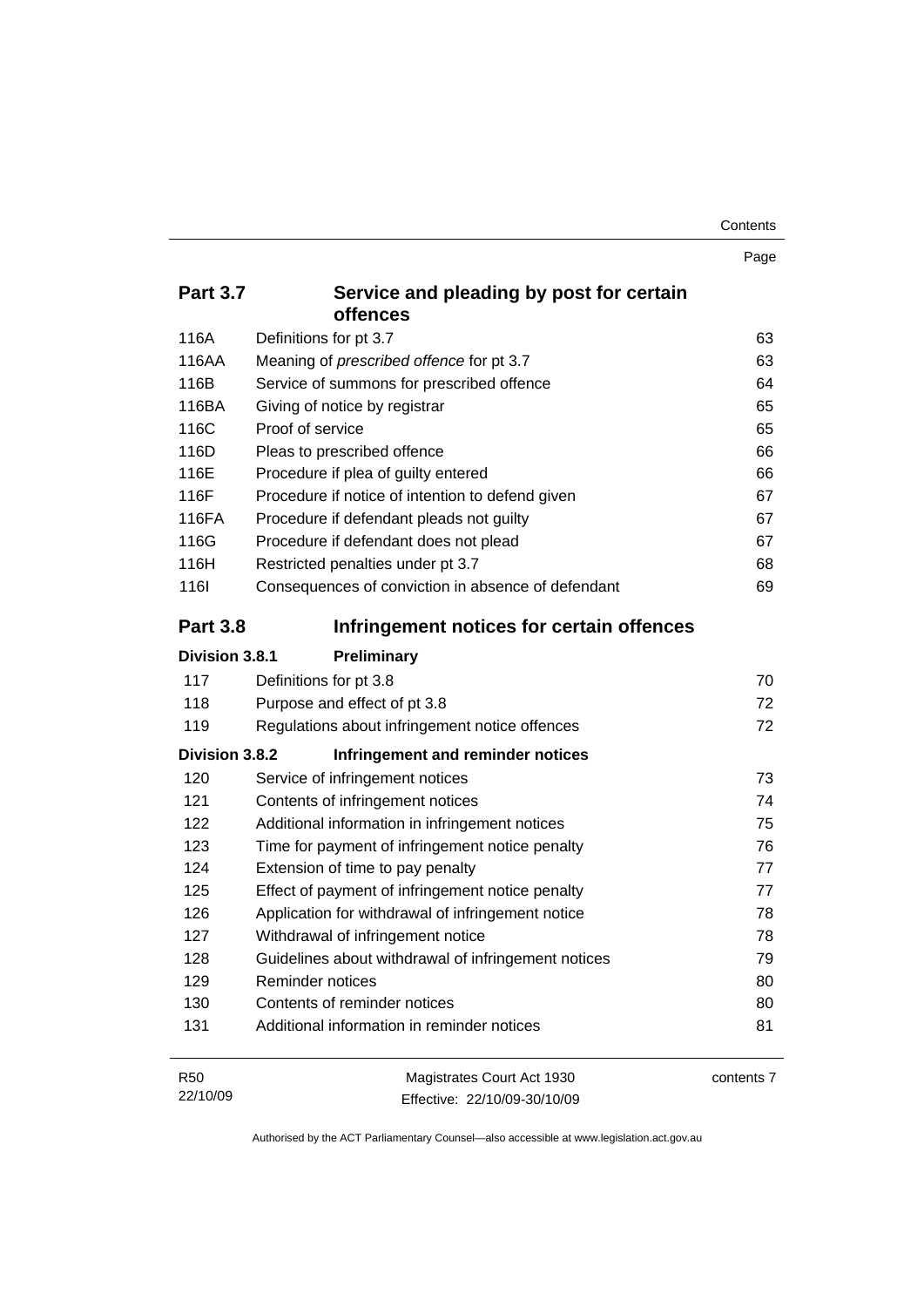|                       |                                                                   | Page |
|-----------------------|-------------------------------------------------------------------|------|
| Division 3.8.3        | Additional provisions for vehicle-related offences                |      |
| 131A                  | Meaning of infringement notice                                    | 83   |
| 131B                  | Service of infringement notice on responsible person for vehicles | 83   |
| 131C                  | Liability for vehicle-related offences                            | 85   |
| 131D                  | Illegal user declarations                                         | 86   |
| 131E                  | Known offender declarations                                       | 87   |
| 131F                  | Sold vehicle declarations                                         | 89   |
| 131G                  | Unknown offender declarations                                     | 90   |
| Division 3.8.4        | Disputing liability for infringement notices                      |      |
| 132                   | Disputing liability for infringement notice offence               | 91   |
| 133                   | Extension of time to dispute liability                            | 92   |
| 134                   | Procedure if liability disputed                                   | 92   |
| Division 3.8.5        | Infringement notices-other provisions                             |      |
| 134A                  | Authorised people for infringement notice offences                | 94   |
| 135                   | Delegation of administering authority's functions                 | 95   |
| 136                   | Evidentiary certificates                                          | 95   |
| <b>Part 3.9</b>       | <b>Enforcement of criminal decisions</b>                          |      |
| <b>Division 3.9.1</b> | Enforcement of criminal decisions-general                         |      |
| 141                   | Minute of decision and notice to defendant                        | 97   |
| 142                   | Formal convictions and orders                                     | 98   |
| 143                   | Consequences if information dismissed                             | 98   |
| 144                   | Copies of informations and other documents                        | 98   |
| Division 3.9.2        | <b>Enforcement of fines</b>                                       |      |
| 146                   | Definitions for div 3.9.2                                         | 99   |
| 147                   | Payment of fine                                                   | 100  |
| 147A                  | Notice of address etc                                             | 101  |
| 147B                  | Access to particulars of address                                  | 101  |
| 147C                  | Doubtful service                                                  | 102  |
| 148                   | Court may allow time to pay                                       | 102  |
| 149                   | Penalty notice                                                    | 103  |
| 150                   | Default                                                           | 104  |

contents 8 Magistrates Court Act 1930 Effective: 22/10/09-30/10/09

R50 22/10/09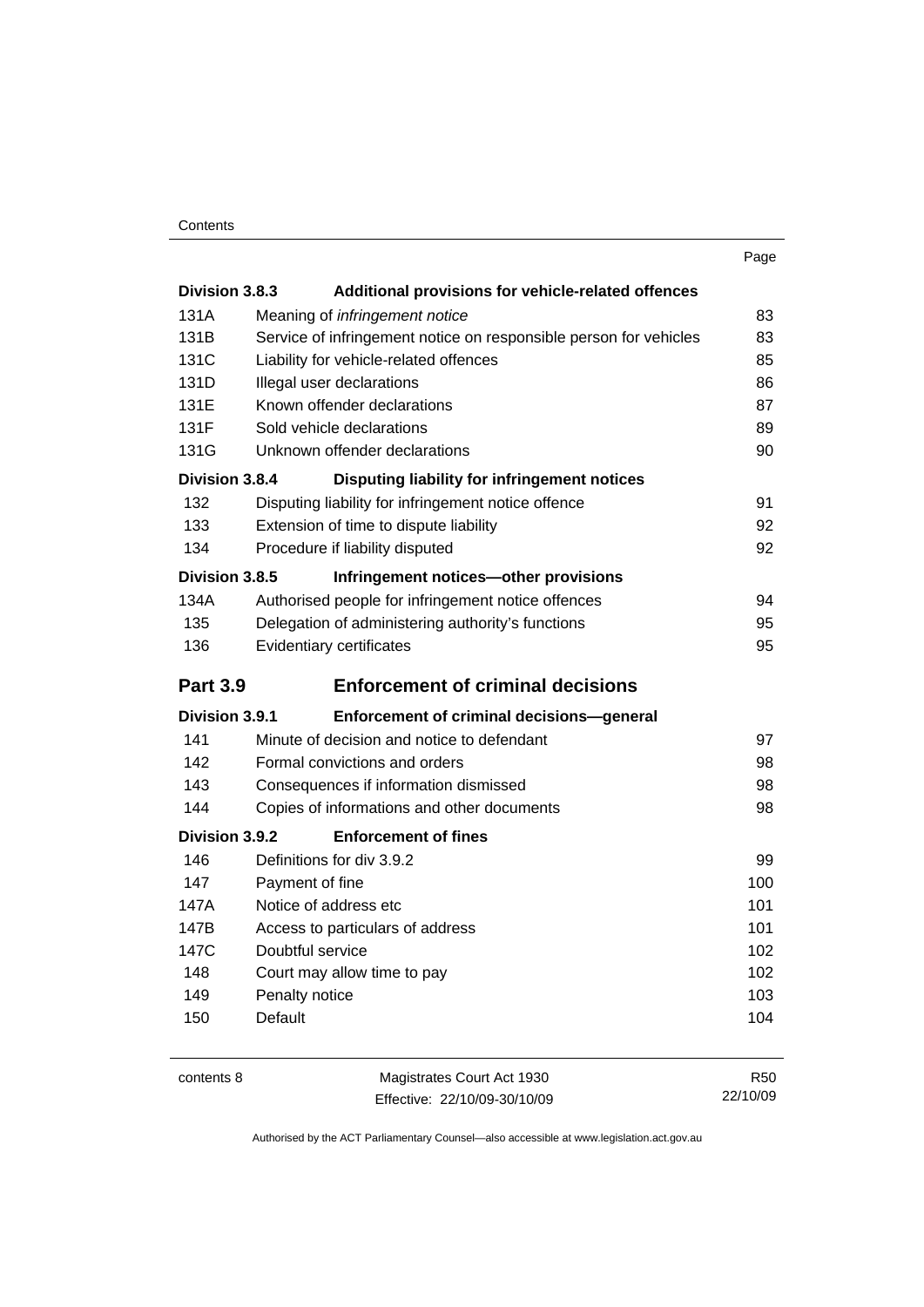|                  |                                |                                                                 | Page       |
|------------------|--------------------------------|-----------------------------------------------------------------|------------|
| 151              | Default notice                 |                                                                 | 104        |
| 152              | Special arrangements           |                                                                 | 105        |
| 153              |                                | Notice for suspension of driver licence etc                     | 106        |
| 154              | Access to personal information |                                                                 | 107        |
| 154D             | Fine defaulters-imprisonment   |                                                                 | 107        |
| 154E             | Young fine defaulters          |                                                                 | 108        |
| 154F             |                                | Young fine defaulters-no capacity to pay                        | 109        |
| 157              |                                | Outstanding fine discharged by payment                          | 110        |
| 158              |                                | Outstanding fine satisfied by imprisonment                      | 110        |
| 158A             |                                | Outstanding fine satisfied by imprisonment-young fine defaulter | 110        |
| 160              |                                | Conviction or order quashed or set aside                        | 111        |
| 161              |                                | Other enforcement provisions not affected                       | 111        |
| Division 3.9.3   |                                | Reciprocal enforcement of fines against bodies<br>corporate     |            |
| 166A             | Definitions for div 3.9.3      |                                                                 | 111        |
| 166B             |                                | Declarations relating to reciprocating courts                   | 112        |
| 166C             | Enforcement of fine            |                                                                 | 112        |
| 166D             |                                | Effect of enforcement by reciprocating court                    | 114        |
| 166E             |                                | Registrar to notify payment of territory fine                   | 114        |
| Division 3.9.4   |                                | Enforcement of criminal decisions-other provisions              |            |
| 184              |                                | Enforcement of costs against informant                          | 115        |
| 191              |                                | Accounts to be kept of amounts received                         | 115        |
| 193              | Forfeited goods may be sold    |                                                                 | 115        |
| 194              |                                | Enforcement order not void for form only                        | 115        |
| 195              |                                | Convictions etc to be given to Supreme Court registrar          | 116        |
| <b>Part 3.10</b> |                                | <b>Criminal appeals</b>                                         |            |
| Division 3.10.1  |                                | <b>Criminal appeals-jurisdiction of Supreme Court</b>           |            |
| 207              | Jurisdiction of Supreme Court  |                                                                 | 117        |
| Division 3.10.2  |                                | <b>Appeals in criminal matters</b>                              |            |
| 208              |                                | Appeals to which div 3.10.2 applies                             | 117        |
| 209              | Institution of appeal          |                                                                 | 119        |
| 210              |                                | Substituted service of notice of appeal                         | 119        |
| <b>R50</b>       |                                | Magistrates Court Act 1930                                      | contents 9 |
| 22/10/09         |                                | Effective: 22/10/09-30/10/09                                    |            |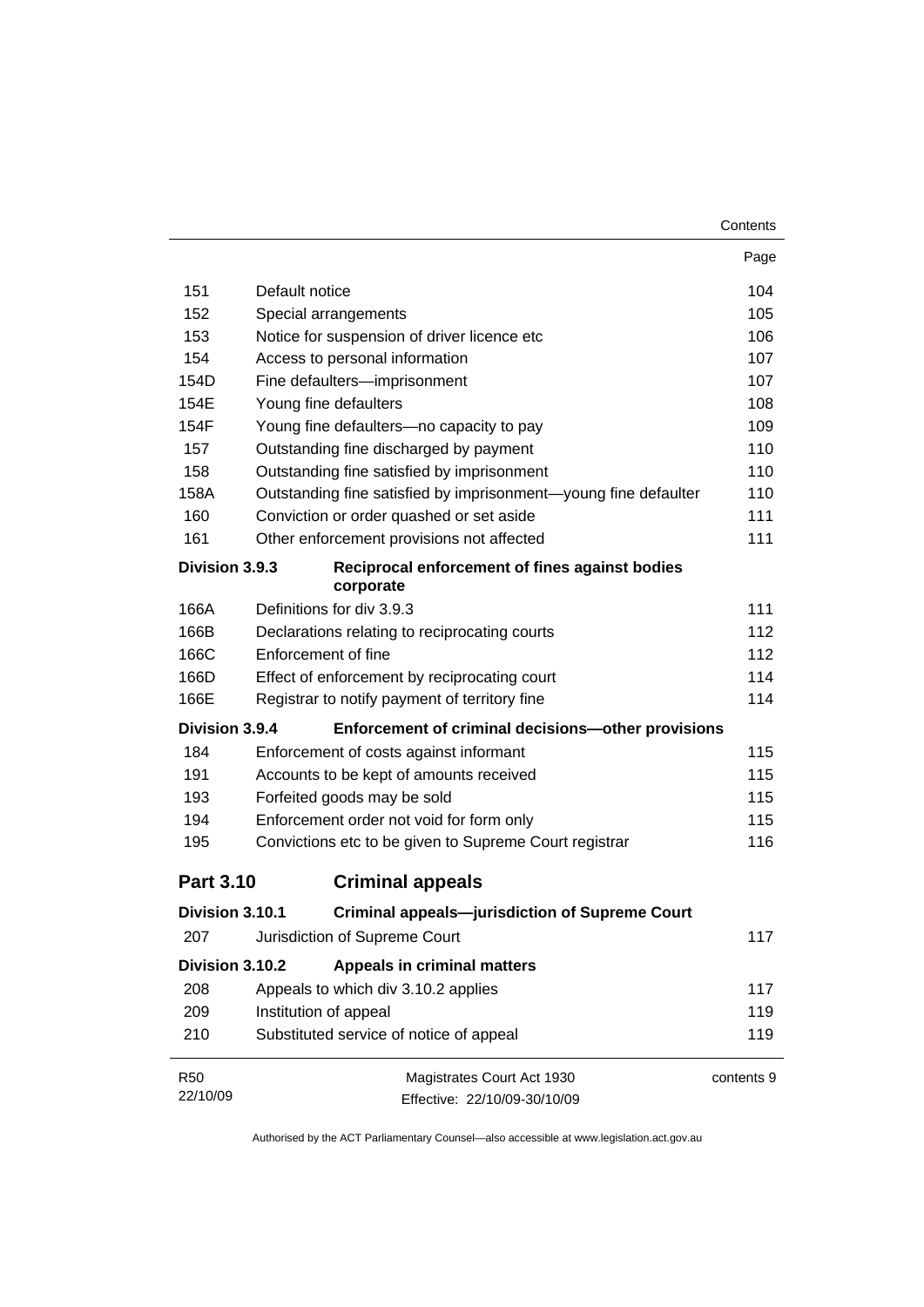| Contents |
|----------|
|----------|

| 214              | Appeals in cases other than civil cases              | 120        |
|------------------|------------------------------------------------------|------------|
| 216              | Stay of execution pending appeal in certain cases    | 121        |
| 218              | Orders by Supreme Court on appeals                   | 121        |
| 219              | No right of appeal under div 3.10.2 if review appeal | 122        |
| Division 3.10.2A | Reference appeals in criminal matters                |            |
| 219A             | What is a reference appeal?                          | 122        |
| 219AB            | Reference appeal in relation to proceeding           | 122        |
| 219AC            | Who may be heard at reference appeal                 | 123        |
| 219AD            | Reference appeal decision does not affect verdict    | 123        |
| Division 3.10.3  | Review appeals in criminal matters                   |            |
| 219B             | Decisions subject to review appeal                   | 123        |
| 219C             | How review appeal is instituted                      | 124        |
| 219D             | Grounds for review                                   | 125        |
| 219E             | <b>Report by Magistrate</b>                          | 126        |
| 219F             | Powers of Supreme Court                              | 126        |
| Division 3.10.4  | <b>Criminal appeals-other provisions</b>             |            |
| 222              | Control of Supreme Court over summary convictions    | 128        |
| 223              | Amendment of documents                               | 128        |
| 224              | In cases of certiorari order                         | 129        |
| 225              | Notice dispensed with                                | 129        |
| 226              | Power of court to admit to bail                      | 130        |
| 227              | Respecting the amendment of convictions etc          | 130        |
| 228              | No summons or information                            | 130        |
| 229              | Distribution of penalty                              | 131        |
| <b>Part 3.11</b> | <b>Costs in criminal matters</b>                     |            |
| 244              | Costs in criminal matters                            | 132        |
| <b>Part 3.12</b> | <b>Securities in criminal matters</b>                |            |
| 249              | Securities taken under Act                           | 133        |
| 250              | Recovery of amount due under security                | 133        |
| 252              | Sums paid by surety may be recovered from principal  | 133        |
| 253              | Payment enforced by security                         | 134        |
| contents 10      | Magistrates Court Act 1930                           | <b>R50</b> |
|                  | Effective: 22/10/09-30/10/09                         | 22/10/09   |
|                  |                                                      |            |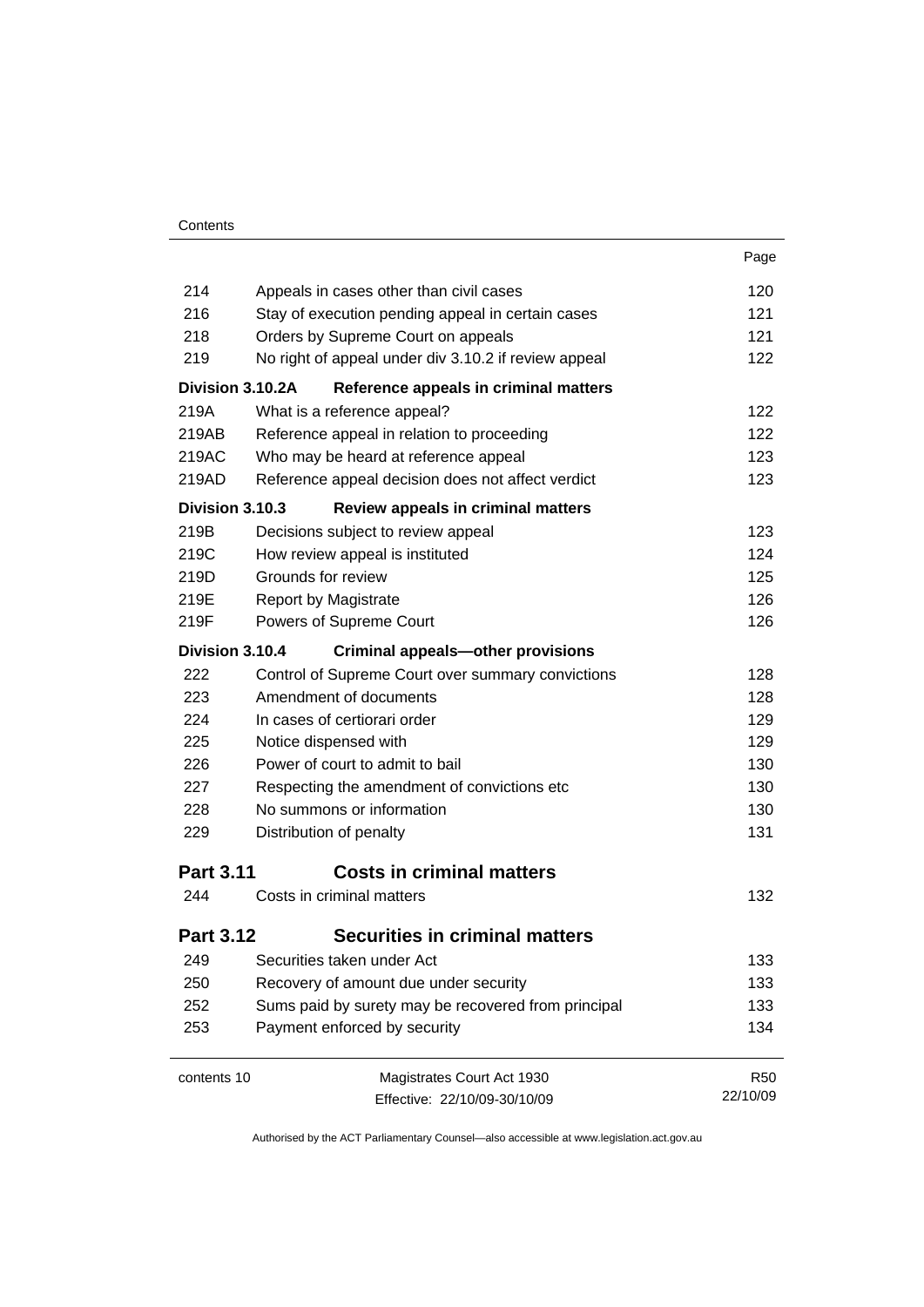|                  |                                                                                             | Contents    |
|------------------|---------------------------------------------------------------------------------------------|-------------|
|                  |                                                                                             | Page        |
| 254              | Enforcement of recognisance                                                                 | 134         |
| <b>Chapter 4</b> | <b>Civil proceedings</b>                                                                    |             |
| <b>Part 4.1</b>  | <b>Preliminary</b>                                                                          |             |
| 256              | Application of ch 4                                                                         | 136         |
| <b>Part 4.2</b>  | <b>Civil jurisdiction</b>                                                                   |             |
| 257              | Personal actions at law-amount or value                                                     | 137         |
| 258              | Power of court to grant relief                                                              | 138         |
| 259              | Rules of equity to prevail                                                                  | 138         |
| 260              | Nuisance                                                                                    | 139         |
| 261              | Disputed debts                                                                              | 139         |
| 262              | Cause of action arising, or defendant resident, outside ACT                                 | 139         |
| 263              | Requests under conventions relating to legal proceedings in civil and<br>commercial matters | 140         |
| 264              | Proceedings affecting title to land                                                         | 140         |
| 265              | Disputes under Residential Tenancies Act                                                    | 140         |
| 266              | Complaints under Utilities Act, pt 12                                                       | 140         |
| 266A             | Civil disputes under ACT Civil and Administrative Tribunal Act                              | 141         |
| <b>Part 4.3</b>  | <b>Case stated for Supreme Court</b>                                                        |             |
| 267              | Case stated                                                                                 | 142         |
| <b>Part 4.4</b>  | <b>Transfer of proceedings from or to Supreme</b><br>Court                                  |             |
| 268              | Transfer of action from Supreme Court                                                       | 143         |
| 269              | Procedure on transfer of action from Supreme Court                                          | 143         |
| 270              | Removal of proceedings into Supreme Court                                                   | 144         |
| 271              | Stay of proceedings                                                                         | 144         |
| <b>Part 4.5</b>  | <b>Civil appeals</b>                                                                        |             |
| 272              | Meaning of appeal-pt 4.5                                                                    | 145         |
| 273              | <b>Jurisdiction</b>                                                                         | 145         |
| <b>R50</b>       | Magistrates Court Act 1930                                                                  | contents 11 |
| 22/10/09         | Effective: 22/10/09-30/10/09                                                                |             |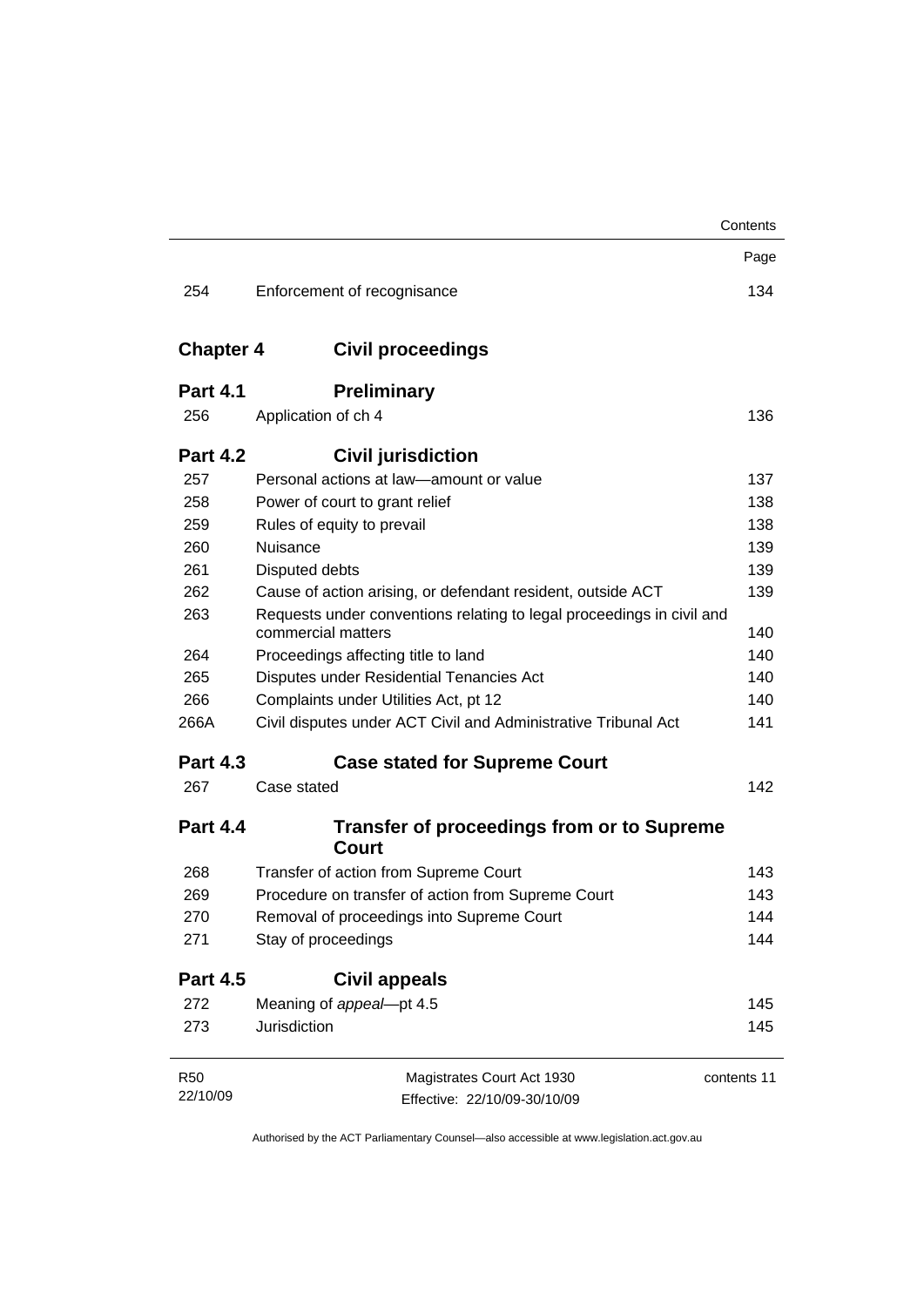| Contents |
|----------|
|----------|

| 274  | Cases in which appeal may be brought | 145 |
|------|--------------------------------------|-----|
| -276 | Evidence on appeal                   | 146 |

Page

## **Chapter 4A The Childrens Court**

|     | <b>Part 4A.1</b> | <b>The Childrens Court</b>                              |     |
|-----|------------------|---------------------------------------------------------|-----|
| 287 |                  | <b>Childrens Court</b>                                  | 147 |
| 288 |                  | Jurisdiction of Childrens Court                         | 147 |
| 289 |                  | Proceedings where children jointly charged with adults  | 148 |
| 290 |                  | Chief Magistrate to arrange business of Childrens Court | 148 |
| 291 |                  | Childrens Court Magistrate to hear all matters          | 149 |
|     |                  |                                                         |     |

## **Part 4A.2 Childrens Court Magistrate**

| 150                                                                                                                                                                              |
|----------------------------------------------------------------------------------------------------------------------------------------------------------------------------------|
| 150                                                                                                                                                                              |
| 151                                                                                                                                                                              |
| 152                                                                                                                                                                              |
| <b>Childrens Court Magistrate</b><br><b>Acting Childrens Court Magistrate</b><br>Assignment of other magistrates for Childrens Court matters<br>Completion of part-heard matters |

## **Part 4A.3 Criminal proceedings**

| 291E | Procedures for hearing indictable offences                           | 153 |
|------|----------------------------------------------------------------------|-----|
| 291F | Childrens Court may adjourn hearings to allow access to legal advice | 153 |
| 291G | Childrens Court may send cases to Supreme Court for sentencing       | 154 |

## **Chapter 5 Miscellaneous**

| <b>Part 5.1</b> | <b>Offences</b>                                 |                 |
|-----------------|-------------------------------------------------|-----------------|
| 292             | Failure to comply with order in nuisance action | 155             |
| 298             | Prejudice to employee                           | 155             |
| <b>Part 5.2</b> | Other                                           |                 |
| 307             | Contempt of court                               | 156             |
| 308             | Magistrates Court's seal                        | 156             |
| 309             | Directions about procedure etc                  | 157             |
|                 |                                                 |                 |
| contents 12     | Magistrates Court Act 1930                      | R <sub>50</sub> |
|                 | Effective: 22/10/09-30/10/09                    | 22/10/09        |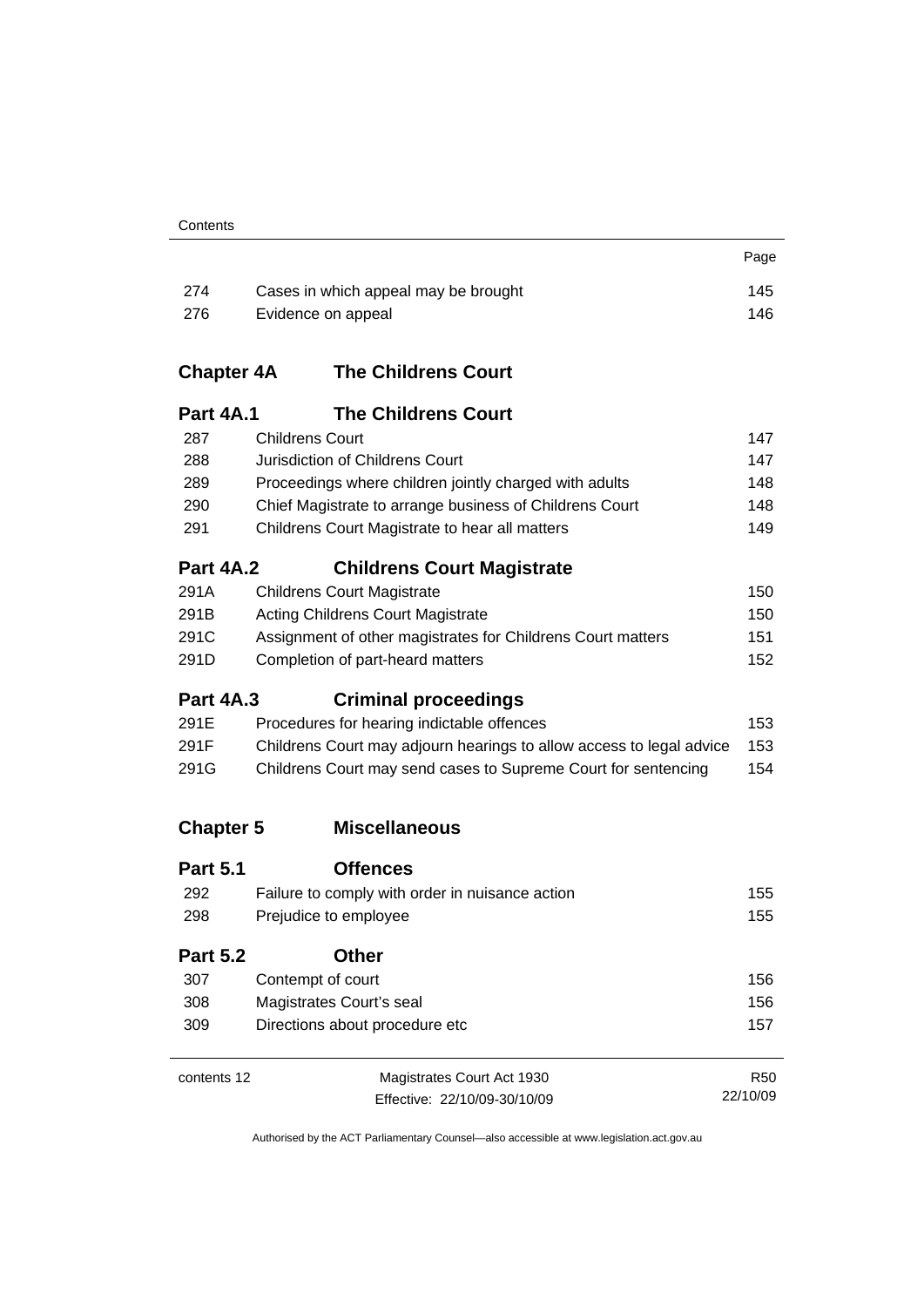**Contents** 

|                                                                                 | Page |
|---------------------------------------------------------------------------------|------|
| Hearings generally to be in public                                              | 158  |
| Appearance by audiovisual or audio links etc                                    | 159  |
| Failure to give evidence—committal                                              | 159  |
| Registrar to give directions for preparation of transcript                      | 161  |
| Applications for transcripts                                                    | 161  |
| Record of proceedings                                                           | 163. |
| Record of proceedings and transcript                                            | 164  |
| Person about to leave ACT may be ordered to be examined or<br>produce documents | 166  |
| Witnesses' rights and liabilities                                               | 167  |
| Depositions to be given to registrar                                            | 167  |
| Regulation-making power                                                         | 167  |
|                                                                                 |      |

## **Chapter 10 Transitional—Children and Young People Act 2008**

| 400 | <b>Childrens Court Magistrate</b>                                                          | 168 |
|-----|--------------------------------------------------------------------------------------------|-----|
| 401 | Existing proceedings in Childrens Court                                                    | 168 |
| 402 | Completion of part-heard matters if magistrate no longer Childrens<br>Court magistrate etc | 169 |
| 403 | <b>Transitional regulations</b>                                                            | 169 |
| 404 | Expiry-ch 10                                                                               | 170 |

## **Chapter 11 Transitional—Crimes Legislation Amendment Act 2008**

| Application of amendments—indictable offences                               | 171 |
|-----------------------------------------------------------------------------|-----|
| Application of certain other amendments                                     | 171 |
| Admissibility of certain written statements made before<br>commencement day | 172 |
| <b>Transitional regulations</b>                                             | 172 |
| Expiry-ch 11                                                                | 173 |
|                                                                             |     |

contents 13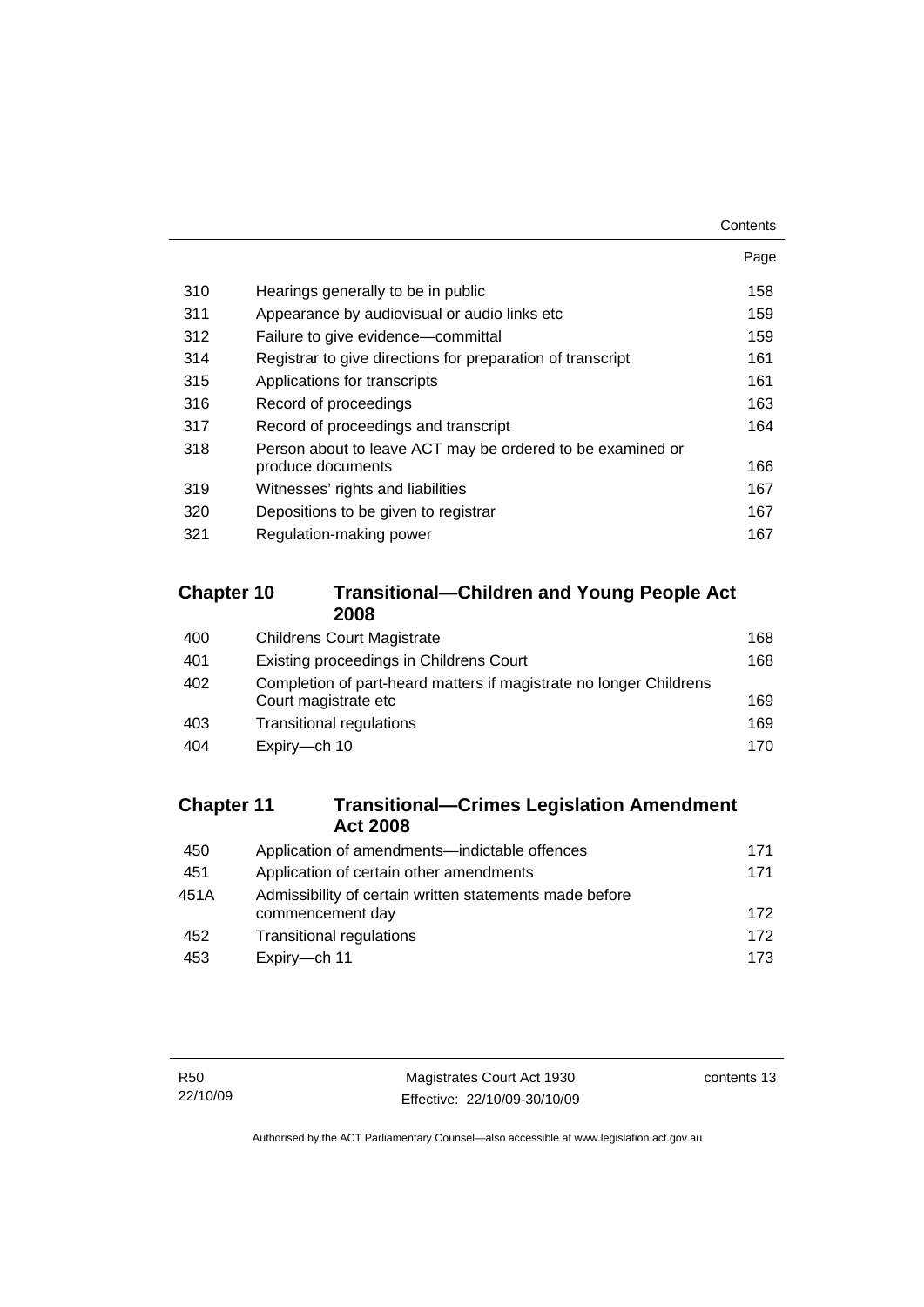|                   |                                | Page |
|-------------------|--------------------------------|------|
| <b>Schedule 1</b> | Oath and affirmation of office | 174  |
| <b>Dictionary</b> |                                | 175  |
| <b>Endnotes</b>   |                                |      |
| 1                 | About the endnotes             | 180  |
| 2                 | Abbreviation key               | 180  |
| 3                 | Legislation history            | 181  |
| 4                 | Amendment history              | 201  |
| 5                 | Earlier republications         | 262  |
| 6                 | Uncommenced amendments<br>269  |      |

contents 14 Magistrates Court Act 1930 Effective: 22/10/09-30/10/09

R50 22/10/09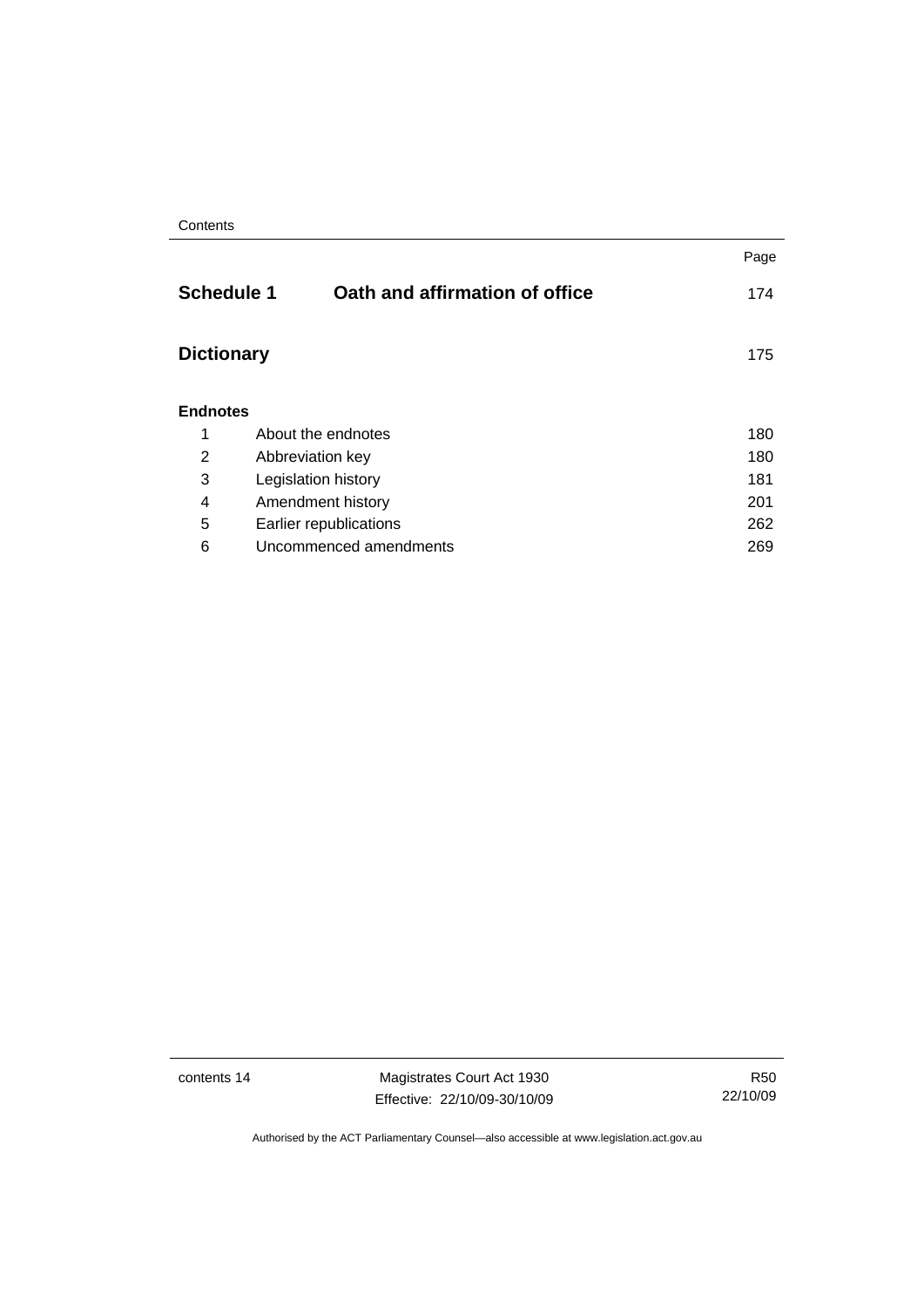<span id="page-16-0"></span>

# **Magistrates Court Act 1930**

An Act to establish a Magistrates Court, to provide for the appointment of magistrates, and for other purposes

R50 22/10/09

Ī

Magistrates Court Act 1930 Effective: 22/10/09-30/10/09 page 1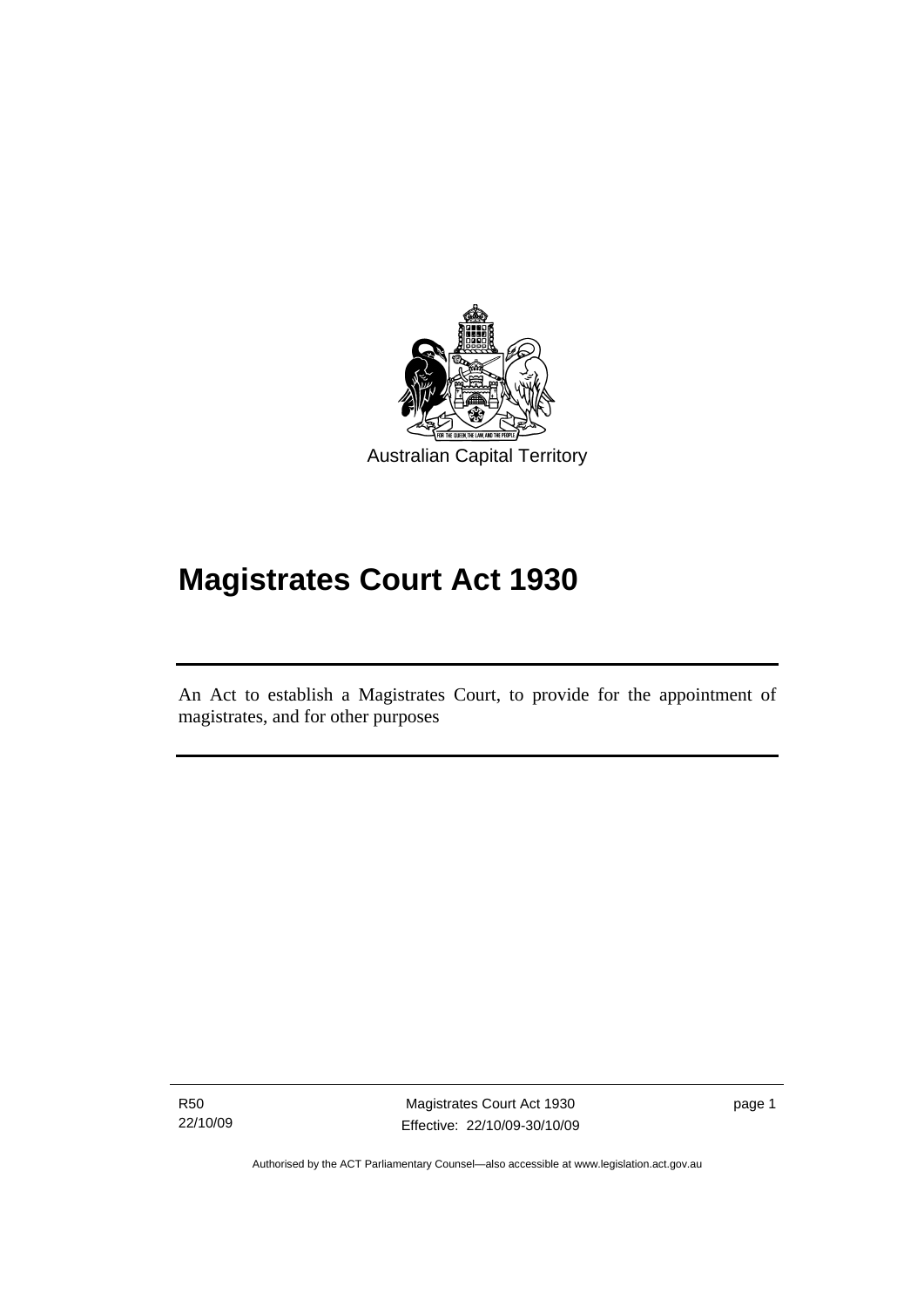<span id="page-17-0"></span>Section 1

## **Chapter 1** Preliminary

## **1 Name of Act**

This Act is the *Magistrates Court Act 1930*.

## **2 Dictionary**

The dictionary at the end of this Act is part of this Act.

*Note 1* The dictionary at the end of this Act defines certain terms used in this Act, and includes references (*signpost definitions*) to other terms defined elsewhere.

> For example, the signpost definition '*vehicle*, for part 3.8 (Infringement notices for certain offences)—see the *Road Transport (Vehicle Registration) Act 1999*, dictionary.' means that the term 'vehicle' is defined in that dictionary and the definition applies to part 3.8.

*Note 2* A definition in the dictionary (including a signpost definition) applies to the entire Act unless the definition, or another provision of the Act, provides otherwise or the contrary intention otherwise appears (see Legislation Act, s 155 and s 156 (1)).

## **3 Notes**

A note included in this Act is explanatory and is not part of this Act.

*Note* See the Legislation Act, s 127 (1), (4) and (5) for the legal status of notes.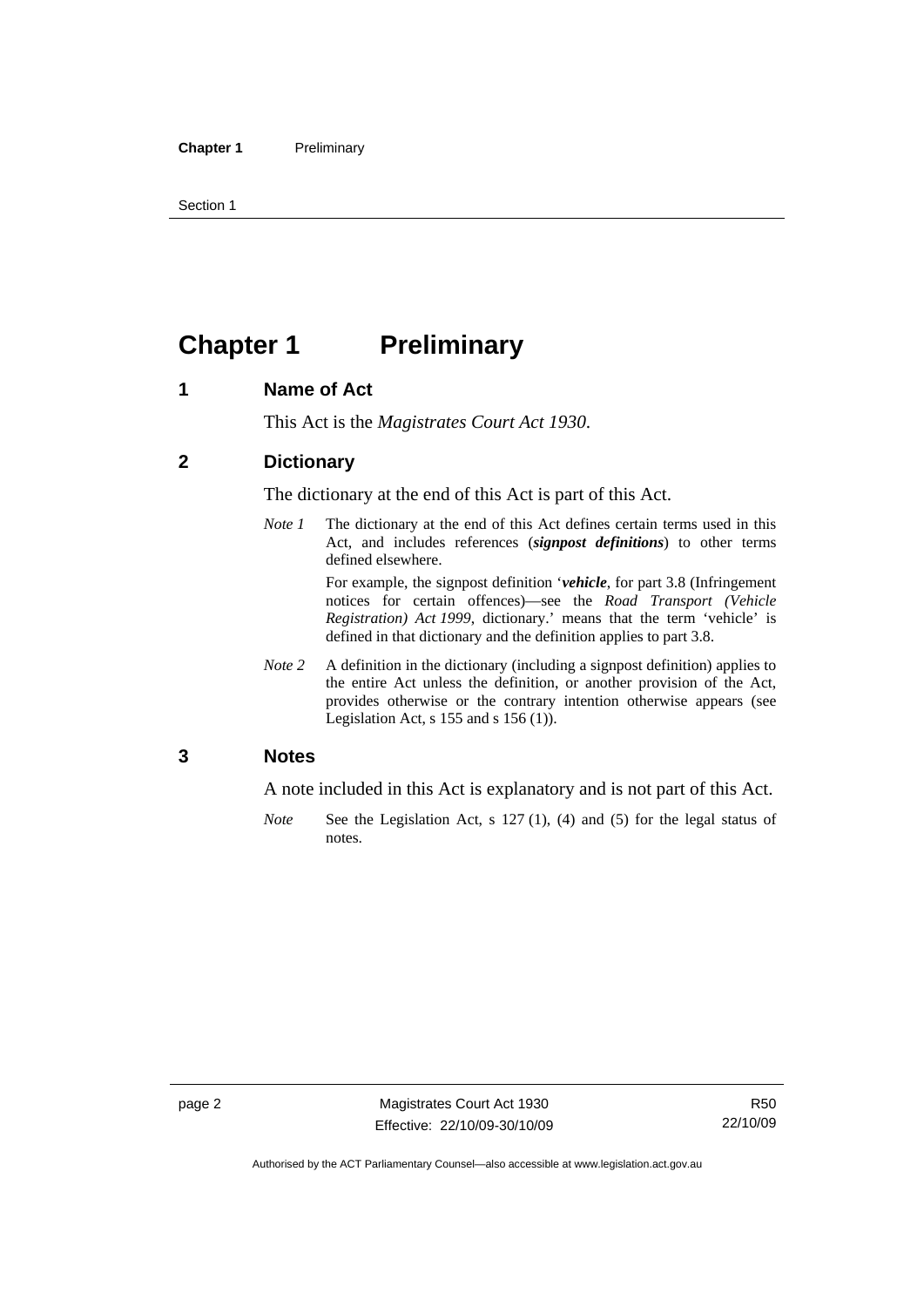## <span id="page-18-0"></span>**Chapter 2 Magistrates Court and magistrates**

## **Part 2.1 The court**

## **4 Constitution of court**

- (1) The Magistrates Court is continued in existence.
- (2) The jurisdiction of the court may be exercised by a magistrate (other than a special magistrate) or by 1 or more special magistrates.
- (3) If 2 or more special magistrates are divided in opinion on a case, the case must be—
	- (a) if there is a majority—decided according to the decision of the majority; or
	- (b) if the court is equally divided in opinion—adjourned for hearing and decision by a magistrate (other than a special magistrate).
- (4) The rules may provide for the jurisdiction of the court otherwise exercisable by a magistrate to be exercised by the registrar, in the cases and subject to the conditions prescribed under the rules.
- (5) For the purposes of the exercise of jurisdiction given to the registrar under the rules, this Act has effect, subject to this section, as if the court consisted of the magistrates and the registrar.
- (6) In this section:

*registrar* includes deputy registrar.

## **5 Arrangement of court business**

 (1) The Chief Magistrate is responsible for ensuring the orderly and prompt discharge of the Magistrates Court's business.

page 3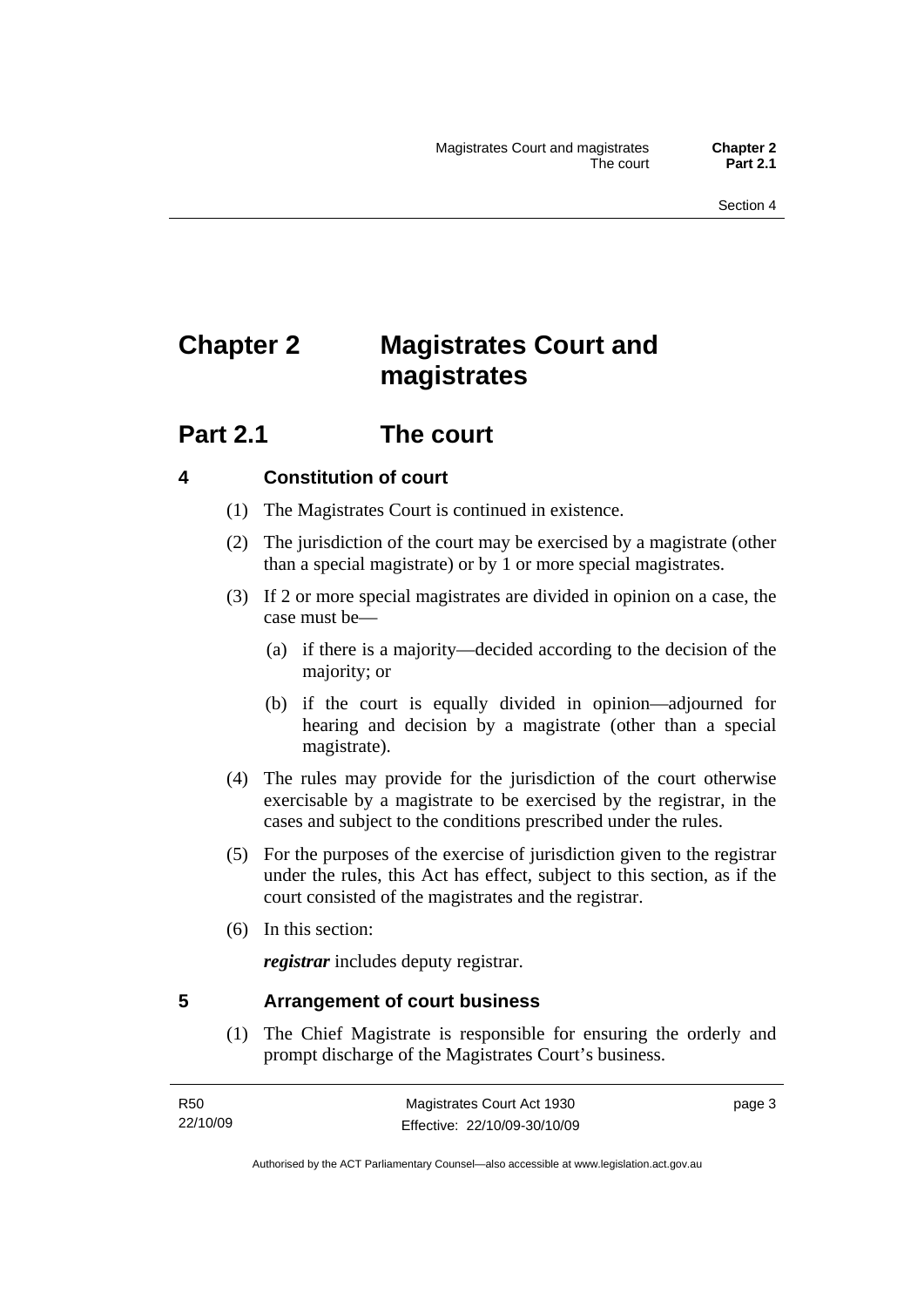| <b>Chapter 2</b> | Magistrates Court and magistrates |
|------------------|-----------------------------------|
| <b>Part 2.1</b>  | The court                         |

Section 5

- (2) The Chief Magistrate may, subject to consultation with the magistrates that is appropriate and practicable, make arrangements about a magistrate who is to constitute the court in particular matters or classes of matters.
- (3) In this section:

*magistrate* includes special magistrate.

page 4 Magistrates Court Act 1930 Effective: 22/10/09-30/10/09

R50 22/10/09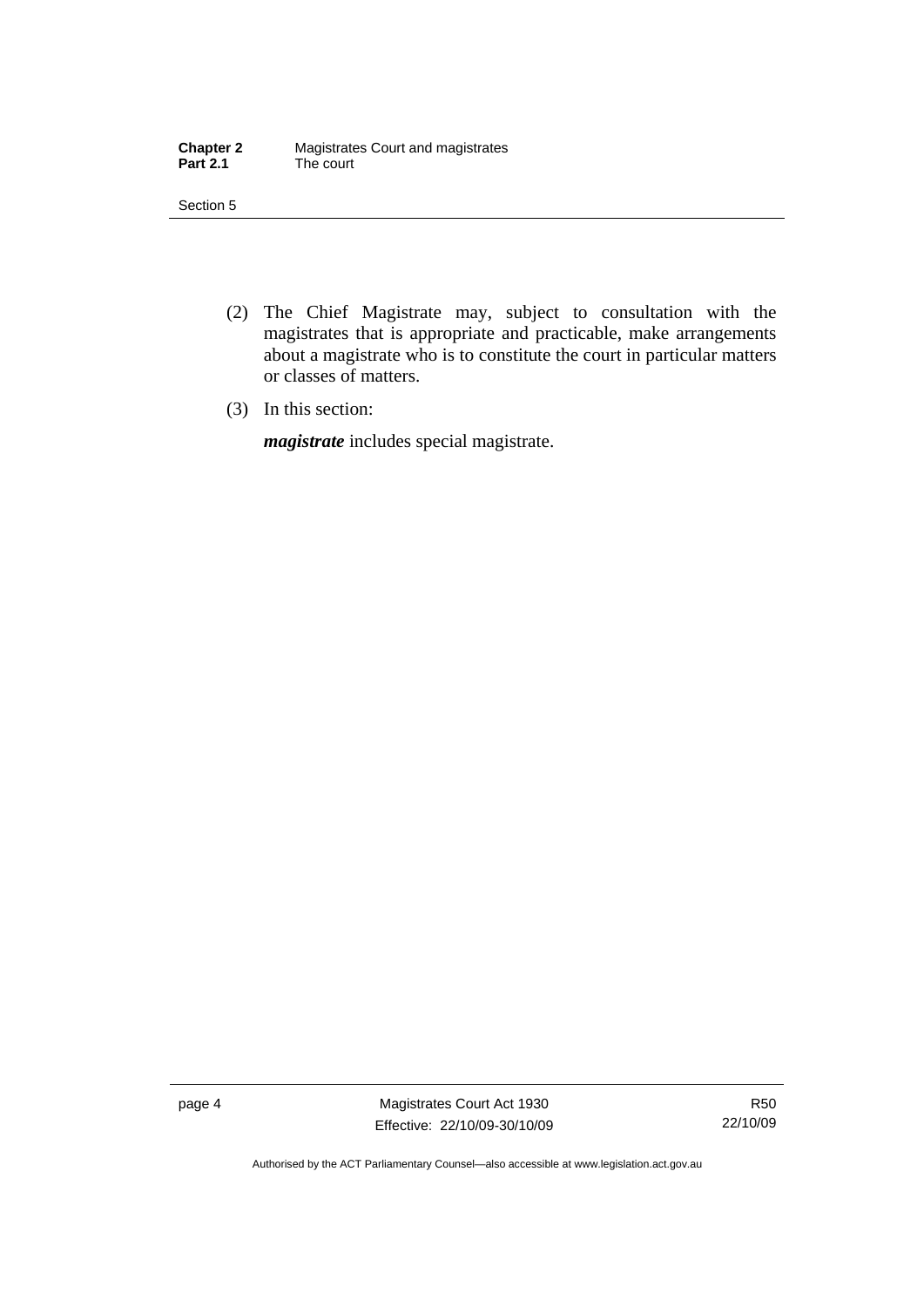## <span id="page-20-0"></span>**Part 2.2 Appointment and jurisdiction of magistrates**

## **Division 2.2.1 Magistrates other than special magistrates**

## **6 Meaning of** *magistrate* **in div 2.2.1**

In this division:

*magistrate* means—

- (a) the Chief Magistrate; or
- (b) a person who is appointed under section 7 as a magistrate.

## **7 Appointment of Chief Magistrate and other magistrates**

- (1) There is to be a Chief Magistrate and other magistrates.
- (2) The Chief Magistrate and other magistrates are appointed by the Executive.

 (3) If a magistrate is appointed as the Chief Magistrate, the person stops holding the position of magistrate.

## **7AA Requirements of appointment—magistrates**

- (1) The Executive must, in relation to the appointment of magistrates, determine—
	- (a) the criteria that apply to the selection of a person for appointment; and
	- (b) the process for selecting the person.

*Note* For the making of appointments (including acting appointments), see the Legislation Act, pt 19.3.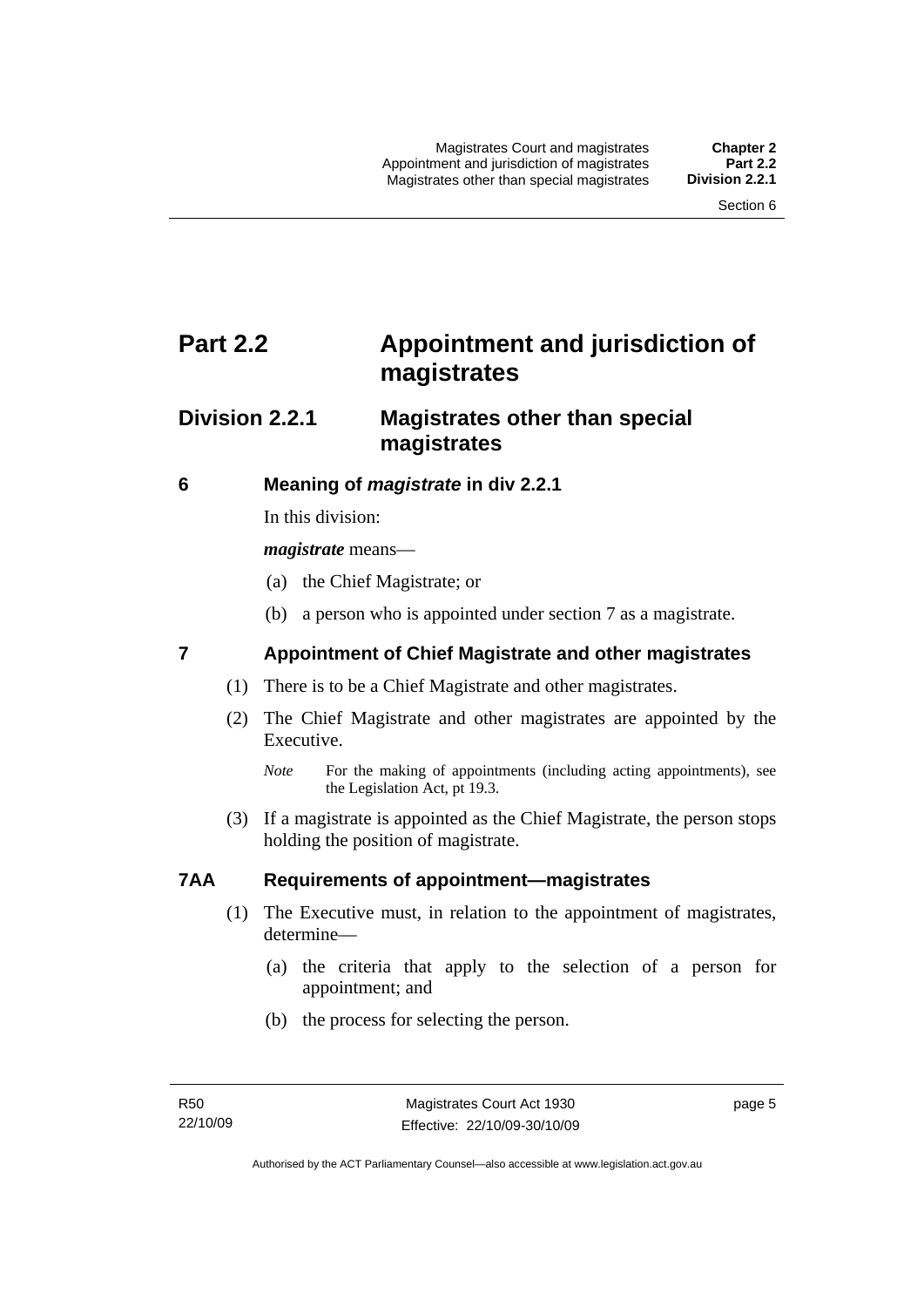### <span id="page-21-0"></span>(2) A determination is a notifiable instrument.

*Note* A notifiable instrument must be notified under the Legislation Act.

### **7A Eligibility for appointment as magistrate**

A person is not eligible for appointment as a magistrate unless the person is a lawyer and has been a lawyer for at least 5 years.

### **7B Seniority of magistrates**

Magistrates other than the Chief Magistrate have seniority according to—

- (a) the dates their appointments took effect; or
- (b) if the appointments of 2 or more of them took effect on the same date—the precedence given to them by the instruments of their appointment.

## **7C Conditions of appointment of magistrates**

A magistrate holds the position on the conditions (if any) about matters not provided for under this Act or another territory law that are decided by the Executive.

## **7D Term of appointment of magistrates**

- (1) A magistrate is appointed for the term ending when the magistrate turns 65 years old.
	- *Note 1* The *Judicial Commissions Act 1994*, s 4 provides that a magistrate may only be removed from office in accordance with that Act.
	- *Note 2* A magistrate's appointment also ends if the magistrate resigns (see Legislation Act, s 210).
- (2) A person who is at least 65 years old must not be appointed as a magistrate.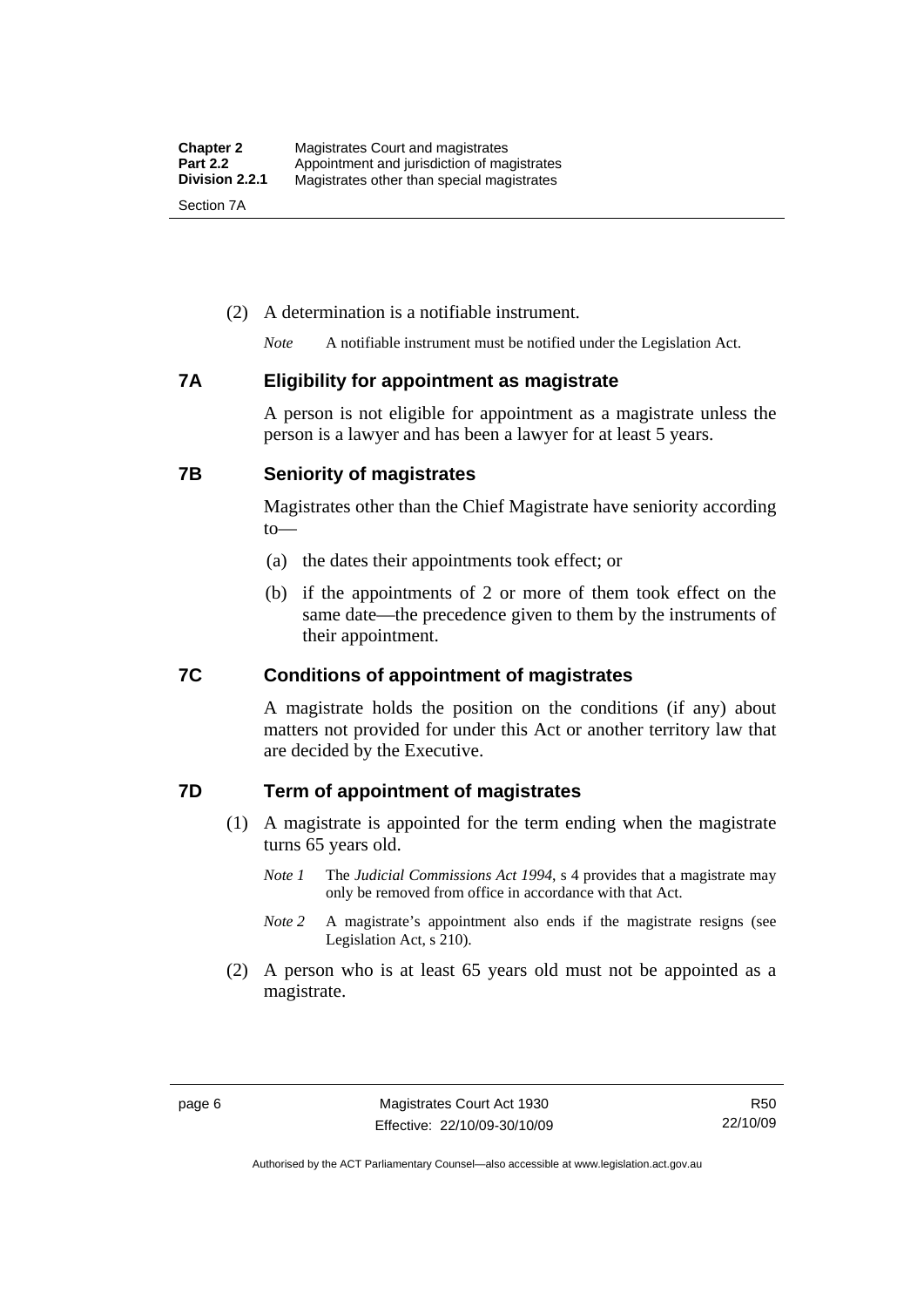## <span id="page-22-0"></span>**7E Acting Chief Magistrate**

- (1) The Executive may appoint a magistrate to act as Chief Magistrate.
	- *Note* See the Legislation Act, s 209, div 19.3.2 and div 19.3.2A about acting appointments.
- (2) If no appointment is made under subsection (1), the senior magistrate who is in the ACT and is able and willing to act must act as Chief Magistrate.

## **7F Retirement**

- (1) This section applies if a magistrate is—
	- (a) an eligible employee for the *Superannuation Act 1976* (Cwlth); or
	- (b) a member of the superannuation scheme for the *Superannuation Act 1990* (Cwlth); or
	- (c) a member of any other superannuation scheme determined by the Attorney-General.
- (2) The Executive may retire the magistrate on the ground of invalidity with the magistrate's consent.
- (3) A determination under subsection (1) (c) is a notifiable instrument.

*Note* A notifiable instrument must be notified under the Legislation Act.

## **7G Magistrates not to do other work**

- (1) A magistrate must not practise as a lawyer.
- (2) A magistrate must not, without the Attorney-General's written consent—
	- (a) engage in remunerative employment otherwise than in connection with duties as a magistrate; or
	- (b) accept appointment to another position under a law of the Territory, the Commonwealth, a State or another Territory.

page 7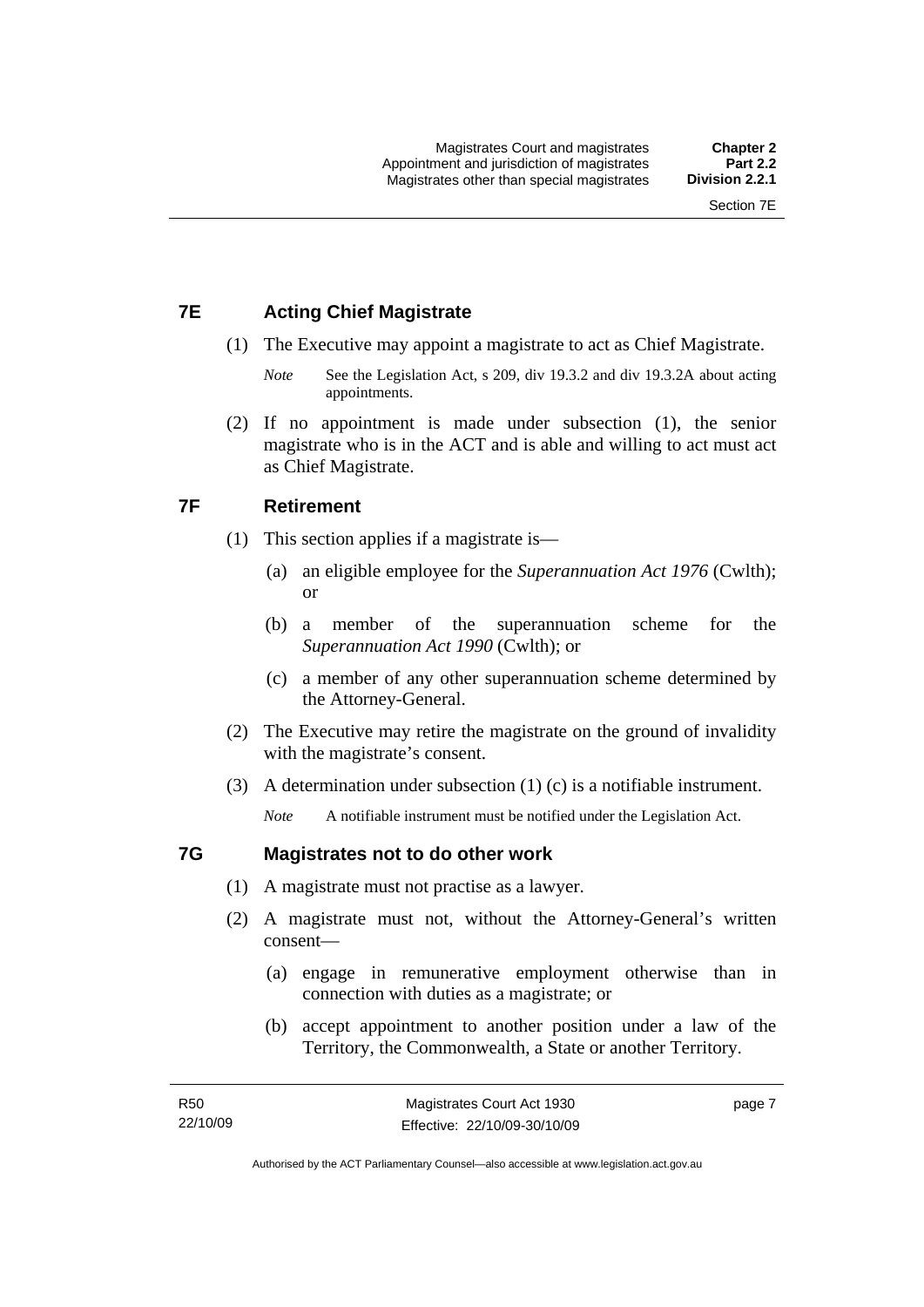<span id="page-23-0"></span> (3) The Attorney-General must consult with the Chief Magistrate before giving consent.

## **7H Rights of public servants**

- (1) A magistrate who was a public servant or APS employee immediately before his or her appointment keeps his or her existing and accruing rights.
- (2) In this section:

*APS employee*—see the *Public Service Act 1999* (Cwlth), section 7.

## **Division 2.2.2 Special magistrates**

## **8 Appointment of special magistrates**

The Executive may appoint special magistrates.

*Note* For the making of appointments (including acting appointments), see the Legislation Act, pt 19.3.

## **8AA Requirements of appointment—special magistrates**

- (1) The Executive must, in relation to the appointment of special magistrates, determine—
	- (a) the criteria that apply to the selection of a person for appointment; and
	- (b) the process for selecting the person.
- (2) A determination is a notifiable instrument.

*Note* A notifiable instrument must be notified under the Legislation Act.

## **8A Term of appointment of special magistrates**

- (1) A special magistrate is appointed—
	- (a) for the term mentioned in the instrument of appointment; or

Authorised by the ACT Parliamentary Counsel—also accessible at www.legislation.act.gov.au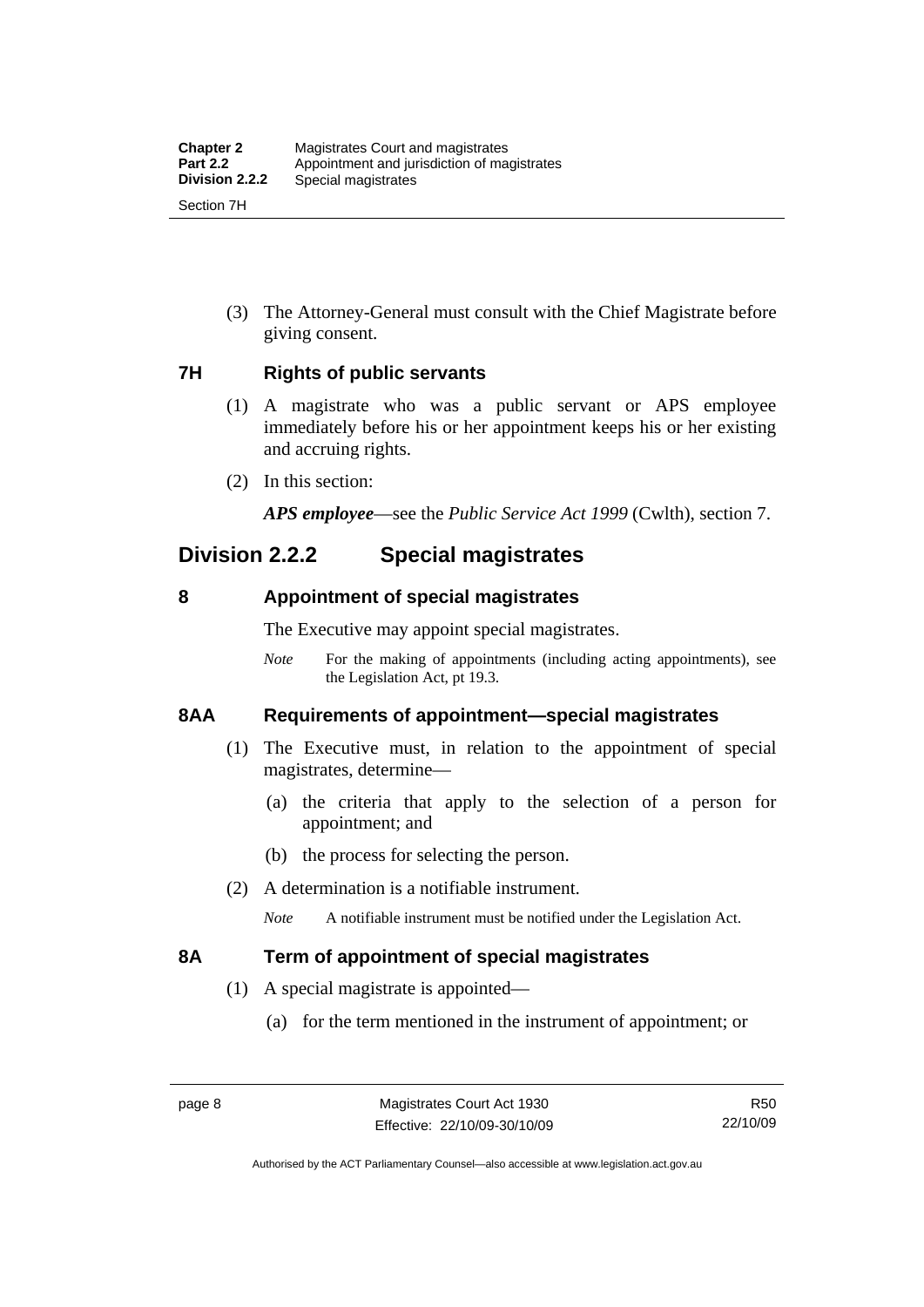- <span id="page-24-0"></span> (b) if a term is not mentioned—for the term ending when the special magistrate turns 70 years old.
- *Note 1* The *Judicial Commissions Act 1994*, s 4 provides that a magistrate may only be removed from office in accordance with that Act.
- *Note 2* A special magistrate's appointment also ends if the special magistrate resigns (see Legislation Act, s 210).
- (2) A person who is at least 70 years old must not be appointed as a special magistrate.
- (3) A person must not be appointed as a special magistrate for a term that extends beyond the person's 70th birthday.

## **8B Conditions of appointment of special magistrates**

A special magistrate holds the position on the conditions (if any) about matters not provided for under this Act or another territory law that are decided by the Executive.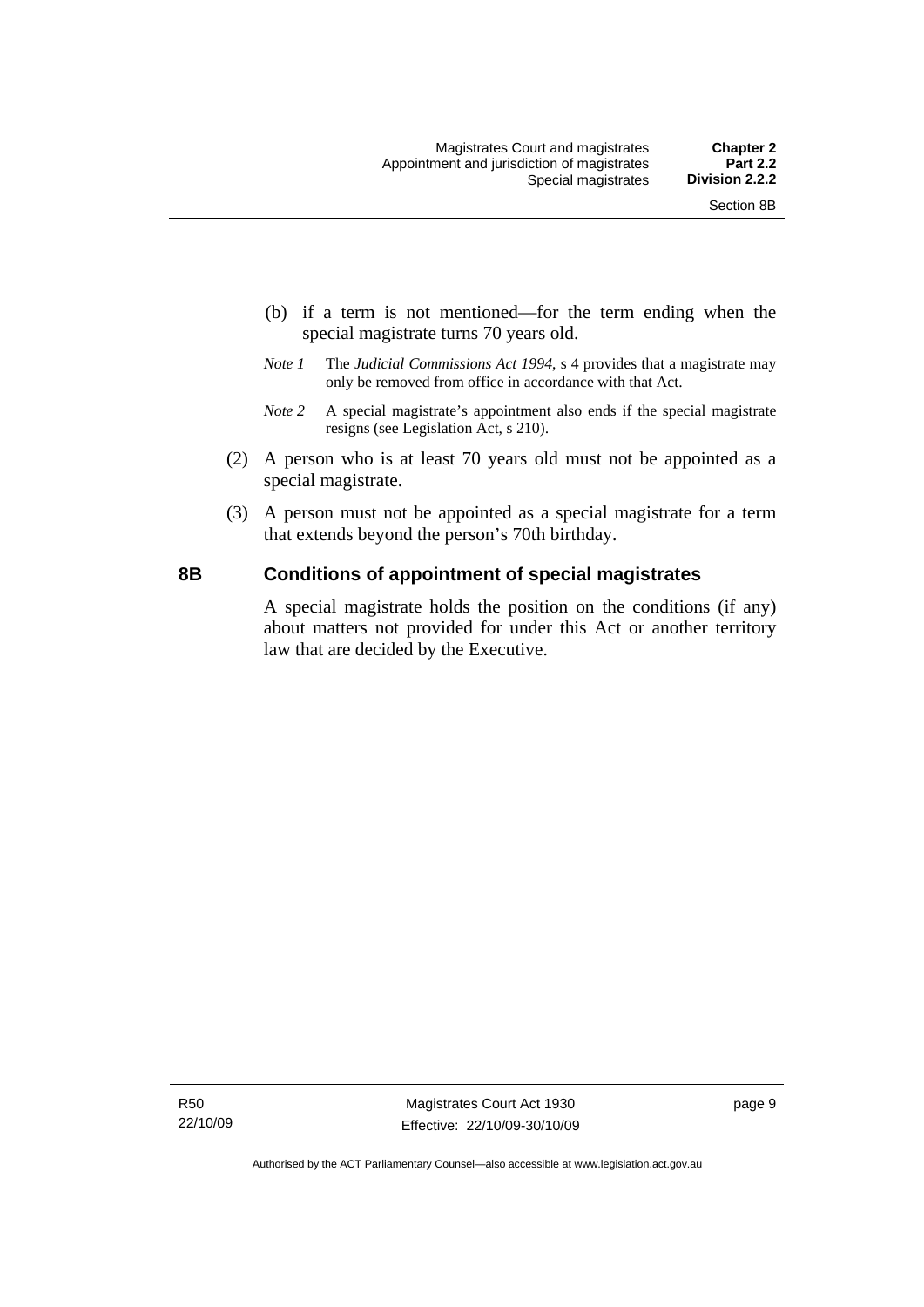## <span id="page-25-0"></span>**Division 2.2.3 Registrar and other court officers**

## **9 Appointment of registrar etc**

- (1) The Minister may appoint a registrar of the Magistrates Court.
	- *Note 1* For the making of appointments (including acting appointments), see the Legislation Act, pt 19.3.
	- *Note 2* In particular, an appointment may be made by naming a person or nominating the occupant of a position (see Legislation Act, s 207).
- (2) The registrar may appoint the deputy registrars of the court, bailiffs and other officers that are required.
- (3) In subsection (2):

*registrar* does not include a deputy registrar.

### **9A Staff assisting registrar**

The staff assisting the registrar are to be employed under the *Public Sector Management Act 1994*.

### **9B Functions of registrar and deputy registrars**

- (1) The registrar has power to administer oaths and may exercise the other functions given to the registrar under this Act, another territory law or an order of the court.
- (2) Subject to this Act and to any directions of the registrar, a deputy registrar may exercise the functions of the registrar under this Act or another territory law.
	- *Note* A reference to an Act includes a reference to the statutory instruments made or in force under the Act, including regulations and rules (see Legislation Act, s 104).
- (3) The exercise of a function by a deputy registrar does not affect the power of the registrar to exercise the function.

R50 22/10/09

Authorised by the ACT Parliamentary Counsel—also accessible at www.legislation.act.gov.au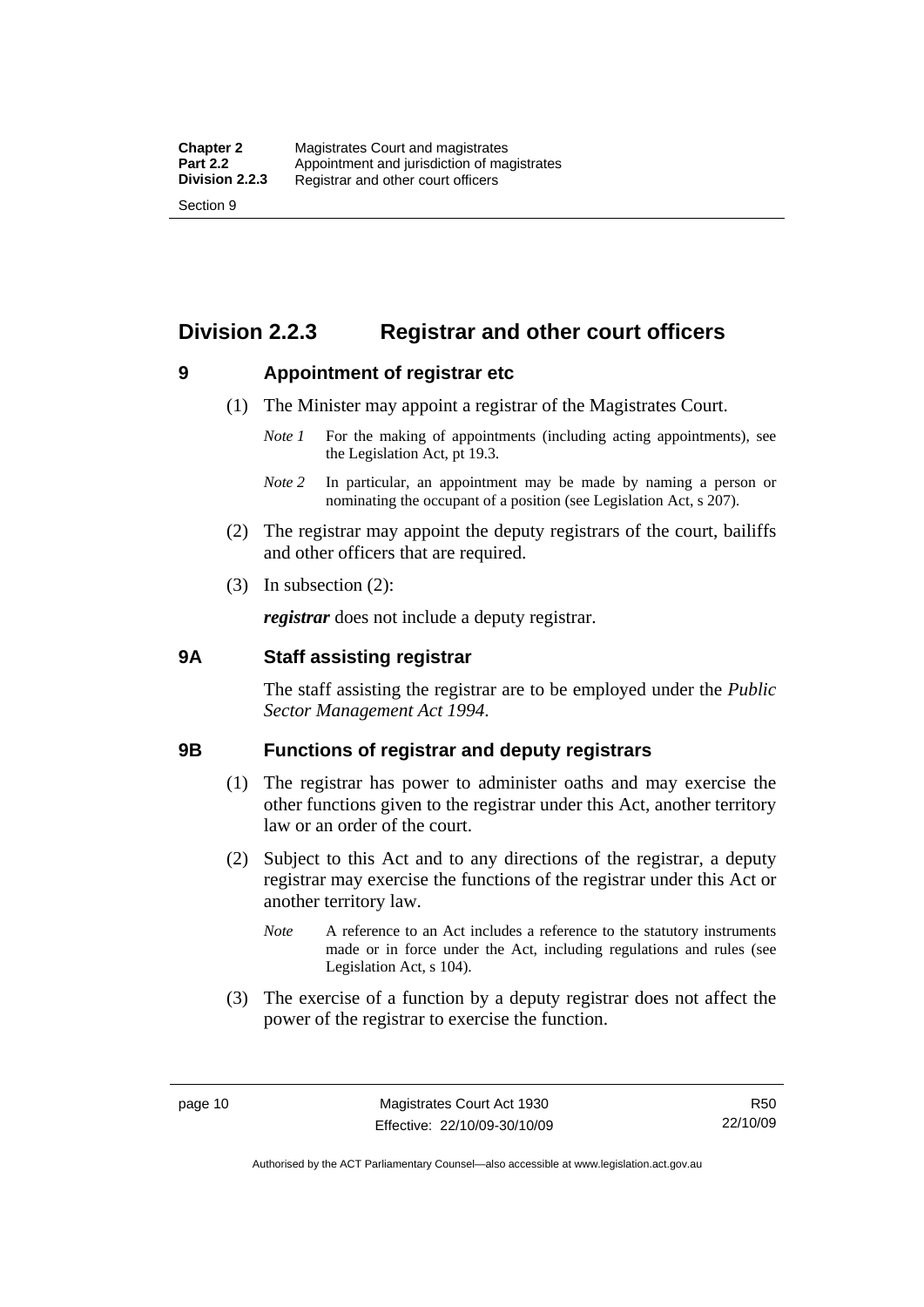## <span id="page-26-0"></span>**Division 2.2.4 Jurisdiction of magistrates**

## **10P Oath etc of office**

- (1) A person appointed as the Chief Magistrate, a magistrate or special magistrate must not exercise the functions given to a magistrate under any territory law unless the person has sworn an oath or made an affirmation in accordance with the form in schedule 1.
- (2) The oath must be sworn or affirmation made before the Chief **Justice**.

## **11 Acts done beyond ACT**

- (1) An act done by a magistrate, because of his or her office, outside the ACT for the purpose of authenticating the signature of a person to an instrument intended to take effect in the ACT is, unless the act is required by law to be done in the ACT, effective for any territory law.
- (2) An oath or affirmation administered by a magistrate, because of his or her office, outside the ACT in any case in which an oath or affirmation may be administered by a magistrate is, unless the oath or affirmation is required by law to be administered in the ACT, effective for any territory law.

## **12 Acts by magistrate out of court etc**

- (1) Any magistrate out of court or the registrar may do all or any of the following:
	- (a) receive an information;
	- (b) issue a summons or warrant on an information;
	- (c) issue a summons or warrant to compel the attendance of a witness;
	- (d) do anything else that is necessary and preliminary to a hearing.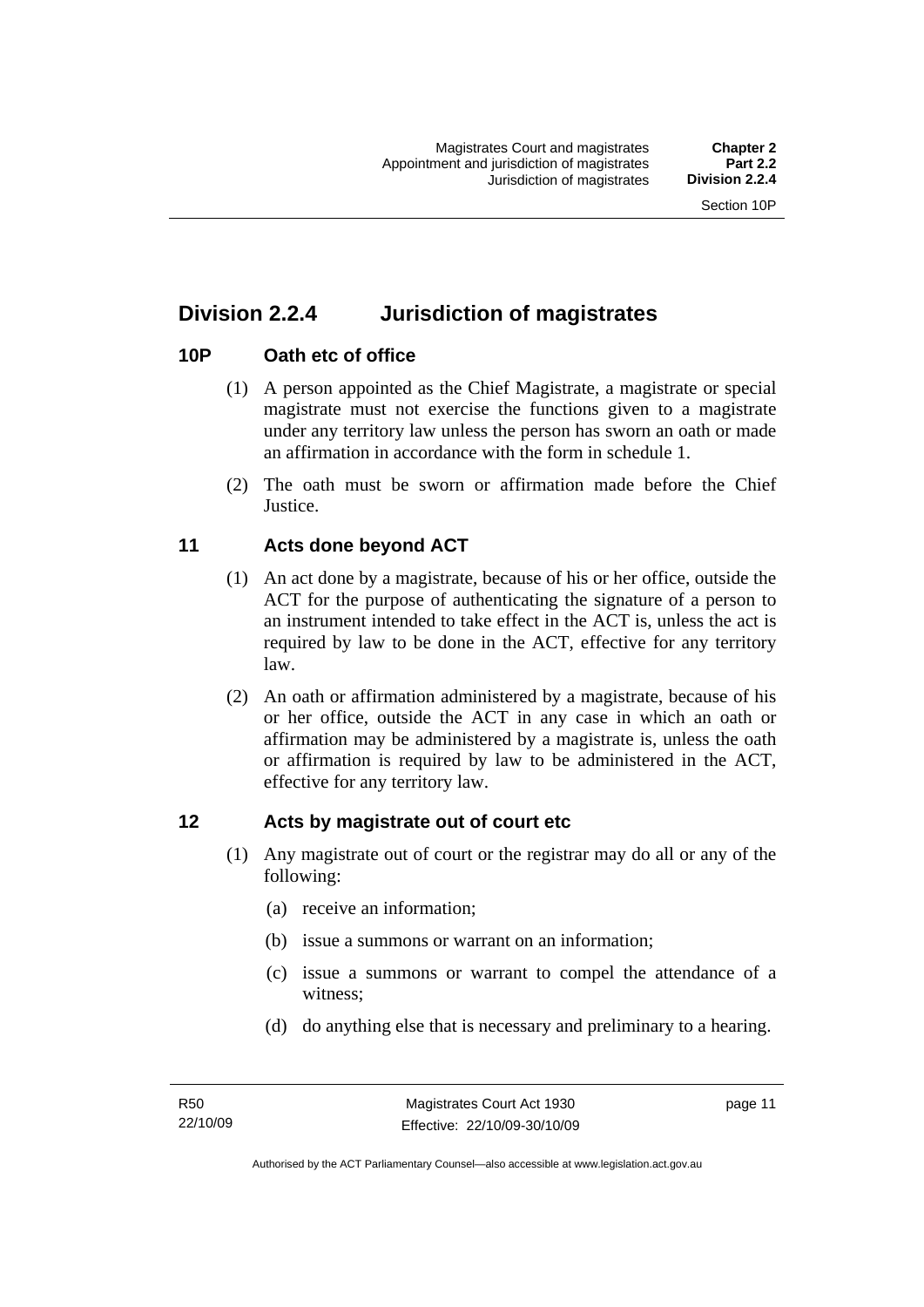<span id="page-27-0"></span> (2) Without limiting subsection (1), if a law in force in the ACT provides that an information or complaint may be laid or made before, or a summons or warrant issued by, a court or justice of the peace, the information or complaint may be laid or made, and the summons or warrant may be issued, by a magistrate or the registrar.

### **13 Making of enforcement order after case decided**

After a case has been heard and decided, any magistrate or the registrar may make an enforcement order for the purposes of the case.

## **15 Process not invalid only because of death of magistrate etc**

A summons or warrant issued, or order made, by a magistrate or registrar is not invalid only because of the magistrate or registrar dying or otherwise ceasing to hold the position.

## **16 Order instead of mandamus order**

- (1) If a magistrate or registrar refuses to do any act relating to the duties of his or her office as a magistrate or registrar, the party requiring the act to be done may apply to the Supreme Court for an order calling on the magistrate or registrar and also the party to be affected by the act to show cause why the act should not be done, and if good cause is not shown against it, the Supreme Court may make the order absolute, with or without payment of costs.
- (2) A magistrate or registrar on being served with an order absolute must obey the order, and do the act required by it to be done.

## **17 Magistrates may exercise functions of justices of peace**

If under any law in force in the ACT, anything is required or permitted to be done before, to or by a justice of the peace, it may be done before, to or by a magistrate.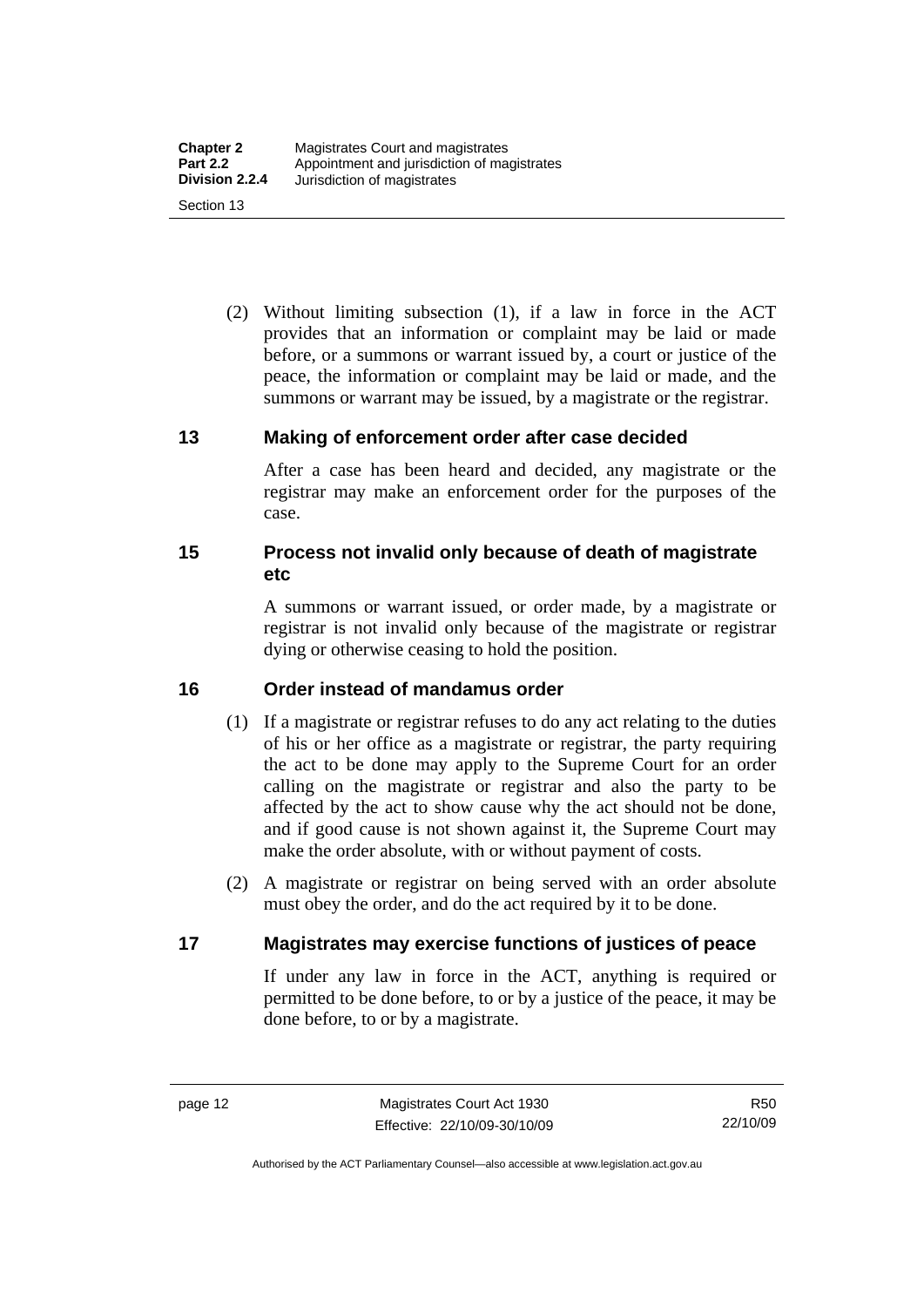## <span id="page-28-0"></span>**Part 2.3 Protection of magistrates in execution of their office**

## **17A Magistrate sued for act not within jurisdiction**

- (1) Any person injured by an act done by a magistrate in a matter in which by law the magistrate has no jurisdiction or in which the magistrate has exceeded his or her jurisdiction, or by an act done under any conviction or order made or warrant or writ issued by a magistrate in any such matter, may maintain in the Supreme Court an action against the magistrate without alleging in his or her statement of claim that the act complained of was done maliciously and without reasonable and probable cause.
- (2) No such action is maintainable for anything done under any such conviction or order until after the conviction or order has been quashed or set aside on appeal.
- (3) No such action is maintainable for anything done under any such warrant that was issued by the magistrate to procure the appearance of the person charged, and that has been followed by a conviction or order in the same matter, until after the conviction or order has been so quashed or set aside.
- (4) If the lastmentioned warrant has not been followed by a conviction or order, or if it is a warrant on an information of an alleged indictable offence, and if a summons was issued previously to the warrant being issued, and the summons was served on the person charged either personally or by leaving it for the person with someone at the person's last-known or usual home or business address, and the person did not appear according to the exigency of the summons, in that case no action is maintainable against the magistrate for anything done under the warrant.

page 13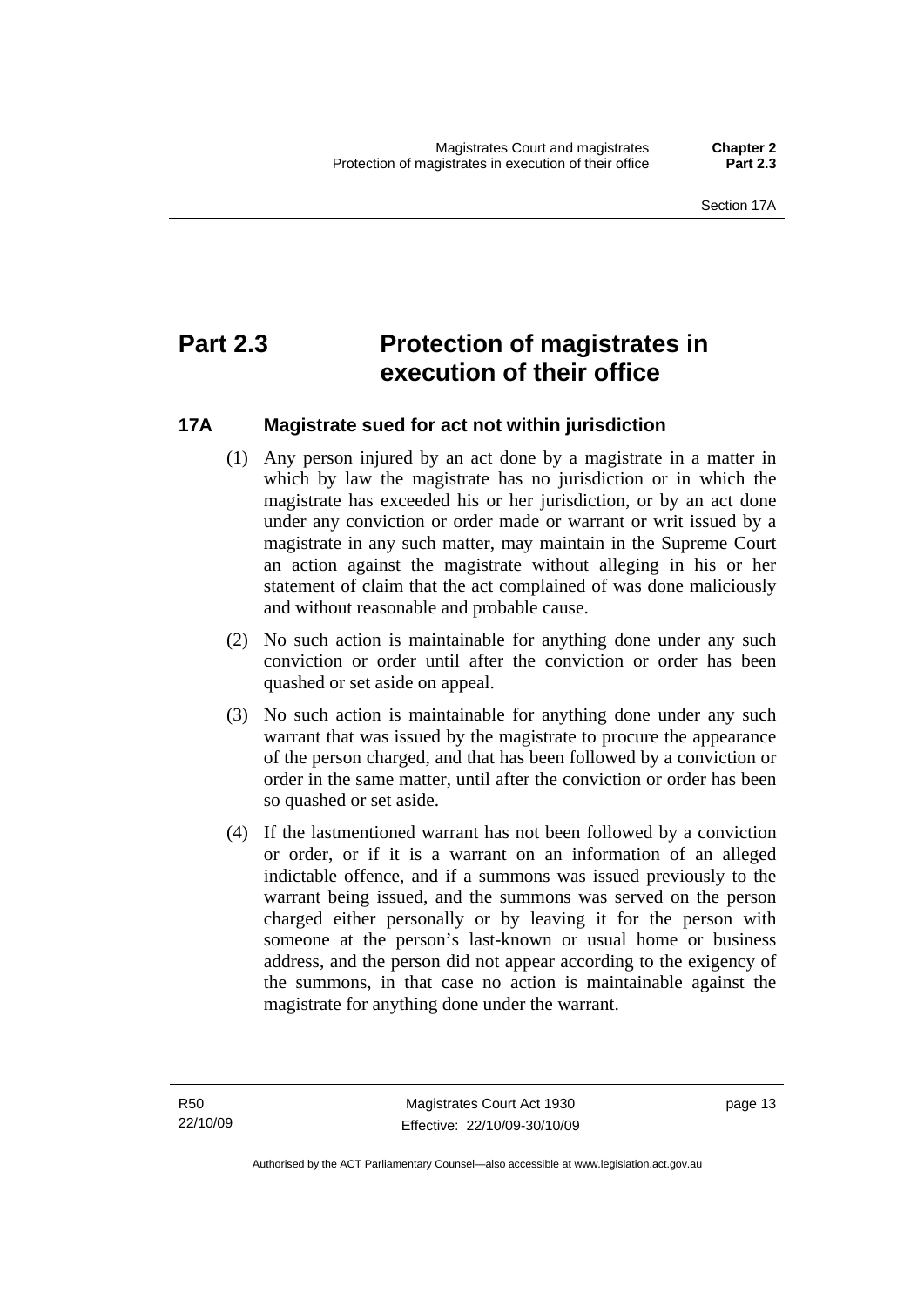## <span id="page-29-0"></span>**17C Committal or enforcement order by magistrate on order of court**

If a conviction or order is made by the court and a committal order or enforcement order is made for the conviction or order by a magistrate bona fide and without collusion, an action in relation to any defect in the conviction or order or any want of jurisdiction in the court making the conviction or order is maintainable only against the magistrate constituting the court that made the conviction or order.

## **17D No action for acts done under Supreme Court order**

An action is not maintainable against a magistrate for doing an act if the magistrate does the act in accordance with a Supreme Court order.

## **17E No action if proceeding confirmed on appeal**

If a committal order or enforcement order is made by a magistrate on a conviction or order that, either before or after the making of the committal order or enforcement order, is confirmed on appeal, an action is not maintainable against the magistrate who made the committal order or enforcement order for anything done under it because of any defect in the conviction or order.

## **17F Actions in cases prohibited**

If any action, which by this Act is declared to be not maintainable, is brought against a magistrate, the Supreme Court, on application of the defendant, and on affidavit of the facts, may set aside or stay the proceeding with or without costs.

## **17G Payment into court**

 (1) After an action under this part has been started but before the case has been heard, a defendant may pay into court the amount the defendant considers appropriate.

R50 22/10/09

Authorised by the ACT Parliamentary Counsel—also accessible at www.legislation.act.gov.au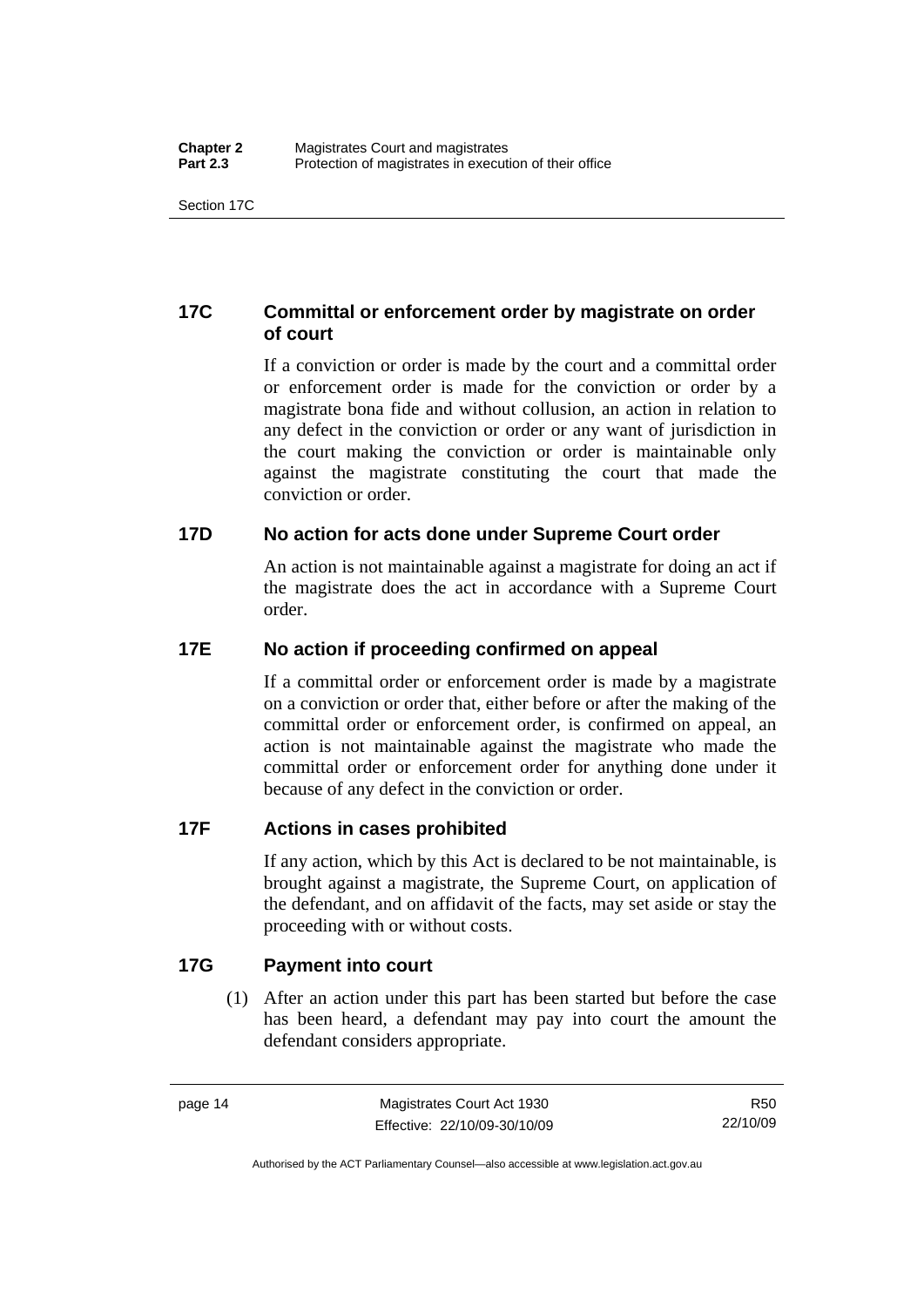- <span id="page-30-0"></span> (2) Judgment must be given for the defendant if the Supreme Court at the trial considers that the plaintiff is not entitled to damages beyond the amount paid into court, and the amount paid into court, or the part of it that is enough to meet the defendant's costs, must be paid out of court to the defendant, and the rest (if any) must be paid to the plaintiff.
- (3) If the plaintiff accepts the amount paid into court in satisfaction of the plaintiff's damages in the action, the plaintiff may apply to the Supreme Court for an order for the payment of the amount out of court to the plaintiff, with or without costs.
- (4) If the Supreme Court makes the order, the action is decided and the order is a bar to any other action for the same cause.

## **17H No action against magistrate for judicial acts in Magistrates Court**

An action must not be brought in the Magistrates Court against a magistrate in relation to anything done by the magistrate in the execution of the magistrate's office.

## **17I Magistrate sued for acts within magistrate's jurisdiction only liable in case of malice and absence of reasonable and probable cause**

In an action against a magistrate for any act done by the magistrate in the execution of the magistrate's duty as a magistrate in relation to any matter within the magistrate's jurisdiction as a magistrate, it must be expressly alleged in the statement of claim that the act was done maliciously and without reasonable and probable cause, and if the allegations are denied, and at the trial of the action the plaintiff fails to prove them, judgment must be given for the defendant.

page 15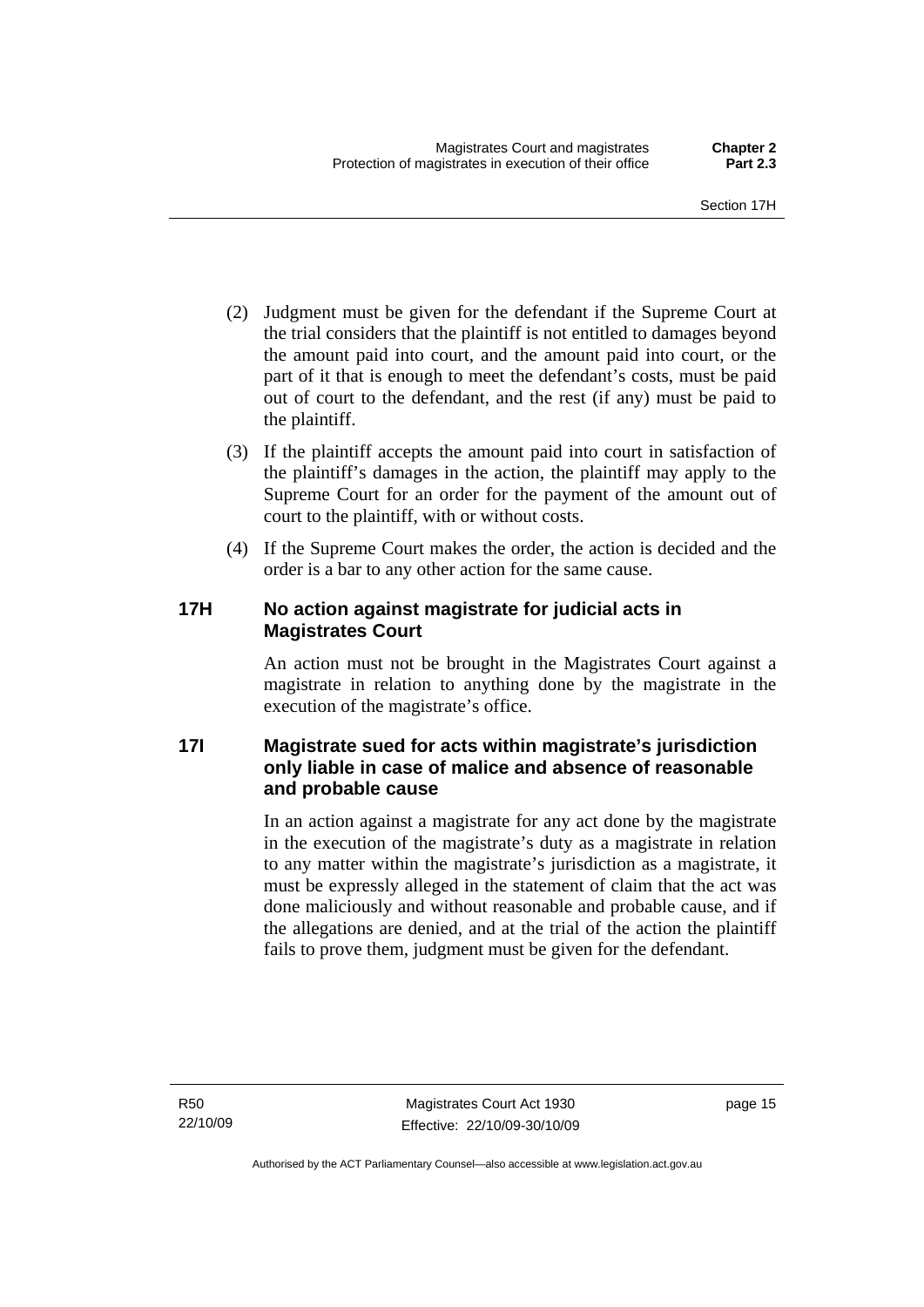## <span id="page-31-0"></span>**17J Verdict for defendant**

If the plaintiff in an action against a magistrate does not prove the cause of action at the trial, judgment must be given for the defendant.

## **17K Damages**

 $If$ —

- (a) the plaintiff in an action against a magistrate is entitled to recover, and seeks to recover a penalty or other amount paid or raised as a result of a conviction, judgment or order or to recover damages for imprisonment; and
- (b) it is proved that the plaintiff was guilty of the offence or liable to pay the amount or, for imprisonment, did not undergo any greater punishment than could have been imposed for the offence of which the plaintiff was convicted;

the plaintiff is not entitled to recover the penalty or other amount paid or raised or, for imprisonment, damages greater than 1 cent, or any costs in the action.

page 16 Magistrates Court Act 1930 Effective: 22/10/09-30/10/09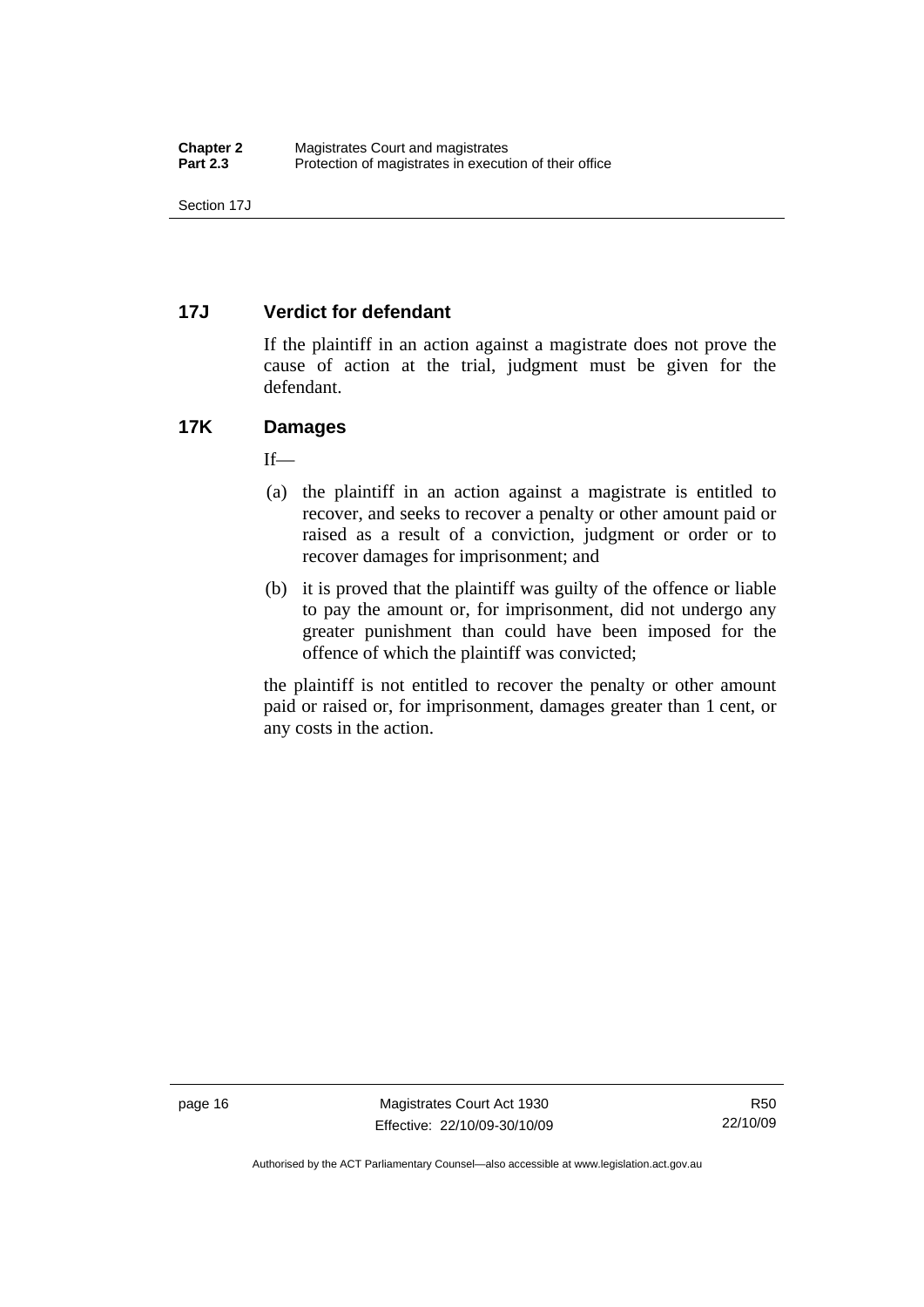## <span id="page-32-0"></span>**Chapter 3 Criminal proceedings**

## **Part 3.1 Preliminary**

## **18A Definitions for ch 3**

In this chapter:

*Crimes Act* means the *Crimes Act 1900*.

*decision* includes a committal for trial, admission to bail, and a conviction, order or other decision.

*defendant* means a person against whom an information is laid.

R50 22/10/09

Magistrates Court Act 1930 Effective: 22/10/09-30/10/09 page 17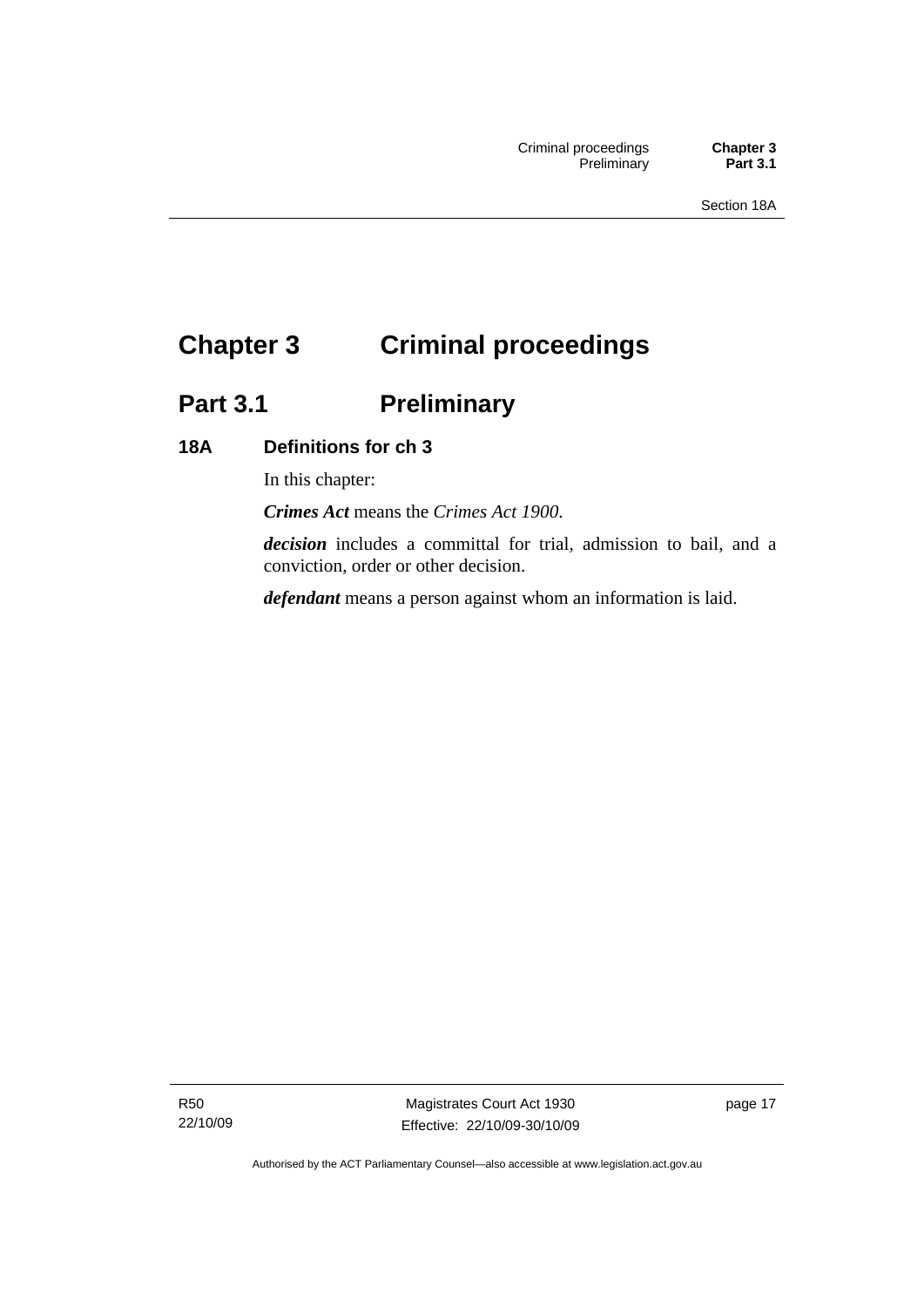<span id="page-33-0"></span>**Chapter 3 Criminal proceedings**<br>**Part 3.2 Criminal iurisdiction Criminal jurisdiction** 

Section 19

## **Part 3.2 Criminal jurisdiction**

### **19 Jurisdiction of court**

If, by any law in force in the ACT, any offence is punishable on summary conviction or any person is made liable to a penalty or punishment or to pay an amount for any offence, act or omission, and no other provision is made for the trial of the person committing the offence, the matter may be heard and decided by the court in a summary way under the provisions of this Act.

### **21 Jurisdiction of court if defendant absent from ACT**

The court has jurisdiction even though the defendant is not in the ACT.

## **22 Proceeding of court if it considers offence should be dealt with on indictment**

If, for an information in relation to an offence that is punishable either summarily or on indictment it appears to the court, on the close of the case for the prosecution, that the offence ought to be dealt with on indictment, the court must abstain from adjudication on the information and must deal with the case for the purpose of committal for trial only.

page 18 Magistrates Court Act 1930 Effective: 22/10/09-30/10/09

Authorised by the ACT Parliamentary Counsel—also accessible at www.legislation.act.gov.au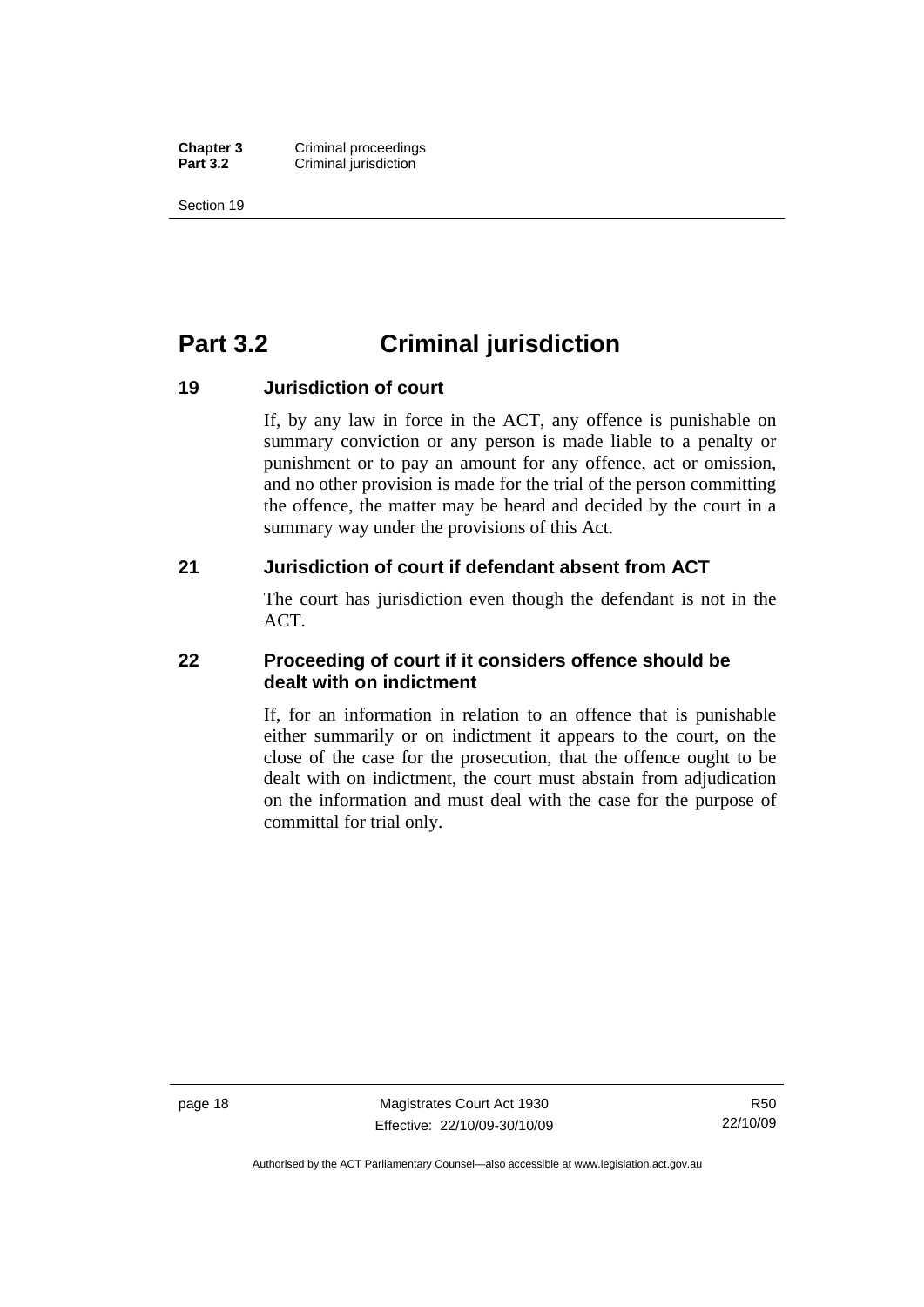## <span id="page-34-0"></span>**Part 3.3 Beginning criminal proceedings**

## **Division 3.3.1 Beginning criminal proceedings general**

## **25 Informations**

A proceeding may be started in the court by information laid by the informant or by a lawyer or anyone else representing the informant.

## **Division 3.3.2 Informations**

## **26 Laying of informations**

An information may be laid before a magistrate in any case where a person has committed or is suspected of having committed, in the ACT, an indictable offence or an offence that may be dealt with summarily as provided in section 19.

## **27 Description of people and property and of offences**

- (1) Such description of people or things as would be sufficient in an indictment is sufficient in informations.
- (2) The description of any offence in the words of the Act, ordinance, law, order, by-law, regulation, or other instrument creating the offence, or in similar words, is sufficient in law.

## **28 Power of court to amend information**

 (1) If at the hearing of any information or summons any objection is taken to an alleged defect in it in substance or form or if objection is taken to any variance between the information or summons and the evidence adduced at the hearing of it, the court may make any amendment in the information or summons that appears to it to be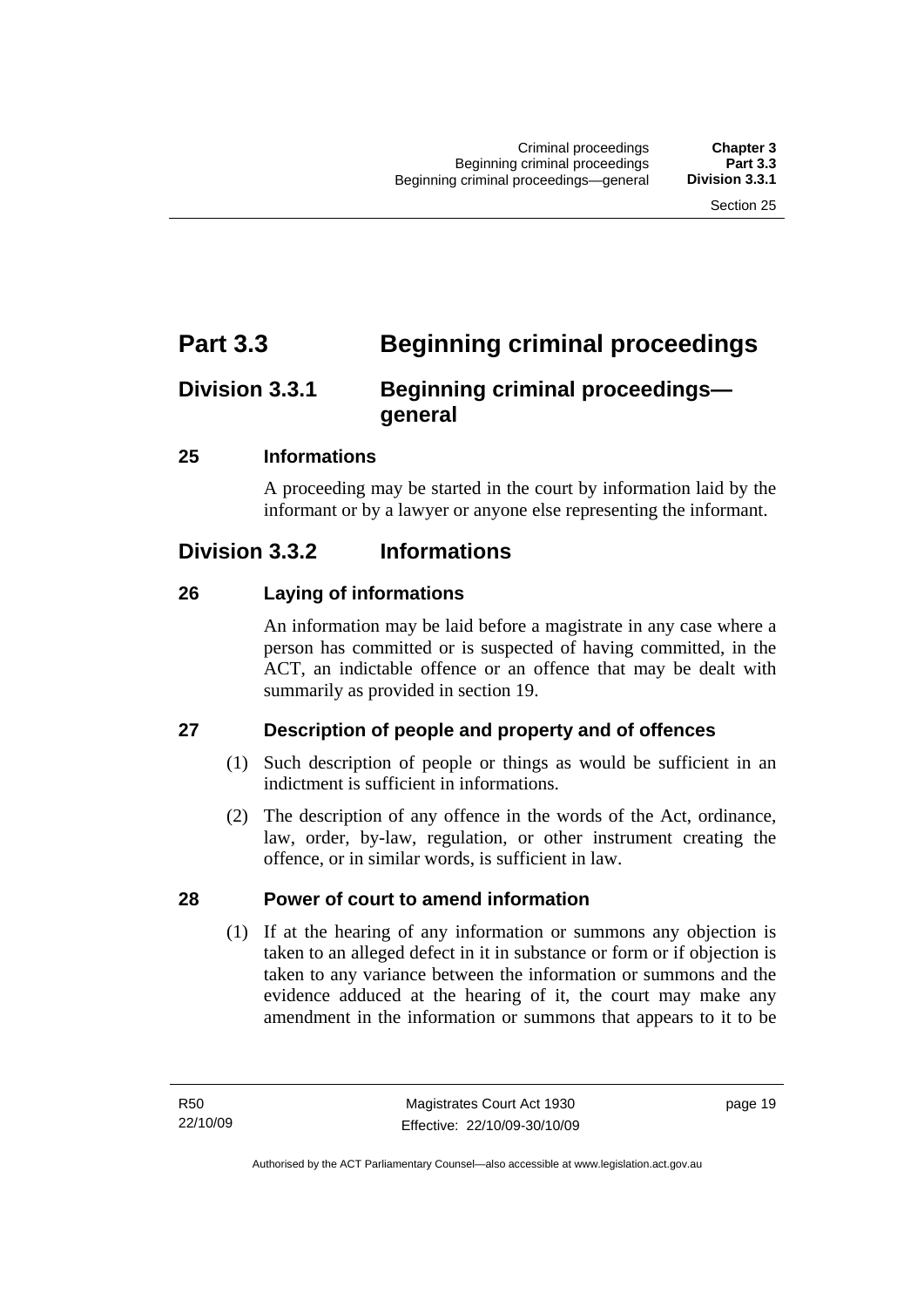<span id="page-35-0"></span>desirable or to be necessary to enable the real question in dispute to be decided.

 (2) The court must not make an amendment under subsection (1) if it considers that the amendment cannot be made without injustice to the defendant.

## **29 Court may adjourn hearing if amendment made**

If in any case where an amendment in an information or summons has been made under section 28 the court considers that the defendant has been misled by the form in which the information or summons has been made out, it may adjourn the hearing of the case for the period it considers appropriate and may make any order about the costs of the adjournment it considers appropriate.

## **30 Form of information**

- (1) If a warrant is intended to be issued in the first instance against the person charged, the information must be in writing and on oath.
- (2) The oath may be made by the informant or someone else.
- (3) If a summons instead of a warrant is intended to be issued in the first instance against the person charged, the information may be made orally and without oath.
- (4) Subsection (3) applies whether or not the law under which the information is laid requires it to be in writing.

## **Division 3.3.3 Summonses**

## **37 When magistrate may issue summons**

If an information is laid before a magistrate, the magistrate may issue a summons.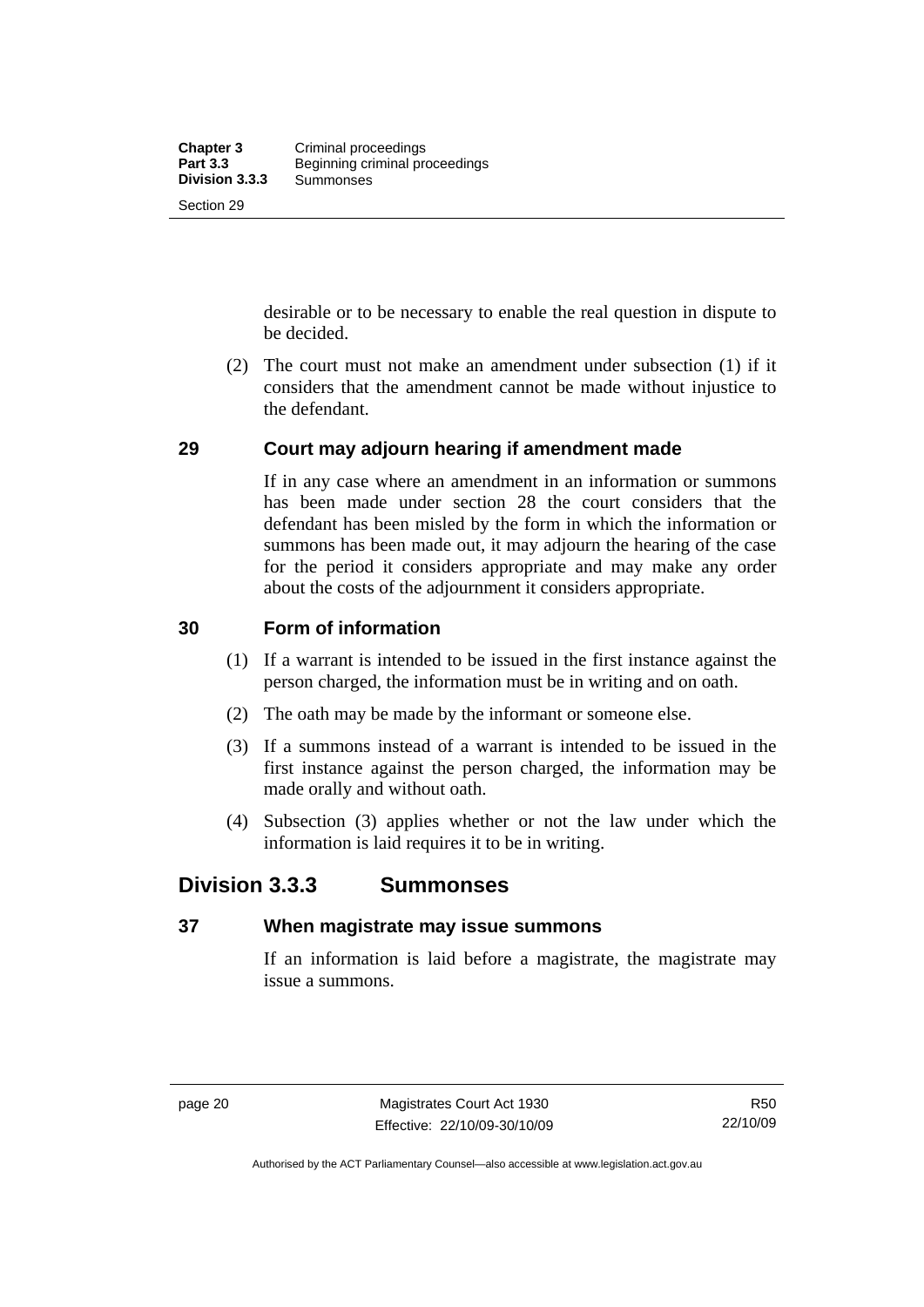## **38 Form of summons**

A summons issued in the case of an information must be directed to the defendant, and must state shortly the matter of the information and require the defendant to appear at a certain time and place before the court, to answer to the information and to be further dealt with according to law.

## **41 Service of summons**

- (1) A summons issued in relation to an information may be served on the person to whom it is directed by—
	- (a) giving a copy of the summons to the person; or
	- (b) by leaving a copy of the summons at the last-known or usual home or business address of the person with someone who appears to be at least 16 years old and to live or be employed at the address.
- (2) Service of a summons under subsection (1) must be effected at least 72 hours before the time appointed in the summons for the hearing of the information.
- (3) If it appears to the court or a magistrate or the registrar, by statement on oath or by affidavit, that from any cause service in accordance with subsections (1) and (2) cannot be effected, the court or magistrate or the registrar may extend the time for hearing.
- (4) Service of a summons in accordance with this section may be proved by the oath of the person who served it or by affidavit or otherwise.

## **Division 3.3.3A Court attendance notices**

## **41A Definitions—div 3.3.3A**

In this division:

*authorised person* means—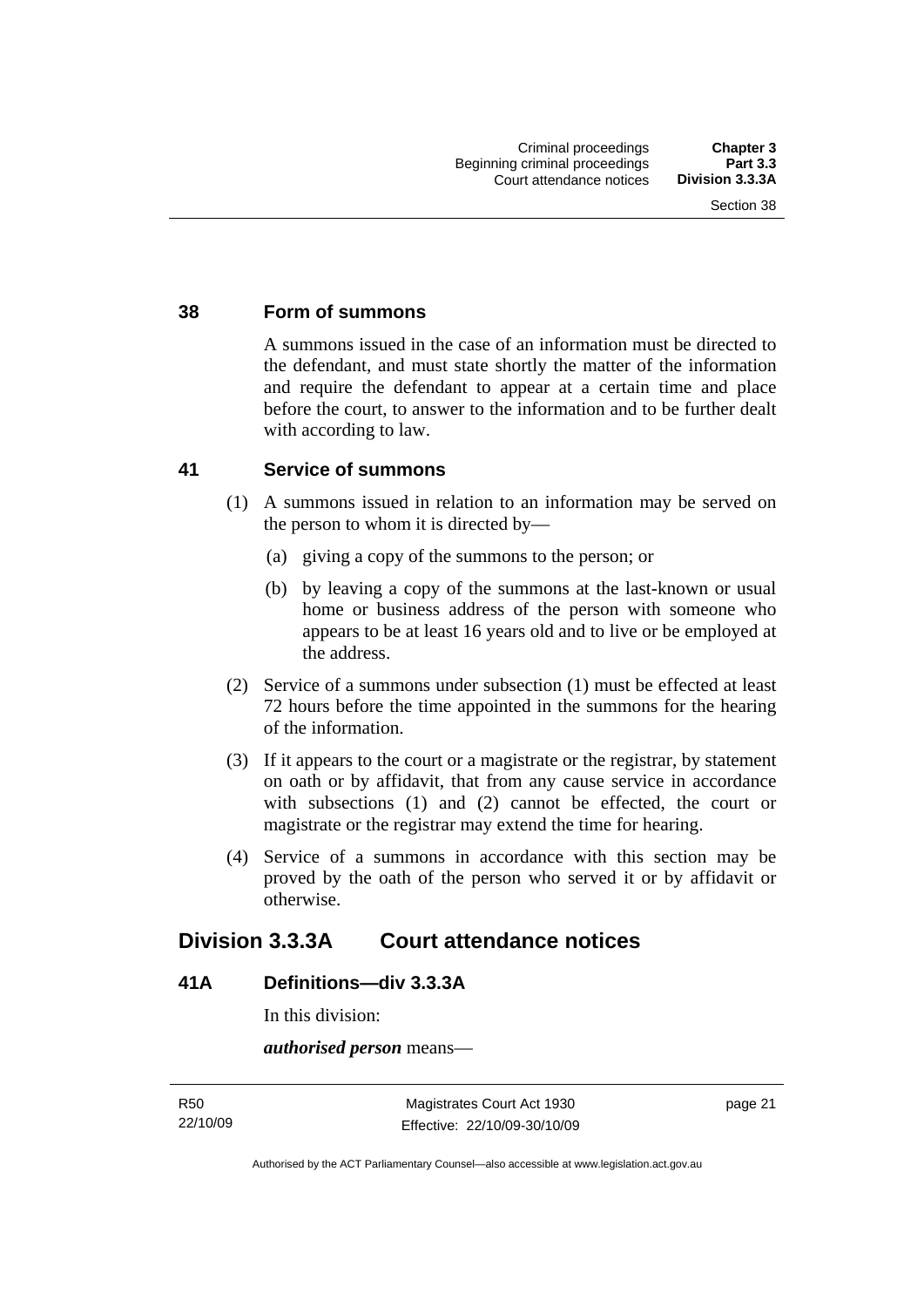- (a) a police officer; or
- (b) a person prescribed by regulation.

*court attendance notice*—see section 41B.

## **41B Commencing criminal proceeding by court attendance notice**

- (1) A proceeding for an alleged offence may be commenced by serving and filing a notice (a *court attendance notice*) under this division.
- (2) A court attendance notice served on a person must––
	- (a) state the name of the person; and
	- (b) describe the offence to which it relates; and
	- (c) briefly state the particulars of the offence; and
	- (d) state the name of the authorised person serving the notice; and
	- (e) unless a warrant is issued for the arrest of the person or the person is refused bail—
		- (i) require the person to appear before a magistrate at a stated date, time and place; and
		- (ii) state that failure to appear may result in the person's arrest or in the proceeding being dealt with in the person's absence; and
	- (f) if the person consents to appear before a magistrate at the stated date and time—include a statement, signed by the person, that the person consents to appear at the stated date and time.
	- *Note* If a form is approved under the *Court Procedures Act 2004* for this provision, the form must be used.
- (3) It is sufficient to describe an offence in the notice in the way the offence is described in the law that creates the offence.

Authorised by the ACT Parliamentary Counsel—also accessible at www.legislation.act.gov.au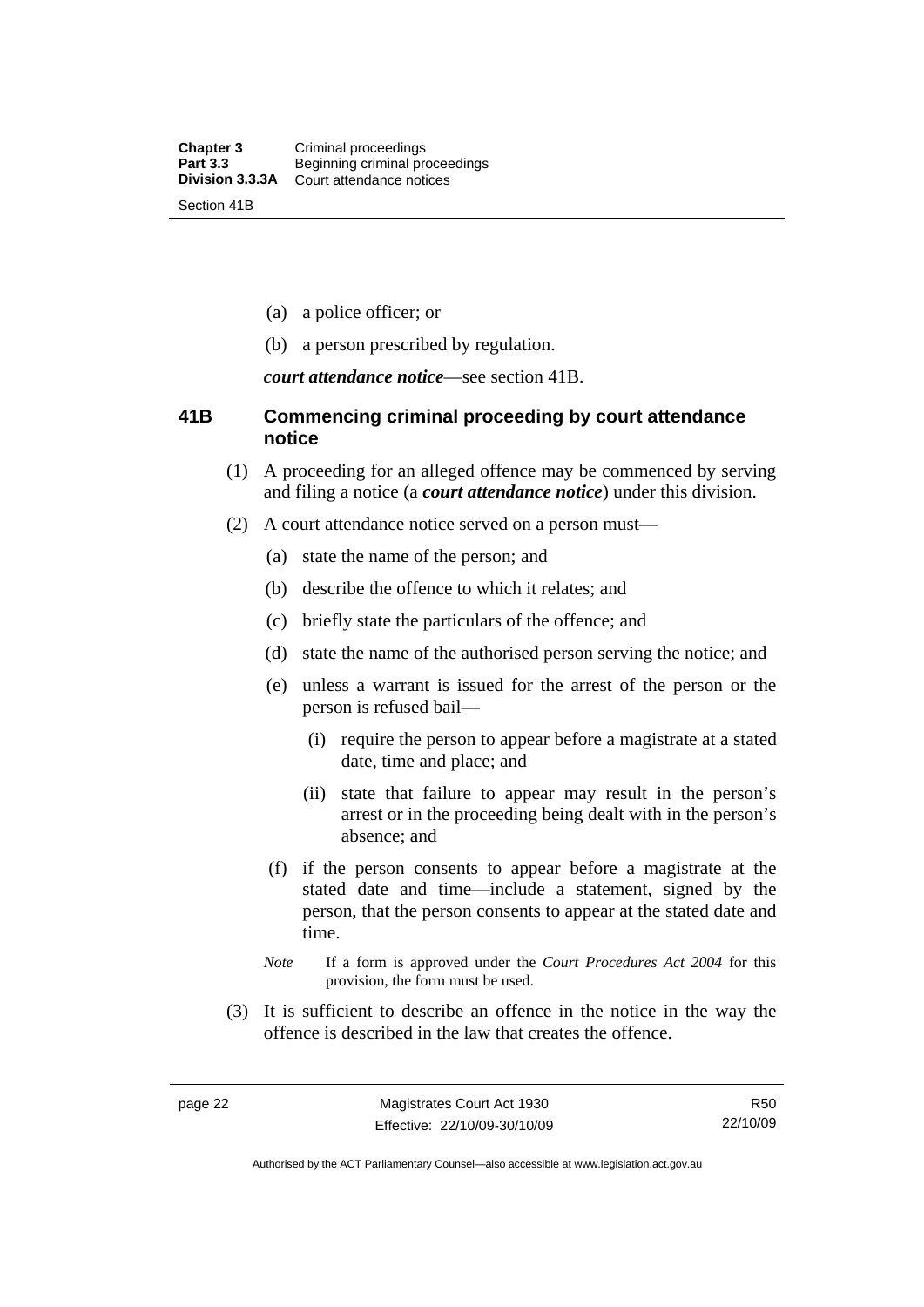- (4) The date stated for the person to appear before a magistrate must be—
	- (a) at least 14 days after the day the notice is served; or
	- (b) if the notice contains a consent signed by the person to appear before a magistrate at an earlier date available to a Magistrate—the date as stated in the notice.
- (5) The rules may prescribe additional matters that must be included in a court attendance notice.

## **41C Court attendance notice––service**

- (1) If an authorised person suspects, on reasonable grounds, that a person has committed an offence, the authorised person may serve a court attendance notice on the person.
- (2) The notice must be served personally by the authorised person.
- (3) The *Court Procedures Rules 2006,* part 6.8 (Service) apply to the service of a court attendance notice as if—
	- (a) the notice were a document in the proceeding for the offence to which it relates; and
	- (b) the copy of the notice served were a stamped copy.
- (4) However, the *Court Procedures Rules 2006,* division 6.8.3 (Service—Magistrates Court) does not apply to service of a court attendance notice.

## **41D Court attendance notice—filing**

- (1) A copy of a court attendance notice served on a person must be filed—
	- (a) not less than 14 days before the day stated in the notice for the person to appear before a magistrate; or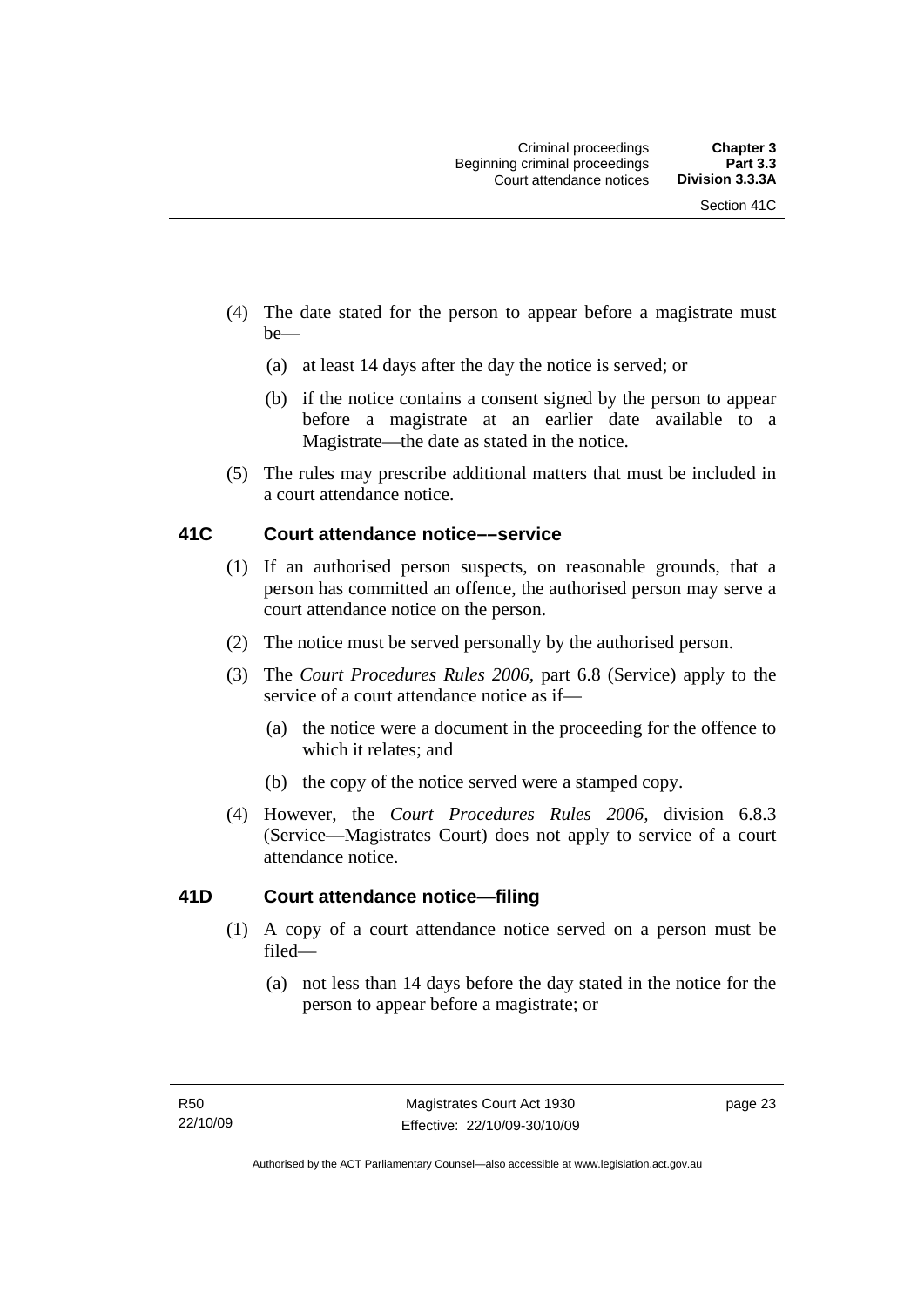- (b) if the notice contains a consent signed by the person to appear before a magistrate at a date earlier than 14 days after service of the notice—as soon as practicable.
- (2) If a warrant is intended to be issued in the first instance against the person, the notice must be filed with a sworn statement about the particulars of the offence stated in the notice.

## **41E Court attendance notice—relationship to information and summons**

- (1) This division is additional to, and does not limit, any other provision of a Territory law about an information or summons in relation to a criminal proceeding.
- (2) A court attendance notice served under this division is taken, for all purposes, to be a summons served under division 3.3.3.
- (3) A court attendance notice filed under this division is taken, for all purposes, to be an information laid under division 3.3.2.
- (4) For subsections (2) and (3), a provision mentioned in subsection (1) applies, with any necessary changes and any changes prescribed by regulation—
	- (a) in relation to a court attendance notice served under this division—as if it were a summons issued under division 3.3.3; and
	- (b) in relation to a court attendance notice filed under this division—as if it were an information laid under division 3.3.2.

## **Division 3.3.4 Warrants**

## **42 Issue of warrant and summons**

- (1) This section applies if—
	- (a) an information is laid before a magistrate under division 3.3.2 against a person for an offence; and

R50 22/10/09

Authorised by the ACT Parliamentary Counsel—also accessible at www.legislation.act.gov.au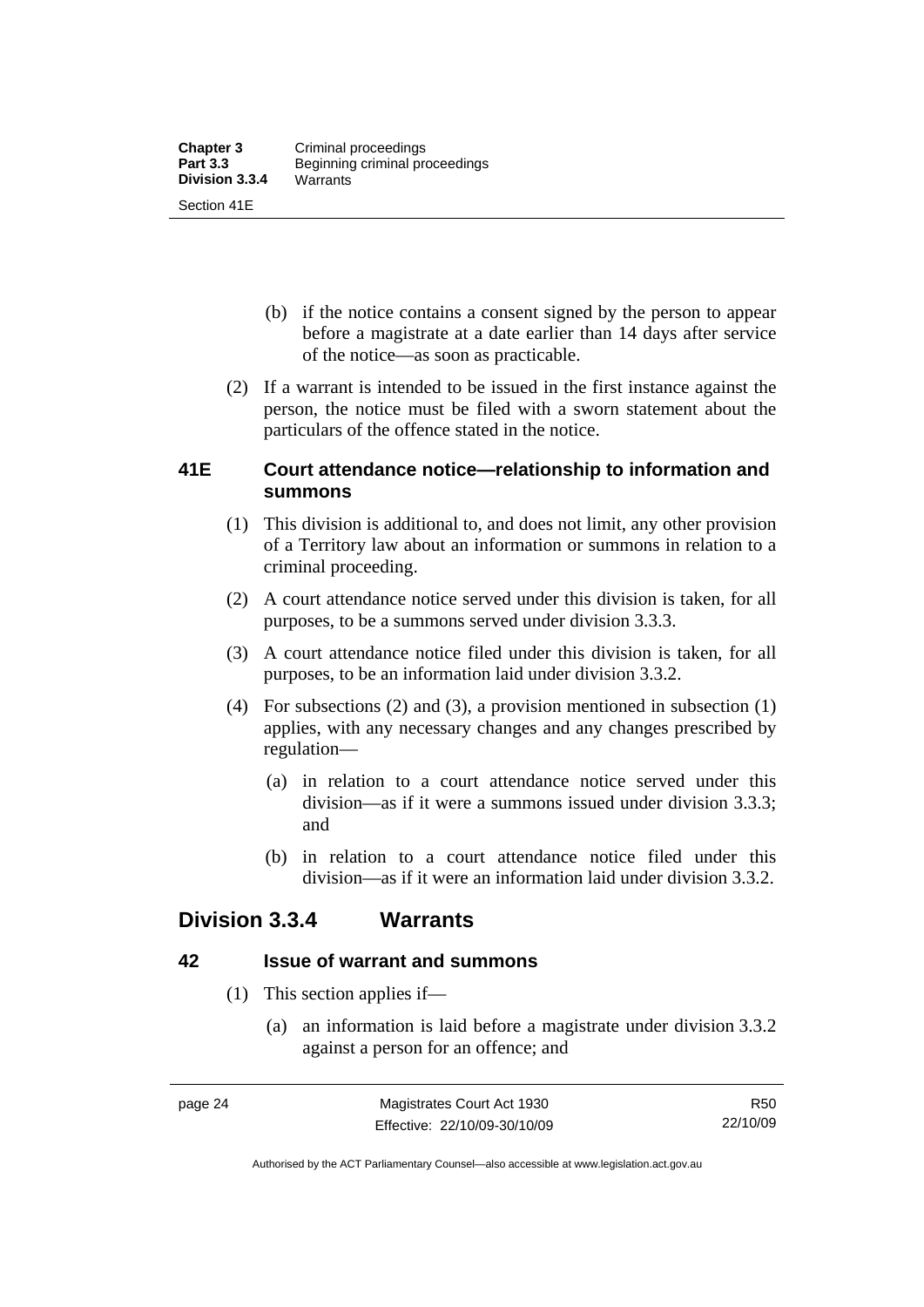- (b) the information is substantiated by the oath of the informant or a witness; and
- (c) the person is not in custody.
- (2) The magistrate may issue a warrant for the person's arrest, and for bringing the person before the court to answer to the information and to be further dealt with according to law.
- (3) However, the magistrate may issue a summons instead of the warrant if the magistrate considers it appropriate.
- (4) The issue of the summons does not prevent a magistrate from issuing a warrant at any time before or after the time mentioned in the summons for the person's appearance.
- (5) However, subsection (4) does not authorise the issue of a warrant to bring the person before the court to answer to the information if a summons has been served on the person for the offence in accordance with section 116B (Service of summons for prescribed offence).

## **43 Procedure on filing indictment**

- (1) If an indictment in relation to an offence committed in the ACT has been filed in the Supreme Court by the Attorney-General, Attorney-General of the Commonwealth or other officer, authority or person duly appointed in that behalf against any person then at large, whether on bail or not, the registrar of the Supreme Court must at any time after the end of the then sittings of the court if the person so indicted has not already appeared and pleaded to the indictment, on application by or on behalf of the prosecutor, grant to the prosecutor or person applying on the prosecutor's behalf a certificate that the indictment has been filed.
- (2) On production of the certificate to a magistrate, the magistrate must—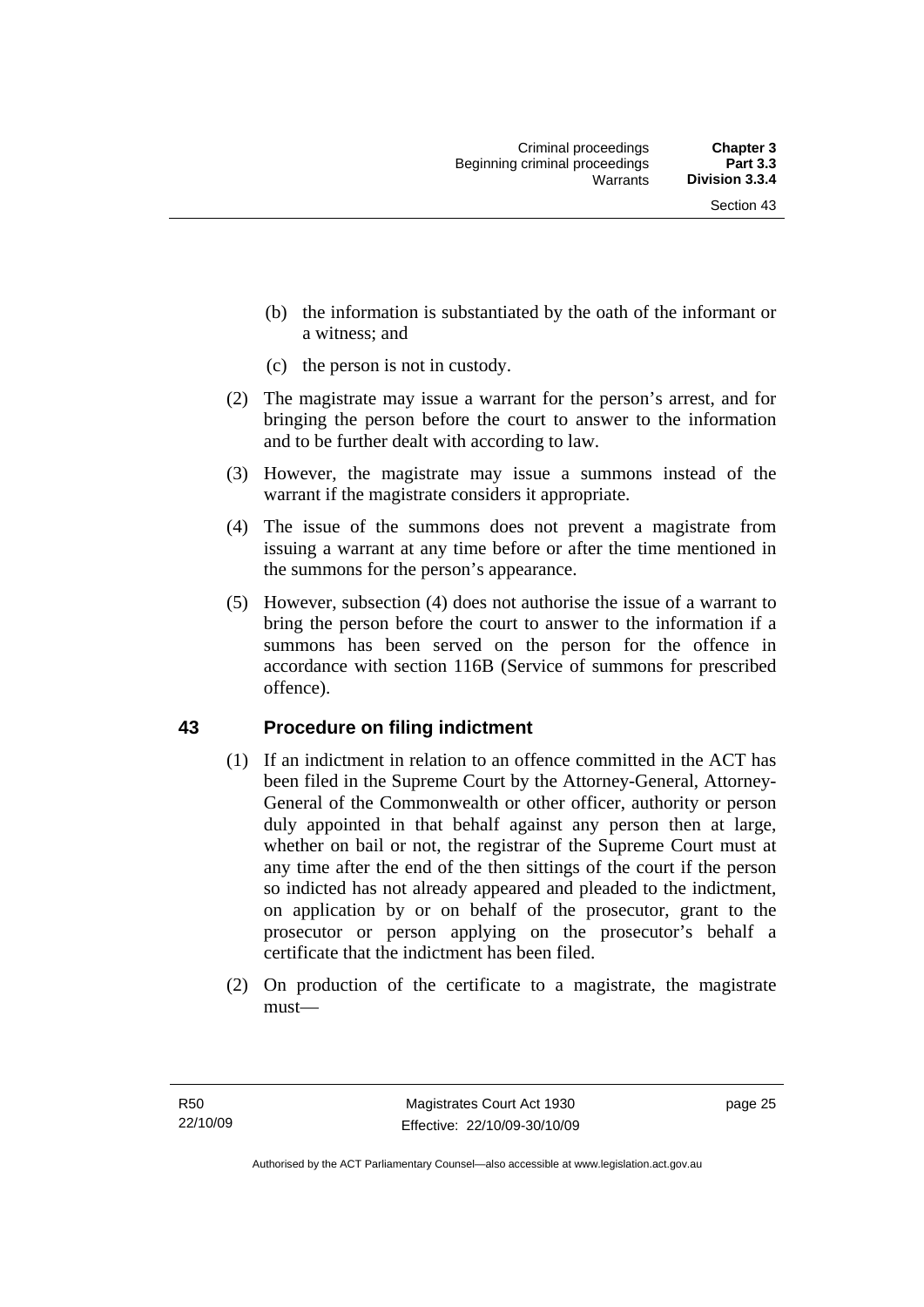- (a) if the person indicted is, at the time of both the application for and the production of the certificate, detained at a correctional centre (including a NSW correctional centre) for any other offence—on proof on oath that the person is the person charged in the indictment, issue a warrant directing the person in charge of the correctional centre to detain the person until, by a habeas corpus order or another order, the person is removed from custody for the purpose of being tried on the indictment, or until the person is otherwise removed or discharged out of custody by due course of law; and
- (b) in any other case—issue a warrant to apprehend the person so indicted and to cause the person to be brought before the court to be dealt with according to law and the court when any person apprehended under any such warrant is brought before it must on proof on oath that the person is the person charged and named in the indictment, and without further inquiry commit the person for trial or admit the person to bail in accordance with the *Bail Act 1992*.

## **44 Direction of warrant**

A warrant to apprehend a defendant that the defendant may answer to an information may be directed either to any police officer by name or generally to all police officers within the ACT, without naming them, or to both.

## **45 Any police officer may execute warrant**

If a warrant is directed to all police officers, any police officer may execute the warrant as if it were directed specially to the police officer by name.

## **47 Form of arrest warrant**

A warrant issued on an information must—

(a) briefly state the offence or matter of the information; and

Authorised by the ACT Parliamentary Counsel—also accessible at www.legislation.act.gov.au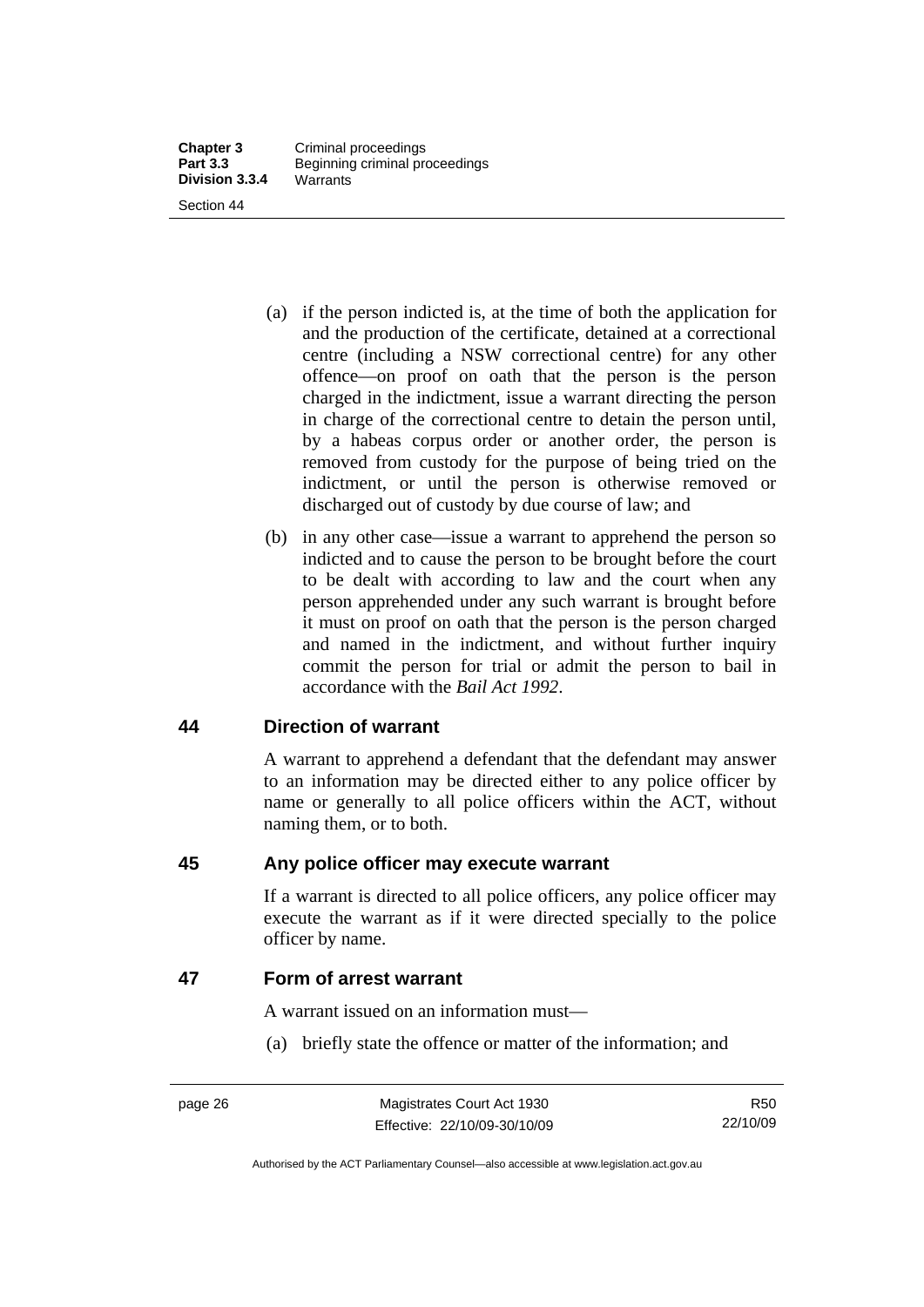- (b) name or otherwise describe the person against whom it is issued; and
- (c) order the police officers to whom it is directed to—
	- (i) arrest the person; and
	- (ii) bring the person before the court to answer the information and to be further dealt with according to law.

## **48 Warrant to be in force till executed**

A warrant need not be returnable at any particular time, but may remain in force until executed.

## **49 Sunday warrants**

A magistrate may issue a warrant on an information of an indictable offence, or a search warrant, on a Sunday as on any other day.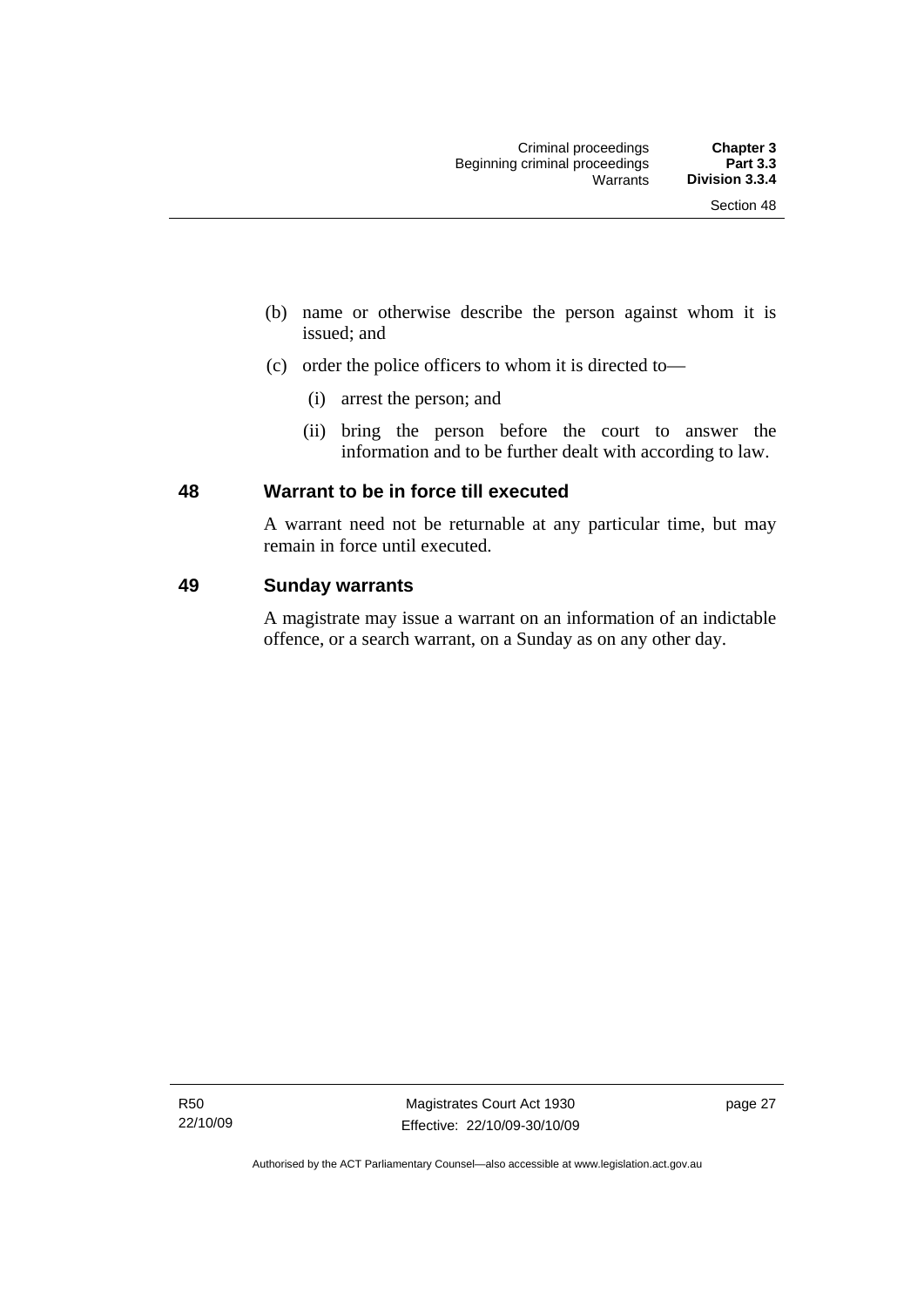# **Part 3.4 Hearing of criminal proceedings**

## **Division 3.4.1 Hearing of criminal proceedings general**

## **53 Conduct of case generally**

- (1) The informant may—
	- (a) conduct his or her case personally or by a lawyer; and
	- (b) examine and cross-examine the witnesses giving evidence for or against the informant; and
	- (c) if the defendant gives any evidence or examines any witness about anything other than general character—call and examine witnesses in reply.
- (2) The defendant may—
	- (a) fully answer and defend personally or by a lawyer; and
	- (b) give evidence; and
	- (c) examine and cross-examine the witnesses giving evidence for or against the defendant.

## **54 If both parties present in court to hear case**

The court must hear and decide an information if both parties to the information appear personally or by lawyers or anyone else appearing for them.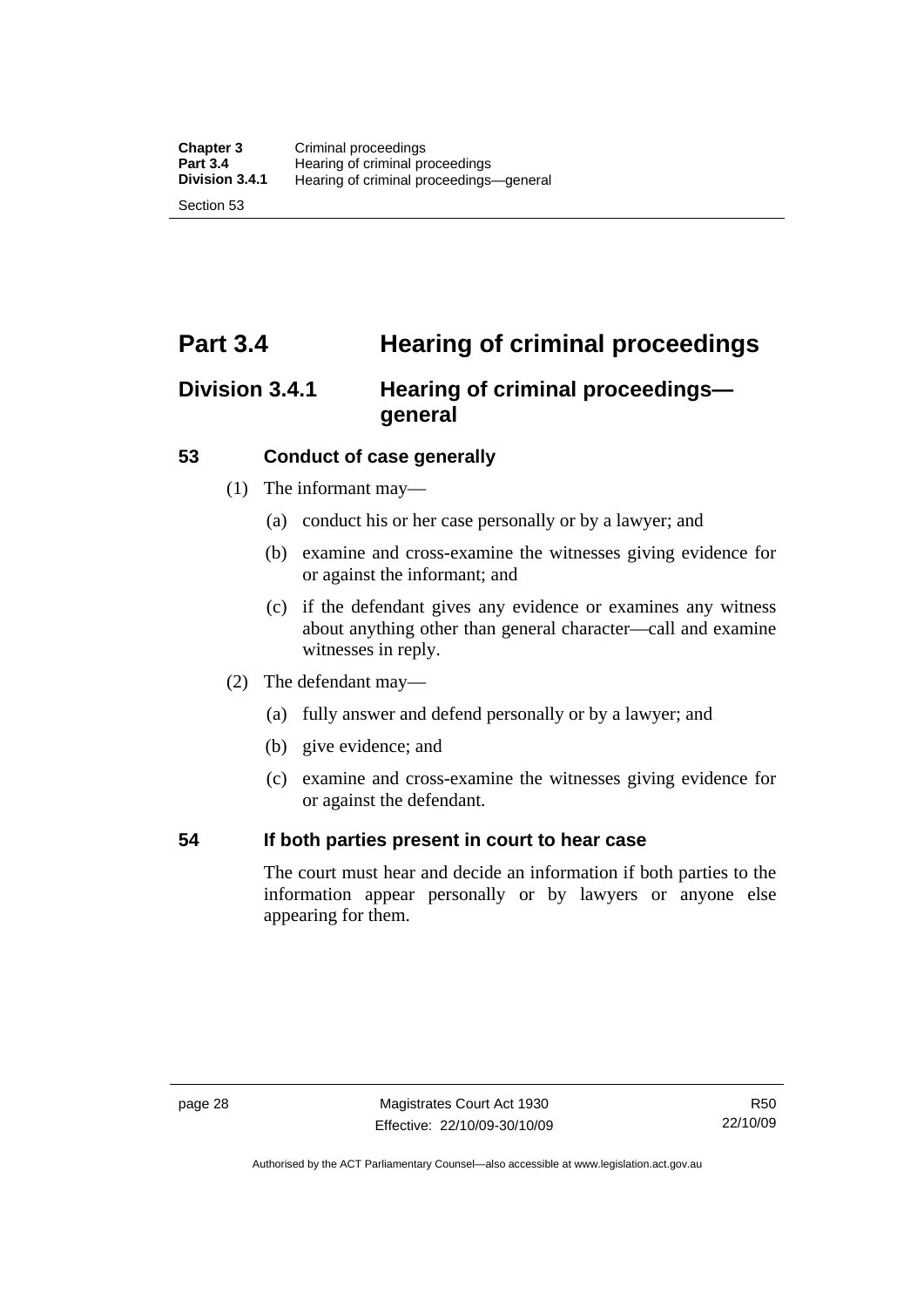## **Division 3.4.2 Warrants for witnesses**

## **62 Definitions—div 3.4.2**

In this division:

*prescribed period* means 18 hours from the time a person is arrested under a warrant.

*reporting officer* means the police officer mentioned in section 67 (2) (b).

*warrant* means a warrant under this division.

## **63 Warrant to bring witness to court**

- (1) The court may issue a warrant for the arrest of a person who is a witness in a hearing if the person—
	- (a) was informed of the time and place of the hearing; and
	- (b) was required to attend to give evidence at the hearing in accordance with—
		- (i) a subpoena served on the person; or
		- (ii) an order of the court; or
		- (iii) an undertaking given to the court by the person; and
	- (c) failed to attend the hearing as required; and
	- (d) did not provide the court with a reasonable explanation for not attending.
- (2) A warrant must not be issued under subsection (1) unless—
	- (a) the court is satisfied that the party calling the person as a witness in the proceeding has taken reasonably practicable steps to contact the person; and
	- (b) it is in the interests of justice to issue the warrant.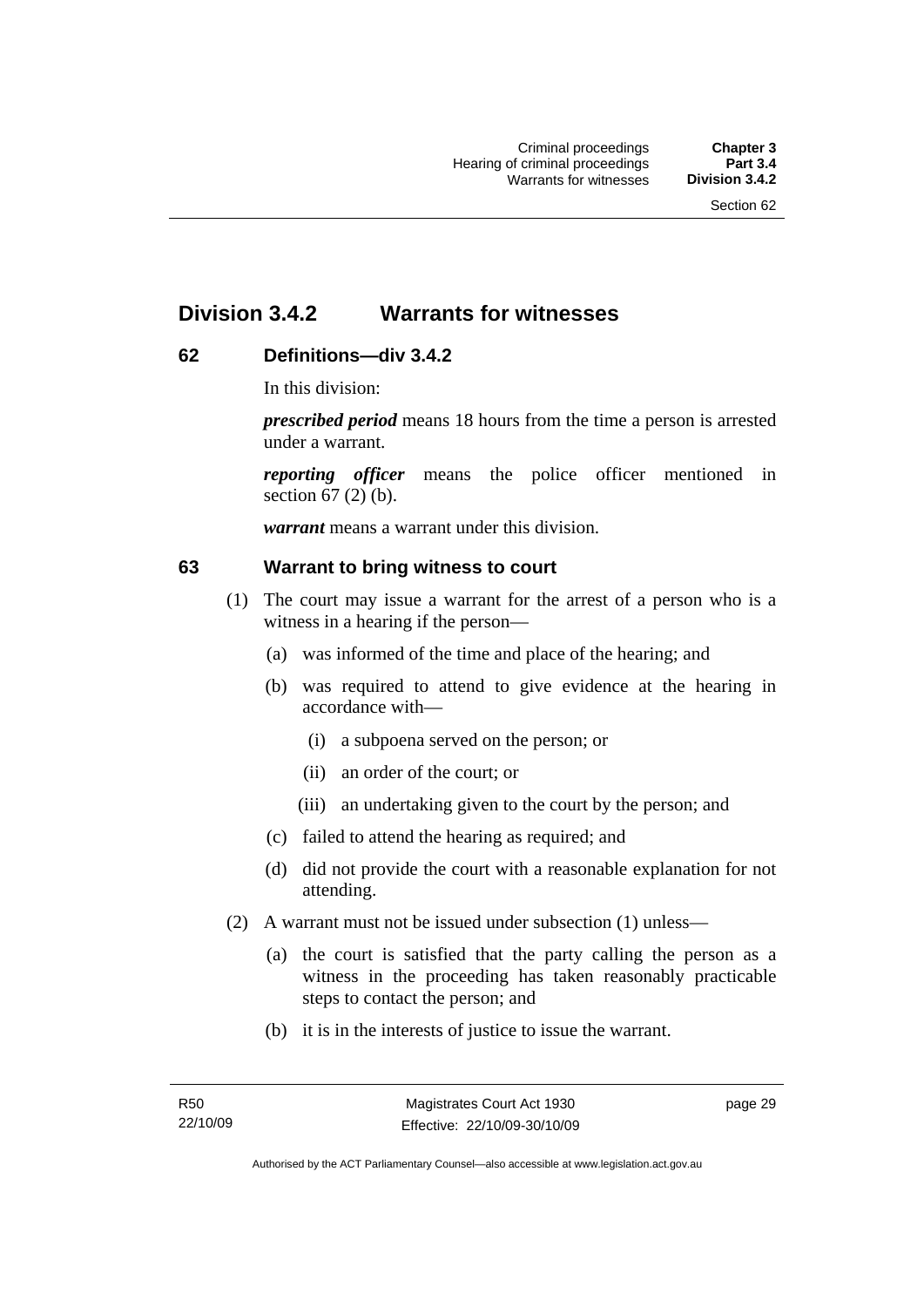- (3) In deciding whether it is in the interests of justice to issue a warrant, the court must consider the following:
	- (a) the importance of the evidence the person is expected to give;
	- (b) whether the evidence could be obtained by other means;
	- (c) the nature of the matter being heard;
	- (d) the degree of urgency to resolve the matter;
	- (e) the likelihood that the issue of a warrant would secure the person's attendance at the hearing;
	- (f) if the court has been contacted by the person, or the party calling the person as a witness in the proceeding has contacted the person—
		- (i) the reason (if any) given by the person for not attending as required; and
		- (ii) the impact of using a warrant for the arrest of the person.

## **64 First instance warrant**

- (1) The court may, instead of issuing a subpoena for the attendance of a witness in a hearing, issue a warrant in the first instance for the arrest of the person if it is—
	- (a) unlikely that the person will attend the hearing to give evidence unless the person is compelled to do so; and
	- (b) in the interests of justice to do so.
- (2) In deciding whether it is in the interests of justice to issue a warrant, the court must consider the following:
	- (a) the importance of the evidence the person is expected to give;
	- (b) whether the evidence could be obtained by other means;
	- (c) the nature of the matter being heard;

Authorised by the ACT Parliamentary Counsel—also accessible at www.legislation.act.gov.au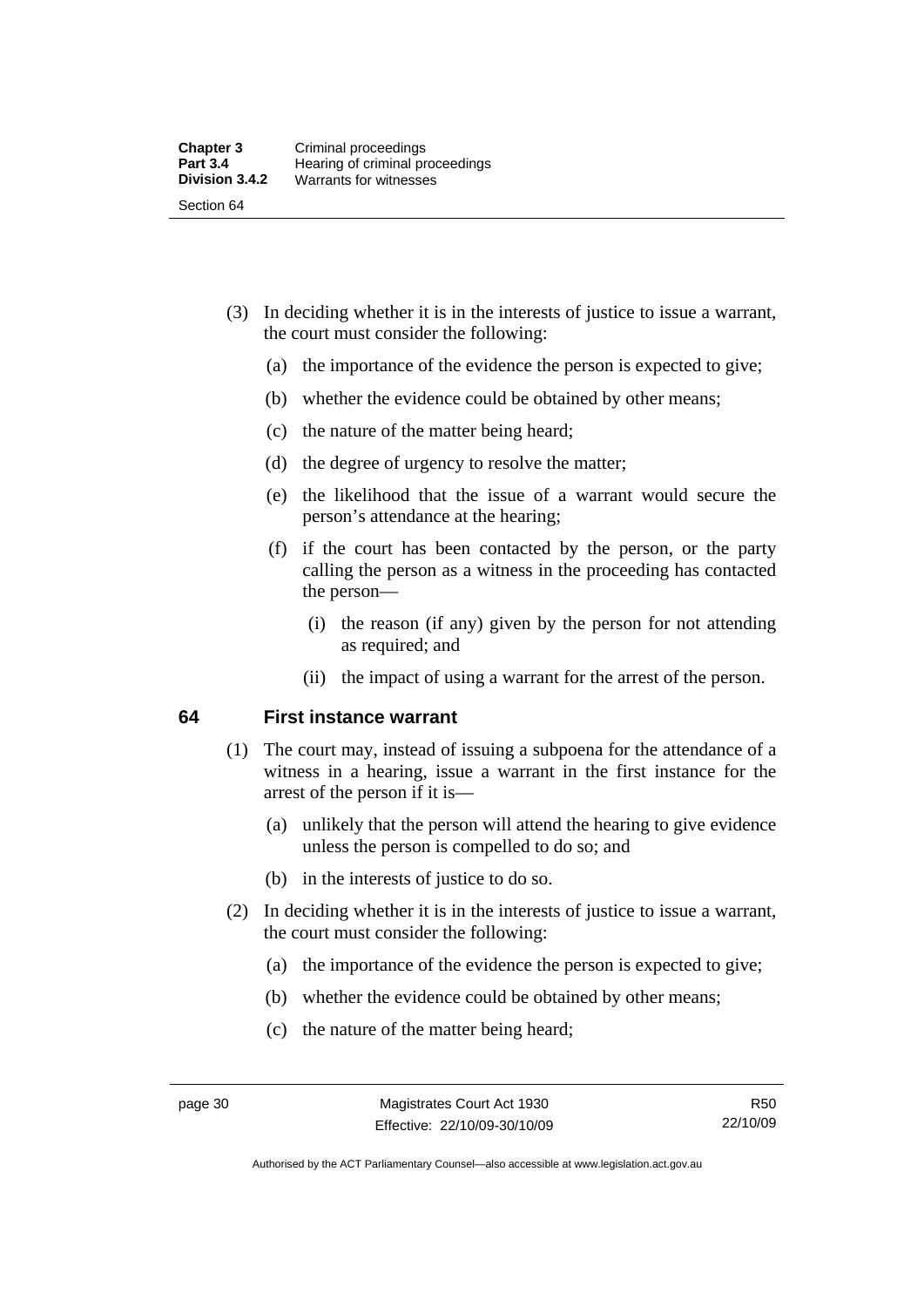- 
- (d) the degree of urgency to resolve the matter;
- (e) the likelihood that the issue of a warrant would secure the person's attendance at the hearing;
- (f) the impact of using a warrant for the arrest of the person.

#### **65 Warrant remains in force until executed**

A warrant remains in force until whichever of the following happens first:

- (a) the warrant is executed;
- (b) the court revokes the warrant.

## **66 Executing a warrant**

- (1) A warrant authorises a police officer (an *executing officer*) to—
	- (a) arrest the person named in the warrant; and
	- (b) bring the person before the court.
- (2) If an executing officer believes on reasonable grounds that the person named in the warrant is on any premises, the officer is authorised to enter the premises, using not more than necessary and reasonable force in the circumstances, to execute the warrant.
- (3) However, an executing officer is not authorised to enter a dwelling house to execute the warrant before 6 am or after 9 pm on any day, unless the officer believes on reasonable grounds that it would not be practicable to arrest the person at the dwelling house, or another location, at any other time.
- (4) An executing officer—
	- (a) must use not more force than is necessary to arrest the person and remove the person to the place stated in the warrant; and
	- (b) must, before removing the person, explain to the person the purpose of the warrant; and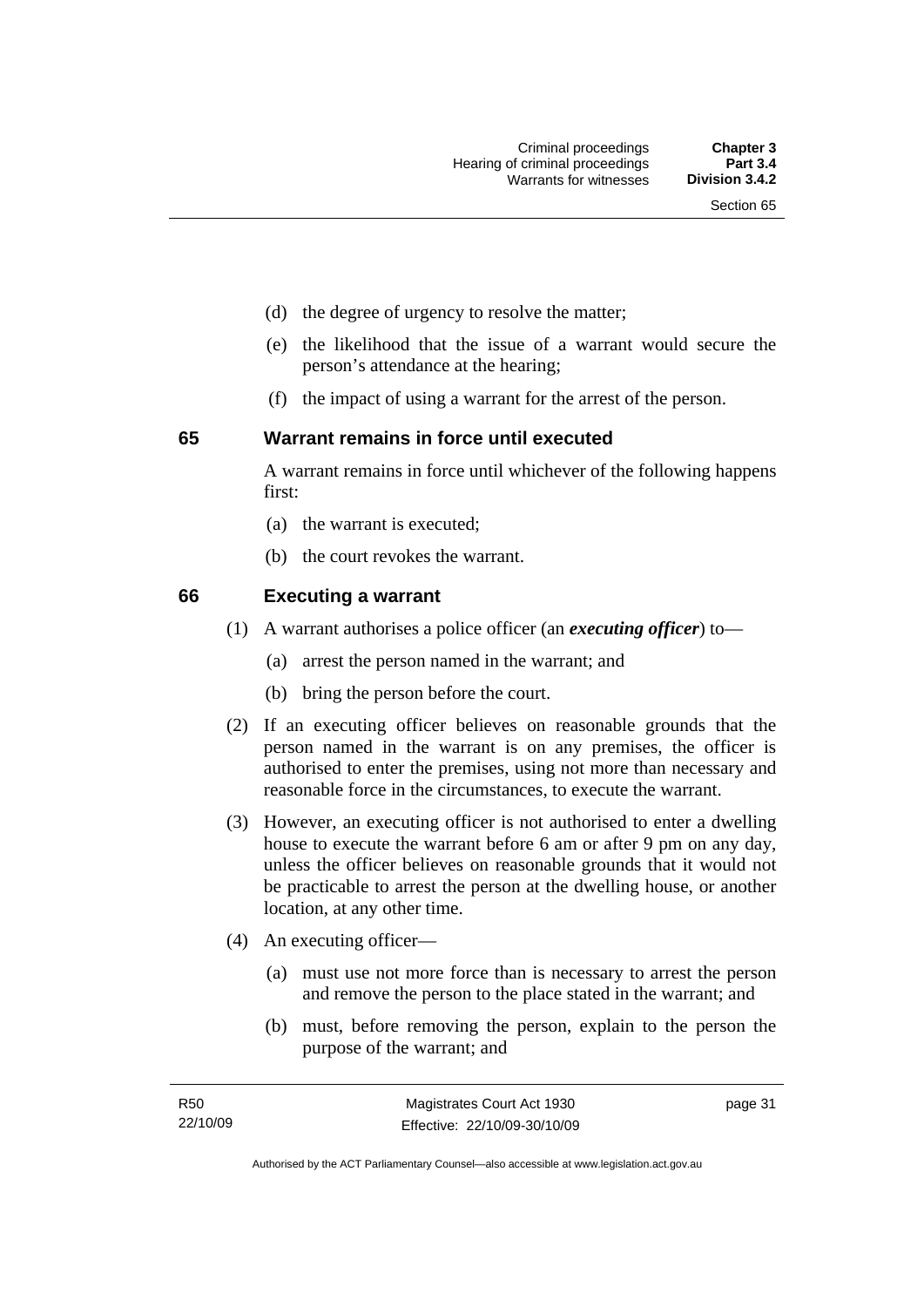- (c) must tell the person of his or her right to contact a lawyer, and allow the person to contact a lawyer if the person wishes to do so; and
- (d) if a person is under a legal disability—must inform a parent or guardian of the person of the arrest.
- (5) In this section:

*dwelling house* includes a conveyance, and a room in a hotel, motel, boarding house or club, where people ordinarily sleep at night.

## **67 Procedure after arrest**

- (1) A person who is arrested under a warrant must be brought before the court—
	- (a) as soon as practicable after the person is arrested; and
	- (b) within the prescribed period; and
	- (c) in accordance with this section.
- (2) A person must be brought before the court by a police officer—
	- (a) if the court is sitting at the time the officer is able to bring the person before the court—in person; or
	- (b) if the court is not sitting at the time the officer is able to bring the person before the court—by telephone call made by the officer to a magistrate to report the execution of the warrant to the court.
- (3) A person brought before the court must be dealt with in accordance with section 68.
- (4) A person arrested under a warrant—
	- (a) may be detained by a police officer for not longer than the prescribed period for the officer to comply with subsection (2); and

Authorised by the ACT Parliamentary Counsel—also accessible at www.legislation.act.gov.au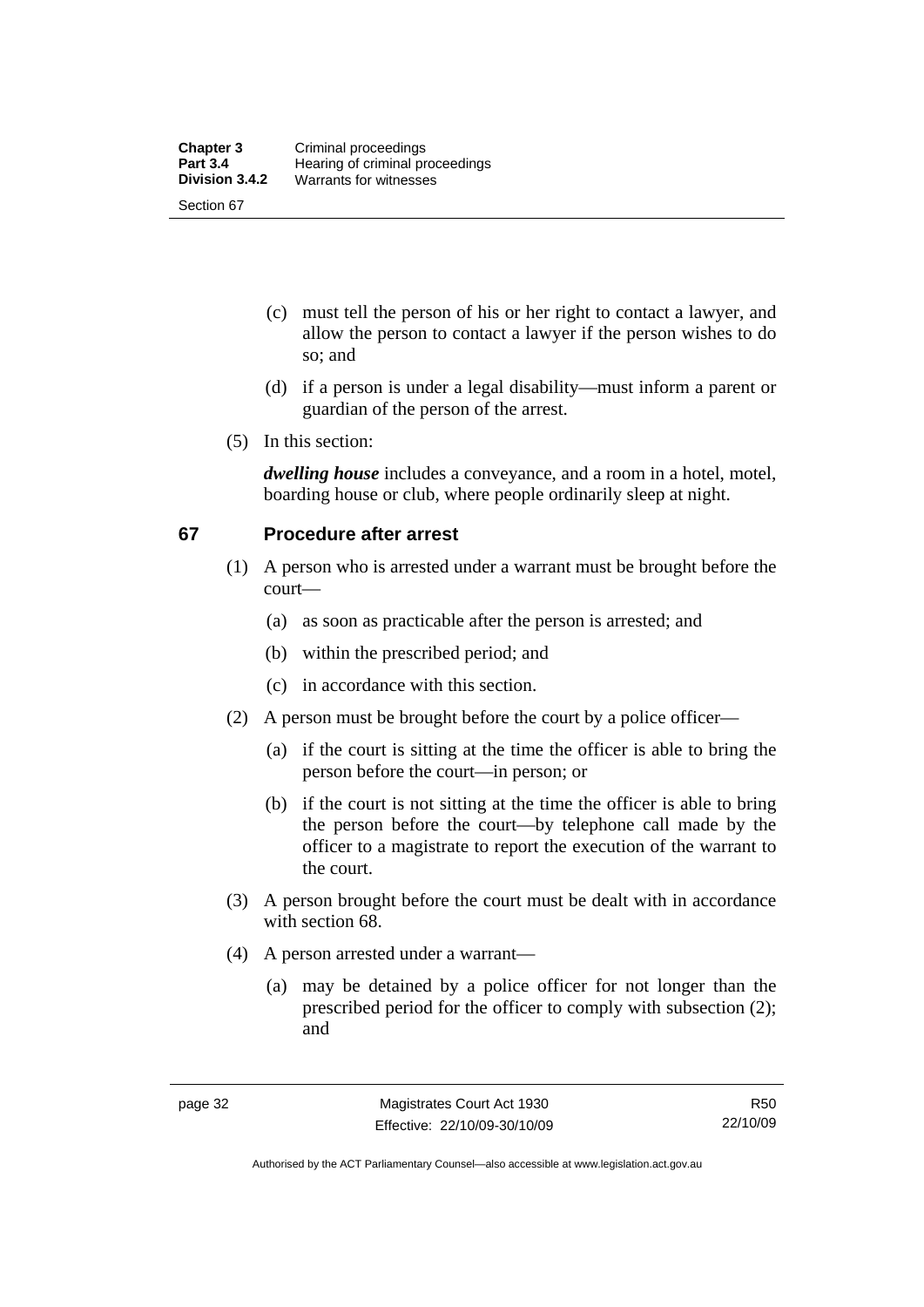(b) must be released if the officer cannot comply with that subsection within the prescribed period.

## **68 Orders following executed warrant**

- (1) The court may order that the person—
	- (a) be remanded in custody until the date, time and place specified in the order; or
	- (b) be released on a recognisance, signed by the person, in which the person agrees to appear before the court on a day and at a time and place specified by the court—
		- (i) in the recognisance; and
		- (ii) in any subsequent notice given or sent to the person by the court; or
	- (c) be released unconditionally.
- (2) If the court makes any orders in relation to a person under this section, the person must be given written notice of the orders by—
	- (a) if the court is sitting when the order is made—the court; or
	- (b) if the court is not sitting when the order is made—the reporting officer.
- (3) Any single period of remand ordered under this section must not be longer than—
	- (a) 28 days; or
	- (b) if the person chooses to be remanded for a longer period without review—a longer period that the court considers reasonable.
- (4) Division 3.4.4 applies to a recognisance under this section.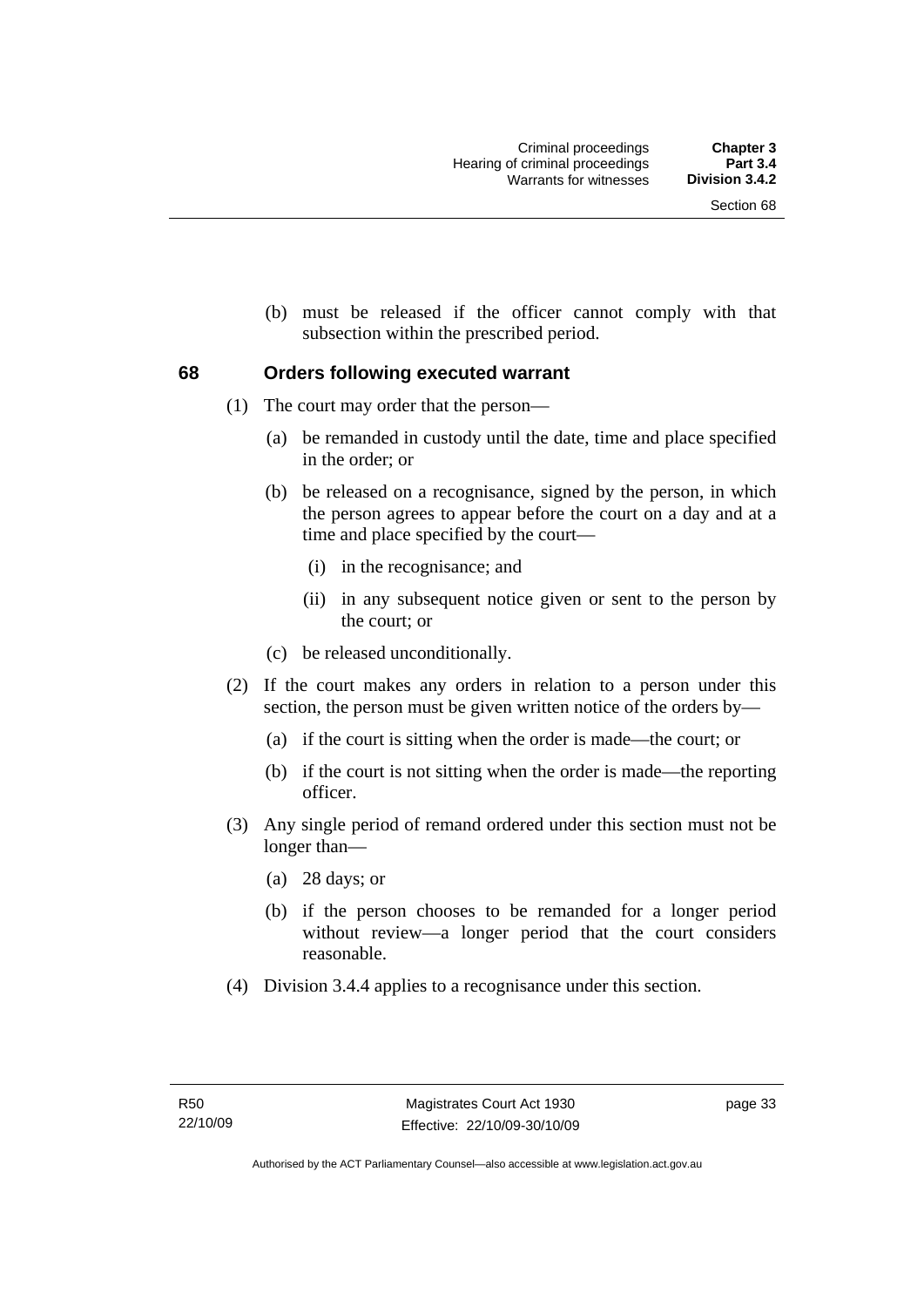## **Division 3.4.3 Remand**

## **70 Remand of defendant**

- (1) This section applies if the court considers it is necessary or desirable to adjourn the hearing of a proceeding for an indictable offence—
	- (a) because of the absence of witnesses; or
	- (b) for any other reasonable cause.
- (2) The court may—
	- (a) adjourn the hearing; and
	- (b) order the remand of the defendant into custody for a stated period; and
	- (c) order the chief executive to arrange for the defendant to be brought before the court at a stated time and place for the hearing.
	- *Note* The court must issue a warrant for the remand of the defendant in the chief executive's custody (see *Crimes (Sentence Administration) Act 2005*, s 17).
- (3) If the period of remand is not longer than 3 days, the order may be made orally.
	- *Note* The *Crimes (Sentence Administration) Act 2005*, pt 3.2 provides for the chief executive to have custody of the defendant during the remand.
- (4) Any single period of remand under this section must be no longer than—
	- (a) 28 days; or
	- (b) if the defendant chooses to be remanded for a longer period without review—a longer period that the court considers reasonable.

Authorised by the ACT Parliamentary Counsel—also accessible at www.legislation.act.gov.au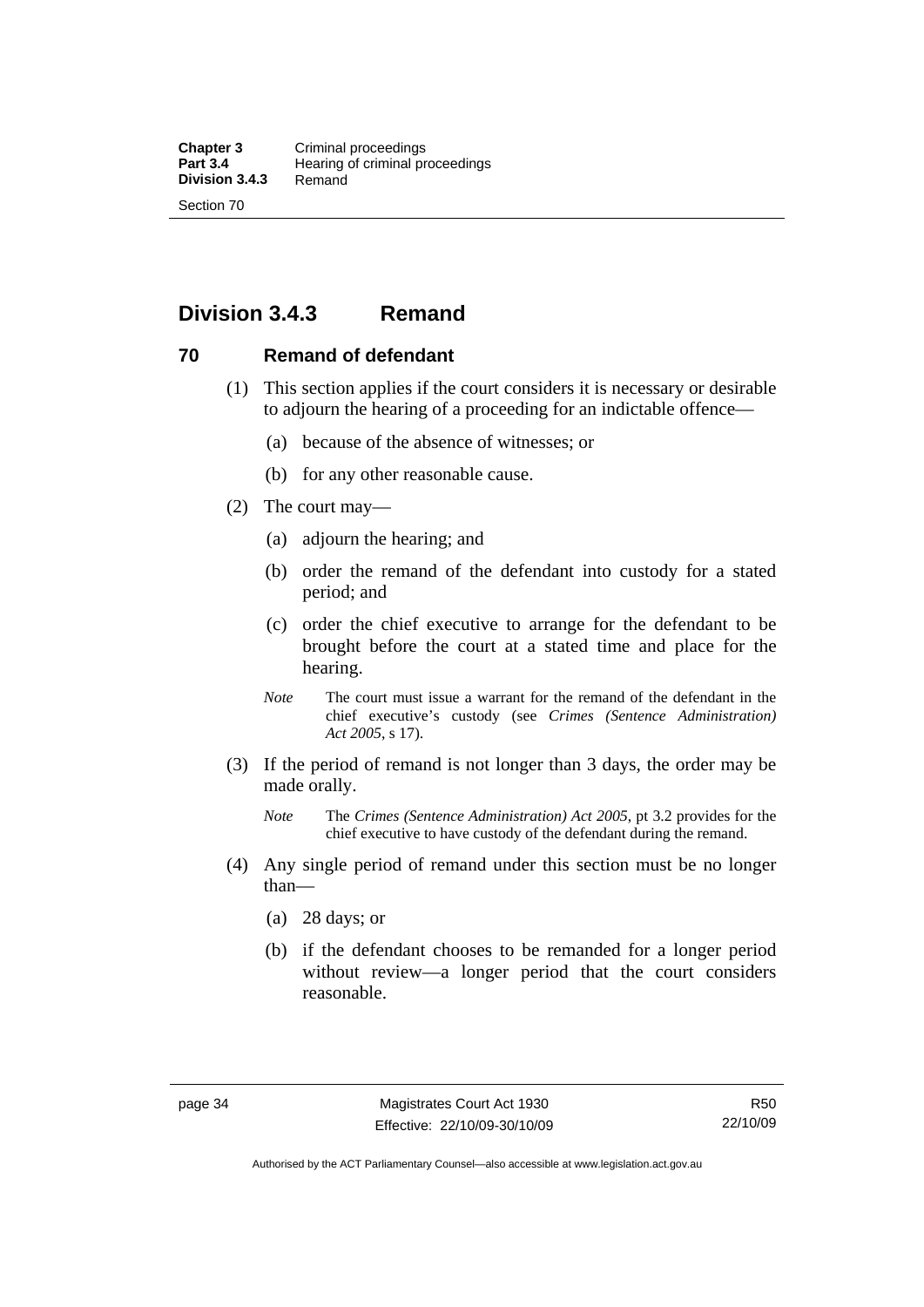## **72 Bringing remanded defendant before court**

The court may order that a defendant remanded under section 70 be brought before the court at any time during the period for which the defendant was remanded.

*Note* The *Crimes (Sentence Administration) Act 2005*, pt 3.2 and pt 3.3 provide for the chief executive to have custody of the defendant during the remand and to bring the defendant before the court as ordered by the court.

## **72A Bail application hearings—audiovisual links**

- (1) This section applies if—
	- (a) a person in custody is entitled to appear, or is required to appear or be brought, before the court for the hearing of an application for bail; and
	- (b) the hearing could be conducted using an audiovisual link between the court and the place of custody.
- (2) Unless the court directs otherwise, the hearing must be conducted using the audiovisual link.
- (3) The court may amend or revoke a direction under subsection (2)—
	- (a) at any time; and
	- (b) on its own initiative or on application by a party to the bail proceeding.
- (4) In this section:

*audiovisual link*—see the *Evidence (Miscellaneous Provisions) Act 1991*, dictionary.

## **72B Defendant's appearance in non-bail proceedings audiovisual links**

 (1) This section applies if the court gives a direction under the *Evidence (Miscellaneous Provisions) Act 1991*, section 20 (Territory courts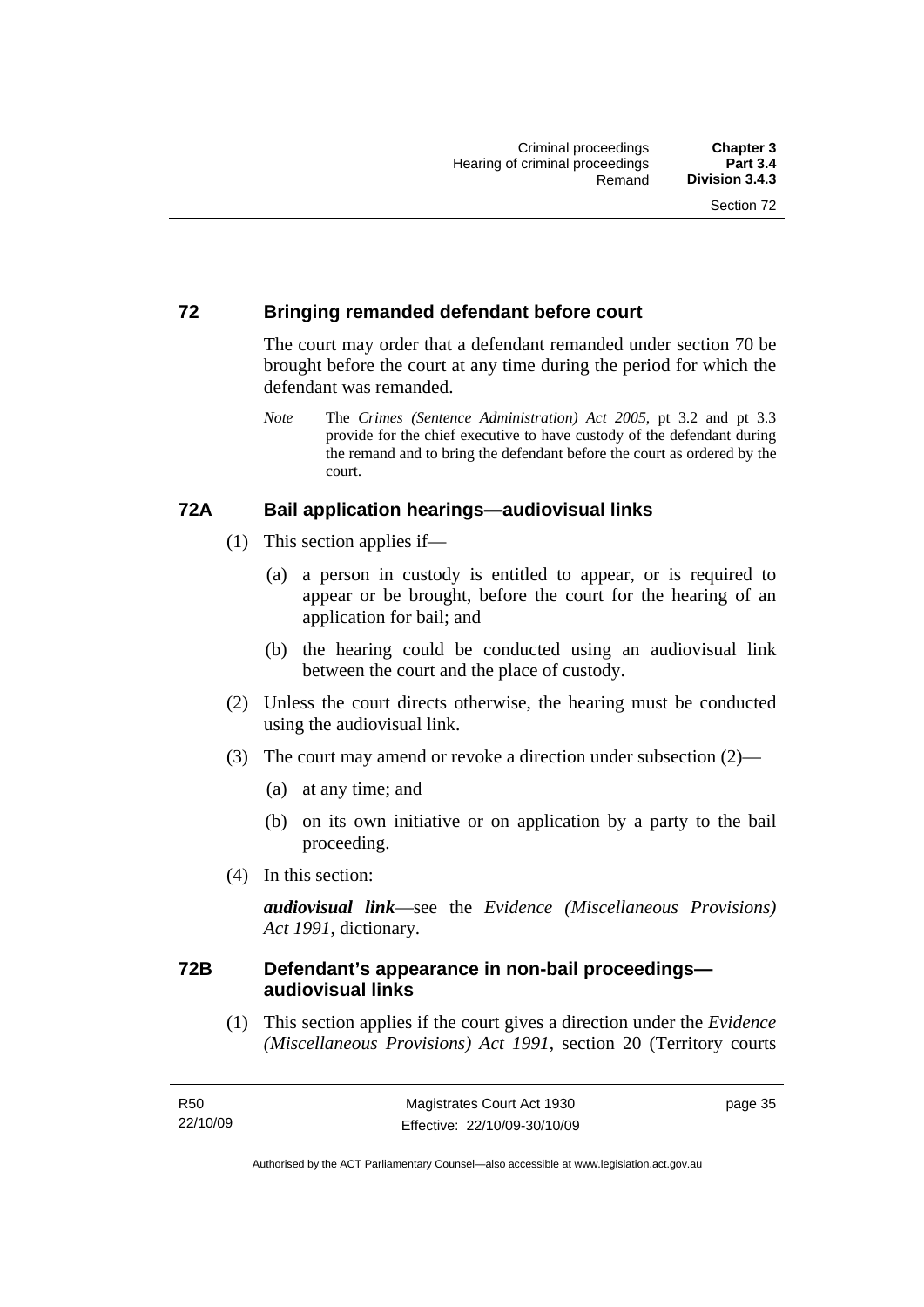| <b>Chapter 3</b> | Criminal proceedings            |
|------------------|---------------------------------|
| <b>Part 3.4</b>  | Hearing of criminal proceedings |
| Division 3.4.4   | Committal and recognisance      |
| Section 73A      |                                 |

may take evidence and submissions from outside ACT) or section 32 (1) (Use of link in proceedings) in relation to any part of a proceeding in relation to a defendant remanded under—

- (a) section 70 (Remand of defendant); or
- (b) section 72 (Bringing remanded defendant before court).
- (2) The chief executive must make arrangements to ensure that the evidence can be taken, or the submission made, in accordance with the court's direction.

## **Division 3.4.4 Committal and recognisance**

## **73A Extended application of div 3.4.4**

- (1) This division applies in relation to a person for whom a warrant prescribed under the rules has been issued under the rules as if all necessary changes, and any changes prescribed under the rules, were made.
- (2) This section does not limit any other application of this division.

**74 Remand of defendant before decision** 

The court may, at any time before the court gives its decision in a case, order that the defendant be remanded in custody.

- *Note 1* The court must issue a warrant for the remand of the defendant in the chief executive's custody (see *Crimes (Sentence Administration) Act 2005*, s 17).
- *Note 2* The *Crimes (Sentence Administration) Act 2005*, pt 3.2 provides for the chief executive to have custody of the defendant during the remand.

## **75 Remand of witness or defendant after decision**

 (1) If the court commits a witness or a person sought to be made a witness, it must order that the witness or person be remanded in custody.

Authorised by the ACT Parliamentary Counsel—also accessible at www.legislation.act.gov.au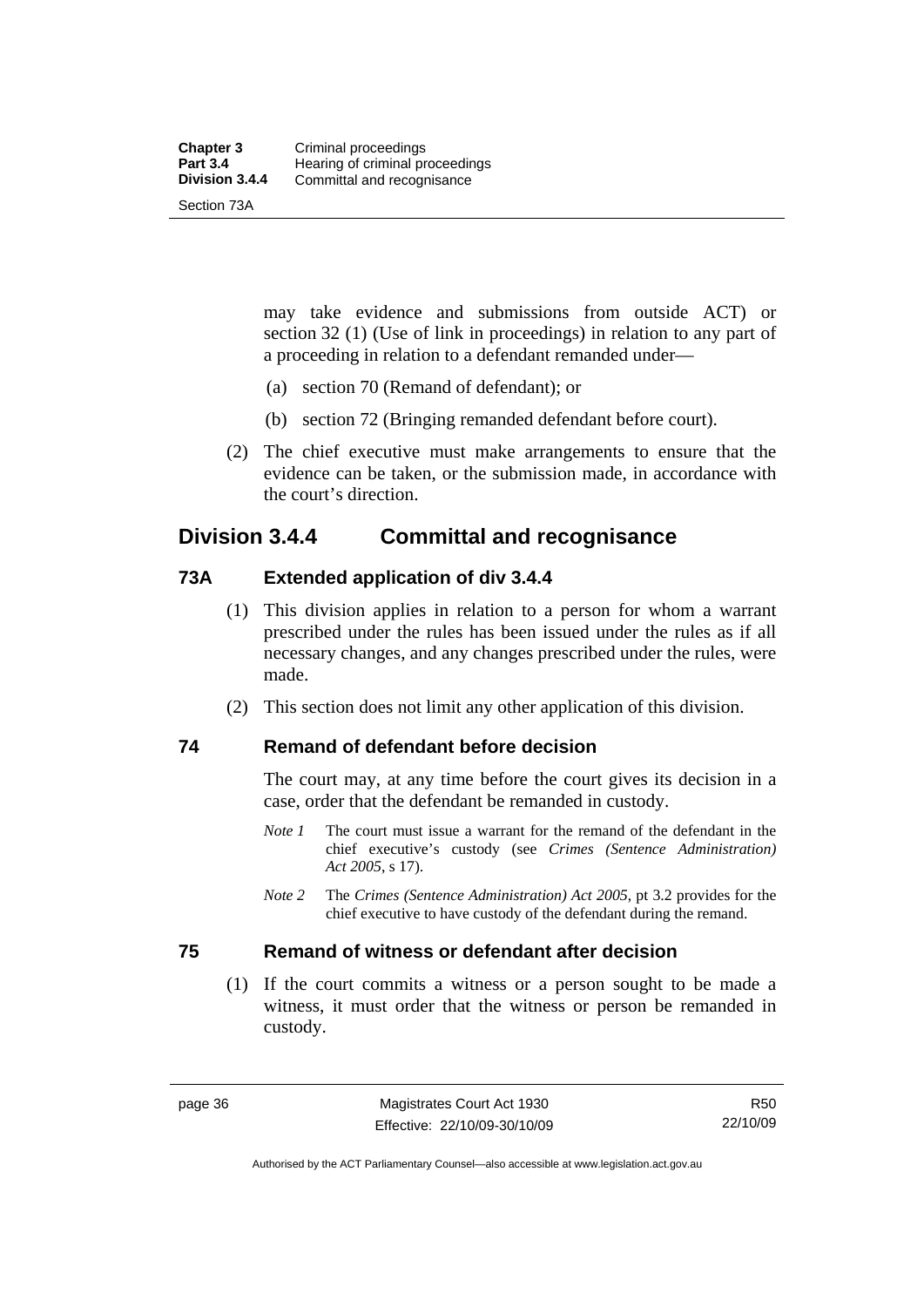(2) If the court commits a defendant, it must order that the defendant be remanded in custody.

## **76 Witnesses may be discharged on recognisance**

A witness, other than a witness committed under section 312 (Failure to give evidence—committal), or person sought to be made a witness may be discharged on recognisance.

## **77 Recognisances**

If the court is authorised to discharge the witness, or person sought to be made a witness, on recognisance, it may order his or her discharge on his or her entering into a recognisance, with or without a surety or sureties at its discretion, conditioned for his or her appearance at the time and place to which the hearing is adjourned, or that is named in the recognisance.

## **78 Issue of warrant for non-appearance**

If the witness, or person sought to be made a witness, does not appear at the time and place mentioned in the recognisance, the court may adjourn the hearing, and may issue a warrant for his or her apprehension in accordance with division 3.3.4 (Warrants).

## **79 Recognisances taken out of court**

- (1) A recognisance under this Act need not be entered into before the court, but may be entered into by the parties before—
	- (a) a magistrate; or
	- (b) the registrar; or
	- (c) a police officer in charge of a police station; or
	- (d) if a party is at a correctional centre—the person in charge of the centre.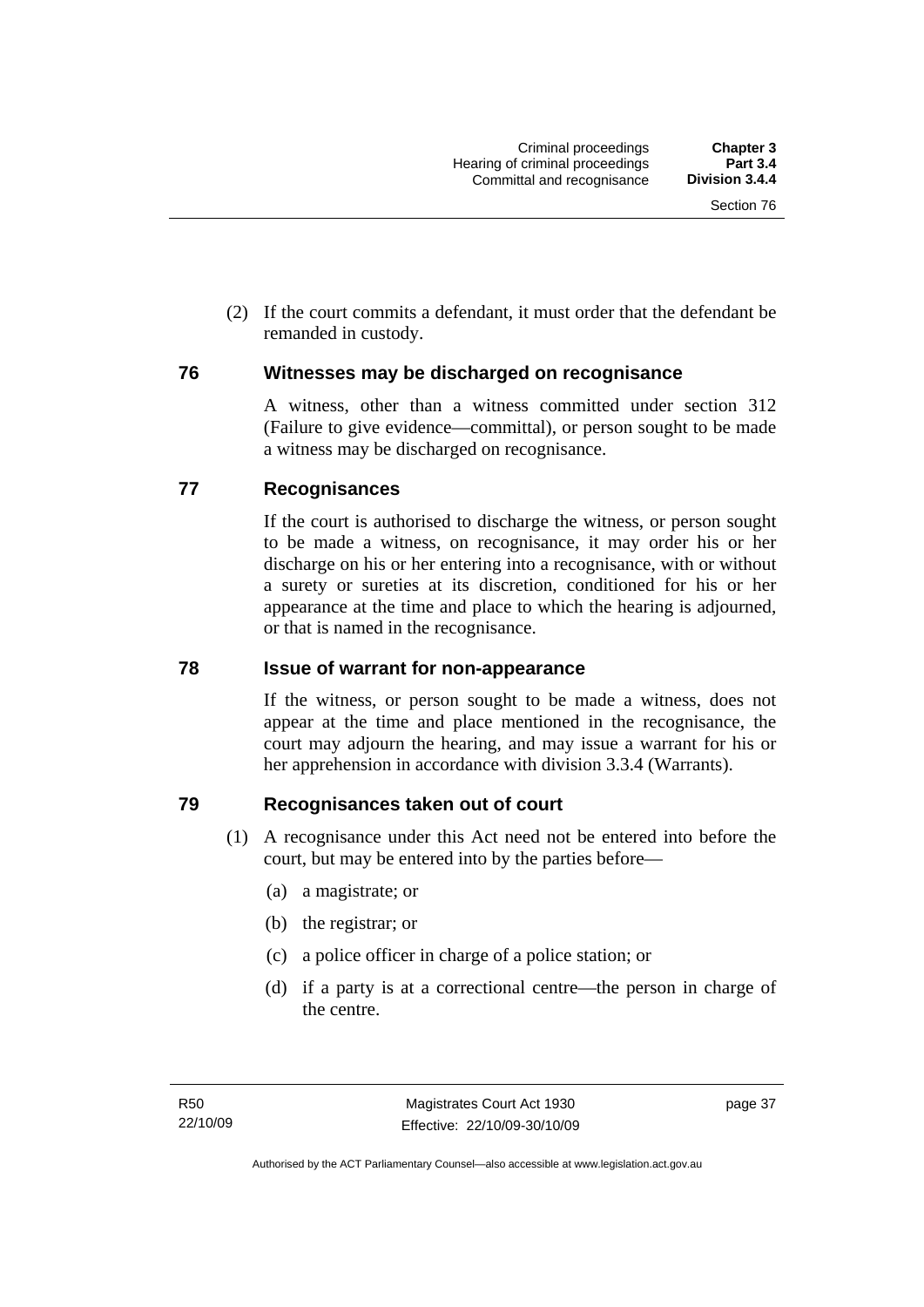(2) The provisions of this Act in relation to recognisances taken before the court apply in relation to the recognisance as if it had been entered into before the court.

## **80 Forfeited recognisances—how enforced**

If the conditions, or any of them, in a recognisance entered by a witness or a person sought to be made a witness are not complied with, any magistrate may certify on the back of the recognisance in what respect the conditions have not been observed, and give it to the proper officer, to be proceeded on in a similar way as other recognisances, and that certificate is taken to be deemed sufficient prima facie evidence of the recognisance having been forfeited.

## **Division 3.4.5 Adjournment of criminal proceedings**

## **83 Magistrate may adjourn court generally**

If all the cases have not been heard and decided at any sitting of the court, the magistrate may adjourn the cases remaining unheard or undecided, either to the next day appointed for the holding of the court or to the other time the magistrate considers appropriate.

## **84 Particular cases may be adjourned**

- (1) Before or during the hearing or further hearing of an information, the magistrate may adjourn the hearing or further hearing.
- (2) The magistrate may, by order, release the defendant (whether or not on bail) or remand the defendant in custody.
	- *Note 1* If the court remands the defendant in custody it must issue a warrant for the defendant's remand in the chief executive's custody (see *Crimes (Sentence Administration) Act 2005*, s 17).
	- *Note 2* The *Crimes (Sentence Administration) Act 2005*, part 3.2 provides for the chief executive to have custody of the defendant during the remand.

Authorised by the ACT Parliamentary Counsel—also accessible at www.legislation.act.gov.au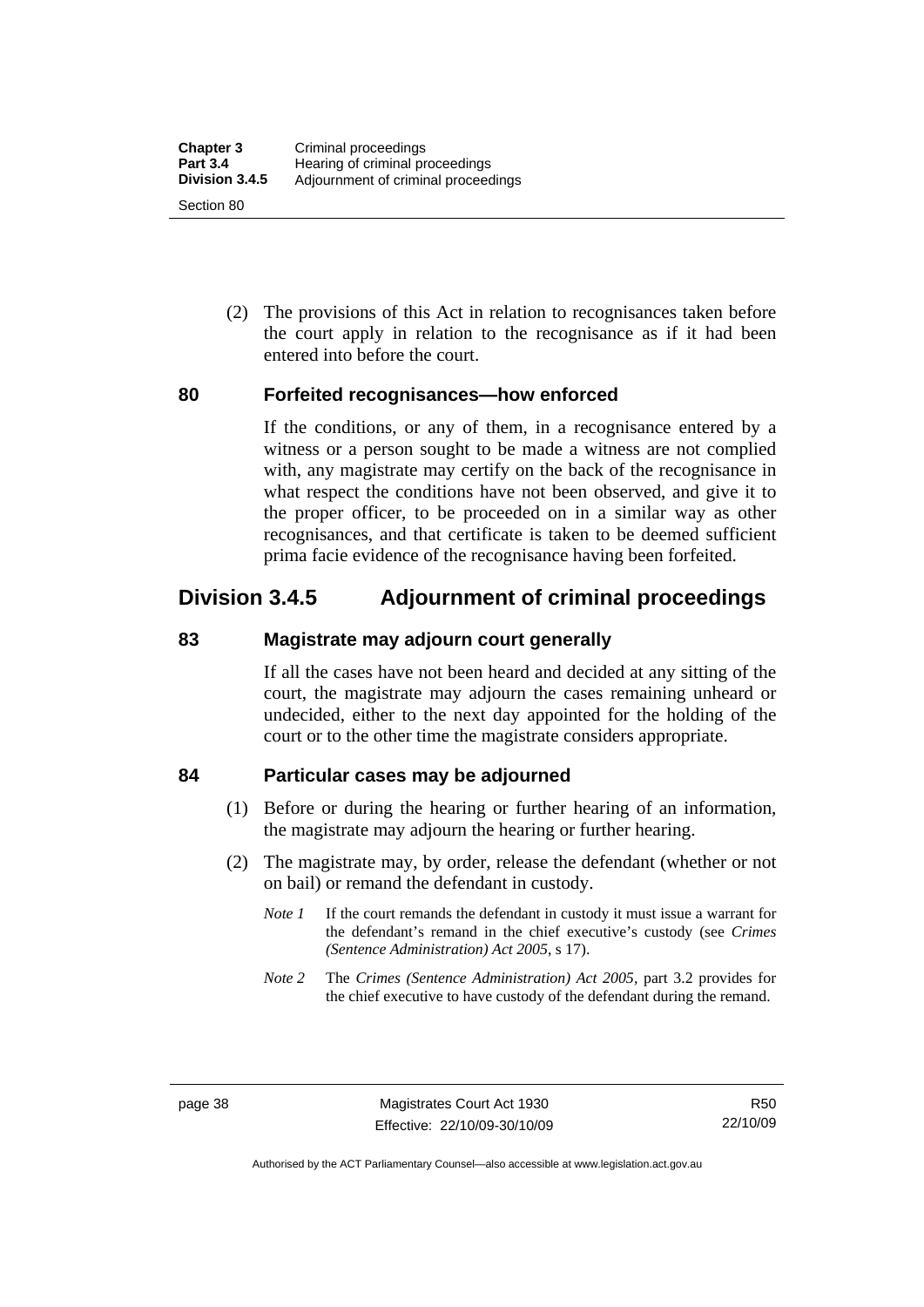## **85 Proceeding if either party not present at adjourned hearing**

- (1) This section applies if either or both of the parties do not appear personally or by lawyers or anyone else appearing for them at the time and place to which the hearing or further hearing is adjourned.
- (2) The court may—
	- (a) go ahead with the hearing or further hearing as if the party or parties were present; or
	- (b) if the informant does not appear—dismiss the information, with or without costs as the court considers just.

## **86 Proceeding if both parties present at adjourned hearing**

- (1) This section applies if the parties appear personally or by lawyers or anyone else appearing for them at the time and place to which the hearing or further hearing is adjourned.
- (2) The court may go ahead with the hearing or further hearing.

## **87 Witness to attend adjourned etc hearing**

- (1) This section applies to a person who is required by summons to attend a hearing to give evidence or produce a document if the hearing is adjourned or postponed.
- (2) The person must attend at the time and place to which the hearing is adjourned or postponed without the issue or service of a further summons.
- (3) However, the person is entitled to additional expenses for attending.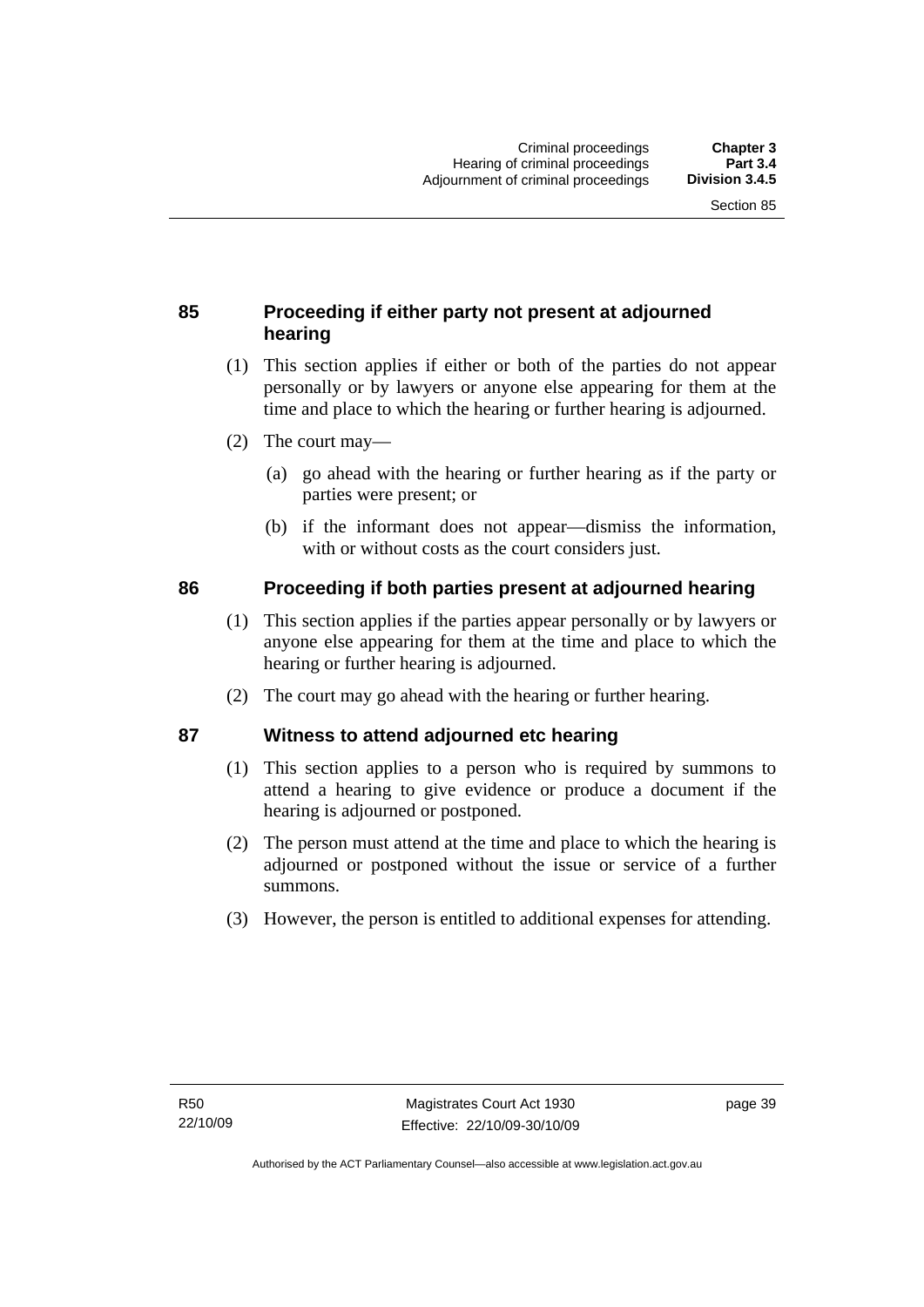## **88 Postponement of hearing**

If, on the return of any summons or at any adjournment of the hearing or at the time to which the hearing is postponed, a magistrate is not present, the registrar may, and after the lapse of an hour, at the request of the informant, must, postpone the hearing until the next day when a court will be held at the place mentioned in the summons or to which the case has been so adjourned.

page 40 Magistrates Court Act 1930 Effective: 22/10/09-30/10/09

R50 22/10/09

Authorised by the ACT Parliamentary Counsel—also accessible at www.legislation.act.gov.au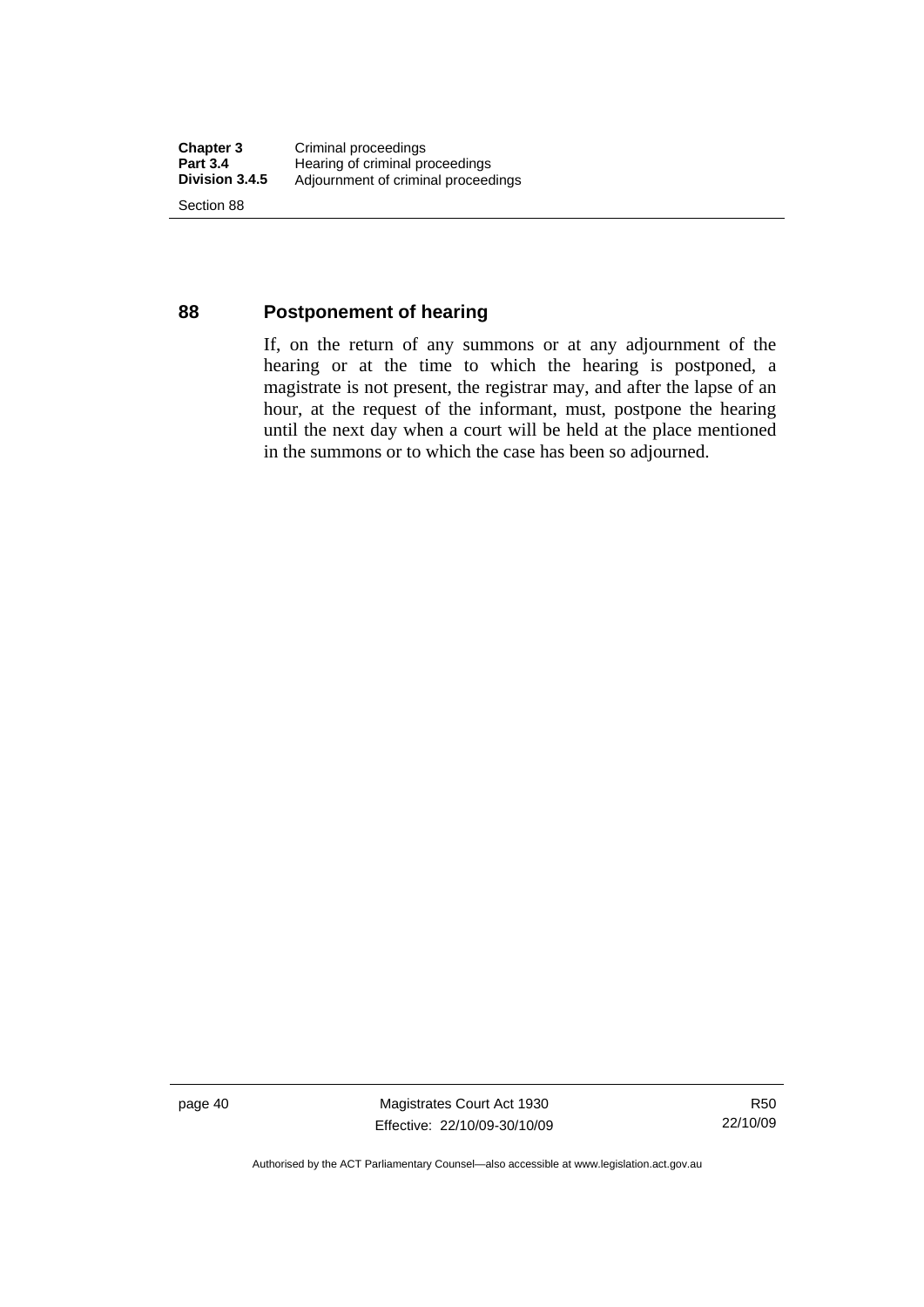## **Part 3.5** Proceedings for indictable **offences**

## **Division 3.5.1 Preliminary**

## **88A Meaning of** *jury* **in pt 3.5**

In this part:

*jury* means a reasonable jury properly instructed.

## **Division 3.5.2 Indictable offences—beginning of proceedings**

## **89 Disobedience of summons**

- (1) This section applies if—
	- (a) a person is alleged by an information to have committed an indictable offence; and
	- (b) a summons is issued against the person; and
	- (c) the person does not appear before the court at the time and place mentioned in the summons; and
	- (d) the court is satisfied, on oath, that the summons was properly served on the person a reasonable time before the time mentioned in the summons for the appearance; and
	- (e) the information is substantiated by the oath of the informant or a witness.
- (2) The court may issue a warrant for the person's arrest and for bringing the person before the court to answer to the information and to be further dealt with according to law.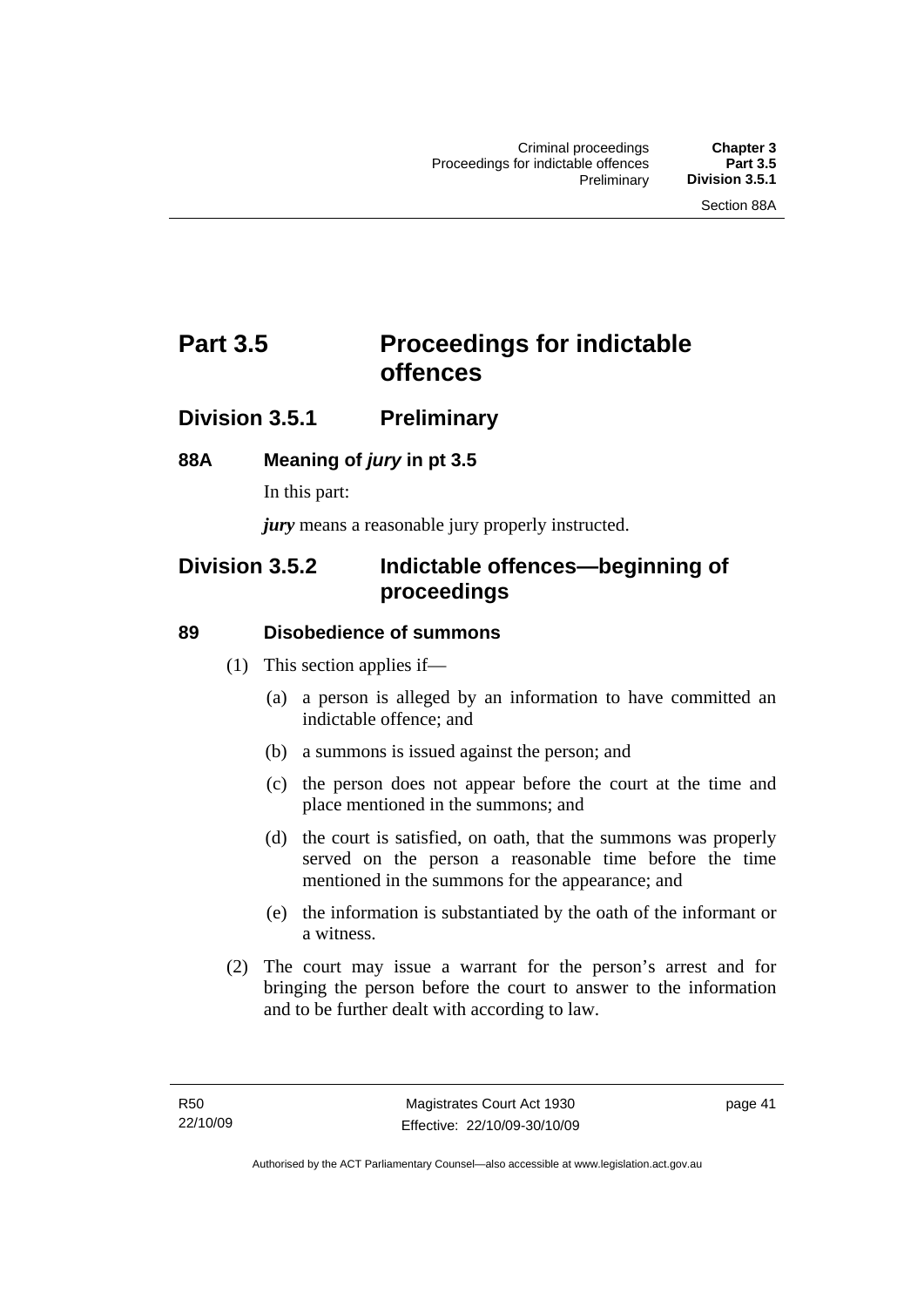(3) This section does not apply if an order has been made under section 89A (1) excusing the person from attending before the court.

## **89A Accused person may be excused from attendance before court**

- $(1)$  If—
	- (a) an information for an indictable offence has been laid; and
	- (b) a summons has been issued against the person named in the information;

the court may, on an application made by or on behalf of the person, by order excuse the person from attendance before the court to answer the information or for any other purpose in connection with the proceeding begun by the information.

- (2) An order under subsection (1) may be made—
	- (a) at any time after the issue of the summons and before the completion of the taking of evidence for the prosecution; and
	- (b) whether or not any evidence has been taken in the proceeding; and
	- (c) whether or not the applicant for the order is before the court or has attended before the court in relation to the proceeding.
- (3) The court must not make an order under subsection (1) unless the court has been informed, by or on behalf of the applicant, that the applicant is represented by a lawyer for the purposes of the proceeding.
- (4) The court may, at any time during a proceeding begun by an information for an indictable offence, direct the informant to give to a person in relation to whom an order has been made under subsection (1) written notice requiring the person to attend before the court, for the purposes of the proceeding, at the time and place specified by the court.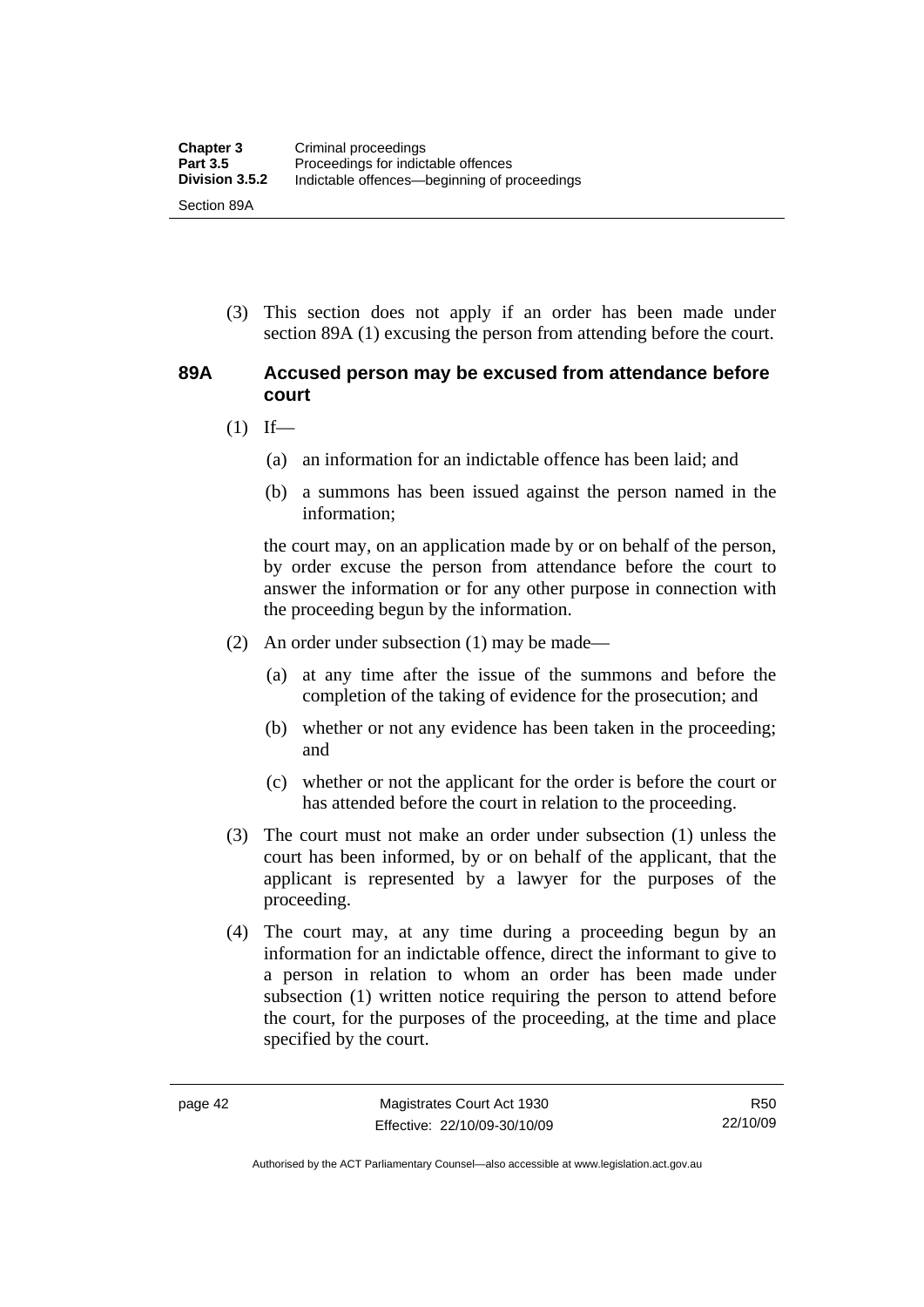- $(5)$  If—
	- (a) a person has been excused, under subsection (1), from attendance before the court; and
	- (b) all the evidence for the prosecution has been taken;

the court must direct the informant to give to the person a written notice requiring the person to attend, at the time and place specified by the court, to be dealt with in accordance with section 91.

- (6) A notice under subsection (4) or (5) may be given to a person by—
	- (a) giving a copy of the notice to the person; or
	- (b) leaving a copy of the notice at the last-known or usual home or business address of the person with someone who appears to be at least 16 years old and to live or be employed at the address.
- (7) The giving of a notice under subsection (4) or (5) may be proved in the same way as the service of a summons.
- (8) If an accused person does not attend before the court in accordance with a notice under subsection (4) or (5), the court may issue a warrant for the arrest of the person and for bringing the person before the court at the time and place specified in the warrant.

## **90 Committal proceedings—prosecution evidence to be given to accused person**

- (1) This section applies if a person (the *accused person*) is charged with an indictable offence and a committal hearing is to be held in relation to the charge.
- (2) Within the period, prescribed under the rules, before the date set for the committal hearing, the informant must serve the following documents on the accused person:
	- (a) a copy of the written statements that the informant proposes to tender at the hearing;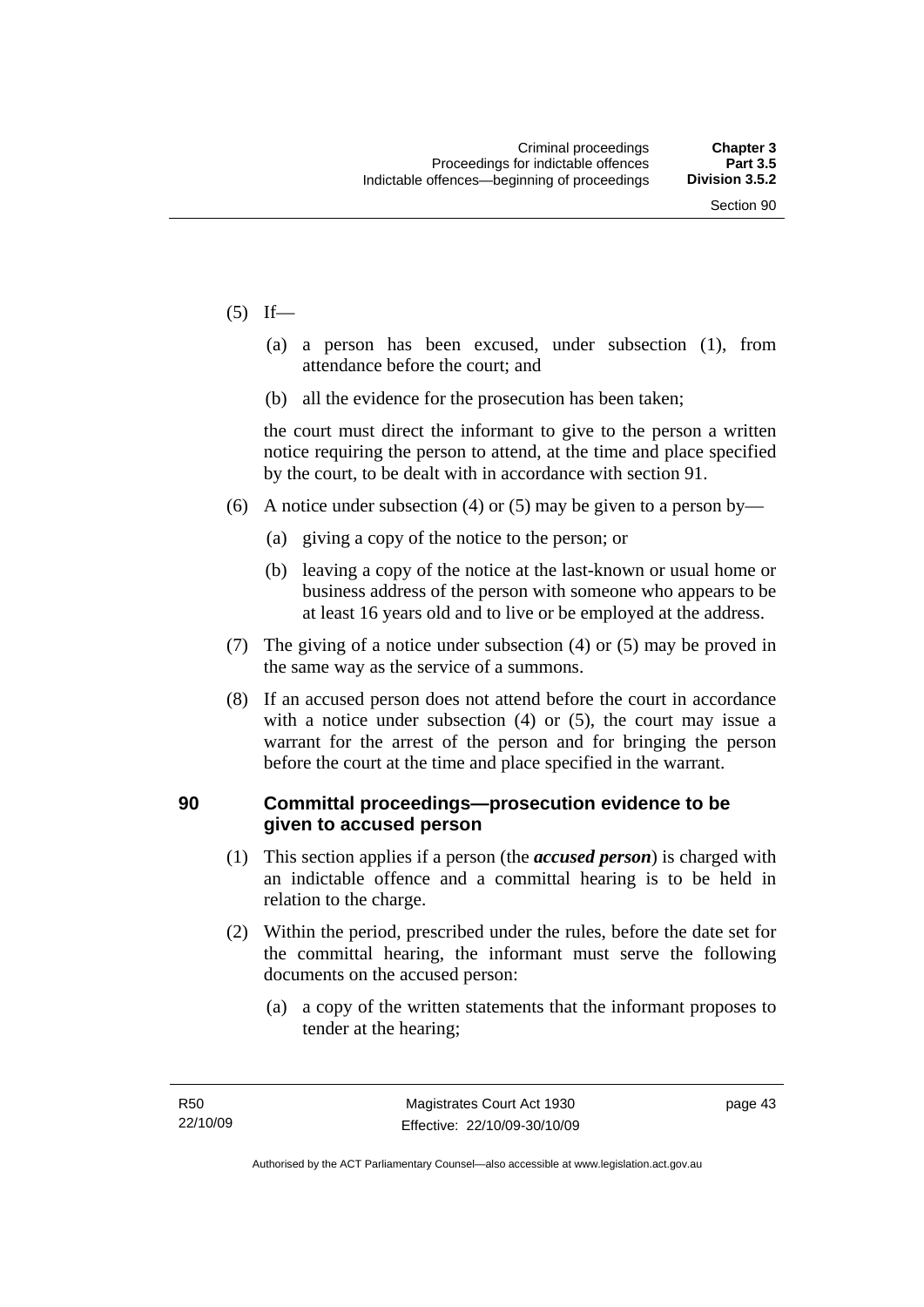(b) for each exhibit identified in the statements—a copy of the exhibit or a notice relating to inspection of it.

- (3) A copy of the documents served must be filed in the court within the period prescribed under the rules.
- (4) Before the committal hearing, the accused person or the person's lawyer may ask the informant to allow the accused person or the person's lawyer to—
	- (a) inspect the exhibits mentioned in the notice (if any) served on the accused person under subsection (2) (b); and
	- (b) if a statement is in the form of a transcript of a recording as mentioned in section 90AA (4)—listen to or view the recording.
- (5) The informant must comply with a request under subsection (4).
- (6) Subsection (4) (b) does not entitle the accused person or the person's lawyer to be given or make a copy of the recording.

## **90AA Written statements may be admitted in evidence**

- (1) If the informant has served a copy of a written statement on the accused person in accordance with section 90, the court at the committal hearing must (subject to subsection (3)) admit the statement (and any exhibit identified in it) as evidence of the matters in it.
- (2) The statement is the deposition of the person who made it if admitted into evidence.
- (3) Subject to subsection (4), a written statement must not be admitted in evidence by the court unless—
	- (a) it contains the following endorsement by the person who made it:

'This statement made by me accurately sets out the evidence that I would be prepared, if necessary, to give in court as a

Authorised by the ACT Parliamentary Counsel—also accessible at www.legislation.act.gov.au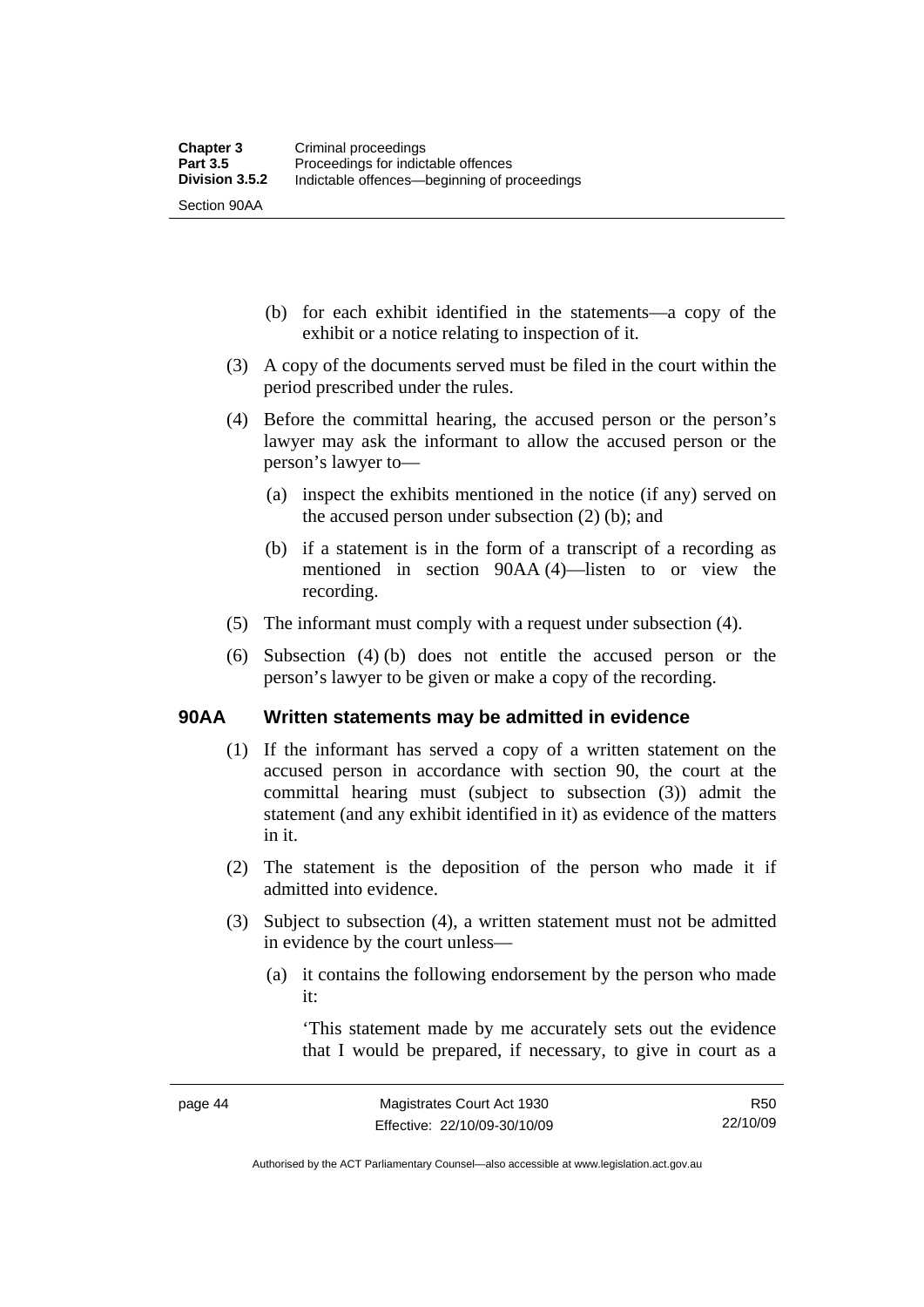witness. The statement is true to the best of my knowledge and belief and I make it knowing that, if it is tendered in evidence, I will be liable to prosecution if I have wilfully stated in it anything that I know to be false or do not believe to be true.'; and

- (b) it contains a statement that, before the person signed it, the person who made it read the statement or had it read to the person.
- (4) A written statement that is in the form of a transcript of a recording made by a police officer may be admitted in evidence by the court if—
	- (a) the transcript is of a recording of an interview with a person during which the person was questioned by the police officer in connection with the investigation of an offence the subject of the proceeding; and
	- (b) a police officer certifies that the statement is an accurate transcript of the recording.
- (5) If it appears to the court that any part of a written statement tendered in evidence under this section is inadmissible according to the rules of evidence, the court may, if the statement is otherwise admissible under this section, admit that statement, but, if it does so, must identify the part that is inadmissible and must, with reference to that part, write on the statement the words 'ruled inadmissible' or words to that effect.
- (6) A prosecution witness may give evidence-in-chief in person at a committal hearing only with the court's leave.
- (7) The court may give leave only—
	- (a) on application by the prosecution; and
	- (b) if it considers that the interests of justice cannot adequately be satisfied if the witness's evidence-in-chief is not given in person at the hearing.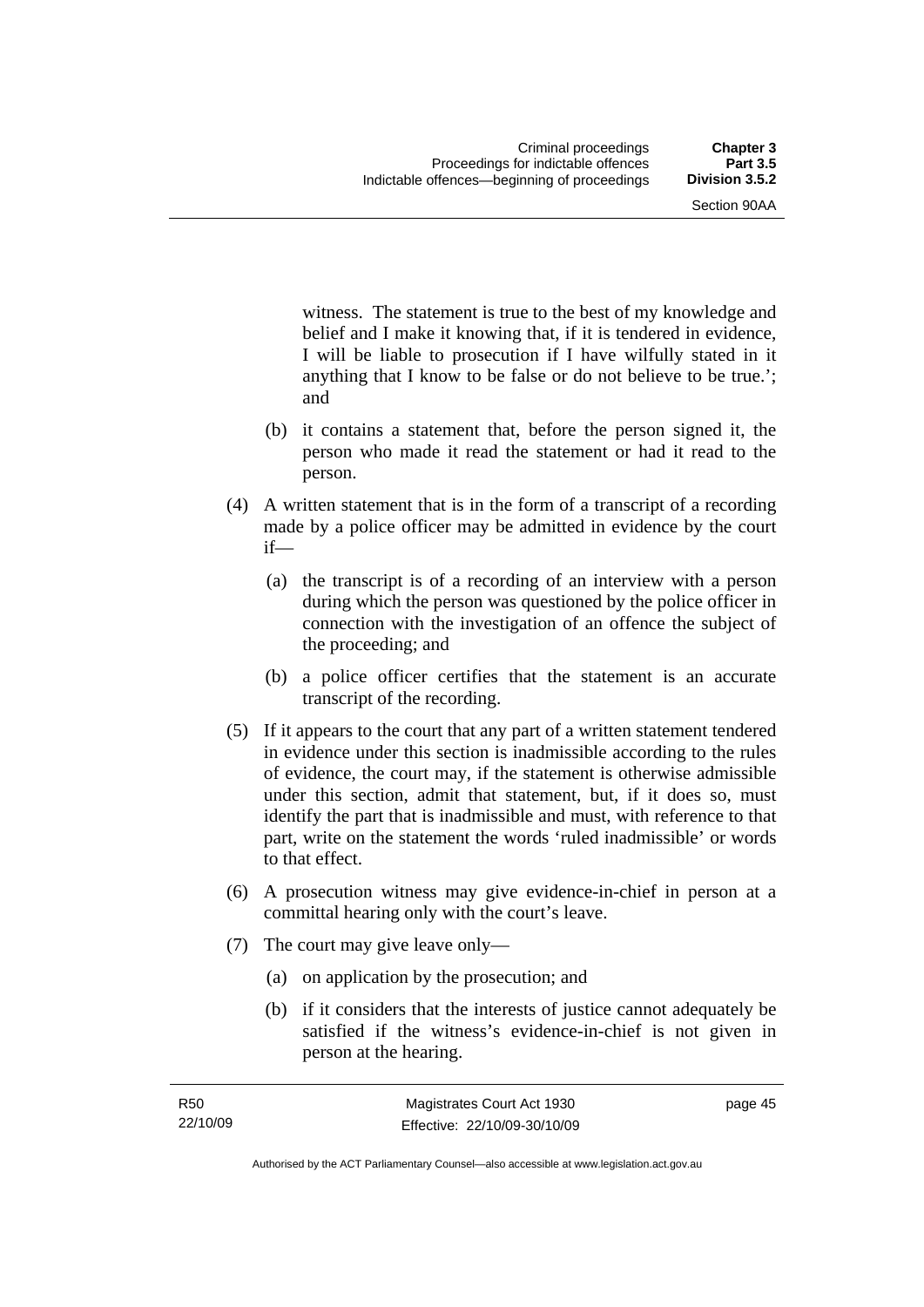- (8) However, a person must not be required to attend and give evidence at a committal hearing in relation to a sexual offence (whether or not the hearing also relates to another offence) if the person is a complainant in relation to the sexual offence.
- (9) In this section:

*sexual offence* means an offence against the *Crimes Act 1900*, part 3 (Sexual Offences), part 4 (Female genital mutilation) or part 5 (Sexual servitude).

## **90AB Witnesses generally not to be cross-examined at committal hearing**

- (1) A witness must not be cross-examined at a committal hearing if—
	- (a) the hearing relates to a sexual offence (whether or not it relates also to another offence); and
	- (b) the witness is a complainant in relation to the sexual offence.
- (2) A witness (other than a witness mentioned in subsection (1)) must not be cross-examined at a committal hearing unless, on application by the party seeking to cross-examine the witness, the court is satisfied that—
	- (a) the party has—
		- (i) identified an issue to which the proposed questioning relates; and
		- (ii) provided a reason why the evidence of the witness is relevant to the issue; and
		- (iii) explained why the evidence disclosed by the prosecution does not address the issue; and
		- (iv) identified to the court the purpose and general nature of the questions to be put to the witness to address the issue; and

Authorised by the ACT Parliamentary Counsel—also accessible at www.legislation.act.gov.au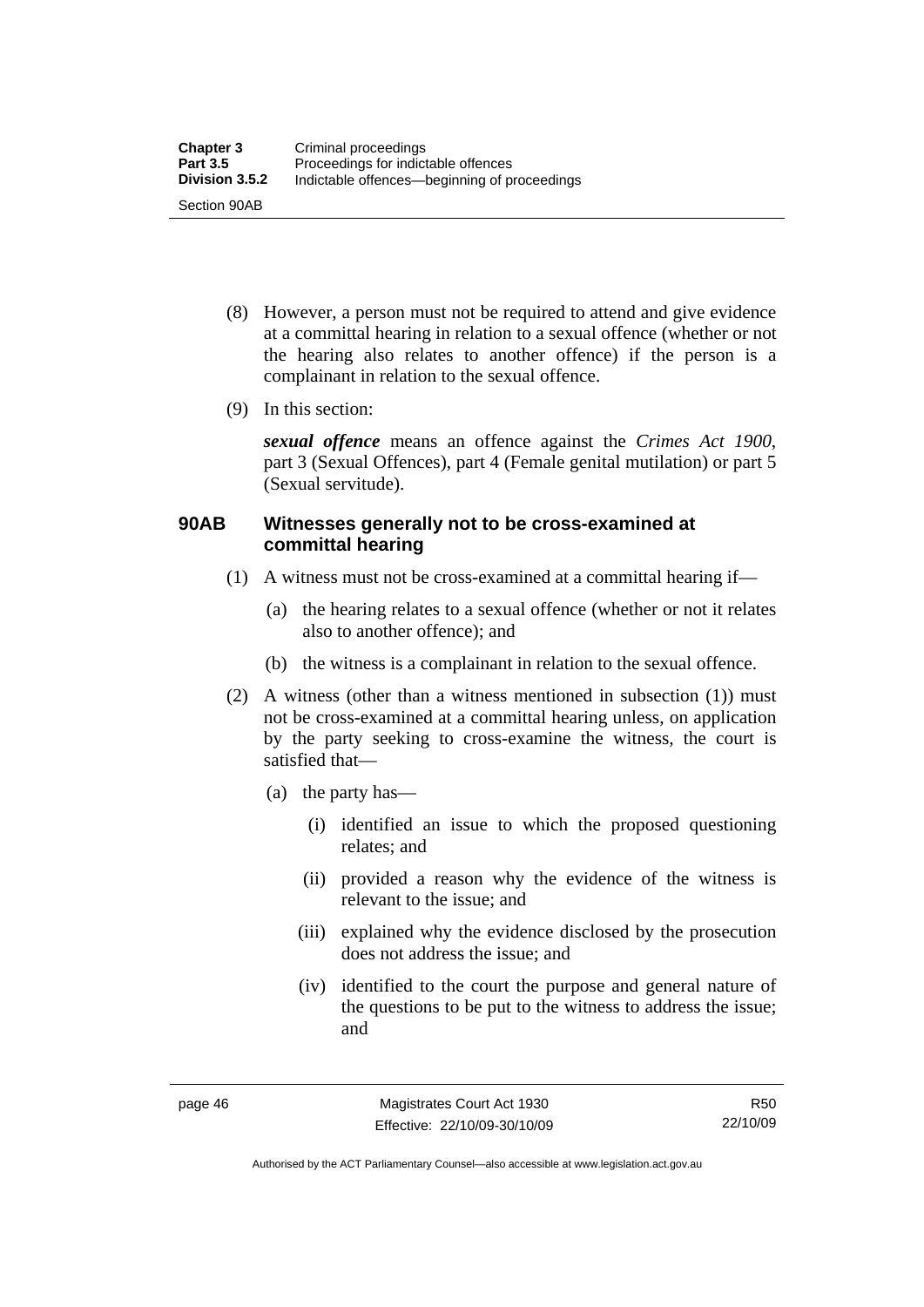- (b) the interests of justice cannot adequately be satisfied by leaving cross-examination of the witness about the issue to the trial.
- (3) In this section:

*sexual offence* means an offence against the *Crimes Act 1900*, part 3 (Sexual offences), part 4 (Female genital mutilation) or part 5 (Sexual servitude).

## **90ABA Attendance of accused not required if order made under s 89A**

The accused person is not required to be present at the committal hearing if the person is excused from attending the hearing under section 89A.

## **90A Plea of guilty at committal hearing**

- (1) This section does not apply in relation to a person charged with an indictable offence punishable by imprisonment for life.
- (2) Subsections (3), (4), (5) and (6) do not apply in relation to a person charged with an offence in relation to which the Crimes Act, section 375 applies.
- (3) A person (the *accused person*) who is before the court charged with an indictable offence may at any stage of the proceeding plead guilty to the charge.
- (4) The court may accept or reject the plea but the rejection of the plea at any stage of the proceeding does not prevent the accused person from pleading guilty under this section at a later stage of the proceeding and the court may accept or reject the plea at that later stage.
- (5) If the court rejects the plea, the proceeding before the court must continue as if the plea had not been made.
- $(6)$  If—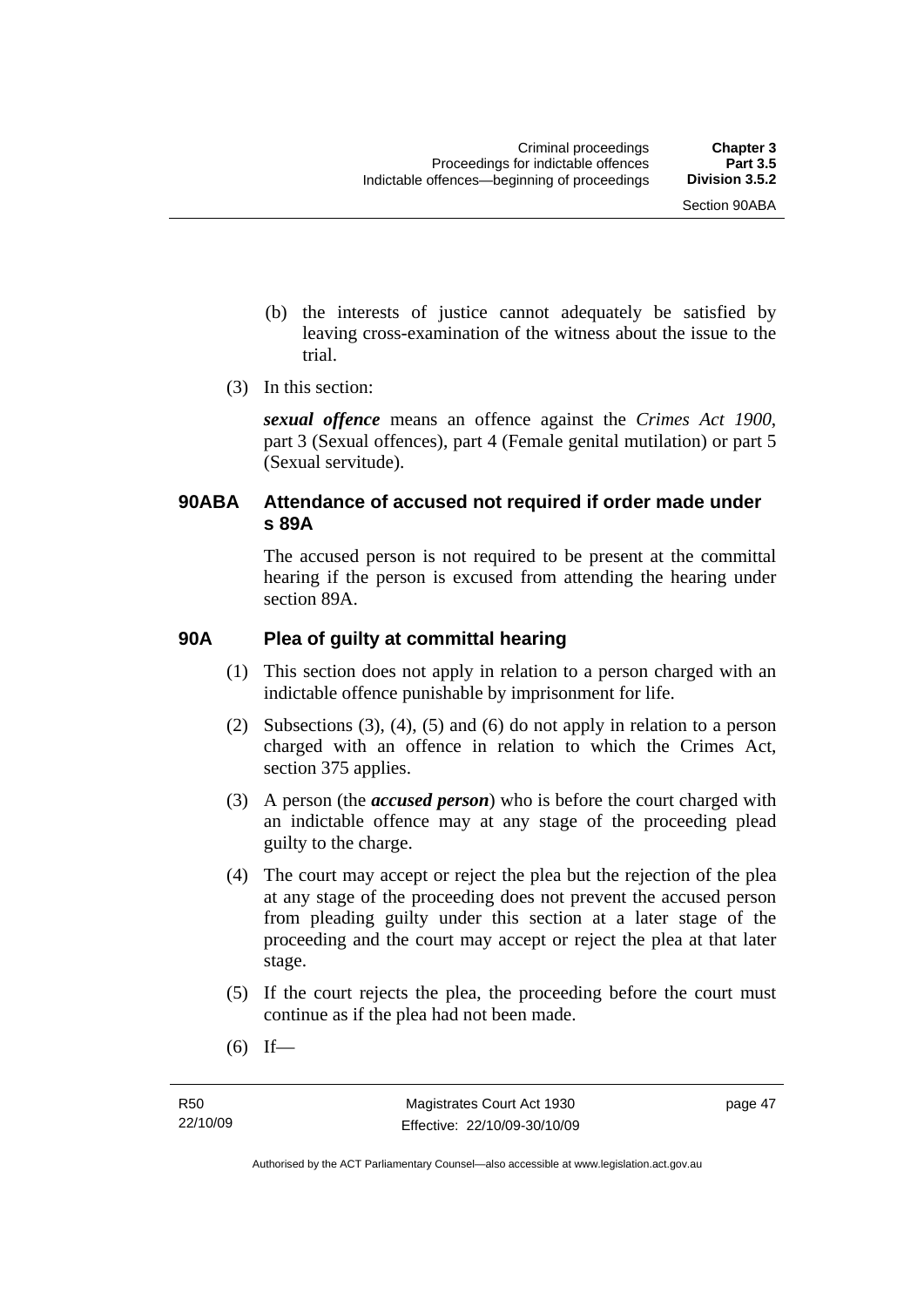Section 90A

- (a) the court accepts the plea; and
- (b) any of the following subparagraphs applies to the offence:
	- (i) the offence is under a law in force in the ACT punishable either on indictment or summary conviction;
	- (ii) the offence may be dealt with summarily without the accused person's consent;
	- (iii) the offence may be dealt with summarily if the accused person consents and the accused person consents to it being dealt with summarily;
	- (iv) the offence may be dealt with summarily if the prosecutor requests and the prosecutor requests that it be dealt with summarily; and
- (c) it appears to the court that it is proper to deal with the case summarily;

the court may, without hearing further evidence, sentence or otherwise deal with the accused person and finally dispose of the charge and all incidental matters.

- $(7)$  If—
	- (a) the court accepts the plea; and
	- (b) any of the following subparagraphs applies to the offence:
		- (i) it does not appear to the court that it is proper to deal with the case summarily;
		- (ii) the offence is punishable only on indictment;
		- (iii) the offence may be dealt with summarily if the accused person consents, but the accused person does not consent to it being dealt with summarily;

Authorised by the ACT Parliamentary Counsel—also accessible at www.legislation.act.gov.au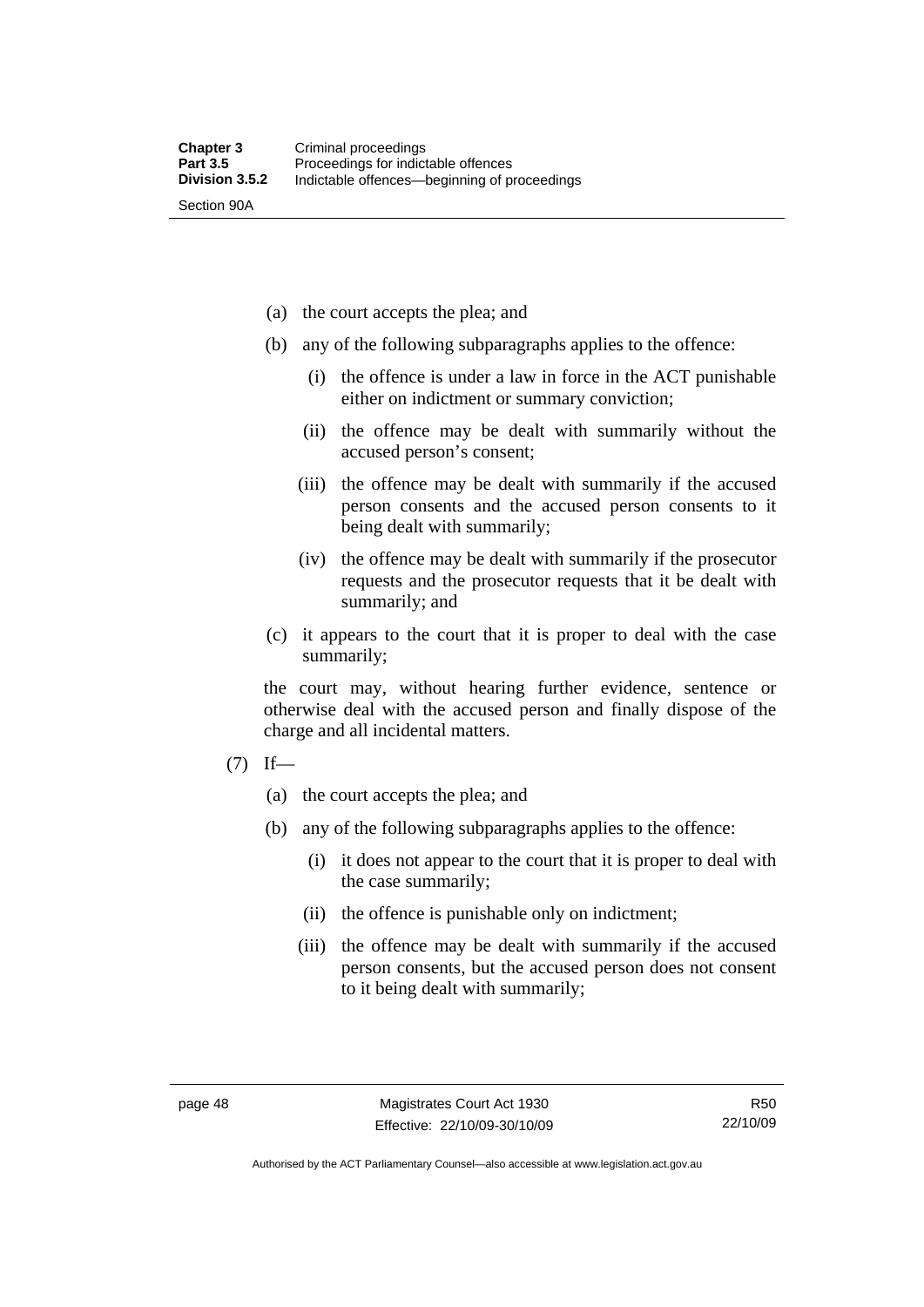- (iv) the offence may be dealt with summarily if the prosecutor requests, but the prosecutor does not request that it be dealt with summarily;
- (v) this subsection applies to the accused person under the Crimes Act, section 375;

the Magistrates Court must commit the accused person to the sittings of the Supreme Court that the Supreme Court directs and the Supreme Court must deal with the accused person in accordance with subsections (8) to (13).

- (8) A committal under subsection (7) is taken, for all purposes relating to the venue or change of venue of a proceeding consequent on the committal, to be a committal for trial.
- (9) The Supreme Court may order that the proceeding before the Magistrates Court where the accused person pleaded guilty be continued at a time and place stated in the order.
- (10) The Supreme Court must make an order under subsection (9) if—
	- (a) it appears to the Supreme Court from the information or evidence given to or before it that the facts in relation to which the accused person was charged before the Magistrates Court do not support the charge to which the accused person pleaded guilty; or
	- (b) the accused person or a lawyer representing the accused person or informant asks that the order be made.
- (11) Except if an order is made under subsection (9), the Supreme Court has the same powers of sentencing or otherwise dealing with the accused person and of finally disposing of the charge and of all incidental matters as it would have had if the accused person, on arraignment at any sittings of the court, had pleaded guilty to the offence charged on an indictment filed by the Attorney-General or the Attorney-General of the Commonwealth.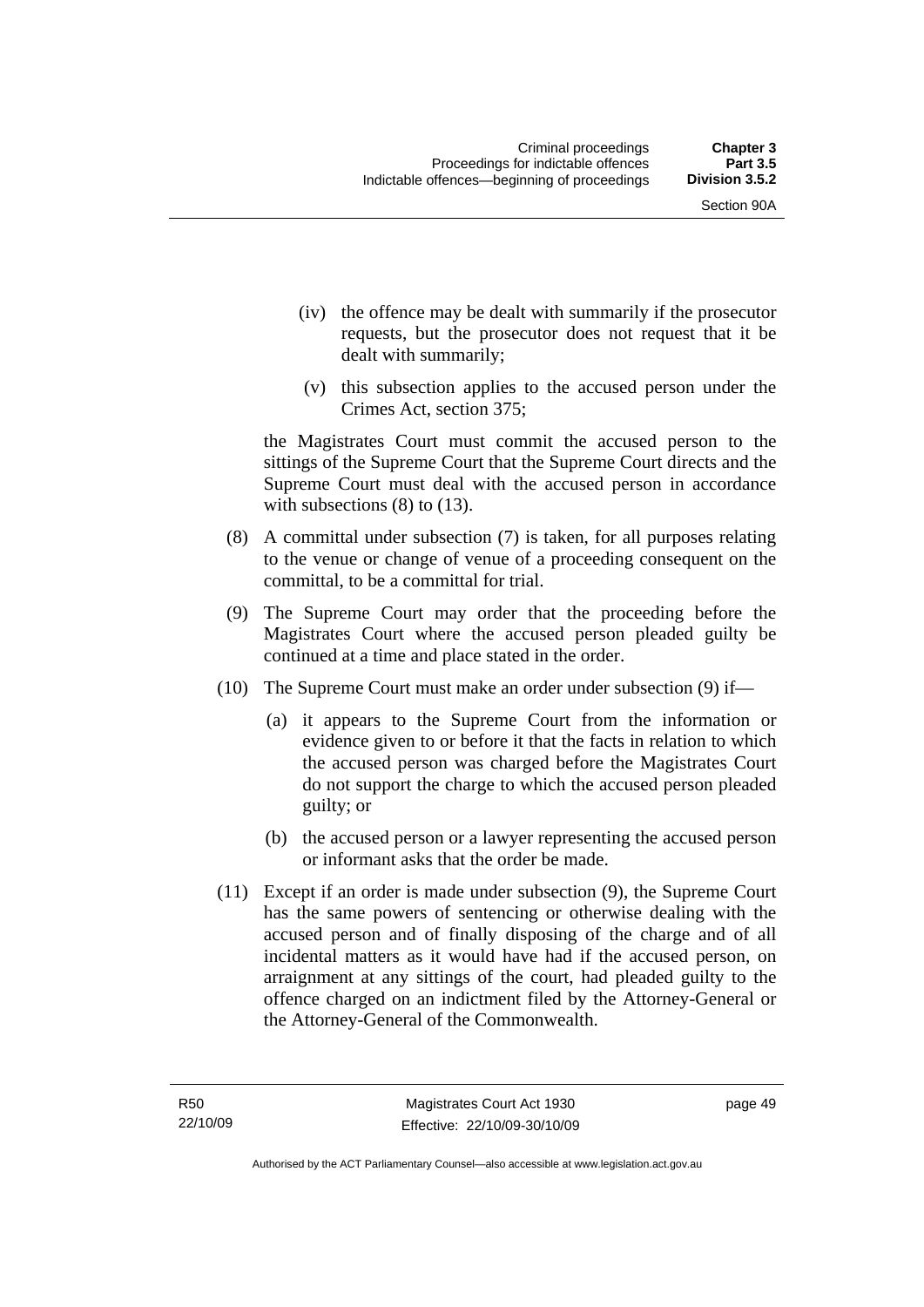- (12) The procedure relating to committal for trial applies, as nearly as may be, to a committal under subsection (7) and bail may be granted as on a committal for trial, but a person must not be bound over to give evidence on a committal under that subsection unless the court otherwise orders.
- (13) If an order is made by the Supreme Court under subsection (9) that the proceeding before a court where an accused person pleaded guilty be continued at a time and place stated in the order—
	- (a) the proceeding must be continued in all respects as if the accused person had not pleaded guilty and as if the proceeding had been adjourned by the court to the time and place so stated; and
	- (b) the Supreme Court may exercise any power that the Magistrates Court might have exercised under division 3.4.3 (Remand) if the order had been an order made by the Magistrates Court adjourning the proceeding to the stated time and place, and that division applies in relation to the accused person.

## **91 Proceeding following prosecution evidence**

 (1) When all the evidence offered by the prosecution in relation to the indictable offence with which the accused person is charged has been taken, the court must charge the accused person with the offence and must say to the accused person these words, or words to the like effect:

'Do you wish to say anything in answer to the charge? You are not obliged to say anything unless you desire to do so; but whatever you say may be given in evidence against you on your trial. You are clearly to understand that you have nothing to hope from any promise or favour, and nothing to fear from any threat that may have been held out to you to induce you to make any admission or confession of your guilt; but whatever you now say may be given in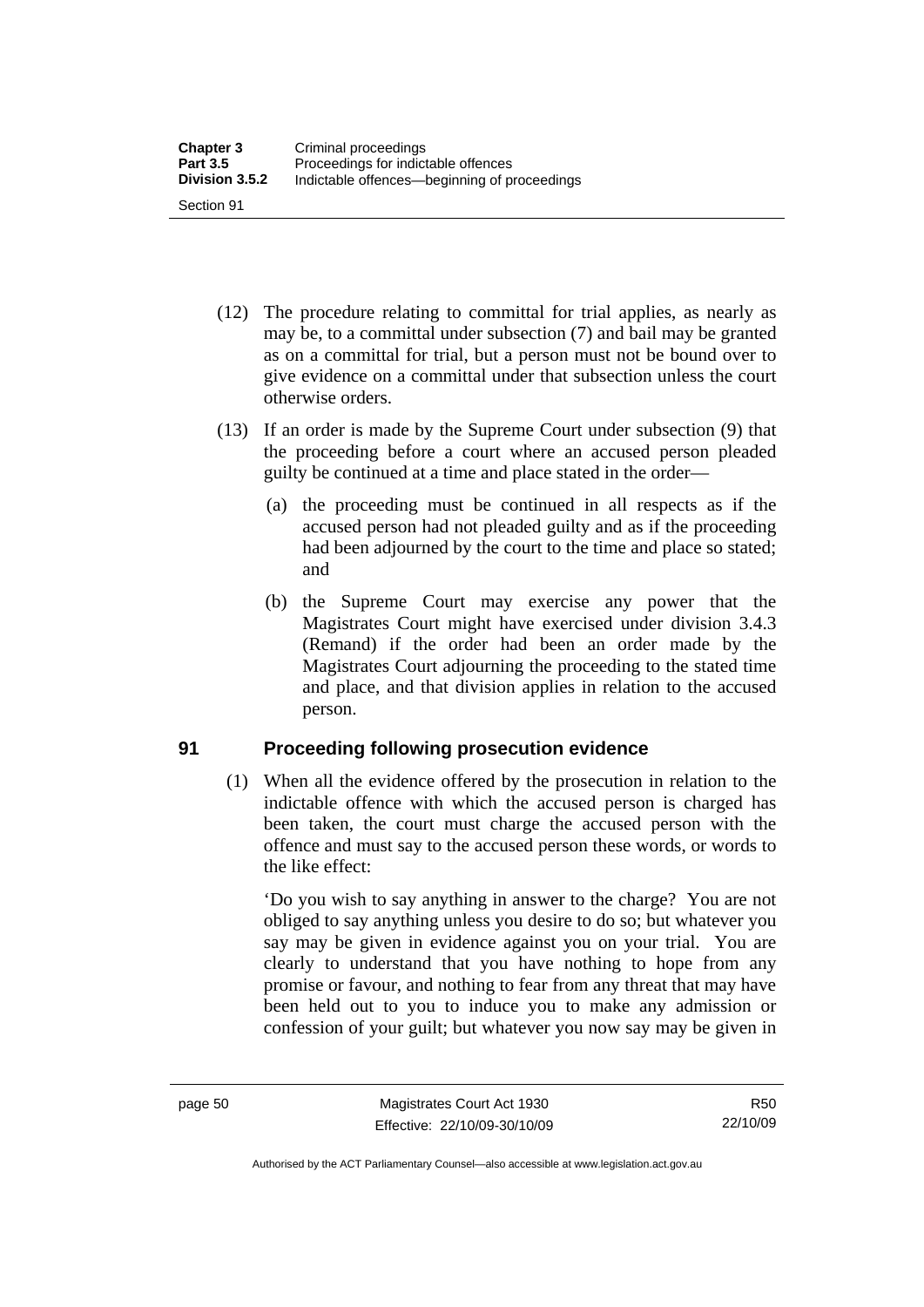evidence against you on your trial, notwithstanding any such promise or threat.'.

- (2) Subsection (1) does not apply in relation to a person charged with an indictable offence if the court has decided to dispose of the case summarily under a law in force in the ACT.
- (3) If the court commits the accused person for trial before the Supreme Court, any statement made by the person in reply to the question mentioned in subsection (1) is, on the trial of the accused person, admissible as evidence.
- (4) Whether or not the accused person makes a statement in reply to the question mentioned in subsection (1), the magistrate must ask the person if the person wishes to give evidence himself or herself or to call any witnesses on his or her behalf and, if the accused person or any other person then gives evidence, the prosecutor is at liberty to cross-examine the witness and to adduce evidence in reply.

## **92A Committal for sentence for indictable offence tried summarily**

- (1) On the summary conviction of a person charged with an indictable offence, the court may, if it appears to it that because of the character and antecedents of the person it is desirable that sentence be passed on the person by the Supreme Court, commit the person for sentence to the sittings of the Supreme Court that the court directs.
- (2) If the court commits a person for sentence under subsection (1), the court must deal with the person in the same way as a person who is committed for trial under section 94 (b).
- (3) The Supreme Court has the same powers of sentencing or otherwise dealing with a person committed for sentence under this section as it would have had if the person had been convicted in that court.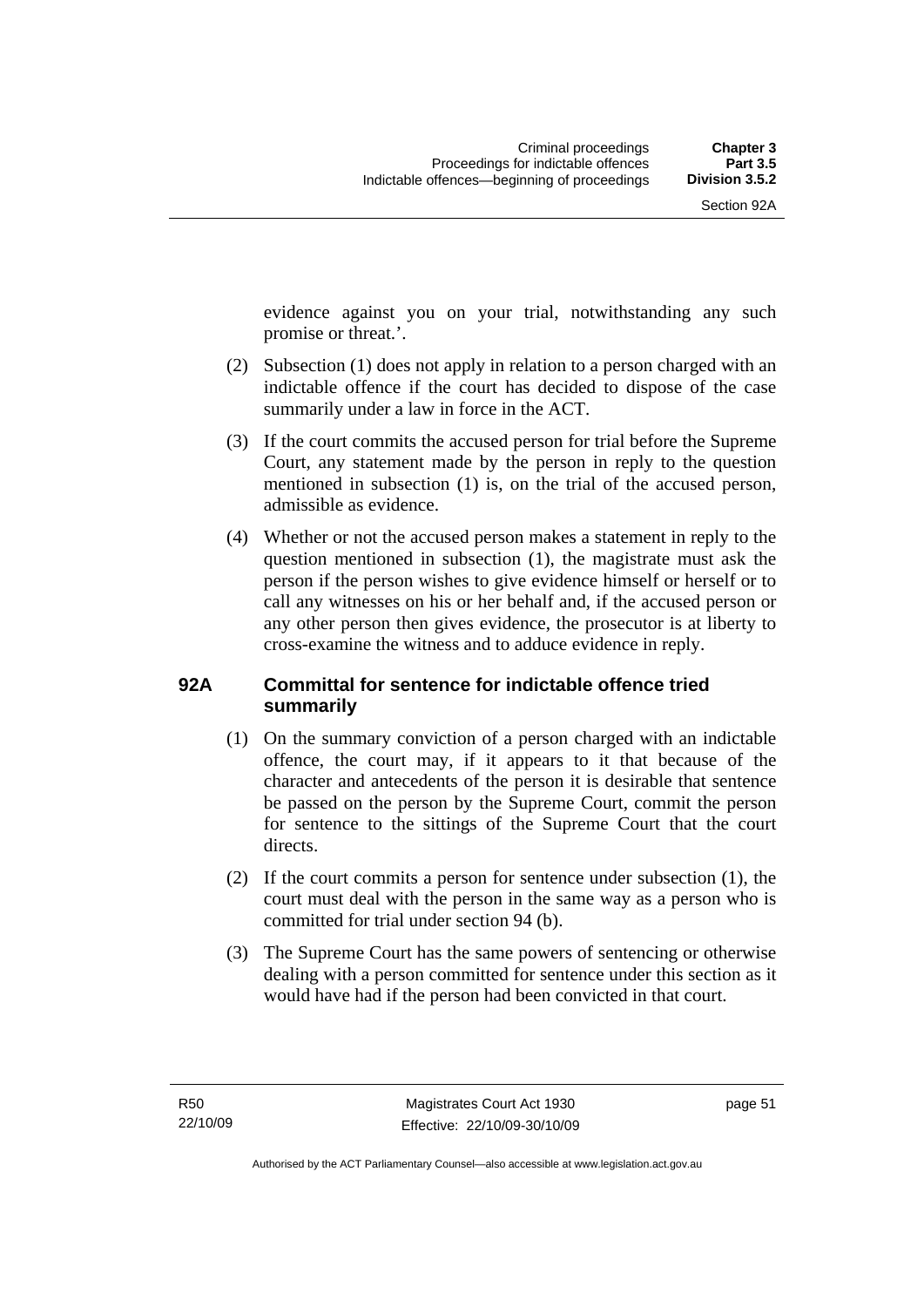## **92B Depositions as evidence**

 $If$ —

- (a) a person is charged with an indictable offence; and
- (b) the person has not admitted the truth of the charge; and
- (c) the court has decided to dispose of the case summarily under a law in force in the ACT;

the depositions of the witnesses who gave evidence for the prosecution at the preliminary hearing are taken to be evidence given on the hearing of the charge and the witnesses, or any of them, must, if so required by the prosecutor or the defendant, be called or recalled for examination or cross-examination.

## **93 Admissions and confessions**

This Act does not prevent the prosecutor in any case from giving in evidence any admission or confession or other statement of the defendant made at any time if it is admissible as evidence against the defendant.

## **Division 3.5.3 Indictable offences—proceedings after hearing of evidence**

## **94 Discharge or committal for trial**

When all the evidence for the prosecution and the defence have been taken in relation to the indictable offence with which the accused person is charged, the court must—

 (a) if the court is satisfied, having regard to all the evidence before it, that there is no reasonable prospect that the person would be found guilty of an indictable offence—if the person is in custody in relation to the offence, immediately order that the person be released from custody in relation to the offence; or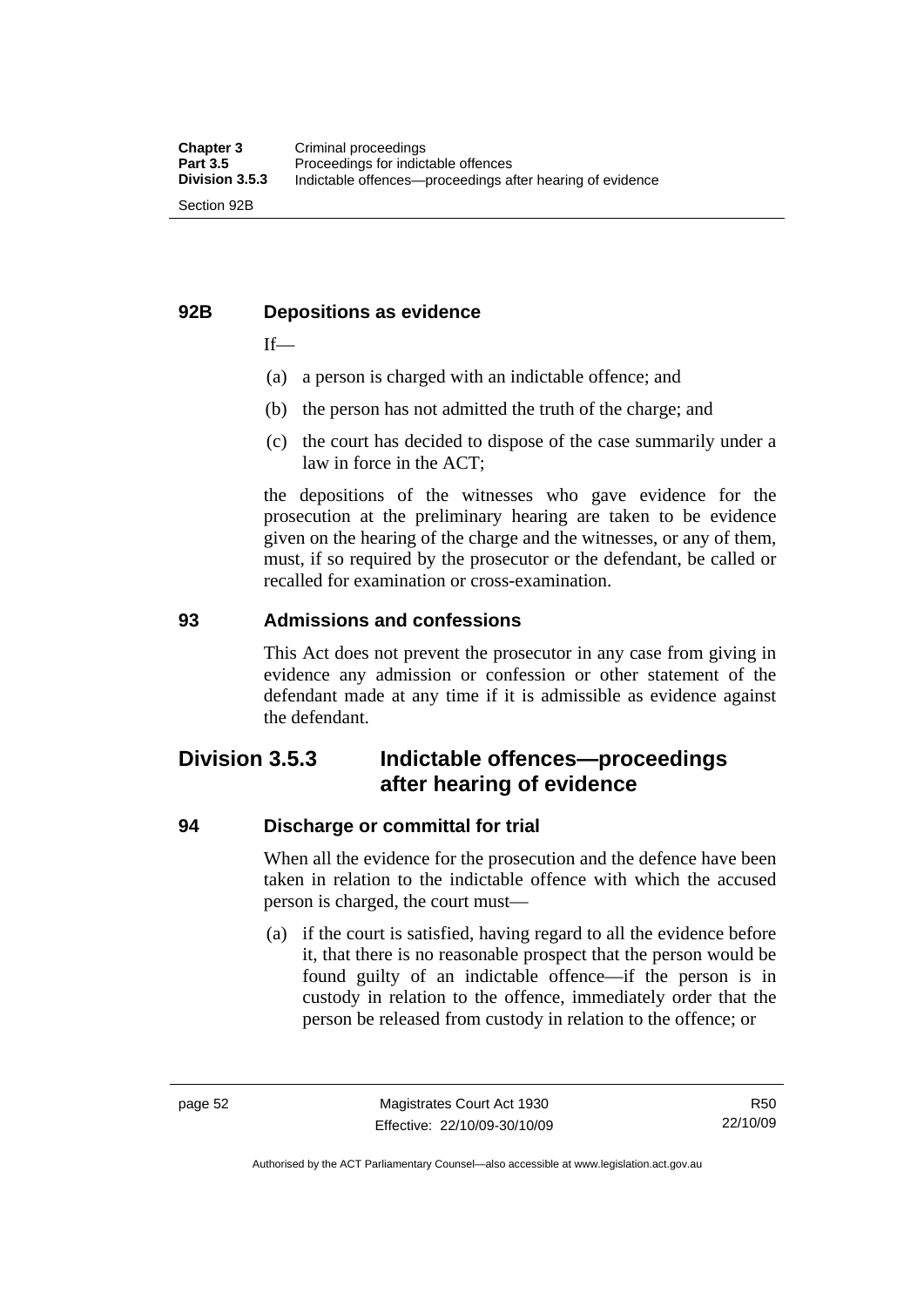- (b) if the court is not satisfied as mentioned in paragraph (a) commit the person for trial.
- *Note 1* For the meaning of *commit* a person for trial, see the Legislation Act, dict, pt 1.
- *Note* 2 The court must issue a warrant for the remand of the defendant in the chief executive's custody (see *Crimes (Sentence Administration) Act 2005*, s 17).

## **95 Depositions of dead or absent people**

If, on the trial of a person who has previously been charged before the court with an indictable offence and committed for trial, it is proved—

- (a) that a witness whose depositions were taken at the hearing of the charge before the magistrate is dead or so ill as not to be able to travel or to give evidence, or is absent from Australia; and
- (b) that the depositions of the witness were taken in the presence of the accused person; and
- (c) that the accused person or a lawyer representing the accused person had a full opportunity of cross-examining the witness;

the depositions are admissible as evidence—

- (d) if taken in the way specified in section 316 (3)—be read as evidence at the trial of the accused person without further proof unless it is proved that the magistrate by whom the depositions purport to have been signed did not in fact sign them; or
- (e) if recorded by 1 of the ways specified in section 316 (2)—be read as evidence at the trial of the accused person if it is proved that the record is a correct record of the depositions and that the transcript is a correct transcript of that record.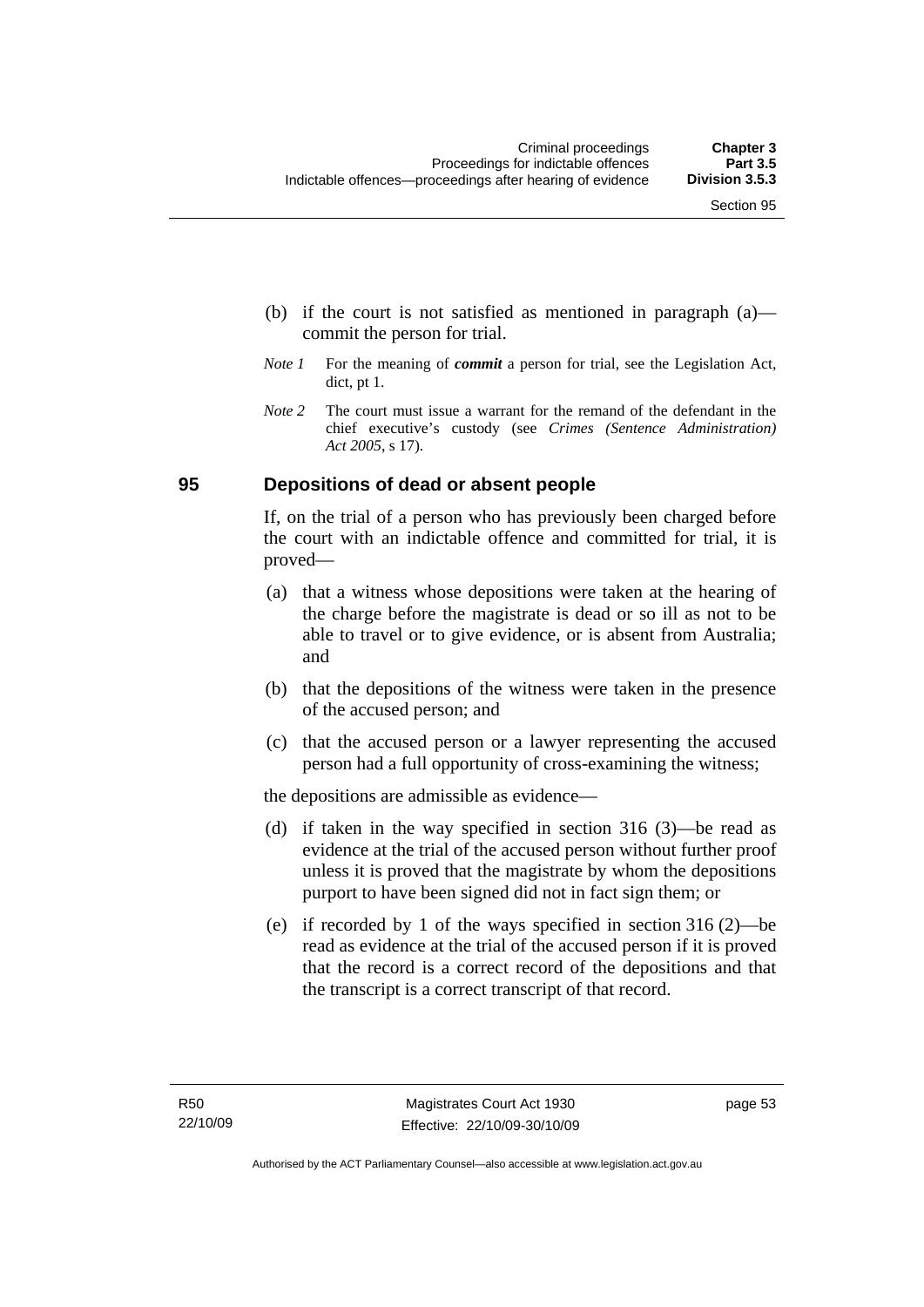## **96 Evidence for defence**

If a person is charged with an indictable offence as such, the court is bound to hear any evidence tendered on the person's behalf tending to show that the defendant is not guilty of the offence with which the defendant is charged.

## **Division 3.5.4 Indictable offences—costs**

#### **97 Discontinued proceeding**

 $If$ <sub>—</sub>

- (a) in a proceeding under this part, the court is of the opinion, having regard to all the evidence before it, that there is no reasonable prospect that the person would be convicted of an indictable offence; or
- (b) a proceeding under this part is discontinued for any other reason;

the court may order that the informant pay to the defendant the costs the court considers just.

## **Division 3.5.5 Indictable offences—witness recognisances**

#### **103 Recognisance of witnesses etc**

- (1) The court may bind by recognisance every person whose written statement was admitted in evidence under section 90AA, or who was examined before it, to appear at the court at which the defendant is to be tried, and then and there to give evidence against the defendant.
- (2) The recognisance must particularly specify the profession, trade, or calling of every person who enters into it, together with the person's full name and place of residence.

Authorised by the ACT Parliamentary Counsel—also accessible at www.legislation.act.gov.au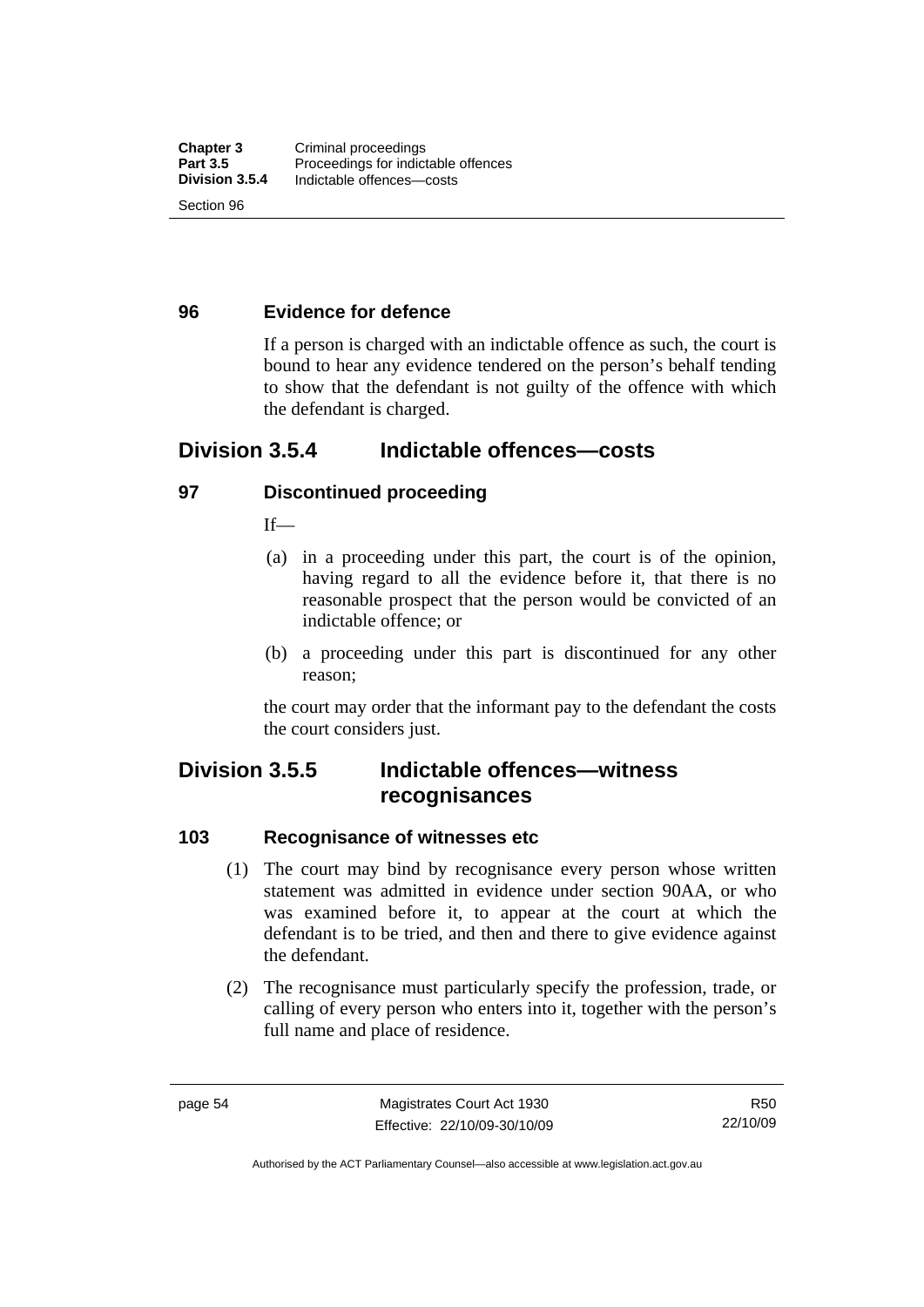## **104 Signature of magistrate—notice to witnesses**

Every such recognisance must be duly acknowledged by every person who enters into it, and must be subscribed by the magistrate before whom it is acknowledged, and a notice of it signed by the magistrate must at the same time be given to every person bound by it.

## **105 Court may remand noncompliant witness**

 (1) If a witness fails to enter into a recognisance, the court may order the remand of the witness in custody until after the defendant's trial, unless the witness enters into the recognisance before a magistrate.

- (2) If the witness is remanded under this section, a magistrate may order the chief executive to release the witness from custody in accordance with the order if—
	- (a) the defendant is not committed for trial for the offence with which the defendant is charged; or
	- (b) the relevant officer declines to file an information against the defendant for the offence; or
	- (c) the witness enters into the recognisance before a magistrate.

## **Division 3.5.6 Indictable offences—other provisions**

## **105A Meaning of** *certified copy* **of depositions in div 3.5.6**

In this division:

*certified copy*, of depositions, means—

 (a) if a record of the deposition was made in accordance with section 316 (2)—a transcript of the record certified in accordance with section 314 (2); or

*Note* The *Crimes (Sentence Administration) Act 2005*, pt 3.2 provides for the chief executive to have custody of the defendant during the remand.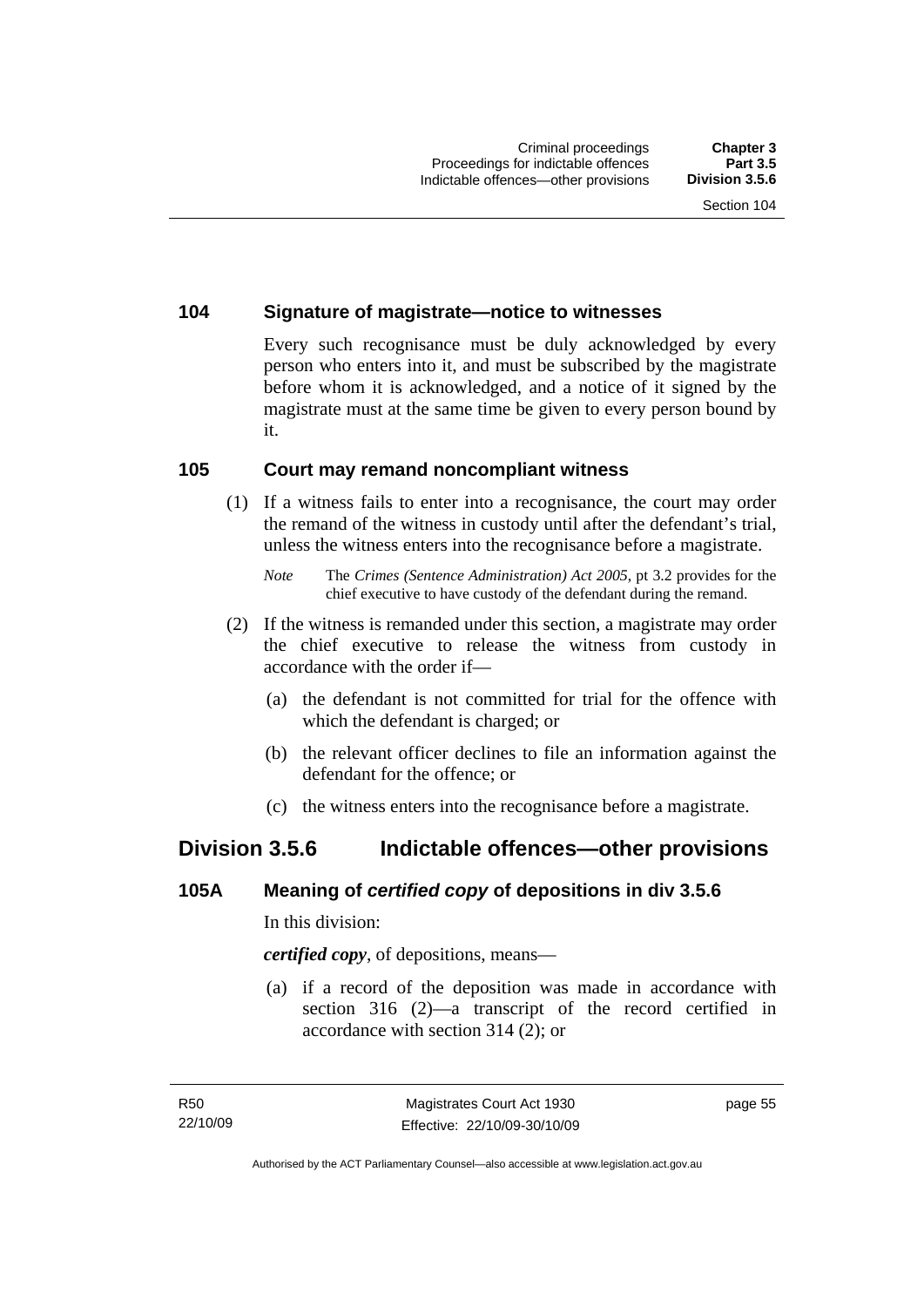(b) if the depositions were taken down in writing and signed in accordance with section 316 (3)—the depositions as taken down and signed.

## **106 Giving depositions etc to director of public prosecutions**

- (1) If a defendant is committed for trial or for sentence, the court must as soon as possible after the conclusion of the case before it, give to the director of public prosecutions or a person authorised by the director of public prosecutions all informations, examinations, depositions, statements, bail undertakings and other documents sworn taken or acknowledged in the case.
- (2) In this section:

*depositions* means a certified copy of depositions.

*statement* includes a certified copy of the statement (if any) made by a defendant in reply to the question mentioned in section 91 (1).

## **107 Giving documents to proper officer of court**

- (1) After being given the documents and before the day of trial, the director of public prosecutions or a person authorised by the director of public prosecutions has and is subject to the same duties and liabilities in relation to the documents on a certiorari order directed to him or her as the court would have had and been subject to on a certiorari order to it if the documents had not been given.
- (2) The director of public prosecutions, a person authorised by the director of public prosecutions, the person representing the director of public prosecutions or the person representing the informant, must, at any time after the opening of the Supreme Court at the sitting at which the trial is to be had, give the documents or any of them to the proper officer of the Supreme Court, if the presiding judge so directs.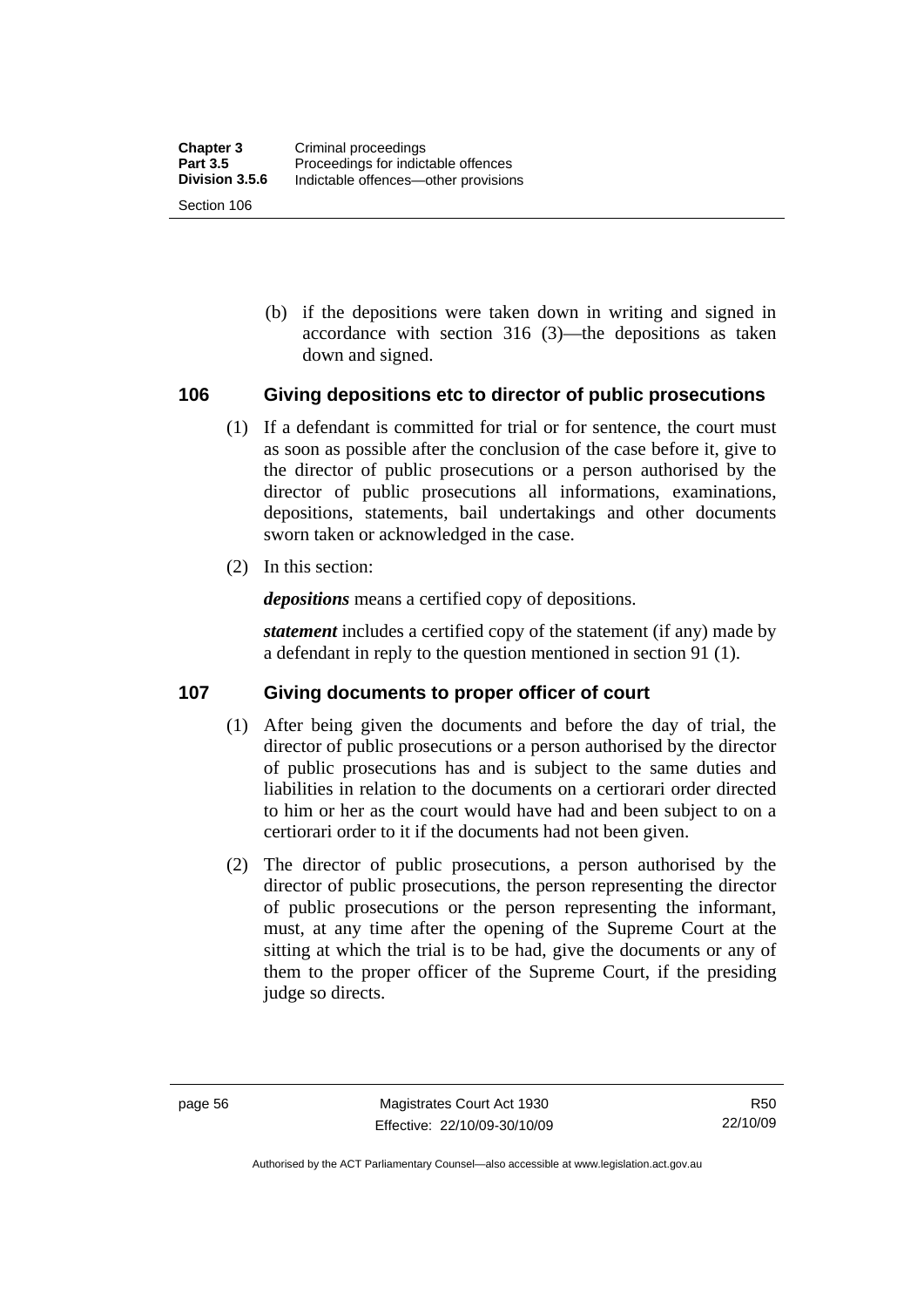### **108 Accused person may obtain copies of depositions etc**

- (1) This section applies if—
	- (a) a person is charged with an indictable offence; and
	- (b) the Magistrates Court commits the person for trial before the Supreme Court.
- (2) At any time before the person's trial before the Supreme Court starts, the person may apply to the registrar—
	- (a) for certified copies of depositions in the case; and
	- (b) for the evidence given on the cross-examination or the examination of any witnesses in the case.
- (3) The registrar must give the person the certified copies of depositions and the evidence applied for under subsection (2).
- (4) If the person is in custody, the person having the custody of the person must give any application under subsection (2) to the registrar.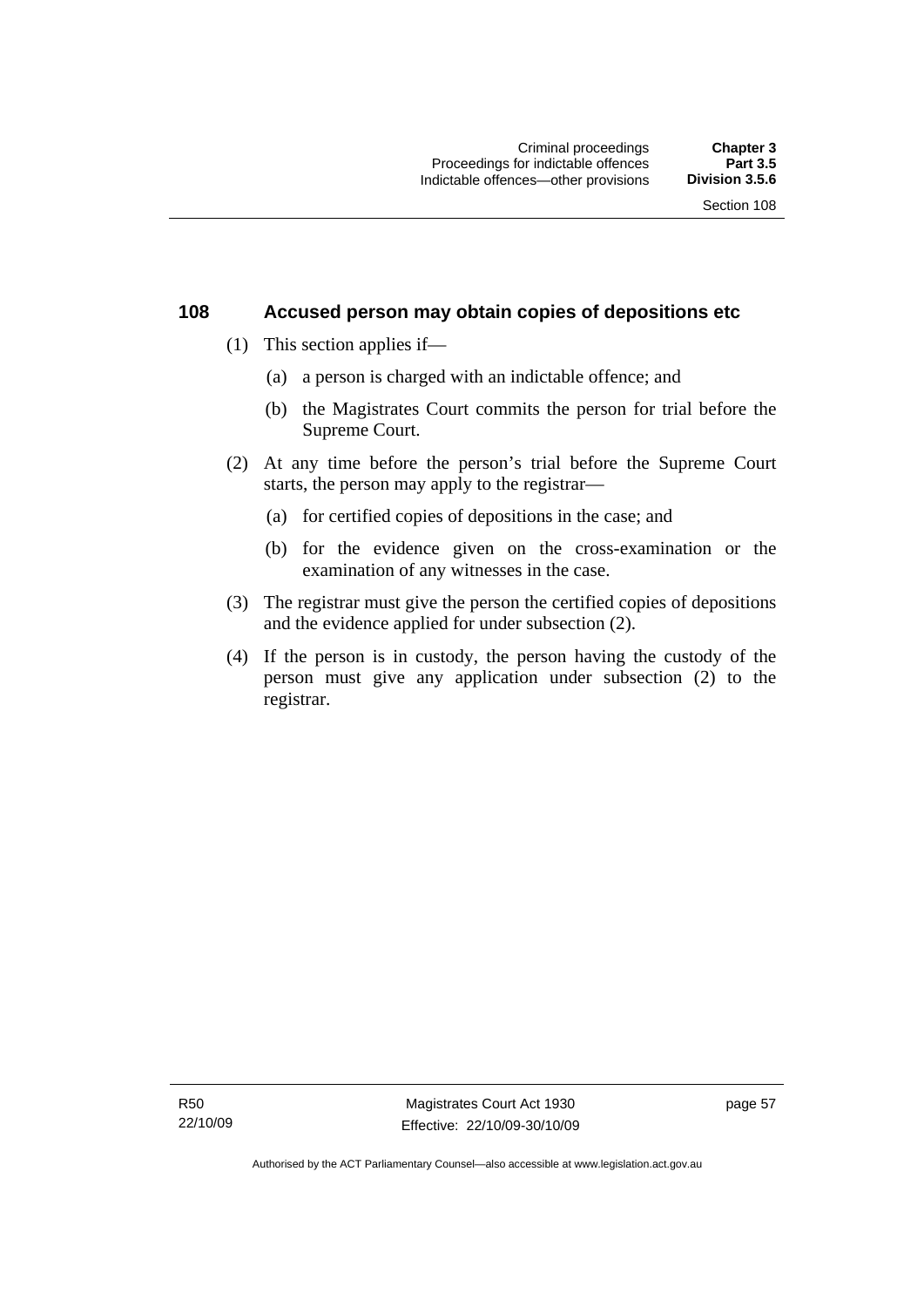Section 108A

# **Part 3.6 Proceedings for offences punishable summarily**

### **108A Indictable offences dealt with summarily**

 $If$ <sub>—</sub>

- (a) a person is charged with an indictable offence; and
- (b) the court has decided to dispose of the case summarily under a law in force in the ACT;

this part applies, so far as it is applicable, to the summary disposal of the case.

### **109 Dismissal or adjournment in absence of informant**

- $(1)$  If—
	- (a) the defendant appears (whether voluntarily, in accordance with a summons or under a warrant) at the time and place for the hearing of an information in relation to an offence punishable summarily; and
	- (b) the informant, having been notified of the time and place for the hearing, does not appear either personally or by a lawyer appearing for the informant;

the court must, subject to subsection (2), dismiss the information.

 (2) The court may, if it considers it is appropriate to do so, adjourn to another day the hearing of an information that would otherwise be dismissed under subsection (1).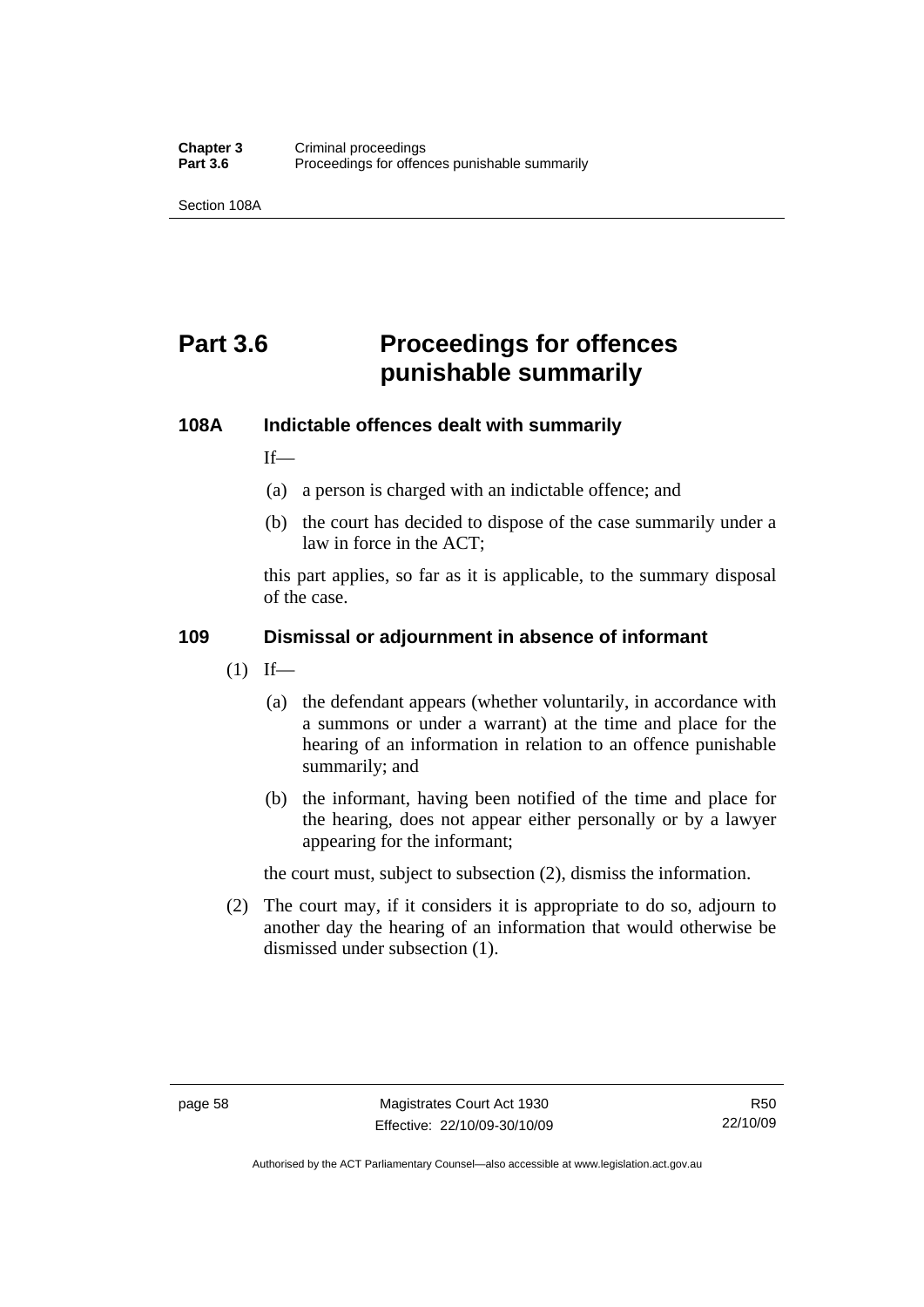### **110 Hearing in absence of defendant**

- (1) If a summons has been served in accordance with section 41 and the defendant does not appear when called, the court may either—
	- (a) proceed to hear and decide the case in the absence of the defendant; or
	- (b) on oath being made before it, substantiating the matter of the information to its satisfaction, issue a warrant for the arrest of the defendant and to bring the defendant before the court to answer to the information and be further dealt with according to law.
- (2) If the court proceeds under subsection  $(1)$   $(a)$ 
	- (a) the evidence of the informant or another person may be given orally; or
	- (b) a written statement made by the informant or another person may be admitted as evidence of the matters contained in it.
- (3) A written statement admitted in evidence constitutes the depositions of the person who made the statement.
- (4) A written statement must not be admitted in evidence unless it is sworn before—
	- (a) a lawyer; or
	- (b) a justice of the peace; or
	- (c) the registrar; or
	- (d) a person prescribed by regulation or rule.
- (5) If the court admits a written statement in evidence it may, on its own initiative, adjourn the hearing of the information and require the person who made the statement to attend before the court to give evidence.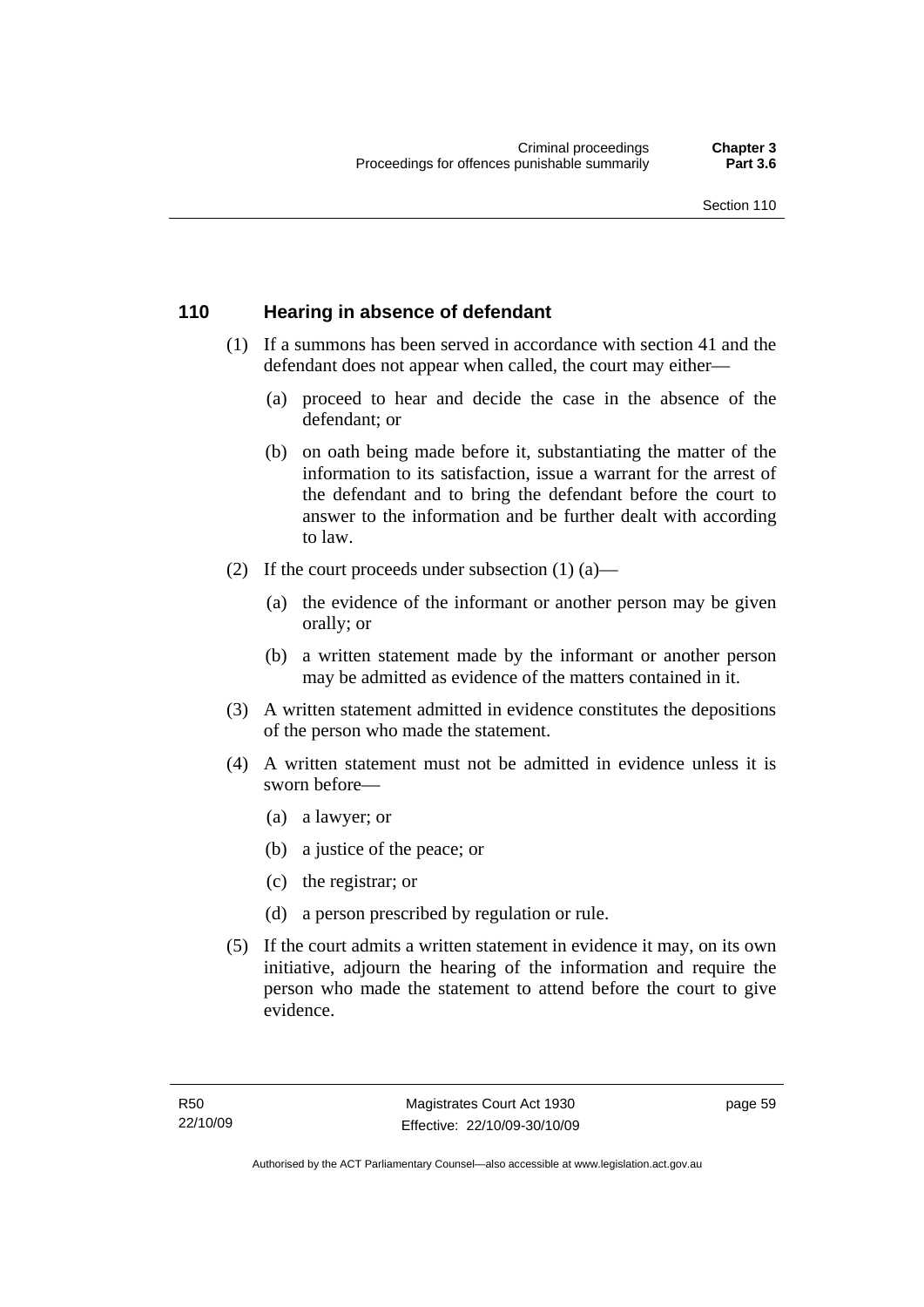Section 111

- (6) Although a part of a written statement tendered in evidence under this section is inadmissible according to the rules of evidence, the statement is nevertheless admissible under this section as evidence of the matters contained in the remainder of that statement, but, if the court admits such a statement, the court must identify the part that is inadmissible and must, with reference to that part, write on the statement 'ruled inadmissible' or words to that effect.
- (7) The court must not sentence a defendant to imprisonment for an offence if the court has heard and decided the case under subsection (1) (a) in the absence of the defendant.
- (8) The court must set aside an order made in hearing and deciding a case under subsection (1) (a) if—
	- (a) the defendant applies under the rules to have the order set aside; and
	- (b) the court is satisfied on reasonable grounds that the defendant—
		- (i) did not know the hearing date; or
		- (ii) did not understand that the court could proceed to hear and decide the case in the defendant's absence if the defendant failed to appear; or
		- (iii) otherwise had a reasonable excuse for failing to appear.

### **111 Adjournment if defendant does not appear**

- (1) This section applies if—
	- (a) the defendant does not appear before the court for the hearing of the information; and
	- (b) the court has issued a warrant for the defendant's arrest.
- (2) The court must adjourn the hearing until the defendant is arrested.

Authorised by the ACT Parliamentary Counsel—also accessible at www.legislation.act.gov.au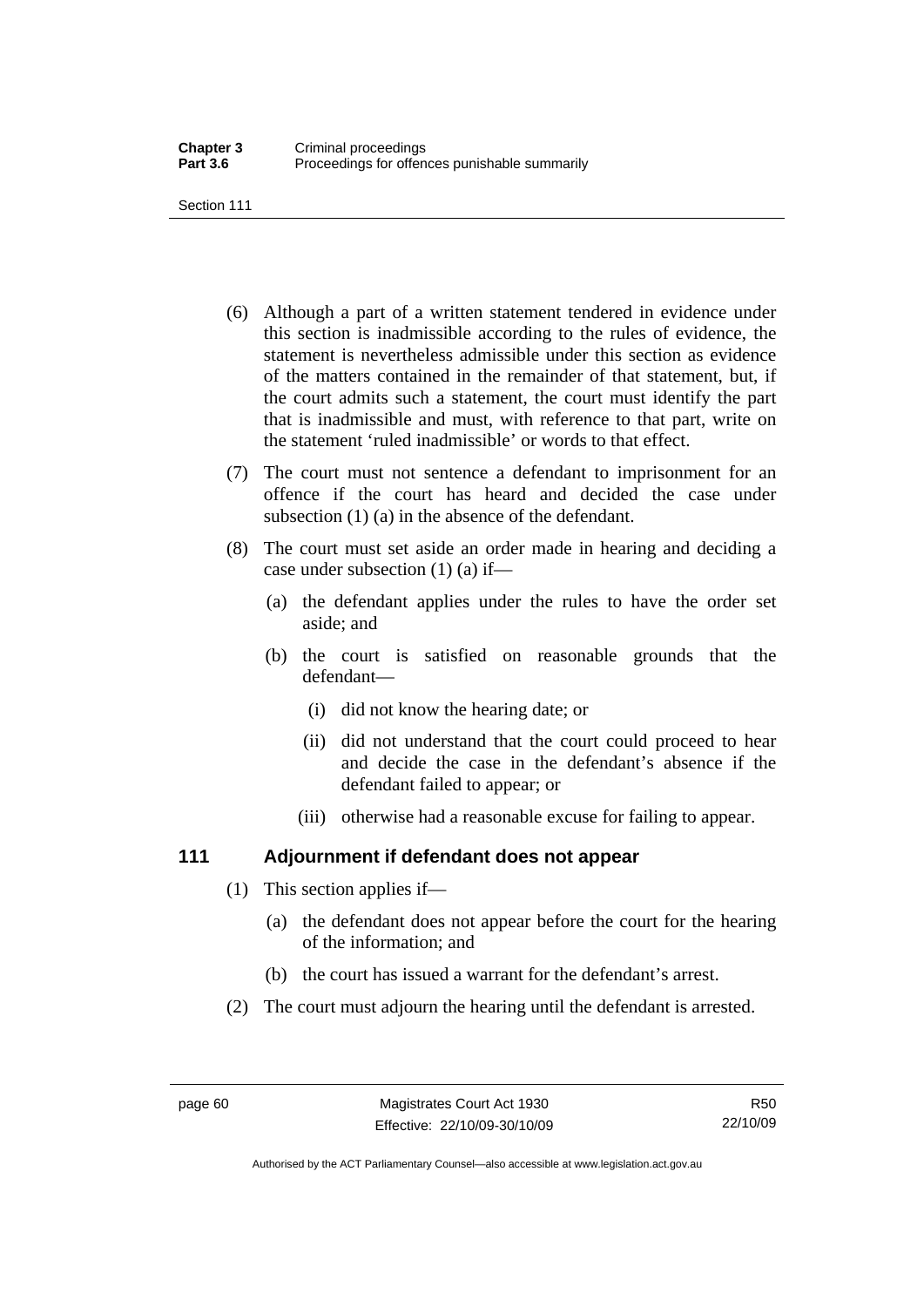- (3) If the defendant is arrested under the warrant, the defendant must be detained in custody until the defendant can be brought before the court at a time and place fixed by the court.
- (4) The court must give the informant notice of the time and place fixed.

### **113 Proceeding at hearing on defendant's confession**

If the defendant is present at the hearing, the substance of the information must be stated to the defendant, and the defendant must be asked if the defendant has any cause to show why the defendant should not be convicted or why an order should not be made against the defendant, and if the defendant has no cause to show, the court may convict the defendant, or make an order against the defendant accordingly.

### **114 If defendant does not admit the case**

- (1) This section applies if the defendant does not admit the truth of the information.
- (2) The court must hear—
	- (a) the informant and the informant's witnesses (if any); and
	- (b) if the defendant wants to give evidence—the defendant; and
	- (c) the defendant's witnesses (if any); and
	- (d) if the defendant has given evidence other than about the defendant's general character—the informant's witnesses in reply (if any).
- (3) Having heard each party and the evidence, the court must decide the information and do 1 of the following as justice requires:
	- (a) convict the defendant;
	- (b) make an order on the defendant;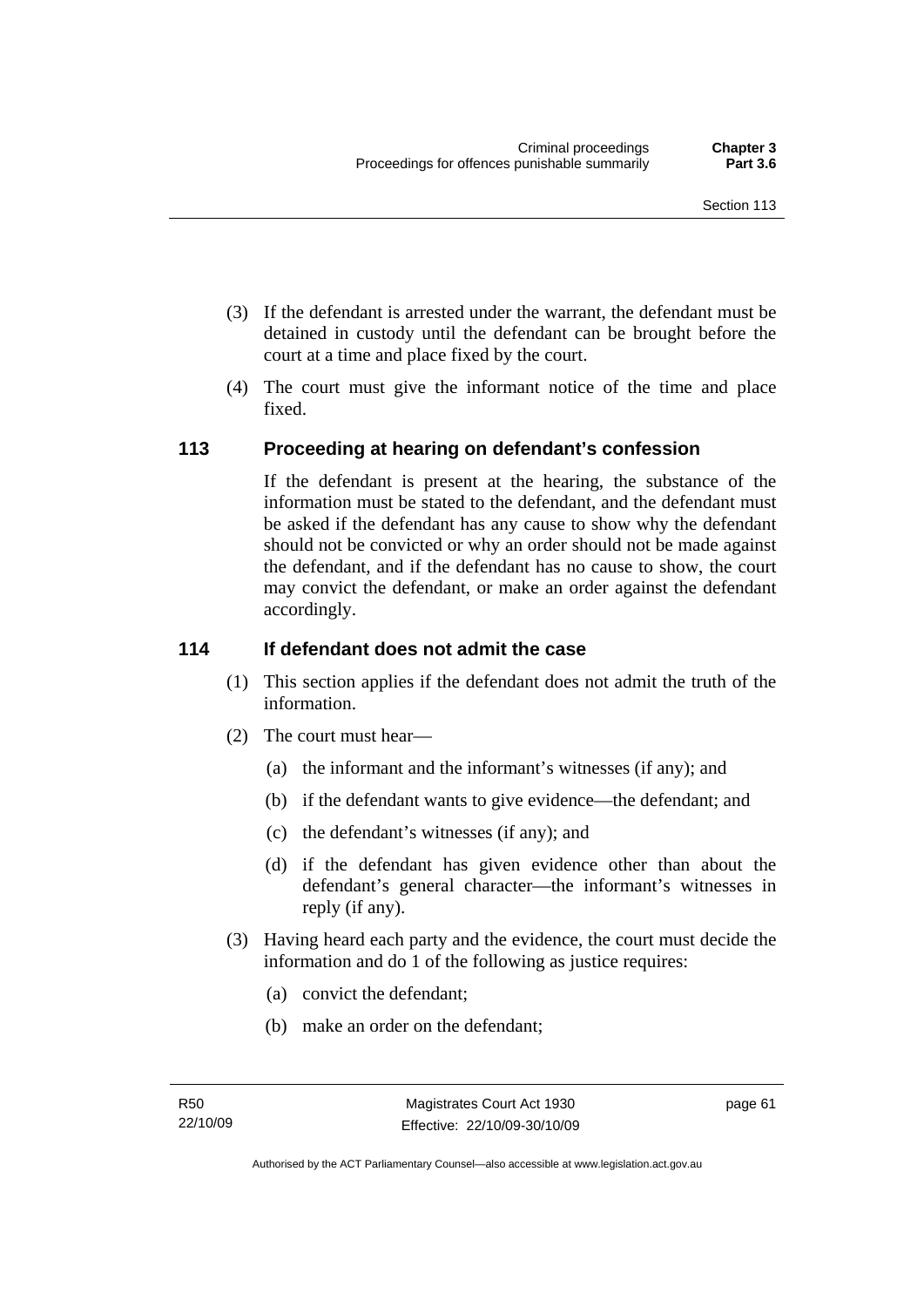Section 115

(c) dismiss the information.

### **115 Conduct of summary proceeding**

- (1) The defendant or a lawyer representing the defendant may address the court after all the evidence for the informant and the evidence (if any) for the defendant and for the informant in reply has been given.
- (2) The informant or a lawyer representing the informant may make a closing address.

page 62 Magistrates Court Act 1930 Effective: 22/10/09-30/10/09

Authorised by the ACT Parliamentary Counsel—also accessible at www.legislation.act.gov.au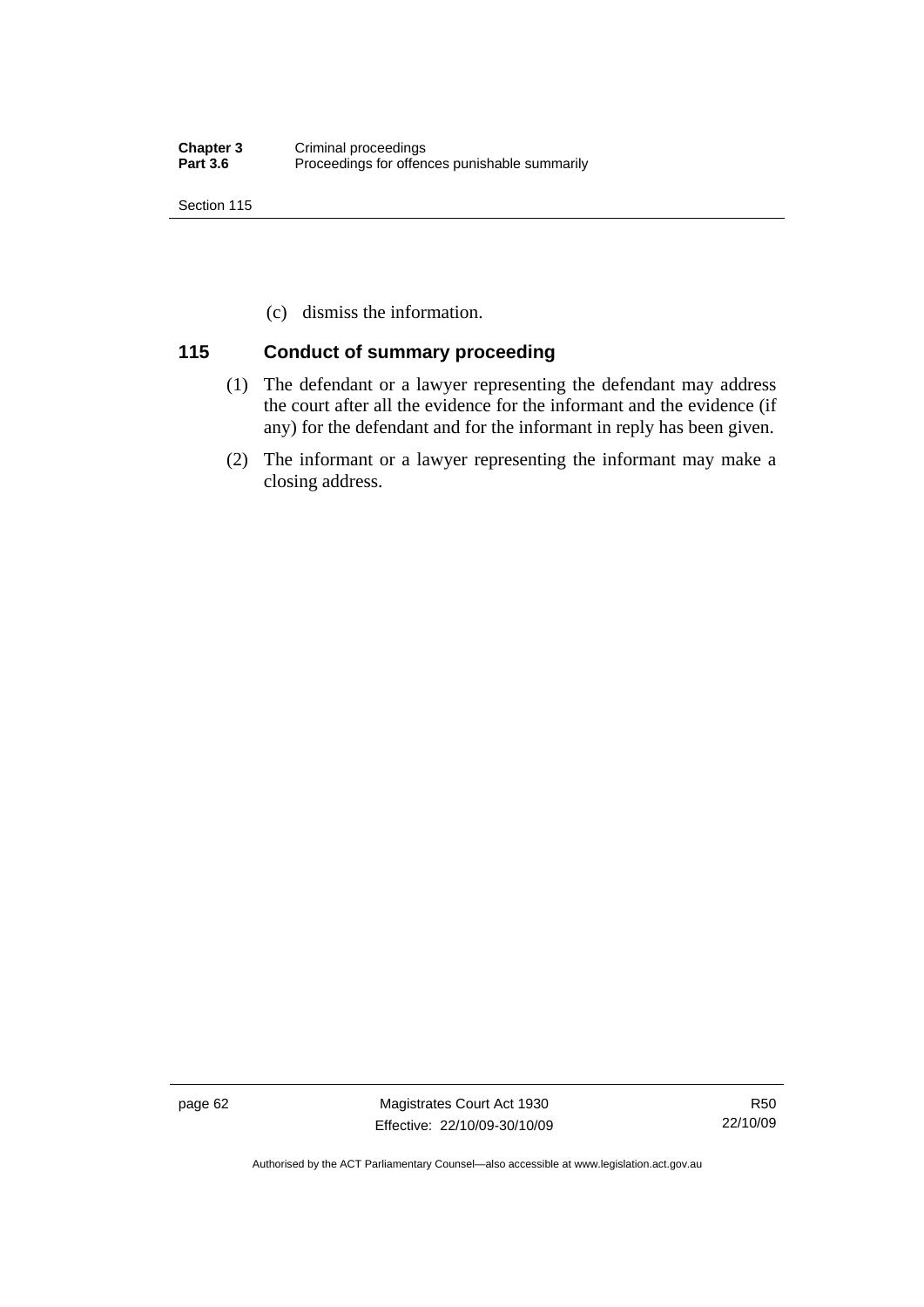## **Part 3.7 Service and pleading by post for certain offences**

### **116A Definitions for pt 3.7**

(1) In this part:

*defendant* means a person who has been properly served with a summons in accordance with section 116B.

*law in force in the ACT* includes a statute of the Australian National University about parking or traffic.

 (2) For this part (other than section 116B (2)), a *notice to defendant form*, *notice of intention to defend form* and *plea of guilty form* includes a copy of the form printed on the back of a copy of a summons.

### **U** 116AA Meaning of *prescribed offence* for pt 3.7

- (1) For this part, an offence against a law in force in the ACT is a *prescribed offence* in relation to a person if—
	- (a) for an offence against the road transport legislation—the maximum fine that can be imposed on the person for the offence is 30 penalty units; or
	- (b) for any other offence—the maximum fine that can be imposed on the person for the offence is 10 penalty units.
- (2) In subsection (1):

*road transport legislation* means the following:

- (a) the *Road Transport (Dimensions and Mass) Act 1990*;
- (b) the *Road Transport (Driver Licensing) Act 1990*;
- (c) the *Road Transport (General) Act 1999*;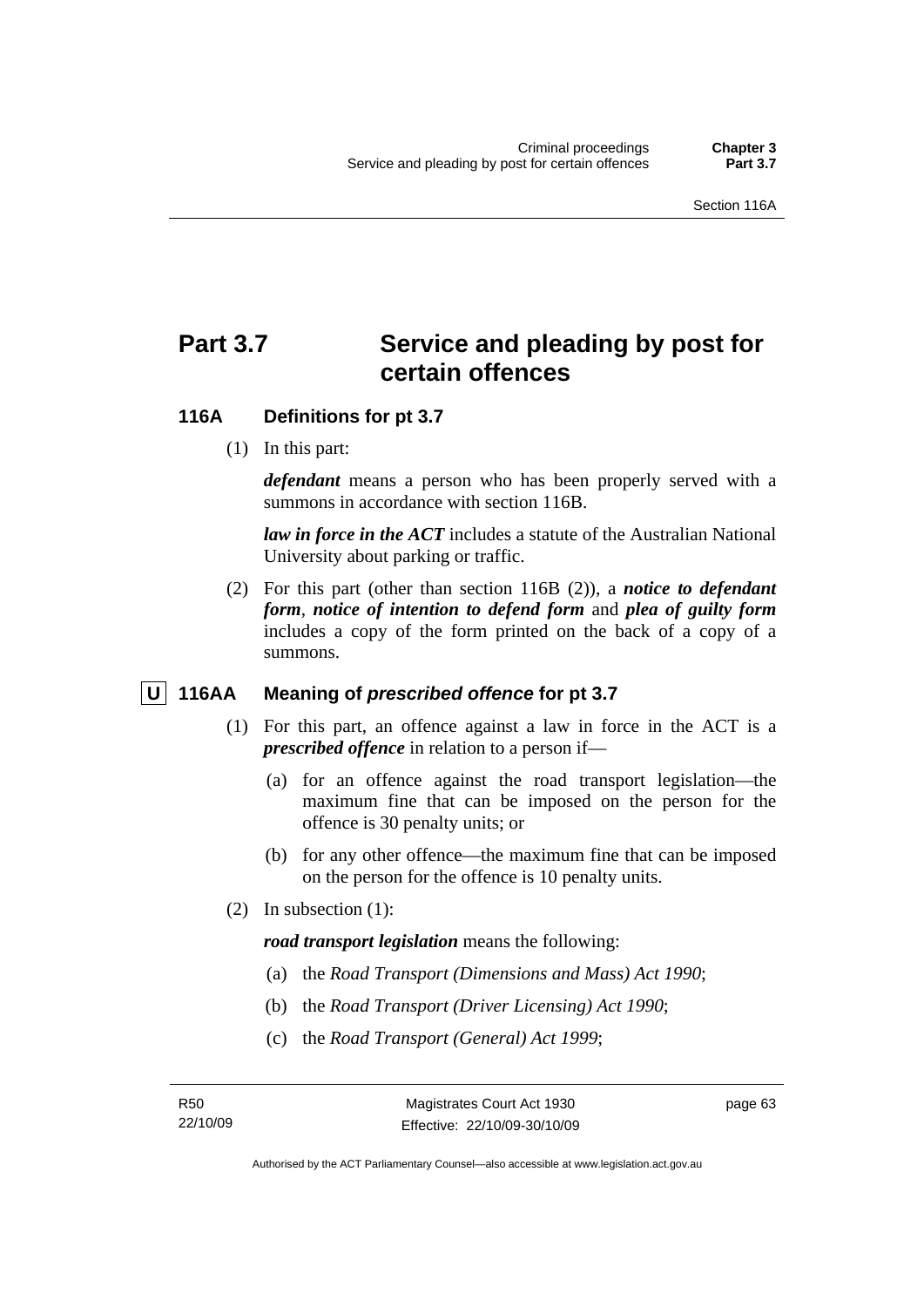Section 116B

- (d) the *Road Transport (Public Passenger Services) Act 2001*;
- (e) the *Road Transport (Safety and Traffic Management) Act 1999*;
- (f) the *Road Transport (Vehicle Registration) Act 1999*;
- (g) any other Act or any regulation prescribed by regulation.
- *Note 1* A reference to an Act includes a reference to the statutory instruments made or in force under the Act, including any regulation (see Legislation Act, s 104).
- *Note 2* A reference to an Act includes a reference to a provision of an Act, and a reference to a subordinate law includes a reference to a provision of a subordinate law (see Legislation Act, s 7 and s 8).

### **116B Service of summons for prescribed offence**

- (1) A summons for a person in relation to a prescribed offence may be served on the person—
	- (a) by giving 2 copies of the summons to the person; or
	- (b) by sending 2 copies of the summons by prepaid post, addressed to the person, at the person's last-known home or business address; or
	- (c) by leaving 2 copies of the summons at the person's last-known home or business address with someone who appears to be at least 16 years old and to live or be employed at the address.
- (2) One copy of a summons in relation to a prescribed offence served in accordance with this section must have the notice to defendant form printed on the back of it, and the other copy of that summons so served must have the notice of intention to defend form and the plea of guilty form printed on the back of it.
- (3) Service of a summons on a person in relation to a prescribed offence in a way mentioned in subsection (1) (a) or (c) must be made not less than 14 days before the day the person is required by the summons to appear before the court.

R50 22/10/09

Authorised by the ACT Parliamentary Counsel—also accessible at www.legislation.act.gov.au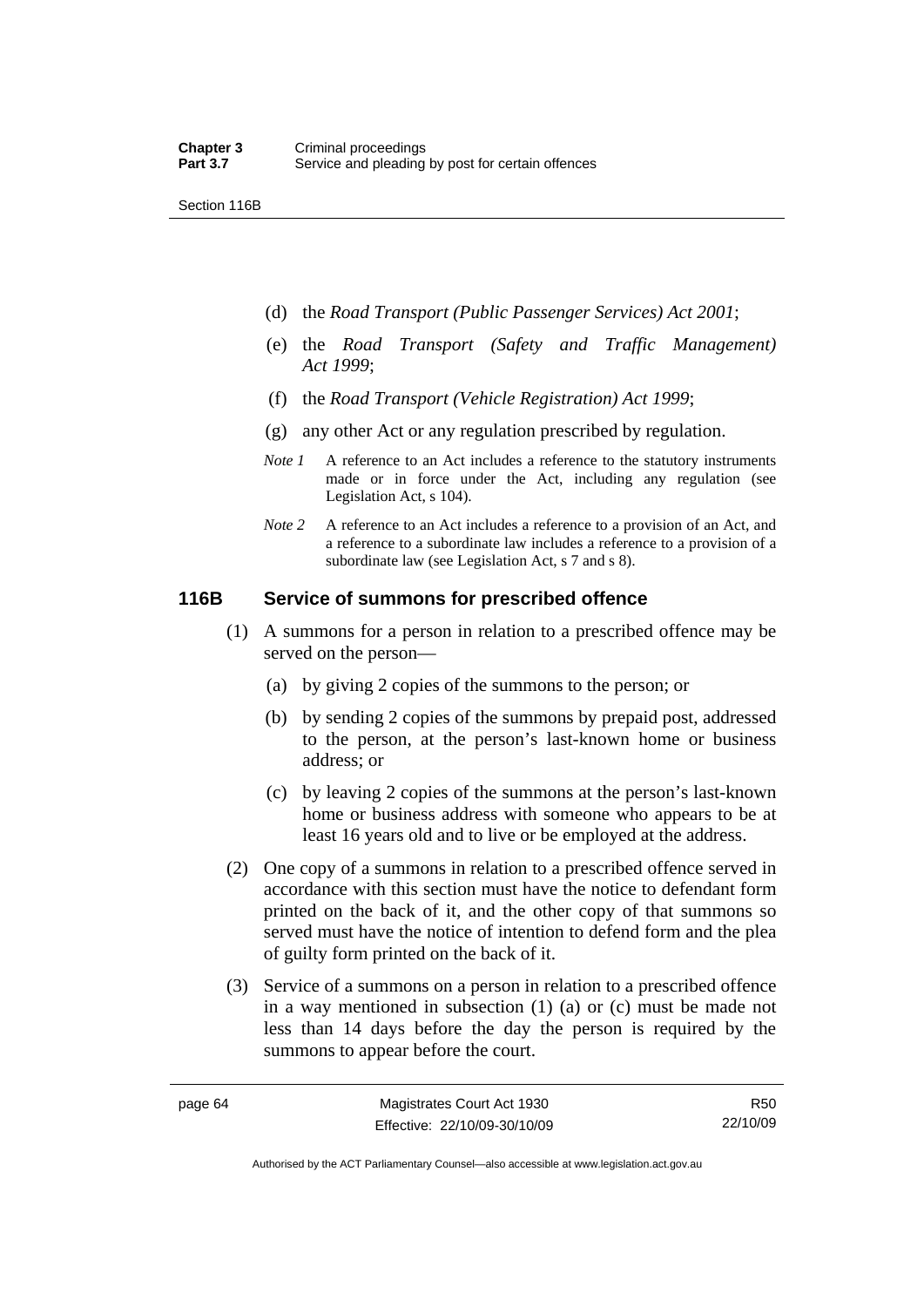- (4) If a summons in relation to a prescribed offence is served in accordance with this section in the way mentioned in subsection (1) (b), the 2 copies of the summons must be sent by post not less than 21 days before the day when the person to whom it is directed is required by the summons to appear before the court.
	- *Note* If a form is approved under the *Court Procedures Act 2004* for this provision, the form must be used.

### **116BA Giving of notice by registrar**

If the registrar is required to give notice to a person under this part, the notice may be given by sending the notice by prepaid post, addressed to the person, at the person's last-known home or business address.

### **116C Proof of service**

- (1) Service of a summons or notice for this part may be proved by the oath of the person who served it, by affidavit or otherwise.
- (2) For this part, if—
	- (a) a summons has been served in accordance with section 116B; and
	- (b) a copy of the summons is returned to the registrar with the notice of intention to defend form or the plea of guilty form completed;

the defendant is taken, unless the contrary is proved, to have completed and signed the form so completed and to have returned the form to the registrar.

- (3) The plea of guilty form must be signed in the presence of 1 of the following people:
	- (a) the registrar;
	- (b) a lawyer;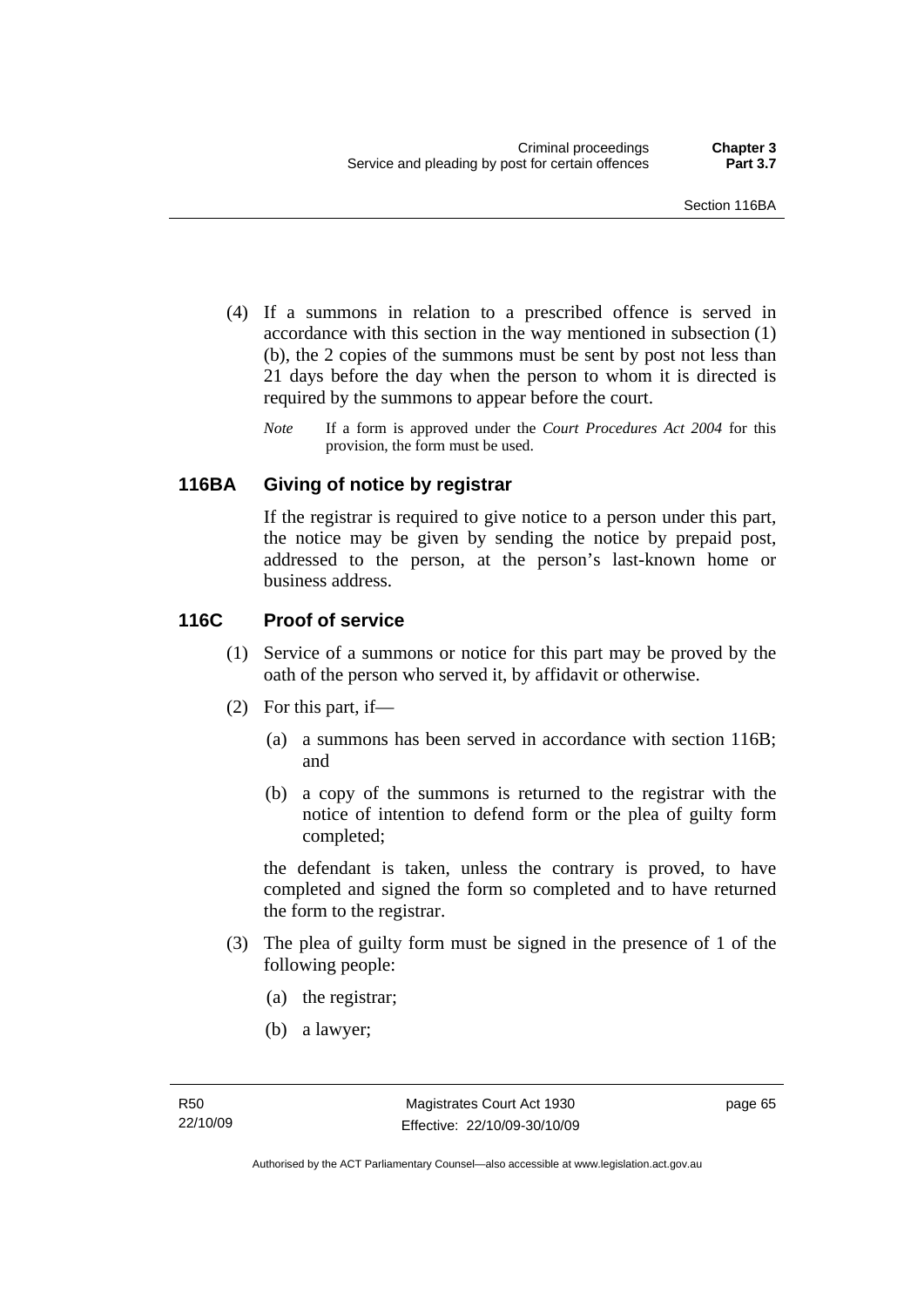Section 116D

- (c) a justice of the peace;
- (d) a person prescribed by regulation or rule.

### **116D Pleas to prescribed offence**

A defendant may—

- (a) without prejudice to any other means of pleading guilty, enter a plea of guilty by completing the plea of guilty form and returning the form, whether by post or otherwise, to the registrar; or
- (b) give notice of his or her intention to defend by completing the notice of intention to defend form and returning the form, whether by post or otherwise, to the registrar.

### **116E Procedure if plea of guilty entered**

- $(1)$  If—
	- (a) a defendant enters a plea of guilty in accordance with section 116D; and
	- (b) the defendant—
		- (i) does not appear at the hearing; or
		- (ii) appears but does not withdraw his or her plea of guilty; and
	- (c) the court accepts the plea of guilty;

the court must record a plea of guilty and decide the proceeding accordingly.

 (2) The court must, in deciding a proceeding under subsection (1), have regard to the matters (if any) drawn to the attention of the court in the plea of guilty and must give to the matters the weight that to the court considers proper.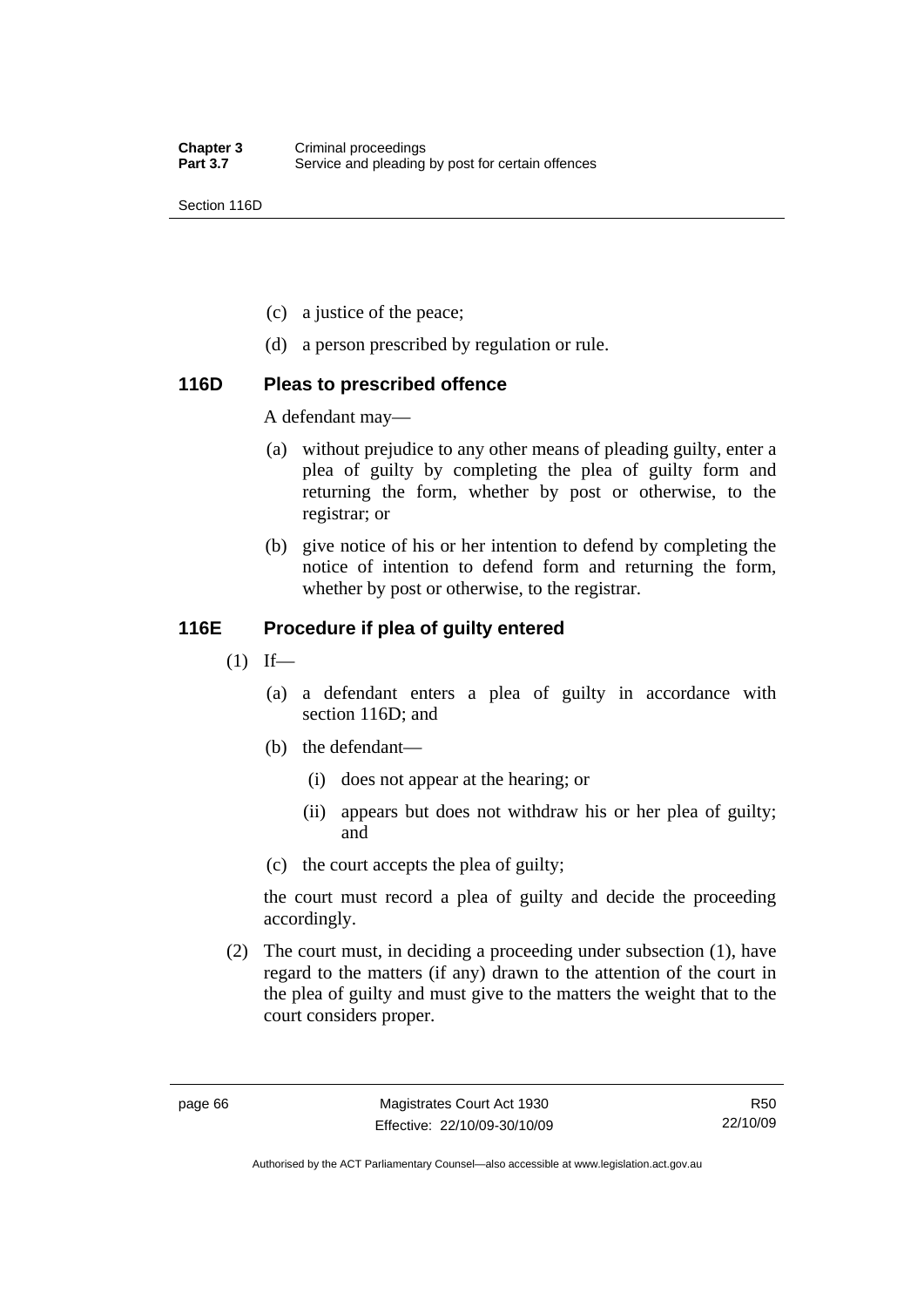- (3) If the court declines to accept a plea of guilty entered in accordance with section 116D—
	- (a) the court must adjourn the hearing and fix a time and place for the hearing of the proceeding; and
	- (b) if the defendant is not before the court—the registrar must give to the defendant notice of the time and place fixed.
- (4) If a defendant does not appear at the time and place fixed under subsection (3), the court may hear and decide the proceeding in the absence of the defendant.

### **116F Procedure if notice of intention to defend given**

If a defendant returns the notice of intention to defend form to the registrar before the day when the defendant is required by the summons to appear before the court—

- (a) the court must fix a time and place for the hearing of the proceeding; and
- (b) the registrar must give to the defendant notice of the time and place fixed.

### **116FA Procedure if defendant pleads not guilty**

If the defendant appears before the court at the time and place at which the defendant is required by the summons to appear and pleads not guilty, the court must adjourn the hearing, fix a time and place for the hearing of the proceeding and inform the defendant of the time and place fixed.

### **116G Procedure if defendant does not plead**

If—

- (a) a summons has been served in accordance with section 116B; and
- (b) either—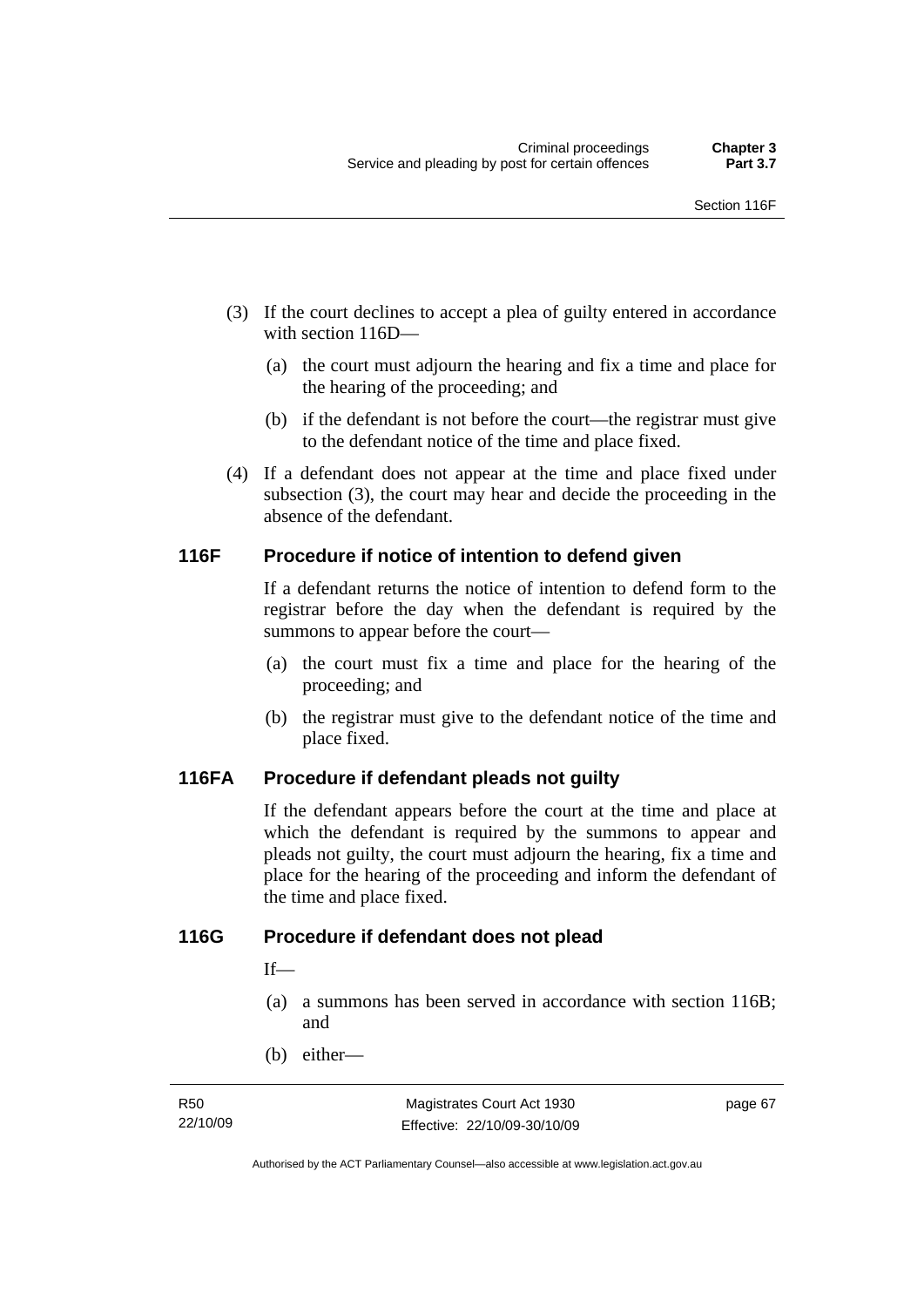Section 116H

- (i) the defendant does not enter a plea of guilty in accordance with section 116D or return the notice of intention to defend form to the registrar before the day when the defendant is required by the summons to appear before the court, and does not appear before the court at the time and place specified in the summons; or
- (ii) the defendant does not appear before the court at the time and place specified in the notice given to the defendant in accordance with section 116F or fixed by the court in accordance with section 116FA; and
- (c) the court is satisfied—
	- (i) that the matters alleged in the summons are reasonably sufficient to inform the defendant of the offence alleged against the defendant; and
	- (ii) that the matters alleged in the summons constitute the offence charged in the summons;

the court may convict the defendant of the offence charged in the summons.

### **116H Restricted penalties under pt 3.7**

- (1) Subject to subsection (3), if—
	- (a) a defendant is convicted under this part of an offence against a law mentioned in a paragraph of section 116AA (1); and
	- (b) at the time that the defendant is sentenced, the defendant is not before the court or is not represented before the court by a lawyer;

the only penalty that the court may impose is a fine of an amount not exceeding the amount mentioned in that paragraph.

 $(2)$  If—

Authorised by the ACT Parliamentary Counsel—also accessible at www.legislation.act.gov.au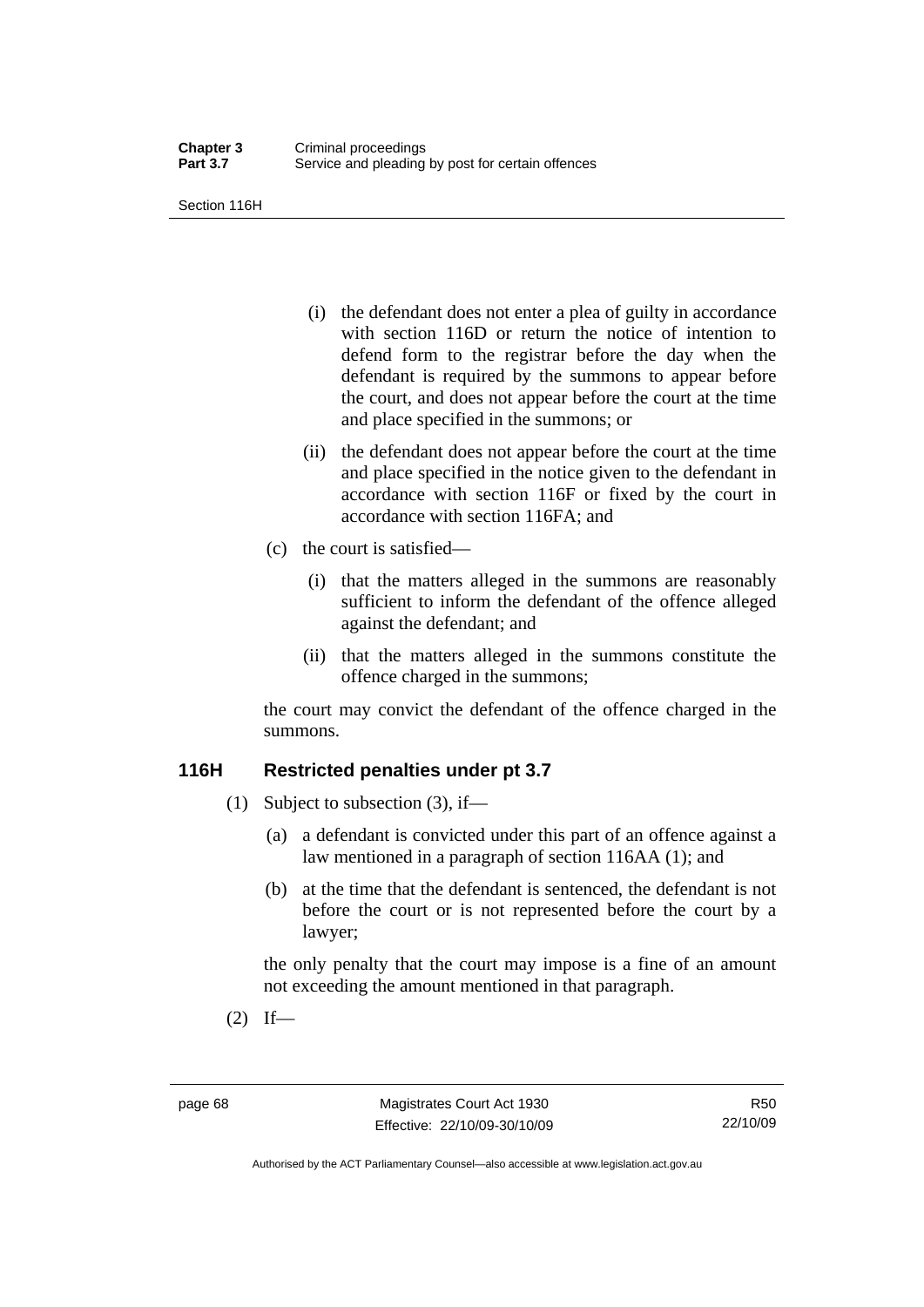- (a) the court convicts a defendant of an offence against a law mentioned in a paragraph of section 116AA (1); and
- (b) the law provides in effect that a penalty other than a fine may be imposed on the defendant; and
- (c) when the defendant is sentenced, the defendant is not before the court or is not represented before the court by a lawyer; and
- (d) the court considers that a penalty other than a fine may be appropriate;

the court must adjourn the hearing and fix a time and place for sentence.

- (3) The registrar must give the defendant notice of the time and place fixed.
- (4) If a defendant convicted of an offence against a law mentioned in a paragraph of section 116AA (1) does not appear at the time and place fixed under subsection (2), the court, in the absence of the defendant, may impose on the defendant any penalty that is applicable under that law.

### **116I Consequences of conviction in absence of defendant**

If a defendant is, in his or her absence, convicted of an offence, the registrar must give to the defendant written notice of—

- (a) the conviction and order of the court; and
- (b) the penalty (if any) imposed by the court, and the way in which and the time by which the penalty is required to be discharged; and
- (c) unless the proceeding is decided in accordance with section 116E (1), the defendant's right to apply for the setting aside of the conviction or order in accordance with the rules.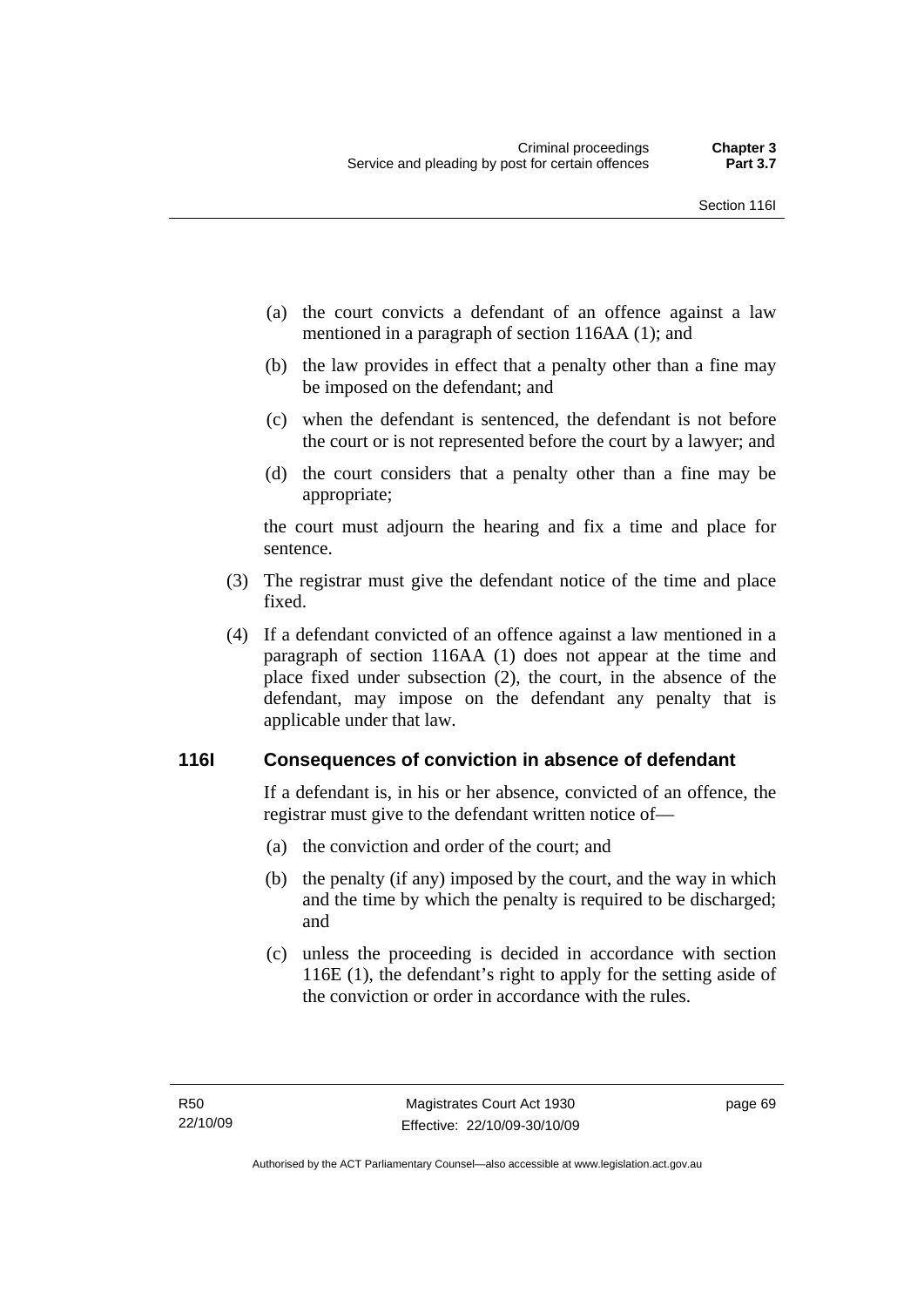# **Part 3.8 Infringement notices for certain offences**

### **Division 3.8.1 Preliminary**

### **117 Definitions for pt 3.8**

In this part:

*administering authority*, for an infringement notice offence, means the entity that, under the regulations, is the administering authority for the offence.

*another jurisdiction* means a jurisdiction other than the ACT.

*authorised person*—see section 134A (3).

*date of service*, of an infringement notice or reminder notice that has been, or is to be, served on a person, means the date the notice is served on the person.

*driver*, of a vehicle, means the person who is driving the vehicle.

*home address*, of a person, means the address of the place where the person usually lives.

*illegal user declaration*—see section 131D.

*infringement notice* means a notice under section 120 (Service of infringement notices).

*infringement notice offence* means an offence declared under the regulations to be an offence to which this part applies.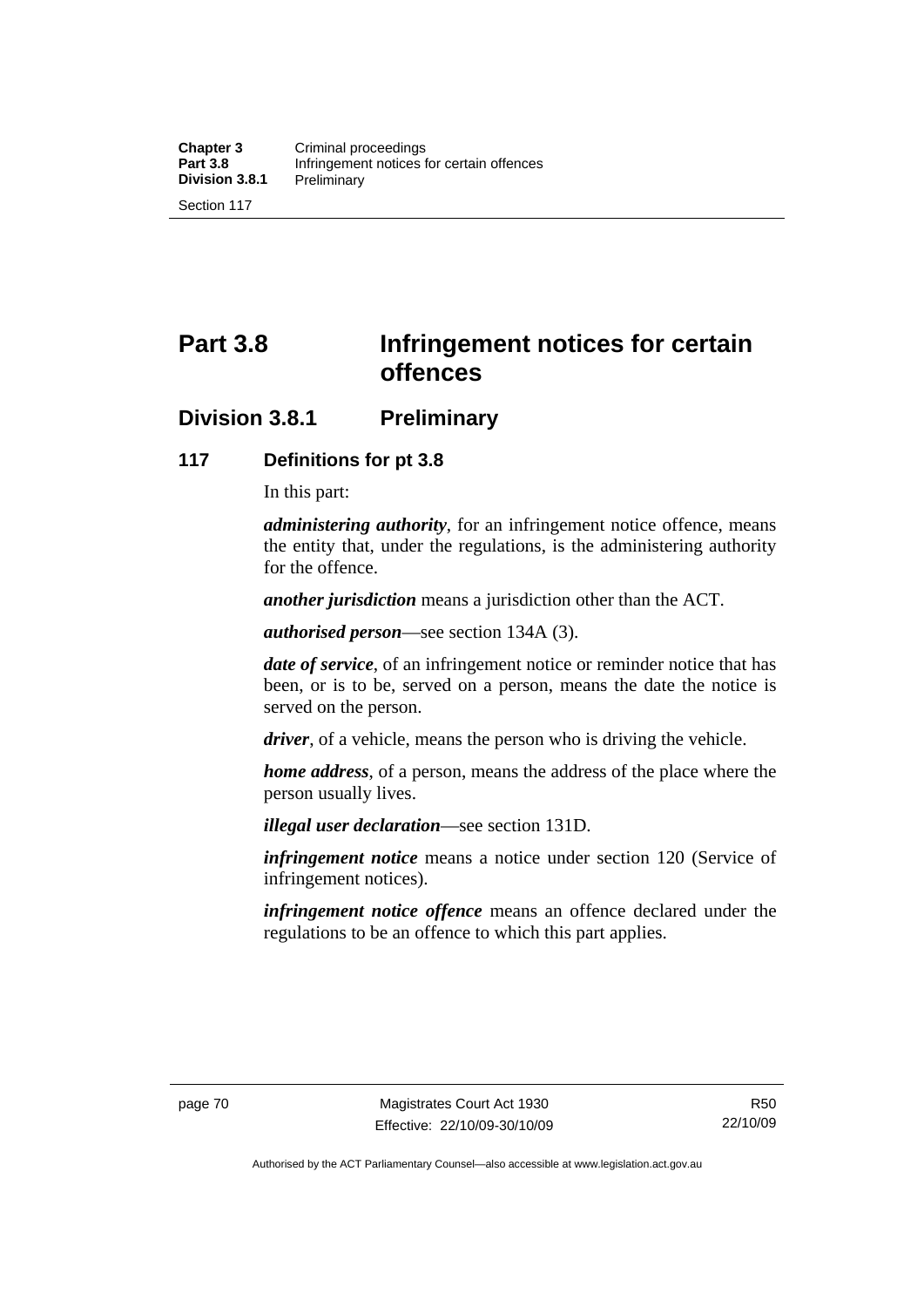*infringement notice penalty*, for a person for an infringement notice offence, means—

- (a) the amount prescribed by regulation as the penalty payable by the person for the offence under an infringement notice for the offence; or
- (b) if a reminder notice has also been served on the person for the offence—the total of the amount mentioned in paragraph (a) and the amount prescribed by regulation as the amount payable by the person for the cost of serving the reminder notice.

*known offender declaration*—see section 131E.

*registered*, for a vehicle, means registered under the *Road Transport (Vehicle Registration) Act 1999*.

*reminder notice* means a notice under section 129 (Reminder notices).

*responsible person*, for a vehicle—see the *Road Transport (General) Act 1999*, section 10 and section 11.

*sold vehicle declaration*—see section 131F.

*unknown offender declaration*—see section 131G.

*vehicle*—see the *Road Transport (Vehicle Registration) Act 1999*, dictionary.

*vehicle-related offence* means an infringement notice offence that—

- (a) involves a vehicle; and
- (b) is declared by regulation to be an offence to which division 8.2A applies.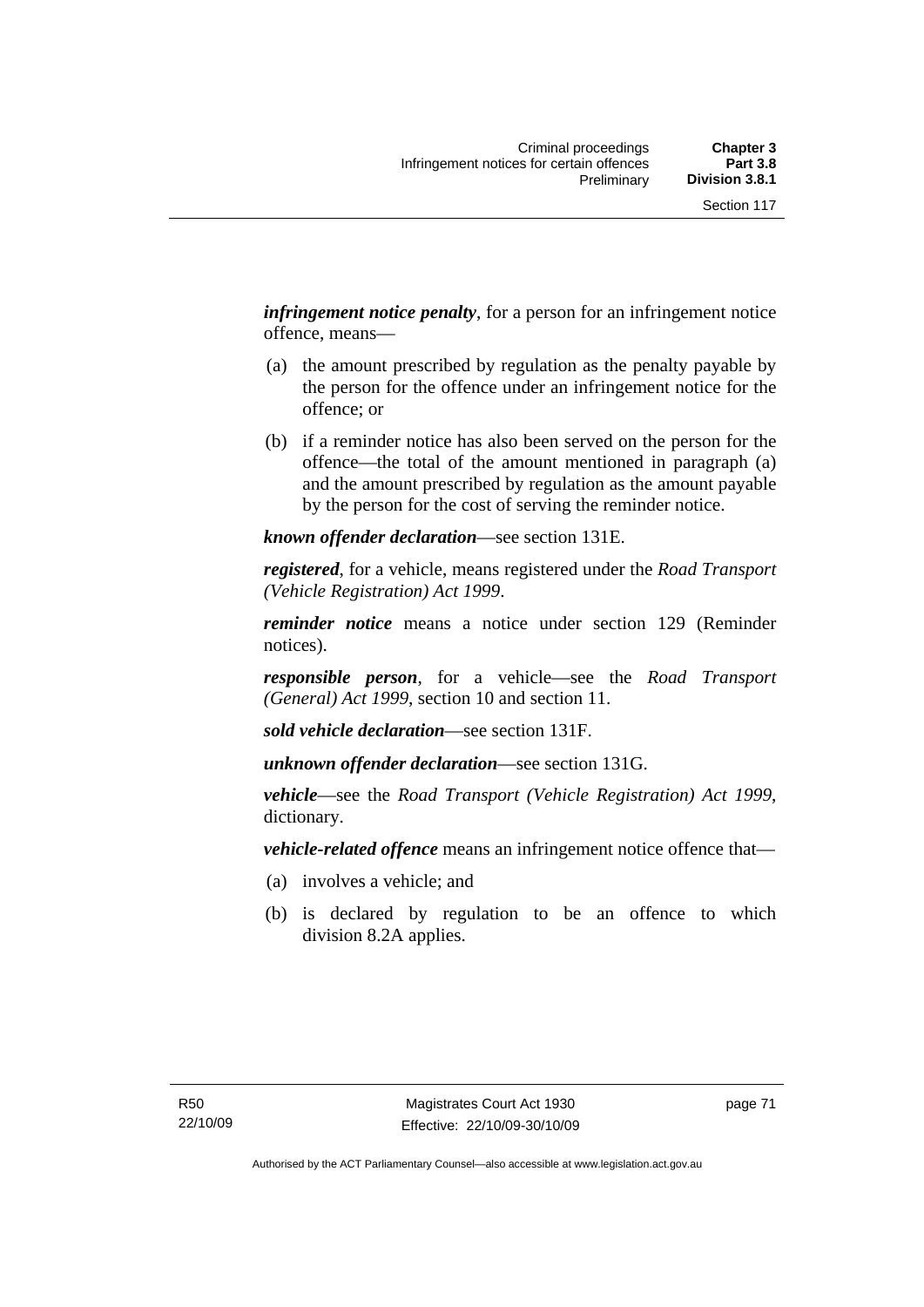### **118 Purpose and effect of pt 3.8**

- (1) The purpose of this part is to create a system of infringement notices for certain offences as an alternative to prosecution.
- (2) This part does not—
	- (a) require an infringement or reminder notice to be served on a person; or
	- (b) affect the liability of a person to be prosecuted for an offence if—
		- (i) an infringement or reminder notice is not served on the person for the offence; or
		- (ii) the person does not comply with an infringement or reminder notice served on the person for the offence; or
		- (iii) an infringement notice served on the person for the offence is withdrawn; or
	- (c) prevent the service of 2 or more infringement notices on a person for an offence; or
	- (d) limit or otherwise affect the penalty that may be imposed by a court on a person for an offence.

#### **119 Regulations about infringement notice offences**

- (1) A regulation may prescribe an offence for the definition of *infringement notice offence* in section 117 by—
	- (a) stating the offence; or
	- (b) referring to the provision creating the offence; or
	- (c) providing that all offences, or all offences except for stated offences, against an Act or subordinate law are infringement notice offences.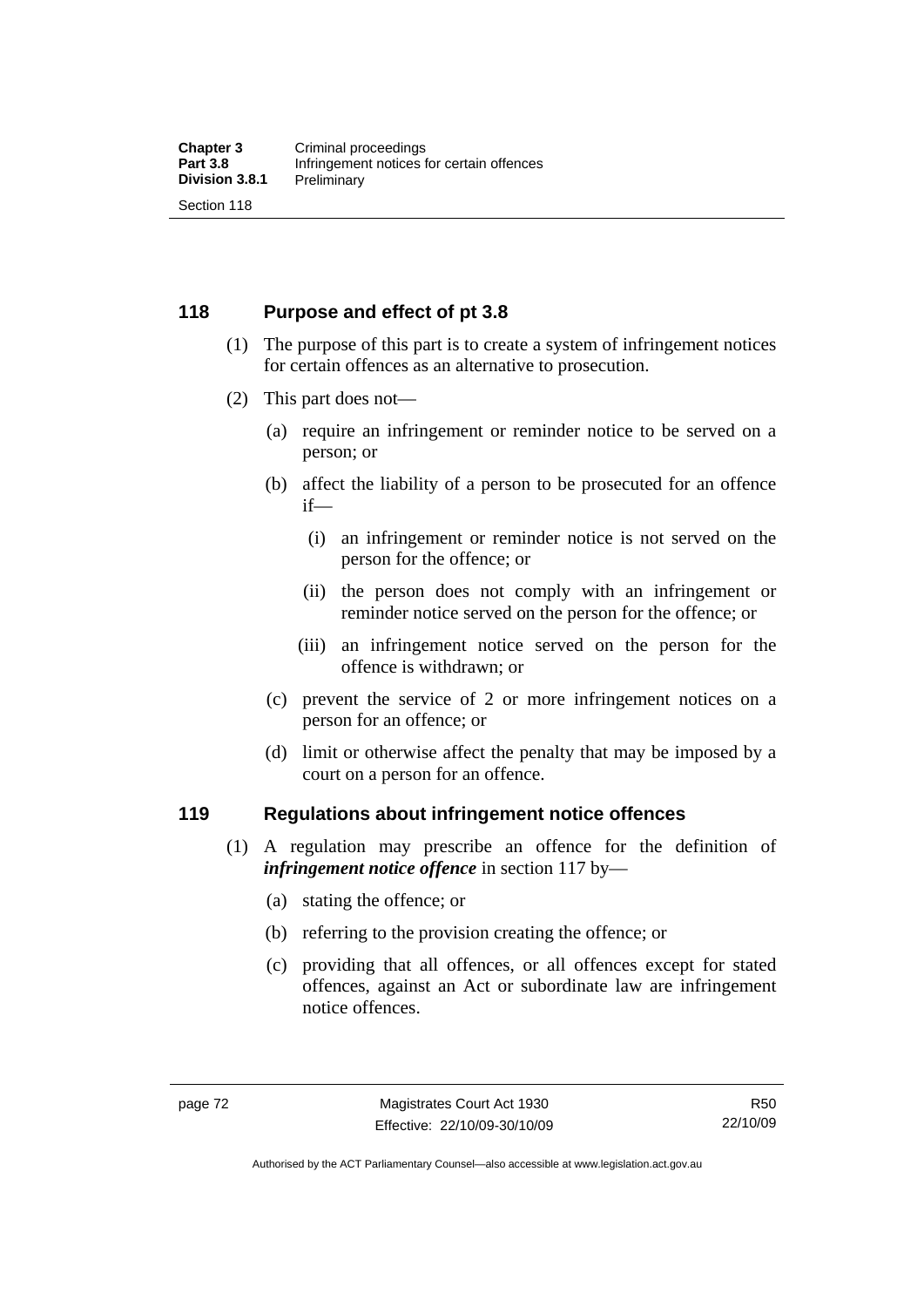- (2) Subsection (1) does not limit the way that a regulation may prescribe an offence for that definition.
- (3) A regulation may, for the definition of infringement notice penalty in section 117, prescribe—
	- (a) an amount as the penalty payable by anyone for an offence if it is dealt with under this part; or
	- (b) different amounts as the penalties payable for different offences if they are dealt with under this part; or
	- (c) different amounts as the penalties payable for the same kind of offence committed by different people or in different circumstances if the offence is dealt with under this part.
- (4) However, an infringement notice penalty prescribed for a person for an offence must not exceed the maximum fine that could be imposed by a court on the person for the offence.
- (5) Subsection (3) does not limit the way that a regulation may prescribe an amount for that definition.

## **Division 3.8.2 Infringement and reminder notices**

### **120 Service of infringement notices**

- (1) If an authorised person believes, on reasonable grounds, that a person has committed an infringement notice offence, the authorised person may serve a notice (an *infringement notice*) on the person for the offence.
- (2) A regulation may make provision in relation to when an authorised person is, or is not, taken to have reasonable grounds for a belief mentioned in subsection (1).
- (3) To remove any doubt, an authorised person may not serve an infringement notice on a person under this section for an offence after the end of the time within which a prosecution may be brought for the offence.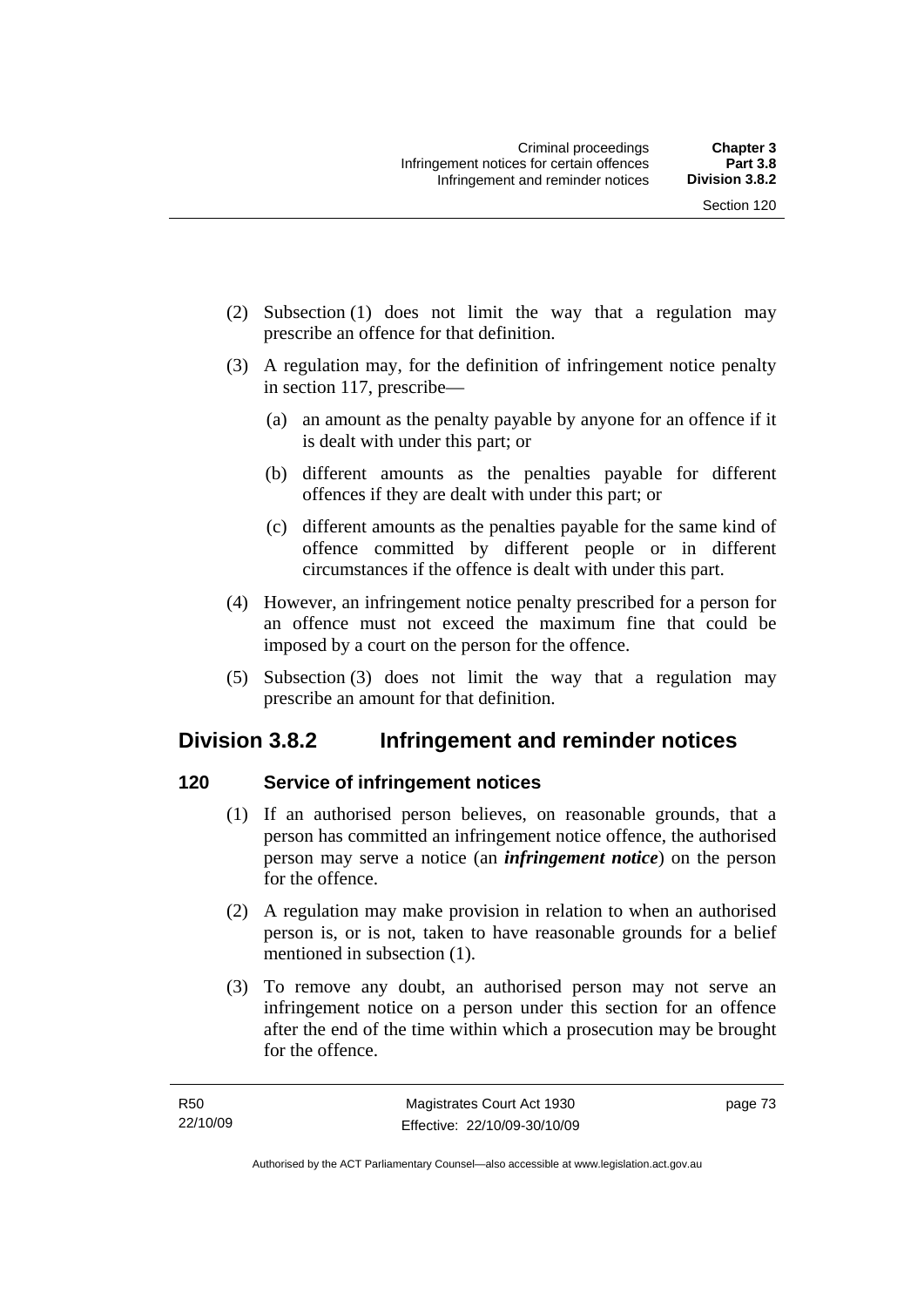(4) This section does not prevent an infringement notice for a vehiclerelated offence being served on a person under section 131B (Service of infringement notice on responsible person for vehicle).

### **121 Contents of infringement notices**

- (1) An infringement notice served on a person by an authorised person for an infringement notice offence must—
	- (a) be identified by a unique number; and
	- (b) state the date of service of the notice; and
	- (c) state—
		- (i) the full name, or surname and initials, and address of the person on whom the notice is served; or
		- (ii) the particulars that are, under the regulations, identifying particulars for the person; and
	- (d) give brief details of the offence, including the Act or subordinate law, and the provision of it, contravened by the person, and—
		- (i) if the offence took place over a period—the period, or approximate period, when the offence was committed; or
		- (ii) in any other case—the place where the offence was committed and the date and approximate time of the offence; and
	- (e) state the infringement notice penalty payable by the person for the offence; and
	- (f) contain the information required by section 122 (Additional information in infringement notices); and
	- (g) identify the authorised person in accordance with the regulations; and

Authorised by the ACT Parliamentary Counsel—also accessible at www.legislation.act.gov.au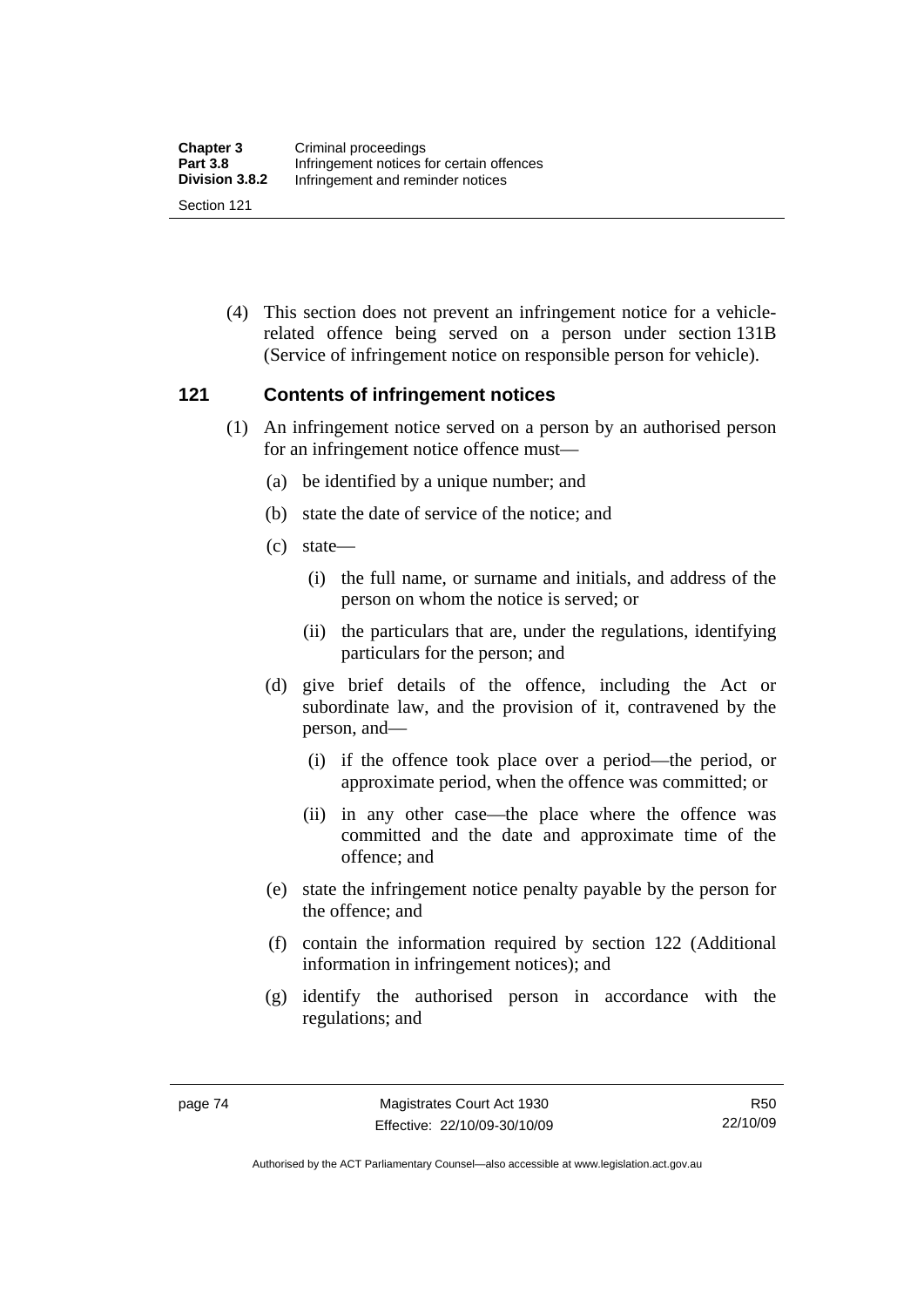- (h) include any other information required by regulation and any additional information that the administering authority considers appropriate.
- (2) A regulation may provide that subsection (1) (c) does not apply to an infringement notice.

### **122 Additional information in infringement notices**

- (1) The infringement notice must also tell the person on whom it is served that—
	- (a) the person may pay the infringement notice penalty for the offence or dispute liability for the offence within 28 days after the day when the notice is served on the person (the *date of service* of the notice); and
	- (b) the person may apply to the administering authority for additional time in which to pay the penalty or dispute liability for the offence; and
	- (c) the notice may be withdrawn before or after the penalty is paid; and
	- (d) if the person pays the penalty within the 28 days (or any additional time allowed by the administering authority), then, unless the infringement notice is withdrawn and any penalty refunded—
		- (i) any liability of the person for the offence is discharged; and
		- (ii) the person will not be prosecuted in court for the offence; and
		- (iii) the person will not be taken to have been convicted of the offence; and
	- (e) if the person wishes to dispute liability for the offence, the issue may be referred to the Magistrates Court; and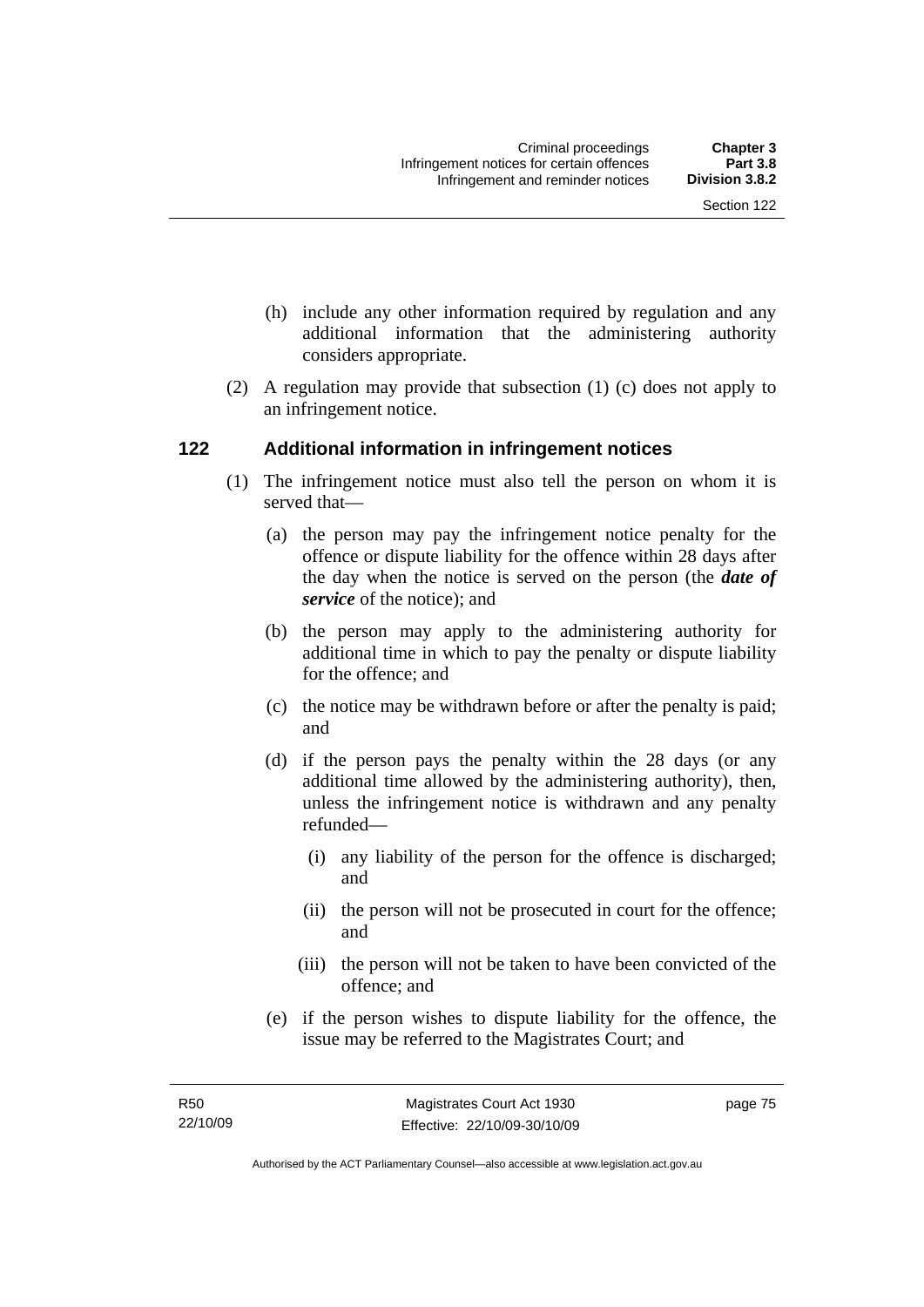(f) if the Magistrates Court finds against the person or the person is prosecuted in court for the offence, the person may be convicted of the offence and ordered to pay a penalty and costs, and be subject to other court orders; and

- (g) if the person does not pay the infringement notice penalty, or disputes liability for the offence, within the 28 days (or any additional time allowed by the administering authority), a reminder notice may be served on the person for the offence or the person may be prosecuted in court for the offence; and
- (h) if a reminder notice is served on the person, the infringement notice penalty is increased by the amount payable by the person for the cost of serving the reminder notice.
- (2) In addition, the infringement notice must—
	- (a) explain how the person may pay the infringement notice penalty or dispute liability for the offence; and
	- (b) explain how the person may apply for additional time to pay the infringement notice penalty or dispute liability for the offence.

### **123 Time for payment of infringement notice penalty**

The infringement notice penalty payable by a person under an infringement notice or reminder notice is payable—

- (a) within 28 days after the date of service of the notice; or
- (b) if the person applies to the administering authority within the 28 days for additional time to pay and the additional time is allowed—within the additional time allowed by the administering authority; or
- (c) if the person applies to the administering authority within the 28 days for additional time to pay and the application is refused—within 7 days after the day the person is told of the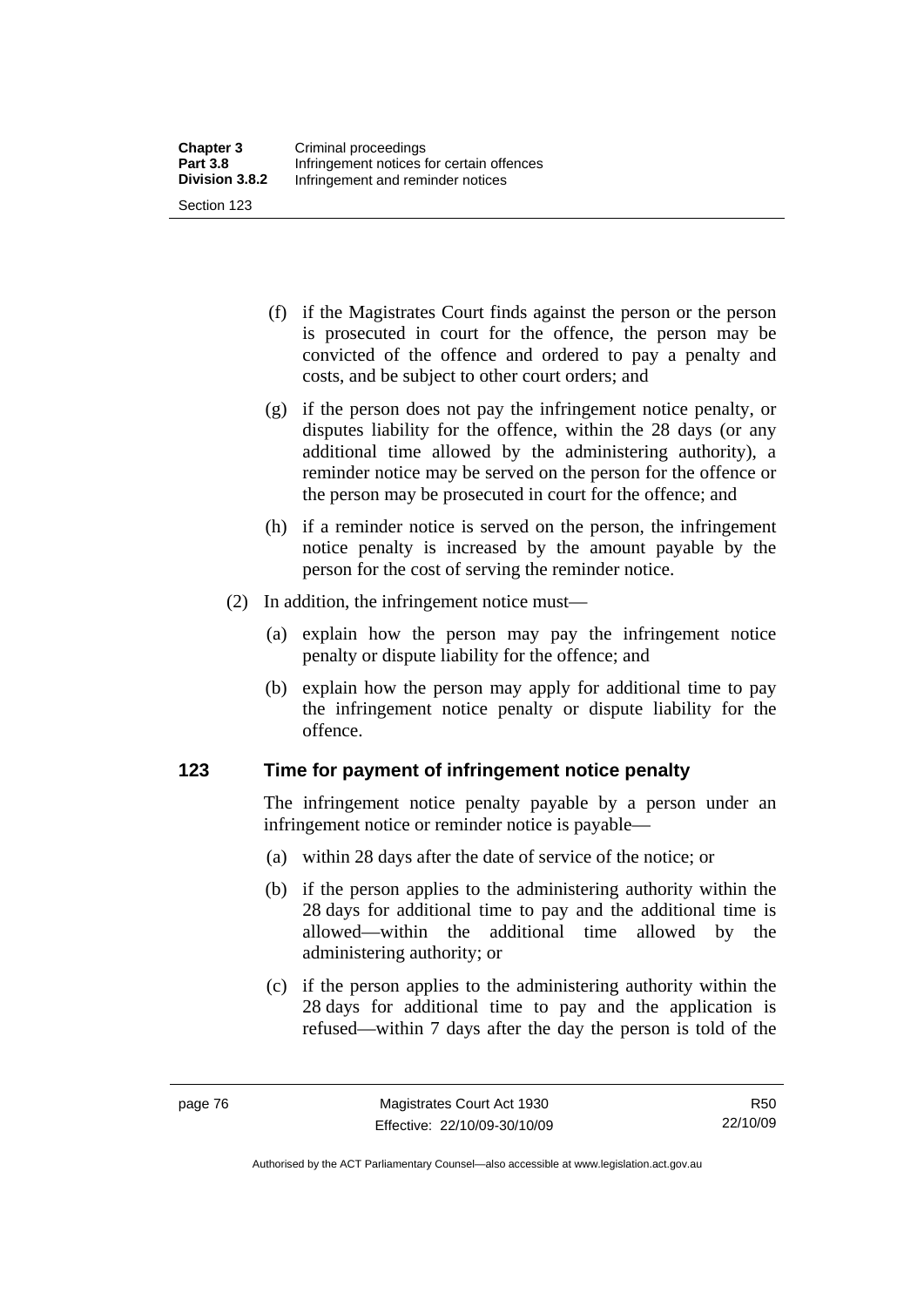refusal or 28 days after the date of service of the notice, whichever is later.

### **124 Extension of time to pay penalty**

- (1) The person on whom an infringement notice or reminder notice is served may apply, in writing, to the administering authority, within 28 days after the date of service of the notice, for a stated additional time (of not longer than 6 months) in which to pay the infringement notice penalty.
- (2) The administering authority must—
	- (a) allow or refuse to allow the additional time; and
	- (b) tell the person in writing of the decision and, if the decision is a refusal, the reasons for it.

### **125 Effect of payment of infringement notice penalty**

- (1) This section applies if—
	- (a) an infringement notice has been served on a person for an infringement notice offence; and
	- (b) the person pays the infringement notice penalty for the offence in accordance with this part; and
	- (c) when the payment is made, the infringement notice had not been withdrawn and an information had not been laid in the Magistrates Court against the person for the offence.
	- *Note* Section 127 (Withdrawal of infringement notice) provides for the withdrawal at any time of an infringement notice that has been served on a person. If s 125 applied to the infringement notice offence, it ceases to apply, and is taken never to have applied, on the withdrawal of the notice (see s  $127(4)$ ).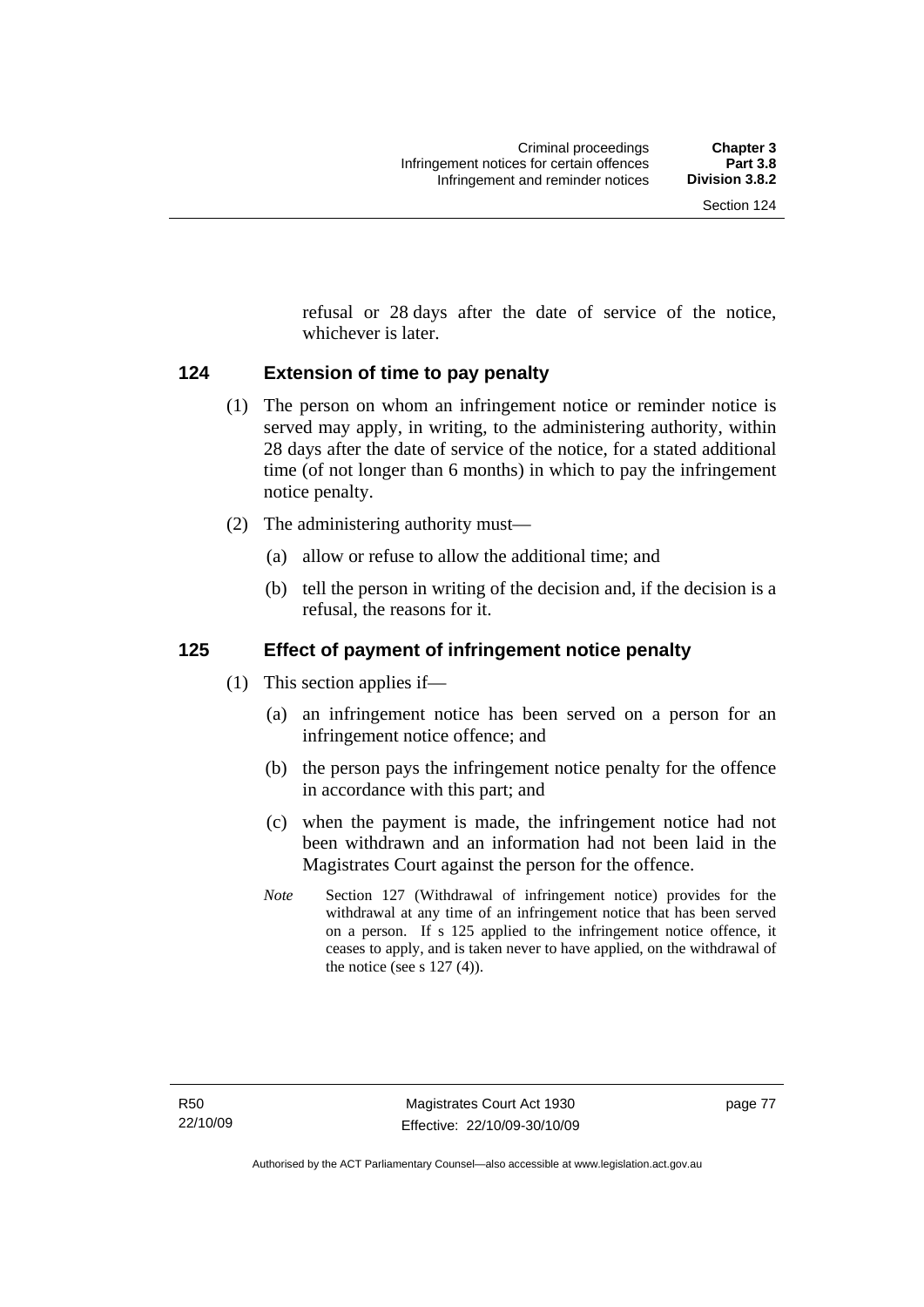- (2) If this section applies—
	- (a) any liability of the person for the offence is discharged; and
	- (b) the person must not be prosecuted in a court for the offence; and
	- (c) the person is not taken to have been convicted of the offence.
- (3) If 2 or more infringement notices were served on the person for the offence, then, unless all the infringement notices have been withdrawn, subsection (2) applies to the person in relation to the offence if the person pays, in accordance with this part, the infringement notice penalty in relation to any of the notices (together with any costs and disbursements payable under this part in relation to the notice).

### **126 Application for withdrawal of infringement notice**

- (1) The person on whom an infringement notice for an infringement notice offence is served may apply to the administering authority, in writing, for the withdrawal of the notice within 28 days after the day when the infringement notice, or a reminder notice for the offence, is served on the person (or any additional time allowed by the administering authority).
- (2) The administering authority must—
	- (a) withdraw the notice or refuse to withdraw the notice; and
	- (b) tell the person in writing of the decision and, if the decision is a refusal, the reasons for it.

### **127 Withdrawal of infringement notice**

- (1) This section applies to an infringement notice that has been served on a person for an infringement notice offence.
- (2) The administering authority may, by notice served on the person, withdraw the infringement notice, whether or not—

R50 22/10/09

Authorised by the ACT Parliamentary Counsel—also accessible at www.legislation.act.gov.au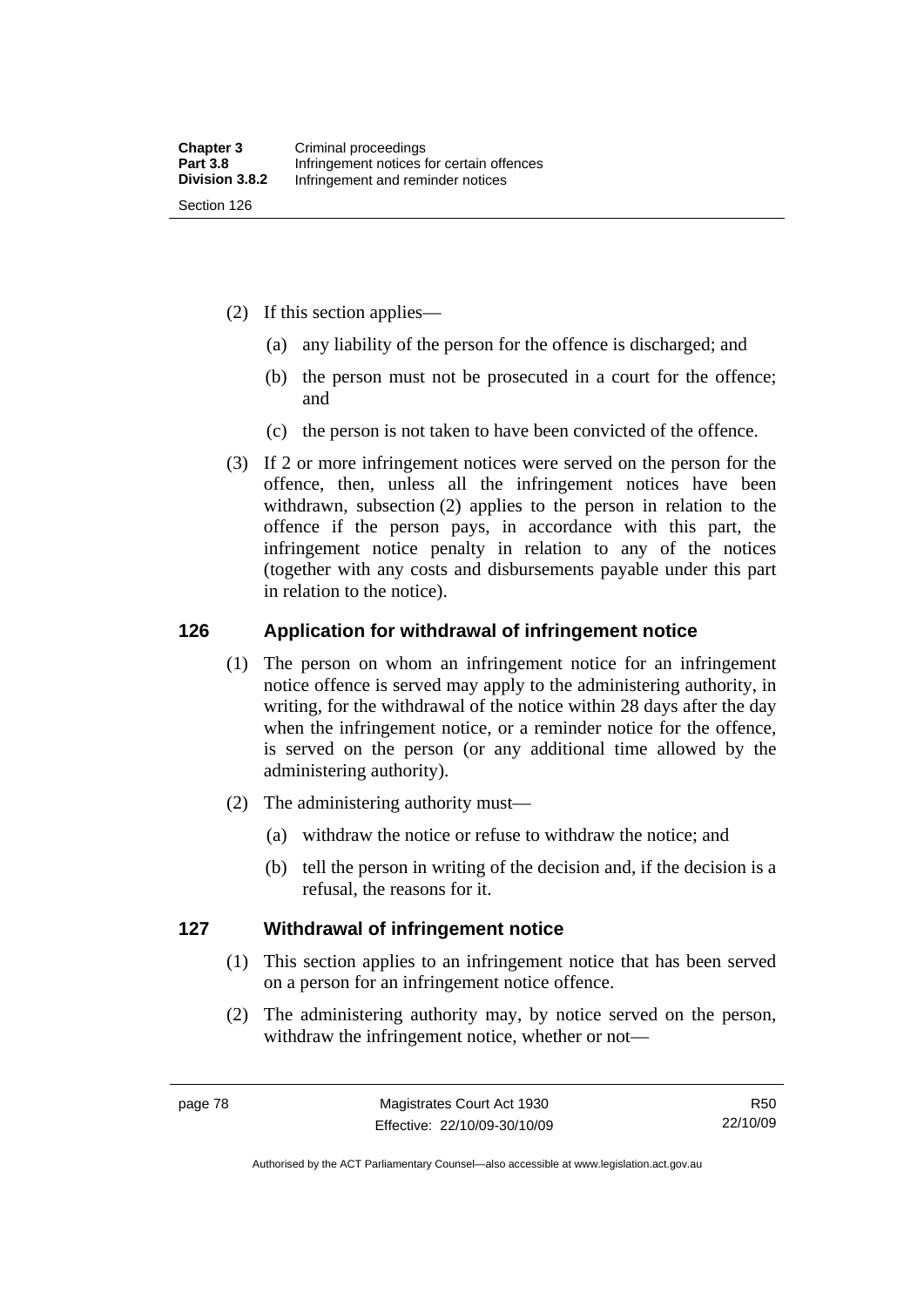- (a) the person has made an application for the withdrawal of the infringement notice; or
- (b) the infringement notice penalty (or part of it) has been paid for the offence; or
- (c) the person has disputed liability for the infringement notice offence.
- (3) The notice must—
	- (a) include the number of the infringement notice and the date of service of the infringement notice; and
	- (b) tell the person that the infringement notice is withdrawn and, in general terms, about subsection (4).
- (4) On service of the notice—
	- (a) this part ceases to apply to the infringement notice; and
	- (b) if the infringement notice penalty (or part of it) has been paid—the amount paid must be repaid by the administering authority; and
	- (c) if section 125 (Effect of payment of infringement notice penalty) applies to the offence—the section ceases to apply, and is taken never to have applied, to the offence; and
	- (d) a proceeding for the offence may be taken in a court against anyone (including the person) as if the infringement notice had not been served on the person.

### **128 Guidelines about withdrawal of infringement notices**

 (1) The Minister may, in writing, issue guidelines about the exercise of an administering authority's functions under section 126 (Application for withdrawal of infringement notice), section 127 (Withdrawal of infringement notice) or section 133 (Extension of time to dispute liability).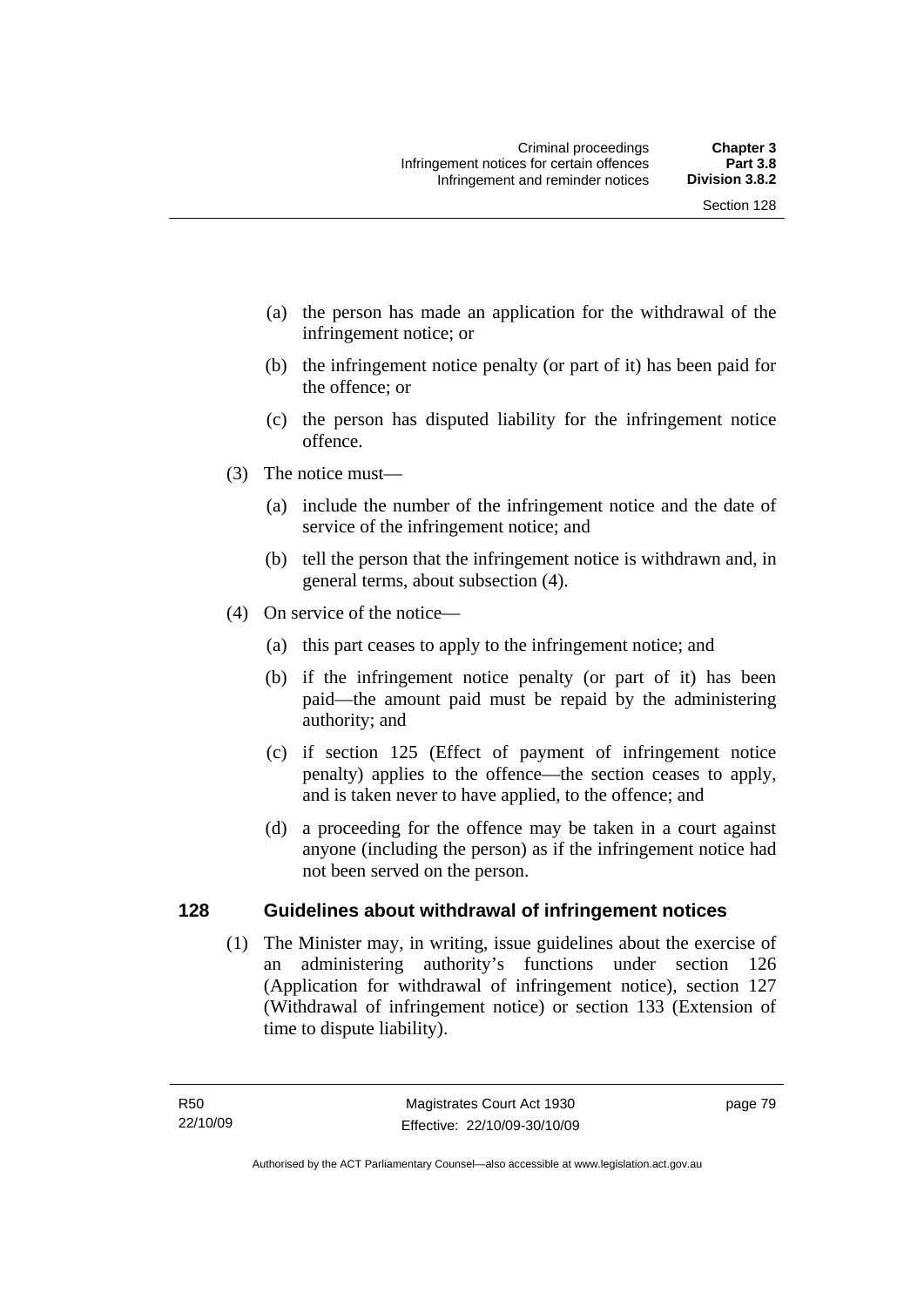(2) The administering authority for an infringement notice offence must comply with any guidelines applying to the offence.

- (3) A guideline is a disallowable instrument.
	- *Note* A disallowable instrument must be notified, and presented to the Legislative Assembly, under the Legislation Act*.*

### **129 Reminder notices**

An authorised person may serve a notice (a *reminder notice*) on a person if—

- (a) an infringement notice has been served on the person for an infringement notice offence; and
- (b) the infringement notice has not been withdrawn; and
- (c) the infringement notice penalty has not been paid to the administering authority within the time for payment under this part; and
- (d) written notice disputing liability has not been given to the administering authority in accordance with this part; and
- (e) a reminder notice has not previously been served on the person for the offence.

#### **130 Contents of reminder notices**

A reminder notice served on a person by an authorised person for an infringement notice offence must—

- (a) be identified by a unique number; and
- (b) include the following information:
	- (i) the Act or subordinate law, and the provision of it, contravened by the person;
	- (ii) the number of the infringement notice served on the person for the offence;

R50 22/10/09

Authorised by the ACT Parliamentary Counsel—also accessible at www.legislation.act.gov.au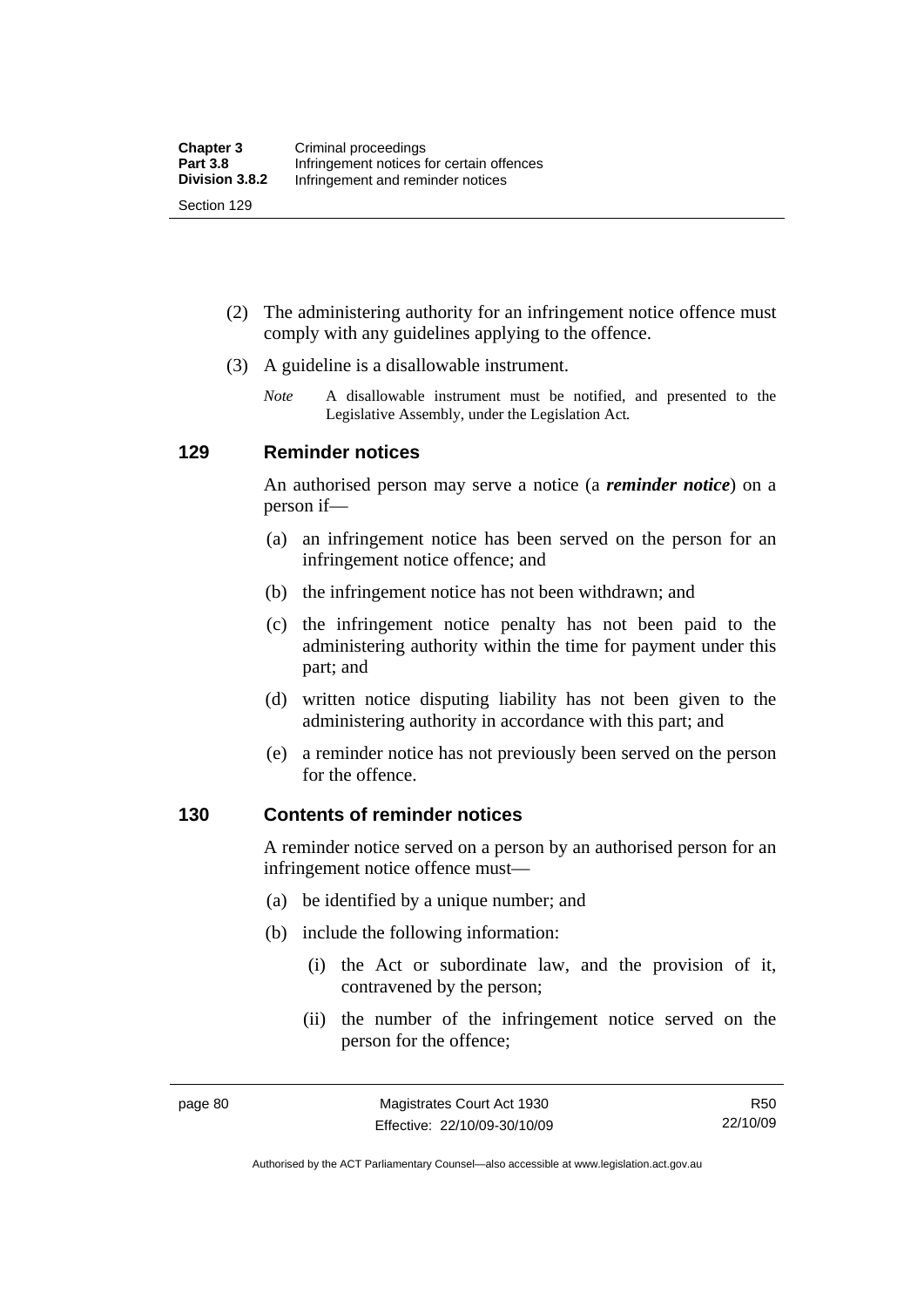- (iii) the date of service of the infringement notice; and
- (c) state the date of service of the reminder notice; and
- (d) state the infringement notice penalty that is now payable by the person for the offence; and
- (e) contain the information required by section 131 (Additional information in reminder notices); and
- (f) identify the authorised person in accordance with the regulations; and
- (g) include any other information required by regulation and any additional information that the administering authority considers appropriate.

### **131 Additional information in reminder notices**

- (1) The reminder notice must also tell the person on whom it is served that—
	- (a) the infringement notice penalty for the offence has not been paid; and
	- (b) the infringement notice has not been withdrawn; and
	- (c) written notice disputing liability has not been received by the administering authority from the person for the offence; and
	- (d) the infringement notice penalty for the offence has been increased by the amount payable by the person for the cost of serving the reminder notice; and
	- (e) the person may pay the infringement notice penalty that is now payable by the person for the offence or dispute liability for the offence within 28 days after the day when the reminder notice is served on the person (the *date of service* of the notice); and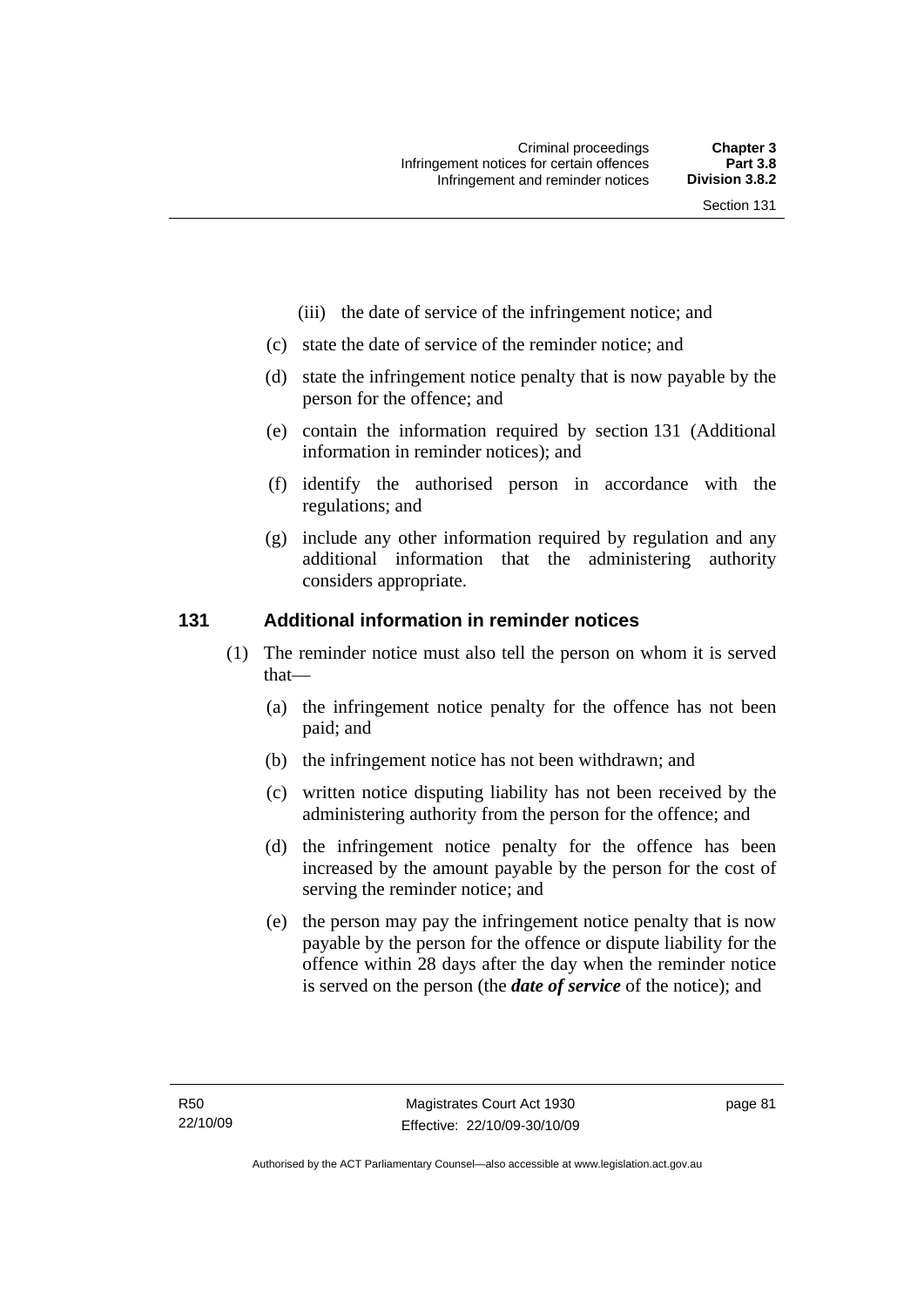- (f) the person may apply to the administering authority for additional time in which to pay the penalty or dispute liability for the offence; and
- (g) the infringement notice may be withdrawn before or after the penalty is paid; and
- (h) if the person pays the penalty within the 28 days (or any additional time allowed by the administering authority), then, unless the infringement notice is withdrawn and any penalty refunded—
	- (i) any liability of the person for the offence is discharged; and
	- (ii) the person will not be prosecuted in court for the offence; and
	- (iii) the person will not be taken to have been convicted of the offence; and
- (i) if the person wishes to dispute liability for the offence, the issue may be referred to the Magistrates Court; and
- (j) if the Magistrates Court finds against the person or the person is prosecuted in court for the offence, the person may be convicted of the offence and ordered to pay a penalty and costs, and be subject to other court orders; and
- (k) if the person does not pay the infringement notice penalty, or dispute liability for the offence, within the 28 days (or any additional time allowed by the administering authority), the person may be prosecuted in court for the offence.
- (2) In addition, the reminder notice must—
	- (a) explain how the person may pay the infringement notice penalty or dispute liability for the offence; and

Authorised by the ACT Parliamentary Counsel—also accessible at www.legislation.act.gov.au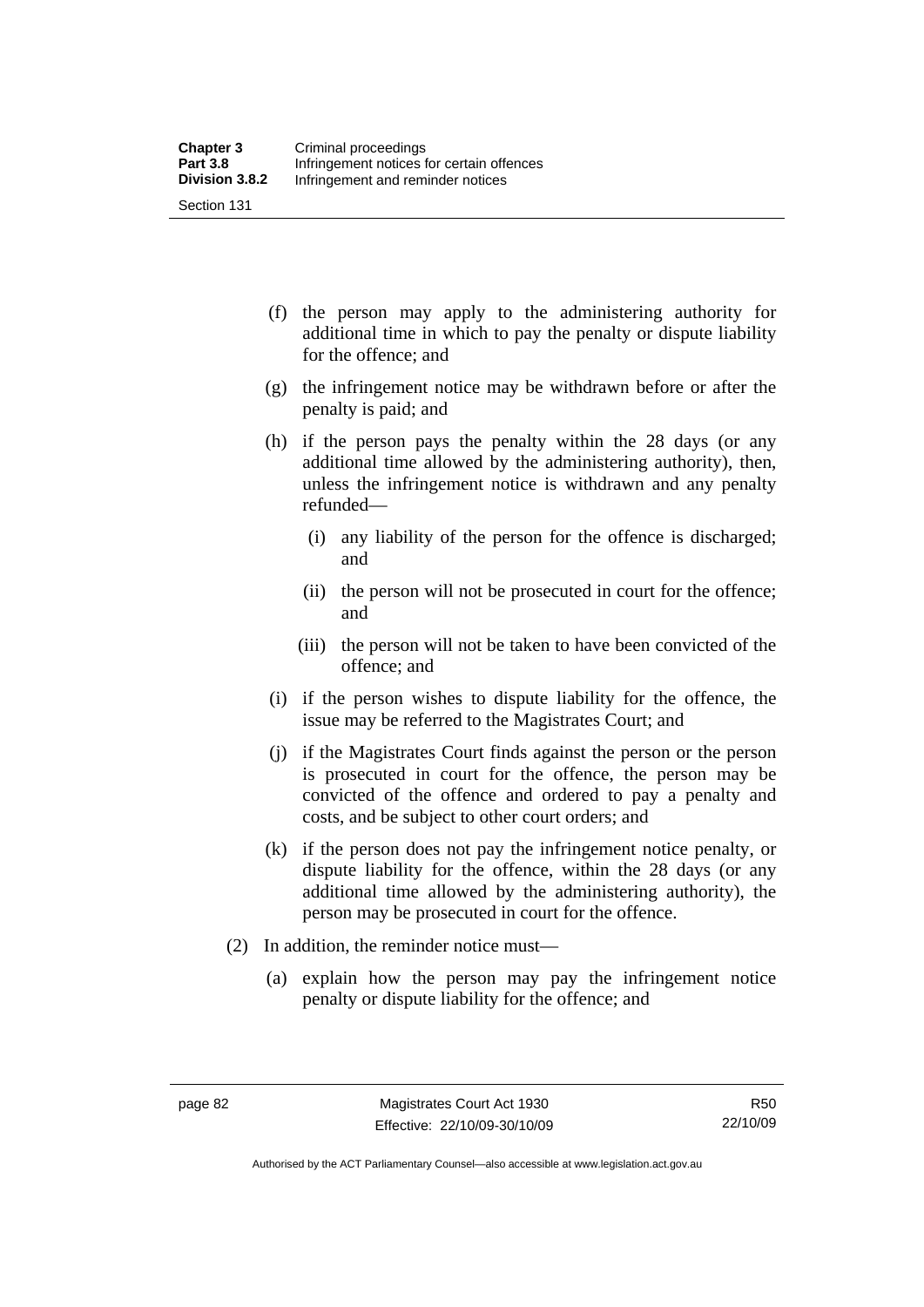(b) explain how the person may apply for additional time to pay the infringement notice penalty or dispute liability for the offence.

## **Division 3.8.3 Additional provisions for vehiclerelated offences**

### **131A Meaning of** *infringement notice*

In this division:

*infringement notice* means an infringement notice for a vehicle-related offence.

### **131B Service of infringement notice on responsible person for vehicles**

- (1) This section applies if an authorised person believes, on reasonable grounds, that a vehicle-related offence has been committed.
- (2) The authorised person may serve an infringement notice for the offence on—
	- (a) the responsible person for the vehicle at the time of the offence; or
	- (b) if there is more than 1 responsible person for the vehicle at that time—each or any of them.
	- *Note 1* For how documents may be served, see the Legislation Act, pt 19.5
	- *Note 2* Subsections (3) and (4) provide additional ways for serving infringement notices (see Legislation Act, s 251 (1)).
- (3) If the infringement notice is to be served on a person under this section by post and the vehicle is registered under a law of another jurisdiction corresponding to the *Road Transport (Vehicle Registration) Act 1999*, the notice may be served by sending it by prepaid post, addressed to the person, to the latest address of the person in the registration records kept under that law.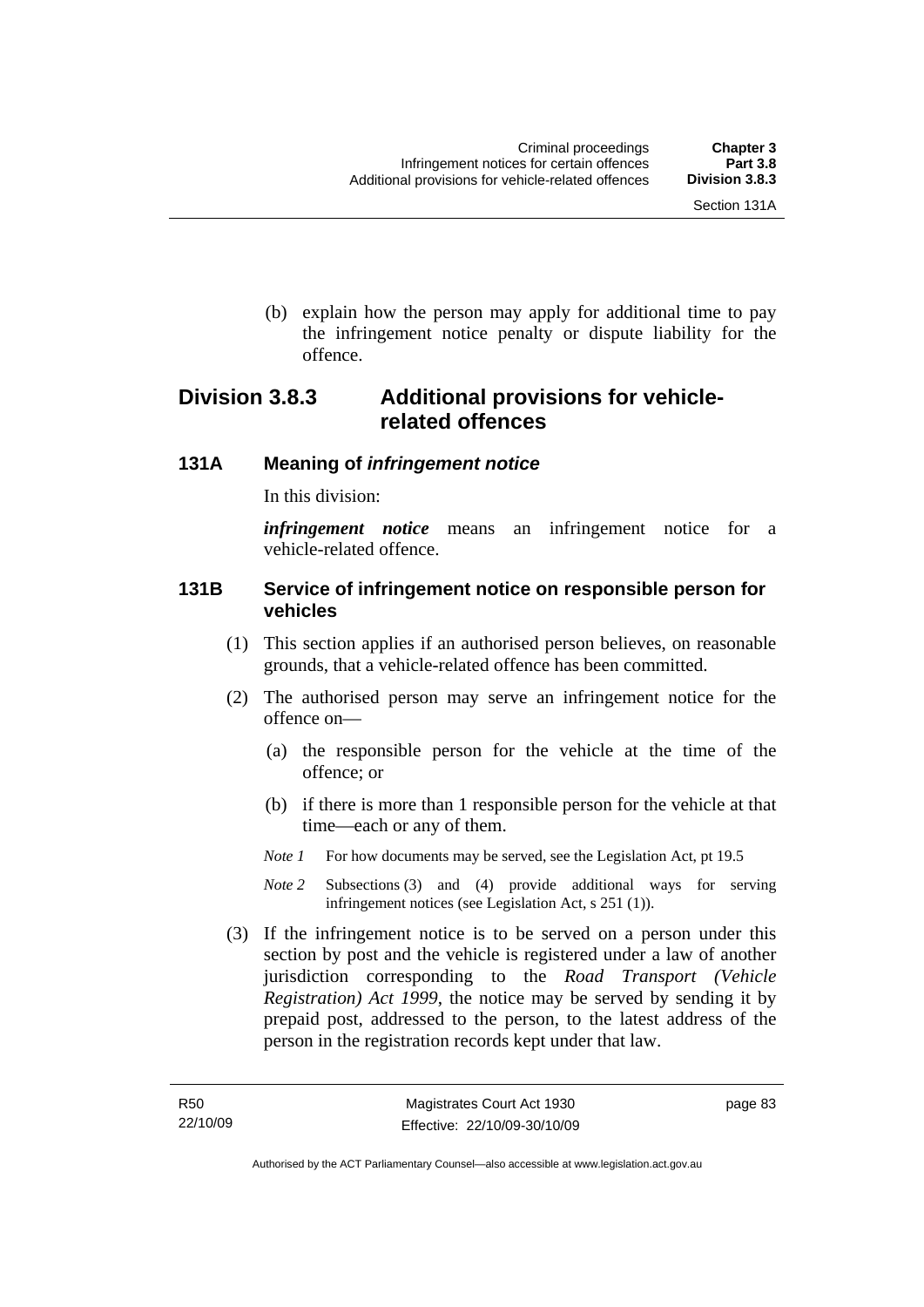- (4) An infringement notice for a vehicle-related offence may be served by securely placing or attaching the notice, addressed to the responsible person (without further description), on or to the vehicle in a conspicuous position.
- (5) If an infringement notice is served in the way mentioned in subsection (4), it is taken to have been served, on the day that it is placed on or attached to the vehicle, on—
	- (a) the responsible person for the vehicle; or
	- (b) if there is more than 1 responsible person for the vehicle at that time—each of them.
- (6) A person must not remove, deface or interfere with an infringement notice placed on, or attached to, a vehicle unless the person is the driver of the vehicle or the responsible person (or a responsible person) for the vehicle.

Maximum penalty: 20 penalty units.

- (7) A regulation may provide that an infringement notice for a vehiclerelated offence may only be served on a person under this section within the prescribed period after the day the offence was committed.
- (8) To remove any doubt, an authorised person may not serve an infringement notice on a person under this section for an offence after—
	- (a) if a regulation under subsection (7) prescribes a period for the offence—the end of the prescribed period; or
	- (b) in any other case—the end of the time within which a prosecution may be brought against the person for the offence.
- (9) This section does not prevent an infringement notice for a vehiclerelated offence being served on a person under section 120 (Service of infringement notices).

Authorised by the ACT Parliamentary Counsel—also accessible at www.legislation.act.gov.au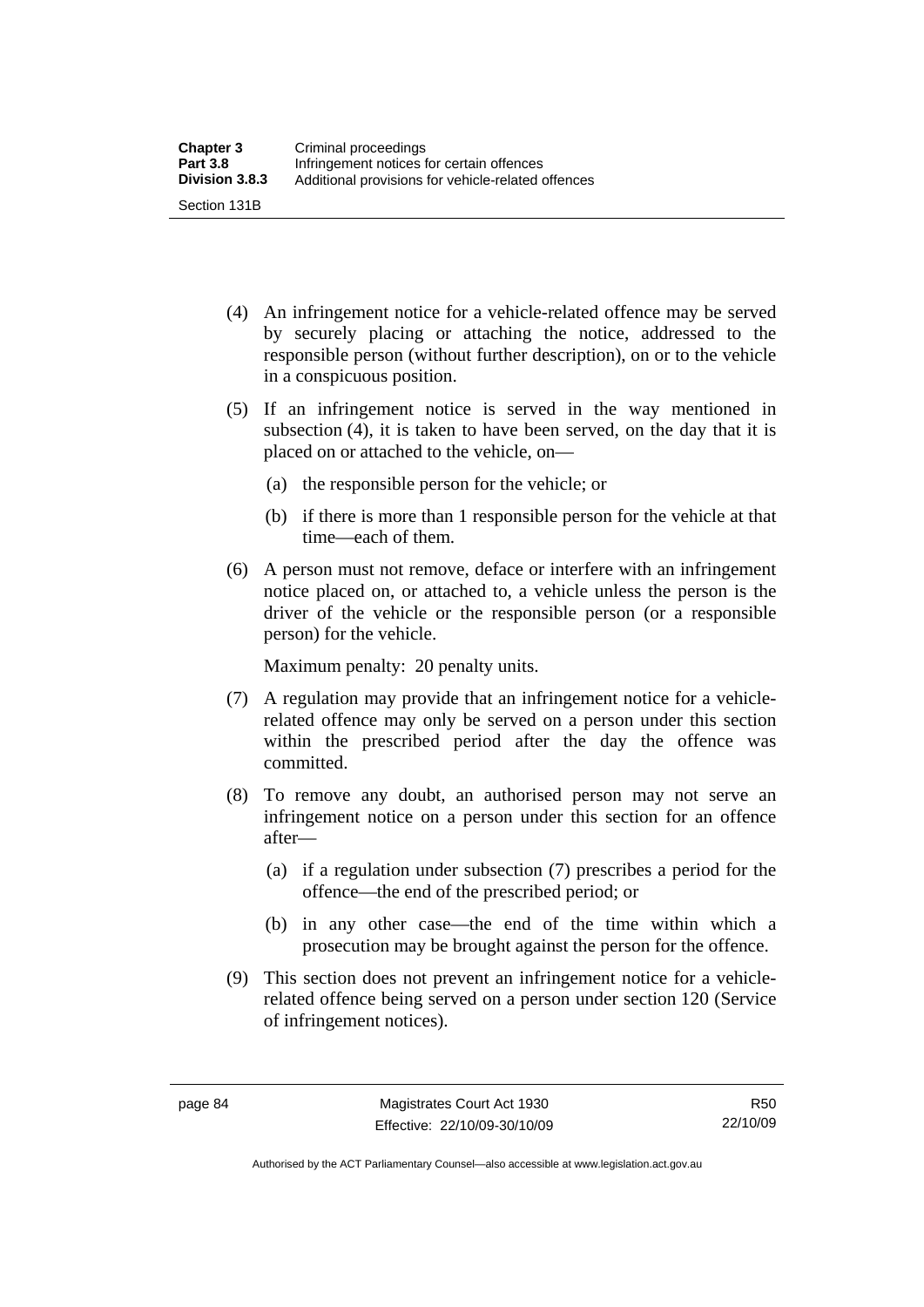### **131C Liability for vehicle-related offences**

- (1) If an infringement notice for a vehicle-related offence is served on a person under section 131B, the person is liable for the offence, and may be convicted of and punished for the offence, even though the person who actually committed the offence (the *actual offender*) may have been someone else.
- (2) If the actual offender is not the responsible person (or a responsible person) for the vehicle at the time of the offence, subsection (1) does not affect the liability of the actual offender, but—
	- (a) an additional penalty for the offence may not be recovered from or imposed on the actual offender if an infringement notice penalty for the offence has been paid by, or a penalty has been imposed on, the responsible person (or a responsible person) for the vehicle at that time; and
	- (b) an additional penalty for the offence may not be recovered from or imposed on the responsible person (or a responsible person) for the vehicle at that time if an infringement notice penalty for the offence has been paid by, or a penalty has been imposed on, the actual offender.
- (3) However, in a prosecution against a responsible person for a vehicle-related offence, it is a defence if the responsible person establishes—
	- (a) that the vehicle was stolen, or illegally taken or used, at the time of the offence; or
	- (b) that the person made and gave to the administering authority a known offender declaration in accordance with section 131E (Known offender declaration) for the offence; or
	- (c) that the vehicle (or all of the person's interest in the vehicle) had been sold or disposed of by the person before the time of the offence, and that at that time the person did not have an interest in the vehicle; or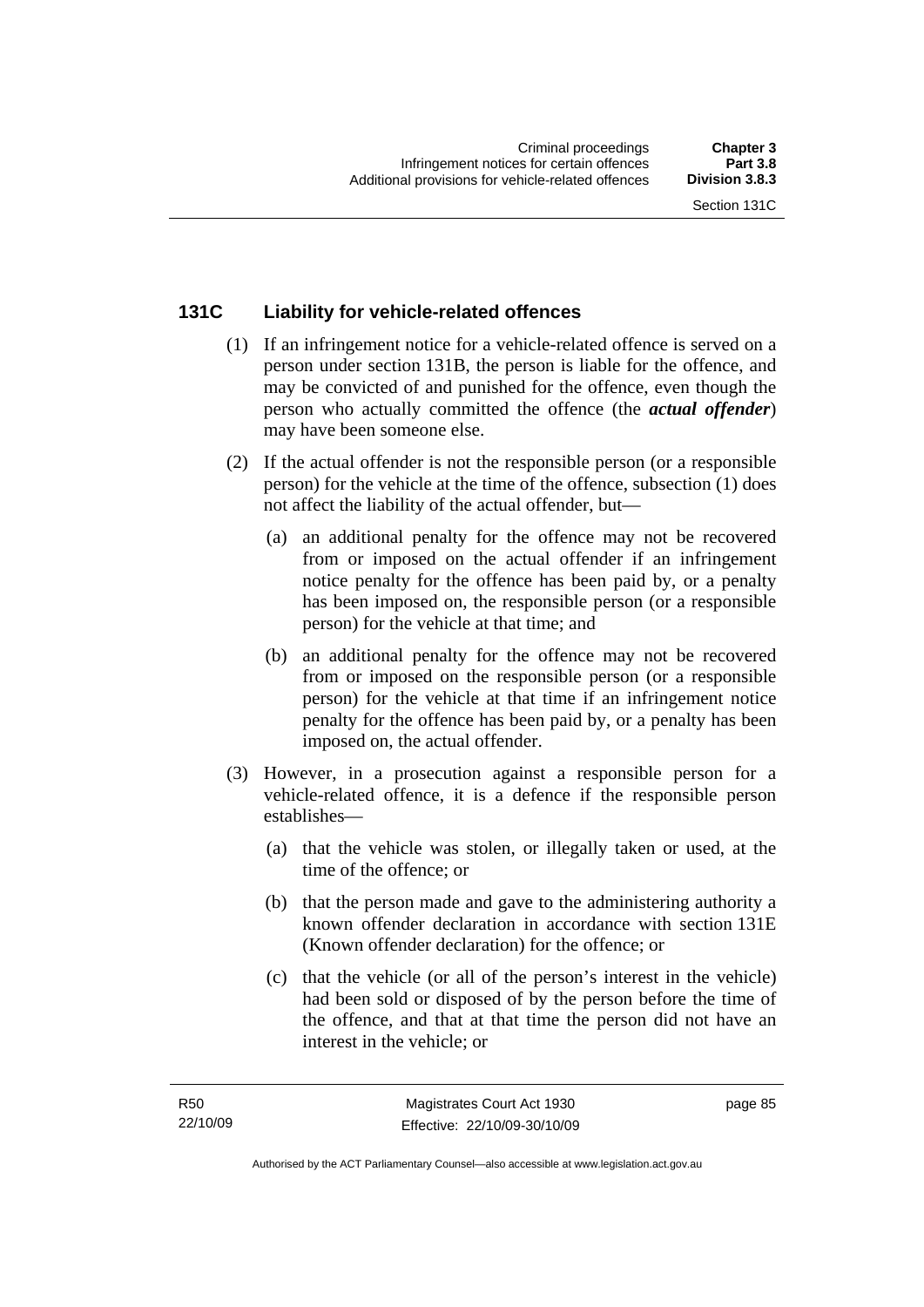- (d) that the person—
	- (i) was not the driver of the vehicle at the time of the offence; and
	- (ii) does not know, and could not with reasonable diligence have found out, the name and address of the driver of the vehicle at that time.

#### **131D Illegal user declarations**

- (1) This section applies if—
	- (a) an infringement notice for a vehicle-related offence is served on a person under section 131B (Service of infringement notice on responsible person for vehicles); and
	- (b) the person makes a statutory declaration (an *illegal user declaration*) stating that the vehicle was stolen, or illegally taken or used, at the time of the offence and providing all relevant facts supporting that statement, including details of where and when the matter was reported to the police; and
	- (c) the person gives the illegal user declaration to the administering authority within 28 days after the day when the infringement notice, or a reminder notice for the offence, is served on the person (or any additional time allowed by the administering authority).
- (2) An infringement notice for the offence may be served under section 120 (Service of infringement notices) on the person (if any) stated in the illegal user declaration as the person (the *named offender*) who was illegally in charge of the vehicle at the time of the offence.
- (3) If a document (including an infringement notice or reminder notice) is to be served on the named offender under this part by post in relation to the offence, the document may be addressed to the named

Authorised by the ACT Parliamentary Counsel—also accessible at www.legislation.act.gov.au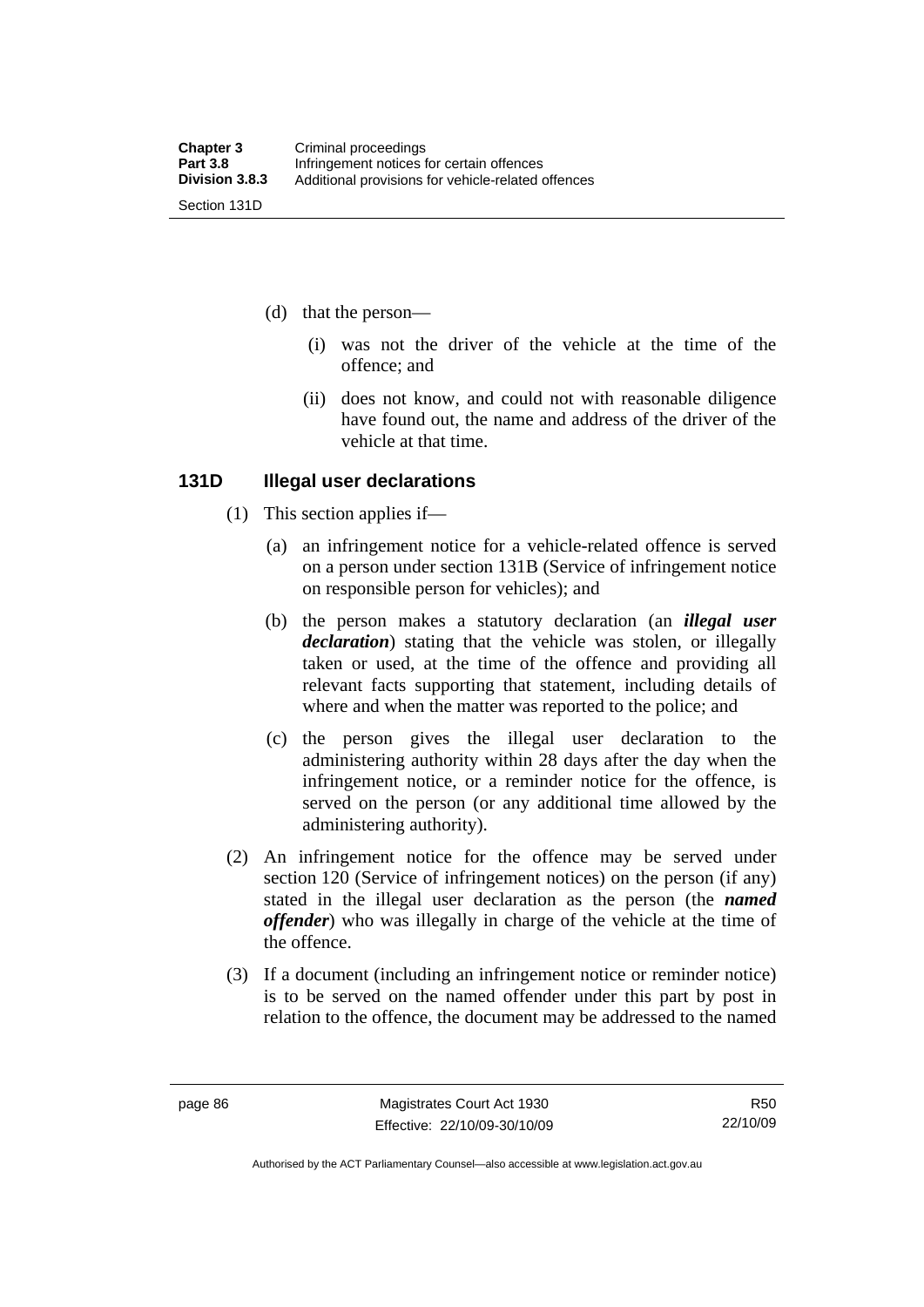offender at his or her home or business address stated in the illegal user declaration.

- (4) Section 131C (Liability for vehicle-related offences) and section 131E (Known offender declarations) apply as if the named offender were the responsible person for the vehicle at the time of the offence and the infringement notice had been served on the named offender under section 131B.
- (5) However, a proceeding for the offence may be brought in a court against the named offender only if a copy of the illegal user declaration has been served on the named offender by an authorised person.
- (6) In a proceeding against the named offender for the offence, the illegal user declaration is evidence that the named offender was the driver of the vehicle at the time of the offence.

### **131E Known offender declarations**

- (1) This section applies if—
	- (a) an infringement notice for a vehicle-related offence is served on a person under section 131B (Service of infringement notice on responsible person for vehicles); and
	- (b) the person makes a statutory declaration (a *known offender declaration*) stating—
		- (i) if the person is an individual—
			- (A) that the person was not the driver of the vehicle at the time of the offence and did not commit the offence; and
			- (B) the name and home or business address of the person (the *named offender*) who was the driver of the vehicle at that time; and
			- (C) all relevant facts supporting those statements; or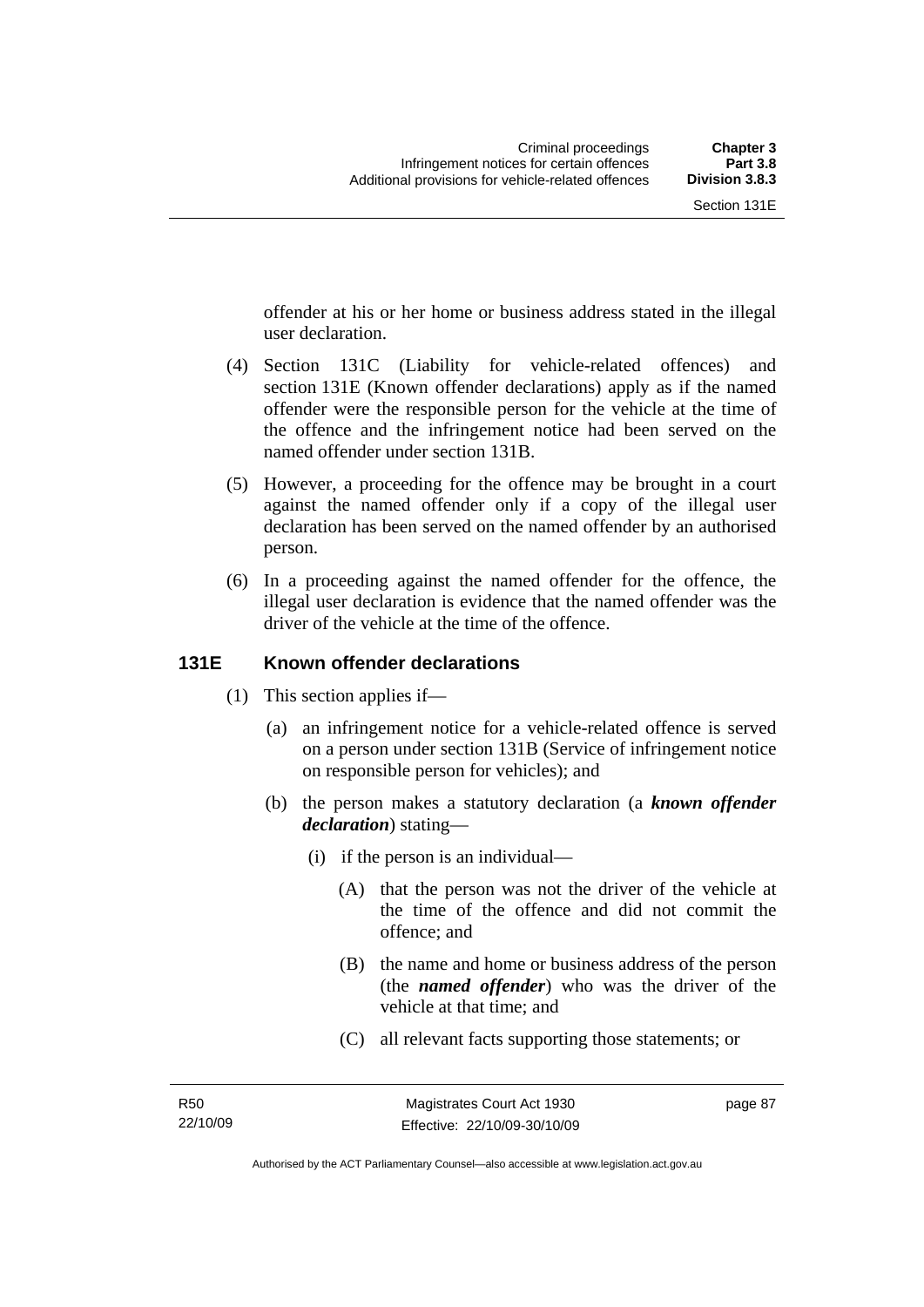Section 131E

- (ii) if the person is a corporation—the name and home or business address of the person (also the *named offender*) who was the driver of the vehicle at the time of the offence and all relevant facts supporting that statement; or
- (iii) for a vehicle-related offence under an Act declared by regulation to be an Act to which this subparagraph applies—the person saw another named person (also the *named offender*) do the act the subject of the offence and stating—
	- (A) the address of the named offender; and
	- (B) if the person does not know the other person's address—the reasons why the person does not know the address; and
- (c) the person gives the known offender declaration to the administering authority within 28 days after the day when the infringement notice, or a reminder notice for the offence, is served on the person (or any additional time allowed by the administering authority).
- (2) An infringement notice for the offence may be served under section 120 (Service of infringement notices) on the named offender.
- (3) If a document (including an infringement notice or reminder notice) is to be served on the named offender under this part by post in relation to the offence, the document may be addressed to the named offender at his or her home or business address stated in the known offender declaration.
- (4) Section 131C (Liability for vehicle-related offences), this section and section 131F apply as if the named offender were the responsible person for the vehicle at the time of the offence and the infringement notice had been served on the named offender under section 131B.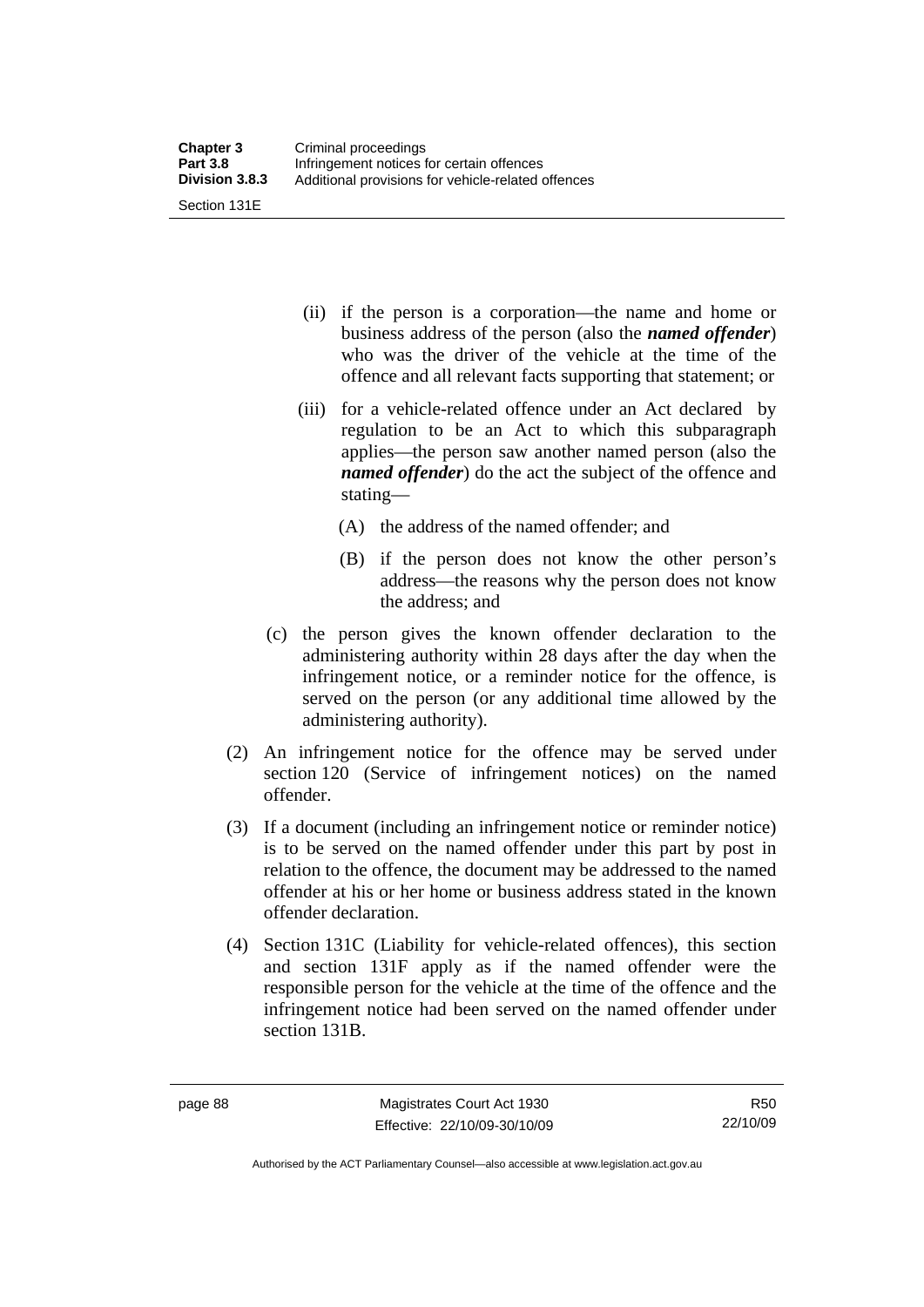- (5) However, a proceeding for the offence may be brought in a court against the named offender only if a copy of the known offender declaration has been served on the named offender by an authorised person.
- (6) In a proceeding against the named offender for the offence, the known offender declaration is evidence that the named offender was the offender at the time of the offence.

### **131F Sold vehicle declarations**

- (1) This section applies if—
	- (a) an infringement notice for a vehicle-related offence is served on a person under section 131B (Service of infringement notice on responsible person for vehicles); and
	- (b) the person makes a statutory declaration (a *sold vehicle declaration*) stating that the vehicle (or all of the person's interest in the vehicle) had been sold or otherwise disposed of by the person before the time of the offence and providing all relevant facts supporting that statement, including—
		- (i) the name and home or business address of the person (the *buyer*) to whom the vehicle (or the person's interest in the vehicle) was sold or disposed of by the person; and
		- (ii) the date and, if relevant to the offence, time of the sale or disposal; and
		- (iii) if an agent made the sale or disposal for the person—the name and home or business address of the agent; and
		- (iv) whether the person had any interest in the vehicle at the time of the offence; and
	- (c) the person gives the sold vehicle declaration to the administering authority within 28 days after the day when the infringement notice, or a reminder notice for the offence, is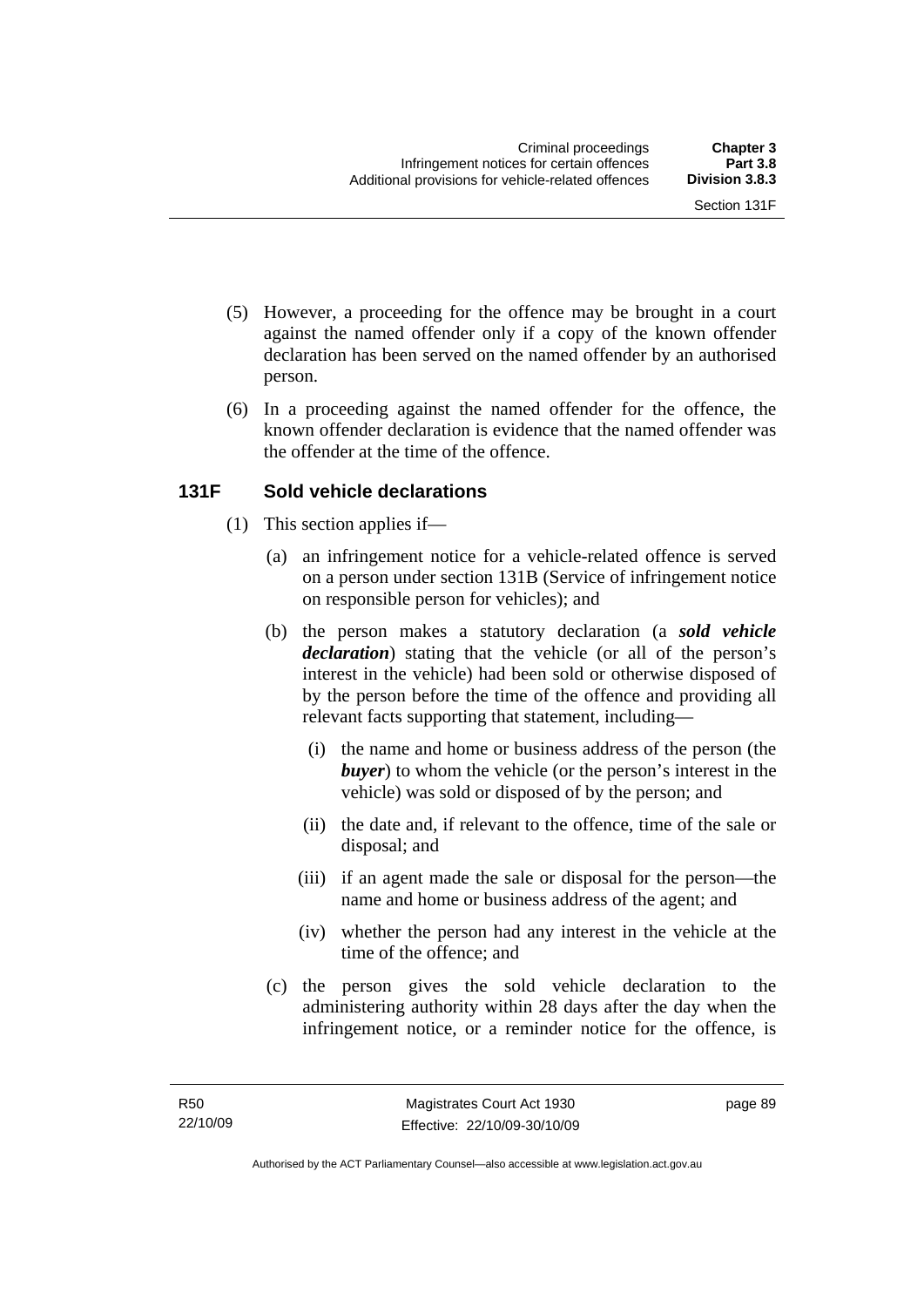Section 131G

served on the person (or any additional time allowed by the administering authority).

- (2) An infringement notice for the offence may be served under section 120 (Service of infringement notices) on the buyer.
- (3) If a document (including an infringement notice or reminder notice) is to be served on the buyer under this part by post in relation to the offence, the document may be addressed to the buyer at his or her home or business address stated in the sold vehicle declaration.
- (4) Section 131C (Liability for vehicle-related offences), section 131E and this section apply as if the buyer were a responsible person for the vehicle at the time of the offence and the infringement notice had been served on the buyer under section 131B.
- (5) However, a proceeding for the offence may be brought in a court against the buyer only if a copy of the sold vehicle declaration has been served on the buyer by an authorised person.
- (6) In a proceeding against the buyer for the offence, the sold vehicle declaration is evidence that the buyer was the responsible person for the vehicle at the time of the offence.

### **131G Unknown offender declarations**

If an infringement notice for a vehicle-related offence is served on a person under section 131B (Service of infringement notice on responsible person for vehicles), the person may—

- (a) make a statutory declaration (an *unknown offender declaration*) stating—
	- (i) that—
		- (A) if the person is an individual—the person was not the driver of the vehicle at the time of the offence and did not commit the offence; or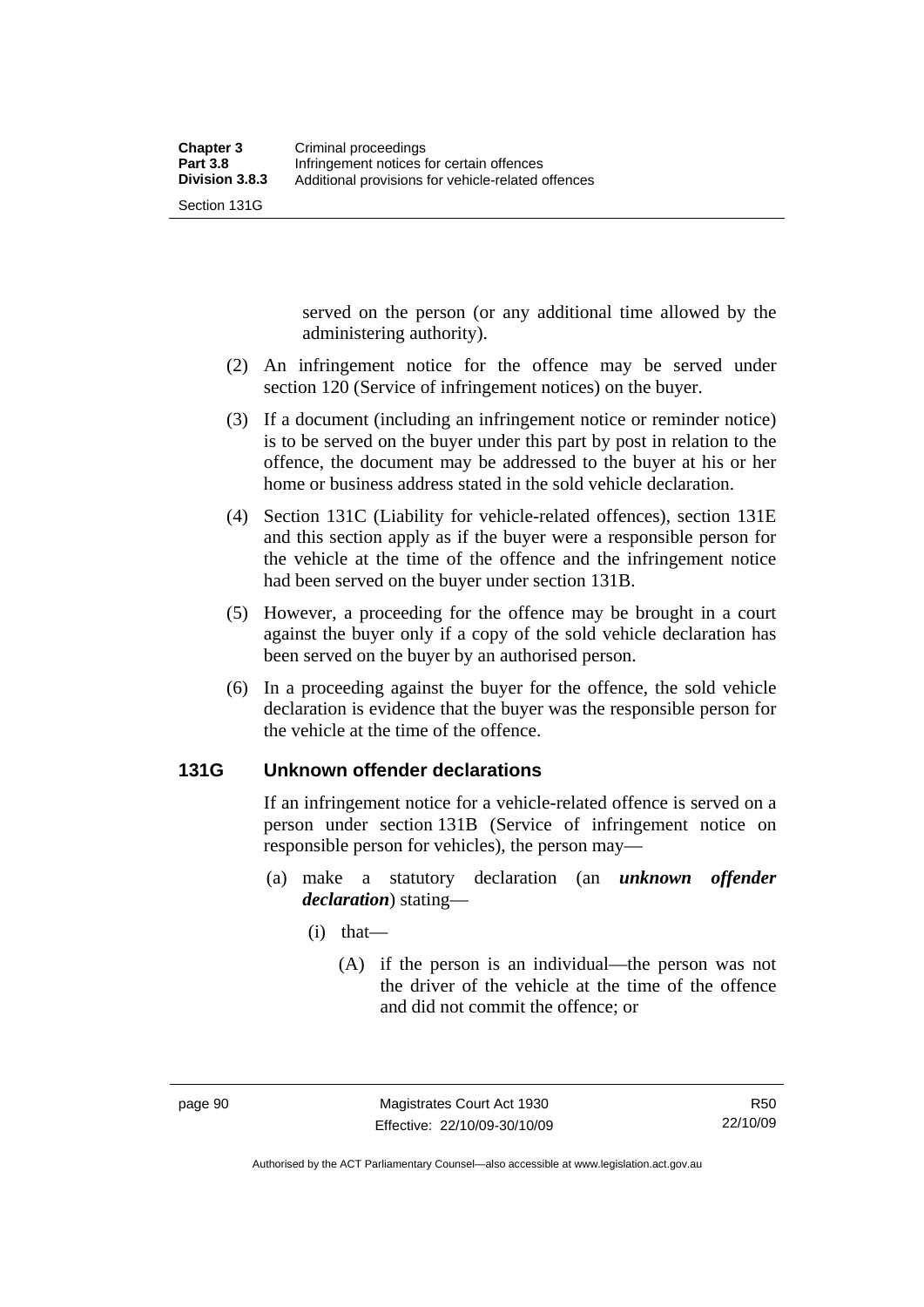- (B) if the person is a corporation—the vehicle was not being used for the corporation's purposes at the time of the offence; and
- (ii) that the person has made inquiries to find out who was—
	- (A) the driver of the vehicle at that time; or
	- (B) for a vehicle-related offence under an Act declared by regulation to be an Act to which this subparagraph applies—the offender was at that time; and
- (iii) that the person does not know, and has not been able to find out, who was the driver of the vehicle, or the offender, at that time; and
- (iv) the nature and extent of the inquiries made by the person; and
- (b) give the unknown offender declaration to the administering authority within 28 days after the day when the infringement notice, or a reminder notice for the offence, is served on the person (or any additional time allowed by the administering authority).

### **Division 3.8.4 Disputing liability for infringement notices**

### **132 Disputing liability for infringement notice offence**

- (1) A person on whom an infringement notice or reminder notice has been served for an infringement notice offence may dispute liability for the offence by written notice given to the administering authority.
- (2) The notice must set out the grounds on which the person relies.
- (3) The notice must be given to the administering authority—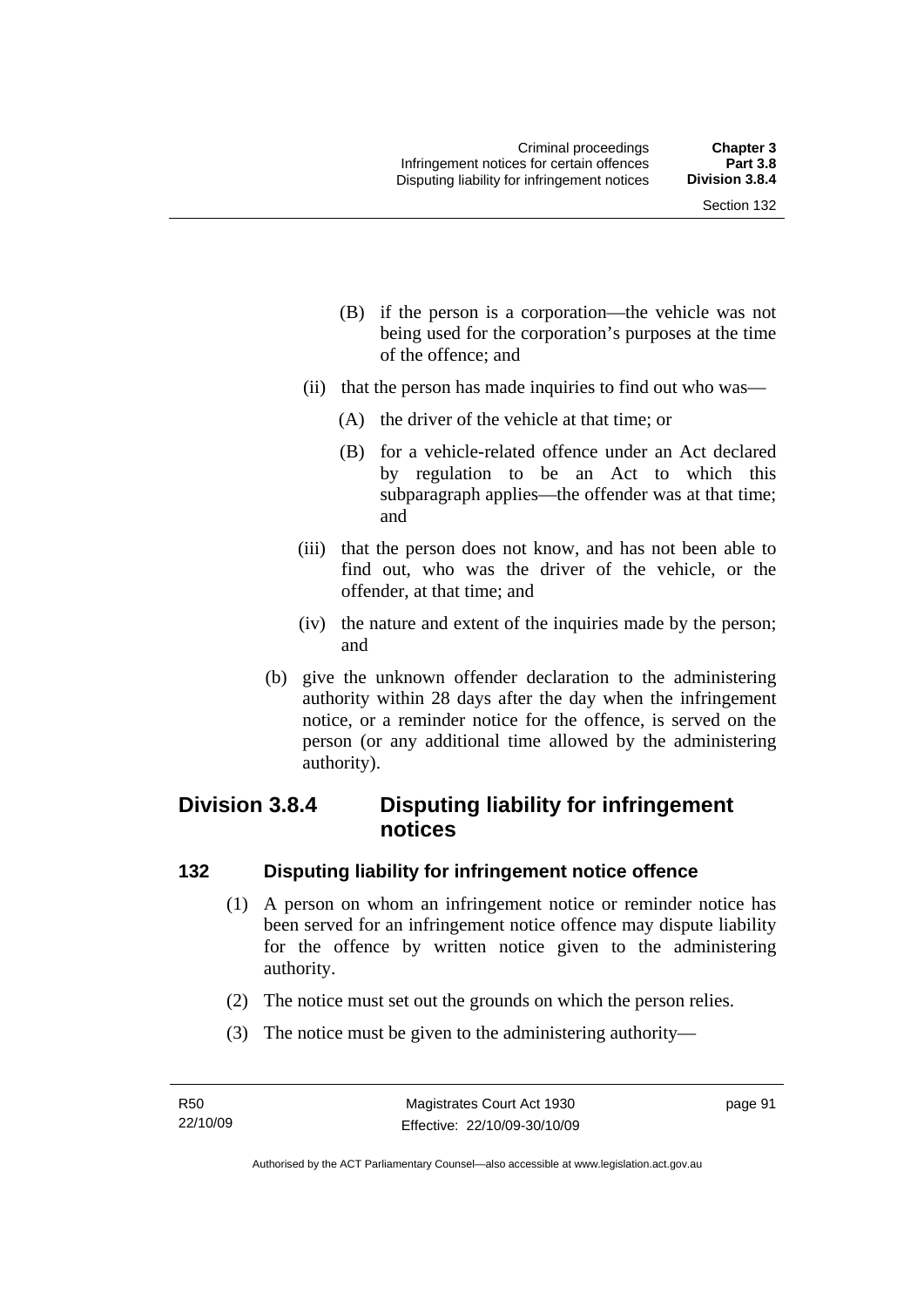- (a) within 28 days after the date of service of the infringement notice or reminder notice; or
- (b) if the person applies to the administering authority within the 28 days for additional time to dispute liability for the offence and the additional time is allowed—within the additional time allowed by the administering authority; or
- (c) if the person applies to the administering authority within the 28 days for additional time to dispute liability for the offence and the application is refused—within 7 days after the day the person is told of the refusal or 28 days after the date of service of the infringement notice or reminder notice, whichever is later.

### **133 Extension of time to dispute liability**

- (1) The person on whom an infringement notice or reminder notice is served may apply, in writing, to the administering authority, within 28 days after the date of service of the notice, for a stated additional time in which to dispute liability for the offence.
- (2) The administering authority must—
	- (a) allow or refuse to allow the additional time; and
	- (b) tell the person in writing of the decision and, if the decision is a refusal, the reasons for it.

### **134 Procedure if liability disputed**

- (1) This section applies if a person disputes liability for an infringement notice offence by giving the administering authority a notice in accordance with section 132 (Disputing liability for infringement notice offence).
- (2) The administering authority may lay an information in the Magistrates Court against the person for the offence within 60 days after being given the notice.

Authorised by the ACT Parliamentary Counsel—also accessible at www.legislation.act.gov.au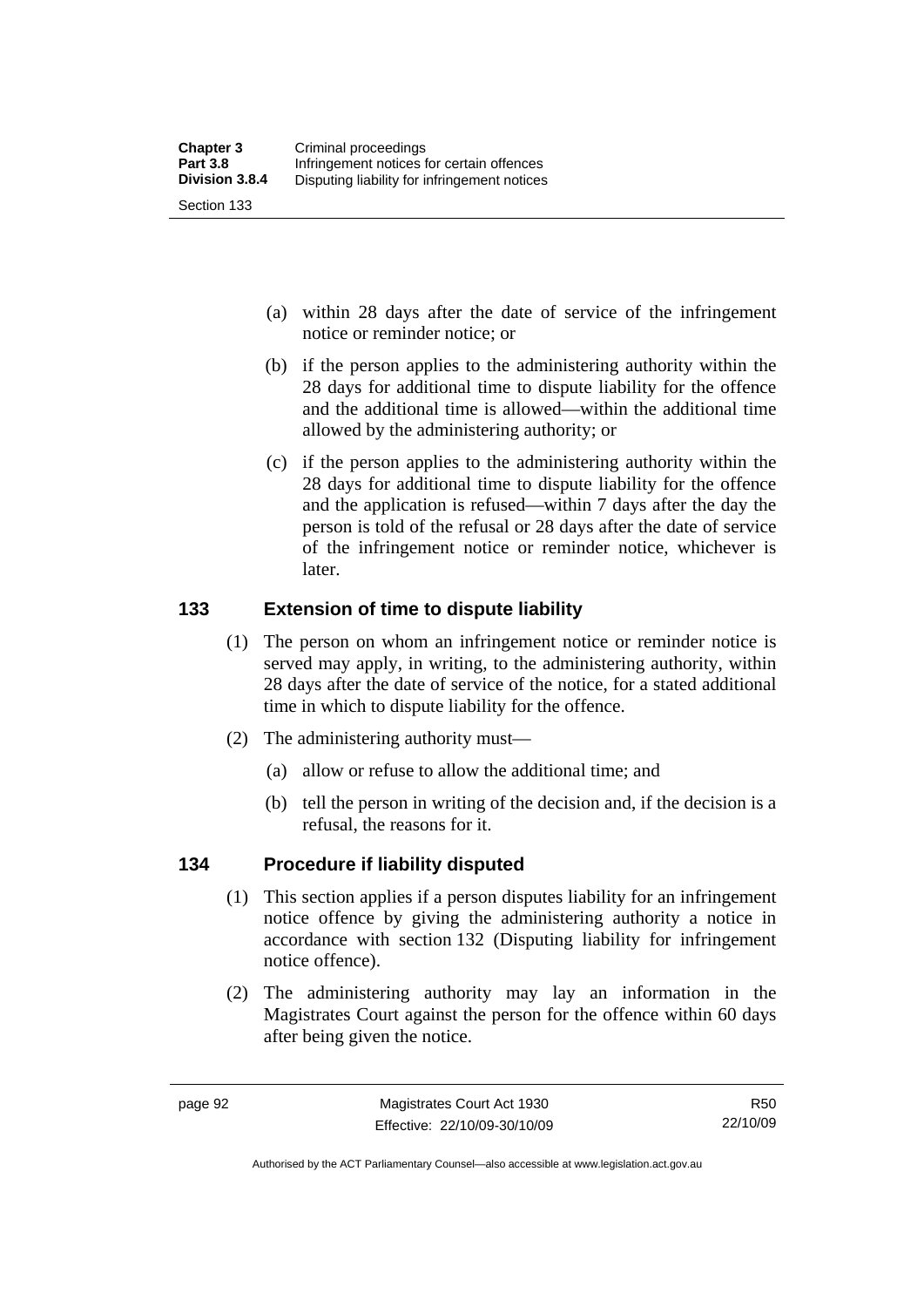- (3) The administering authority must discontinue a proceeding brought against the person for the offence if, before the hearing of the proceeding, the person pays the total of—
	- (a) the infringement notice penalty; and
	- (b) the costs (if any) prescribed by regulation for beginning the proceeding; and
	- (c) the disbursements (if any) incurred by the administering authority up to the day payment is made.
- (4) If subsection (3) applies, section 125 (Effect of payment of infringement notice penalty) also applies to the person in relation to the offence, even though the person paid the infringement notice penalty for the offence after an information had been laid in the Magistrates Court against the person for the offence.
- (5) If the administering authority does not lay an information in the Magistrates Court against the person for the offence within 60 days after being given the notice, the administering authority must—
	- (a) tell the person, in writing, that no further action will be taken against the person for the offence; and
	- (b) take no further action against the person for the offence.
- (6) To remove any doubt, subsection (2) does not permit the administering authority to lay an information against a person for an offence after the end of the time within which, apart from this section, a prosecution may be brought against the person for the offence.
	- *Note* For the time within which a prosecution must be begun, see the Legislation Act, s 192.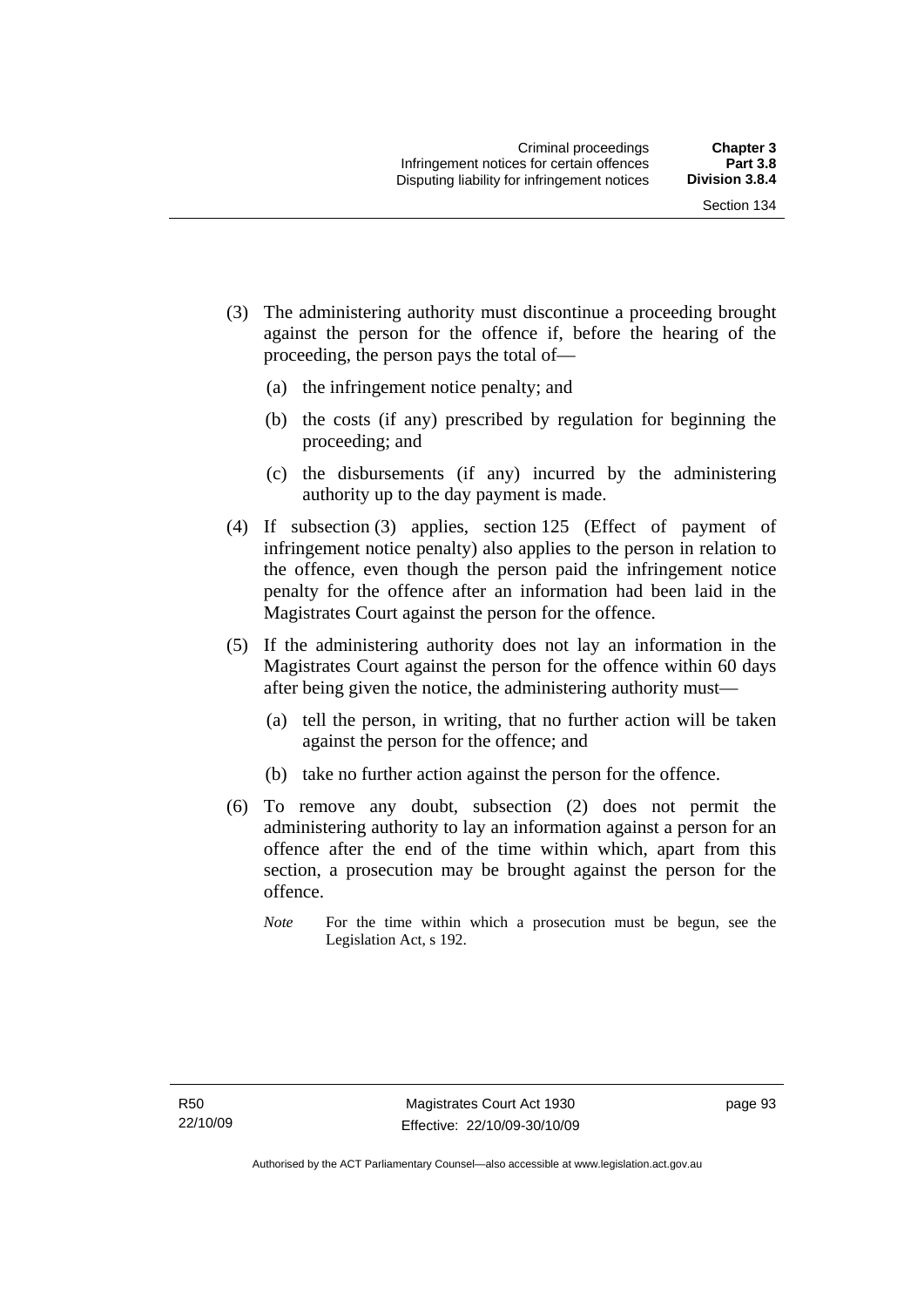Section 134A

**Division 3.8.5 Infringement notices—other provisions** 

#### **134A Authorised people for infringement notice offences**

- (1) The administering authority for an infringement notice offence may appoint a person to be an authorised person to serve infringement notices or reminder notices.
- *Note 1* For the making of appointments (including acting appointments), see the Legislation Act, pt 19.3.
- *Note 2* In particular, a person may be appointed for a particular provision of a law (see Legislation Act, s 7 (3)) and an appointment may be made by naming a person or nominating the occupant of a position (see s 207).
- (2) A regulation may prescribe a person to be an authorised person for the service of infringement notices or reminder notices.
- (3) In this part:

*authorised person* means—

- (a) for an infringement notice for an infringement notice offence—
	- (i) the administering authority; or
	- (ii) a person who is appointed under this section by the administering authority to serve an infringement notice for the offence; or
	- (iii) anyone else who, under the regulations, may serve an infringement notice for the offence; or
- (b) for a reminder notice for an infringement notice offence—
	- (i) the administering authority; or
	- (ii) a person who is appointed under this section by the administering authority to serve a reminder notice for the offence; or

R50 22/10/09

Authorised by the ACT Parliamentary Counsel—also accessible at www.legislation.act.gov.au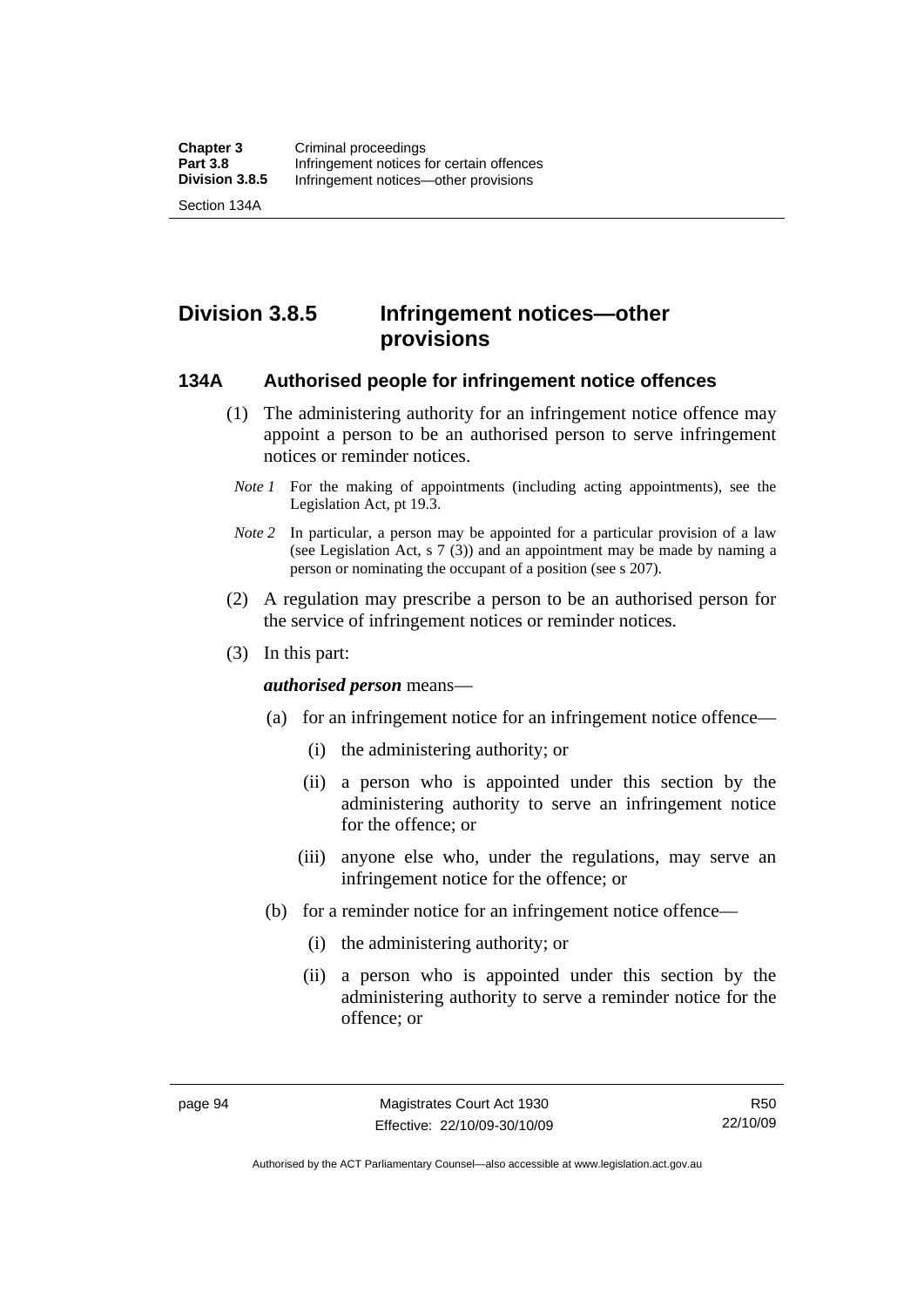(iii) anyone else who, under the regulations, may serve a reminder notice for the offence.

## **135 Delegation of administering authority's functions**

- (1) The administering authority for an infringement notice offence may delegate the administering authority's functions under this part to an authorised person or a person prescribed by regulation.
- (2) A person prescribed by regulation for subsection (1) may delegate the functions delegated to the person under that subsection to anyone else.
	- *Note* For the making of delegations and the exercise of delegated functions, see Legislation Act, pt 19.4.

## **136 Evidentiary certificates**

- (1) This section applies to a proceeding for an infringement notice offence.
- (2) A certificate that appears to be signed by or on behalf of the administering authority, and states any matter relevant to anything done or not done under this part in relation to the offence, is evidence of the matter.
- (3) Without limiting subsection (2), a certificate given under that subsection may state any of the following:
	- (a) a stated infringement notice or reminder notice was served by a stated authorised person in a stated way on a stated person on a stated date for a stated infringement notice offence;
	- (b) the administering authority did not allow additional time, or allowed stated additional time, for payment of the infringement notice penalty or to dispute liability for the offence;
	- (c) the infringement notice penalty was not paid within the time in which it was required to be paid under this part;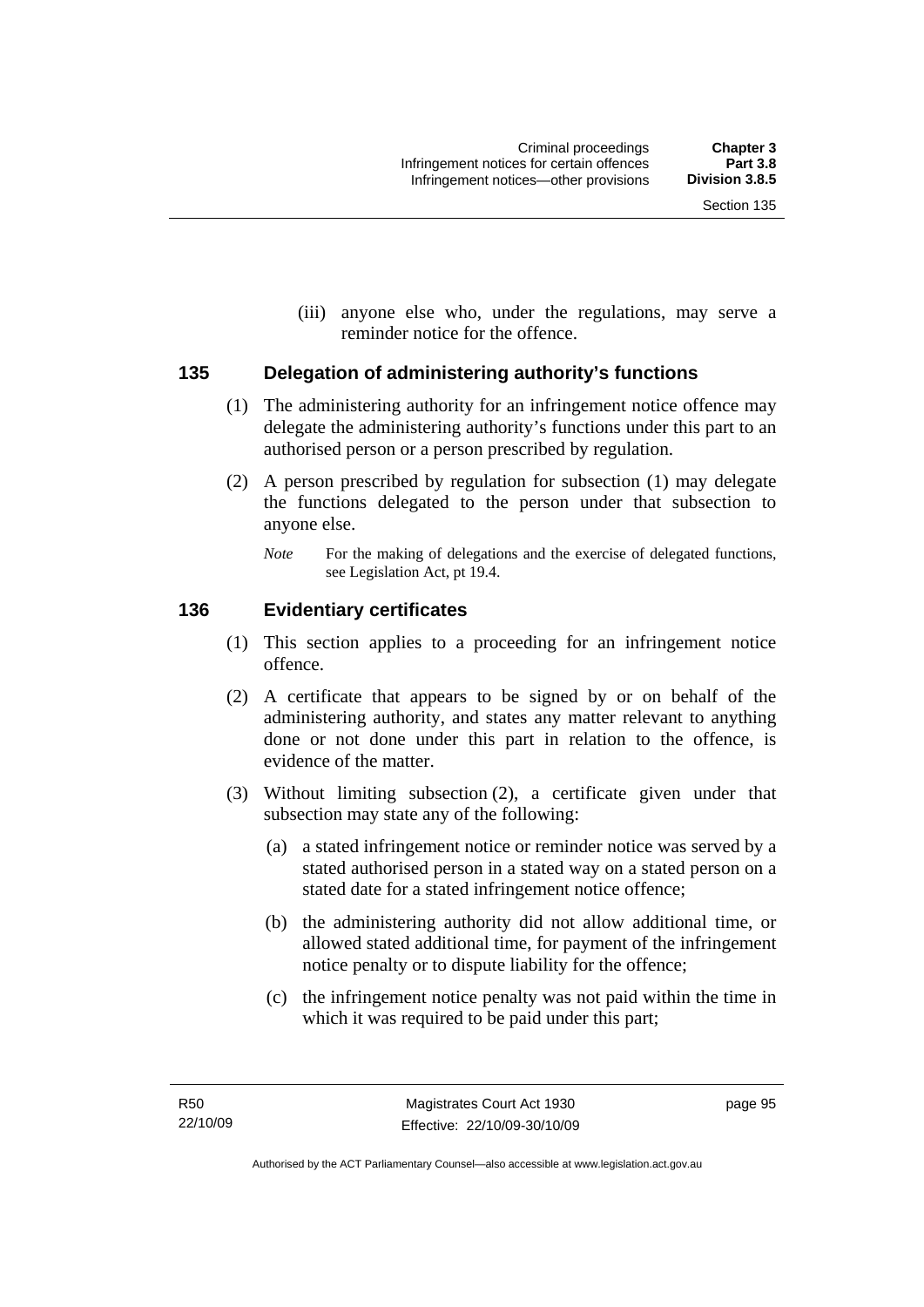- (d) the infringement notice has not been withdrawn or was withdrawn on a stated date;
- (e) a stated address was, on a stated date, the latest business, home or email address, or fax number, of a stated person recorded in a register or other record kept by the administering authority;
- (f) an infringement notice penalty has not been paid by, or a penalty has not been imposed on, a stated person or anyone for the offence.
- (4) A court must accept a certificate given under this section as proof of the matters stated in it if there is no evidence to the contrary.

page 96 Magistrates Court Act 1930 Effective: 22/10/09-30/10/09

Authorised by the ACT Parliamentary Counsel—also accessible at www.legislation.act.gov.au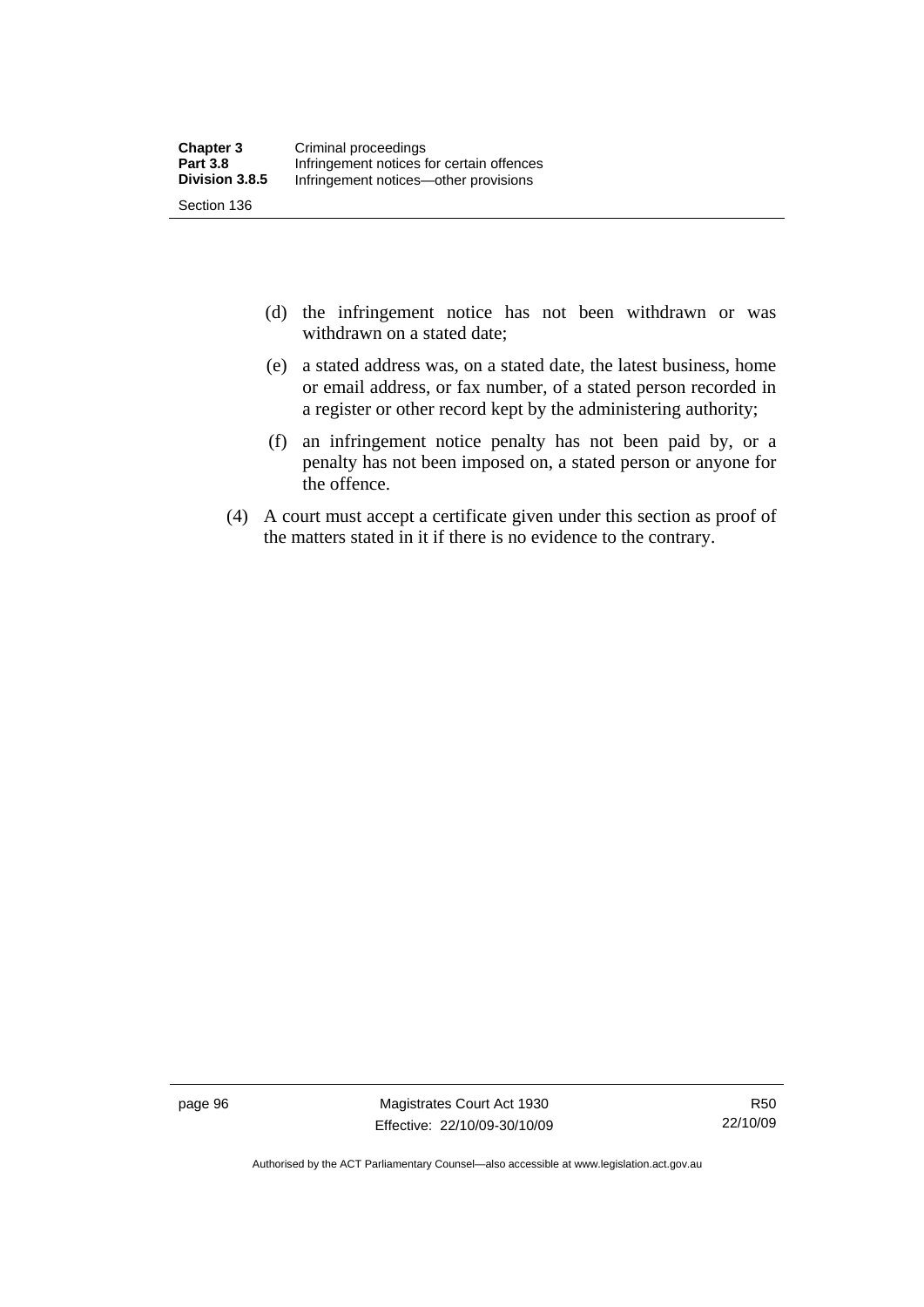# **Part 3.9 Enforcement of criminal decisions**

# **Division 3.9.1 Enforcement of criminal decisions general**

## **141 Minute of decision and notice to defendant**

- (1) If the court convicts or makes an order against a defendant—
	- (a) a minute or memorandum of the conviction or order must be made and signed by the magistrate exercising the jurisdiction of the court; and
	- (b) the defendant must be notified in writing of the conviction or order.
	- *Note* If the defendant is sentenced to imprisonment, the court must issue a warrant for the imprisonment of the defendant in the chief executive's custody (see *Crimes (Sentence Administration) Act 2005*, s 12).
- (2) A minute or memorandum under subsection (1) (a) must specify the amount of any levy imposed under the *Victims of Crime (Financial Assistance) Act 1983*, part 5.
	- *Note* The *Victims of Crime Act 1994*, s 25 (1) requires the amount of the victims services levy payable by a person (in relation to an offence to which that Act, pt 5 applies), to be stated on a fine order under the *Crimes (Sentencing) Act 2005* and on any notice or copy of the fine order given to the person.
- (3) Failure to comply with subsection (1) does not invalidate a conviction or order or the enforcement of a conviction or order.
- (4) The minute must not form part of—
	- (a) a warrant under the *Crimes (Sentence Administration) Act 2005*, section 12 (Warrant for imprisonment); or

page 97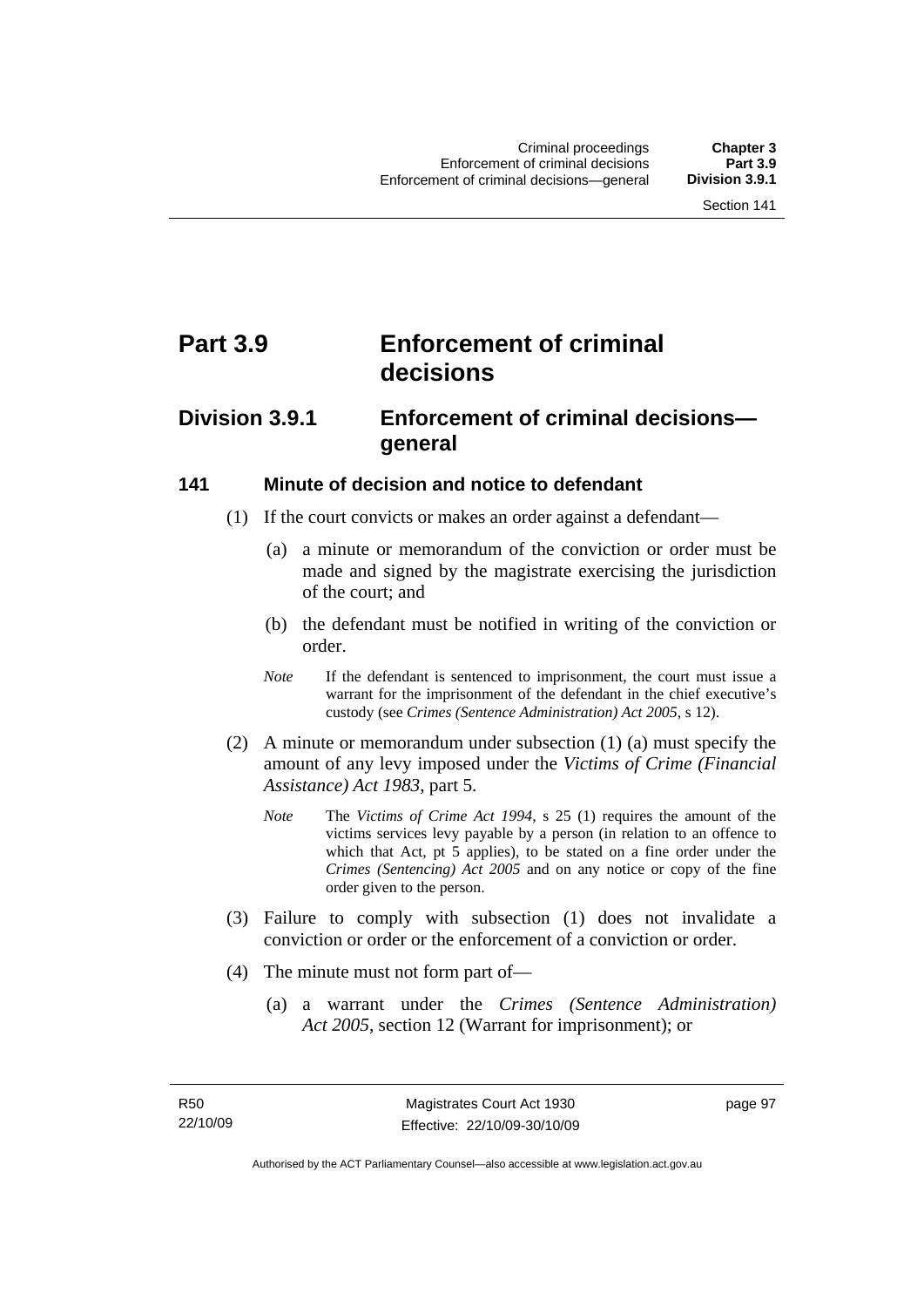- (b) an enforcement order.
- (5) A document purporting to be a copy of the minute or memorandum signed by the registrar is prima facie evidence in all courts of law of the making of the conviction or order.

#### **142 Formal convictions and orders**

- (1) The conviction or order must, if required, be drawn up by the court in proper form and be filed by the registrar in the court's records.
- (2) It is not necessary for a court formally to draw up a conviction or order or any other record of a decision, unless it is demanded by a party to the proceeding for the purpose of an appeal against the decision, or is required for the purpose of a habeas corpus order or another order from the Supreme Court.

## **143 Consequences if information dismissed**

- (1) The court must make an order of dismissal if the court dismisses an information.
- (2) The court must give the defendant a certificate of dismissal signed by the adjudicating magistrate or the registrar if the defendant applies for it.
- (3) If a certificate of dismissal is produced to a court—
	- (a) the court must accept it as proof of the matters stated in it if there is no evidence to the contrary; and
	- (b) it is a bar to any other information or proceeding in any court (other than an appeal) for the same matter against the same party.

## **144 Copies of informations and other documents**

- (1) On application, the registrar must give an applicant a copy of—
	- (a) an information; or

R50 22/10/09

Authorised by the ACT Parliamentary Counsel—also accessible at www.legislation.act.gov.au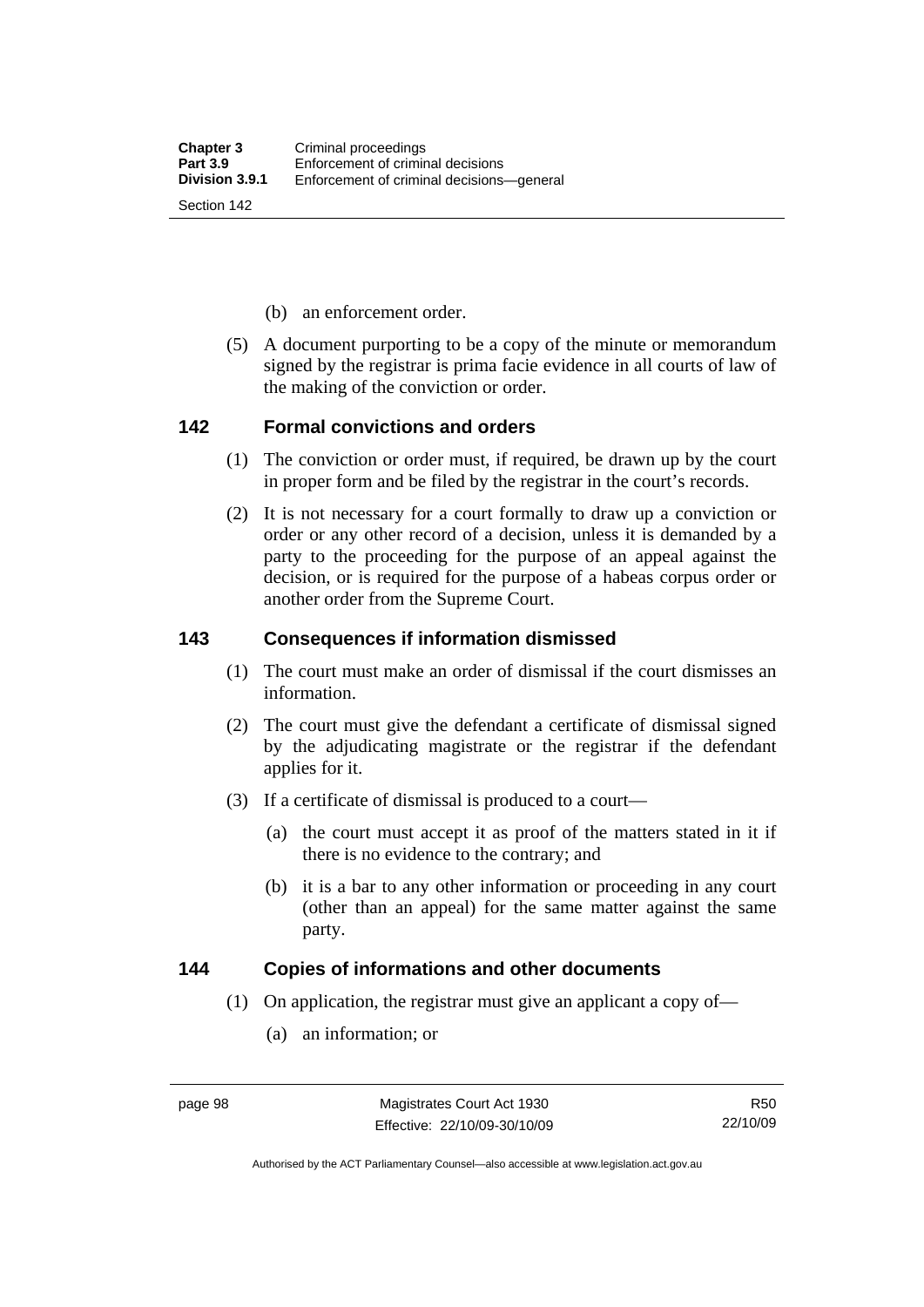- (b) a minute or memorandum of a conviction or order; or
- (c) a formal conviction or order; or
- (d) a committal order.
- (2) The registrar may refuse an application under subsection (1) if—
	- (a) the applicant is not a party to the relevant proceeding; and
	- (b) the registrar or a magistrate is not satisfied that the applicant has a good reason for being given that copy.

# **Division 3.9.2 Enforcement of fines**

## **146 Definitions for div 3.9.2**

In this division:

*default notice* means a notice in force under section 151 and includes any variation under section 152.

*fine* means—

- (a) a fine payable under a fine order under the *Crimes (Sentencing) Act 2005*; or
- (b) a fee or charge payable to the Territory that is imposed by a court in a proceeding for an offence; or
- (c) costs payable to the Territory under a court order in a proceeding for an offence; or
- (d) a levy imposed under the *Victims of Crime (Financial Assistance) Act 1983*; or
- (e) a victims services levy imposed under the *Victims of Crime Act 1994*; or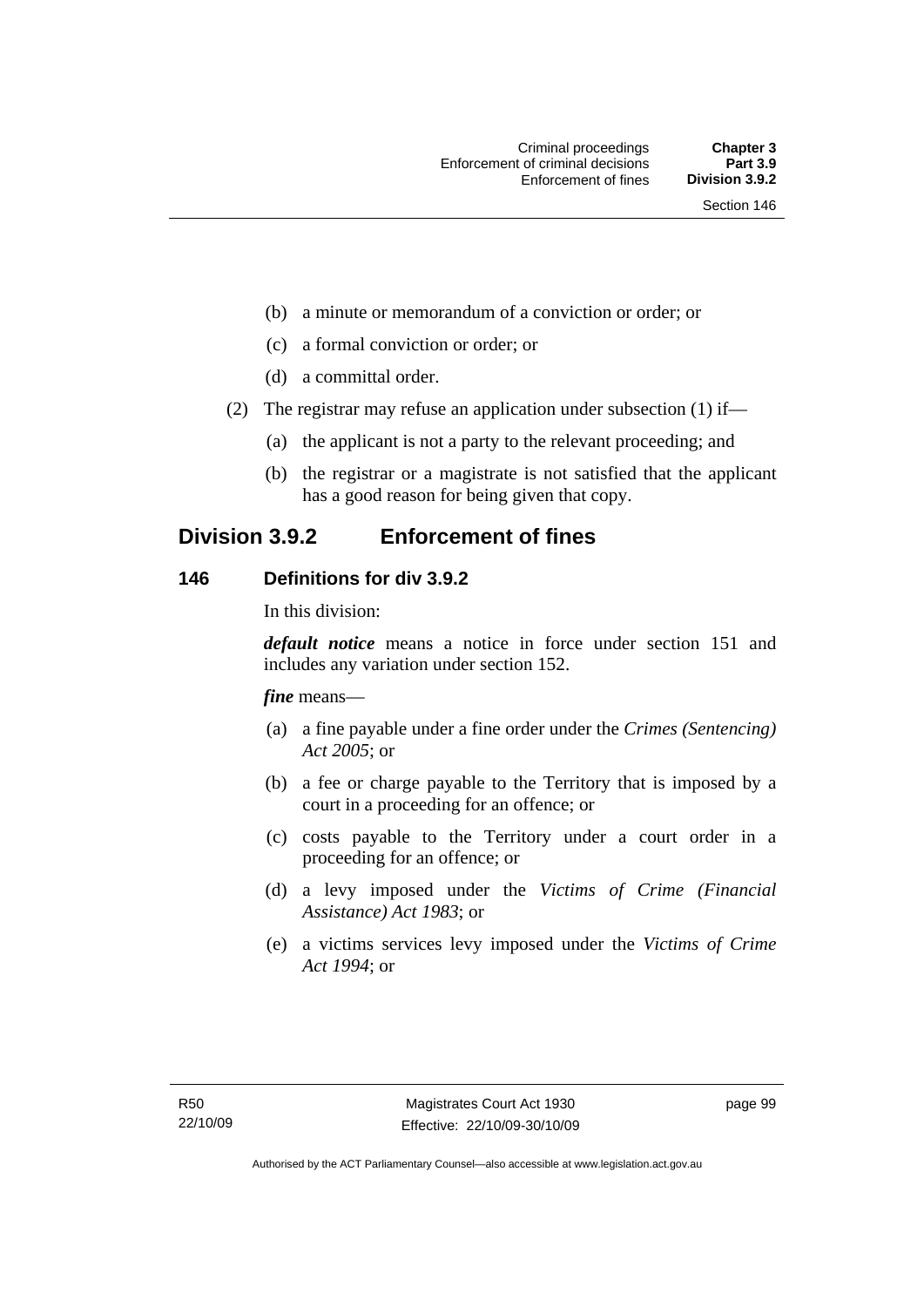Section 147

- (f) an amount payable to the Territory under a reparation order under the *Crimes (Sentencing) Act 2005*; or
	- *Note* A reparation order under the *Crimes Act 1900*, s 350 (repealed) is taken to be a reparation order under the *Crimes (Sentencing) Act 2005* (see that Act, s 142).
- (g) a financial penalty imposed, otherwise than under the *Crimes (Sentencing) Act 2005*, in relation to an offence.

*fine defaulter* means a person to whom a default notice has been given who subsequently defaults in payment of the relevant outstanding fine.

*government agency* means—

- (a) an administrative unit; or
- (b) ACTEW Corporation Limited; or
- (c) a territory entity prescribed by regulation.

*outstanding fine*, in relation to a person, means the total of—

- (a) the whole or any part of a fine that the person is liable to pay; and
- (b) the whole or any part of an administrative fee that the person is liable to pay in relation to the fine.

*penalty notice* means a notice in force under section 149, and includes any variation under section 152.

*territory entity*—see the *Auditor-General Act 1996*, dictionary.

#### **147 Payment of fine**

A fine is payable in accordance with this division to the registrar.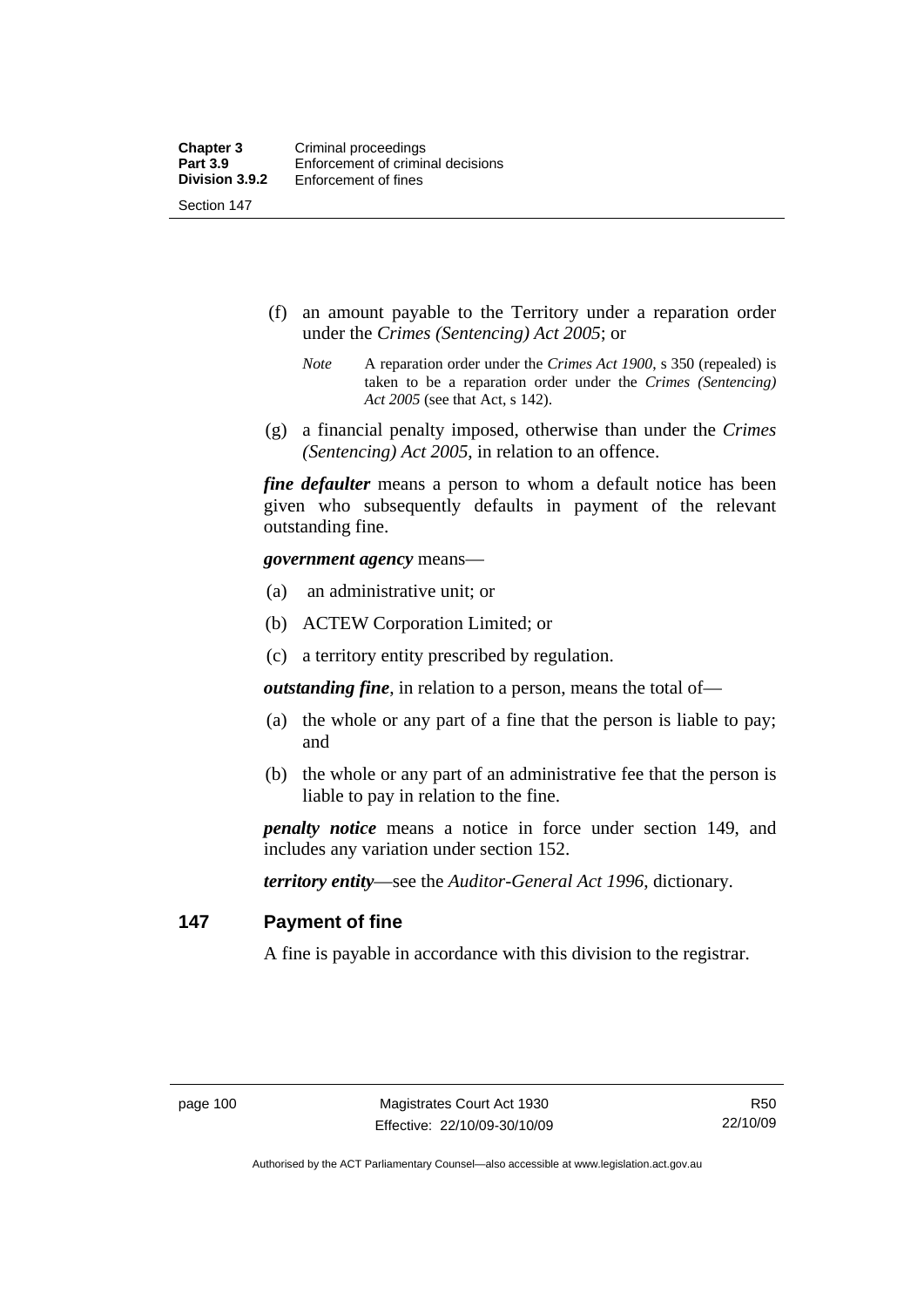# **147A Notice of address etc**

 (1) A person on whom a fine is imposed must not, without reasonable excuse, fail to give to the registrar particulars of his or her address within 7 days after the day when the fine is imposed.

Maximum penalty: 5 penalty units.

 (2) A person who is liable to pay a fine and who changes address before the fine and any relevant administrative fee are paid must not, without reasonable excuse, fail to give to the registrar particulars of the new address within 7 days after changing address.

Maximum penalty: 5 penalty units.

 (3) A person who is liable to pay a fine, and any relevant administrative fee, must not, without reasonable excuse, fail to give the registrar evidence of his or her address when required to do so by the registrar.

Maximum penalty: 5 penalty units.

## **147B Access to particulars of address**

- (1) For this division, the registrar may, in writing, ask a relevant person to give the registrar any details held by the person about an address of a stated person who is liable to pay a fine.
- (2) The relevant person must comply with the request as far as practicable.
- (3) In this section:

#### *relevant person* means—

- (a) the chief police officer; or
- (b) the housing commissioner; or
- (c) the chief executive (however described) of a government agency.

page 101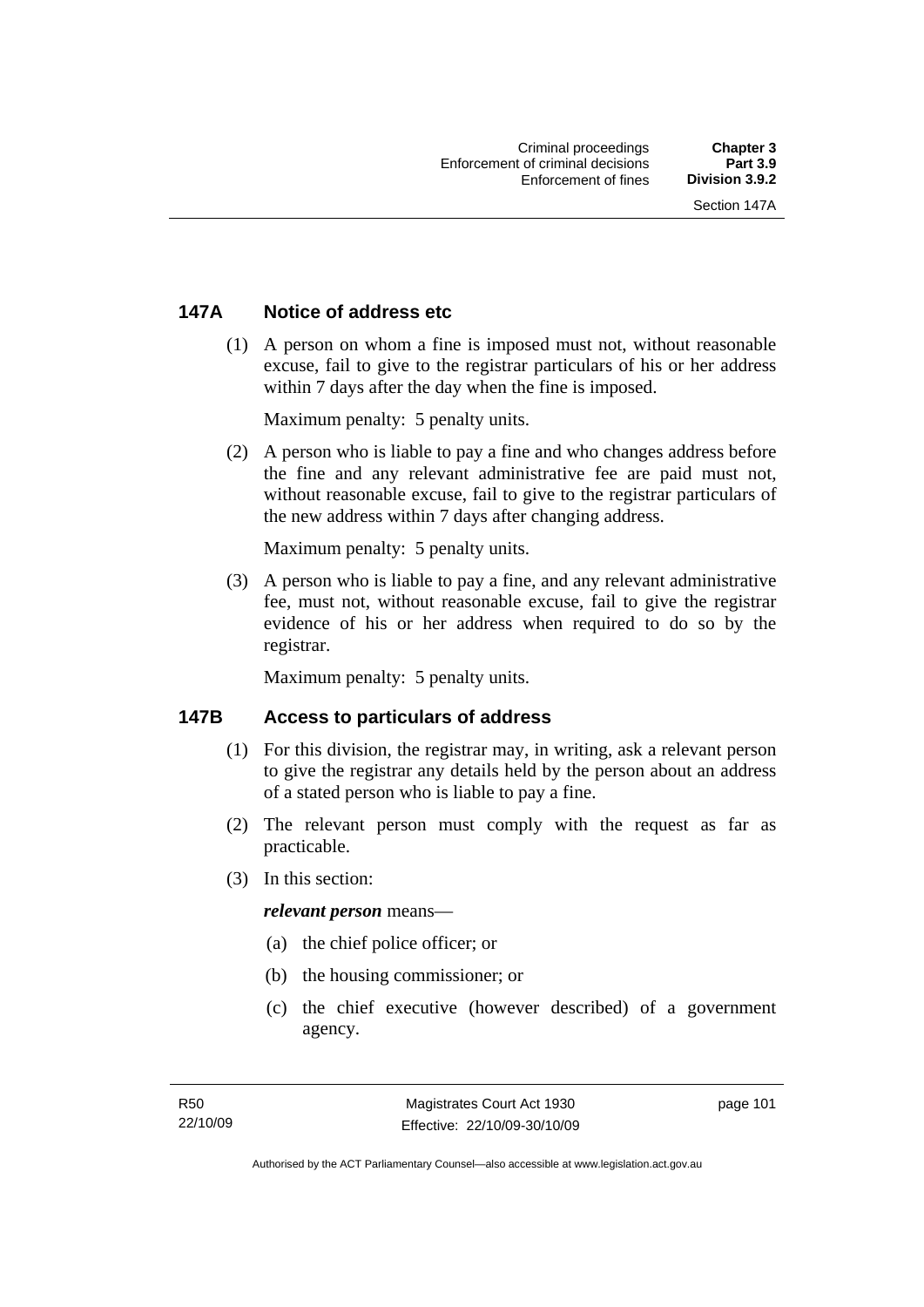# **147C Doubtful service**

- (1) This section applies if—
	- (a) a document has been served on a person for this division, other than by personal service; and
	- (b) the registrar is satisfied that—
		- (i) the document has not come to the knowledge of the person; or
		- (ii) doubt exists whether the document has come to the knowledge of the person.
- (2) If this section applies, the registrar must not take any further action under this division in relation to the person unless—
	- (a) the document has been served again on the person in the way the registrar considers appropriate; and
	- (b) the registrar is satisfied that the document has come to the knowledge of the person.

## **148 Court may allow time to pay**

- (1) If the court imposes a fine on a person for an offence, the court—
	- (a) must allow time for payment, if the summons for the offence was served in accordance with section 116B; or
	- (b) may allow time for payment, in any other case.
- (2) For a fine mentioned in subsection (1) (a), the time allowed by the court must be not less than 14 days from the date of conviction.
- (3) In addition to allowing time for the payment of an amount, the court may direct that the person liable to pay the amount give security, to the satisfaction of the person specified by the court, with or without sureties, for the payment of the amount.

Authorised by the ACT Parliamentary Counsel—also accessible at www.legislation.act.gov.au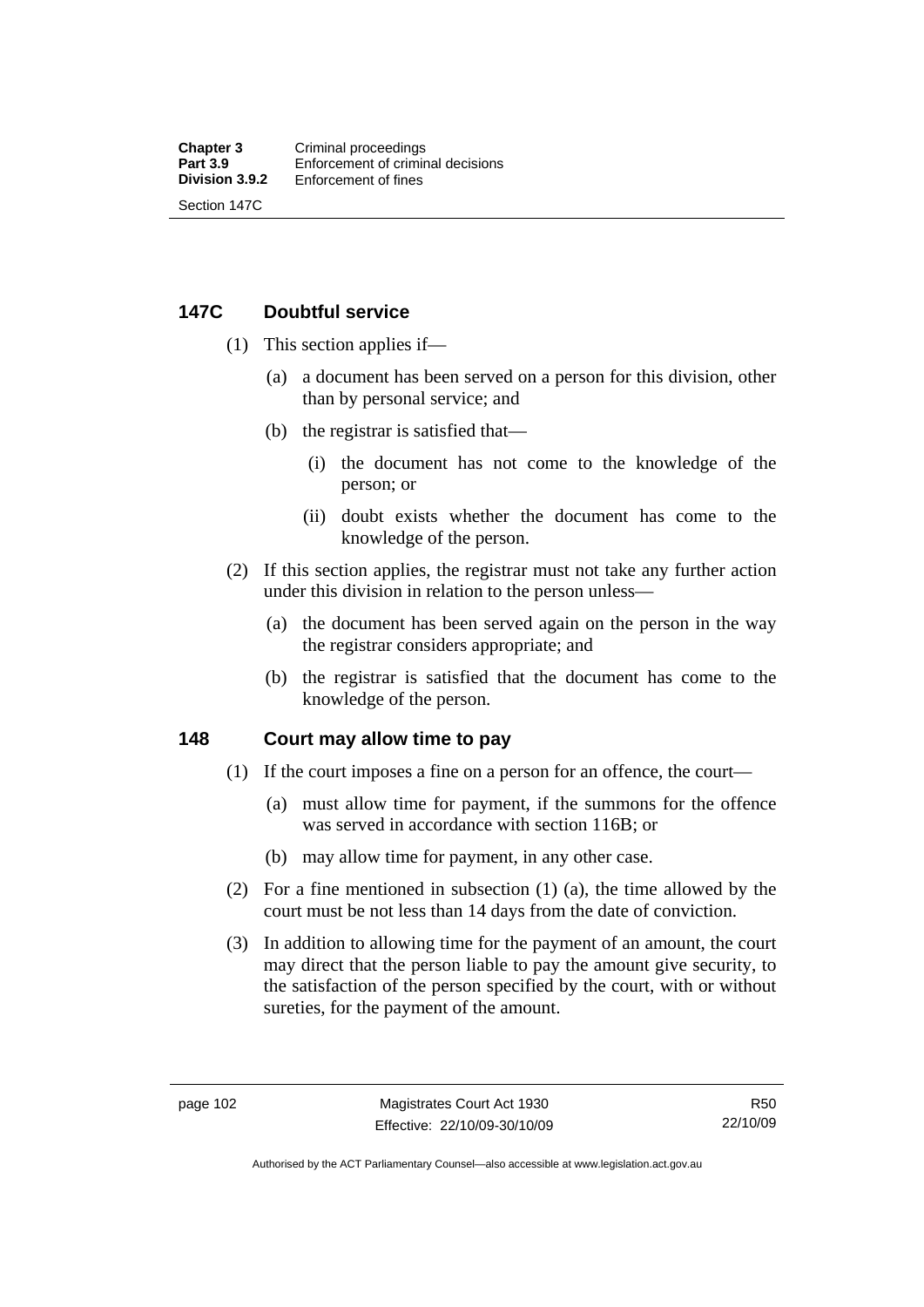(4) The security mentioned in subsection (3) must be given, and may be enforced, in the way provided by this Act.

## **149 Penalty notice**

- (1) If the registrar of the Supreme Court gives to the registrar a certificate of conviction that indicates that a person is liable to pay a fine as a result of a conviction or order made by the Supreme Court, the registrar must give the person a penalty notice about the fine.
- (2) If a person is liable to pay a fine as a result of a conviction or order by the court, the notice of the conviction or order required by section 116I or section 141 (1) (b) must contain a penalty notice about the fine.
- (3) A penalty notice about a fine must—
	- (a) specify the amount of the fine and the due date for payment; and
	- (b) if the fine is payable by instalments—specify the amount of each instalment and the due date for payment; and
	- (c) contain a statement to the effect that if the fine or any instalment is not paid by the due date the person is liable for the administrative fee under section 150 in addition to the fine; and
	- (d) contain a statement to the effect that, under section 152, the registrar may, on application, approve an arrangement about the payment of the fine; and
	- (e) indicate the obligation to notify the registrar of any change of address under section 147A.
- (4) If a penalty notice is varied under section 152, the notice must specify particulars of the approved arrangement for payment as so varied.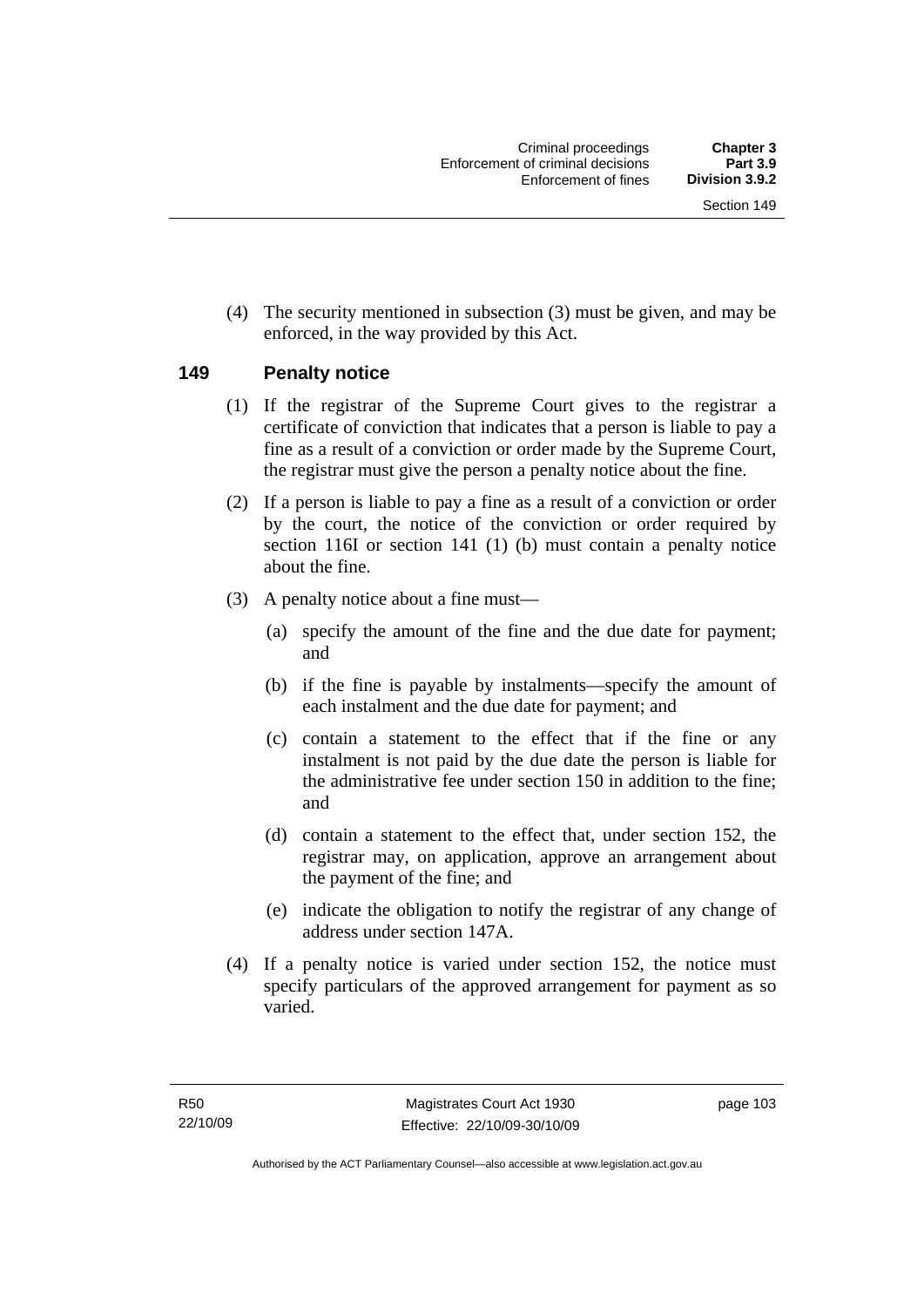## **150 Default**

- (1) If a person defaults in payment of a fine to which a penalty notice relates—
	- (a) the person is liable to pay to the Territory, in addition to the amount of the fine that remains unpaid, the administrative fee determined under the *Court Procedures Act 2004*, part 3 (Court and tribunal fees) for this paragraph; and
	- (b) the registrar must give a default notice to the person.
- (2) If a person to whom a default notice has been given subsequently defaults in payment of the fine, the registrar must give notice of the default to the road transport authority under section 153.
- (3) For this division, a person defaults in payment of a fine or any relevant administrative fee if the person fails to pay any part of the amount payable by—
	- (a) the due date specified in the relevant penalty notice; or
	- (b) if a default notice has been issued in relation to the amount the due date specified in the default notice.

## **151 Default notice**

- (1) A default notice under section 150 must—
	- (a) specify the default to which the notice relates; and
	- (b) indicate that, subject to section 152, the amount of the fine remaining unpaid and the relevant administrative fee are due on the date or dates specified in the notice; and
	- (c) contain a statement indicating the consequences under section 150 (2) of a default in payment of an amount to which the notice relates; and

Authorised by the ACT Parliamentary Counsel—also accessible at www.legislation.act.gov.au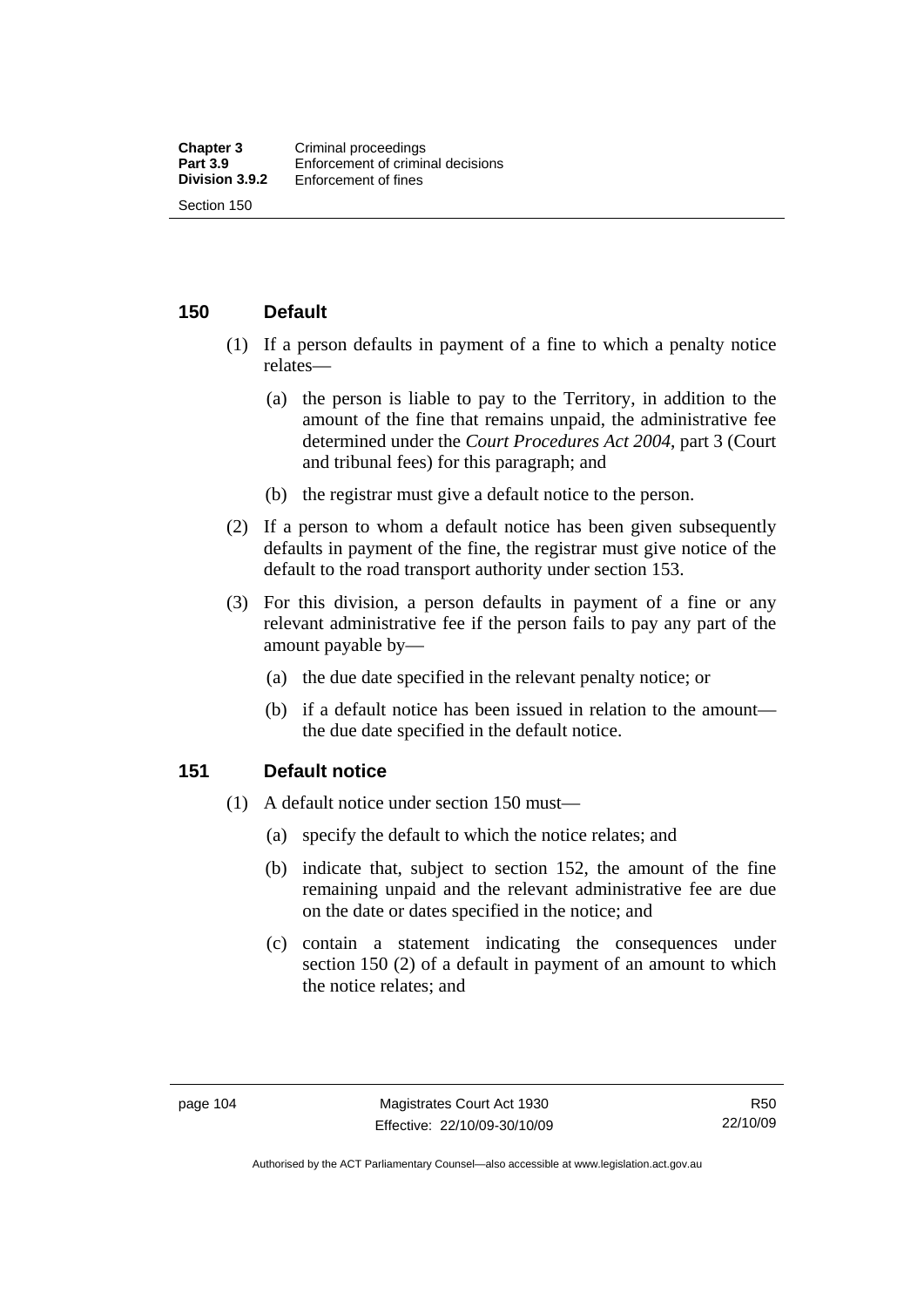- (d) contain a statement to the effect that, under section 152, the registrar may, on application, approve an arrangement about the payment of the fine; and
- (e) indicate the obligation to notify the registrar of any change of address under section 147A.
- (2) The registrar may specify in a default notice matters about a person's property or financial circumstances that are to be set out in any application by the person for approval of a special arrangement under section 152.
- (3) If a default notice is varied under section 152, the notice must specify particulars of the approved arrangement for payment as so varied.

# **152 Special arrangements**

- (1) The registrar may, on application, approve in writing an arrangement for—
	- (a) further time for the payment of all or any part of a fine or administrative fee, or an instalment of such an amount; or
	- (b) payment of all or any part of a fine or administrative fee by instalments.
- (2) An arrangement under subsection (1) (a) may also be made in relation to an amount that is overdue for payment under a previous approved arrangement.
- (3) To the extent to which an approval for time to pay all or any part of a fine or instalment is inconsistent with an order of a court, the order has no effect.
- (4) An application for an approval must—
	- (a) be made in writing; and
	- (b) specify the grounds on which it is made; and

page 105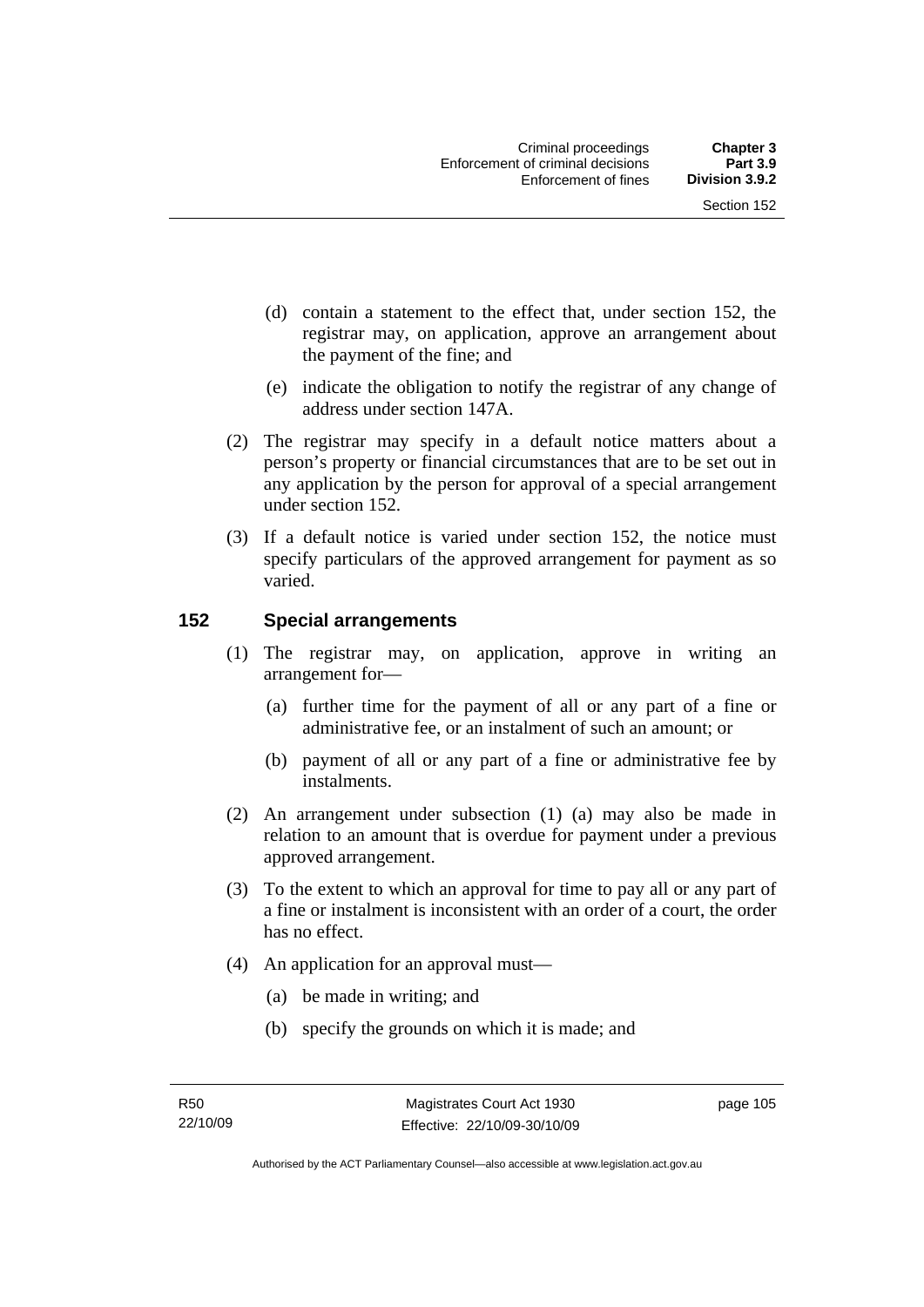- (c) be lodged with the registrar by the date, or within the period, ascertained in accordance with the current penalty notice, or current default notice, about the fine; and
- (d) for an applicant to whom a default notice has been given contain any particulars requested by the registrar in the notice.
- (5) A person committed under section 154D (Fine defaulters imprisonment) or section 154E (Young fine defaulters) is not entitled to make an application.
- (6) If an approval concerns a fine for which a penalty notice or a default notice has been given to a person, the registrar must vary the notice  $by-$ 
	- (a) altering the notice in accordance with the approval; or
	- (b) reissuing the notice, revised in accordance with the approval.

## **153 Notice for suspension of driver licence etc**

- (1) The registrar must notify the road transport authority of the name, address and date of birth of each person who, after being given a default notice for a fine, defaults in payment of the outstanding fine.
- (2) If notice is given under subsection (1) and the registrar subsequently approves an arrangement under section 152, the registrar must notify the road transport authority of the approval.
- (3) If notice has been given under subsection (1) and no later notice has been given under subsection (2), the registrar must notify the road transport authority if—
	- (a) the outstanding fine is paid; or
	- (b) the outstanding fine has been remitted by the Executive; or
		- *Note 1* For the remission of a fine by the Executive, see the *Crimes (Sentence Administration) Act 2005*, s 313 (Remission of penalties).

Authorised by the ACT Parliamentary Counsel—also accessible at www.legislation.act.gov.au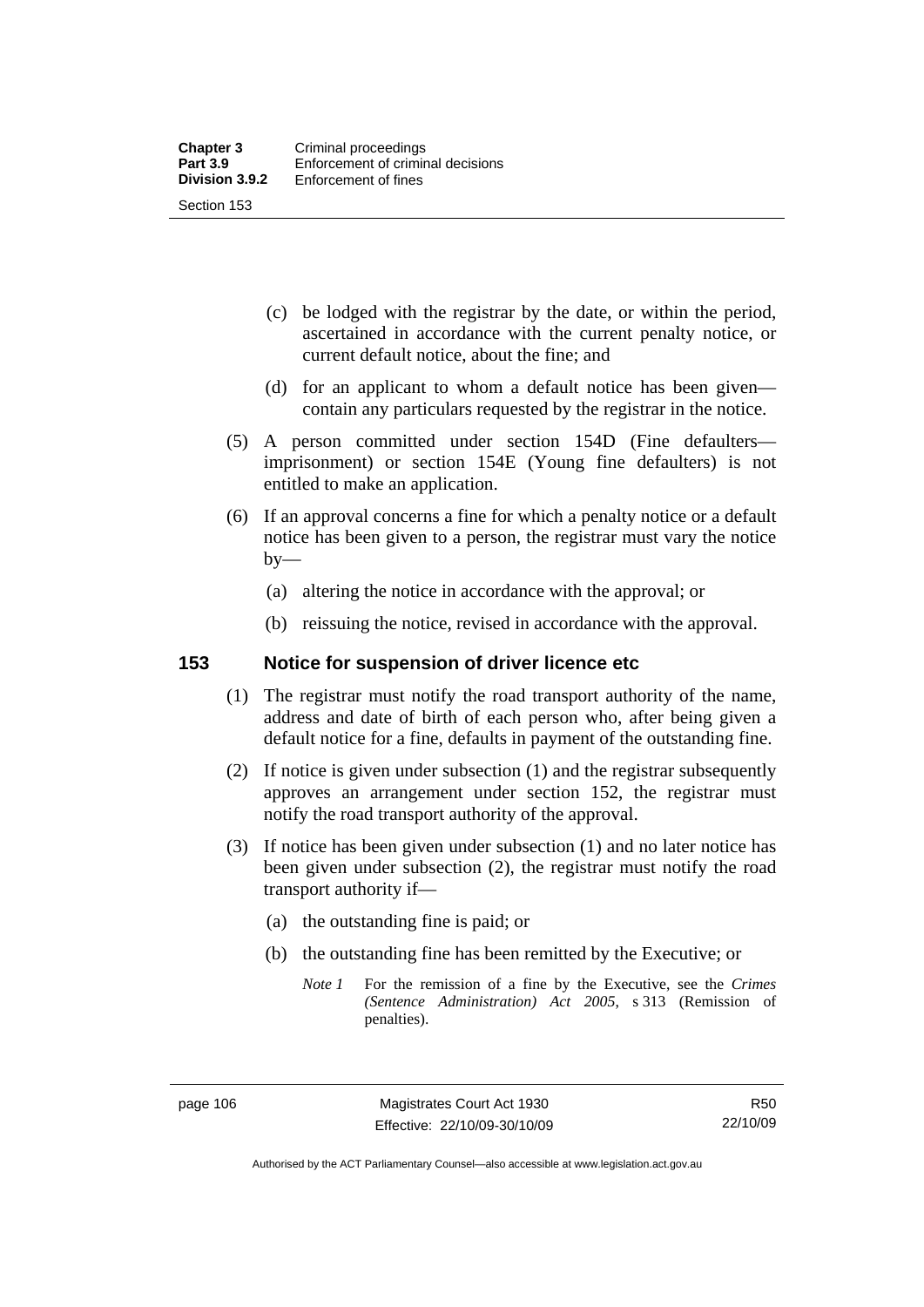- *Note 2* A fine also may have been remitted under this Act, s 159 (repealed) or the *Crimes Act 1900*, s 434 (repealed).
- (c) the person has completed serving a period of imprisonment because of an order under section 154D (Fine defaulters imprisonment) or section 154E (Young fine defaulters); or
- (d) the conviction or order that gave rise to the liability to pay the fine is quashed or set aside.

## **154 Access to personal information**

- (1) To ensure the payment of an outstanding fine, the registrar may, in writing, ask a relevant person to give the registrar stated particulars of personal information held by the person about the fine defaulter.
- (2) The relevant person must comply with the request as far as practicable.
- (3) In this section:

*personal information*, about a fine defaulter, means details about the defaulter's financial circumstances or criminal record.

*relevant person* means—

- (a) the chief police officer; or
- (b) the housing commissioner; or
- (c) the chief executive (however described) of a government agency.

## **154D Fine defaulters—imprisonment**

- (1) The court must order the imprisonment of a fine defaulter if—
	- (a) satisfied that all reasonable action has been taken under this division to secure payment and there is no reasonable likelihood of the outstanding fine being paid; and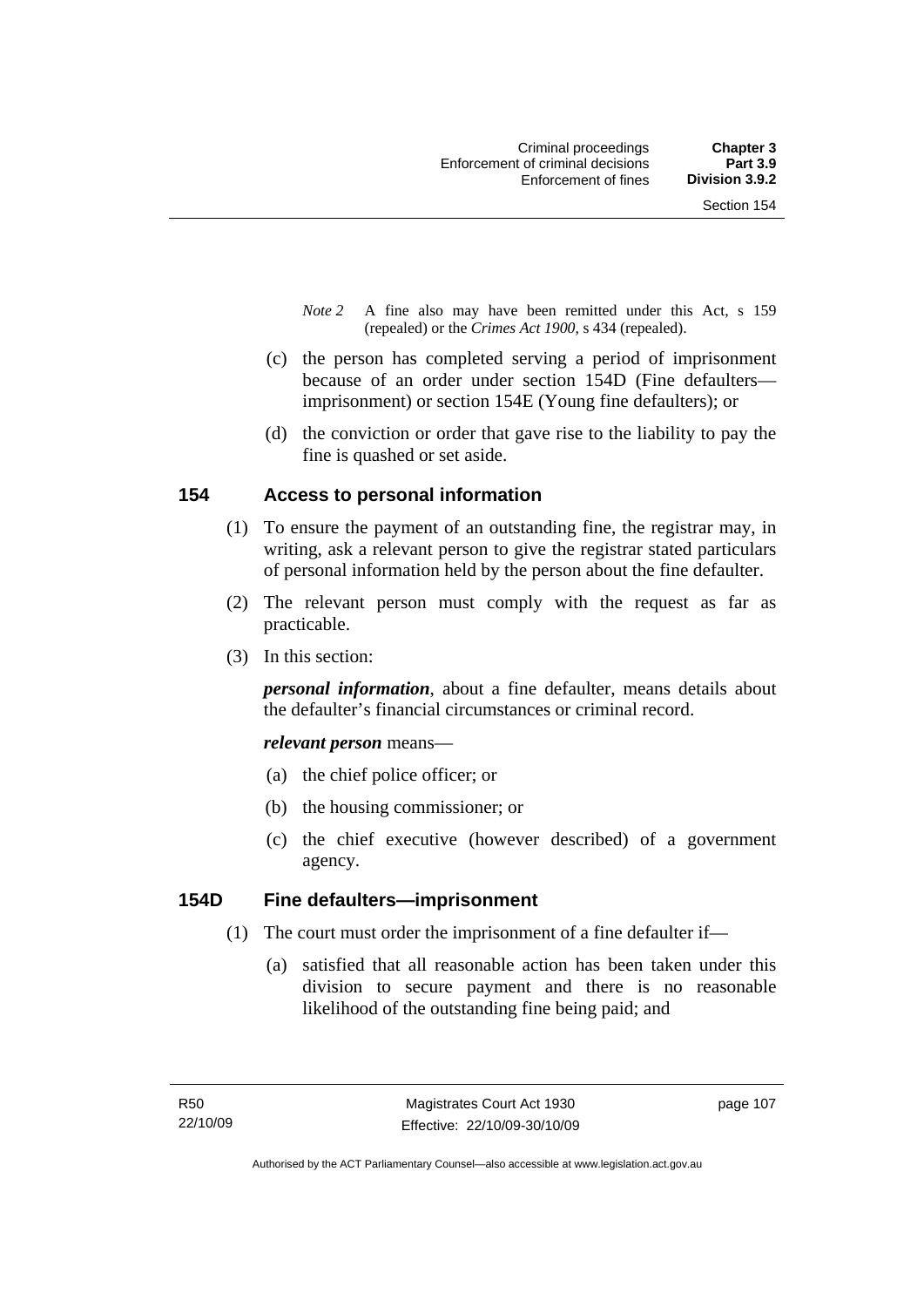Section 154E

- (b) the outstanding fine has not been remitted by the Executive.
- *Note 1* The court must issue a warrant for the imprisonment of the person in the chief executive's custody (see *Crimes (Sentence Administration) Act 2005*, s 12).
- *Note 2* For the remission of a fine by the Executive, see the *Crimes (Sentence Administration) Act 2005*, s 313 (Remission of penalties).
- *Note 3* A fine also may have been remitted under this Act, s 159 (repealed) or the *Crimes Act 1900*, s 434 (repealed).
- (2) The order, or any warrant under the *Crimes (Sentence Administration) Act 2005*, section 12 (Warrant for imprisonment), must not be given effect if the amount of the outstanding fine is paid to the Territory, or to someone acting for the Territory, before the person is imprisoned.
- (3) The period for which the fine defaulter must be committed is the lesser of—
	- (a) a period worked out at the rate of 1 day for each \$100, or part of \$100, of the outstanding fine; or
	- (b) 6 months.
- (4) This section does not apply to a person if—
	- (a) the person's liability to pay the fine is derived from a reparation order under the *Crimes (Sentencing) Act 2005*; or
	- (b) section 154E applies to the person.
		- *Note* A reparation order under the *Crimes Act 1900,* s 350 (repealed) is taken to be a reparation order under the *Crimes (Sentencing) Act 2005*, s 142.

#### **154E Young fine defaulters**

 (1) This section applies to a fine defaulter if the offence in relation to which the fine was imposed was committed when the person was under 18 years old.

R50 22/10/09

Authorised by the ACT Parliamentary Counsel—also accessible at www.legislation.act.gov.au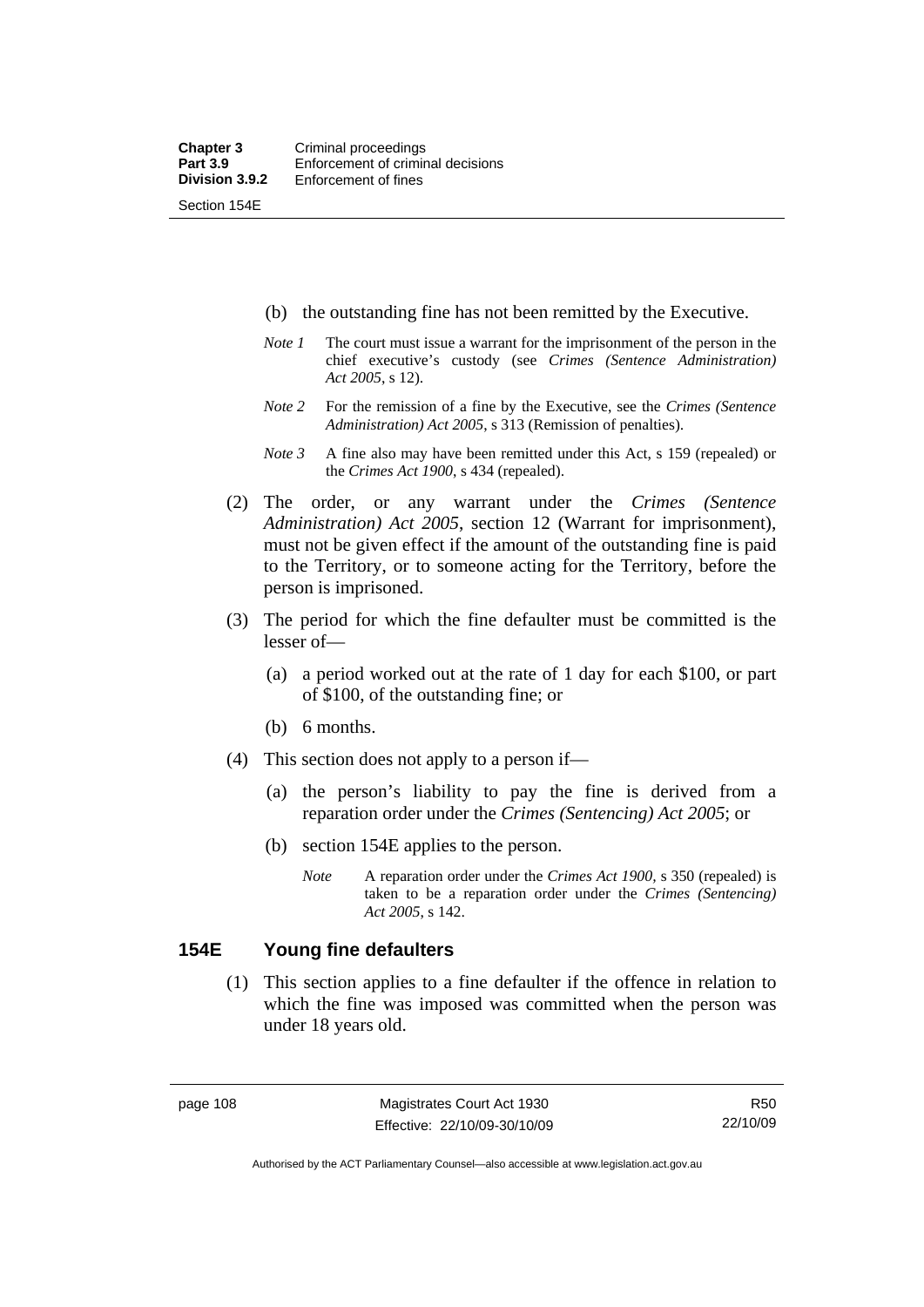- (2) The court may order the imprisonment of the person if the court—
	- (a) has assessed the person's capacity to pay the fine and is satisfied the person has the capacity to pay; and
	- (b) has offered the person an arrangement under section 152 (Special arrangements) about the payment of the fine; and
	- (c) has notified the road transport authority as required under section 153 (1) (Notice for suspension of driver licence etc).
- (3) The order, or any warrant under the *Crimes (Sentence Administration) Act 2005*, section 12 (Warrant for imprisonment), must not be given effect if the amount of the outstanding fine is paid to the Territory, or to someone acting for the Territory, before the person is imprisoned.
- (4) The period for which the person must be imprisoned is the lesser of—
	- (a) a period worked out at the rate of 1 day for each \$300, or part of \$300, of the outstanding fine; and
	- (b) 7 days.

## **154F Young fine defaulters—no capacity to pay**

- (1) This section applies to a fine defaulter if—
	- (a) the offence in relation to which the fine was imposed was committed when the person was under 18 years old; and
	- (b) the court—
		- (i) has assessed the person's capacity to pay the fine; and
		- (ii) is satisfied that the person does not have capacity to pay the fine.
- (2) The court may not order the imprisonment of the person.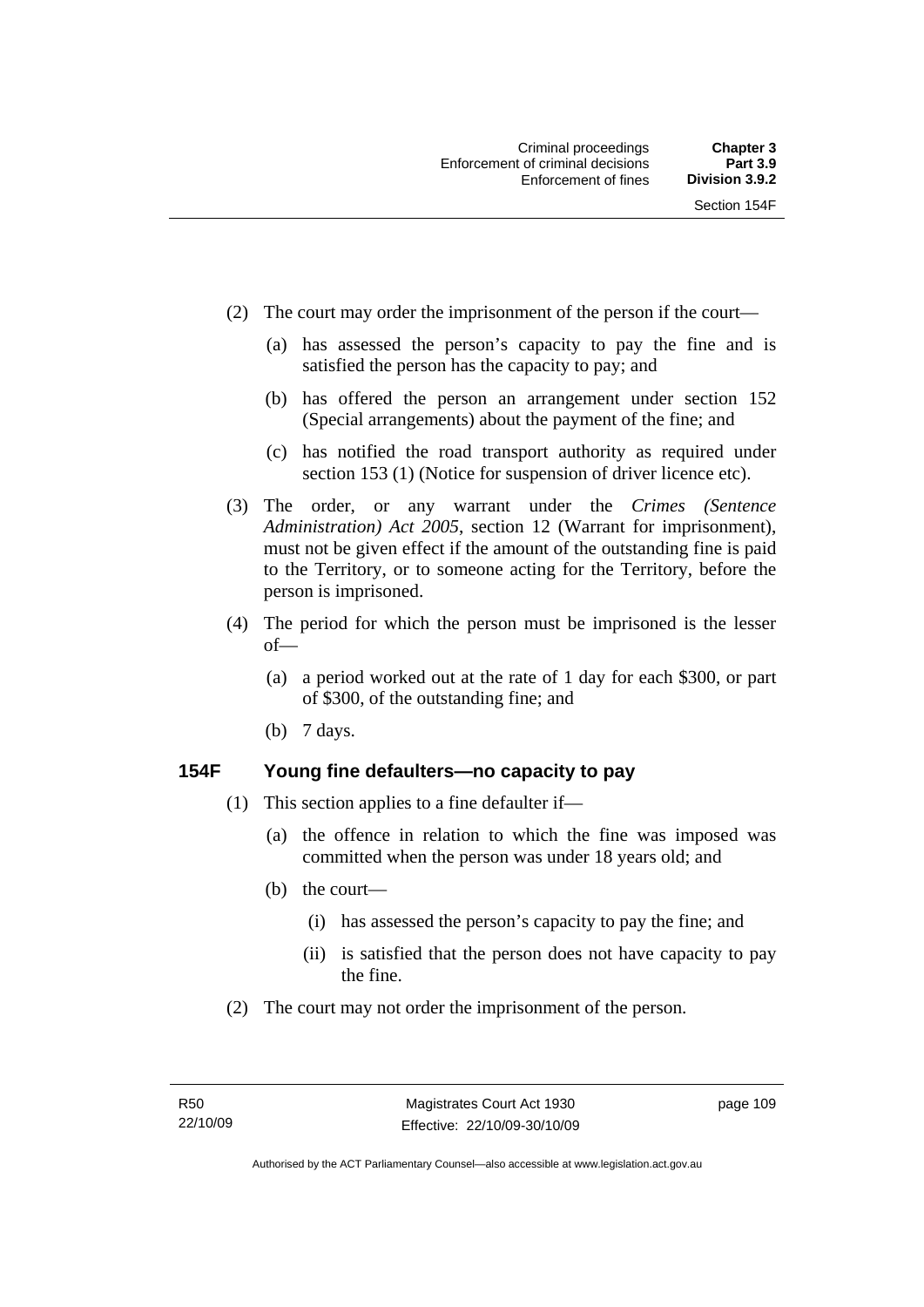(3) However, the court may (on application or on its own initiative) review the person's capacity to pay, but not more than once in any 6-month period.

## **157 Outstanding fine discharged by payment**

- (1) This section applies if—
	- (a) a person is imprisoned under section 154D or section 154E; and
	- (b) an amount is paid to the Territory (through the registrar or the chief executive) to discharge an amount of the outstanding fine.
- (2) If the amount paid completely discharges the outstanding fine, the chief executive must release the person from imprisonment immediately, unless the person must otherwise be lawfully detained.

## **158 Outstanding fine satisfied by imprisonment**

A person imprisoned under section 154D (Fine defaulters imprisonment) discharges the person's liability to pay the outstanding fine—

- (a) at the rate of \$100 for each day or part of a day for which the person is so imprisoned; or
- (b) if the person is committed for 6 months—at the end of the 6-month period.

## **158A Outstanding fine satisfied by imprisonment—young fine defaulter**

A person imprisoned under section 154E (Young fine defaulters) discharges the person's liability to pay the outstanding fine—

 (a) at the rate of \$300 for each day or part of a day for which the person is detained under the warrant for imprisonment; or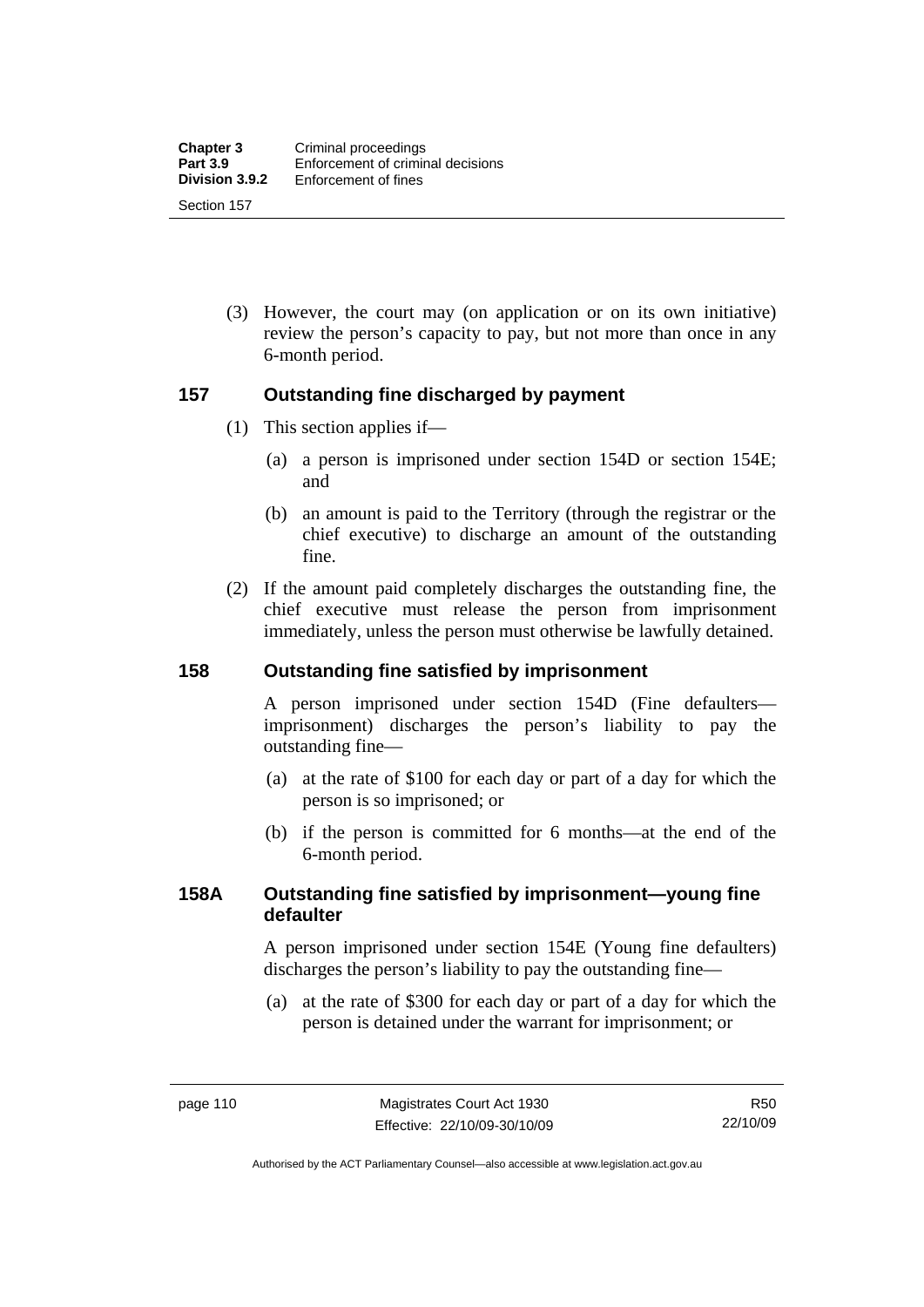(b) if the person is committed for 7 days—at the end of the 7-day period.

## **160 Conviction or order quashed or set aside**

If the conviction or order that gave rise to a person's liability to pay a fine is quashed or set aside, the registrar must, in addition to notifying the road transport authority under section 153 (3) (d)—

- (a) refund to the person any amount paid in relation to the fine; and
- (b) refund to the person any amount paid in relation to a relevant administrative fee.

#### **161 Other enforcement provisions not affected**

This division shall not be taken to affect the operation of any other law in force in the ACT that provides for the recovery or enforcement of a fine.

# **Division 3.9.3 Reciprocal enforcement of fines against bodies corporate**

## **166A Definitions for div 3.9.3**

In this division:

*conviction* means a conviction or order entered or made by a court in the exercise of summary jurisdiction in a proceeding for an offence.

*fine* includes—

- (a) a financial penalty, financial forfeiture and financial compensation; and
- (b) fees, charges and costs payable by a body corporate under an order made in a proceeding in which a conviction was entered in relation to the body corporate.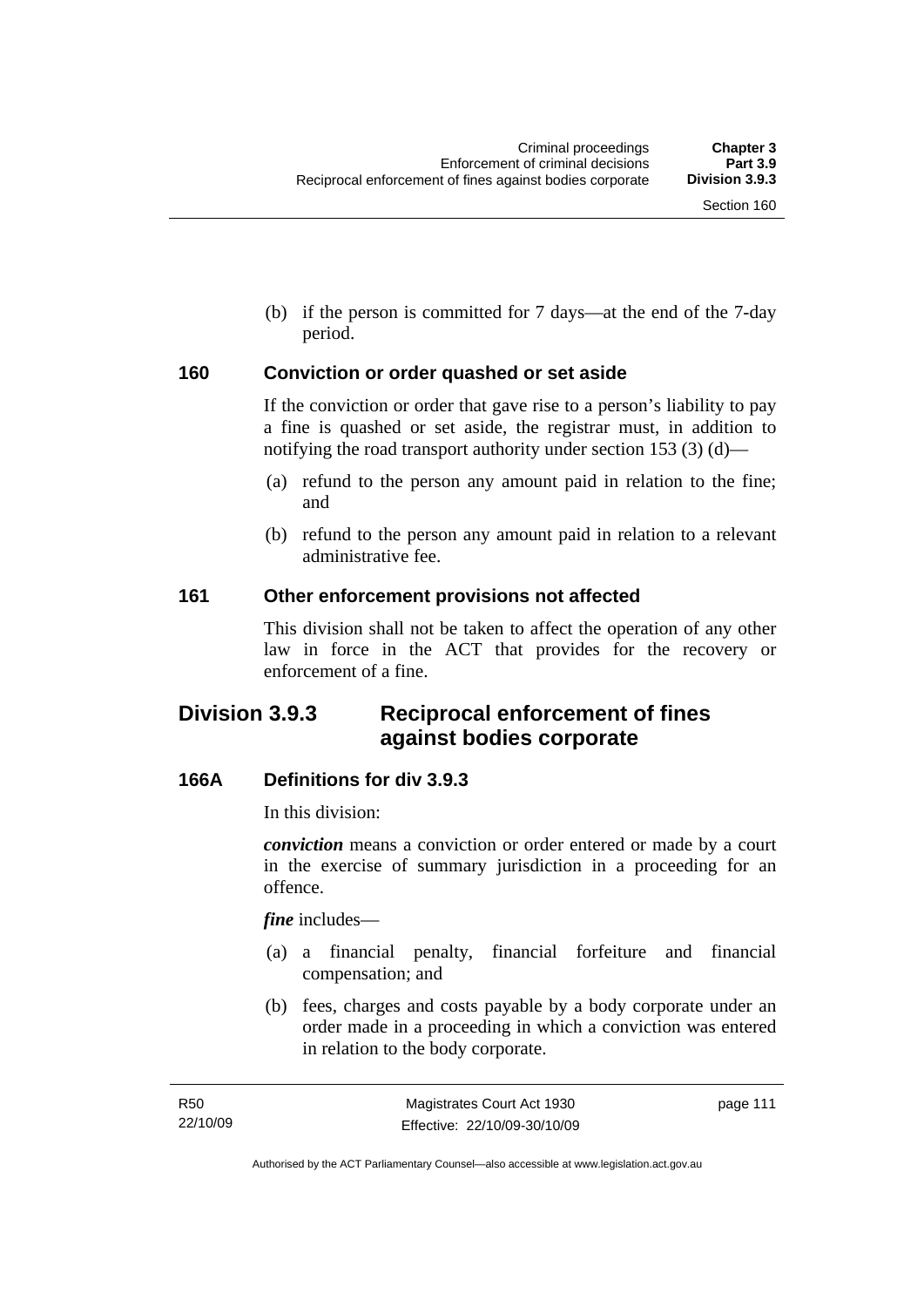*reciprocating court* means a court declared under section 166B to be a reciprocating court.

*relevant officer*, in relation to a reciprocating court, means the registrar or other corresponding officer of the court.

*State* includes a Territory other than the Australian Capital Territory.

*territory fine* means a fine payable under a conviction of the court.

## **166B Declarations relating to reciprocating courts**

- (1) If a State has laws providing for the enforcement in the State of a territory fine against a body corporate, the Attorney-General may, in writing, declare a court of summary jurisdiction in the State to be a reciprocating court.
- (2) A declaration is a notifiable instrument.

*Note* A notifiable instrument must be notified under the Legislation Act.

## **166C Enforcement of fine**

- $(1)$  If—
	- (a) a fine is payable by a body corporate under a conviction of a reciprocating court; and
	- (b) the registrar receives a written request from the relevant officer of the reciprocating court for the enforcement of the conviction accompanied by—
		- (i) a copy, certified by the relevant officer to be correct, of the conviction; and
		- (ii) a certificate signed by the relevant officer stating the amount of the fine that remains unpaid;

the registrar must register the conviction by filing in the court the certified copy of the conviction and noting the date of the registration on the copy.

Authorised by the ACT Parliamentary Counsel—also accessible at www.legislation.act.gov.au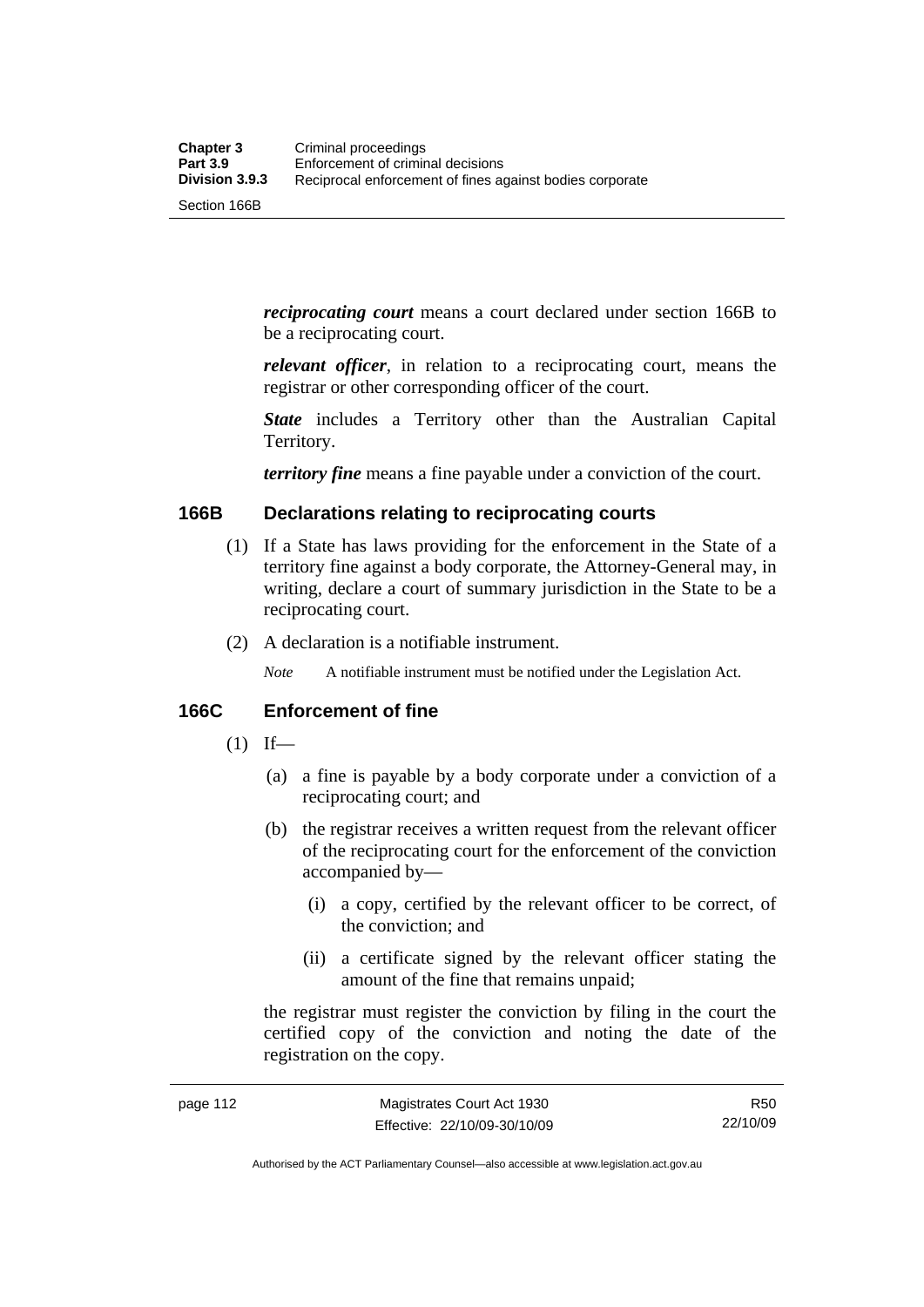- (2) On the registration of a conviction under subsection (1)—
	- (a) the conviction is taken, for this part, to be a conviction of the court adjudging payment of a fine by the body corporate in the amount stated as unpaid in the certificate mentioned in subsection  $(1)$  (b); and
	- (b) the registrar must make an enforcement order for the purpose of recovering the amount mentioned in paragraph (a); and
	- (c) subject to this section, this Act and the rules applying to civil proceedings in the Magistrates Court apply in relation to an enforcement order made under paragraph (b) as if the order had been made in a civil proceeding in the court.
- (3) If a request is made under this section in relation to a fine payable under a conviction of a reciprocating court and the registrar later receives a notification from the relevant officer of the reciprocating court of payment of an amount in satisfaction in whole or part of the amount of the fine, the registrar must note the particulars of the payment on the certified copy of the conviction filed in the court.
- $(4)$  If—
	- (a) an enforcement order is made under subsection (2) in relation to a fine; and
	- (b) before enforcement, the registrar receives a notification mentioned in subsection (3) in relation to the fine;

the registrar must stay the order.

- (5) On the stay of the order, the registrar must—
	- (a) if the amount of the fine has been paid in full—set aside the order; or
	- (b) if part of the amount of the fine remains unpaid—amend the order to show the amount still unpaid.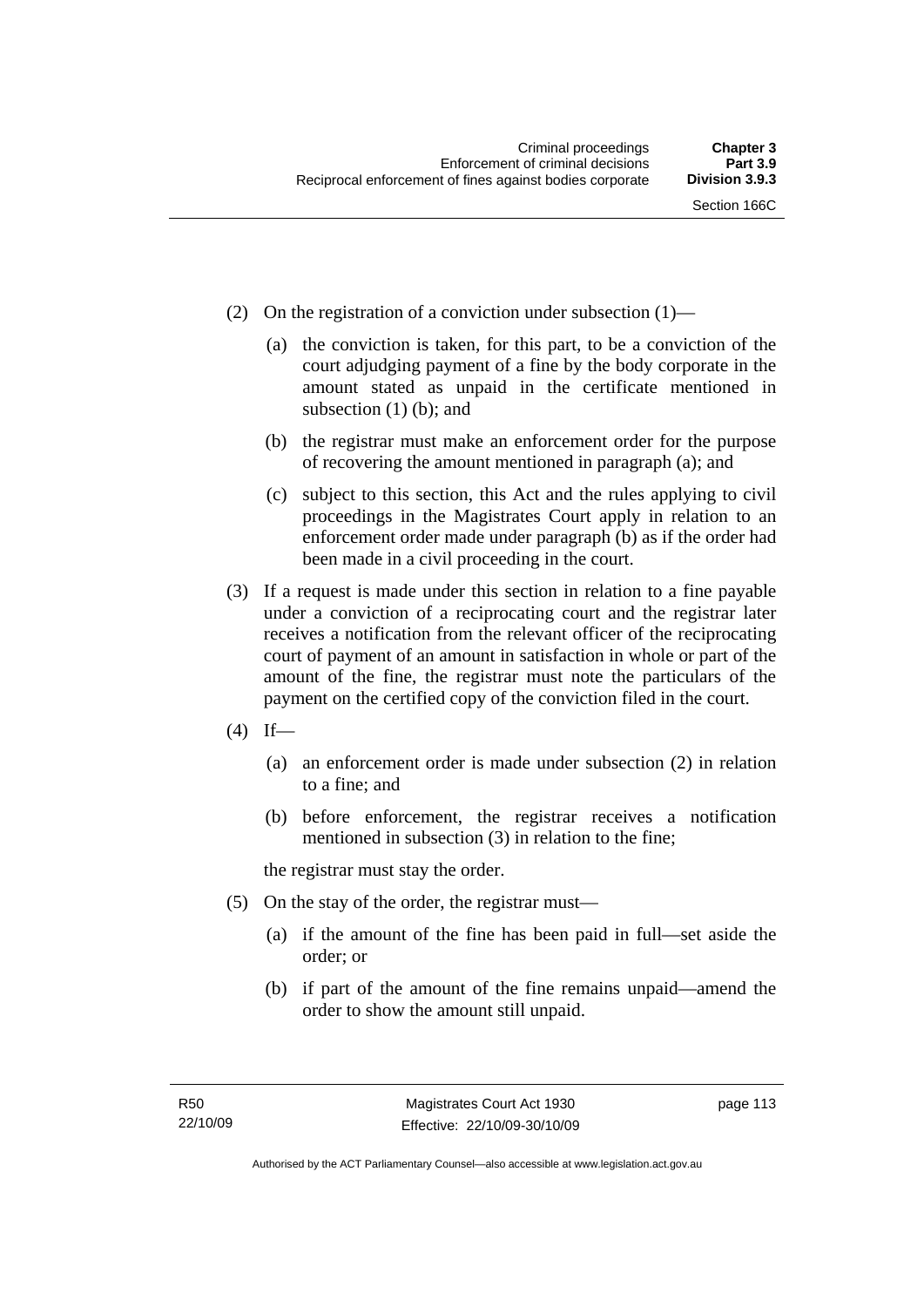- (6) If an enforcement order is amended under subsection (5) (b), the order must be enforced in relation to the amount of the fine shown in the order as unpaid.
- (7) If an amount of money is paid to the registrar in satisfaction in whole or in part of a fine payable under a conviction registered under subsection (1), the registrar must remit the amount to the relevant officer of the reciprocating court by which the conviction was entered.
- (8) For this section, a document that purports to have been signed by the relevant officer of a reciprocating court is taken to have been so signed unless the contrary is proved.

# **166D Effect of enforcement by reciprocating court**

An amount received by the registrar from a reciprocating court in satisfaction in whole or in part of a territory fine must be applied by the registrar as if the amount had been paid to the registrar by the body corporate by which the fine was payable in satisfaction in whole or in part of the fine.

# **166E Registrar to notify payment of territory fine**

 $If$ 

- (a) a conviction of the court under which a fine is payable is registered by the relevant officer of a reciprocating court; and
- (b) an amount is received by the registrar in satisfaction in whole or in part of the fine;

the registrar must, as soon as practicable, notify the relevant officer of the amount of that payment.

R50 22/10/09

Authorised by the ACT Parliamentary Counsel—also accessible at www.legislation.act.gov.au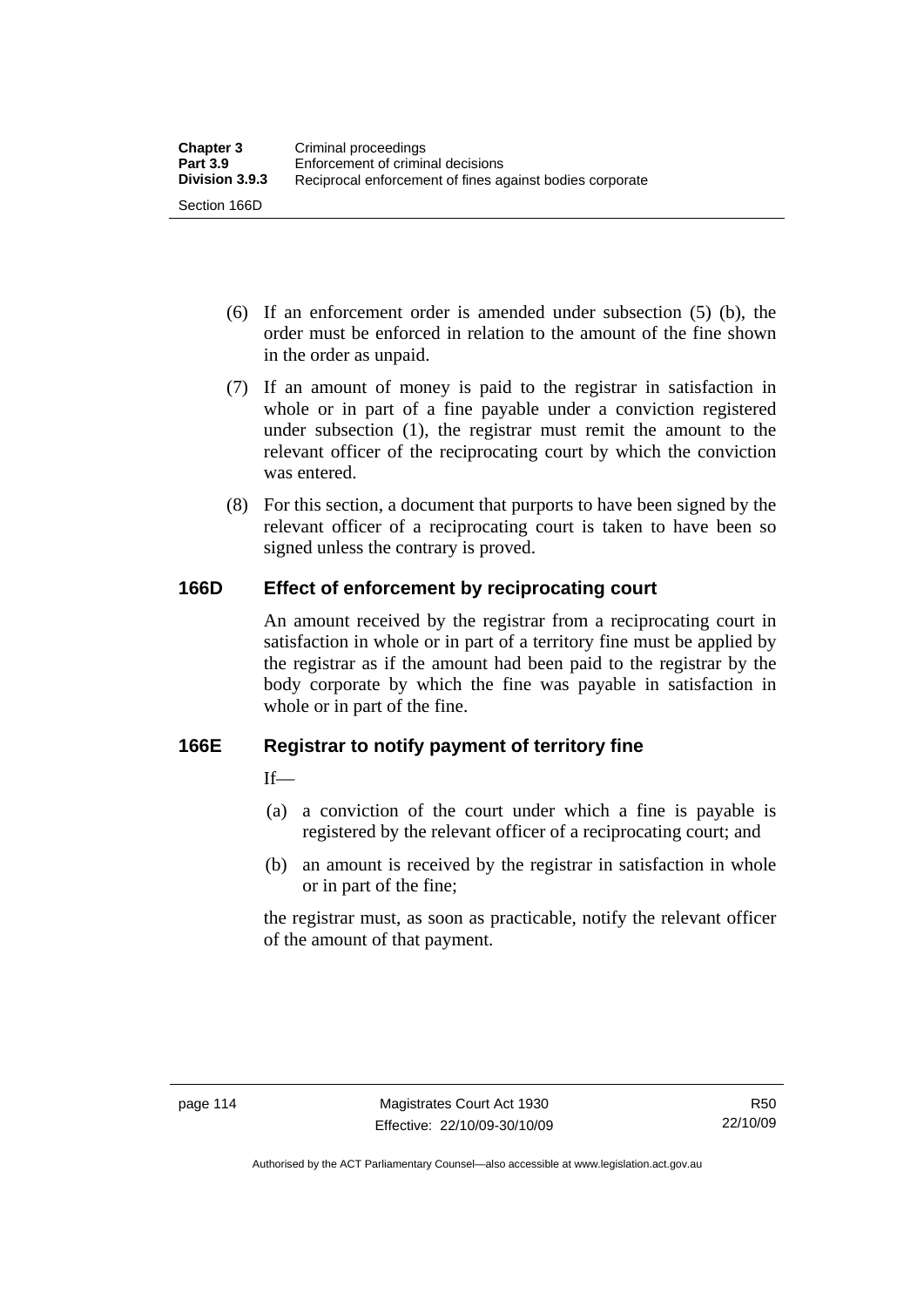# **Division 3.9.4 Enforcement of criminal decisions other provisions**

## **184 Enforcement of costs against informant**

If a court orders an informant in a criminal proceeding to pay costs to a defendant, the order operates as a judgment given or entered in relation to a claim for the payment of money and is enforceable accordingly.

# **191 Accounts to be kept of amounts received**

Every registrar and person in charge of a correctional centre must keep a true and exact account of all amounts received by him or her under or because of any conviction or order, showing the people from whom and the time when the amounts were received and to whom and when the amounts were paid.

Maximum penalty: 1 penalty unit.

# **193 Forfeited goods may be sold**

Except where otherwise provided, all forfeitures, not financial, that are incurred in relation to an offence triable by the court or that may be enforced by the court, may be sold or disposed of or dealt with in the way that the court directs, and the proceeds of the sale must be applied in a similar way as if the proceeds were a fine imposed under the Act, ordinance or law on which the proceeding for forfeiture is founded.

# **194 Enforcement order not void for form only**

An enforcement order is not void only because of a defect or error in it if there is a conviction or order that is valid, or that may be amended and made valid, under this Act to support it.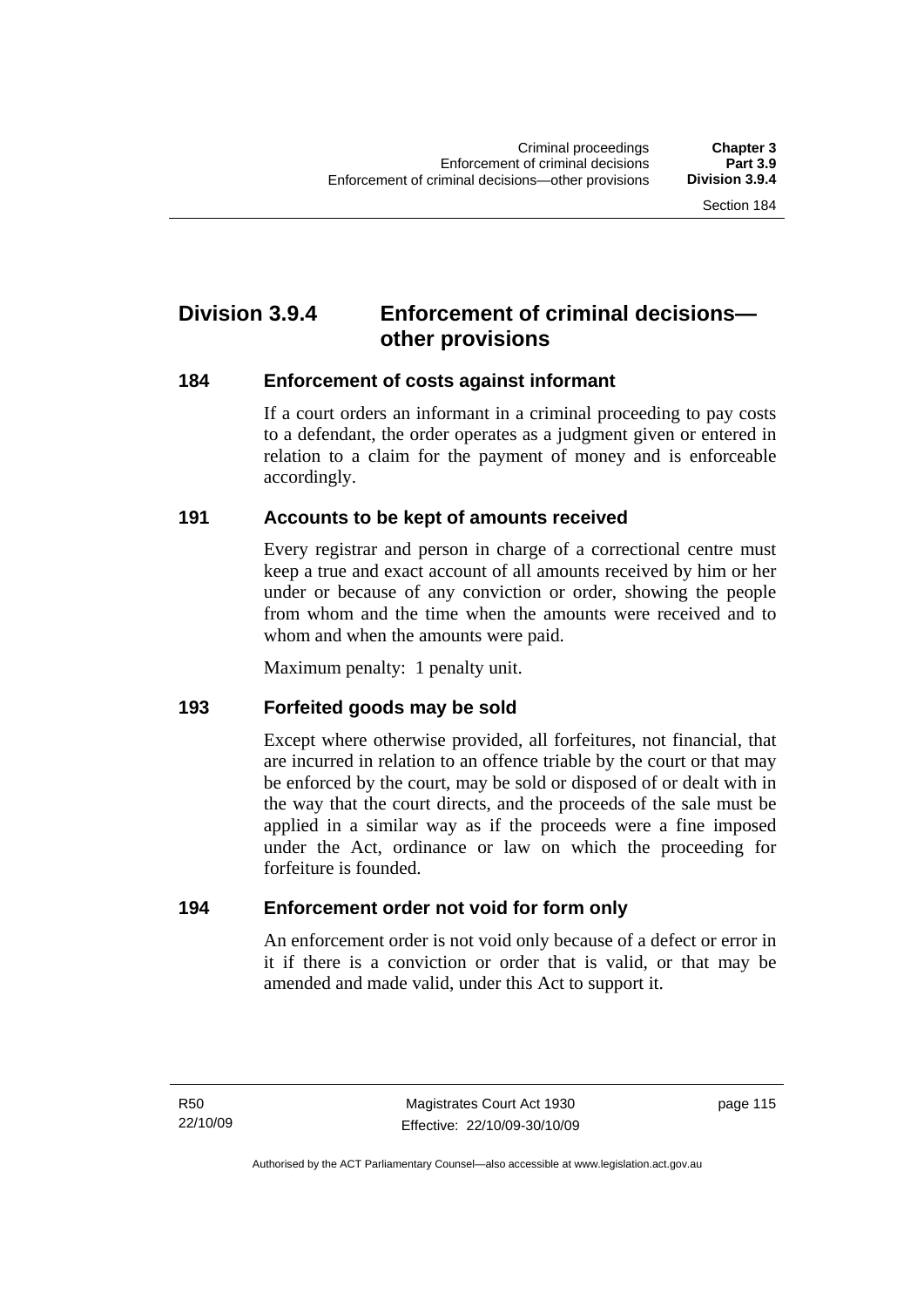## **195 Convictions etc to be given to Supreme Court registrar**

- (1) This section applies if a person is convicted of an indictable offence by the court or an information in relation to an indictable offence is dismissed by the court.
- (2) The court must immediately give the registrar of the Supreme Court a copy of the conviction and recognisances or a copy of the certificate of dismissal (if any).
- (3) The court must keep a conviction and dismissal book and record each conviction or dismissal in it.

page 116 Magistrates Court Act 1930 Effective: 22/10/09-30/10/09

Authorised by the ACT Parliamentary Counsel—also accessible at www.legislation.act.gov.au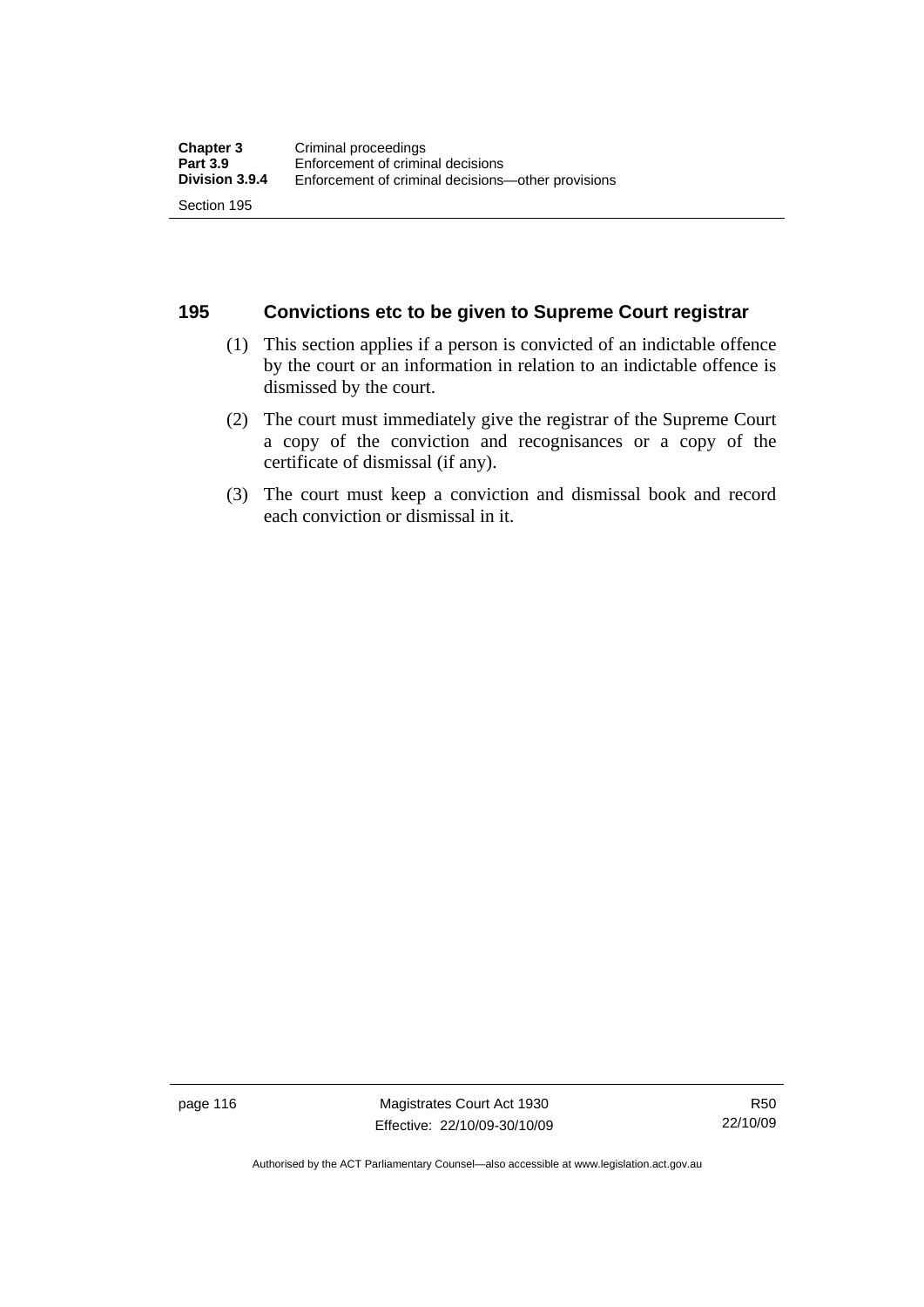# **Part 3.10 Criminal appeals**

# **Division 3.10.1 Criminal appeals—jurisdiction of Supreme Court**

## **207 Jurisdiction of Supreme Court**

- (1) The appellate jurisdiction of the Supreme Court in relation to decisions of the Magistrates Court under this Act (other than chapter 4 (Civil proceedings)) extends to the hearing and deciding of the following appeals and to no others:
	- (a) appeals to which division 3.10.2 (Appeals in criminal matters) applies;
	- (b) reference appeals under division 3.10.2A (Reference appeals in criminal matters);
	- (c) review appeals under division 3.10.3 (Review appeals in criminal matters).
- (2) This part does not limit the operation of any other Act that makes provisions in relation to the appellate jurisdiction of the Supreme Court.

# **Division 3.10.2 Appeals in criminal matters**

# **208 Appeals to which div 3.10.2 applies**

- (1) Each of the following appeals is an appeal to which this division applies:
	- (a) an appeal by any of the following from a decision of the Magistrates Court under the Crimes Act, section 315A (2) or (3) (Investigation into fitness to plead) or section 315D (7) (Person found temporarily unfit to plead):
		- (i) the person whose fitness to plead was decided;

page 117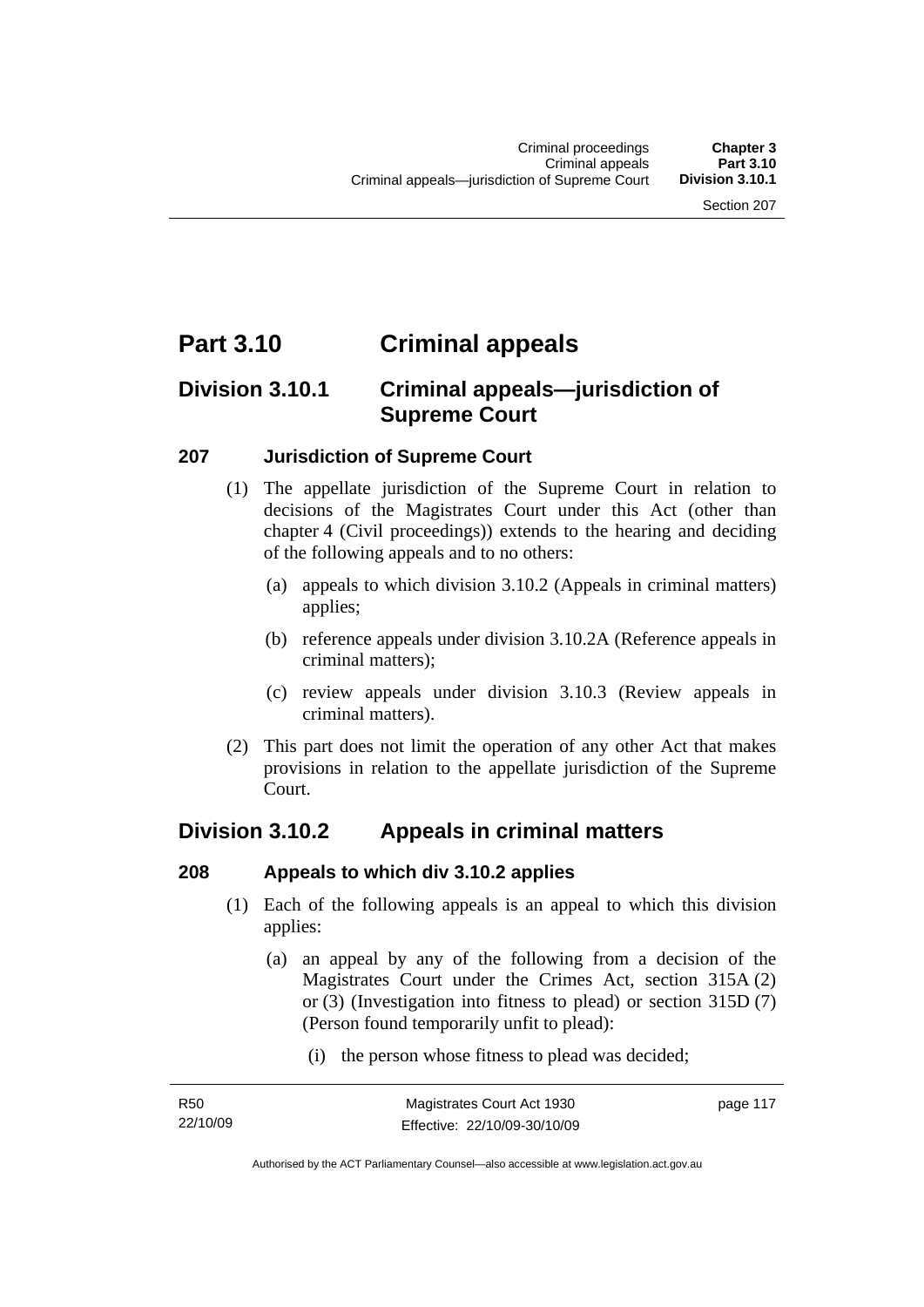- (ii) anyone who appeared at the proceeding in which the decision was made;
- (iii) anyone else with the leave of the court;
- (b) an appeal, by the person convicted, from a conviction for an offence dealt with by the Magistrates Court under this Act, part 3.6 (Proceedings for offences punishable summarily) or part 3.7 (Service and pleading by post for certain offences) or under the Crimes Act, section 375;
- (c) an appeal, by the person against whom the order is made, from an order made under this Act, section 113 or section 114 in a proceeding dealt with by the Magistrates Court under this Act, part 3.6 or under the Crimes Act, section 375;
- (d) an appeal from a sentence or penalty imposed by the Magistrates Court by a person convicted of an offence dealt with by that court under this Act, section 90A, part 3.6 or part 3.7, or under the Crimes Act, section 375, whether or not the person appeals against the conviction in relation to which the sentence or penalty was imposed;
- (e) an appeal from an order of the court under any of the following provisions of the *Crimes (Sentencing) Act 2005*:
	- (i) part 3.2 (Sentences of imprisonment);
	- (ii) part 3.3 (Non-custodial sentences);
	- (iii) part 3.4 (Non-association and place restriction orders);
	- (iv) part 3.5 (Deferred sentence orders);
	- (v) part 3.6 (Combination sentences);
	- *Note* Orders under the *Crimes Act 1900*, pt 18 (Conditional release of offenders) are taken to be orders under the *Crimes (Sentencing) Act 2005* (see *Crimes (Sentence Administration) Act 2005*, ch 16).

Authorised by the ACT Parliamentary Counsel—also accessible at www.legislation.act.gov.au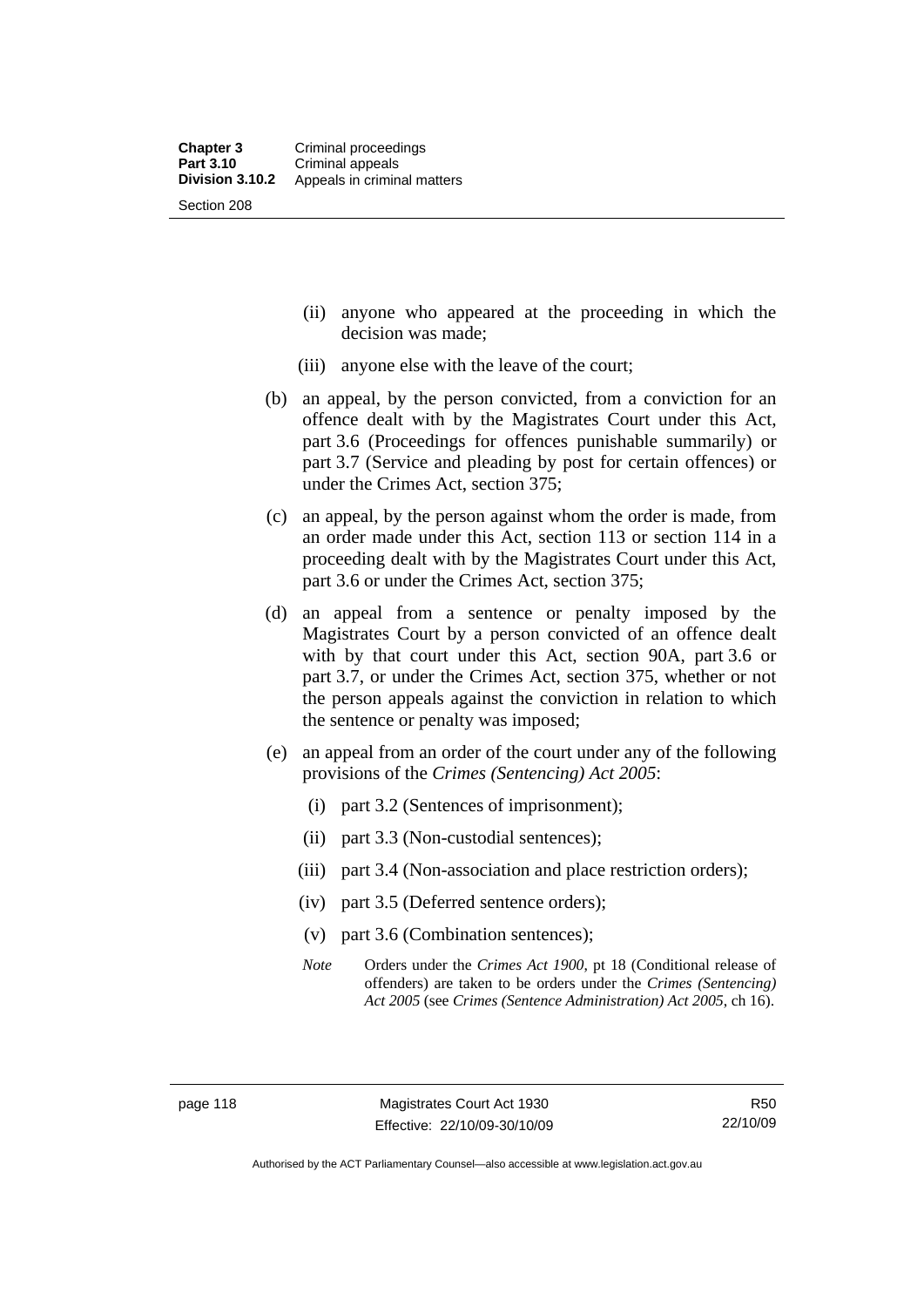- (f) an appeal from an order of the court under the *Crimes (Sentence Administration) Act 2005,* part 6.6 (Good behaviour orders—amendment and discharge).
- (3) Subsection (1) does not affect any power that the Supreme Court has, apart from this Act, to grant bail or to vary the conditions of bail.

# **209 Institution of appeal**

- (1) An appeal must be instituted by the appellant filing a notice of appeal in the office of the registrar of the Supreme Court within the period of 28 days after the conviction was entered, the order or decision was made or the sentence or penalty imposed, or within any further time the Supreme Court allows.
- (2) As soon as practicable after instituting the appeal, the appellant must—
	- (a) file a copy of the notice of appeal with the Magistrates Court; and
	- (b) serve a copy of the notice of appeal on—
		- (i) for an appeal mentioned in section 208 (1) (a)—each other person mentioned in that paragraph; and
		- (ii) for any other appeal—the director of public prosecutions.

# **210 Substituted service of notice of appeal**

- (1) If it appears to the Supreme Court, on an application made for an order under this section, that personal service of a notice of appeal under section 209 on a person on whom it is required to be served cannot be effected, the Supreme Court may make the order for substituted or other service the Supreme Court considers just.
- (2) The Supreme Court may, on an application made for an order under this subsection, dispense with service of a notice of appeal if the court considers it necessary or expedient to do so.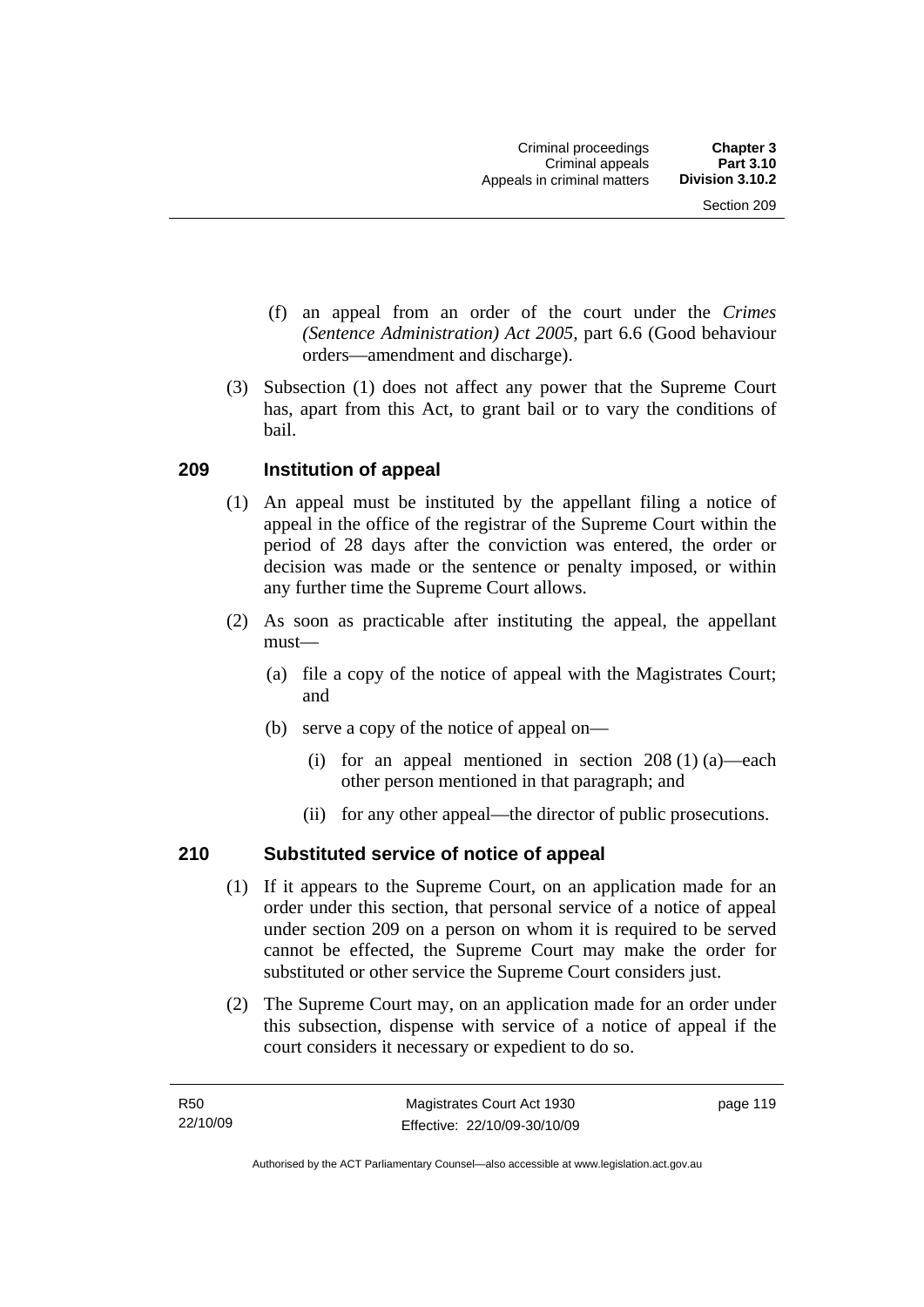(3) An order under subsection (2) may be made subject to the conditions (if any) the Supreme Court considers appropriate.

## **214 Appeals in cases other than civil cases**

- (1) This section applies to an appeal mentioned in section 208 (Appeals to which div 3.10.2 applies).
- (2) In an appeal to which this section applies, the Supreme Court must have regard to the evidence given in the proceeding out of which the appeal arose, and has power to draw inferences of fact.
- (3) In an appeal to which this section applies, the Supreme Court must—
	- (a) if it considers it necessary or expedient to do so in the interests of justice—
		- (i) order the production of a document or anything else that was an exhibit in, or was otherwise connected with, the proceeding out of which the appeal arose and that appears to it to be necessary to produce for deciding the appeal; and
		- (ii) order any person who was, or would have been if the person had been called, a compellable witness in the proceeding to attend for examination before the Supreme Court; and
		- (iii) receive the evidence, if tendered, of any witness; and
	- (b) receive evidence with the consent of the parties to the appeal.
- (4) If evidence is tendered in an appeal to which this section applies, the Supreme Court must, unless satisfied that the evidence would not afford any ground for allowing the appeal, receive the evidence if—
	- (a) it appears to the Supreme Court that the evidence is likely to be credible and would have been admissible in the proceeding out

Authorised by the ACT Parliamentary Counsel—also accessible at www.legislation.act.gov.au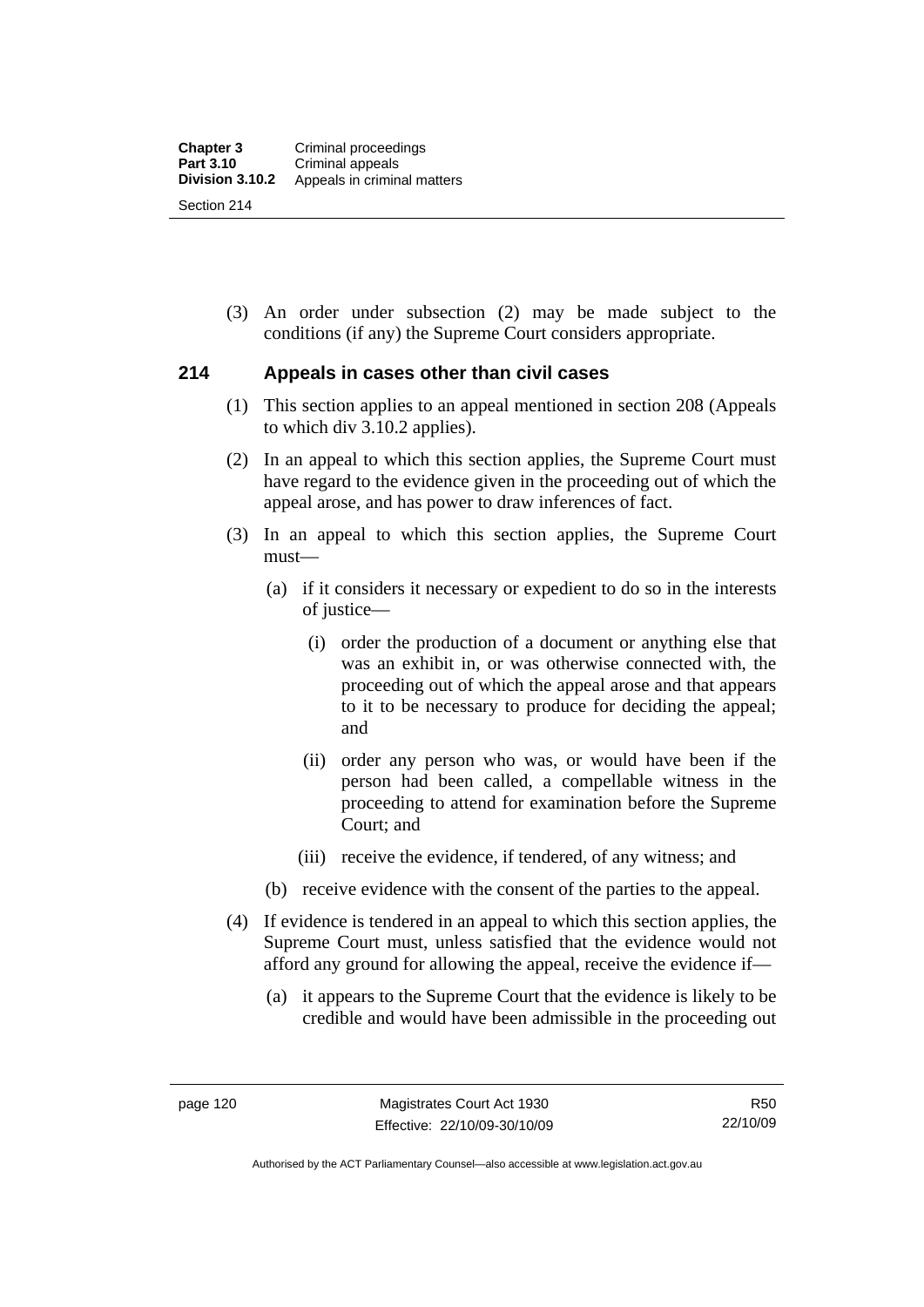of the which the appeal arose on an issue relevant to the appeal; and

 (b) the Supreme Court is satisfied that the evidence was not adduced in the proceeding and there is a reasonable explanation for the failure to adduce it.

## **216 Stay of execution pending appeal in certain cases**

- (1) If an appeal to which this division applies has been duly instituted, the enforcement or execution of the decision, conviction, order, sentence or penalty appealed from is stayed until the appeal is concluded or is abandoned or discontinued and, if the appellant is in custody, the appellant may, if not detained for any other cause, be granted bail in accordance with the *Bail Act 1992*.
- (2) If the appellant in custody in relation to whom the enforcement or execution of a conviction or sentence is stayed—
	- (a) is not granted bail under the *Bail Act 1992*; or
	- (b) is not detained for any other cause;

the court or a magistrate may order the person be remanded in custody.

*Note* The court must issue a warrant for the remand of the defendant in the chief executive's custody (see *Crimes (Sentence Administration) Act 2005*, s 17).

# **218 Orders by Supreme Court on appeals**

- (1) On an appeal to which this division applies, the Supreme Court may—
	- (a) confirm, reverse or vary the conviction, order, sentence, penalty or decision appealed from; or
	- (b) give the judgment, or make the order, that, in all the circumstances, it considers appropriate, or refuse to make an order; or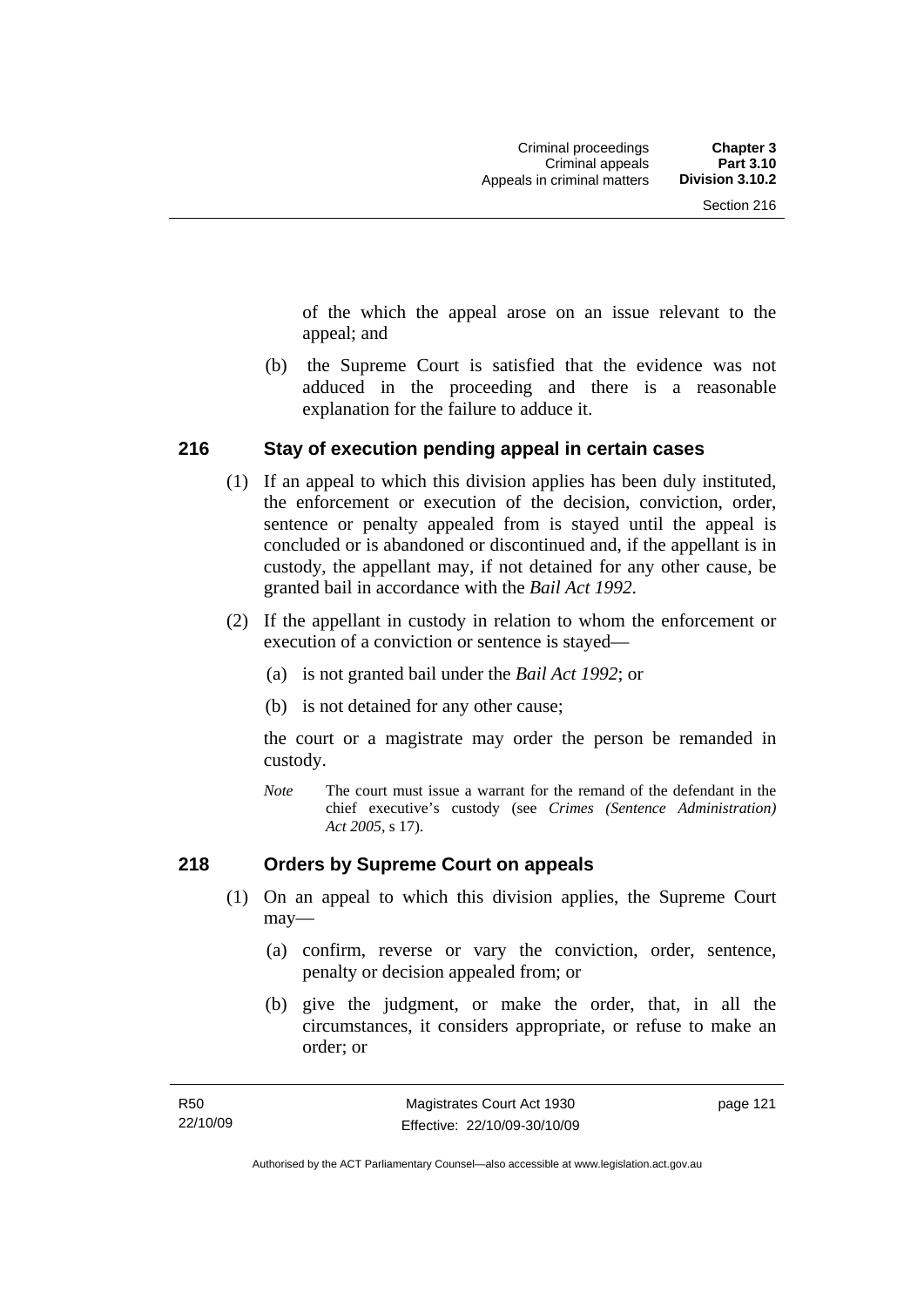Section 219

- (c) set aside the conviction, order, sentence, penalty or decision appealed from, in whole or in part, and remit the proceeding to the Magistrates Court for further hearing and decision, subject to the directions the Supreme Court considers appropriate.
- (2) A judgment or order of the Supreme Court under subsection (1) (a) or (b) has effect as if it were a decision of the Magistrates Court and may be enforced by the Magistrates Court accordingly.

# **219 No right of appeal under div 3.10.2 if review appeal**

- (1) A person is not entitled to appeal to the Supreme Court under this division against a decision of the Magistrates Court if the person has instituted an appeal against the decision under division 3.10.3 (Review appeals in criminal matters).
- (2) If a person institutes an appeal under division 3.10.3 in relation to a decision of the Magistrates Court, any appeal against the decision that has been instituted under this division is taken to be withdrawn.

# **Division 3.10.2A Reference appeals in criminal matters**

# **219A What is a reference appeal?**

In this division:

*reference appeal*—see section 219AB (2).

# **219AB Reference appeal in relation to proceeding**

- (1) This section applies if a person has been charged on indictment in the Magistrates Court and the proceeding in relation to all or part of the indictment has concluded.
- (2) The Supreme Court may, on application by the Attorney-General or director of public prosecutions (the *applicant*), hear and decide (by a *reference appeal*) any question of law arising at or in relation to the proceeding.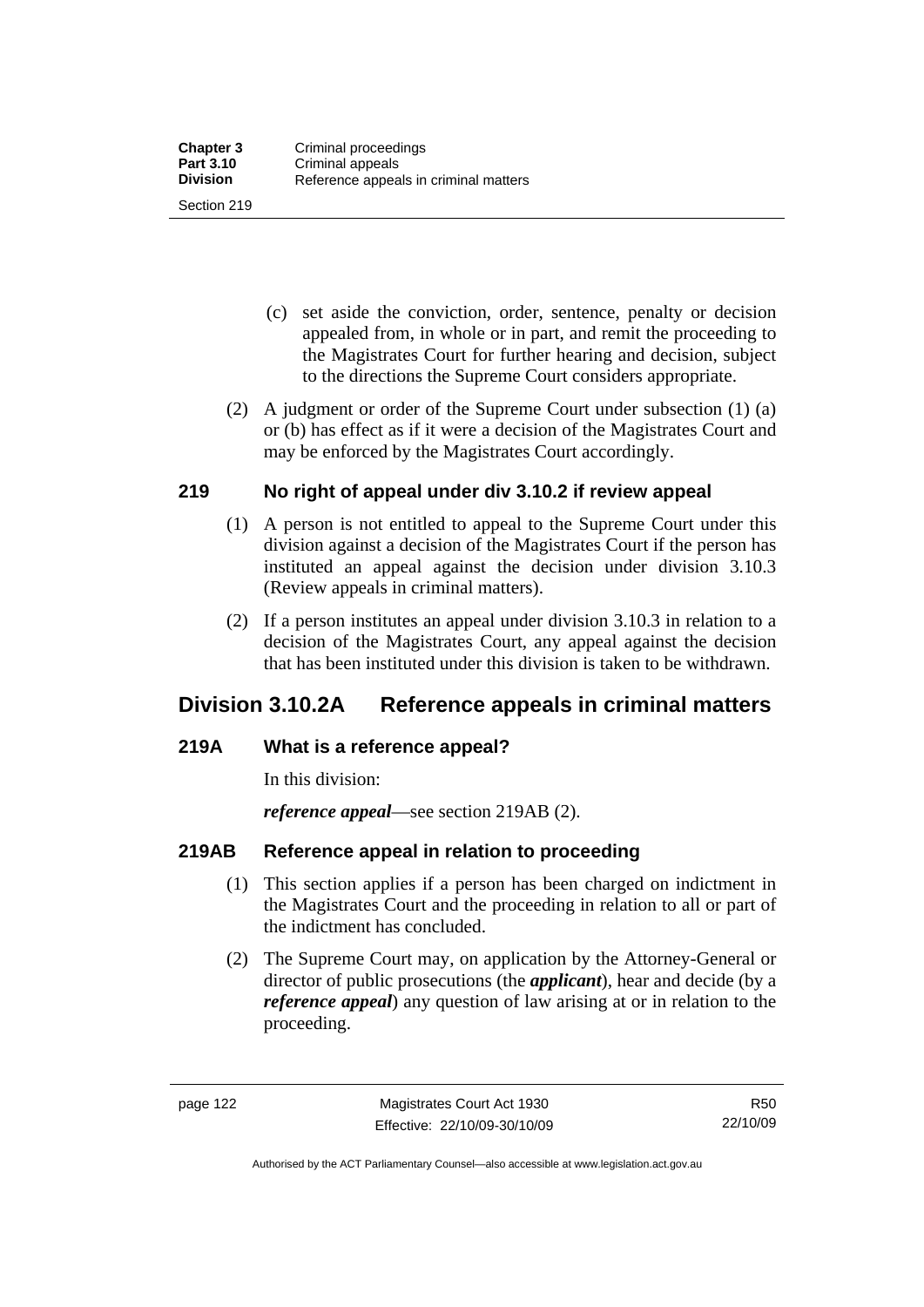# **219AC Who may be heard at reference appeal**

- (1) Each of the following people (each *interested party*) may be heard in a reference appeal:
	- (a) a person charged in the proceeding;
	- (b) a person who seeks to be heard, if the court is satisfied that the person has a sufficient interest in the appeal to be heard.
- (2) If an interested party is not represented in the appeal, the applicant must instruct counsel to argue the reference appeal on the party's behalf.
- (3) The reasonable costs of legal representation of an interested party are payable by the Territory.

## **219AD Reference appeal decision does not affect verdict**

The decision on a reference appeal does not invalidate or affect any verdict or decision given in the proceeding.

# **Division 3.10.3 Review appeals in criminal matters**

# **219B Decisions subject to review appeal**

- (1) Each of the following is a decision of the Magistrates Court from which an appeal by way of review (a *review appeal*) may be made in accordance with this division:
	- (a) an order of the Magistrates Court dismissing an information dealt with by that court under this Act, part 3.6 (Proceedings for offences punishable summarily) or part 3.7 (Service and pleading by post for certain offences) or under the Crimes Act, section 375;
	- (b) a conviction by the Magistrates Court for an offence dealt with by that court under this Act, part 3.6 or part 3.7 or under the Crimes Act, section 375;

page 123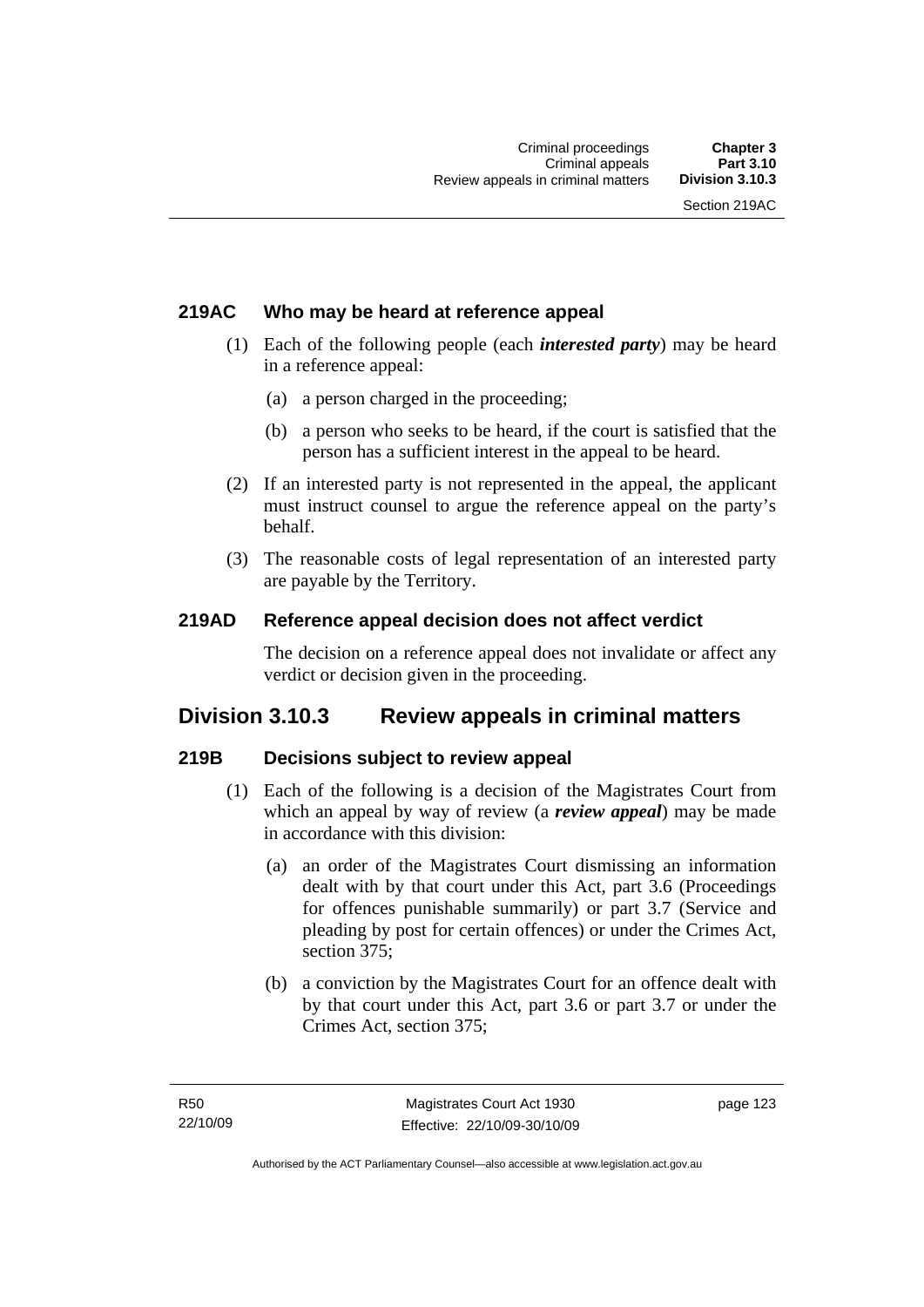- (c) an order made under this Act, section 113 or section 114 in a proceeding dealt with by the Magistrates Court under this Act, part 3.6 or under the Crimes Act, section 375;
- (d) a decision of the Magistrates Court not to commit a person to the Supreme Court for sentence under section 92A;
- (e) a decision of the Magistrates Court to dispose of a case summarily under the Crimes Act, section 375 (6) or (7);
- (f) a sentence or penalty imposed by the Magistrates Court for an offence dealt with by that court under this Act, section 90A, part 3.6 or part 3.7 or under the Crimes Act, section 375.
- (2) In subsection  $(1)$  (f):

*sentence or penalty* includes a sentence or penalty imposed by an order of the Magistrates Court under—

- (a) any of the following provisions of the *Crimes (Sentencing) Act 2005*:
	- (i) part 3.2 (Sentences of imprisonment);
	- (ii) part 3.3 (Non-custodial sentences);
	- (iii) part 3.4 (Non-association and place restriction orders);
	- (iv) part 3.5 (Deferred sentence orders);
	- (v) part 3.6 (Combination sentences); or
	- *Note* Orders under the *Crimes Act 1900*, pt 18 (Conditional release of offenders) are taken to be orders under the *Crimes (Sentencing) Act 2005* (see *Crimes (Sentence Administration) Act 2005*, ch 16).
- (b) the *Crimes (Sentence Administration) Act 2005,* part 6.6 (Good behaviour orders—amendment and discharge).

## **219C How review appeal is instituted**

 (1) A review appeal must be instituted by the appellant filing a notice of appeal in the Supreme Court within 28 days after the day the

R50 22/10/09

Authorised by the ACT Parliamentary Counsel—also accessible at www.legislation.act.gov.au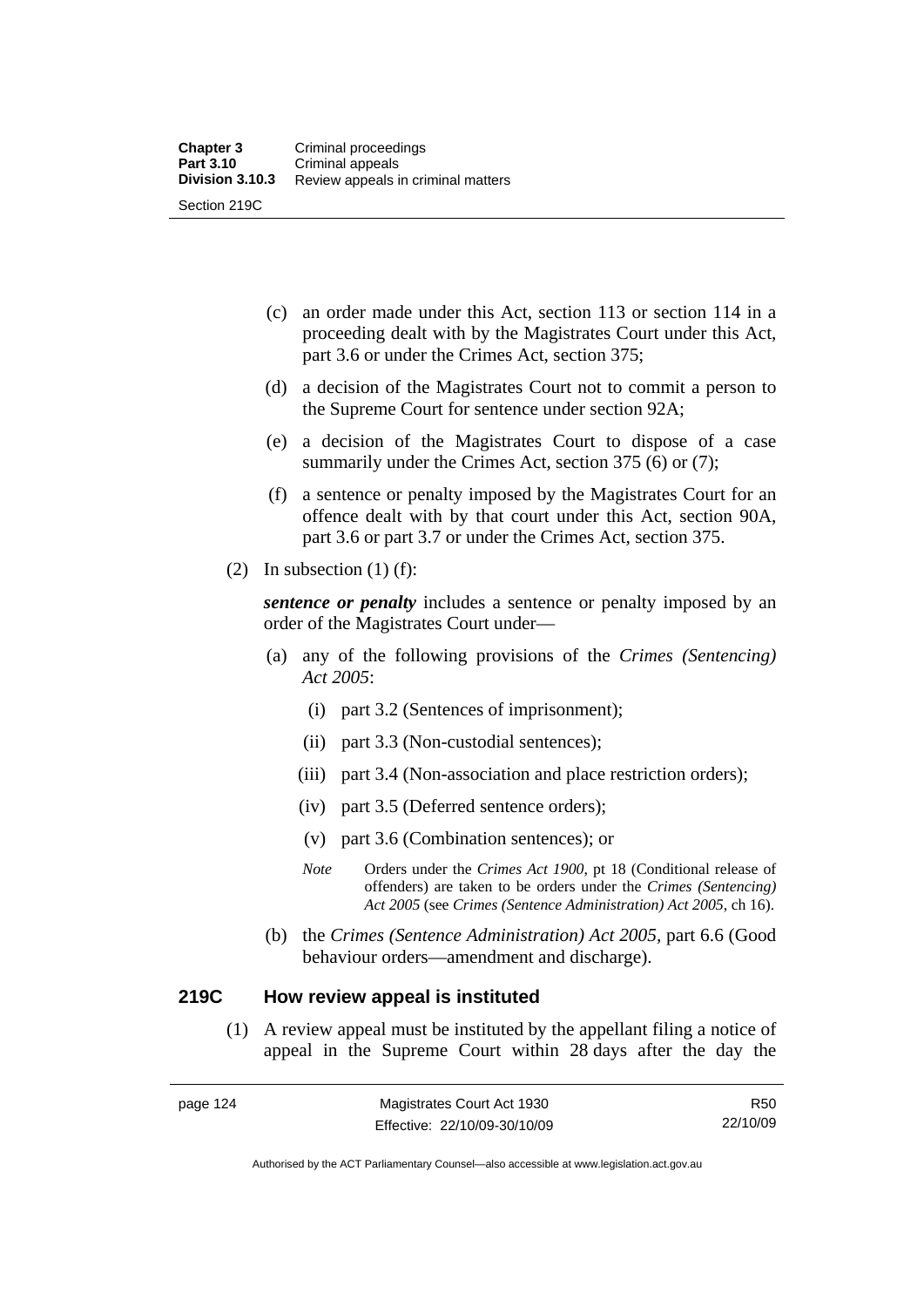conviction was entered, the order or decision was made or the sentence or penalty imposed, or within any further time the Supreme Court allows.

- (2) As soon as practicable after instituting the appeal, the appellant must—
	- (a) file a copy of the notice of appeal in the Magistrates Court; and
	- (b) serve a copy of the notice of appeal on—
		- (i) for an appeal mentioned in section 219B (1) (b) or  $(c)$  the director of public prosecutions; and
		- (ii) for any other appeal—the person who was the defendant in the proceeding in the Magistrates Court.

## **219D Grounds for review**

The Supreme Court may review a decision of the Magistrates Court under this division on any 1 or more of the following grounds:

- (a) that there was a prima facie case of error or mistake on the part of the Magistrates Court;
- (b) that the Magistrates Court did not have jurisdiction or authority to make the decision;
- (c) that the decision of the Magistrates Court should not in law have been made;
- (d) for a decision mentioned in section  $219B(1)$  (d) or (e)—that, in the circumstances of the case, the decision should not have been made;
- (e) for a decision mentioned in section  $219B(1)$  (f)—that the sentence or penalty was manifestly inadequate or otherwise in error.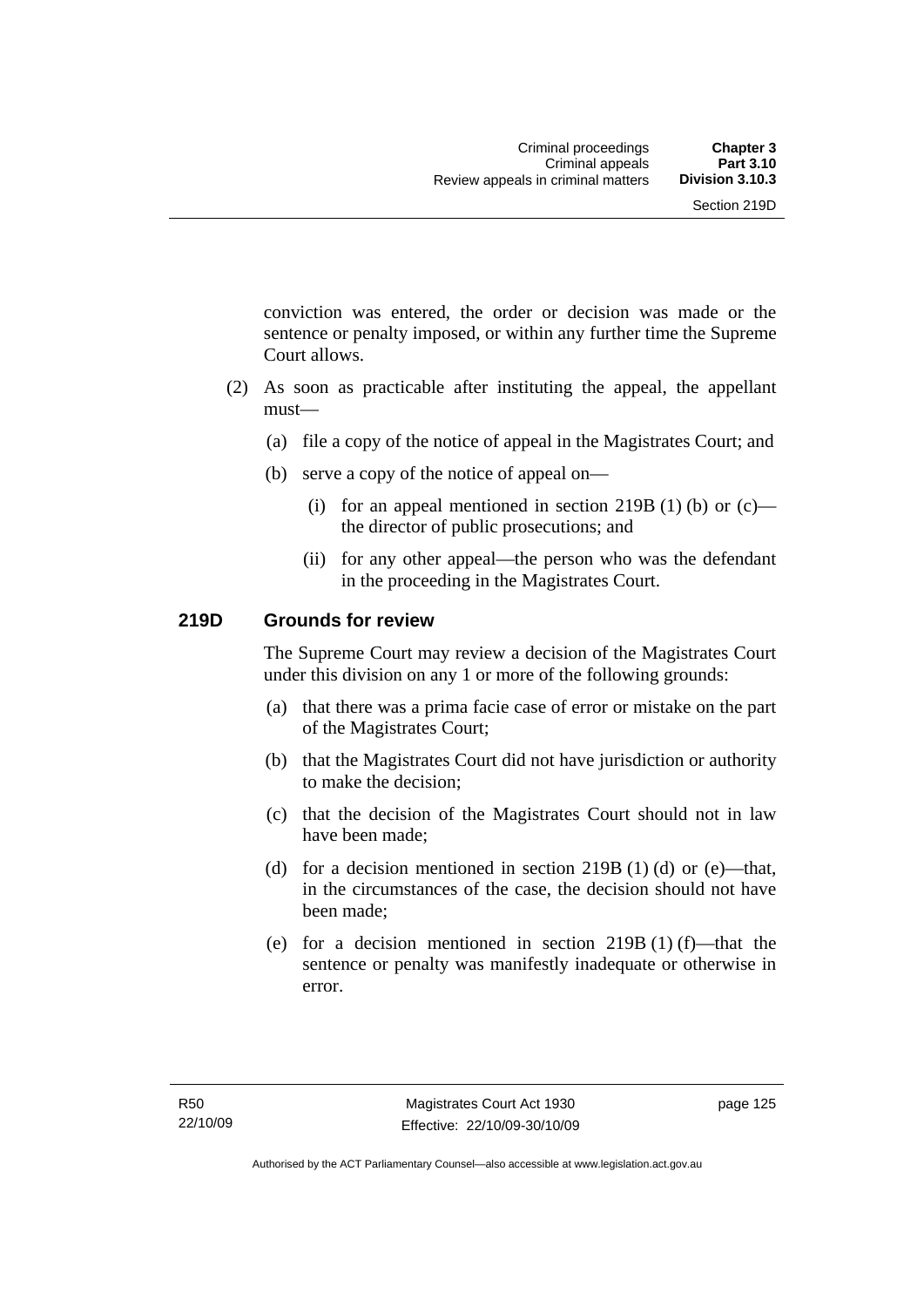## **219E Report by Magistrate**

On a review appeal, the Supreme Court may, if it considers appropriate, make an order requiring the magistrate by whom the Magistrates Court was constituted to give to the Supreme Court a report setting out the reasons for the decision of the Magistrates Court and any facts or matters that in the view of the magistrate were relevant to the decision of the Magistrates Court.

## **219F Powers of Supreme Court**

- (1) On a review appeal, the Supreme Court may, after considering the evidence before the Magistrates Court and any further evidence called by leave of the Supreme Court—
	- (a) dismiss the appeal if satisfied that the decision of the Magistrates Court should be confirmed; or
	- (b) set aside or quash, in whole or part, or otherwise vary or amend, the decision of the Magistrates Court.
- (2) If, under subsection (1) (b), the Supreme Court sets aside, quashes or otherwise varies or amends a decision of the Magistrates Court, the Supreme Court may—
	- (a) for a decision mentioned in section 219B (1) (d)—order that the Magistrates Court commit the person to whom the decision relates to the Supreme Court for sentence under section 92A; or
	- (b) for a decision mentioned in section 219B (1) (e)—order that the Magistrates Court continue the committal hearing of the person to whom the decision relates in accordance with part 3.5; or
	- (c) for a decision mentioned in section 219B (1) (f)—
		- (i) impose the sentence or penalty the Supreme Court considers appropriate; or

Authorised by the ACT Parliamentary Counsel—also accessible at www.legislation.act.gov.au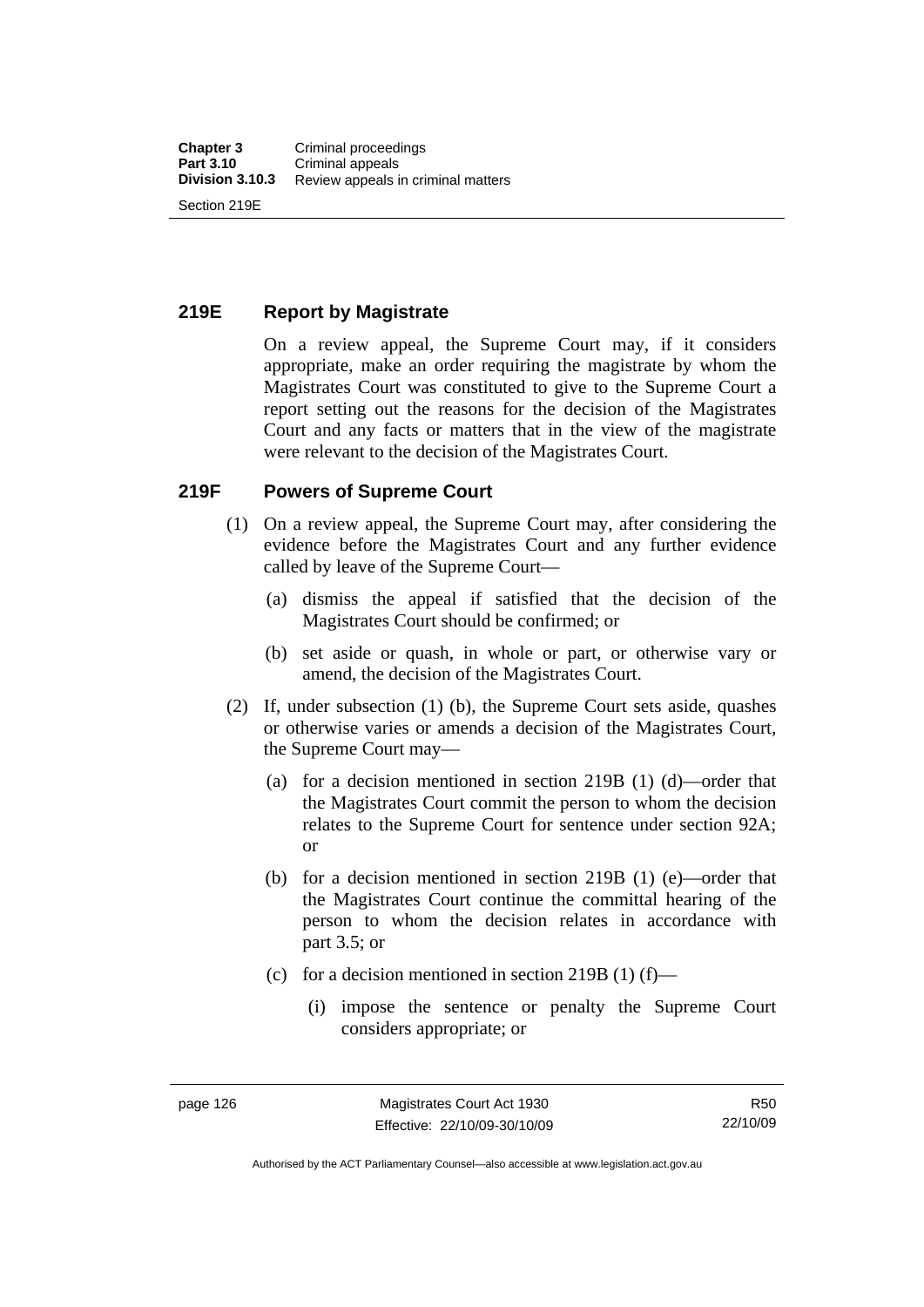- (ii) by order, exercise any power that the Magistrates Court might have exercised; or
- (d) in any other case—
	- (i) remit the matter to the Magistrates Court for rehearing or for further hearing with or without directions of law; or
	- (ii) make any other order the Supreme Court considers necessary to decide the matter finally, including a prohibition order or habeas corpus order.
- (3) For the purpose of—
	- (a) correcting any defect or error in the proceeding before the Magistrates Court; or
	- (b) enabling the matter to be decided on the merits;

the Supreme Court may make the amendments of the proceeding in the Magistrates Court it considers appropriate.

- (4) For subsections (1) (b) and (2) (c), the Supreme Court must not—
	- (a) vary a sentence or penalty such that the sentence or penalty as varied could not have been imposed by the Magistrates Court; or
	- (b) impose a sentence or penalty that could not have been imposed by the Magistrates Court.
- (5) The Supreme Court may, despite the ground or any of the grounds for review mentioned in section 219D being established, dismiss the appeal if the court considers that no substantial miscarriage of justice has happened.
- (6) On the dismissal of an appeal, the decision of the Magistrates Court appealed from may be enforced, executed or given effect to as if the appeal had not been instituted.
- (7) If, in relation to a sentence or penalty mentioned in section 219B (1) (f), the Supreme Court—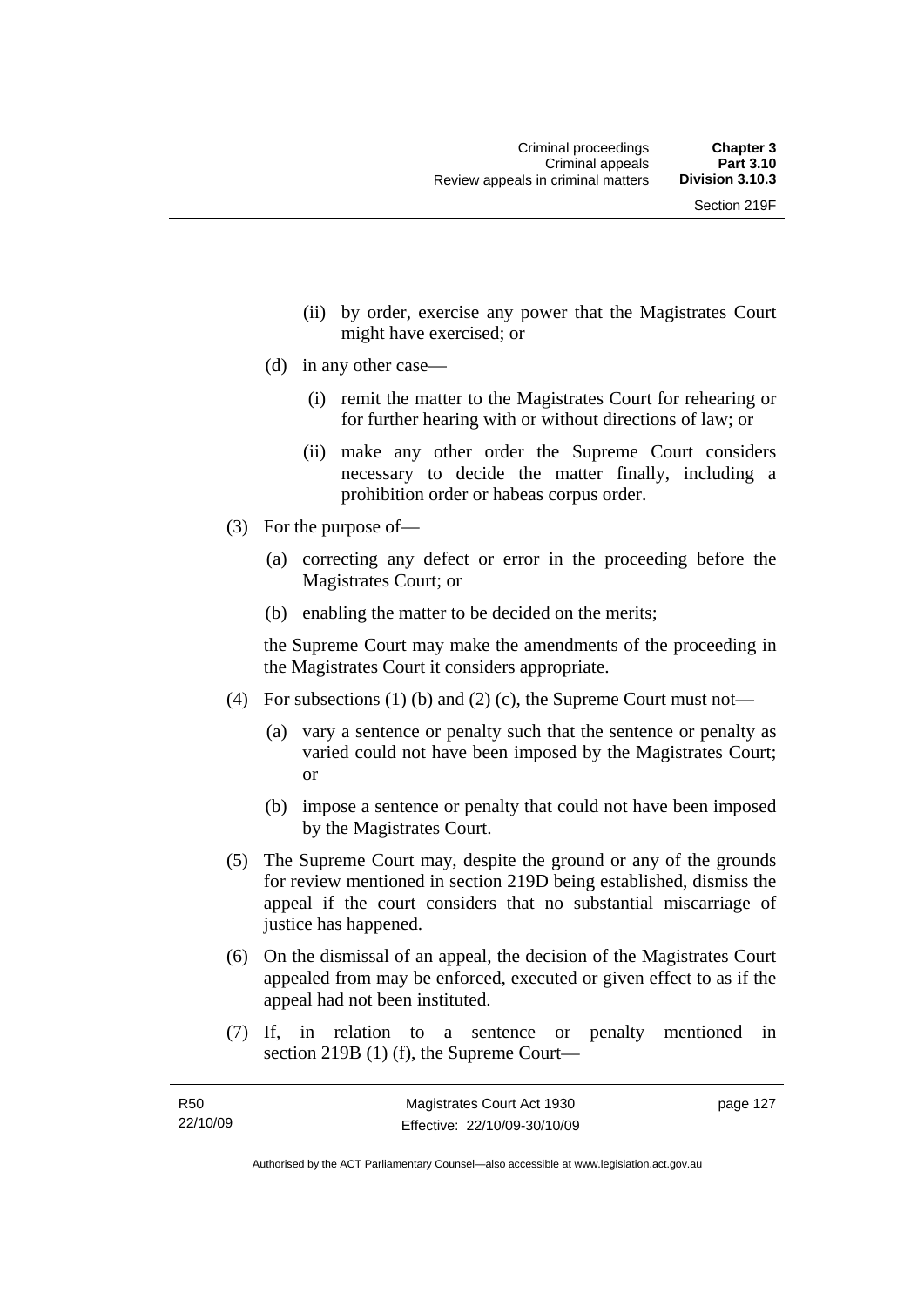- (a) varies a sentence or penalty under subsection (1) (b); or
- (b) imposes a sentence or penalty or makes an order under subsection  $(2)$  (b);

the sentence or penalty as varied or imposed or the order made has effect as if it were a decision of the Magistrates Court and may be enforced by the Magistrates Court accordingly.

- (8) On an appeal under this division from an order, decision, sentence or penalty mentioned in section 219B (1) (a), (d), (e) or (f), the Supreme Court must order that the costs of and incidental to the appeal are payable by the appellant.
- (9) Subsection (8) applies whether the Supreme Court dismisses the appeal or exercises any of the other powers given to it by this section.

# **Division 3.10.4 Criminal appeals—other provisions**

## **222 Control of Supreme Court over summary convictions**

- (1) A person brought before the Supreme Court, under a habeas corpus order or another order, must not be discharged from custody because any defect or error in a committal order of the Magistrates Court, unless the court, or the magistrate constituting the court, and the prosecutor or other party interested in supporting the committal order have received reasonable and sufficient notice of the intention to apply for the discharge.
- (2) The notice must require them to give to the Supreme Court the conviction, judgment or order (if any) on which the committal was founded, together with the depositions and information intended to be relied on in support of the conviction, judgment or order, or certified copies of them.

## **223 Amendment of documents**

(1) This section applies if—

R50 22/10/09

Authorised by the ACT Parliamentary Counsel—also accessible at www.legislation.act.gov.au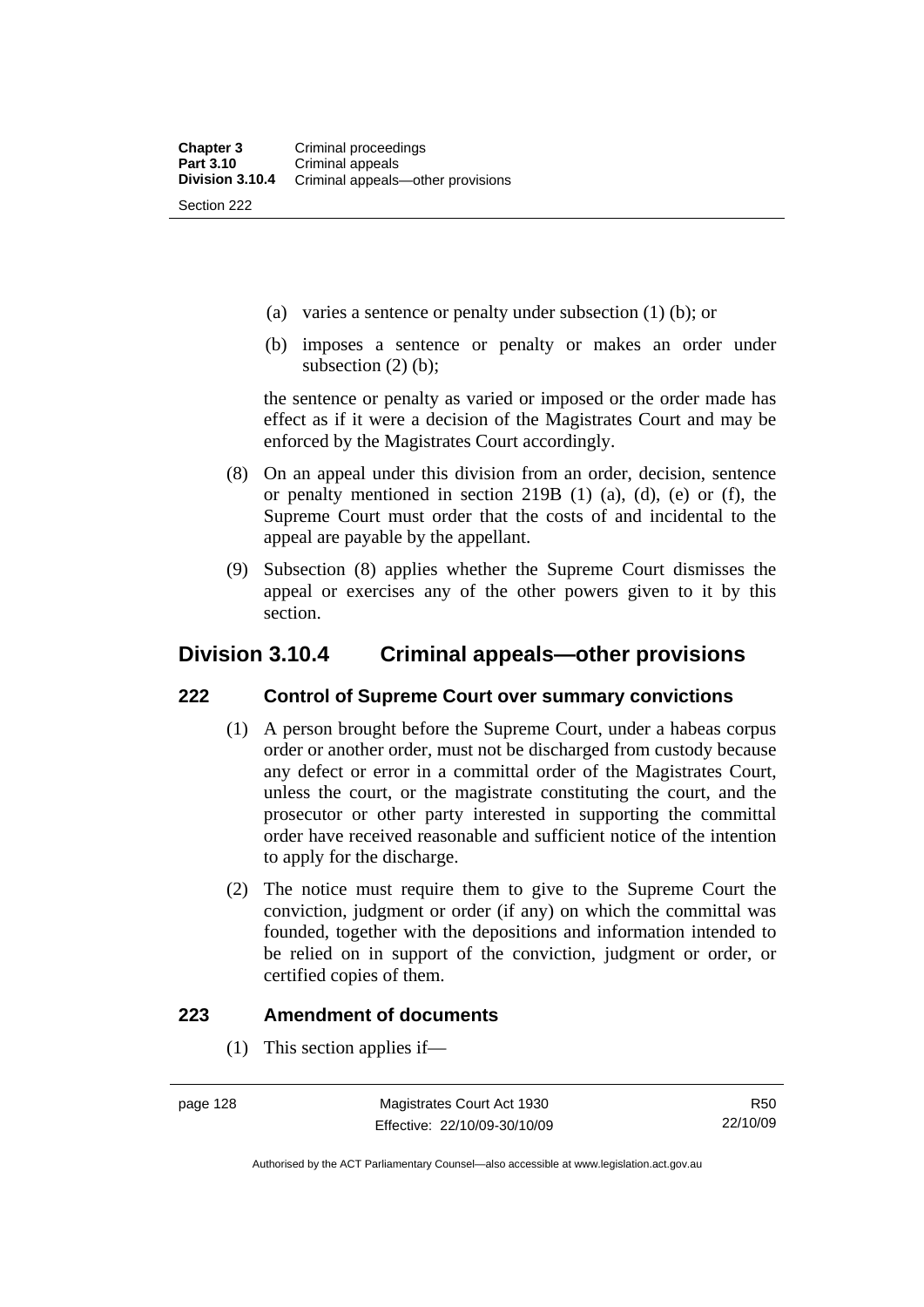- (a) a document mentioned in section 222 (2) is given to the Supreme Court; and
- (b) the offence charged or intended to be charged by the document appears to have been established; and
- (c) the Magistrates Court's judgment appears to be in substance justified; and
- (d) the defects or errors appear to be defects of form only or mistakes not affecting the substance of the proceeding before the Magistrates Court.
- (2) The Supreme Court must allow the committal order, and may allow the conviction or judgment, to be immediately amended as necessary in accordance with the facts.
- (3) The person committed must then be remanded to the person's former custody.

### **224 In cases of certiorari order**

The like proceedings as mentioned in section 222 and section 223 must be had, and the like amendments may and must be allowed to be made, in relation to every order brought before the Supreme Court by certiorari order, and after amendment in any such case the order may be enforced in the proper way, and must in all respects and for all purposes be regarded and dealt with as if it had been drawn up originally as amended.

#### **225 Notice dispensed with**

- (1) The notice required by section 222 may be given either before or after the habeas corpus order, certiorari order or other order is made.
- (2) When at the time of applying for the order—
	- (a) copies of the conviction or order and depositions are produced; or

page 129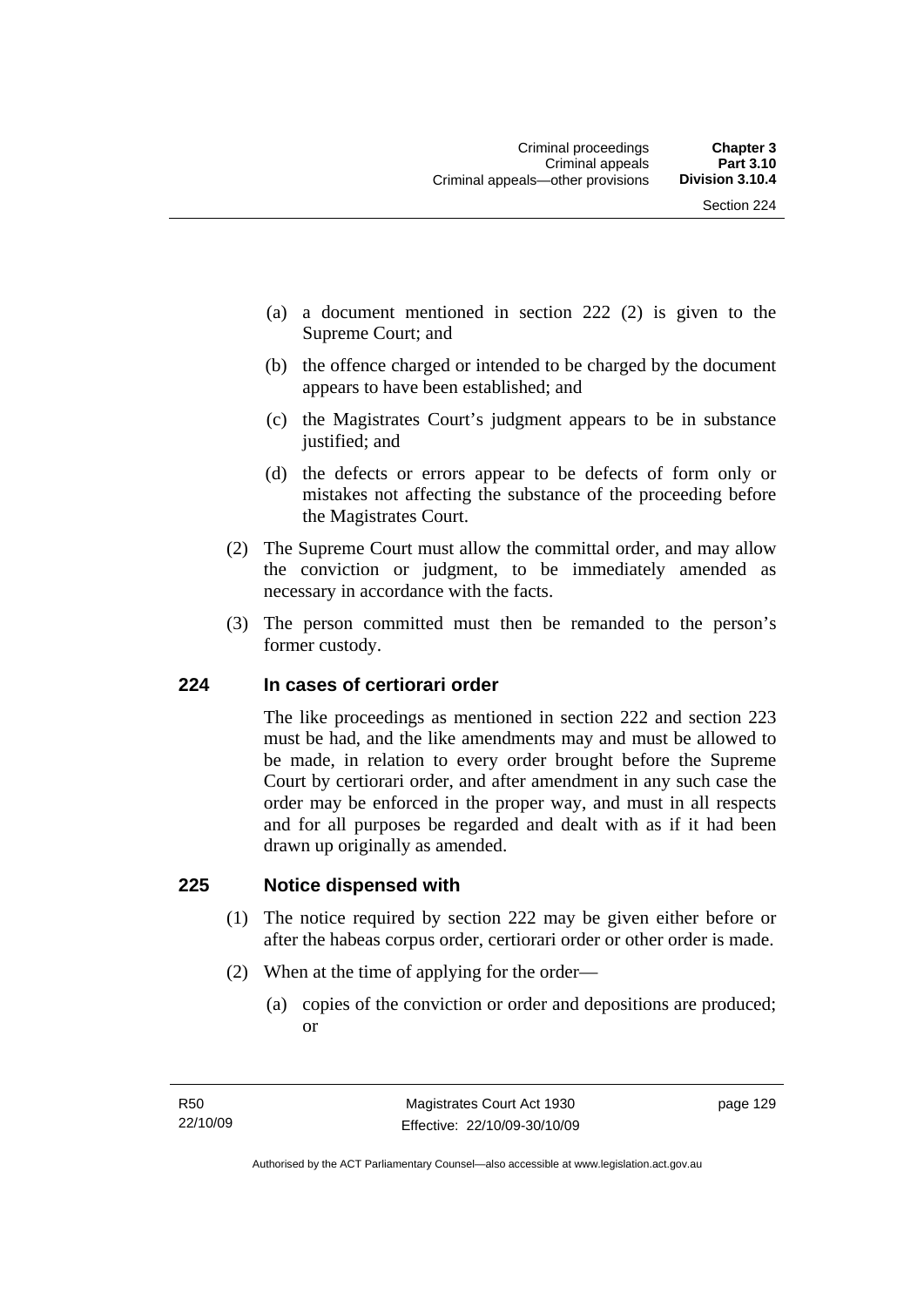(b) in cases of committal for trial or for sentence all informations, depositions, and statements have been given, as provided in section 106, to the director of public prosecutions or a person authorised by the director of public prosecutions;

the Supreme Court may dispense with the notice.

### **226 Power of court to admit to bail**

- (1) If any person imprisoned or detained under a summary conviction or order is brought up by a habeas corpus order, and the Supreme Court postpones the final decision of the case, the Supreme Court may admit the person to bail in accordance with the *Bail Act 1992*.
- (2) If the judgment of the Supreme Court is against any person so brought up, the Supreme Court may remand the person to his or her former custody, there to serve the rest of the term for which the person was committed.

### **227 Respecting the amendment of convictions etc**

- (1) Whenever the facts or evidence appearing by the depositions in substance support the decision of the Magistrates Court, if the decision does not extend beyond the information, and if the facts or evidence would have justified the court in making any necessary allegation or finding omitted in the decision, or in the formal conviction or order, or any warrant issued under the adjudication, the powers of amendment given by section 223 may be exercised, and if in a conviction there is some excess that may (consistently with the merits of the case) be corrected, the conviction must be amended accordingly and must stand good for the remainder.
- (2) All amendments are subject to the order about costs and otherwise the Supreme Court considers appropriate.

### **228 No summons or information**

(1) This section applies to a conviction or order in a case if—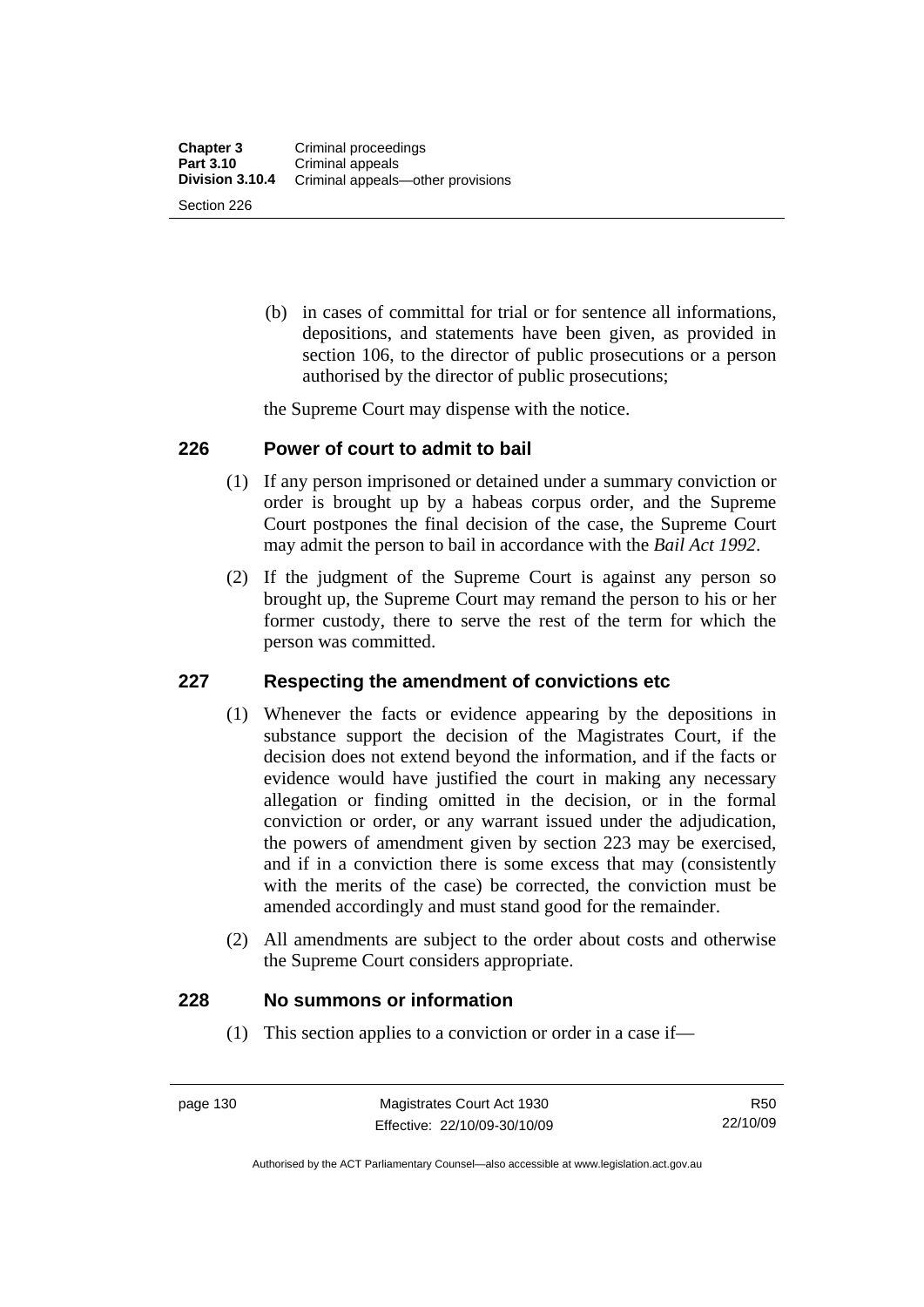- (a) a relevant person is present at the hearing of the case; and
- (b) there is no summons or information (or an amendment of a summons or information) in relation to the person; and
- (c) the person does not object at the hearing about the matter mentioned in paragraph (b).
- (2) The conviction or order stands.
- (3) In this section:

#### *relevant person* means—

- (a) a convicted person; or
- (b) a person against whom an order has been made; or
- (c) a person whose goods have been condemned or ordered to be sold as forfeited.

### **229 Distribution of penalty**

A conviction or an order is not defeated for the want of any distribution, or for a wrong distribution of the penalty or forfeiture.

page 131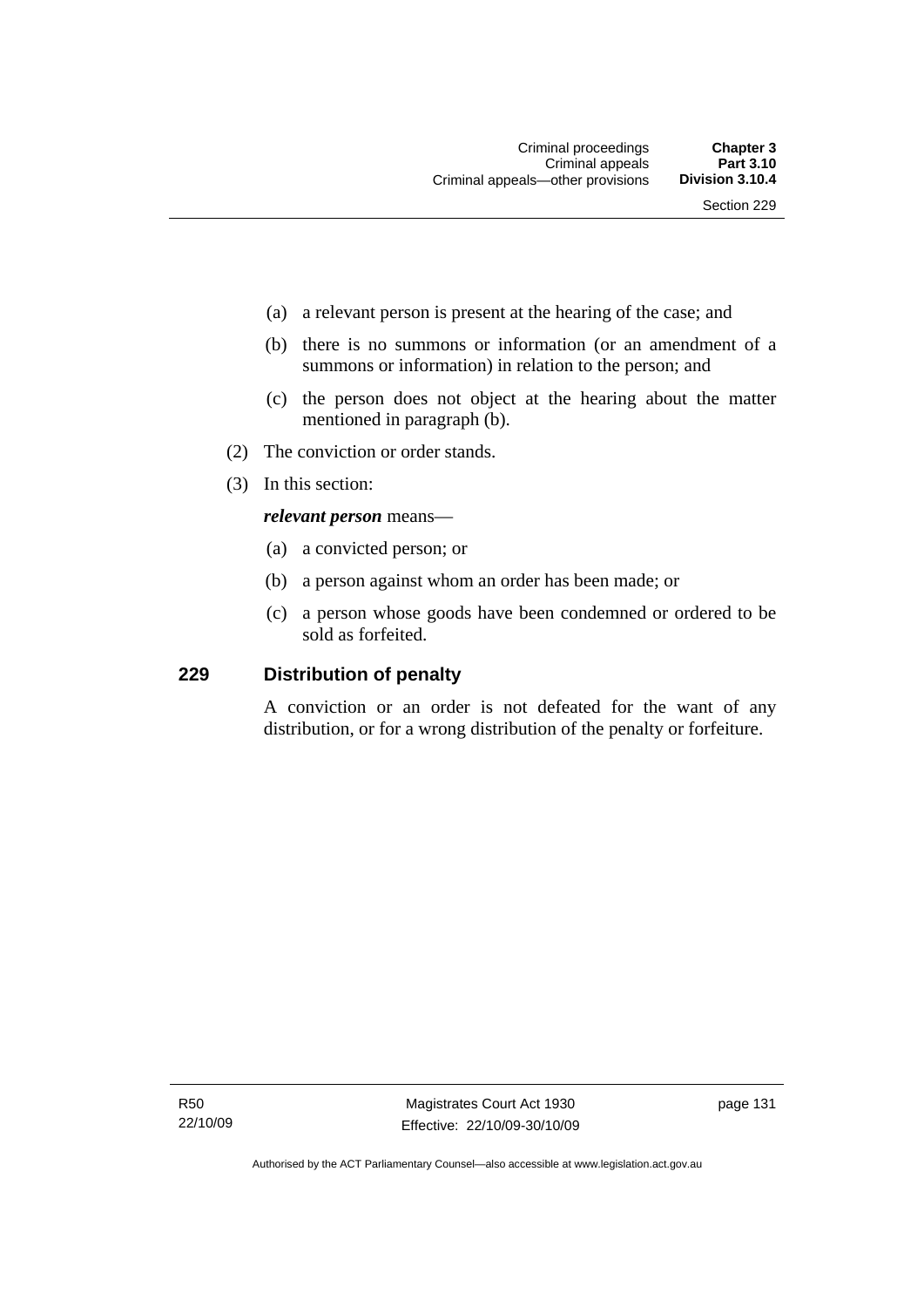**Chapter 3 Criminal proceedings**<br>**Part 3.11 Costs in criminal matt Costs in criminal matters** 

Section 244

# **Part 3.11 Costs in criminal matters**

#### **244 Costs in criminal matters**

- (1) The power of the court to award costs is subject to the following:
	- (a) if the court makes a conviction or order in favour of the informant—it may order that the defendant must pay to the informant the informant's costs;
	- (b) if the court dismisses the information, or makes an order in favour of the defendant—it may order that the informant must pay to the defendant the defendant's costs;
	- (c) if a matter is adjourned—the court may order that the costs of and caused by the adjournment be paid by any party to any other party;
	- (d) costs ordered to be paid—
		- (i) must be awarded in the way prescribed by regulation; and
		- (ii) may be recovered under the rules about the enforcement of judgments of the court in civil proceedings.
- (2) Subject to any order of the court, the expenses of a person who attends at court to give evidence or to produce documents must be allowed to the person (whether or not they have been examined or produced documents and whether or not they were subpoenaed to attend).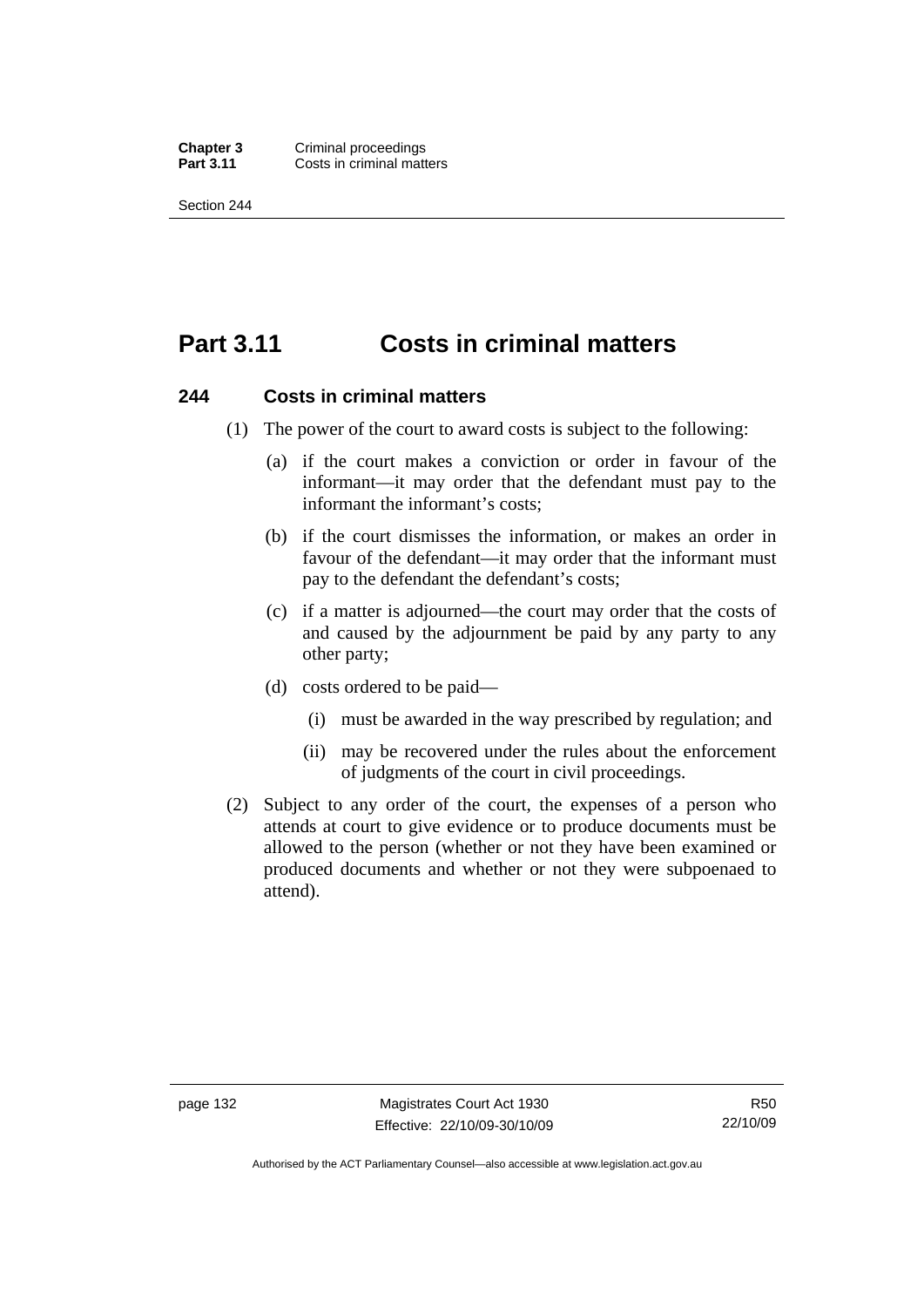# **Part 3.12 Securities in criminal matters**

## **249 Securities taken under Act**

 (1) A person must give security under this Act (other than chapter 4 (Civil proceedings)), whether as principal or surety, either by the deposit of an amount with the registrar, or by an oral or written acknowledgment of the undertaking or condition by which, and of the amount for which, the person is bound.

 (2) Record of the security having been made may be provided by entry of it in the court's records.

# **250 Recovery of amount due under security**

Any amount becoming due under a security under this Act (other than chapter 4 (Civil proceedings)) is recoverable on a claim by a police officer or by the registrar or by some other person authorised by the court.

# **252 Sums paid by surety may be recovered from principal**

Any amount paid by a surety on behalf of his or her principal in relation to a security under this Act (other than chapter 4 (Civil proceedings)), together with all costs, charges and expenses incurred by the surety in relation to the security, is taken to be a debt due to the surety from the principal, and may be recovered on a claim by the surety.

*Note* If a form is approved under the *Court Procedures Act 2004* for this provision, the form must be used.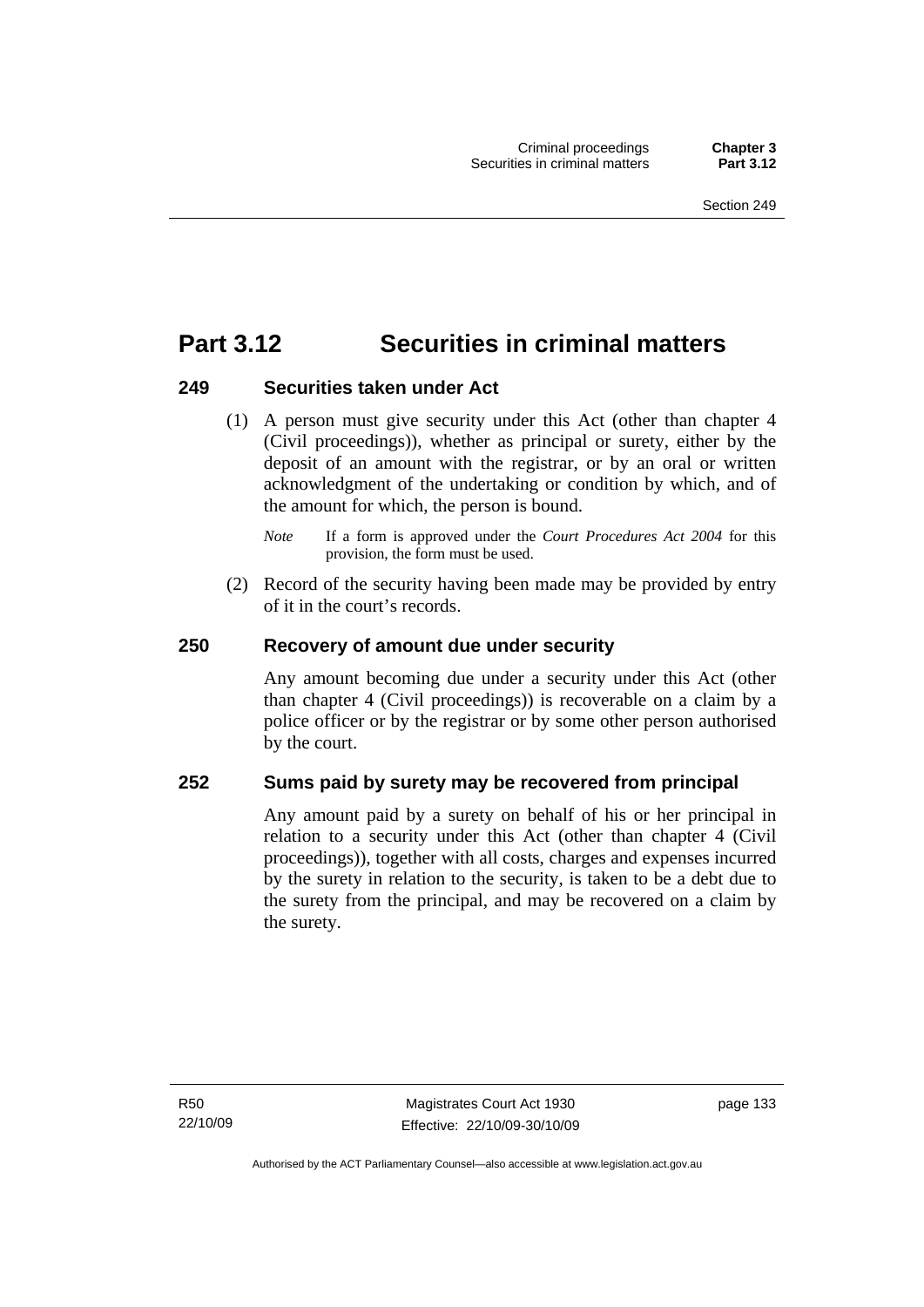# **253 Payment enforced by security**

If security is given under this Act (other than chapter 4 (Civil proceedings)) for payment of an amount, the payment must be enforced by means of the security in substitution for other means of enforcing the payment.

## **254 Enforcement of recognisance**

- $(1)$  If—
	- (a) a witness or a person sought to be made a witness has entered into a recognisance for this Act; and
	- (b) the court is satisfied that the witness or person sought to be made a witness has failed to comply with a condition of the recognisance;

the court may declare the recognisance to be forfeited and may make an order that the witness or person sought to be made a witness pay the whole or a part of the amount in which the witness or person is bound under the recognisance.

- $(2)$  If—
	- (a) the court has declared a recognisance to be forfeited under subsection (1); and
	- (b) a person is bound by the recognisance as surety for the performance of that condition;

the court may make an order that the person mentioned in paragraph (b) pay the whole or a part of the amount in which the person is bound under the recognisance.

 (3) An order made under subsection (1) or (2) may be enforced as if it were a judgment entered on a claim by the registrar.

Authorised by the ACT Parliamentary Counsel—also accessible at www.legislation.act.gov.au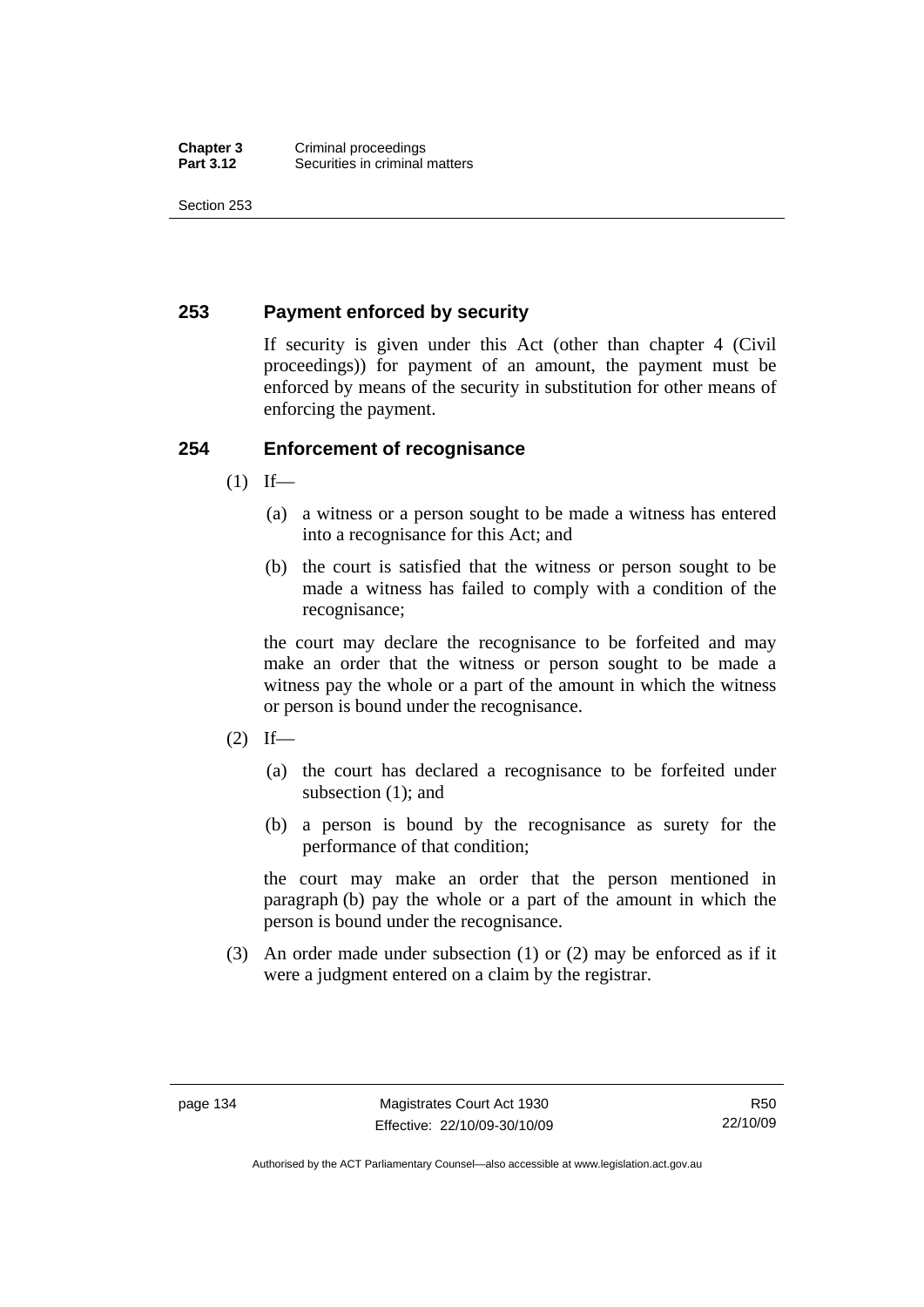- (4) Subject to subsection (5), the court may, on application by a person against whom an order has been made under subsection (1) or (2)—
	- (a) vary the order by reducing the amount payable under the order; or
	- (b) revoke the order and, if the order was made under subsection (1), revoke the declaration that the recognisance is forfeited.
- $(5)$  If—
	- (a) the court has made an order under subsection (1) or (2); and
	- (b) an enforcement order has been made; and
	- (c) property has been sold under the enforcement order;

the court must not make an order under subsection (4).

 (6) It is not necessary that, for the purpose of hearing an application under subsection (4), the court be constituted by the magistrate who made the order to which the application relates.

page 135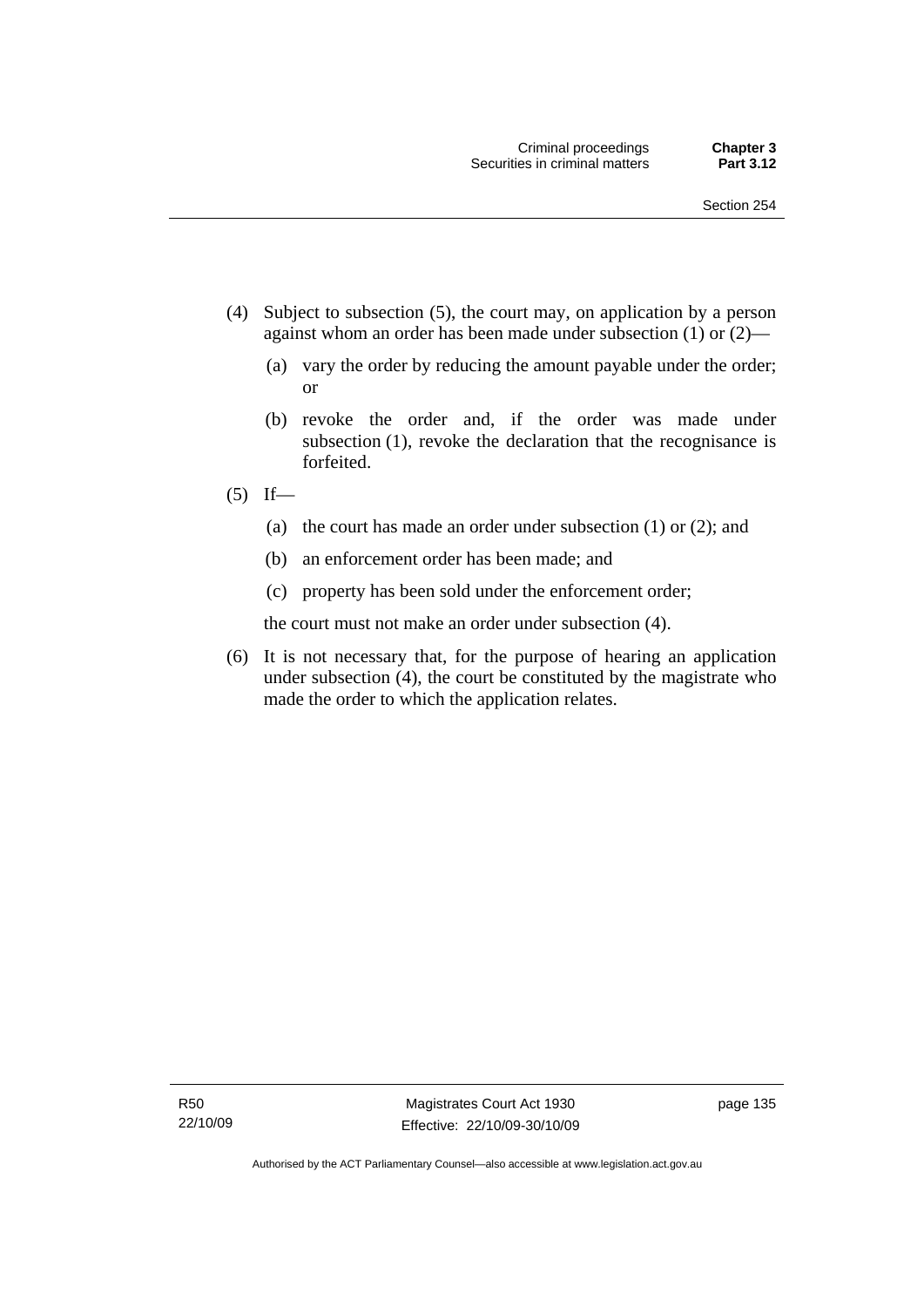**Chapter 4 Civil proceedings**<br>**Part 4.1 Preliminary Preliminary** 

Section 256

# **Chapter 4 Civil proceedings**

# Part 4.1 **Preliminary**

# **256 Application of ch 4**

This chapter does not apply in relation to—

- (a) a proceeding under the *Domestic Violence and Protection Orders Act 2008*; or
- (b) a proceeding under the *Workers Compensation Act 1951*; or
- (c) a proceeding on an information for an offence.

page 136 Magistrates Court Act 1930 Effective: 22/10/09-30/10/09

Authorised by the ACT Parliamentary Counsel—also accessible at www.legislation.act.gov.au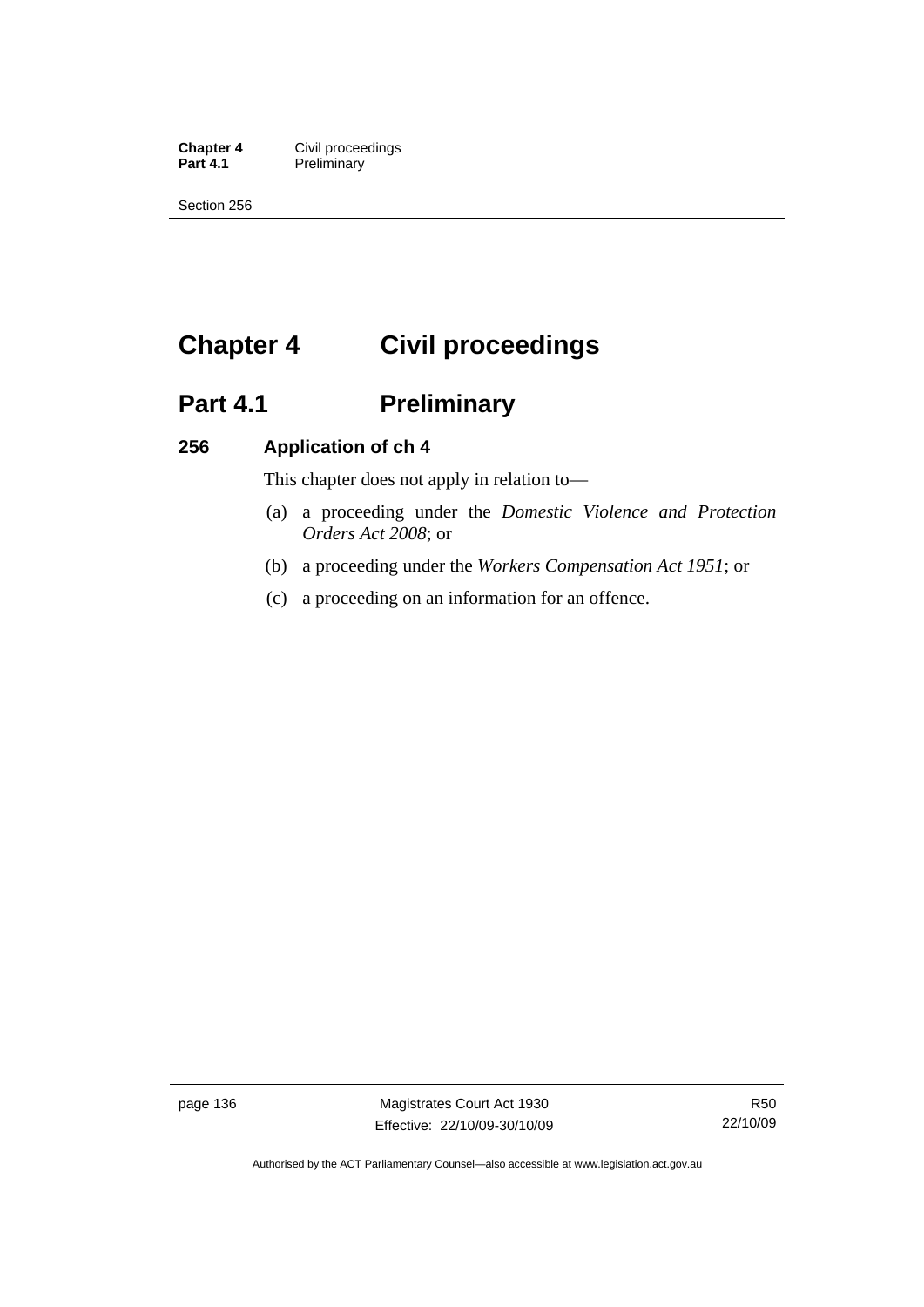# **Part 4.2 Civil jurisdiction**

### **257 Personal actions at law—amount or value**

- (1) The Magistrates Court has jurisdiction to hear and decide any personal action at law if the amount claimed is not more than \$50 000, including a personal action at law if—
	- (a) the amount claimed is the amount owing on a balance of account, after an admitted set-off or otherwise; or
	- (b) any amount in excess of \$50 000 to which the plaintiff may be entitled in relation to the cause of action is abandoned in accordance with the rules.
- (2) If the amount claimed in a personal action includes interest up to judgment, or a lump sum instead of interest, in accordance with the rules, the interest is disregarded in working out whether or not the court has jurisdiction.
- (3) For this section, a *personal action at law* includes an action relating to the detention of goods, and the amount claimed in the action is the value of the goods plus any amount claimed for damages for the detention of the goods.
- (4) Subsection (1) does not limit the court's jurisdiction if, under another law in force in the ACT, an amount may be recovered by action in the court (even if the amount is more than \$50 000).
- (5) The court's jurisdiction under subsection (1) is additional to any jurisdiction that the court has under any other law in force in the ACT.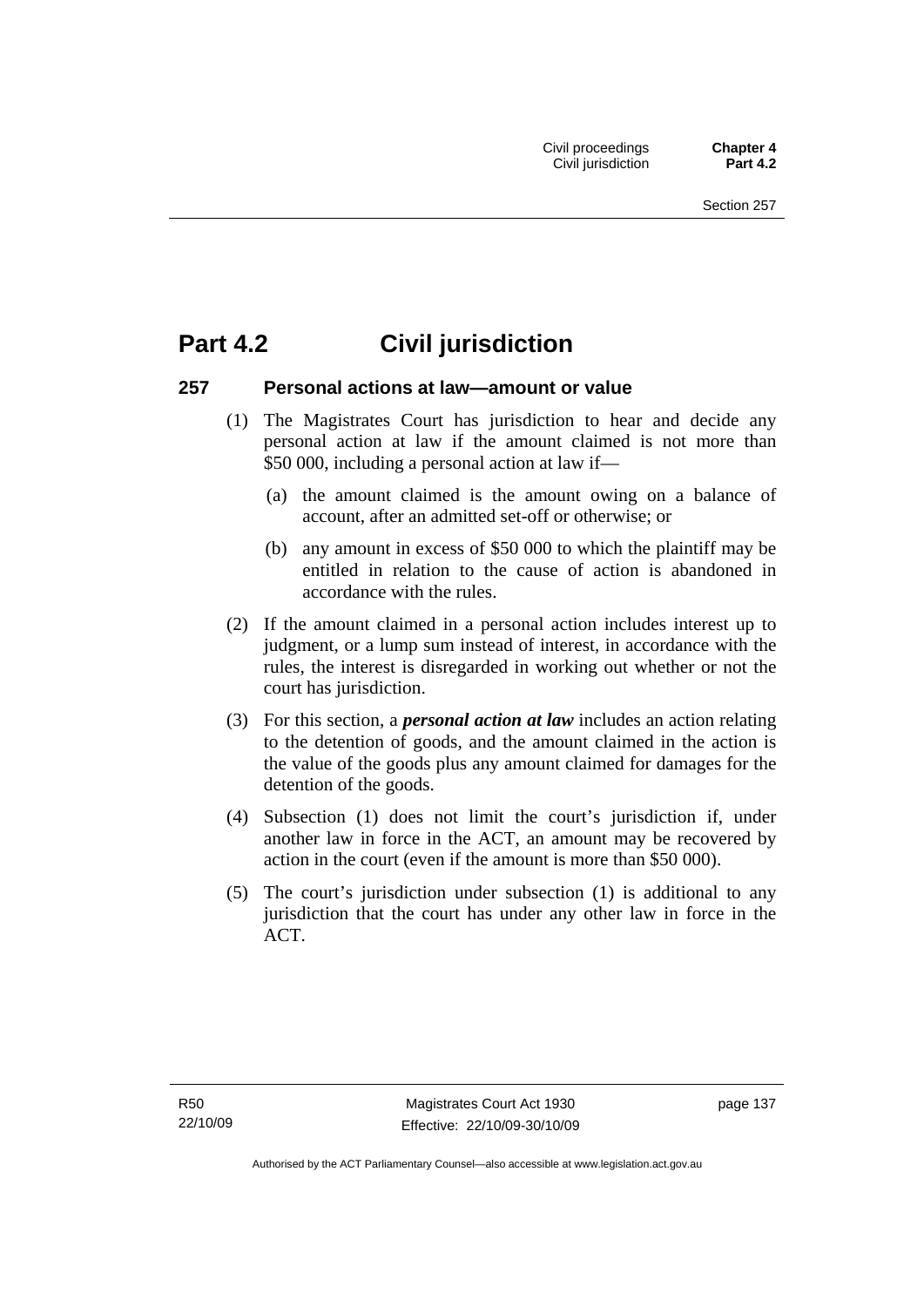#### **Chapter 4 Civil proceedings**<br>**Part 4.2 Civil iurisdiction Civil jurisdiction**

Section 258

# **258 Power of court to grant relief**

- (1) In any proceeding that the Magistrates Court has jurisdiction to hear and decide—
	- (a) the court may grant any relief, redress or remedy that the Supreme Court may grant in a similar action in that court, and for that purpose the Magistrates Court may make any order that the Supreme Court may make; and
	- (b) the court must give effect to any ground of defence, counterclaim or set-off, whether equitable or legal, in the same way and to the same extent that the Supreme Court would do.
- (2) For the exercise by the Magistrates Court of its powers under subsection (1) in any proceeding—
	- (a) a magistrate constituting the court has, as well as any other powers under this Act, all the powers of a judge in a similar action in the Supreme Court; and
	- (b) the registrar, bailiff or other appropriate officer of the Magistrates Court must exercise any function that a corresponding officer of the Supreme Court would exercise in a similar action in that court in accordance with the practice and procedure of that court.
- (3) In exercising a function mentioned in subsection (2), the registrar, a bailiff or other officer of the court must comply with this Act, the rules and any order of the Magistrates Court.

### **259 Rules of equity to prevail**

In any proceeding in the Magistrates Court, if there is a conflict between the rules of equity and the rules of common law, the rules of equity prevail.

R50 22/10/09

Authorised by the ACT Parliamentary Counsel—also accessible at www.legislation.act.gov.au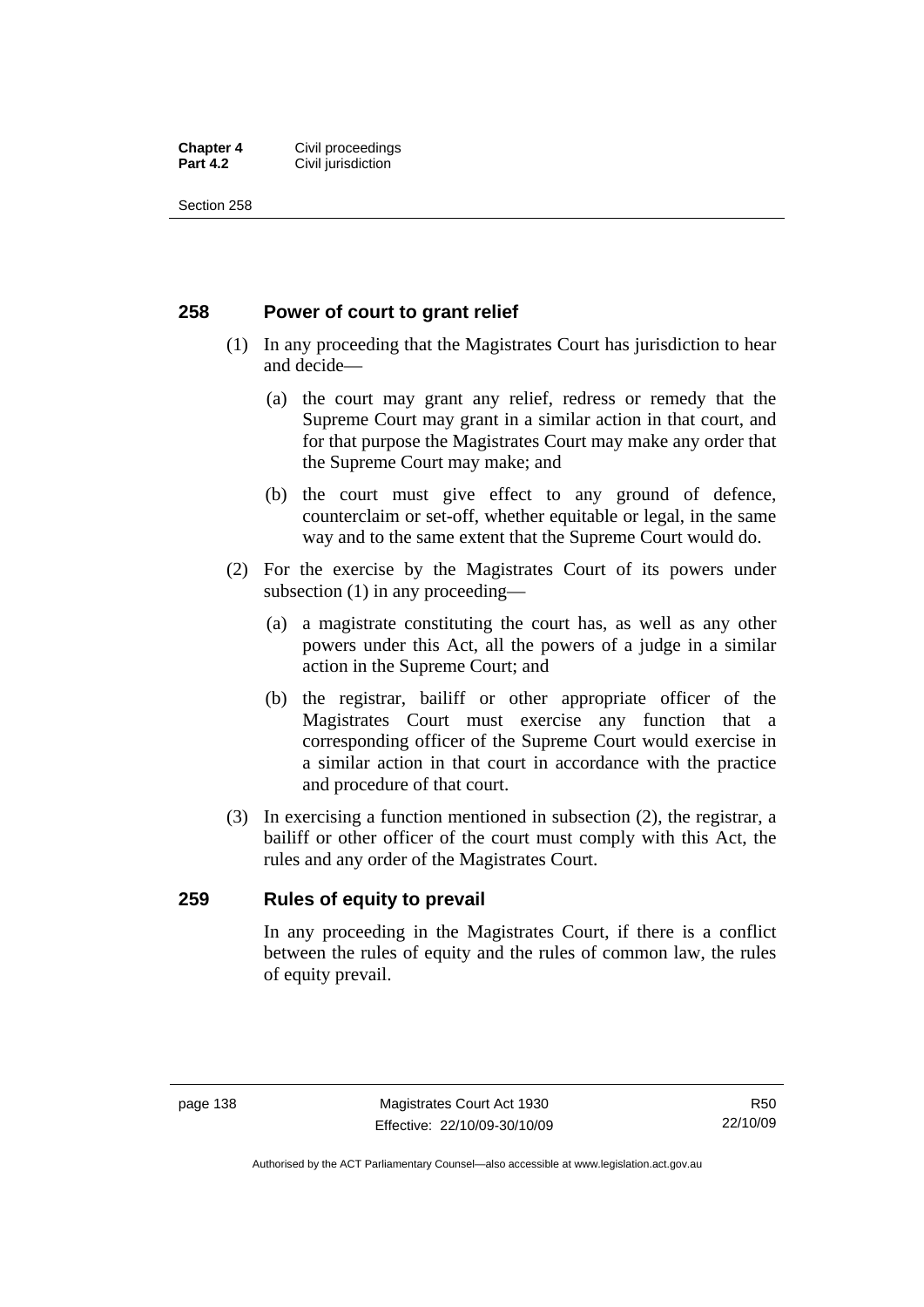### **260 Nuisance**

- (1) The Magistrates Court has the same jurisdiction as the Supreme Court to hear and decide a civil action for nuisance.
- (2) In a civil action for nuisance, the Magistrates Court may grant the same relief as the Supreme Court may grant in a similar action in that court.

# **261 Disputed debts**

- (1) The Magistrates Court may, in a proceeding in the court, declare that—
	- (a) a person is or is not indebted to someone else; or
	- (b) a person is or is not indebted to someone else in a stated amount; or
	- (c) a person is or is not indebted to someone else in an amount that is more than a stated amount.
- (2) This section applies only in relation to a debt that is not more than \$50 000.

# **262 Cause of action arising, or defendant resident, outside ACT**

The Magistrates Court has jurisdiction to hear and decide a proceeding if—

- (a) the defendant was resident in the ACT when the claim was served on the defendant, even though all of the cause of action in the proceeding arose outside the ACT; or
- (b) both of the following apply, even though the defendant is not in the ACT:
	- (i) a material part of the cause of action in the proceeding arose in the ACT, even though part of the cause of action arose outside the ACT;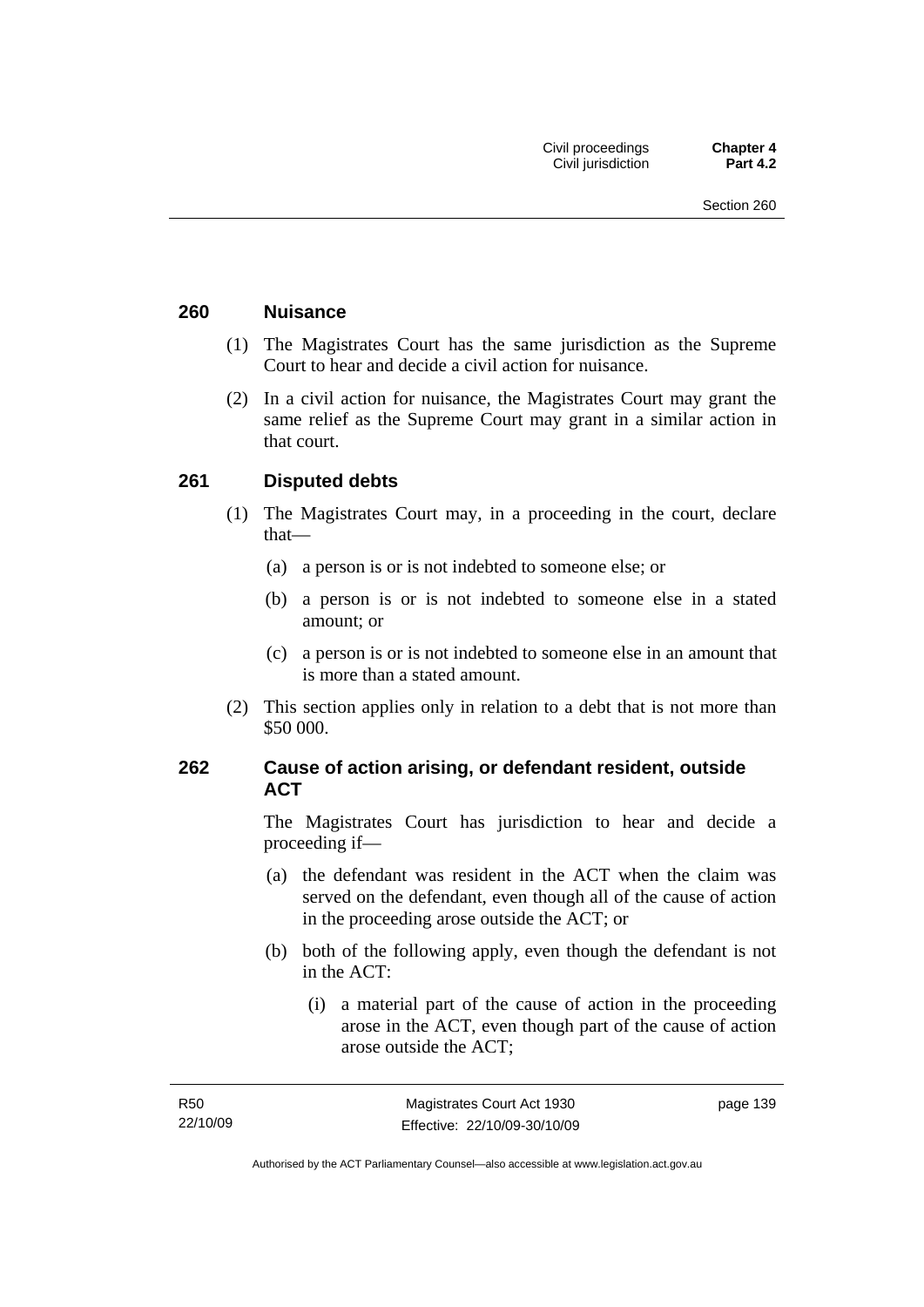| <b>Chapter 4</b> | Civil proceedings  |
|------------------|--------------------|
| <b>Part 4.2</b>  | Civil jurisdiction |

 (ii) the claim is served on the defendant in Australia or an external territory.

# **263 Requests under conventions relating to legal proceedings in civil and commercial matters**

- (1) The Magistrates Court has jurisdiction to make any order or take any action necessary to comply with a request received from the consular or other authority of a relevant foreign country for serving documents in the ACT or taking evidence in the ACT.
- (2) In this section:

*relevant foreign country*—a foreign country is a *relevant foreign country* if a convention relating to legal proceedings in civil and commercial matters is in force between the country and Australia.

## **264 Proceedings affecting title to land**

- (1) The Magistrates Court does not have jurisdiction to hear and decide a proceeding in which the title to land is genuinely in question.
- (2) However, the jurisdiction of the Magistrates Court to hear and decide a proceeding is not affected only because the title to land incidentally comes in question in the proceeding.
- (3) In a proceeding mentioned in subsection (2), a judgment is not evidence of title to land.

### **265 Disputes under Residential Tenancies Act**

The Magistrates Court does not have jurisdiction in relation to a dispute to which the *Residential Tenancies Act 1997* applies if the amount in dispute is not more than \$10 000.

### **266 Complaints under Utilities Act, pt 12**

The Magistrates Court does not have jurisdiction in relation to a matter to the extent to which it is the subject of—

Authorised by the ACT Parliamentary Counsel—also accessible at www.legislation.act.gov.au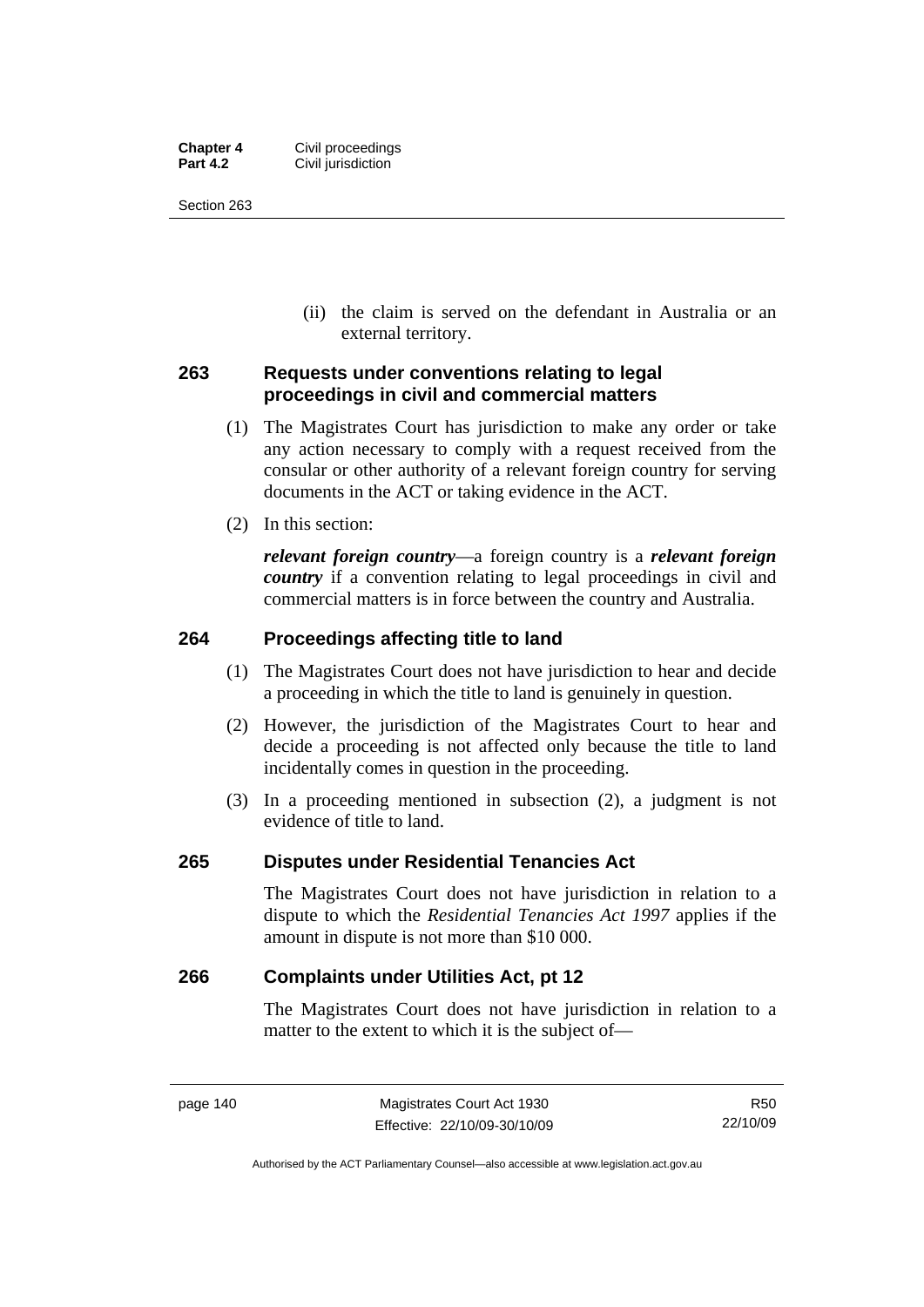- (a) a complaint under the *Utilities Act 2000*, part 12 (Complaints); or
- (b) a direction or declaration of the ACAT under that part.

## **266A Civil disputes under ACT Civil and Administrative Tribunal Act**

- (1) A proceeding may not be started in the Magistrates Court in relation to—
	- (a) a common boundaries determination; or
	- (b) another civil dispute if an amount of not more than \$10 000 is claimed, or sought to be declared as a debt, whether or not any other relief is also sought.
- (2) To remove any doubt, this section does not apply in relation to the enforcement of an order made by the ACAT.
	- *Note* The *ACT Civil and Administrative Tribunal Act 2008*, s 71 provides that a money order or non-money order made by the ACAT is taken to have been filed in the Magistrates Court for enforcement under the *Court Procedures Rules 2006*, pt 2.18 (Enforcement).
- (3) In this section:

*civil dispute*—see the *ACT Civil and Administrative Tribunal Act 2008*, section 16.

*common boundaries determination*—see the *ACT Civil and Administrative Tribunal Act 2008*, section 15.

*Note* An application may be made to the ACAT for civil disputes (see the *ACT Civil and Administrative Act 2008*, pt 4). The ACAT has, in relation to civil disputes, the same jurisdiction and powers as the Magistrates Court (see the *ACT Civil and Administrative Tribunal Act 2008*, s 22).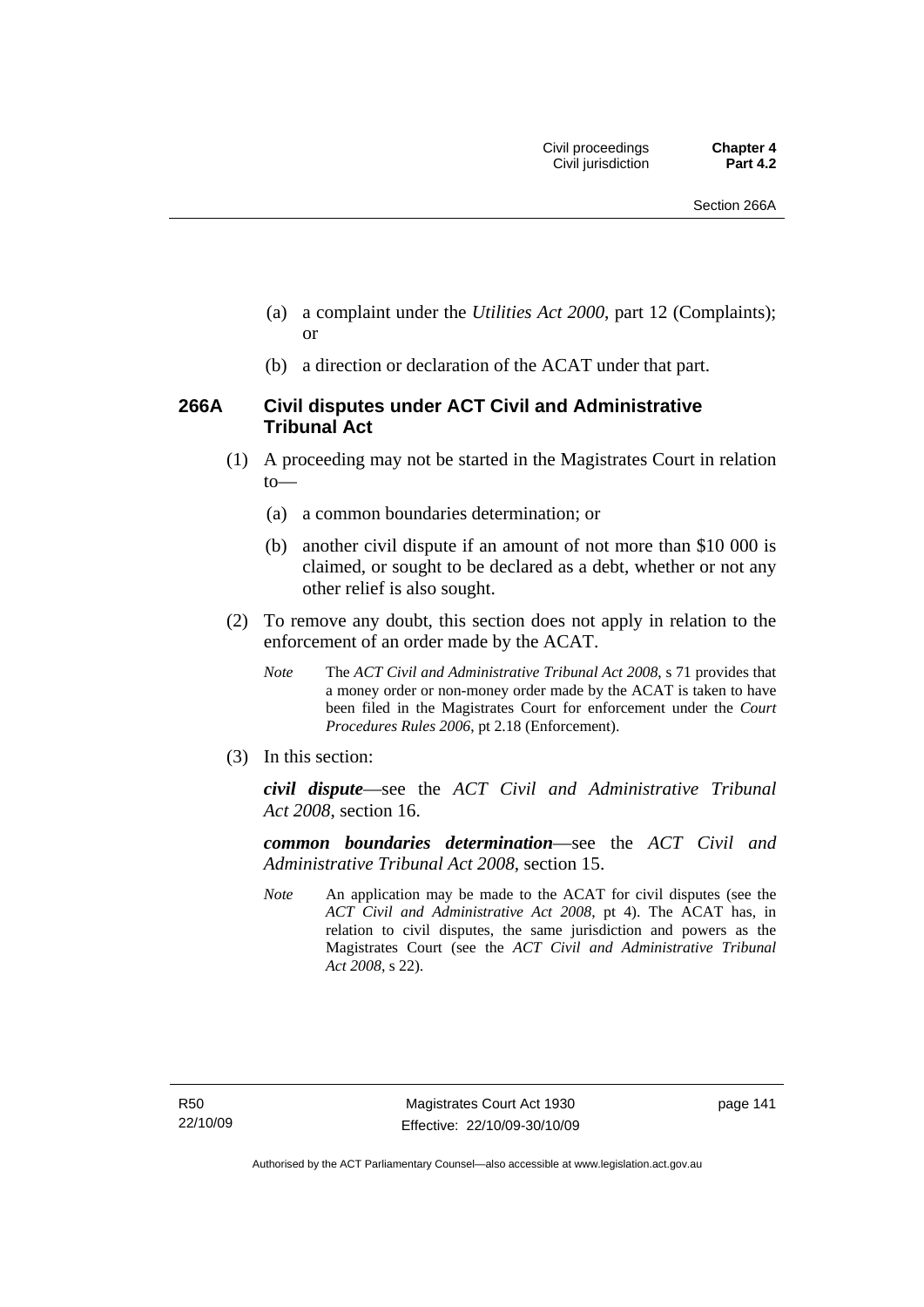# **Part 4.3 Case stated for Supreme Court**

#### **267 Case stated**

- (1) On the application of a party to a proceeding in the Magistrates Court, the court may state, in the form of a special case, any question of law that arises in the proceeding for the opinion of the Supreme Court.
- (2) The Supreme Court has jurisdiction to hear and decide a case stated under this section.

page 142 Magistrates Court Act 1930 Effective: 22/10/09-30/10/09

Authorised by the ACT Parliamentary Counsel—also accessible at www.legislation.act.gov.au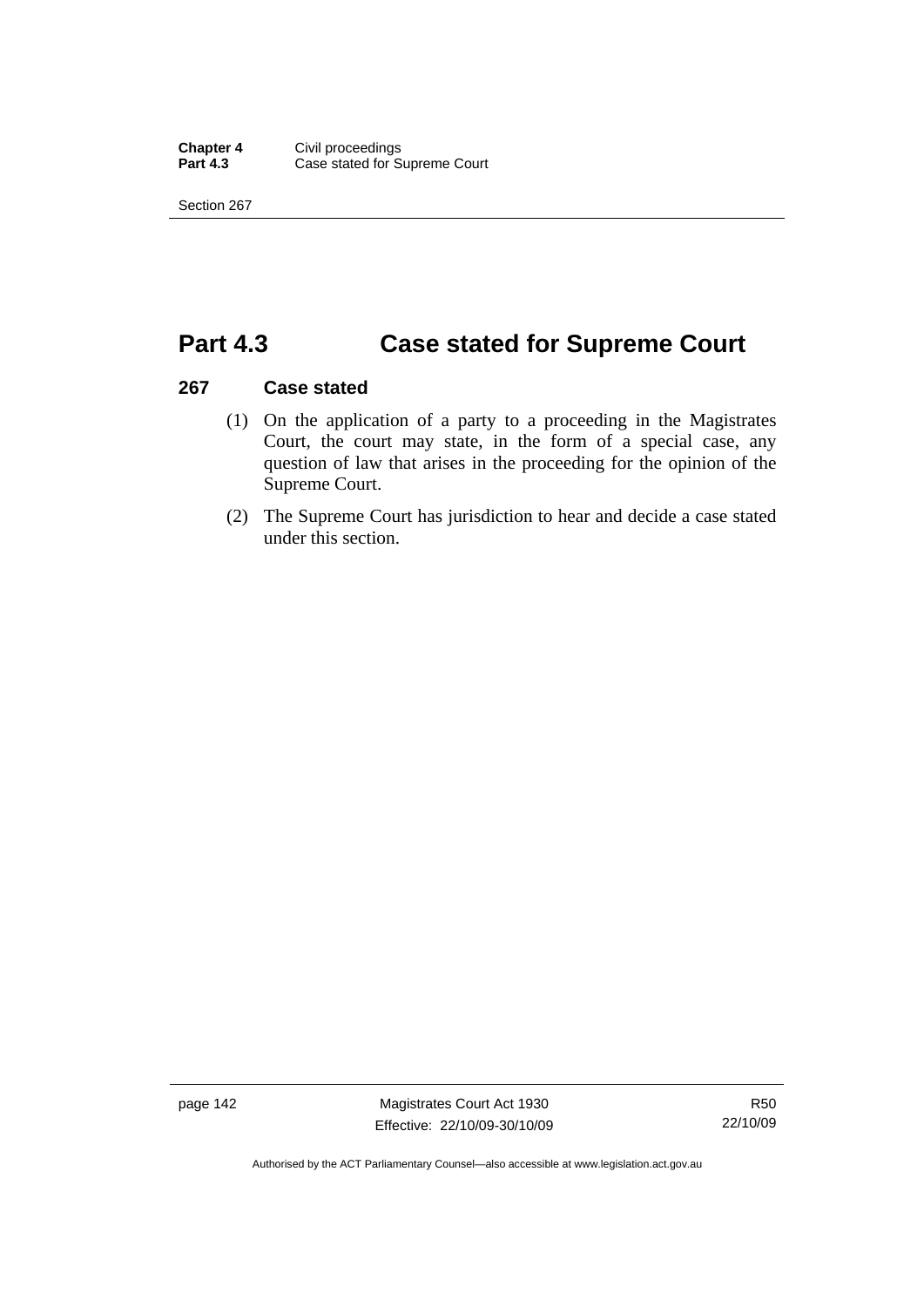# **Part 4.4 Transfer of proceedings from or to Supreme Court**

## **268 Transfer of action from Supreme Court**

- (1) This section applies if a proceeding in relation to the cause of action on which a prescribed action pending in the Supreme Court is founded could properly have been begun in the Magistrates Court.
- (2) The Supreme Court may, on the application of a party to the action or its own initiative, order that the action be transferred to the Magistrates Court if it considers it just to do so.
- (3) In subsection (1):

*prescribed action* means an action in which the amount claimed (whether initially or as reduced by payment, admitted set-off or otherwise) is not more than the amount for which the Magistrates Court has jurisdiction under this chapter.

### **269 Procedure on transfer of action from Supreme Court**

- (1) This section applies if the Supreme Court has made an order under section 268 that an action pending in the Supreme Court be transferred to the Magistrates Court.
- (2) A party to the action may file in the Magistrates Court a copy of the order, a copy of each of the pleadings (if any) in the action and any other relevant documents filed in the Supreme Court.
- (3) When the copies have been filed, the action—
	- (a) stops being an action in the Supreme Court; and
	- (b) becomes a proceeding in the Magistrates Court.
- (4) The proceeding is taken to have been begun in the Magistrates Court on the day the action was begun in the Supreme Court.

page 143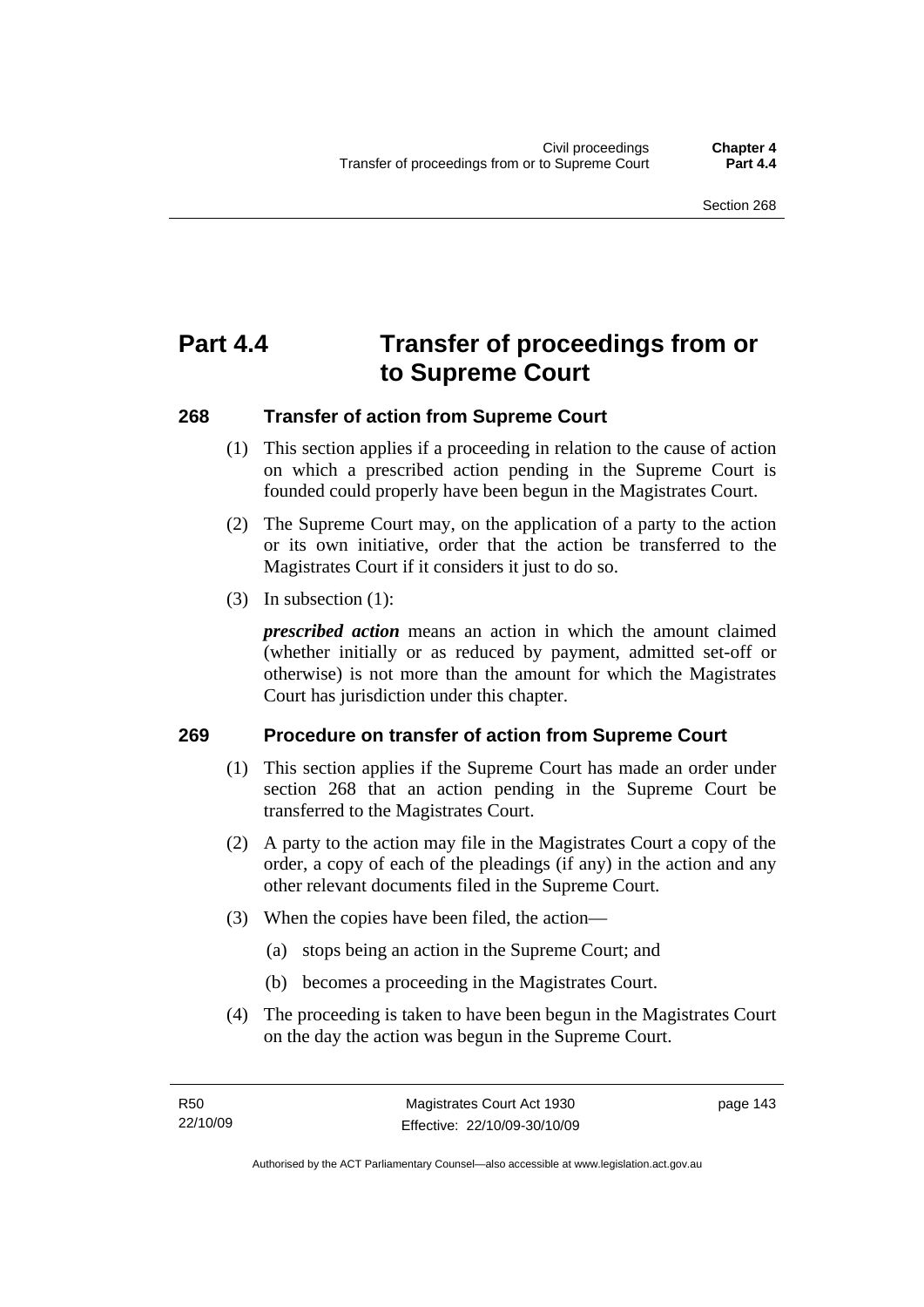- (5) Costs in the proceeding are to be allowed—
	- (a) for costs incurred before the order under section 268 was made (including the costs of getting the order) and the costs of getting the copies mentioned in subsection (2)—in accordance with the rules under the *Court Procedures Act 2004* applying to the Supreme Court, but subject to any Supreme Court order; and
	- (b) for costs incurred after the order was made (not including the costs of getting the copies)—in accordance with the rules applying to the Magistrates Court.
- (6) If costs mentioned in subsection (5) (a) are to be assessed, the costs must be assessed by the registrar in accordance with the rules applying to the Supreme Court.

# **270 Removal of proceedings into Supreme Court**

On the application of a party to a proceeding in the Magistrates Court, the Supreme Court may order that the proceeding be removed into the Supreme Court on the conditions about costs, security for the amount claimed or costs, or otherwise, that the Supreme Court considers just.

# **271 Stay of proceedings**

- (1) This section applies if an application under section 270 to have a proceeding in the Magistrates Court removed into the Supreme Court is pending.
- (2) On the application of a party to the proceeding, the Supreme Court may order that the proceeding be stayed until the application under section 270 is decided or until the Supreme Court orders otherwise.
- (3) An order that a proceeding be stayed takes effect immediately on a copy of the order being filed in the Magistrates Court.

Authorised by the ACT Parliamentary Counsel—also accessible at www.legislation.act.gov.au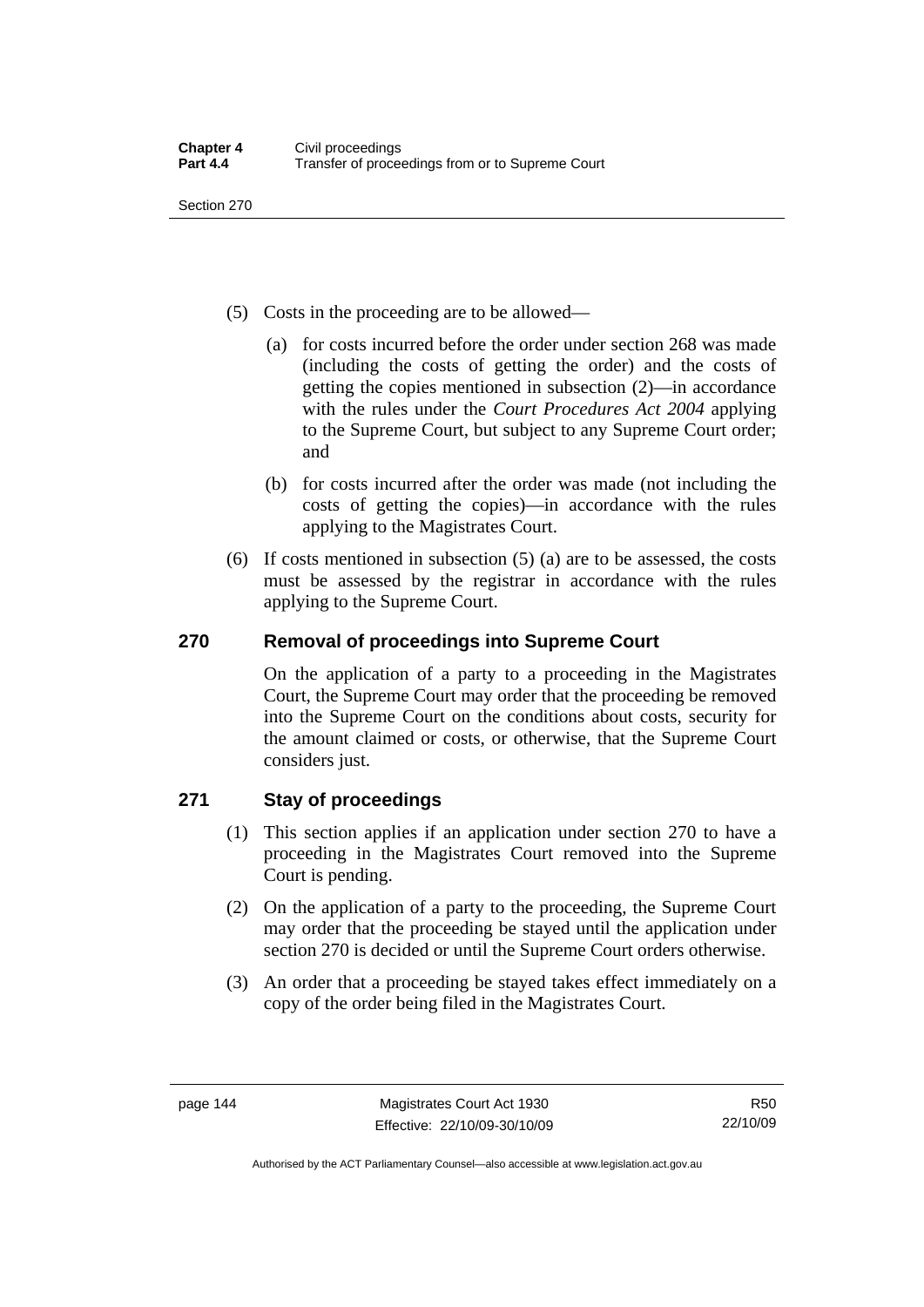# **Part 4.5 Civil appeals**

# **272 Meaning of** *appeal***—pt 4.5**

In this part:

*appeal* means an appeal to the Supreme Court from a judgment or order of the Magistrates Court, whether final or interlocutory, in a proceeding that the Magistrates Court has jurisdiction to hear and decide under this chapter.

# **273 Jurisdiction**

- (1) The jurisdiction of the Supreme Court to hear and decide appeals is subject to the exceptions and conditions in this part.
- (2) Subsection (1) does not affect the operation of any other law that provides for the appellate jurisdiction of the Supreme Court.

# **274 Cases in which appeal may be brought**

- (1) An appeal may be brought only with the leave of the Supreme Court.
- (2) However, an appeal may be brought as of right from a judgment or order—
	- (a) for, or for the payment of, an amount of \$2 000 or more; or
	- (b) in a proceeding in the Magistrates Court—
		- (i) in which the matter in issue amounts to, or is of the value of, \$2 000 or more; or
		- (ii) that involves directly or indirectly a claim, demand or question to or in relation to any property or any civil right amounting to, or of the value of, \$2 000 or more.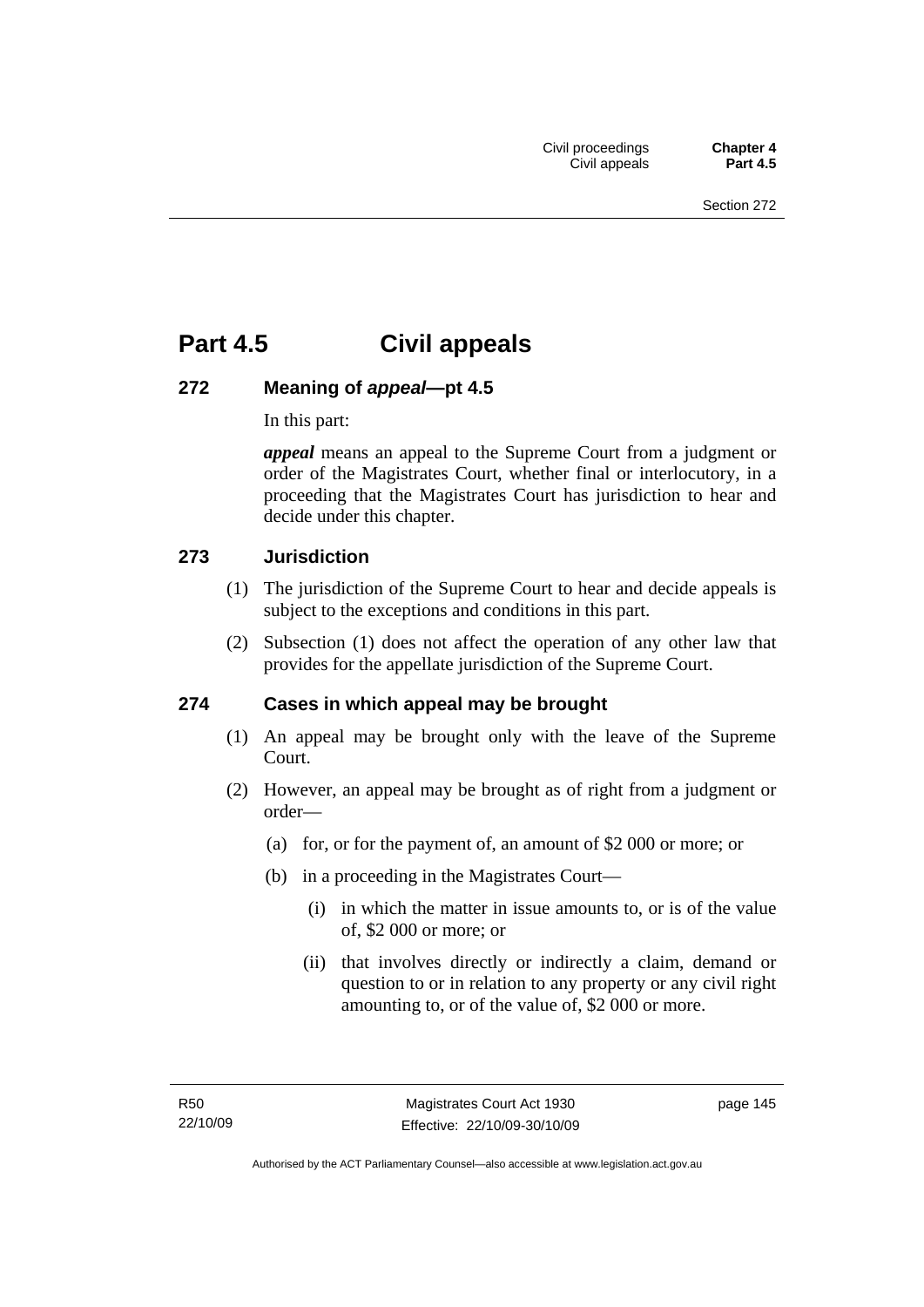| <b>Chapter 4</b> | Civil proceedings |
|------------------|-------------------|
| <b>Part 4.5</b>  | Civil appeals     |

# **276 Evidence on appeal**

In an appeal, the Supreme Court must have regard to the evidence given in the proceeding in the Magistrates Court out of which the appeal arose, and has power to draw inferences of fact and, in its discretion, to receive further evidence.

page 146 Magistrates Court Act 1930 Effective: 22/10/09-30/10/09

Authorised by the ACT Parliamentary Counsel—also accessible at www.legislation.act.gov.au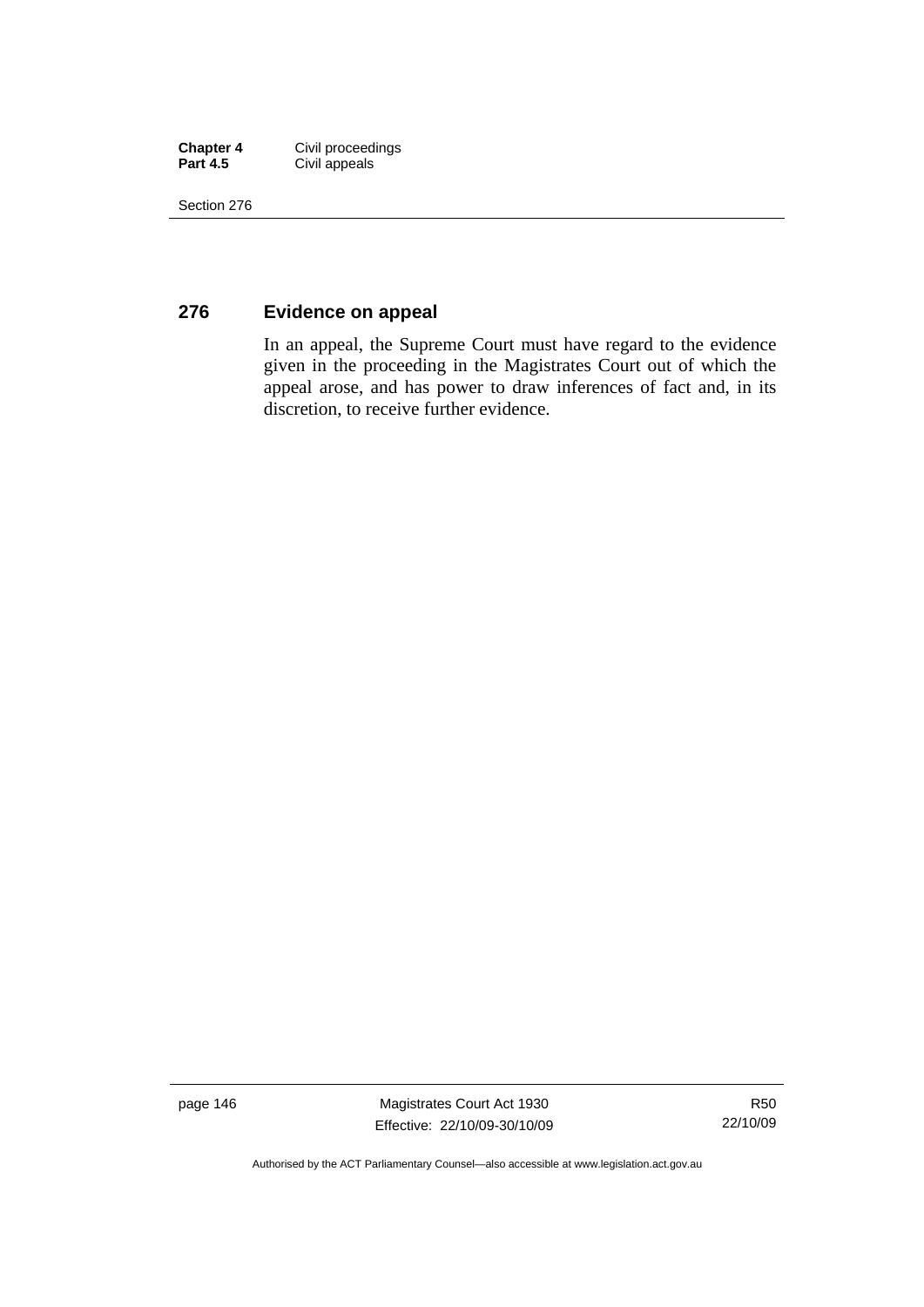# **Chapter 4A The Childrens Court**

# **Part 4A.1 The Childrens Court**

# **287 Childrens Court**

- (1) The Magistrates Court is known as the Childrens Court when it is constituted by the Childrens Court Magistrate exercising the jurisdiction given under section 288.
- (2) The Magistrates Court is also known as the Childrens Court when it is constituted by—
	- (a) a magistrate assigned under section 291C (Assignment of other magistrates for Childrens Court matters) who is exercising the jurisdiction given under section 288; or
	- (b) a magistrate acting under section 291D (2) (Completion of part-heard matters).
- (3) The Childrens Court may use the Magistrates Court seal.

# **288 Jurisdiction of Childrens Court**

- (1) The Childrens Court has jurisdiction to hear and decide—
	- (a) any criminal proceeding against a person in relation to a summary offence if the person was under 18 years old at the time of the alleged offence; and
	- (b) any criminal proceeding against a person in relation to an indictable offence (other than an offence punishable by imprisonment for life) if the person was under 18 years old at the time of the alleged offence; and
	- (c) a proceeding in relation to bail for a child; and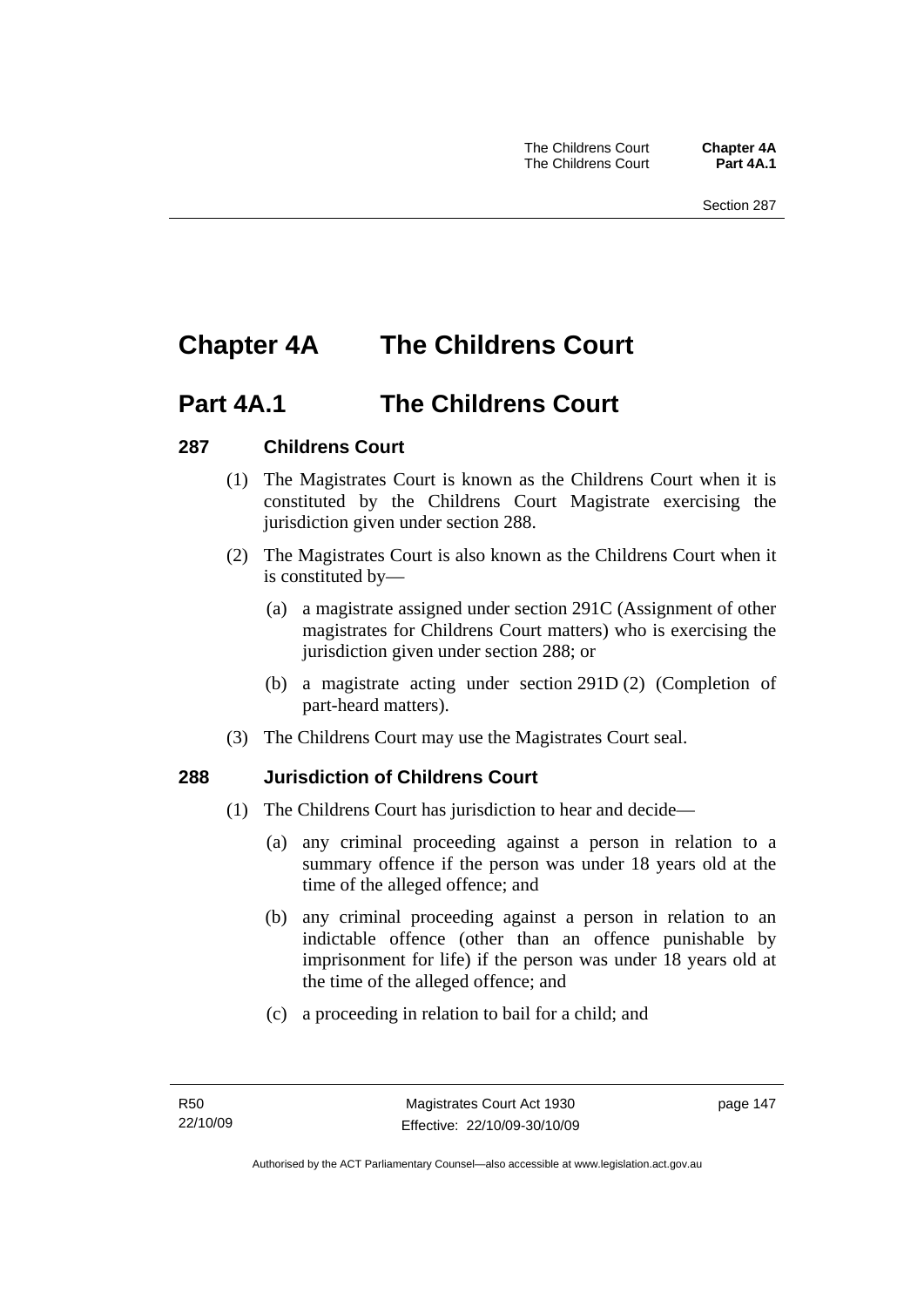| <b>Chapter 4A</b> | The Childrens Court |
|-------------------|---------------------|
| Part 4A.1         | The Childrens Court |

- (d) any application or other proceeding under the *Children and Young People Act 2008*, including a proceeding transferred to the court under the *Children and Young People Act 2008*, chapter 17 (Care and protection—interstate transfer of orders and proceedings).
- (2) Subsection (1) (b) is subject to the *Crimes Act 1900*, section 375 (Summary disposal of certain cases).
- (3) Subsection (1) (c) is subject to the *Bail Act 1992*.

## **289 Proceedings where children jointly charged with adults**

- (1) If a child and an adult are jointly charged with an offence, section 288 (Jurisdiction of Childrens Court) applies to a proceeding against the child arising out of the charge as if the child had been charged separately.
- (2) Section 288 does not apply to the committal hearing for an indictable offence alleged to have been committed jointly by a child and an adult if a magistrate, having regard to the nature of the alleged offence and the time and expense involved in carrying out the committal hearings separately, orders that the section does not apply.
- (3) To remove any doubt, the *Court Procedures Act 2004*, part 7A (Procedural provisions—proceedings involving children or young people) applies to a proceeding against a child even if the proceeding arises out of an offence for which the child and an adult were jointly charged.

### **290 Chief Magistrate to arrange business of Childrens Court**

 (1) The Chief Magistrate is responsible for ensuring the orderly and prompt discharge of the business of the Childrens Court.

Authorised by the ACT Parliamentary Counsel—also accessible at www.legislation.act.gov.au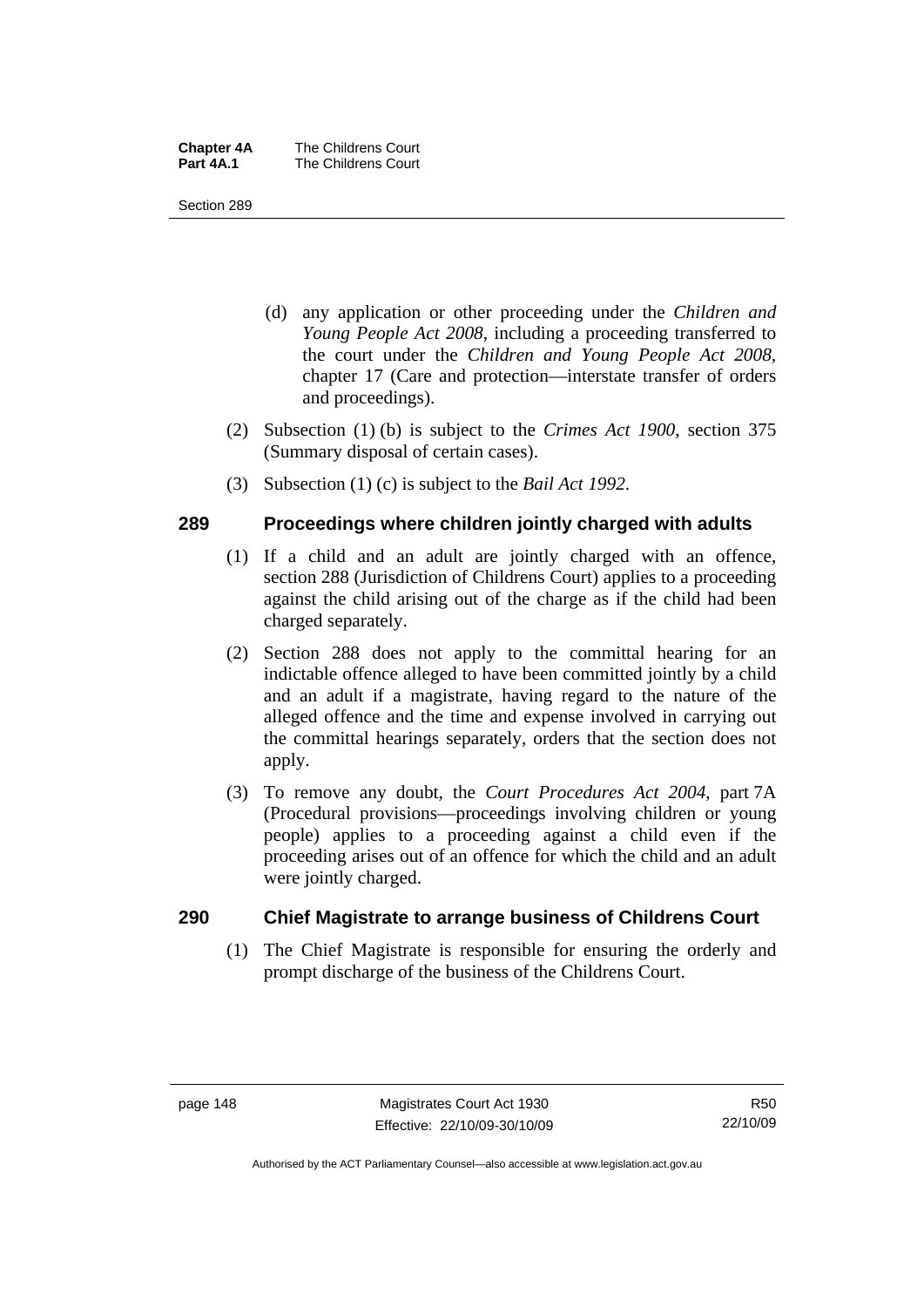- (2) The Chief Magistrate may, subject to appropriate and practicable consultation with the magistrates, make arrangements about—
	- (a) the magistrate who is to be the Childrens Court Magistrate; and
	- (b) the assignment of a magistrate under—
		- (i) section 291B (Acting Childrens Court Magistrate); or
		- (ii) section 291C (Assignment of other magistrates for Childrens Court matters).

### **291 Childrens Court Magistrate to hear all matters**

- (1) The Childrens Court Magistrate is responsible for dealing with all matters within the jurisdiction of the Childrens Court.
- (2) Subsection (1) is subject to—
	- (a) section 291C (Assignment of other magistrates for Childrens Court matters); and
	- (b) section 291D (Completion of part-heard matters).
- (2) Also, subsection (1) does not prevent a magistrate other than the Childrens Court Magistrate from exercising—
	- (a) a function or power given to a magistrate under a provision of the *Children and Young People Act 2008*; or
	- (b) a power given to a magistrate under a territory law to admit a child or young person to bail under the *Bail Act 1992* or to remand a child or young person in custody.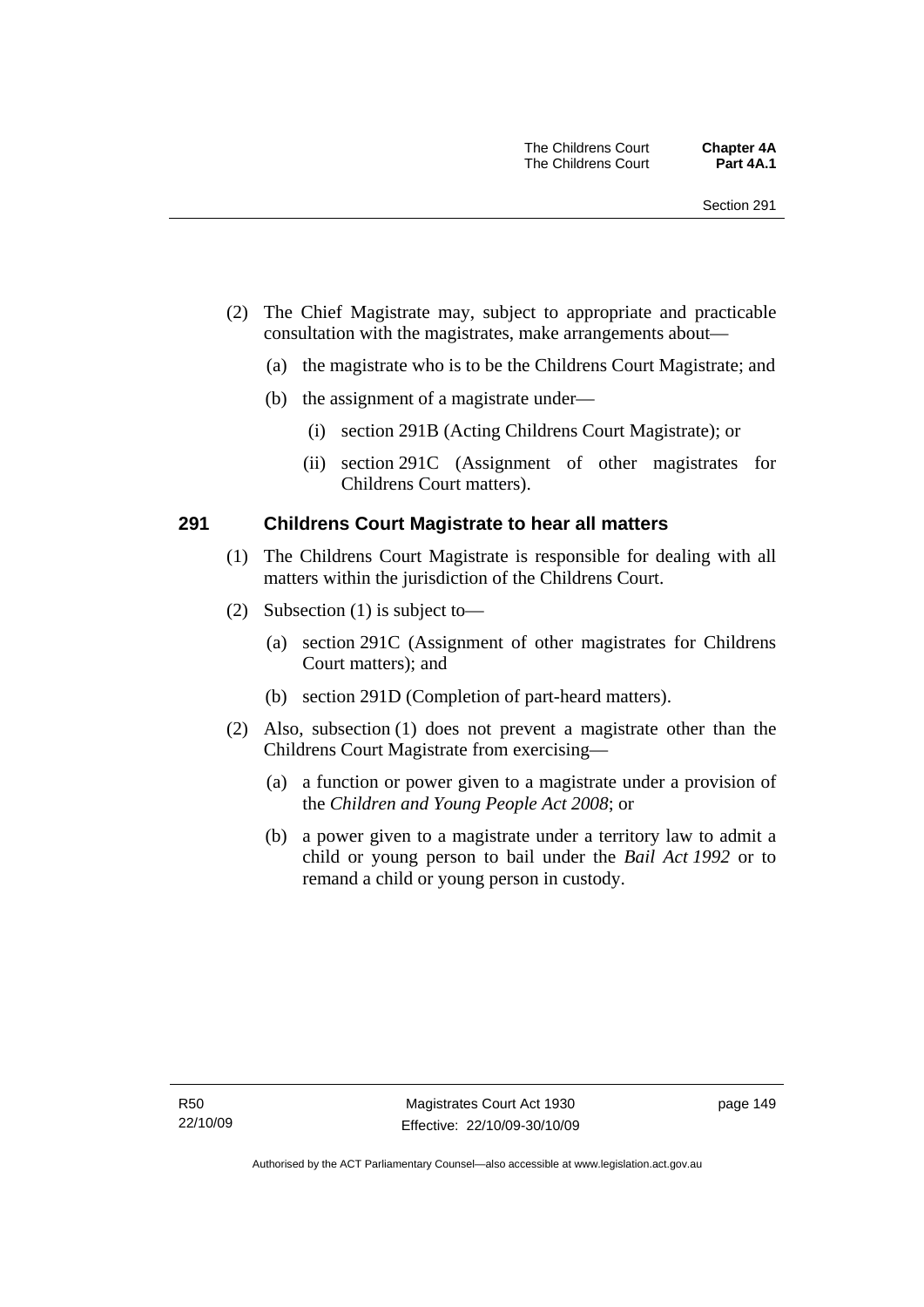**Chapter 4A** The Childrens Court<br>**Part 4A.2** Childrens Court Mag **Childrens Court Magistrate** 

Section 291A

# **Part 4A.2 Childrens Court Magistrate**

### **291A Childrens Court Magistrate**

- (1) The Chief Magistrate must declare 1 magistrate to be the Childrens Court Magistrate for a stated term of not longer than 2 years.
- (2) The Chief Magistrate may declare himself or herself to be the Childrens Court Magistrate.
- (3) The Chief Magistrate must not declare a magistrate to be the Childrens Court Magistrate unless satisfied the magistrate is suitably qualified to be the Childrens Court Magistrate.
- (4) The Chief Magistrate must revoke a declaration under this section if asked, in writing, by the Childrens Court Magistrate.
- (5) A declaration, or revocation, under this section is a notifiable instrument.

*Note* A notifiable instrument must be notified under the Legislation Act.

### **291B Acting Childrens Court Magistrate**

- (1) The Chief Magistrate may assign a magistrate to act as Childrens Court Magistrate only if—
	- (a) there is no Childrens Court Magistrate; or
	- (b) the Childrens Court Magistrate—
		- (i) is absent from duty or from the ACT; or
		- (ii) cannot exercise the functions of the Childrens Court Magistrate for another reason.
- (2) A magistrate assigned to act as Childrens Court Magistrate is the Childrens Court Magistrate for this Act and any other Act.

Authorised by the ACT Parliamentary Counsel—also accessible at www.legislation.act.gov.au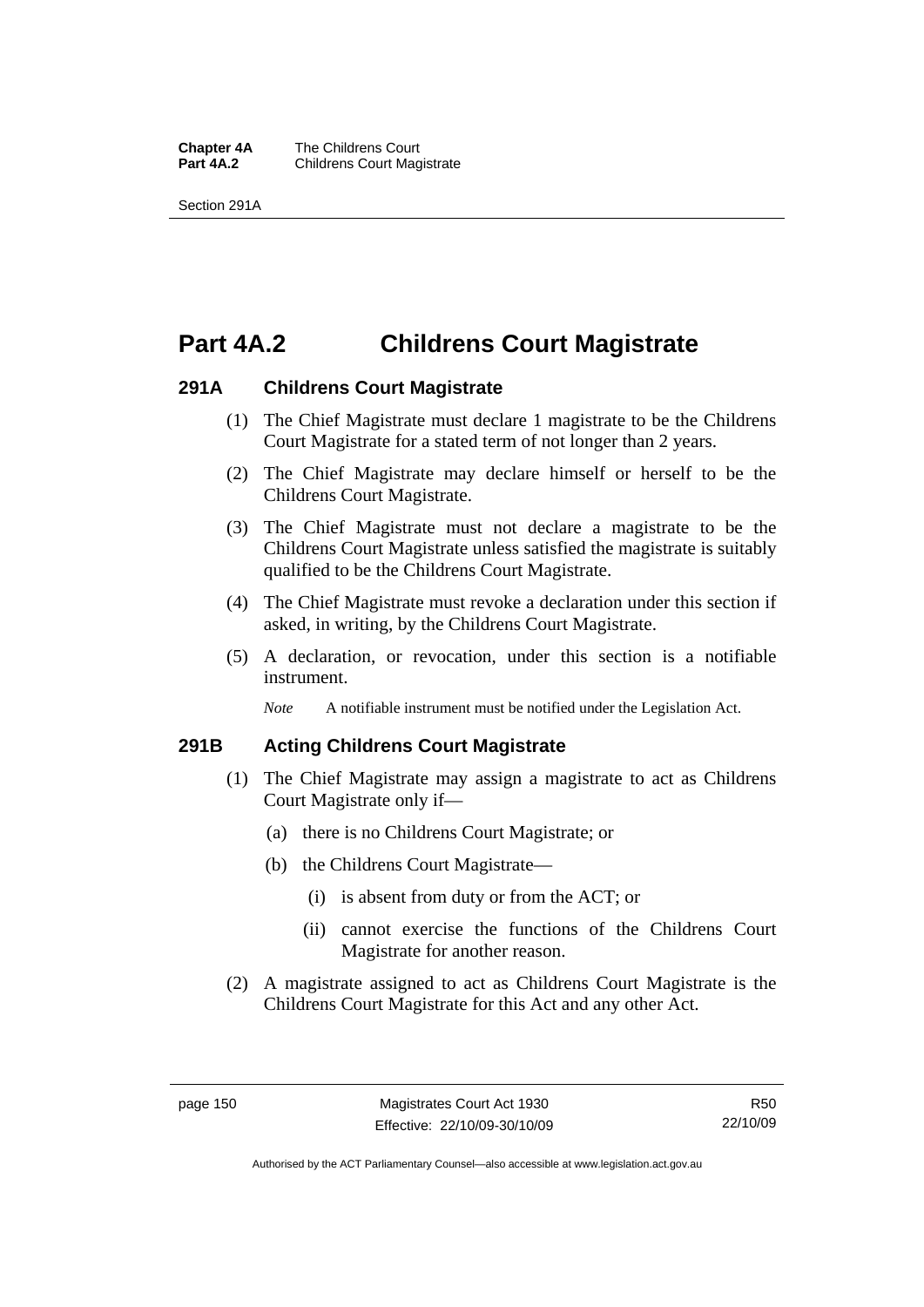# **291C Assignment of other magistrates for Childrens Court matters**

- (1) The Chief Magistrate may assign another magistrate to deal with a matter if the Childrens Court Magistrate is unable to deal with the matter—
	- (a) without delay that is likely to prejudice the wellbeing of a child or young person; or
	- (b) because of a conflict of interest, or a perceived conflict of interest.
- (2) A magistrate may be assigned under subsection (1) (a) only if the Chief Magistrate is satisfied the assignment is necessary having regard to—
	- (a) how the delay is likely to prejudice the child's or young person's wellbeing; and
	- (b) the principle in the *Children and Young People Act 2008*, section 8 that in making a decision under that Act in relation to a particular child or young person, the decision-maker must regard the best interests of the child or young person as the paramount consideration; and
	- (c) the degree of urgency of the matter to be dealt with by the assigned magistrate; and
	- (d) the views and wishes (if any) of the Childrens Court Magistrate on the proposed assignment.
- (3) This section does not create a right in relation to the assignment of a matter under this section.
- (4) Without limiting subsection (3), the decision to assign or not to assign a matter under this section—
	- (a) must not be challenged or called into question in any court; and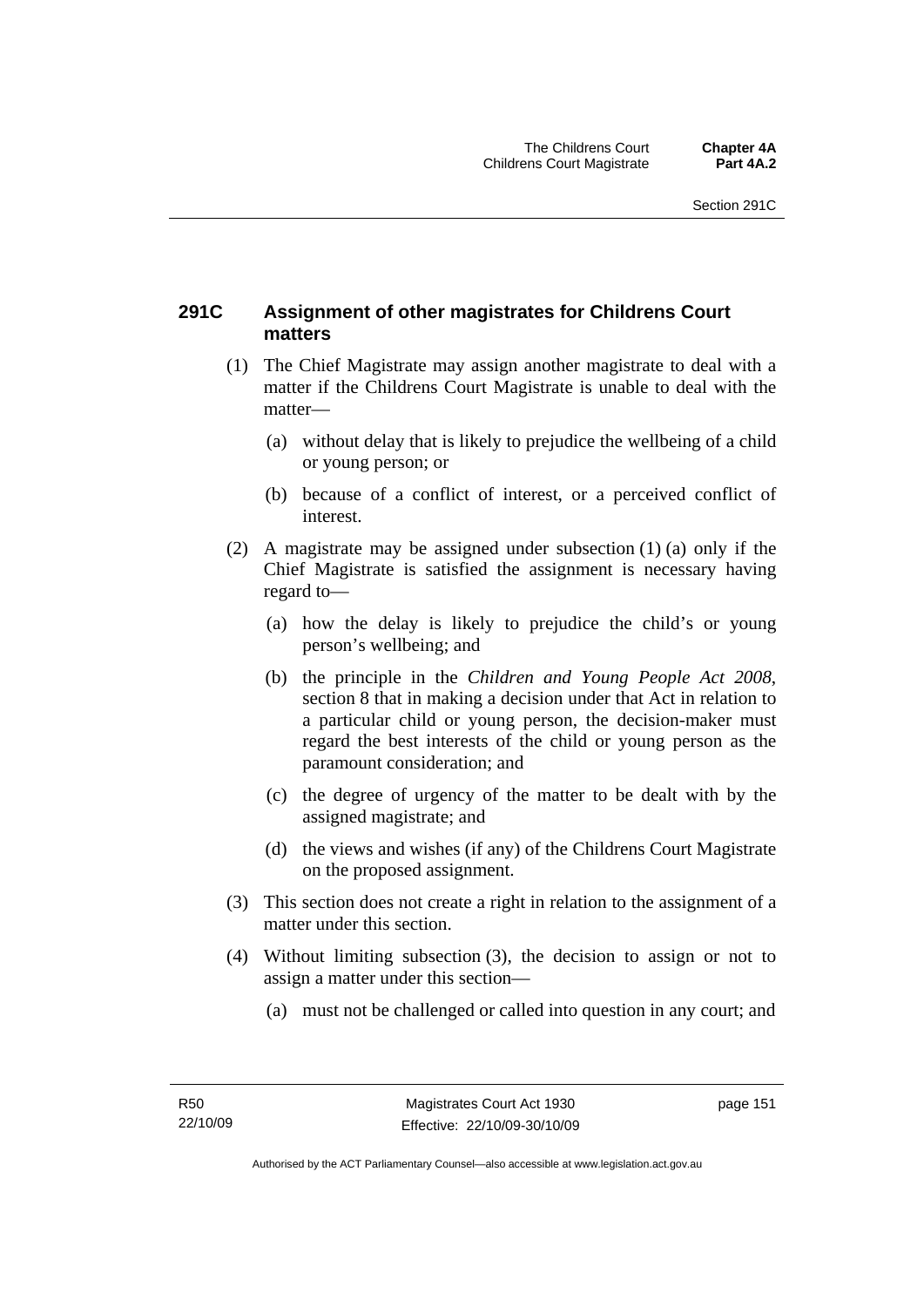Section 291D

- (b) is not subject to prohibition, mandamus or injunction in any court.
- (5) This section is in addition to, and does not limit, section 291B (Acting Childrens Court Magistrate).

## **291D Completion of part-heard matters**

- (1) This section applies if—
	- (a) a magistrate begins to deal with a Childrens Court matter under this chapter; and
	- (b) before the matter is finally decided, the magistrate ceases to—
		- (i) be the Childrens Court Magistrate; or
		- (ii) hold an assignment under section 291B or section 291C.
- (2) The magistrate may continue to deal with the matter until it is finally decided.

page 152 Magistrates Court Act 1930 Effective: 22/10/09-30/10/09

Authorised by the ACT Parliamentary Counsel—also accessible at www.legislation.act.gov.au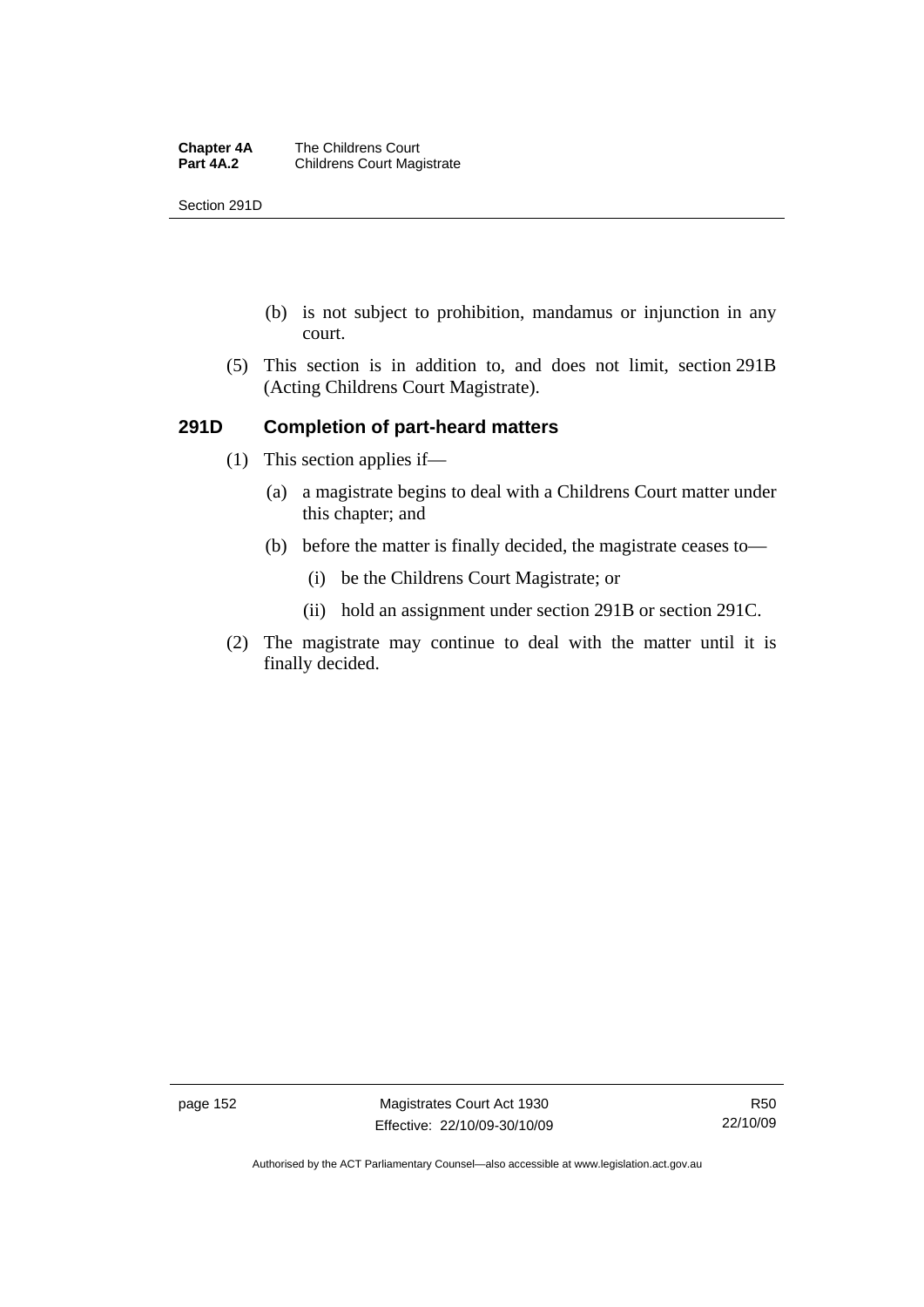# **Part 4A.3 Criminal proceedings**

## **291E Procedures for hearing indictable offences**

- (1) This section applies if—
	- (a) a child charged with an indictable offence is brought before the Childrens Court; and
	- (b) the court—
		- (i) has no power to hear and decide the charge summarily; or
		- (ii) has the power to hear and decide the charge summarily, but decides not to.
- (2) The Childrens Court must deal with the charge as if—
	- (a) the charge were a charge for an indictable offence to which this Act applied; and
	- (b) the Childrens Court were the Magistrates Court; and
	- (c) any necessary changes were made.

## **291F Childrens Court may adjourn hearings to allow access to legal advice**

- (1) This section applies to a charge for an indictable offence against a child that the Childrens Court is hearing summarily.
- (2) The court may, at any time, adjourn the hearing to allow any of the following people to get legal advice:
	- (a) the child;
	- (b) a parent of the child;
	- (c) someone else who has daily care responsibility, or long-term care responsibility, for the child.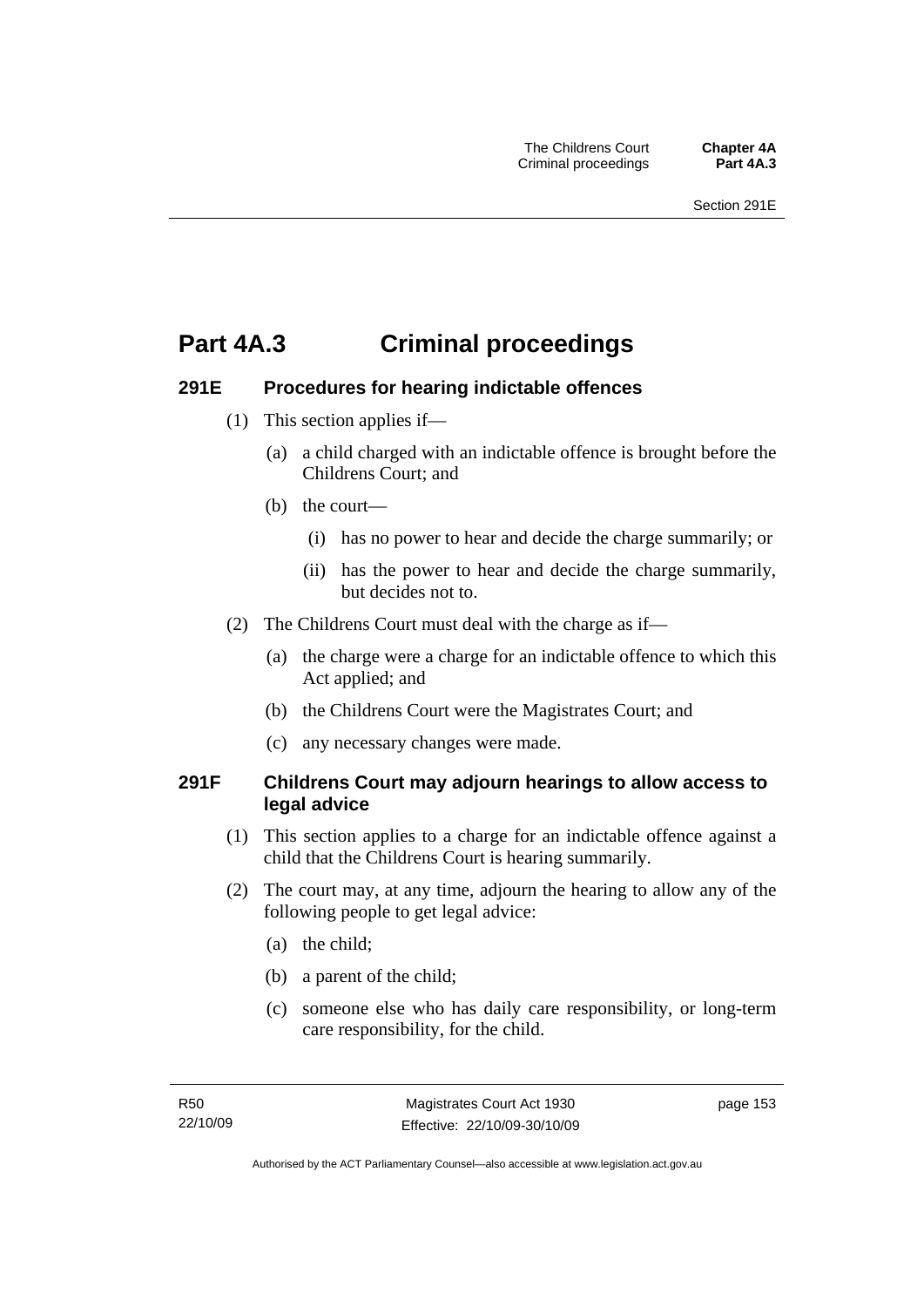Section 291G

(3) In this section:

*daily care responsibility*—see the *Children and Young People Act 2008*, section 19.

*long-term care responsibility*—see the *Children and Young People Act 2008*, section 20.

## **291G Childrens Court may send cases to Supreme Court for sentencing**

- (1) This section applies if the Childrens Court convicts a person of an indictable offence.
- (2) The Childrens Court may, by order, commit the person to the Supreme Court for sentence if satisfied that—
	- (a) sentence should be passed on the person by the Supreme Court because of the character and history of the person; or
	- (b) the sentence that is likely to be appropriate is a sentence the Childrens Court does not have power to impose.
- (3) In deciding whether to make an order under subsection (2) (a), the Childrens Court must consider any report provided under the *Court Procedures Act 2004*, section 74D (Court may order report about young person).
- (4) If the Childrens Court makes an order under subsection (2), the Supreme Court may deal with the person as if the person had been convicted of the offence in the Supreme Court.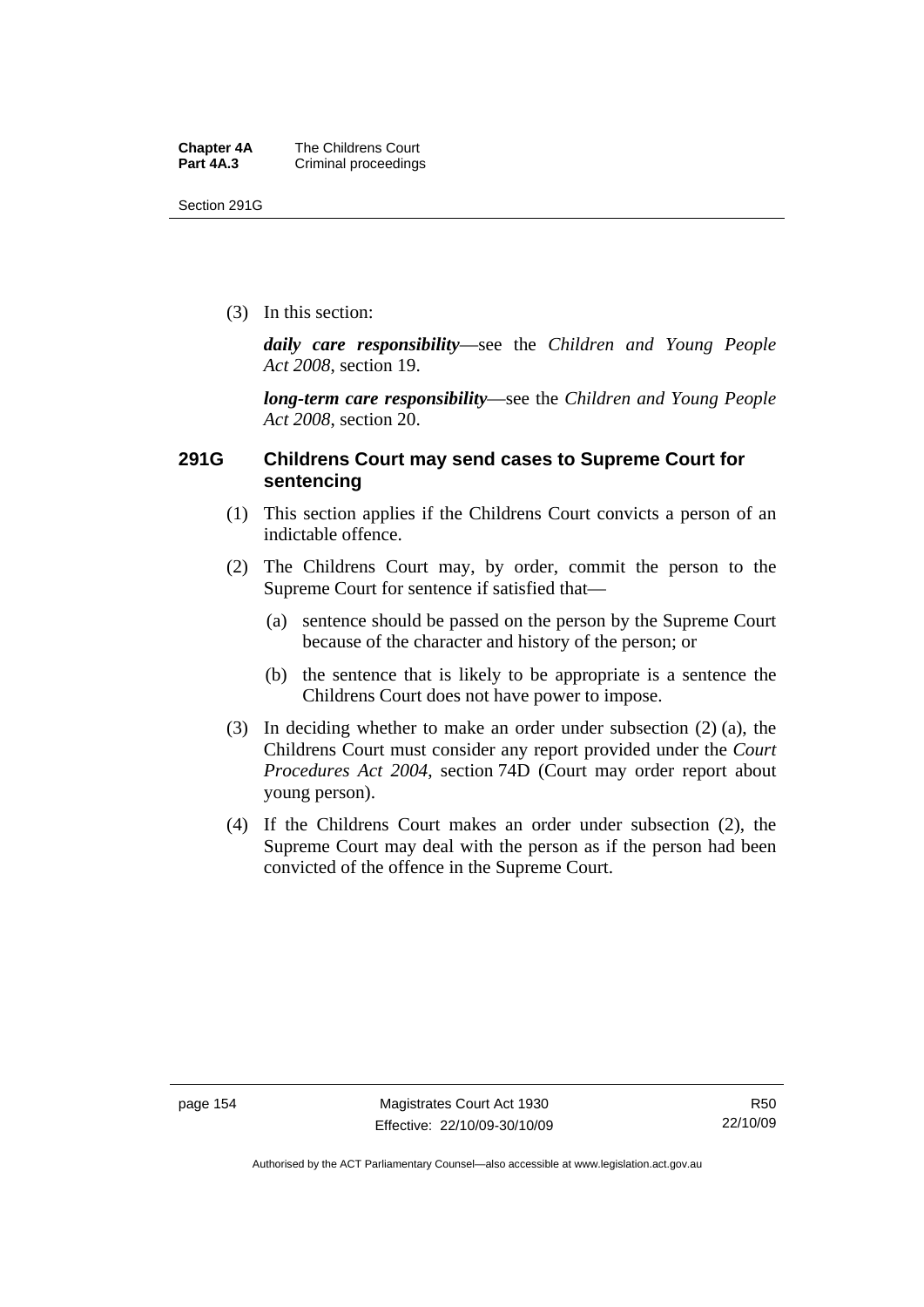# **Chapter 5 Miscellaneous**

# **Part 5.1 Offences**

# **292 Failure to comply with order in nuisance action**

A person must not contravene an order made by the court in a civil action for nuisance.

Maximum penalty: 50 penalty units, imprisonment for 6 months or both.

# **298 Prejudice to employee**

 (1) An employer must not dismiss an employee, or otherwise prejudice an employee in his or her employment, because a garnishee order attaching the earnings of the employee has been made by the court.

Maximum penalty: 50 penalty units, imprisonment for 6 months or both.

- $(2)$  If—
	- (a) an employee is dismissed or prejudiced within 6 months after a garnishee order is made; and
	- (b) all the elements of the offence other than the reason for the employer's action are proved;

the onus of proving that the dismissal or prejudice was not because of the garnishee order is on the employer.

 (3) A conviction under subsection (1) does not limit, restrict or otherwise effect any obligation that the garnishee may have in relation to the judgment debtor or any right or remedy that the judgment debtor may have against the garnishee under any other law in force in the ACT.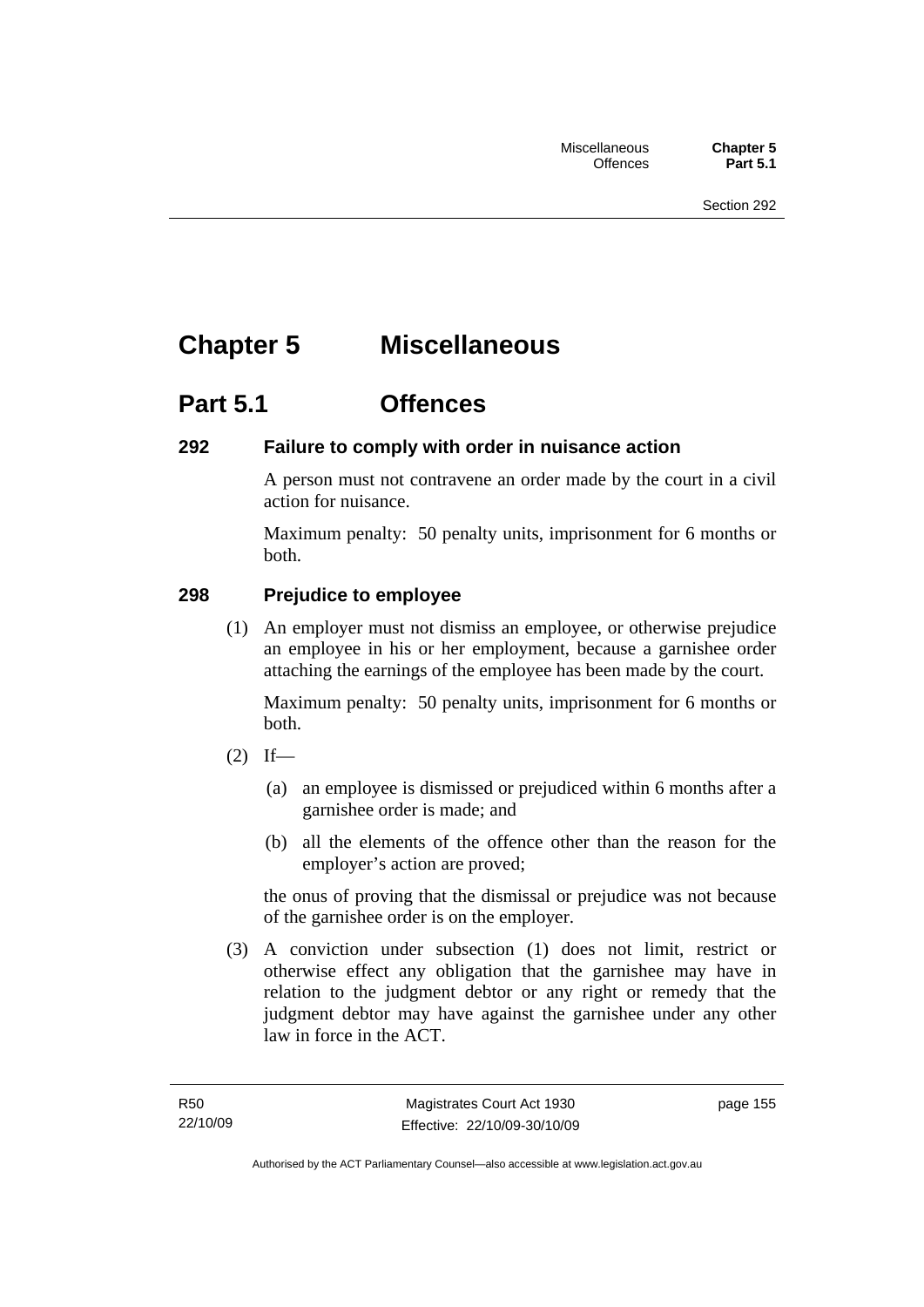**Chapter 5** Miscellaneous<br>**Part 5.2** Other **Part 5.2** 

Section 307

# **Part 5.2 Other**

#### **307 Contempt of court**

- (1) A person is in contempt of the Magistrates Court if the person—
	- (a) contravenes an order of the court or an undertaking given to the court; or
	- (b) commits a contempt in the face or in the hearing of the court; or
	- (c) commits any other contempt of court.

#### **Examples—par (b)**

- 1 insulting a magistrate, the registrar, deputy registrar, bailiff or other court officer during the officer's sitting or attendance in court
- 2 interrupting a proceeding of the court or misbehaving in court
- 3 obstructing or assaulting someone in attendance in court
- 4 disobeying a direction of the court at the hearing of a proceeding
- *Note* An example is part of the Act, is not exhaustive and may extend, but does not limit, the meaning of the provision in which it appears (see Legislation Act, s 126 and s 132).
- (2) The Magistrates Court has the same power to deal with contempt of the Magistrates Court as the Supreme Court has to deal with contempt of the Supreme Court.
- (3) However, a contempt mentioned in subsection (1) (a) may be dealt with as a contempt of court only if there is no other effective way to enforce the order or undertaking.
- (4) To remove any doubt, this section does not limit the Supreme Court's power to deal with contempt of the Magistrates Court.

#### **308 Magistrates Court's seal**

The Magistrates Court must have a seal.

Authorised by the ACT Parliamentary Counsel—also accessible at www.legislation.act.gov.au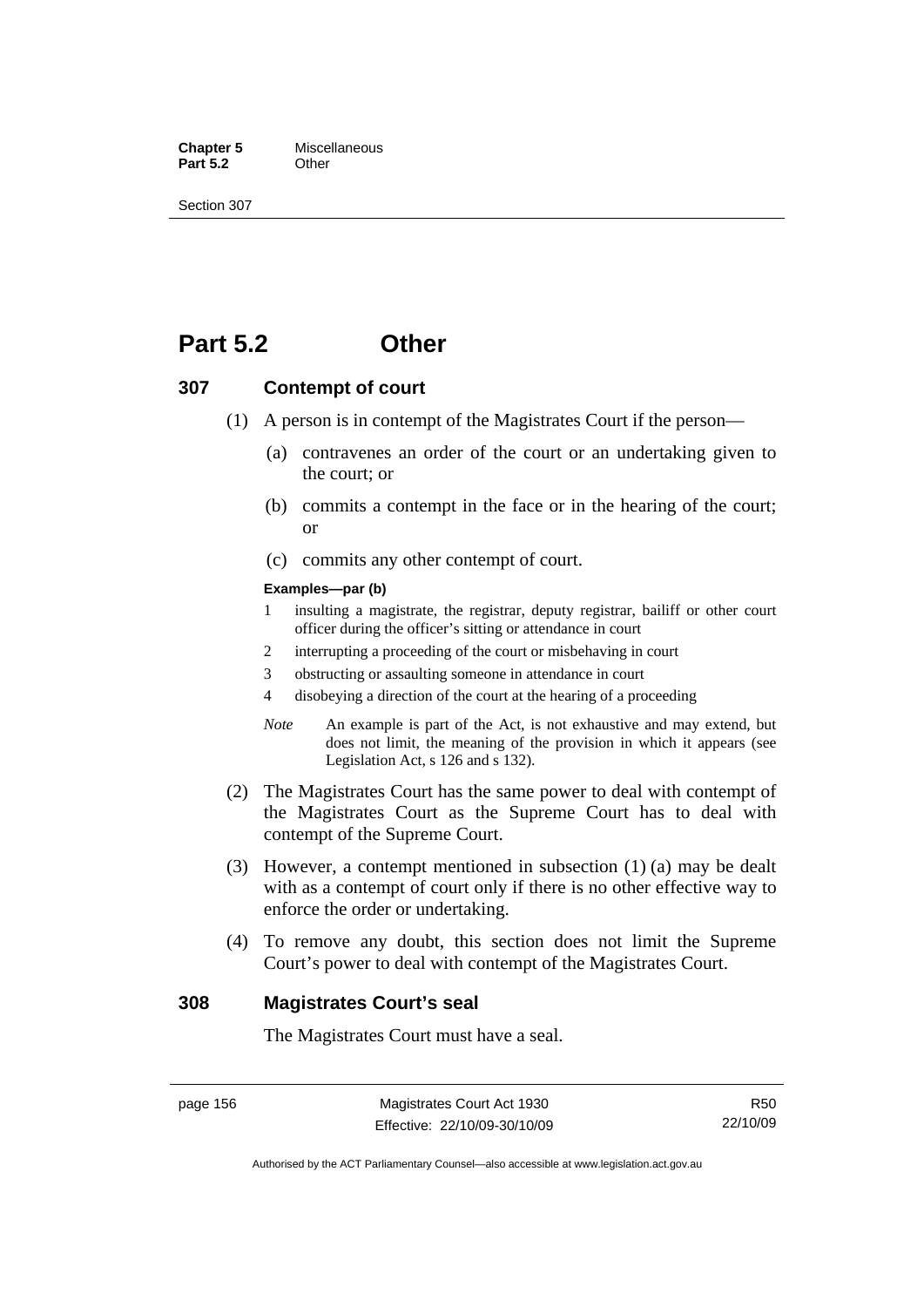### **309 Directions about procedure etc**

- (1) If the procedure for taking a step in a proceeding is not set out in this Act or the law under which the step is to be taken, the court may give a direction in relation to—
	- (a) the procedure to be followed in relation to the step; and
	- (b) any other relevant matter in relation to the step.
- (2) Without limiting subsection (1), the court may give a direction in relation to the procedure to be followed in relation to circle sentencing for certain Aboriginal or Torres Strait Islander offenders, and any other relevant matter in relation to circle sentencing.
- (3) To remove any doubt, a direction mentioned in subsection (2) is not taken to—
	- (a) establish a court; or
	- (b) limit the Magistrates Court's discretion in sentencing an offender.
- (4) In this section:

## *Aboriginal or Torres Strait Islander offender* means an offender who—

- (a) is a descendant of an Aboriginal person or Torres Strait Islander; and
- (b) identifies as an Aboriginal person or Torres Strait Islander; and
- (c) is accepted as an Aboriginal person or Torres Strait Islander by an Aboriginal or Torres Strait Islander community.

*circle sentencing* means the step in a sentencing proceeding for involving members of the Aboriginal or Torres Strait Islander community and others in relation to the sentencing by the court.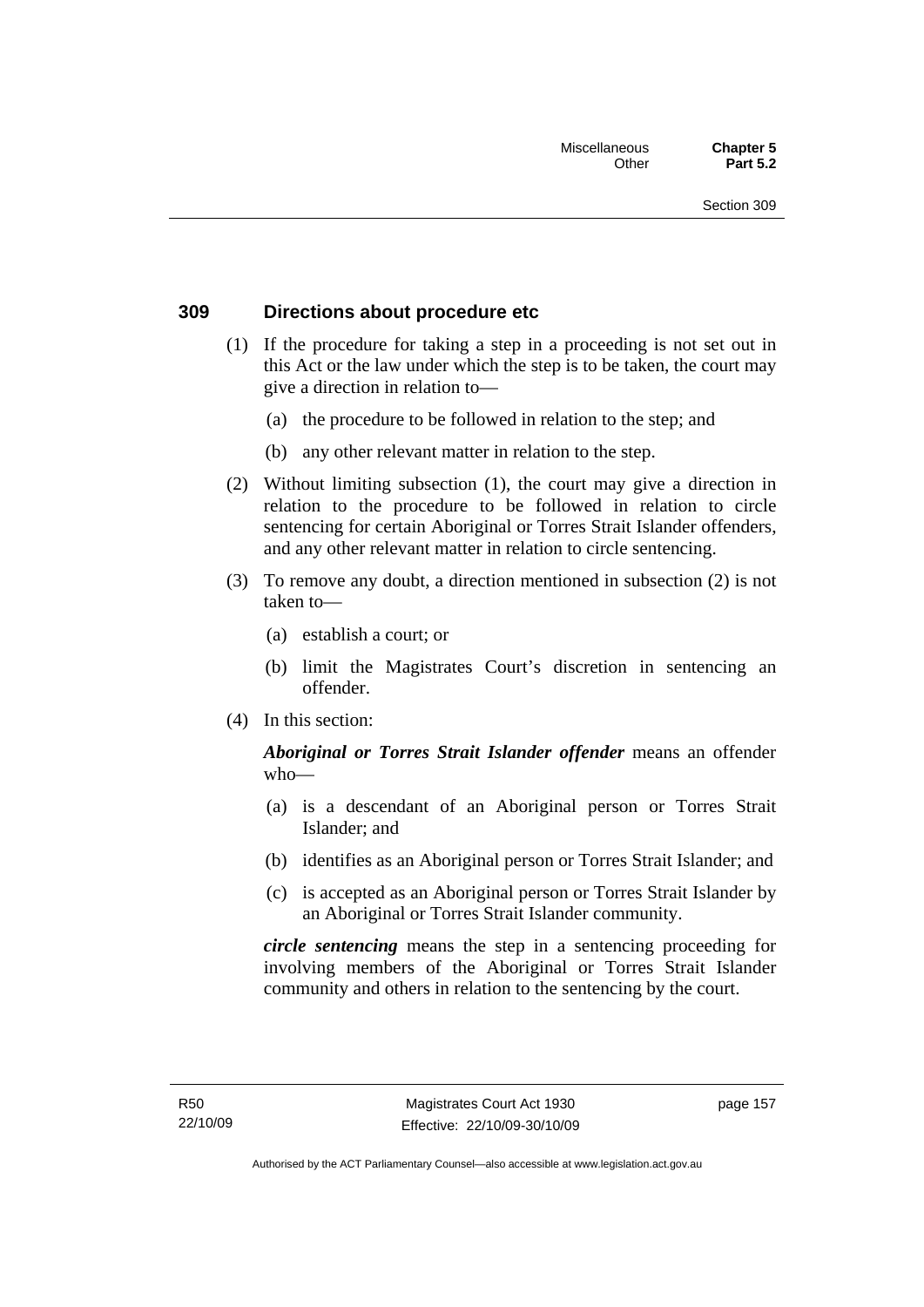#### **Chapter 5** Miscellaneous<br>**Part 5.2** Other **Part 5.2**

Section 310

## **310 Hearings generally to be in public**

- (1) The hearing of a proceeding before the Magistrates Court must be in public.
- (2) However, if the magistrate presiding at a hearing is of the opinion that it is desirable in the public interest or in the interests of justice to do so, the magistrate may, by order—
	- (a) direct that the hearing or part of the hearing take place in private and give directions about the people who may be present; and
	- (b) give directions prohibiting or restricting the publication of evidence given at the hearing, whether in public or in private, or of matters contained in documents lodged with the court or received in evidence by the court for the purposes of the proceeding; and
	- (c) give directions prohibiting or restricting the disclosure to some or all of the parties to the proceeding of evidence given at the hearing, or of a matter contained in a document lodged with the court or received in evidence by the court for the purposes of the proceeding.
- (3) A person who, without reasonable excuse, contravenes an order under subsection (2) commits an offence.

Maximum penalty: 100 penalty units, imprisonment for 1 year or both.

- (4) Subsection  $(1)$ 
	- (a) does not apply in relation to a civil matter that, under another territory law, may be dealt with otherwise than in open court; and
	- (b) is subject to any other territory law that restricts who may be present at a hearing.

Authorised by the ACT Parliamentary Counsel—also accessible at www.legislation.act.gov.au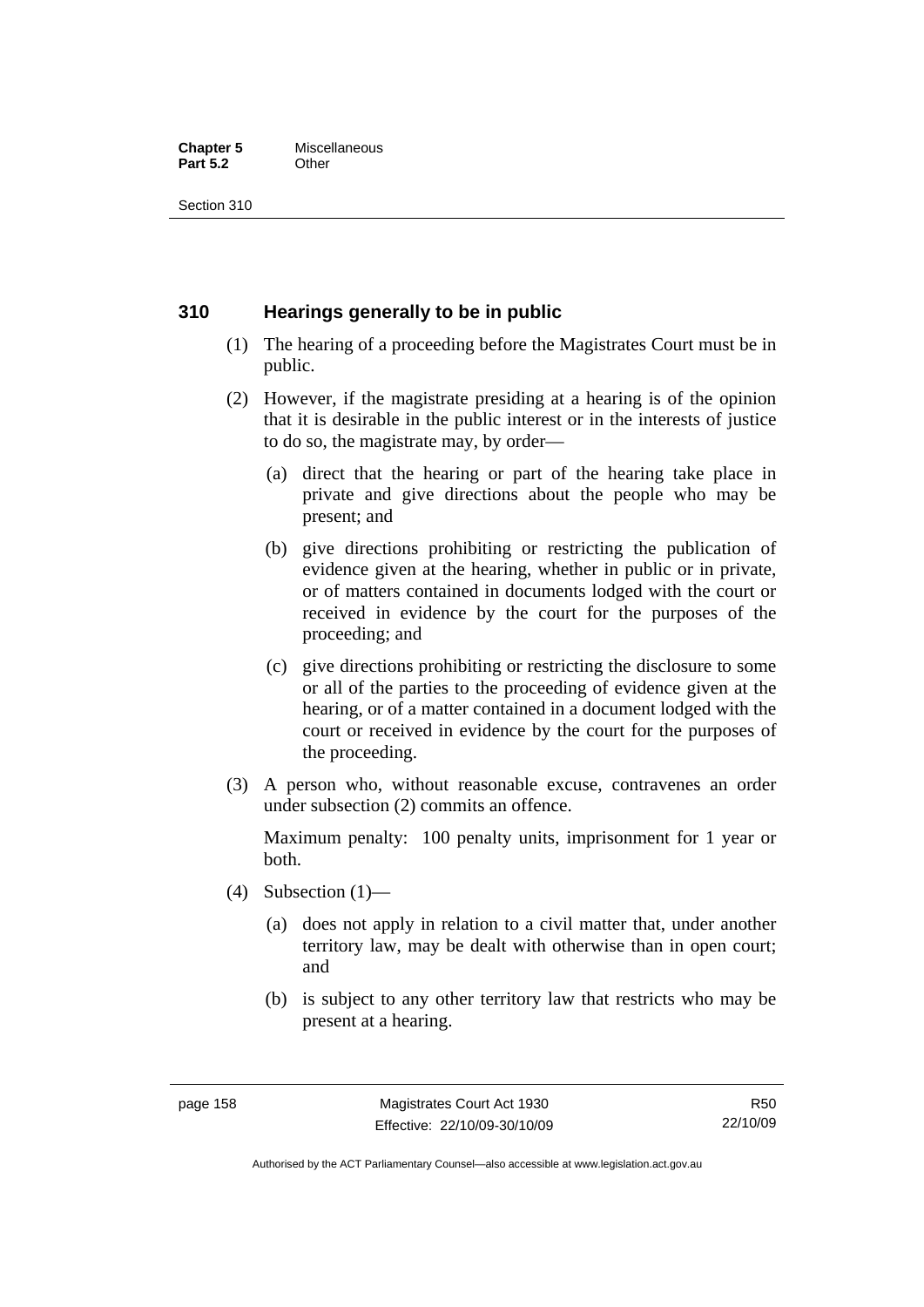# **311 Appearance by audiovisual or audio links etc**

- (1) This section applies if, in relation to a proceeding or a part of a proceeding (the *relevant proceeding*), the court has—
	- (a) given a direction under the *Evidence (Miscellaneous Provisions) Act 1991*, section 20 (1) (Territory courts may take evidence and submissions from outside ACT); or
	- (b) made an order under the *Court Procedures Rules 2006*, rule 6703 (Evidence by telephone etc) about receiving evidence or submissions by telephone, video link or another form of communication in the proceeding.
- (2) If this section applies, a person who, in a relevant proceeding—
	- (a) is required or entitled to appear personally, whether as a party or as a witness; or
	- (b) is entitled to appear for another person;

may appear in the relevant proceeding and participate or give evidence in accordance with the direction or order.

- (3) A person who appears in a relevant proceeding in accordance with this section is taken to be before the court.
- (4) In this Act:

*appearance*, in relation to a proceeding and whether by a party or anyone else, includes appearance in accordance with this section if this section applies.

(5) In this section:

*proceeding* does not include a proceeding about bail.

### **312 Failure to give evidence—committal**

(1) This section applies if the court is satisfied—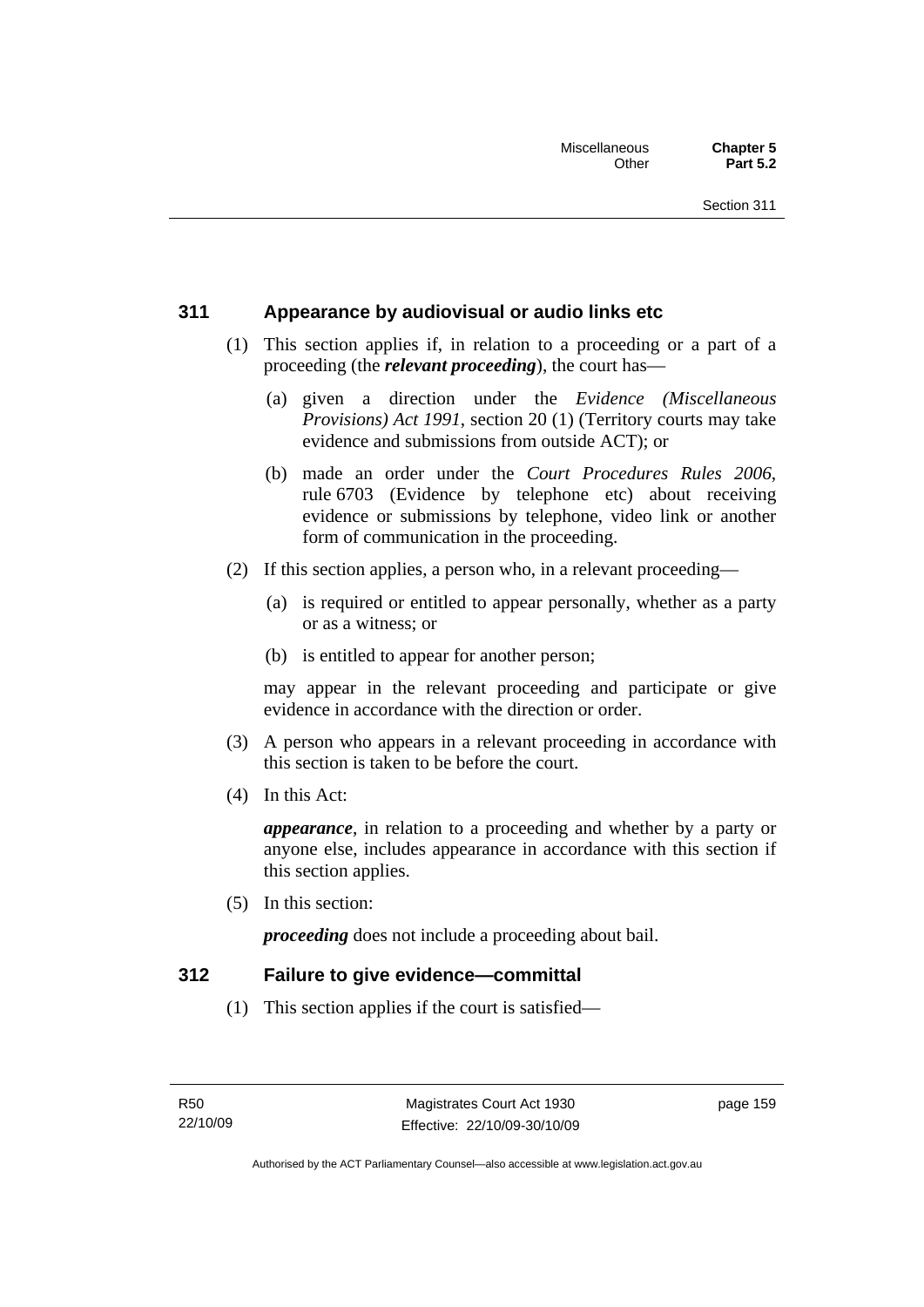- (a) that a witness before the court has contravened any of the following provisions of the Criminal Code (the *relevant Code provisions*):
	- (i) section 720 (Failing to produce document or other thing);
	- (ii) section 721 (Failing to take oath);
	- (iii) section 722 (Failing to answer question or give information); or
- (b) a person has contravened any of the relevant Code provisions in relation to an examination before the registrar under the rules.
- (2) The court may—
	- (a) adjourn the proceeding for not longer than 8 days; and
	- (b) order that the person be remanded in custody until the earlier of the following:
		- (i) the date to which the proceeding is adjourned;
		- (ii) the person agrees to comply with the relevant Code provisions.
		- *Note* The court must issue a warrant for the remand of the person in the chief executive's custody (see *Crimes (Sentence Administration) Act 2005*, s 17).
- $(3)$  If—
	- (a) the court has adjourned the proceeding, and ordered the person's remand, under subsection (2) or this subsection; and
	- (b) the person is later brought before the court; and
	- (c) the person does not consent to comply with the relevant Code provisions;

the court may exercise the powers mentioned in subsection (2) in relation to the person.

R50 22/10/09

Authorised by the ACT Parliamentary Counsel—also accessible at www.legislation.act.gov.au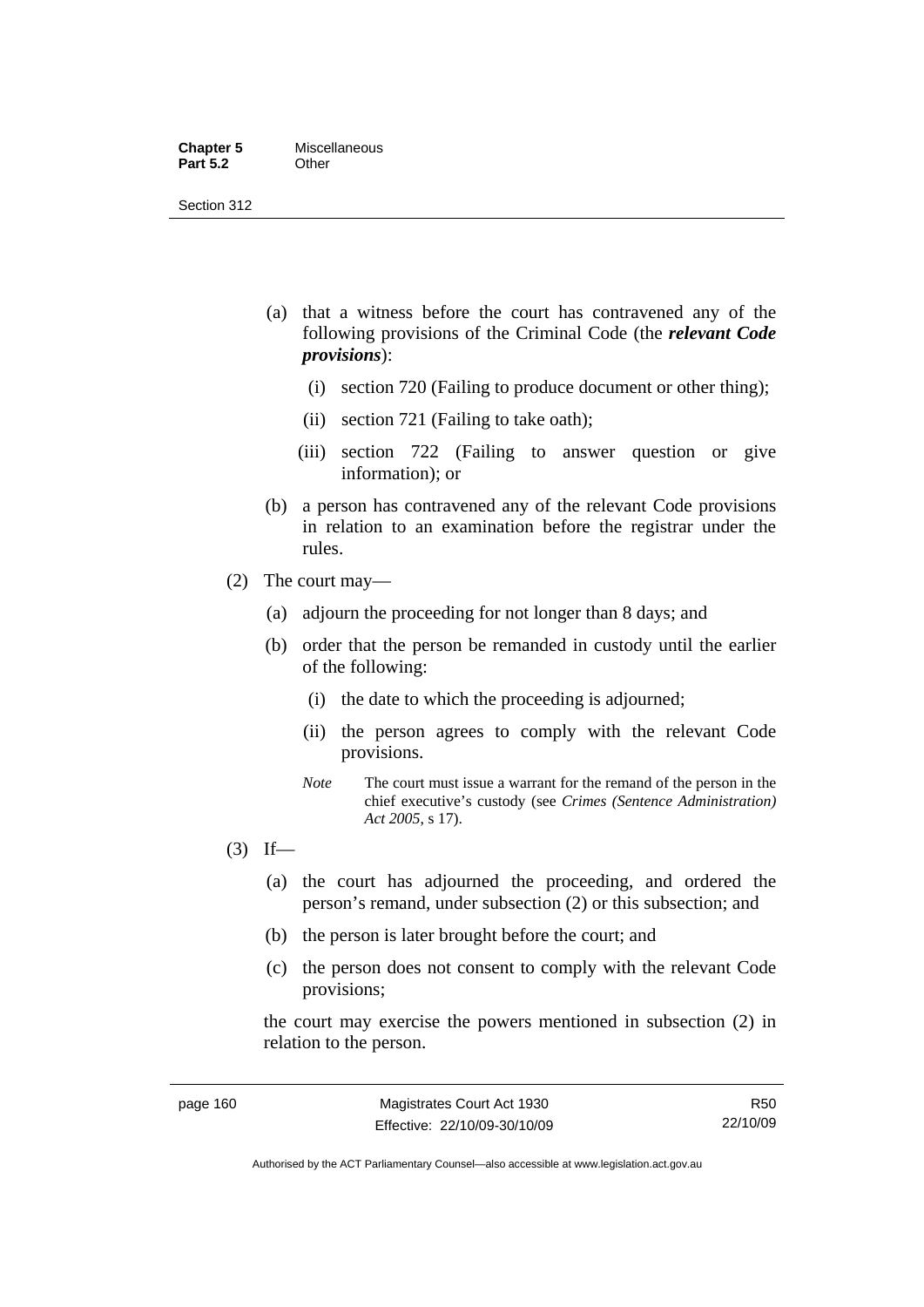- (4) The periods for which a person is remanded under this section must not total more than 28 days.
- (5) However, the court must not commit a person under subsection (2) or (3) if the person is punished for an offence against any or the relevant Code provisions in relation to the contravention mentioned in subsection (1).

# **314 Registrar to give directions for preparation of transcript**

- (1) If an application has been made for a copy of a transcript of depositions of which a record was made in accordance with section 316 (2), the registrar must give the directions the registrar considers necessary for ensuring that a transcript of the record is prepared and, for the purpose of enabling the transcript to be prepared, the record must be produced out of the custody of the registrar.
- (2) If a transcript of a record is prepared in accordance with directions given under subsection (1), the person who prepared the transcript, or under whose supervision the transcript was prepared, must certify on the transcript, by signed writing, that the transcript is a true transcript of a record produced out of the custody of the registrar.

### **315 Applications for transcripts**

- (1) Subject to this section, if a record of any proceeding is constituted  $by-$ 
	- (a) an audiovisual or a sound recording made in accordance with section 316 (2); or
	- (b) a shorthand or similar record made in accordance with section 316 (2); or
	- (c) writing taken down in accordance with section 316 (3); or
	- (d) a written statement or statements in accordance with section 90AA or section 110 (2):

page 161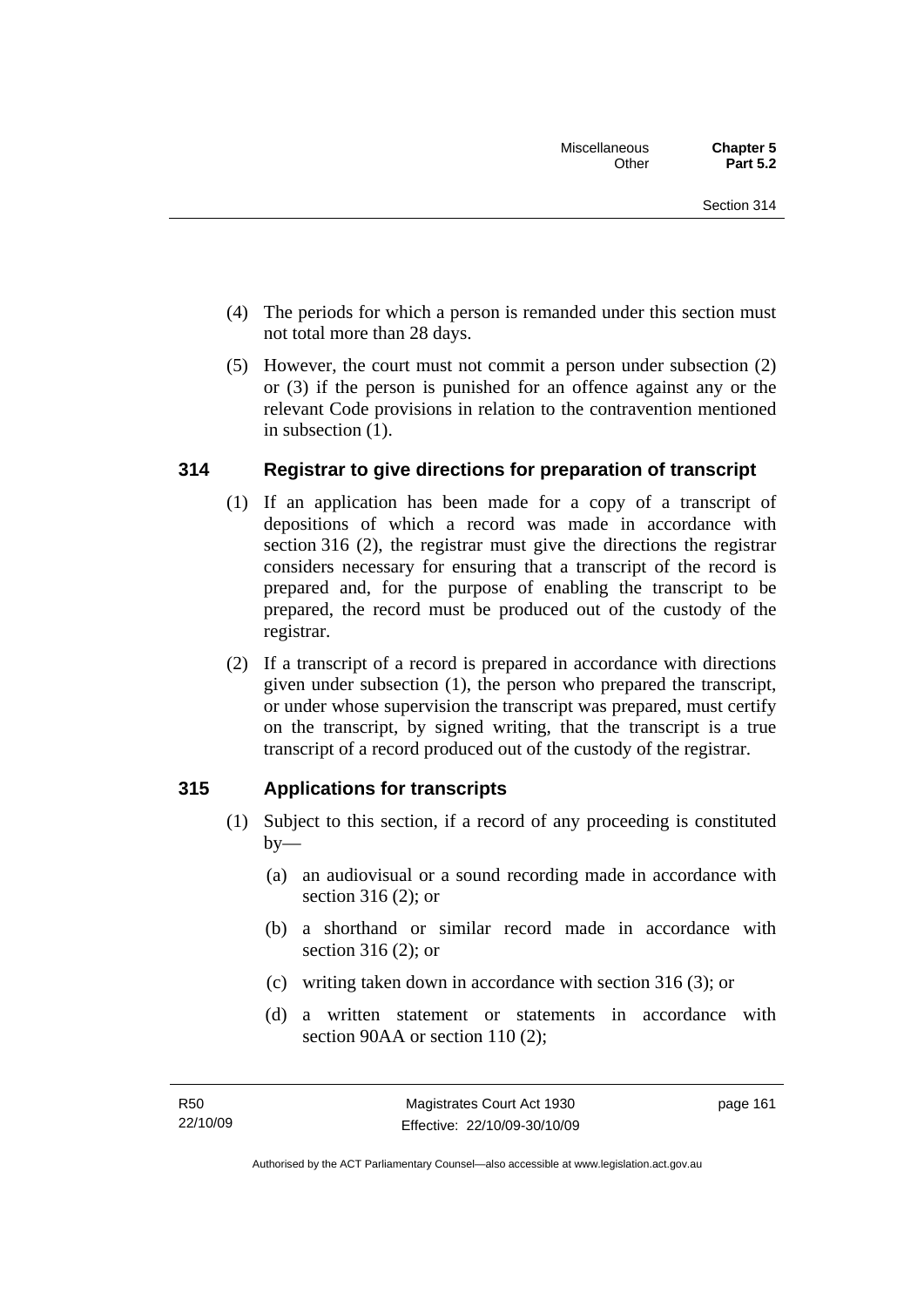#### **Chapter 5** Miscellaneous **Part 5.2** Other

Section 315

a person may make application to the registrar for a copy or a transcript of all or part of the record.

- (2) The registrar must give the applicant a copy of the record or a transcript or a copy of the transcript of the record if—
	- (a) the applicant is a party to the proceeding; or
	- (b) for an applicant who is not a party to the proceeding—the registrar or a magistrate is satisfied that the applicant has good reason for applying.
- (3) If a person applies for a transcript that has not been prepared, the registrar may require the applicant to deposit with the registrar in advance an amount that the registrar considers will not exceed the amount of the fee determined under the *Court Procedures Act 2004*, part 3 for the preparation of the transcript.
- (4) Subject to subsections (5) and (6), if the registrar receives an application in accordance with this section—
	- (a) the registrar must, for an application relating to depositions; and
	- (b) the registrar may, in any other case;

give to the applicant a copy of the record or a copy of a transcript of the record relating to the depositions or other matter.

- (5) The registrar must not give a copy of the record or a copy of a transcript under subsection (4) (a) unless there is written on the copy a certificate signed by the registrar stating that the copy is a true copy of the record or a true copy of a transcript of the record produced out of the custody of the registrar.
- (6) This section does not require the registrar to give a copy of a transcript of any proceeding if—
	- (a) the proceeding was recorded by means of an audiovisual or a sound recording made in accordance with section 316 (2); and

R50 22/10/09

Authorised by the ACT Parliamentary Counsel—also accessible at www.legislation.act.gov.au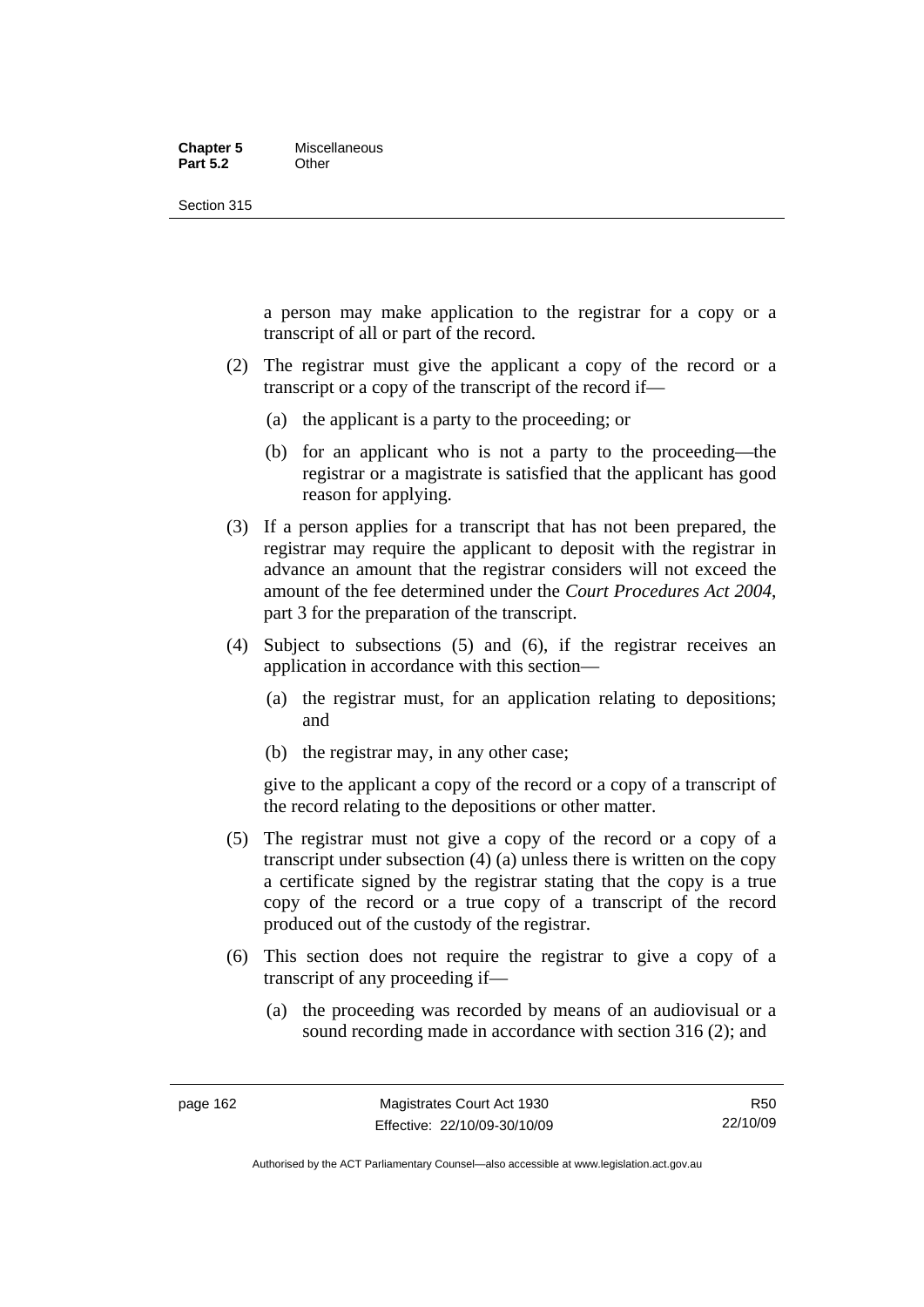- (b) the application for the copy was made after the end of 7 years after the date of completion of the proceeding to which the record relates; and
- (c) the registrar does not have the record or a transcript of the record in his or her custody.
- (7) If an amount deposited by a person under subsection (3) exceeds the fee determined under the *Court Procedures Act 2004*, part 3 for the preparation of the transcript, there is payable to the person the amount of the excess.

### **316 Record of proceedings**

(1) In this section:

*deposition* includes a statement made by an accused person in reply to the question mentioned in section 91 (1), but does not include a written statement admitted under section 90AA or section 110 (2).

- (2) Subject to subsection (3), a record of the depositions of a witness in any proceeding must be made—
	- (a) in a proceeding in relation to bail and if, in relation to proceeding or a part of the proceeding, the court has given a direction under the *Evidence (Miscellaneous Provisions) Act 1991*, section 20 (1) (Territory courts may take evidence and submissions from outside ACT) or section 32 (1) (Use of link in proceedings) that evidence be taken or a submission be made by audiovisual link—by means of audiovisual recording apparatus or sound-recording apparatus; and
	- (b) in any other case—
		- (i) by means of sound-recording apparatus; or
		- (ii) if the court so directs, by means of shorthand or any similar means.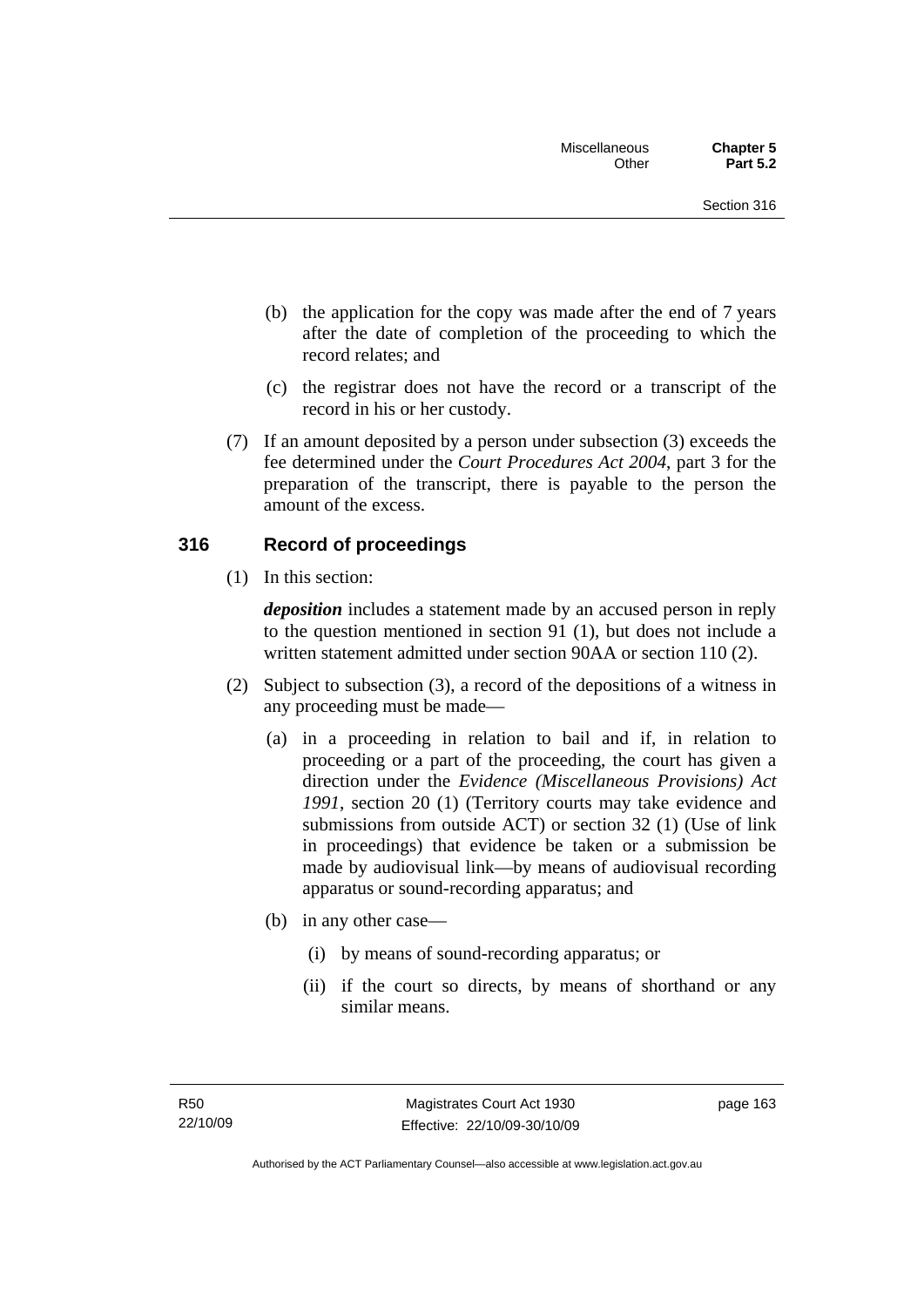- (3) If the court so directs, the depositions of a witness in any proceeding must not be recorded in accordance with subsection (2), but must be taken down in writing, and, after being read over to the witness or given to the witness to read, signed by the witness and the magistrate constituting the court.
- (4) The registrar has the custody of any record of depositions made in accordance with subsection (2).
- (5) The registrar may erase the record of the depositions of a witness recorded by means of recording apparatus and the record of any other part of a proceeding made by means of recording apparatus after the end of 7 years after the date of completion of the proceeding in which the record was made.
- (6) However, the sound recording of any part of a proceeding—
	- (a) in which a person charged with an indictable offence is committed to take his or her trial before the Supreme Court; or
	- (b) in which evidence is taken under a request mentioned in section 263 (Requests under conventions relating to legal proceedings in civil and commercial matters); or
	- (c) under the *Safety, Rehabilitation and Compensation Act 1988* (Cwlth); or
	- (d) under the *Workers Compensation Act 1951* (other than prosecutions for offences against that Act);

must not be erased unless a transcript of the record of that part of the proceeding has been prepared.

 (7) This section applies in relation to a proceeding before a magistrate as if a reference to the court were a reference to a magistrate.

# **317 Record of proceedings and transcript**

 (1) If a record made by means of recording apparatus, shorthand or similar means is produced out of the custody of the registrar and the

Authorised by the ACT Parliamentary Counsel—also accessible at www.legislation.act.gov.au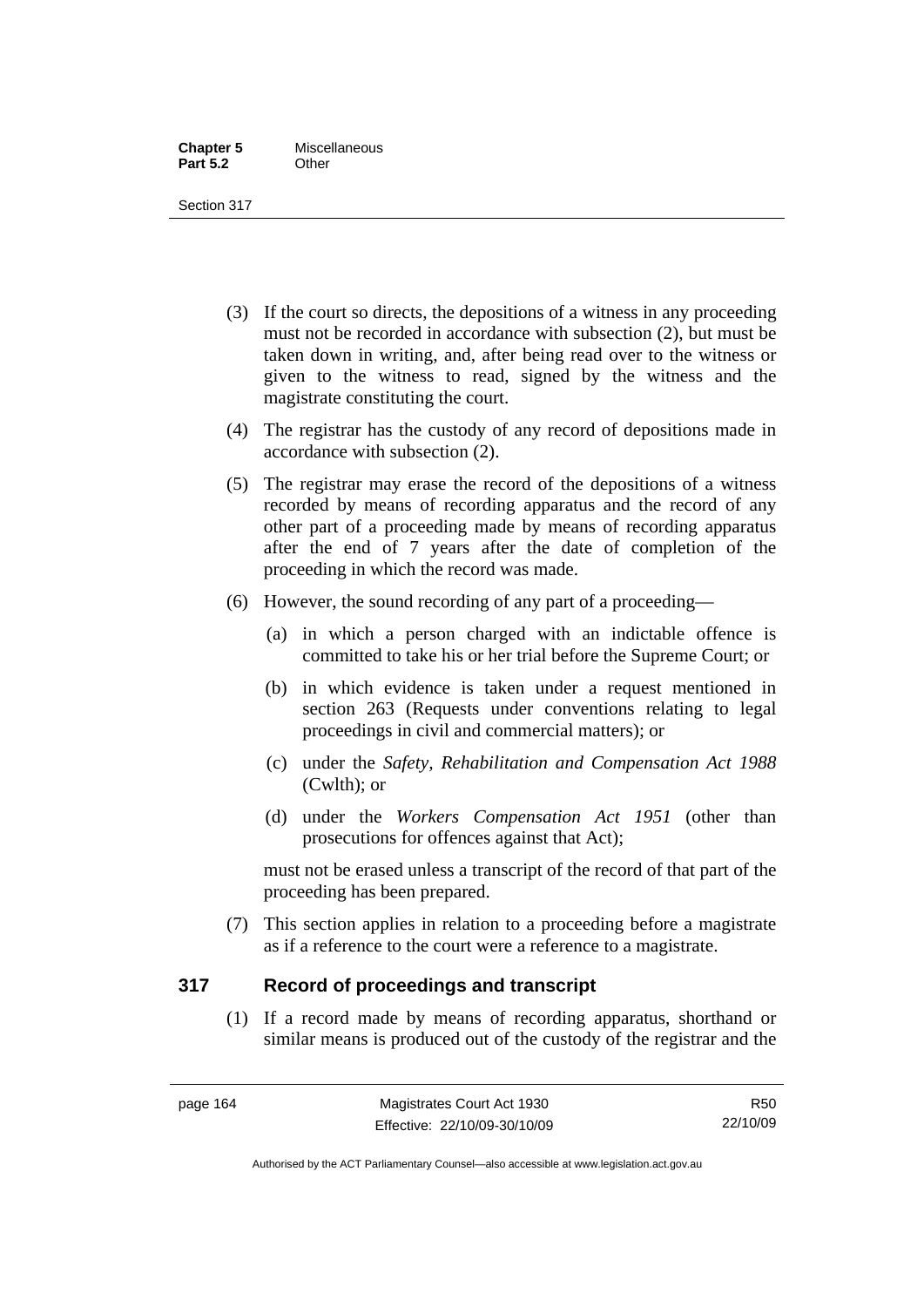record purports to be a record made in accordance with section 316 (2) of the depositions of a witness in any proceeding, the record is evidence that the person made the depositions in the proceeding.

- $(2)$  If—
	- (a) a recording is produced out of the custody of the registrar; and
	- (b) the recording contains a record of comments that purport—
		- (i) to have been made at the same time as a recording made in accordance with section 316 (2) of the depositions of a person in any proceeding; and
		- (ii) to have been made for the purpose of identifying the proceeding, voices recorded on the lastmentioned recording or anything else so recorded;

the firstmentioned recording is evidence of the identity of the proceeding, of the voices or of the thing.

- $(3)$  If—
	- (a) a document purports to be a transcript, or a copy of a transcript, of a record made in accordance with section 316 (2) of depositions made by a person in any proceeding; and
	- (b) the document bears a certificate that purports to be a certificate given in accordance with section 314 (2) or section 315 (6);

the document is evidence that the person made the depositions in the proceeding.

- (4) If a document—
	- (a) purports to be the depositions of a witness in any proceeding as taken down in writing and signed in accordance with section 316 (3); or
	- (b) purports to be a copy of the depositions of a witness in any proceeding as so taken down in writing and signed and bears a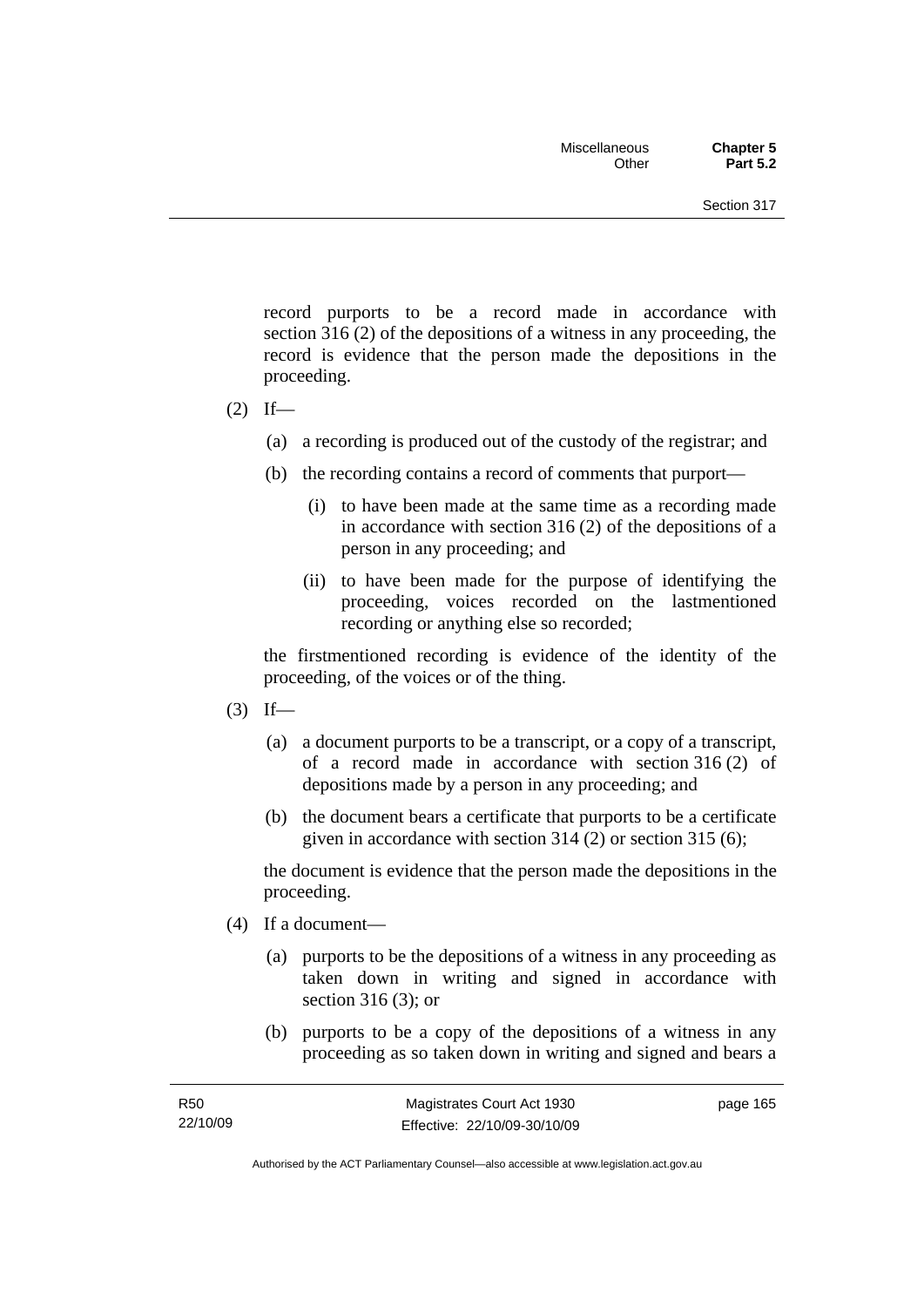### **Chapter 5** Miscellaneous<br>**Part 5.2** Other **Part 5.2**

Section 318

certificate that purports to be a certificate given in accordance with section  $315(6)$ :

the document is evidence that the witness made the depositions in the proceeding.

(5) In this section:

*recording apparatus* means the recording apparatus, whether audiovisual or sound, by means of which a record of depositions of witnesses has been made under section 316 (2).

# **318 Person about to leave ACT may be ordered to be examined or produce documents**

- (1) If, by evidence on oath, a magistrate is satisfied that any person is able to give material evidence or to produce relevant or material documents relating to any information or claim pending before a court, and that the person is likely to be absent from the ACT when the case comes on for hearing, the magistrate may, on the application of any party, order that the evidence of the person be taken or the documents be produced before the magistrate, at any time before the hearing, in the same way as the evidence would be taken or the documents be produced at the hearing and after reasonable notice of the intended examination or production is given to the other party.
- (2) If an order under subsection (1) is served on a person, it must be accompanied by a form to be completed by the person to claim his or her reasonable costs and expenses of attending the examination or production.
- (3) A person is not entitled to refuse to comply with an order under subsection (1) because the person was not given the form mentioned in subsection (2) when the order was served on the person.
- (4) The taking of depositions before a magistrate under subsection (1) is a proceeding for section 316 (Recordings of proceedings).

R50 22/10/09

Authorised by the ACT Parliamentary Counsel—also accessible at www.legislation.act.gov.au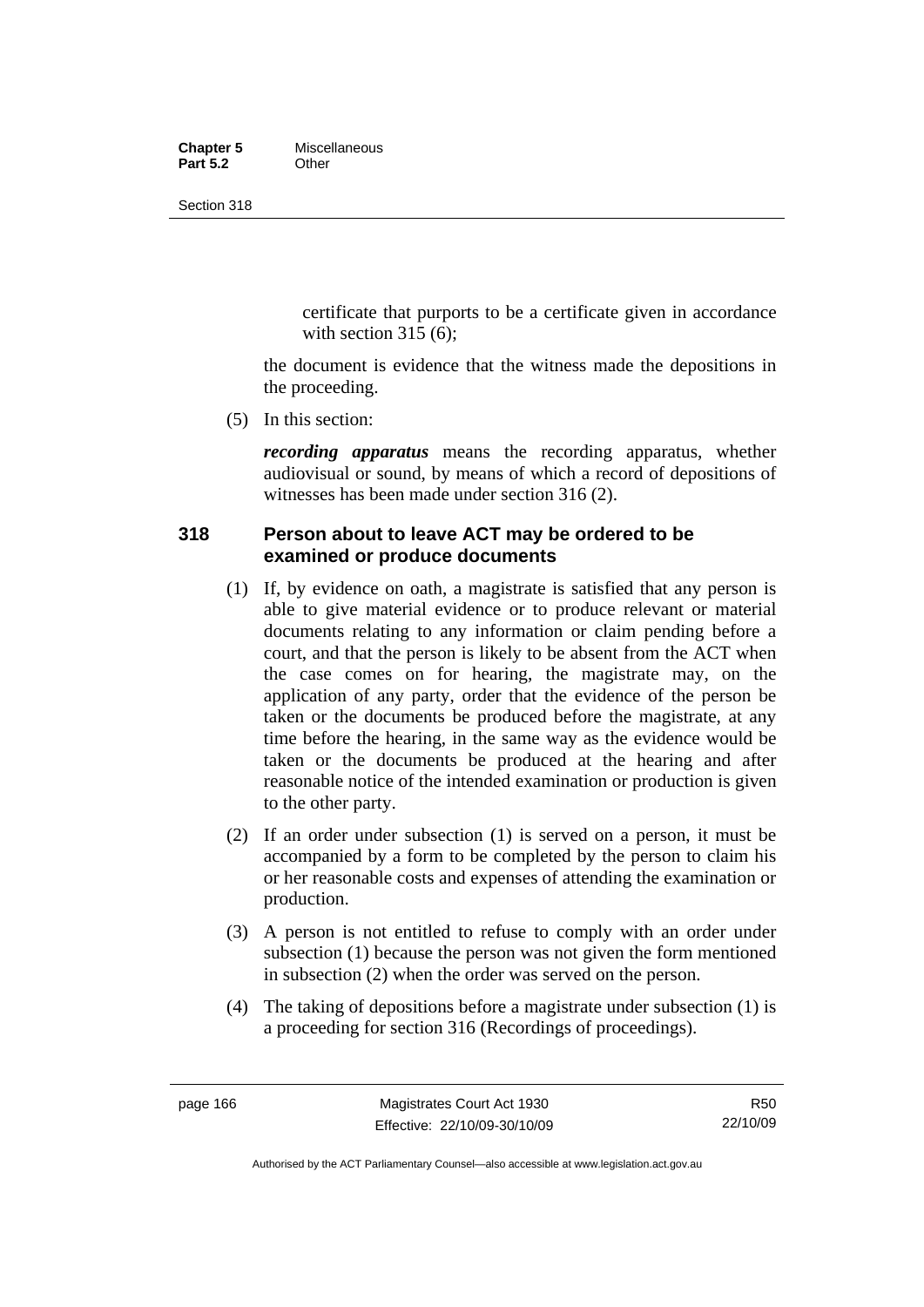# **319 Witnesses' rights and liabilities**

On service on any person of an order made under section 318, the person must attend at the time and place appointed by the order, and has all the rights and liabilities that the person would have if the person was duly required by subpoena to appear to give evidence or to produce documents on the hearing.

# **320 Depositions to be given to registrar**

- (1) If depositions are taken before a magistrate under section 318, there must be given to the registrar—
	- (a) the record of the depositions made in accordance with section 316 (2) or the document containing the depositions as taken down in writing and signed in accordance with section 316 (3); and
	- (b) any documents produced to the magistrate.
- (2) If documents are produced by a person not giving evidence, the documents, must, when given to the registrar, be accompanied by a certificate signed by the magistrate stating the name of the person producing them.
- (3) If the court is satisfied that the person who made the depositions is not in the ACT, his or her depositions may be read by any party.
- (4) Any documents so given to the registrar may, subject to all just exceptions, be put in at the hearing as if produced at the hearing by the person producing them.

# **321 Regulation-making power**

The Executive may make regulations for this Act.

*Note* A regulation must be notified, and presented to the Legislative Assembly, under the Legislation Act.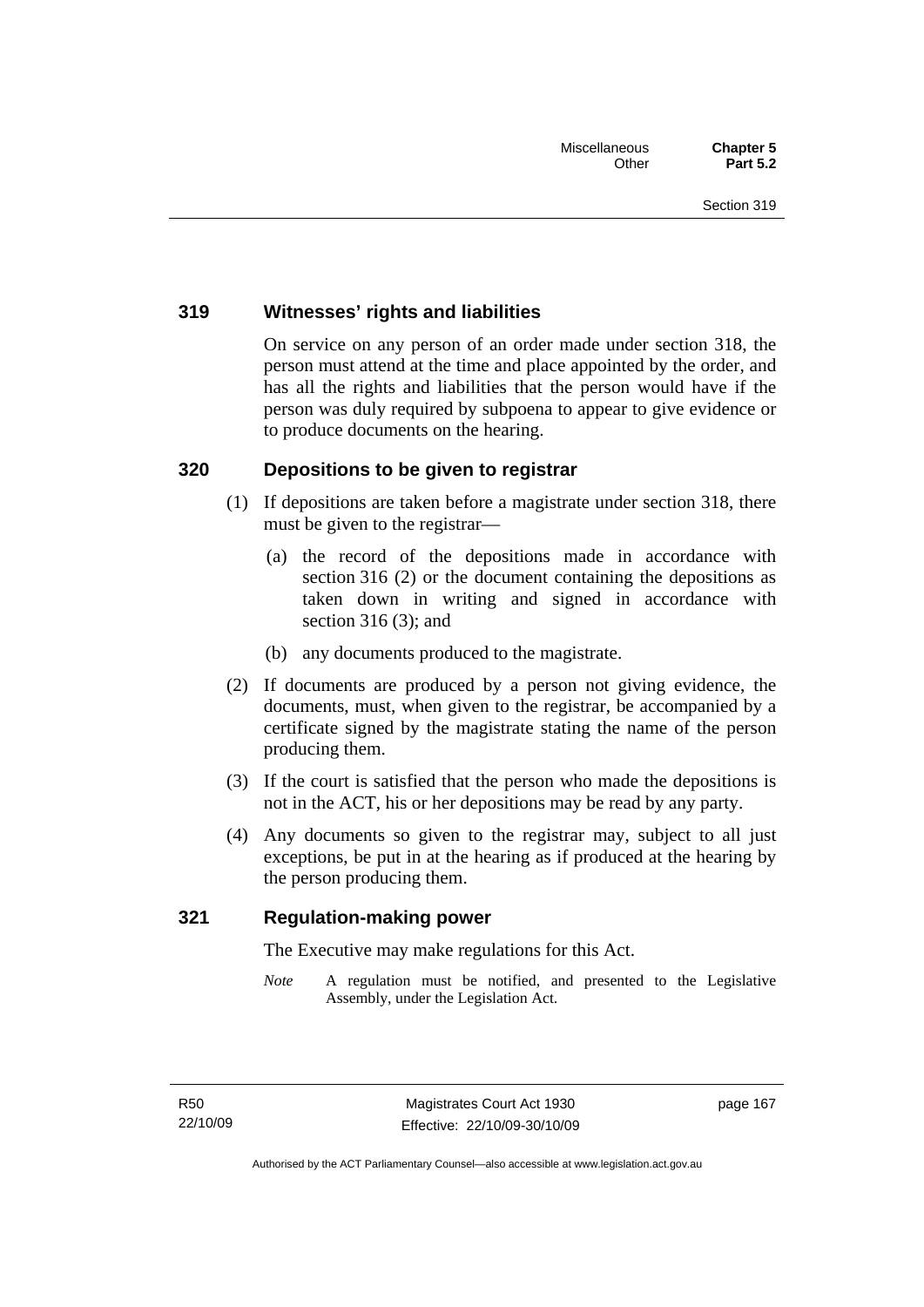Section 400

# **Chapter 10 Transitional—Children and Young People Act 2008**

# **400 Childrens Court Magistrate**

- (1) A declaration made under the *Children and Young People Act 1999*, section 50 (Childrens Court Magistrate), and in force immediately before the commencement of this Act, chapter 4A (The Childrens Court), is taken to be a declaration under this Act, section 291A (Childrens Court Magistrate).
- (2) However, the declaration is not taken to be a notifiable instrument.
- (3) An assignment made under the *Children and Young People Act 1999*, section 51 (Restriction on assignment to act as Childrens Court Magistrate), and in force immediately before the commencement of this Act, chapter 4A, is taken to be an assignment under this Act, section 291B (Acting Childrens Court Magistrate).
- (4) An assignment made under the *Children and Young People Act 1999*, section 53A (Assignment of other magistrates to deal with Childrens Court matters), and in force immediately before the commencement of this Act, chapter 4A, is taken to be an assignment under this Act, section 291C (Assignment of other Magistrates for Childrens Court matters).

# **401 Existing proceedings in Childrens Court**

- (1) The amendments of this Act made by the *Children and Young People Act 2008*, part 1.8 apply to an existing proceeding.
- (2) If a difficulty arises in the application of subsection (1) to a particular proceeding, the court may make any order it considers appropriate to resolve the difficulty.

R50 22/10/09

Authorised by the ACT Parliamentary Counsel—also accessible at www.legislation.act.gov.au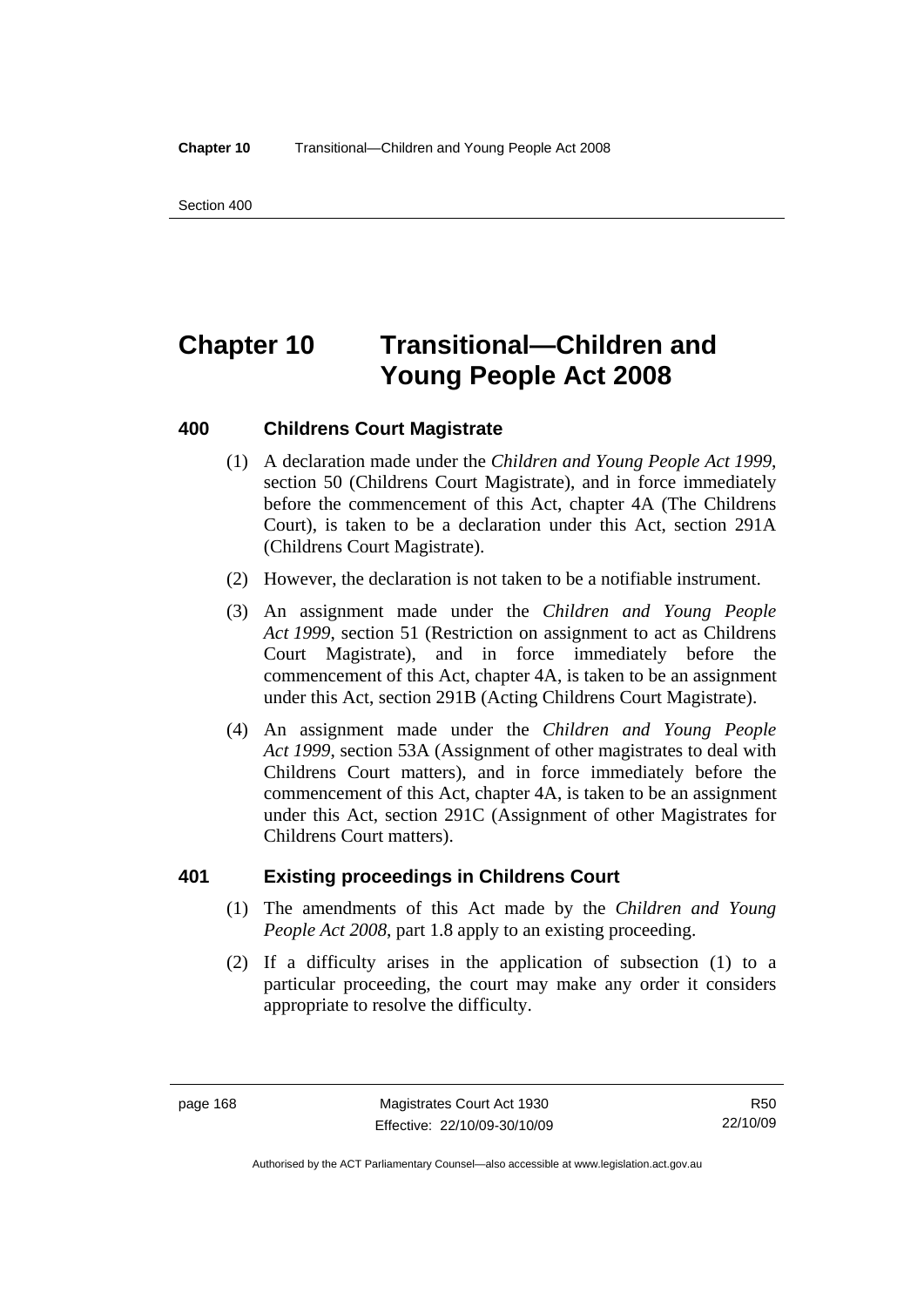(3) In this section:

*existing proceeding* means a proceeding started in the Childrens Court, but not completed, before the commencement of the *Children and Young People Act 2008*, schedule 1, part 1.8.

# **402 Completion of part-heard matters if magistrate no longer Childrens Court magistrate etc**

- (1) This section applies if—
	- (a) before the commencement day, a magistrate was dealing with a matter under the *Children and Young People Act 1999*, section 53B (Completion of part-heard matters); and
	- (b) immediately before the commencement day, the matter is not finally decided.
- (2) The magistrate may continue to deal with the matter under this Act, until it is finally decided.

# **403 Transitional regulations**

- (1) A regulation may prescribe transitional matters necessary or convenient to be prescribed because of the enactment of the *Children and Young People Act 2008*, schedule 1, part 1.8 or the *Children and Young People (Consequential Amendments) Act 2008*.
- (2) A regulation may modify this chapter (including in relation to another territory law) to make provision in relation to anything that, in the Executive's opinion, is not, or is not adequately or appropriately, dealt with in this chapter.
- (3) A regulation under subsection (2) has effect despite anything else in this Act or another territory law.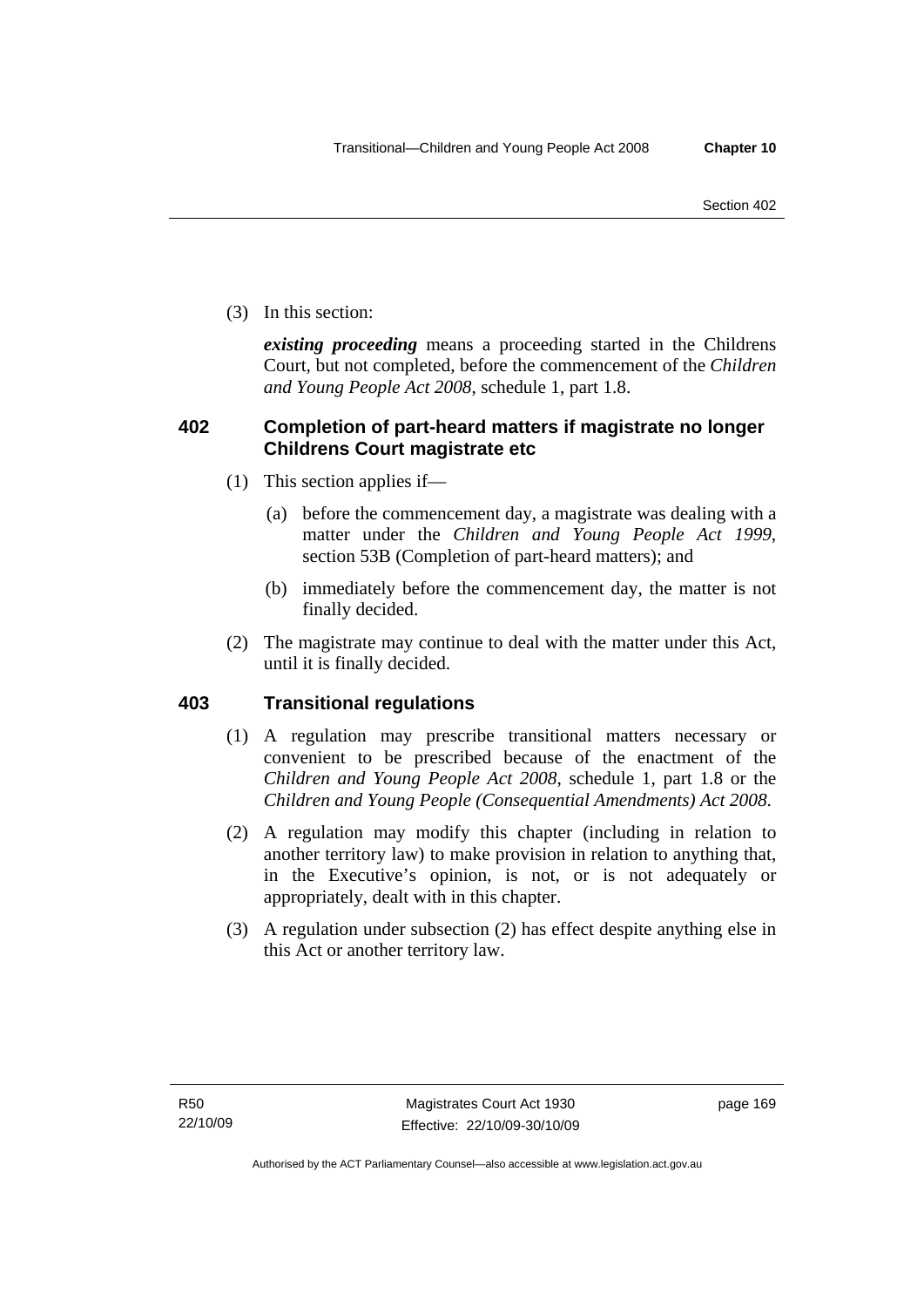Section 404

# **404 Expiry—ch 10**

- (1) This chapter expires 2 years after the day it commences.
- (2) This chapter, other than section 403, is a law to which the Legislation Act, section 88 (Repeal does not end effect of transitional laws etc) applies.

page 170 Magistrates Court Act 1930 Effective: 22/10/09-30/10/09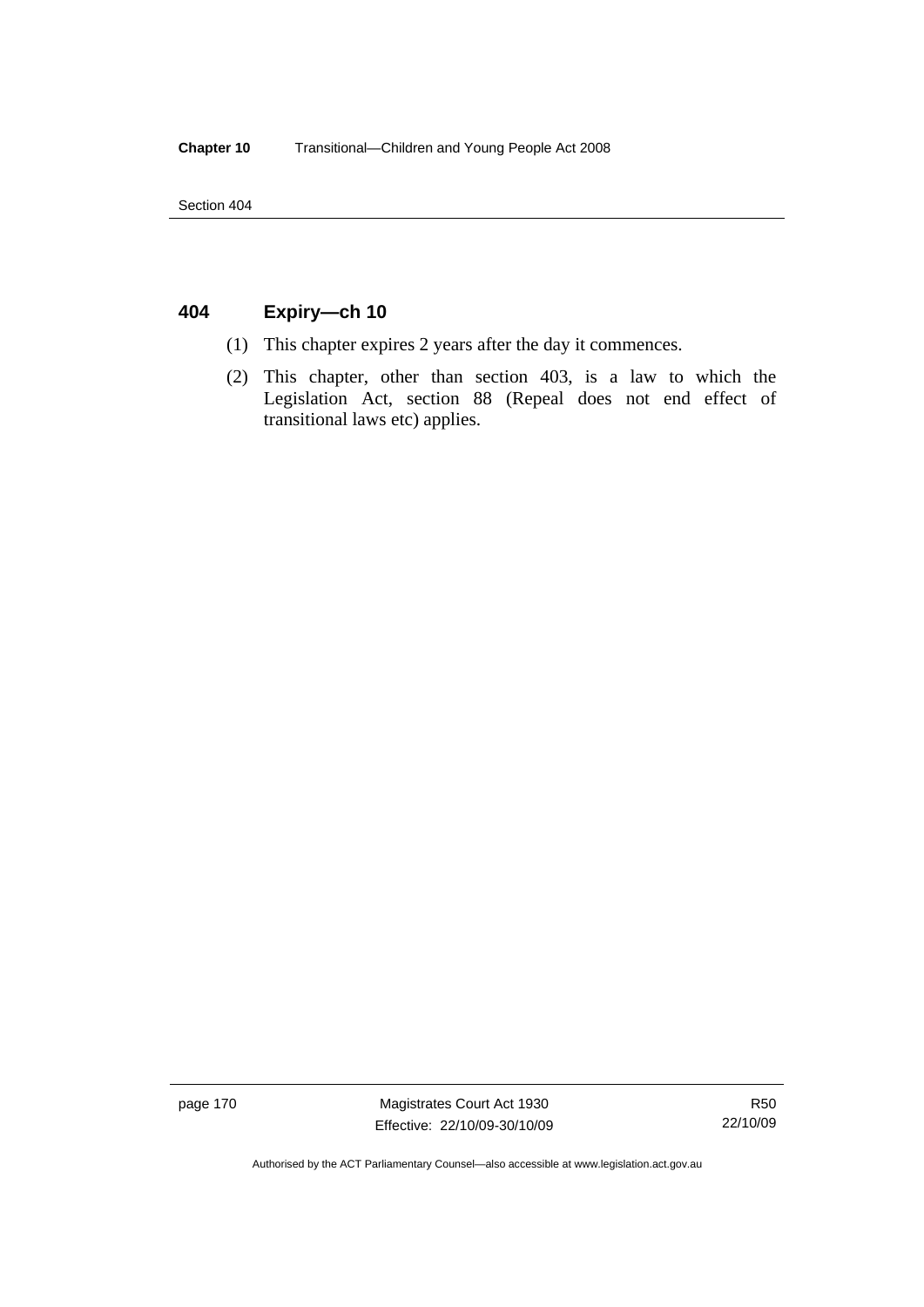# **Chapter 11 Transitional—Crimes Legislation Amendment Act 2008**

# **450 Application of amendments—indictable offences**

(1) In this section:

*commencement day* means the day the *Crimes Legislation Amendment Act 2008*, part 1.10 (Legislation Act 2001) commences.

- (2) This section applies if, before the commencement day—
	- (a) a person has been committed to the Supreme Court under this Act in relation to an offence punishable by imprisonment for longer than 1 year but not longer than 2 years; and
	- (b) the matter has not been finally decided.
- (3) The Supreme Court may deal with the matter as if the offence were still an indictable offence.

# **451 Application of certain other amendments**

- (1) The amendments of part 3.5 (Proceedings for indictable offences) made by the *Crimes Legislation Amendment Act 2008* do not apply in relation to a proceeding if the court has begun to take oral or written evidence in the proceeding before the amendments commence.
- (2) Part 3.5, as in force immediately before the amendments mentioned in subsection (1) commence, continues to apply in relation to the proceeding.
- (3) The amendments of part 3.10 (Criminal appeals) made by the *Crimes Legislation Amendment Act 2008* do not apply to a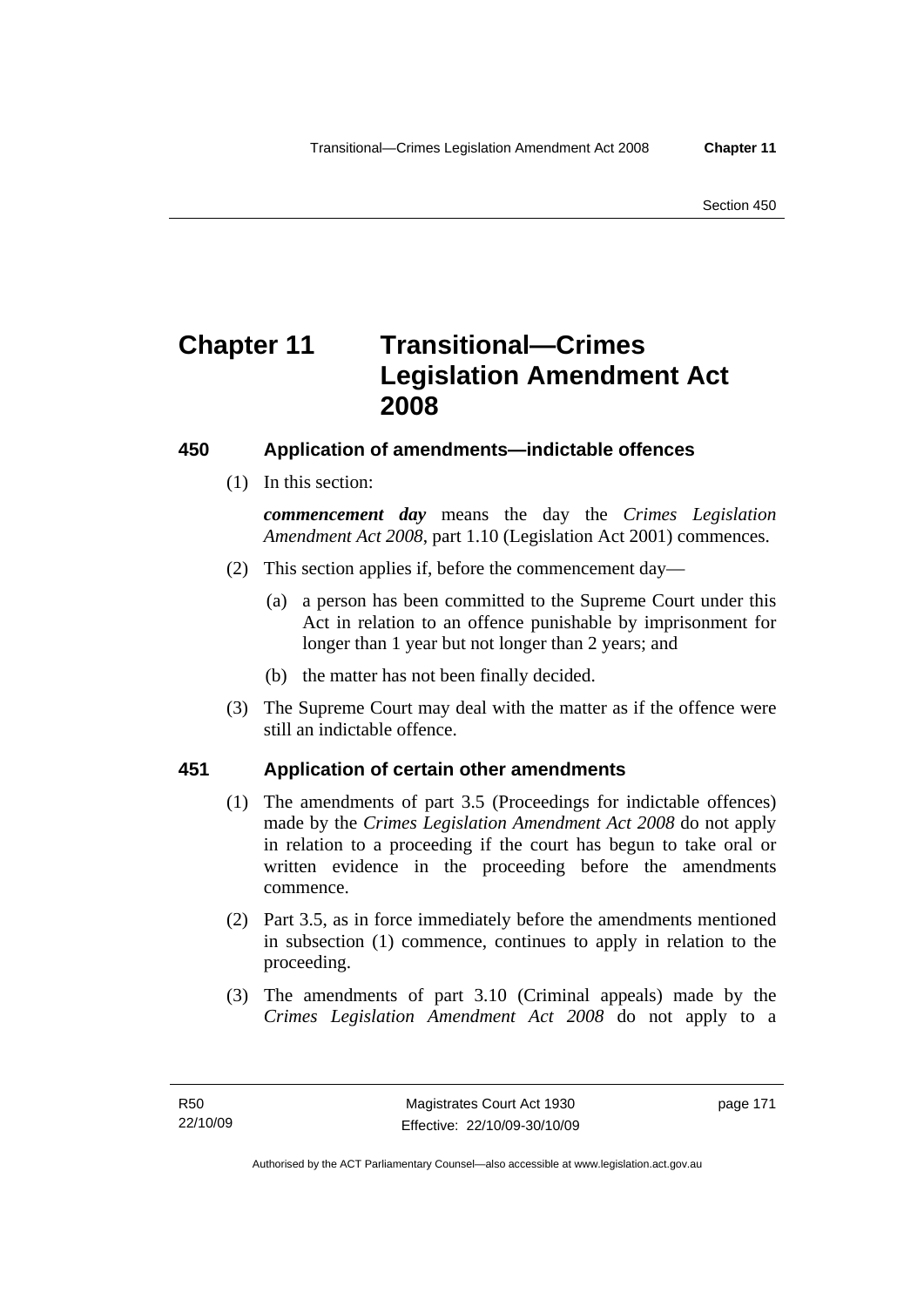proceeding on an appeal if the proceeding has started before the amendments commence.

 (4) Part 3.10, as in force immediately before the amendments mentioned in subsection (3) commence, continues to apply to the proceeding.

# **451A Admissibility of certain written statements made before commencement day**

(1) In this section:

*commencement day* means the day the *Crimes Legislation Amendment Act 2008*, part 1.11 (Magistrates Court Act 1930) commences.

- (2) A written statement is not inadmissible only because it does not comply with section 90AA (3) if it—
	- (a) was made before the commencement day; and
	- (b) contains words to the effect of the endorsement set out in section 90AA (3) (a).
- (3) This section is a law to which the Legislation Act, section 88 (Repeal does not end effect of transitional laws etc) applies.

# **452 Transitional regulations**

- (1) A regulation may prescribe transitional matters necessary or convenient to be prescribed because of the enactment of the *Crimes Legislation Amendment Act 2008*.
- (2) A regulation may modify this chapter (including in relation to another territory law) to make provision in relation to anything that, in the Executive's opinion, is not, or is not adequately or appropriately, dealt with in this chapter.
- (3) A regulation under subsection (2) has effect despite anything else in this Act or another territory law.

Authorised by the ACT Parliamentary Counsel—also accessible at www.legislation.act.gov.au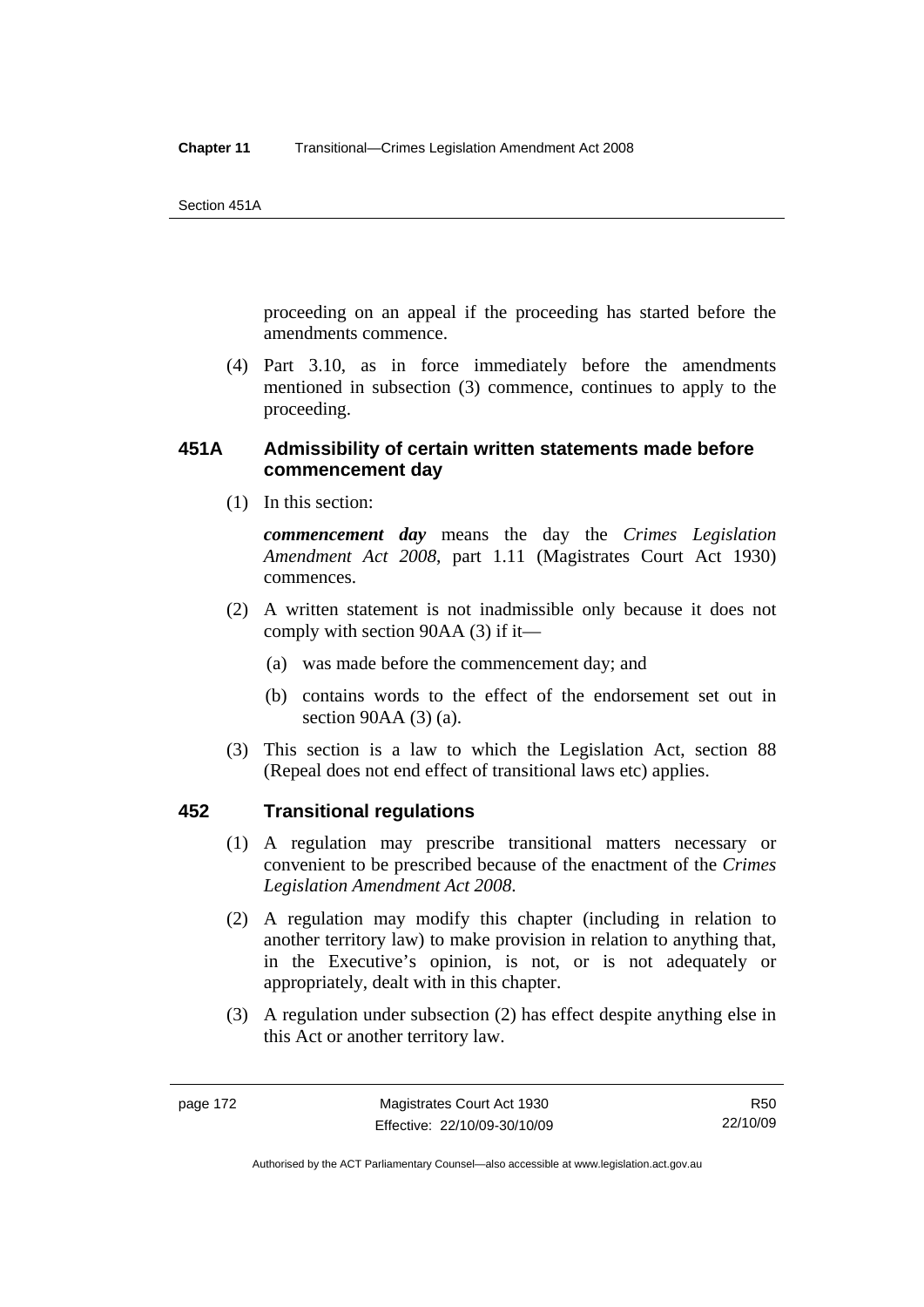Section 453

# **453 Expiry—ch 11**

This chapter expires 1 year after the day it commences.

R50 22/10/09

Magistrates Court Act 1930 Effective: 22/10/09-30/10/09 page 173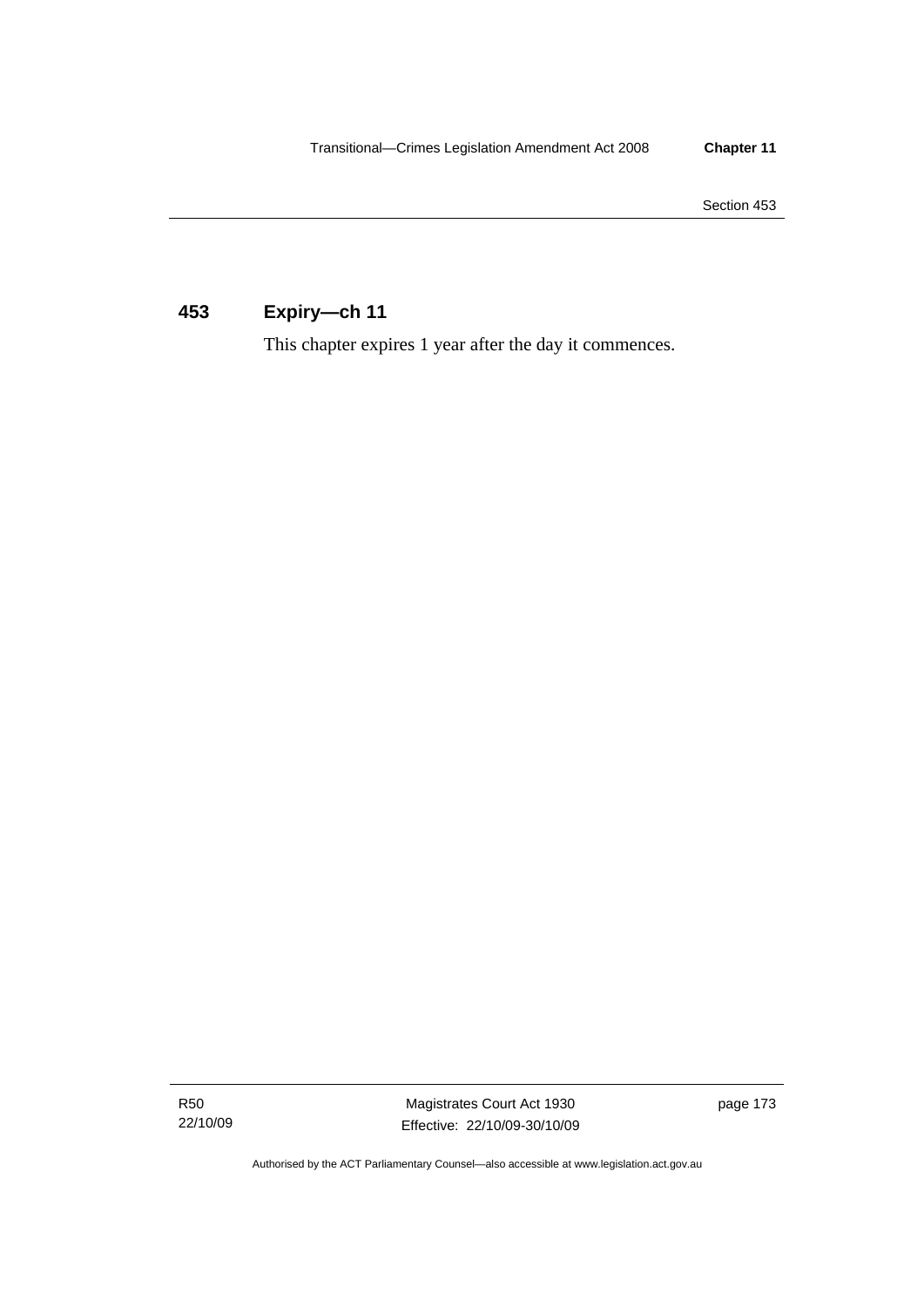# **Schedule 1 Oath and affirmation of office**

(see s 10)

Oath

I, [*name*], do swear that I will well and truly serve in the office of and that I will do right to all manner of people according to law, without fear or favour, affection or ill will. So help me God!

### Affirmation

I, [*name*], do solemnly and sincerely affirm and declare that I will well and truly serve in the office of and that I will do right to all manner of people, according to law, without fear or favour, affection or ill will.

page 174 Magistrates Court Act 1930 Future version published on 01/05/09-30/10/09 22/10/09

Consolidation includes amendments by *Sexual and Violent Offences Legislation Amendment Act 2008* A2008-41 pt 3, *Crimes Legislation Amendment Act 2008* A2008-44 sch 1 pt 1.11 and *Justice and Community Safety Legislation Amendment Act 2009* A2009-7 sch 1 pt 1.8 expected to commence on 30 May 2009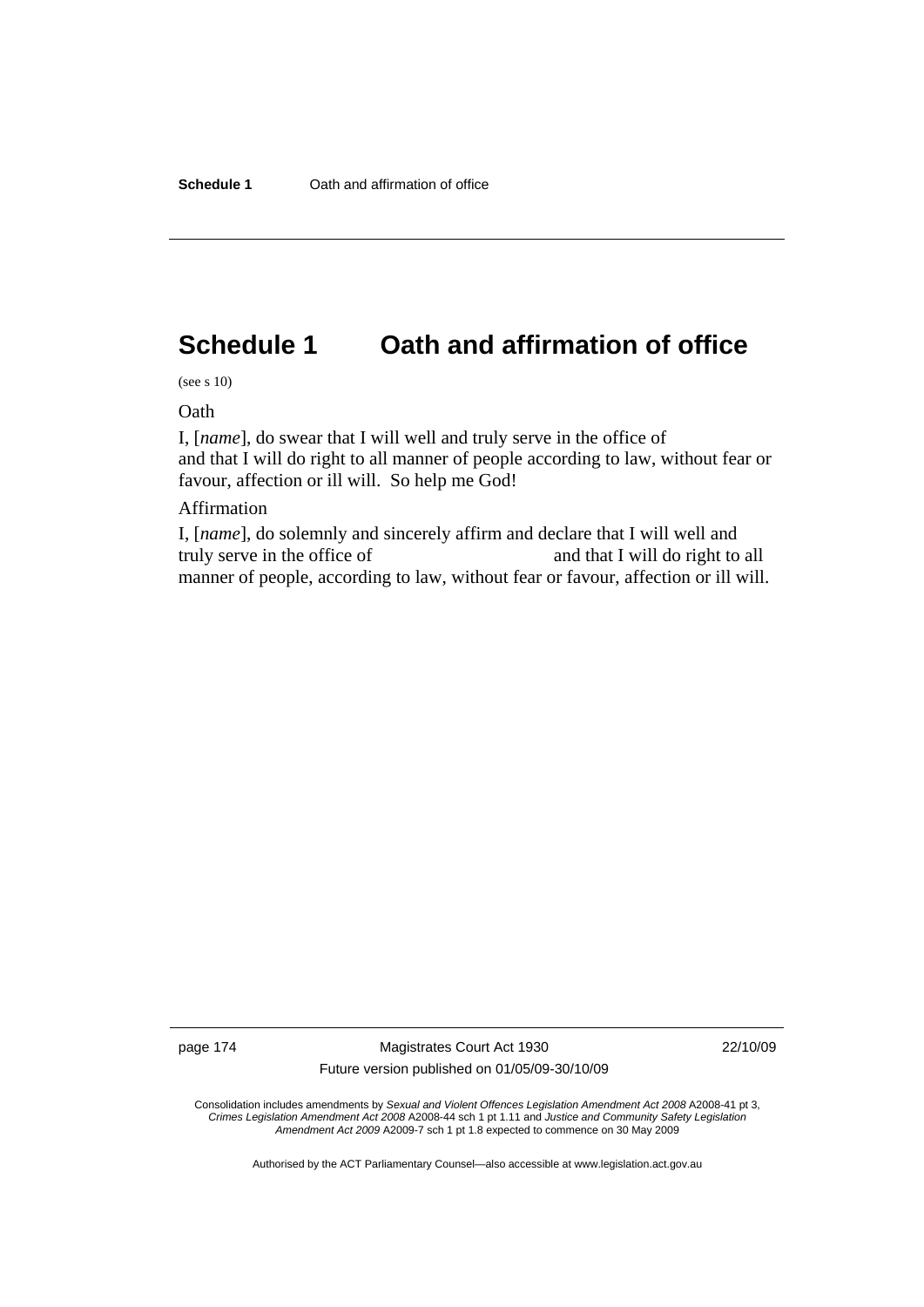# **Dictionary**

(see s 2)

*Note 1* The Legislation Act contains definitions and other provisions relevant to this Act.

*Note 2* For example, the Legislation Act, dict, pt 1 defines the following terms:

- corrections officer
- **function**
- judge
- lawyer
- proceeding.

*administering authority*, for an infringement notice offence, for part 3.8 (Infringement notices for certain offences)—see section 117.

*another jurisdiction*, for part 3.8 (Infringement notices for certain offences)—see section 117.

*appeal*, for part 4.5 (Civil appeals)—see section 272.

*appearance*—see section 311 (4).

# *authorised person*—

- (a) for division 3.3.3A (Court attendance notices)—see section 41A; and
- (b) for part 3.8 (Infringement notices for certain offences)—see section 134A (3).

*bailiff* means a bailiff under this Act.

*certified copies*, of depositions, for division 3.5.6 (Indictable offences—other provisions)—see section 105A.

*claim* means a claim under the rules.

*committal order*—see the *Crimes (Sentence Administration) Act 2005*, section 10.

| R <sub>50</sub> | Magistrates Court Act 1930   | page 175 |
|-----------------|------------------------------|----------|
| 22/10/09        | Effective: 22/10/09-30/10/09 |          |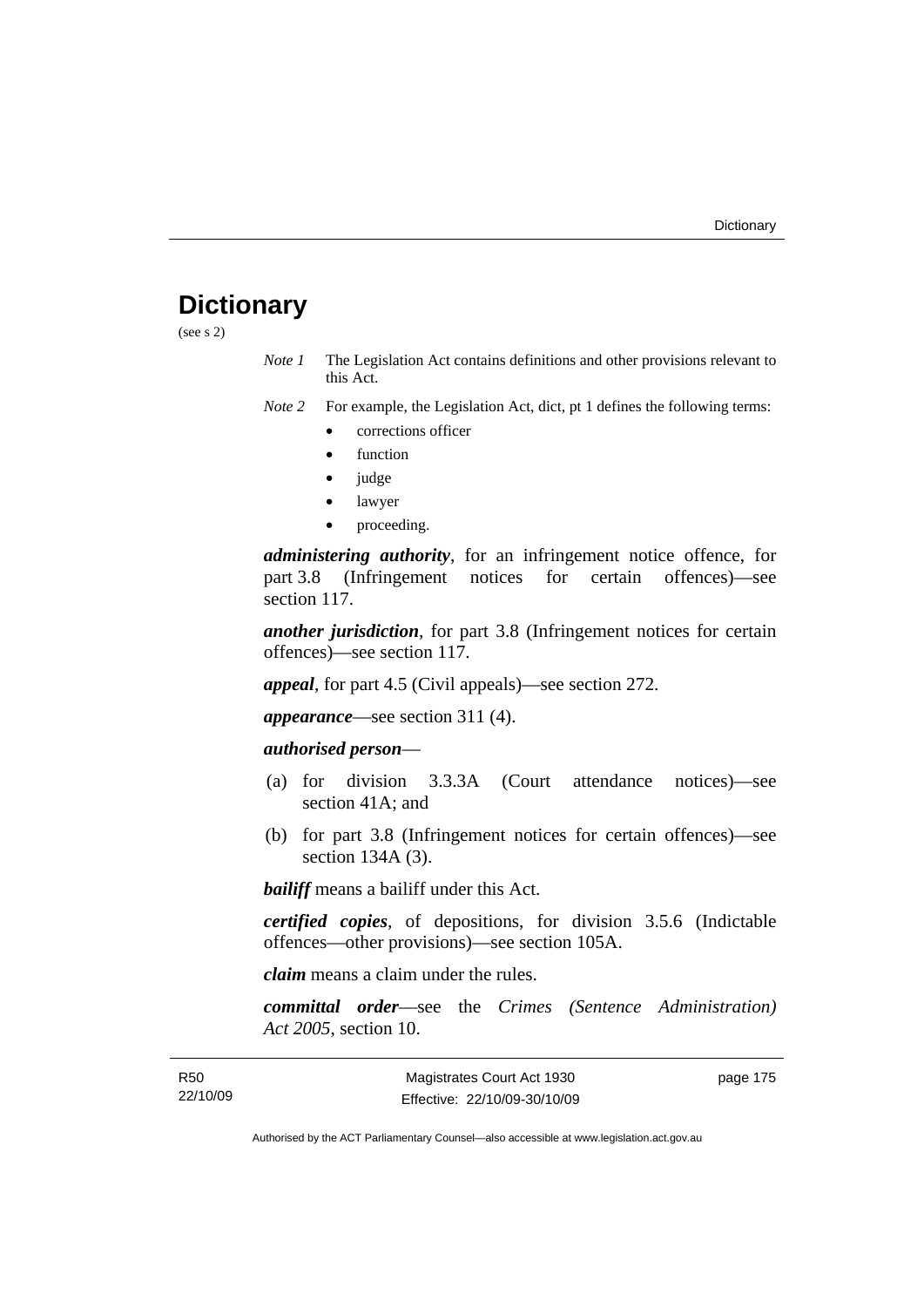### *conviction*—

- (a) means conviction by a magistrate for an offence; and
- (b) for division 3.9.3 (Reciprocal enforcement of fines against bodies corporate)—see section 166A.

*court* means the Magistrates Court.

*court attendance notice*, for division 3.3.3A (Court attendance notices)—see section 41B.

*Crimes Act*, for chapter 3 (Criminal proceedings)—see section 18A.

*date of service*, of an infringement notice or reminder notice that has been, or is to be, served on a person, for part 3.8 (Infringement notices for certain offences)—see section 117.

*decision*, for chapter 3 (Criminal proceedings)—see section 18A.

*default notice*, for division 3.9.2 (Enforcement of fines)—see section 146.

# *defendant*—

- (a) for chapter 3 (Criminal proceedings)—see section 18A; and
- (b) for part 3.7 (Service and pleading by post for certain offences)—see section 116A (1).

*driver*, of a vehicle, for part 3.8 (Infringement notices for certain offences)—see section 117.

# *fine*—

- (a) for division 3.9.2 (Enforcement of fines)—see section 146; and
- (b) for division 3.9.3 (Reciprocal enforcement of fines against bodies corporate)—see section 166A.

*fine defaulter*, for division 3.9.2 (Enforcement of fines)—see section 146.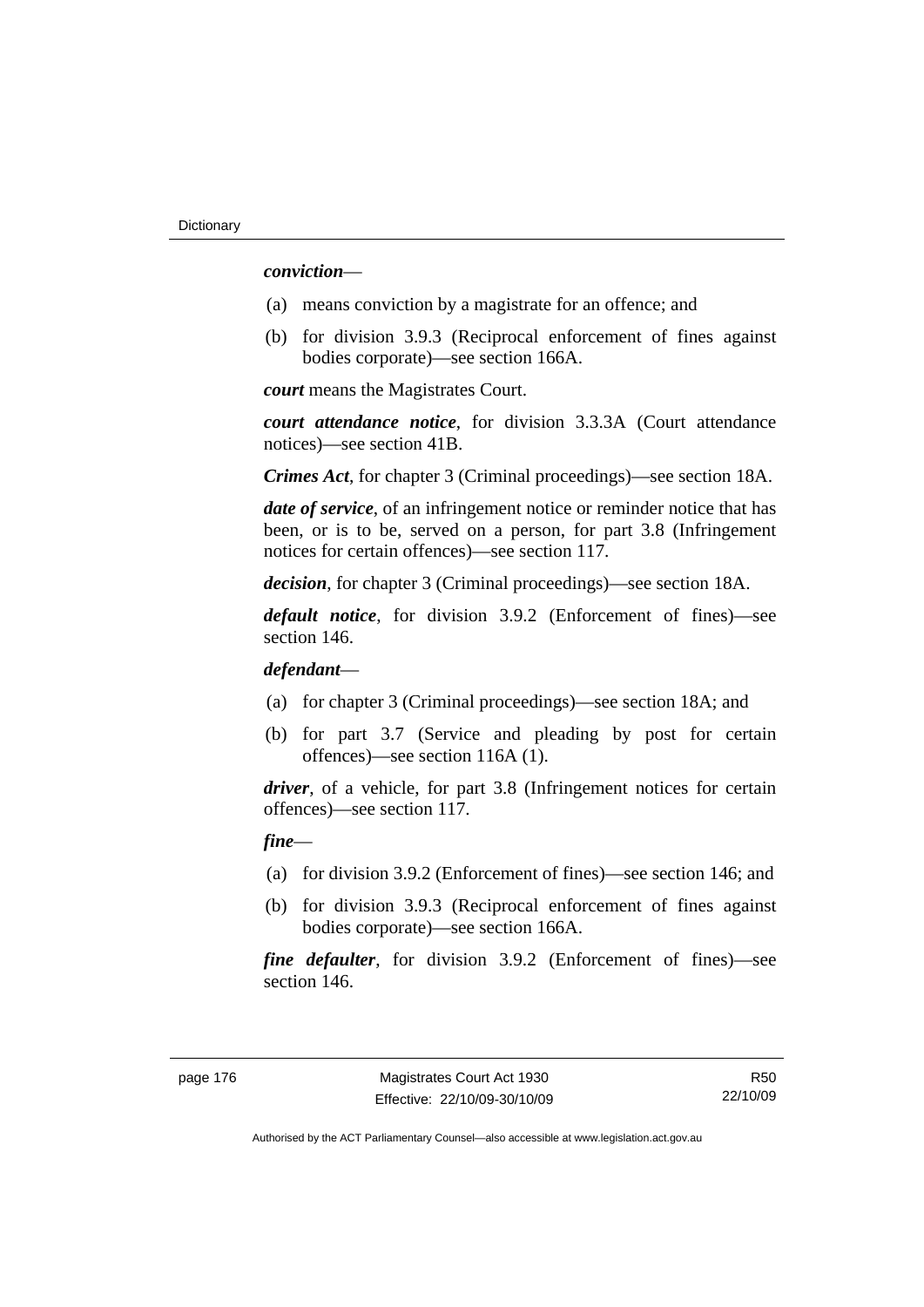*government agency*, for division 3.9.2 (Enforcement of fines)—see section 146.

*hearing* includes the examination of a person charged with an indictable offence.

*home address*, of a person, for part 3.8 (Infringement notices for certain offences)—see section 117.

*illegal user declaration*, for part 3.8 (Infringement notices for certain offences)—see section 131D.

*indictable offence* means an offence that may be prosecuted before the Supreme Court by charge or indictment.

*indictment* means an information for an indictable offence presented by an authorised officer to a court with jurisdiction to try the accused person.

*information* includes a complaint brought to enforce a criminal penalty or forfeiture under a territory law.

*infringement notice*, for part 3.8 (Infringement notices for certain offences)—see section 117.

*infringement notice offence*, for part 3.8 (Infringement notices for certain offences)—see section 117.

*infringement notice penalty*, for a person for an infringement notice offence, for part 3.8 (Infringement notices for certain offences)—see section 117.

*jury*, for part 3.5 (Proceedings for indictable offences)—see section 88A.

*known offender declaration*, for part 3.8 (Infringement notices for certain offences)—see section 131E.

*law in force in the ACT*, for part 3.7 (Service and pleading by post for certain offences)—see section 116A (1).

R50 22/10/09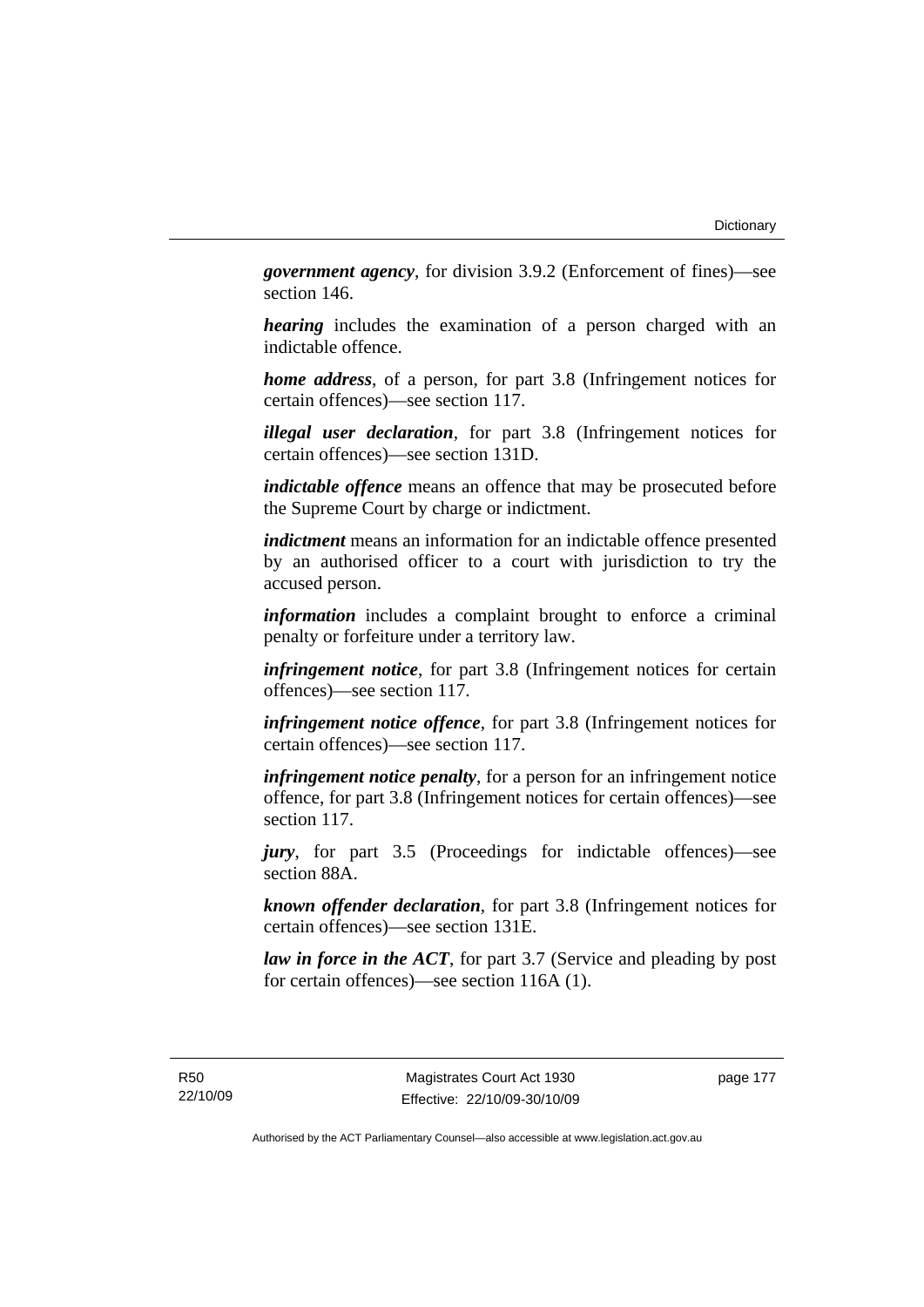# *magistrate*—

- (a) means the Chief Magistrate, a magistrate, or a special magistrate and, if a function of a magistrate is exercisable by a registrar, includes a registrar exercising the function; and
- (b) for division 2.2.1 (Magistrates other than special magistrates) see section 6.

*notice of intention to defend form*, for part 3.7 (Service and pleading by post for certain offences) (other than section 116B (2))—see section 116A (2).

*notice to defendant form*, for part 3.7 (Service and pleading by post for certain offences) (other than section 116B (2))—see section 116A (2).

*outstanding fine*, for division 3.9.2 (Enforcement of fines)—see section 146.

*penalty notice*, for division 3.9.2 (Enforcement of fines)—see section 146.

*plea of guilty form*, for part 3.7 (Service and pleading by post for certain offences) (other than section 116B (2))—see section 116A (2).

*prescribed offence*, for part 3.7 (Service and pleading by post for certain offences)—see section 116AA.

*reciprocating court*, for division 3.9.3 (Reciprocal enforcement of fines against bodies corporate)—see section 166A.

*reference appeal*, for division 3.10.2A (Reference appeals in criminal matters)—see section 219AB (2).

*registered*, for a vehicle, for part 3.8 (Infringement notices for certain offences)—see section 117.

*registrar* means the registrar of the Magistrates Court, and includes a deputy registrar of the court.

page 178 Magistrates Court Act 1930 Effective: 22/10/09-30/10/09

R50 22/10/09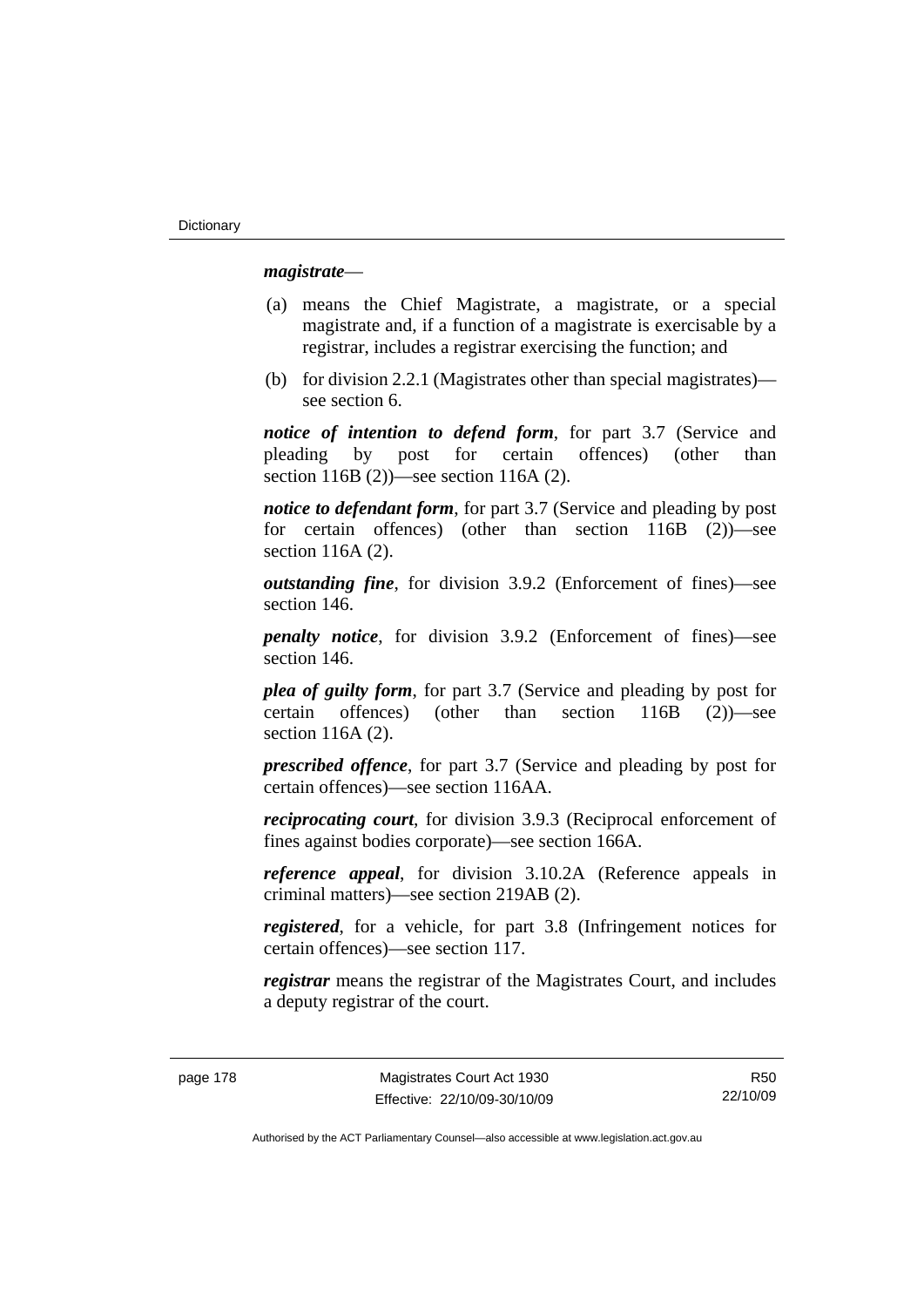*relevant officer*, in relation to a reciprocating court, for division 3.9.3 (Reciprocal enforcement of fines against bodies corporate)—see section 166A.

*reminder notice*, for part 3.8 (Infringement notices for certain offences)—see section 117.

*responsible person*, for a vehicle, for part 3.8 (Infringement notices for certain offences)—see the *Road Transport (General) Act 1999*, section 10 and section 11.

*review appeal*, for division 1.10.3 (Review appeals in criminal matters)—see section 219B (1).

*rules* means rules under the *Court Procedures Act 2004* applying in relation to the Magistrates Court.

*sold vehicle declaration*, for part 3.8 (Infringement notices for certain offences)—see section 131F.

*State*, for division 3.9.3 (Reciprocal enforcement of fines against bodies corporate)—see section 166A.

*summary conviction* means conviction by a magistrate for an offence.

*territory entity*, for division 3.9.2 (Enforcement of fines)—see the *Auditor-General Act 1996*, dictionary.

*territory fine*, for division 3.9.3 (Reciprocal enforcement of fines against bodies corporate)—see section 166A.

*unknown offender declaration*, for part 3.8 (Infringement notices for certain offences)—see section 131G.

*vehicle*, for part 3.8 (Infringement notices for certain offences)—see the *Road Transport (Vehicle Registration) Act 1999*, dictionary.

*vehicle-related offence*, for part 3.8 (Infringement notices for certain offences)—see section 117.

R50 22/10/09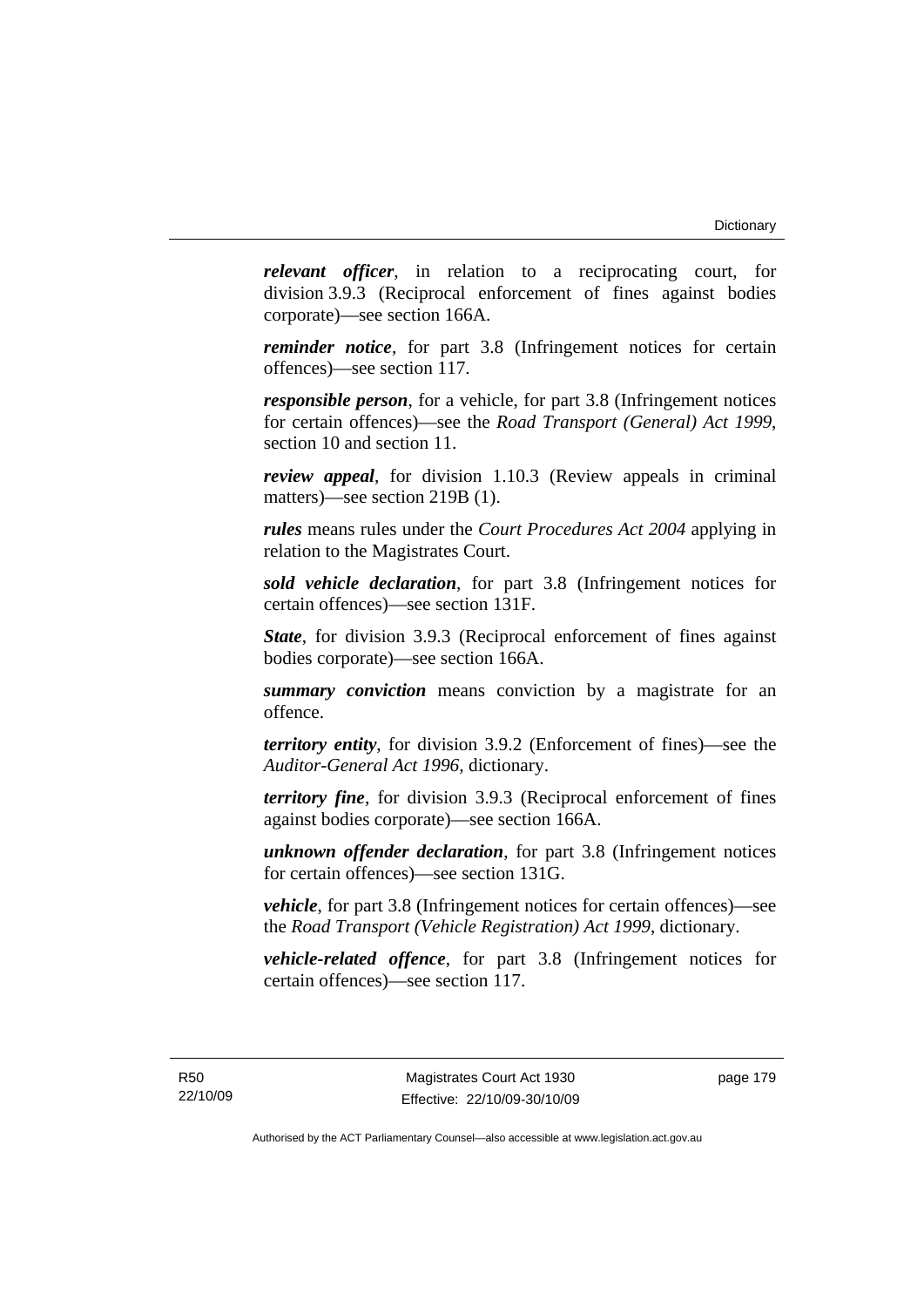1 About the endnotes

# **Endnotes**

# **1 About the endnotes**

Amending and modifying laws are annotated in the legislation history and the amendment history. Current modifications are not included in the republished law but are set out in the endnotes.

Not all editorial amendments made under the *Legislation Act 2001*, part 11.3 are annotated in the amendment history. Full details of any amendments can be obtained from the Parliamentary Counsel's Office.

Uncommenced amending laws and expiries are listed in the legislation history and the amendment history. These details are underlined. Uncommenced provisions and amendments are not included in the republished law but are set out in the last endnote.

If all the provisions of the law have been renumbered, a table of renumbered provisions gives details of previous and current numbering.

The endnotes also include a table of earlier republications.

| $am = amended$                               | $ord = ordinance$                         |
|----------------------------------------------|-------------------------------------------|
| $amdt = amendment$                           | orig = original                           |
| $ch = chapter$                               | par = paragraph/subparagraph              |
| $def = definition$                           | $pres = present$                          |
| $dict = dictionary$                          | $prev = previous$                         |
| $disallowed = disallowed by the Legislative$ | $(\text{prev}) = \text{previously}$       |
| Assembly                                     | $pt = part$                               |
| $div = division$                             | $r = rule/subrule$                        |
| $exp = expires/expired$                      | $renum = renumbered$                      |
| $Gaz = gazette$                              | $reloc = relocated$                       |
| $hdg =$ heading                              | $R[X]$ = Republication No                 |
| $IA = Interpretation Act 1967$               | $RI = reissue$                            |
| $ins = inserted/added$                       | $s = section/subsection$                  |
| $LA =$ Legislation Act 2001                  | $sch = schedule$                          |
| $LR =$ legislation register                  | $sdiv = subdivision$                      |
| $LRA =$ Legislation (Republication) Act 1996 | $sub = substituted$                       |
| $mod = modified/modification$                | SL = Subordinate Law                      |
| $o = order$                                  | underlining = whole or part not commenced |
| $om = omitted/repealed$                      | or to be expired                          |
|                                              |                                           |

# **2 Abbreviation key**

page 180 Magistrates Court Act 1930 Effective: 22/10/09-30/10/09

R50 22/10/09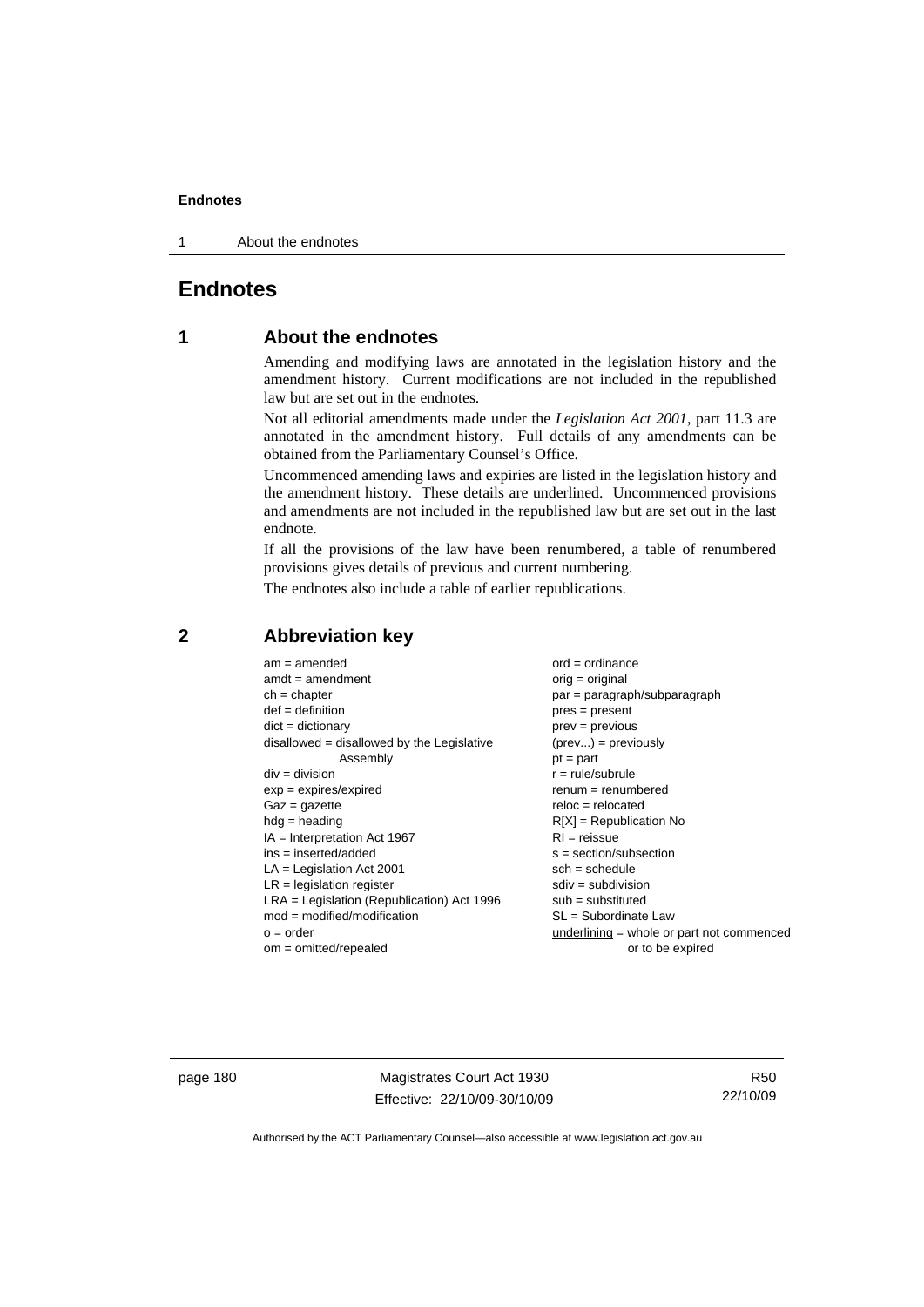# **3 Legislation history**

This Act was originally a Commonwealth ordinance—the *Cour of Petty Sessions Ordinance (No 2) 1930* No 21 (Cwlth). It was renamed as the *Magistrates Court Ordinance 1930* by the *Magistrates Court Ordinance 1985* No 67 (s 3).

The *ACT Self-Government (Consequential Provisions) Act 1988* No 109 (Cwlth), s 12) converted some former Commonwealth ordinances in force in the ACT into ACT enactments. This allowed the ACT Legislative Assembly to amend and repeal the laws. This Act was converted into an ACT enactment on 1 July 1990.

As with most ordinances in force in the ACT, the name was changed from *Ordinance* to *Act* by the *Self-Government (Citation of Laws) Act 1989* No 21, s 5 on its conversion to an ACT enactment on 1 July 1990.

Before 11 May 1989, ordinances commenced on their notification day unless otherwise stated (see *Seat of Government (Administration) Act 1910* (Cwlth), s 12).

After 11 May 1989 and before 10 November 1999, Acts commenced on their notification day unless otherwise stated (see *Australian Capital Territory (Self-Government) Act 1988* (Cwlth) s 25).

# **Legislation before becoming Territory enactment**

### **Magistrates Court Act 1930 No 21**

notified 21 November 1930 commenced 21 November 1930

as amended by

#### **Court of Petty Sessions Ordinance 1932 No 21**

notified 17 November 1932 commenced 17 November 1932

#### **Court of Petty Sessions Ordinance 1934 No 17**

notified 19 July 1934 commenced 19 July 1934

# **Money Lenders Ordinance 1936 No 13**  notified 9 April 1936

commenced 1 May 1936

R50 22/10/09

Magistrates Court Act 1930 Effective: 22/10/09-30/10/09 page 181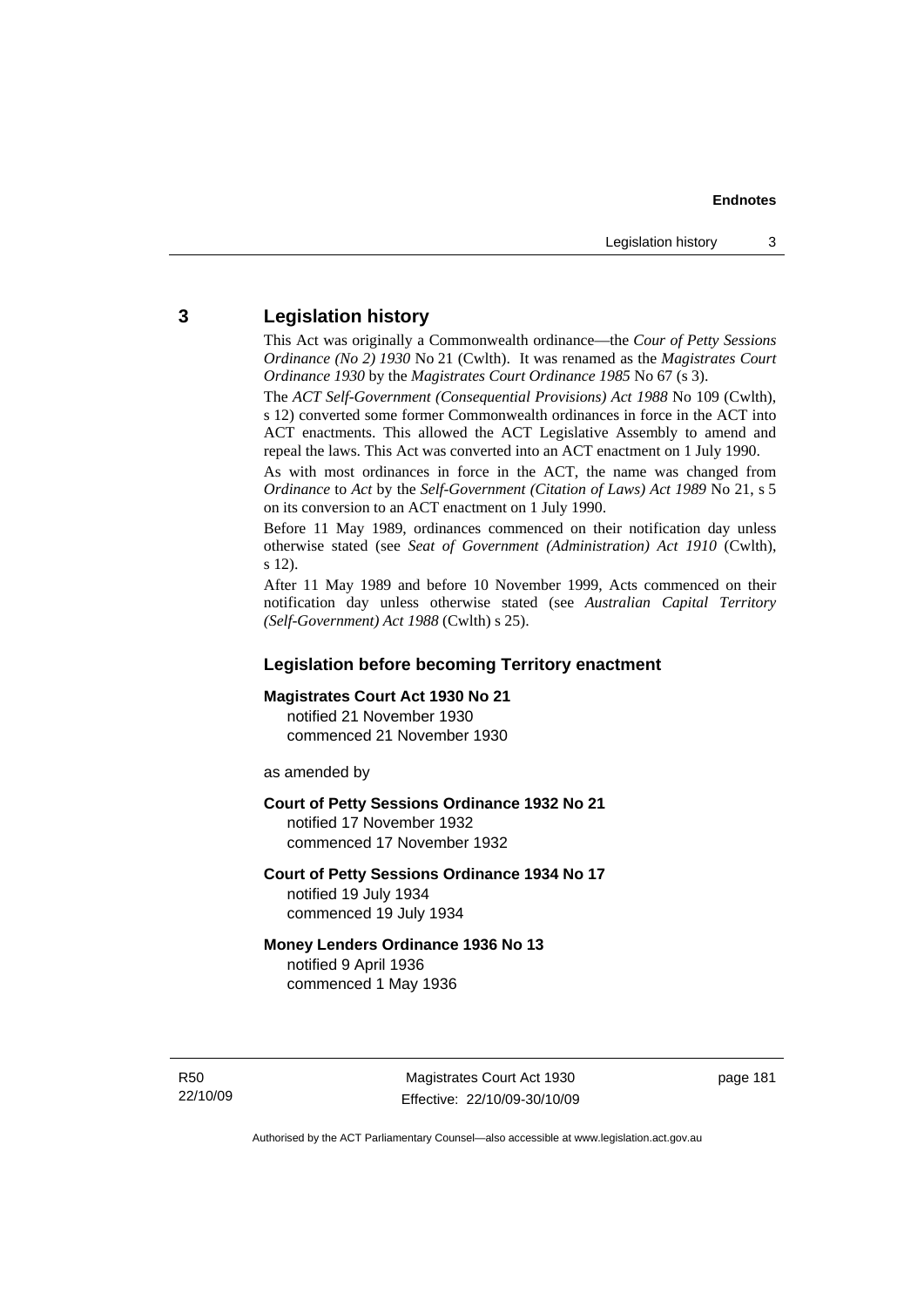| 3 | Legislation history                                                                                                                            |
|---|------------------------------------------------------------------------------------------------------------------------------------------------|
|   | <b>Court of Petty Sessions Ordinance 1937 No 5</b><br>notified 27 May 1937<br>commenced 27 May 1937                                            |
|   | Court of Petty Sessions Ordinance (No 2) 1937 No 28<br>notified 23 December 1937<br>commenced 23 December 1937                                 |
|   | Seat of Government (Designation) Ordinance 1938 No 25 (as amd by<br>Ord 1938 No 35)<br>notified 8 September 1938<br>commenced 8 September 1938 |
|   | <b>Ordinances Revision Ordinance 1938 No 35</b><br>notified 15 December 1938<br>commenced 15 December 1938                                     |
|   | Court of Petty Sessions Ordinance 1940 No 20<br>notified 7 November 1940<br>commenced 7 November 1940                                          |
|   | Court of Petty Sessions Ordinance (No 2) 1940 No 22<br>notified 12 December 1940<br>commenced 12 December 1940                                 |
|   | Court of Petty Sessions Ordinance 1949 No 13<br>notified 1 December 1949<br>commenced 1 December 1949                                          |
|   | Court of Petty Sessions Ordinance 1951 No 7<br>notified 26 July 1951<br>commenced 26 July 1951                                                 |
|   | Court of Petty Sessions Ordinance (No 2) 1951 No 12<br>notified 14 December 1951<br>commenced 14 December 1951                                 |
|   | Court of Petty Sessions Ordinance 1953 No 14<br>notified 12 November 1953<br>commenced 3 December 1953                                         |

page 182 Magistrates Court Act 1930 Effective: 22/10/09-30/10/09

R50 22/10/09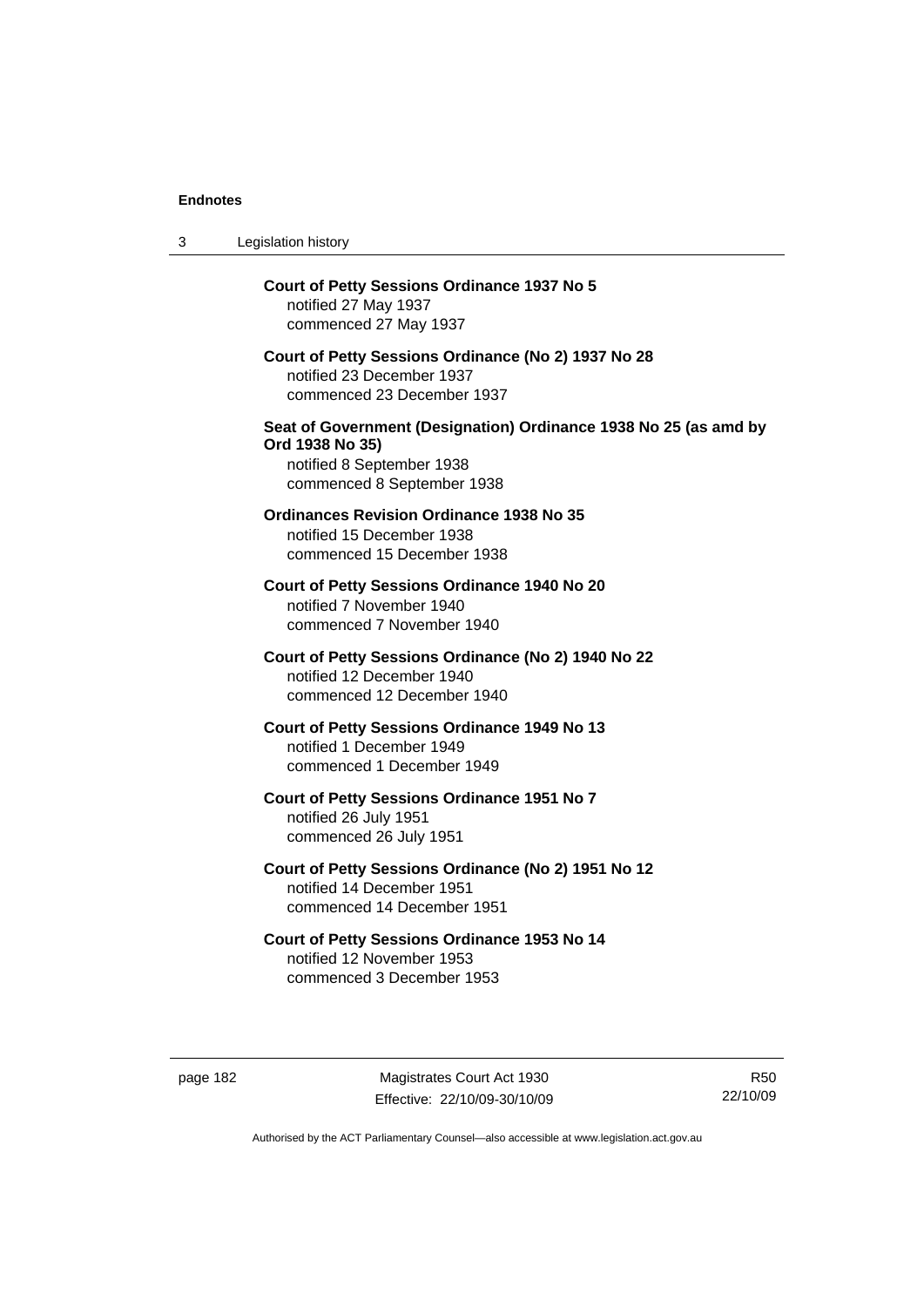Legislation history 3

# **Court of Petty Sessions Ordinance 1958 No 12**  notified 24 July 1958 commenced 24 July 1958 **Court of Petty Sessions Ordinance 1961 No 2**  notified 29 March 1961 commenced 29 March 1961 **Court of Petty Sessions Ordinance 1966 No 2**  notified 10 February 1966 commenced 14 February 1966 **Court of Petty Sessions Ordinance 1967 No 1**  notified 9 February 1967 commenced 9 February 1967 **Court of Petty Sessions Ordinance 1968 No 25**  notified 19 December 1968 commenced 1 January 1969 (Cwlth Gaz 1968 p 7565) **Court of Petty Sessions Ordinance 1969 No 12**  notified 20 June 1969 commenced 20 June 1969 **Court of Petty Sessions Ordinance 1970 No 15**  notified 19 March 1970 commenced 19 March 1970 **Court of Petty Sessions Ordinance 1972 No 37**  notified 16 November 1972 s 1, s 2, s 6, s 14, commenced 16 November 1972 remainder commenced 1 February 1973 (Cwlth Gaz 1972 No 118) **Court of Petty Sessions Ordinance 1973 No 48**  notified 17 December 1973 commenced 17 December 1973 **Court of Petty Sessions Ordinance 1974 No 14**  notified 17 April 1974 commenced 17 April 1974

R50

22/10/09

Magistrates Court Act 1930 Effective: 22/10/09-30/10/09 page 183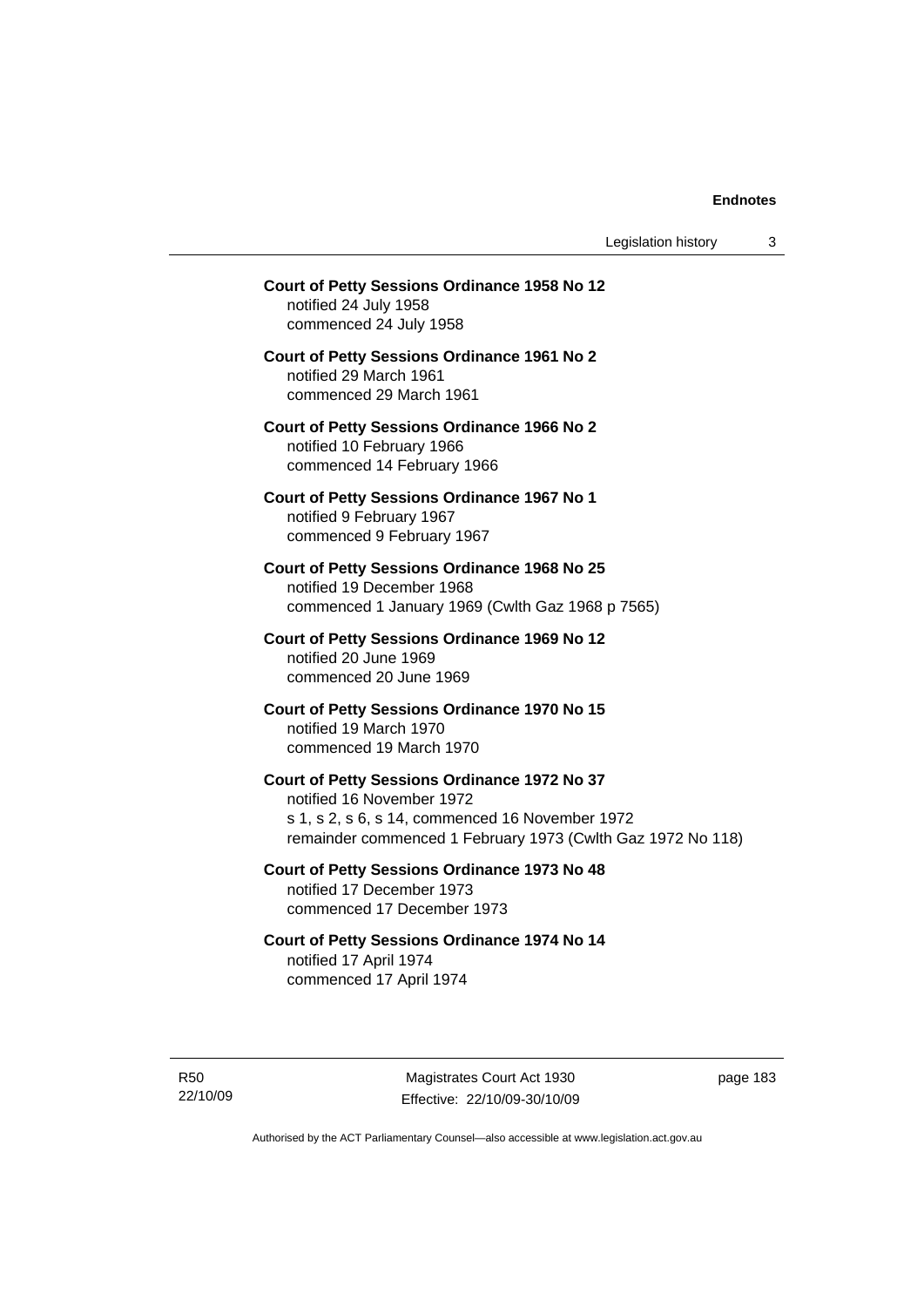| 3 | Legislation history                                                                                                                                                                  |
|---|--------------------------------------------------------------------------------------------------------------------------------------------------------------------------------------|
|   | <b>Ordinances Revision (Age of Majority) Ordinance 1974 No 47</b><br>notified 24 October 1974<br>commenced 1 November 1974                                                           |
|   | Court of Petty Sessions (Amendment) Ordinance 1976 No 42<br>notified 13 September 1976<br>commenced 13 September 1976                                                                |
|   | Court of Petty Sessions (Amendment) Ordinance 1977 No 4<br>notified 24 March 1977<br>ss 1-3, 10 commenced 24 March 1977<br>remainder commenced 28 March 1977 (Cwlth Gaz 1977 No S52) |
|   | Court of Petty Sessions (Amendment) Ordinance (No 2) 1977 No 34<br>notified 28 July 1977<br>commenced 28 July 1977                                                                   |
|   | Court of Petty Sessions (Amendment) Ordinance (No 3) 1977 No 56<br>notified 6 October 1977<br>ceased to have effect because not tabled                                               |
|   | Court of Petty Sessions (Amendment) Ordinance (No 4) 1977 No 61<br>notified 21 November 1977<br>commenced 21 November 1977                                                           |
|   | <b>Ordinances Revision Ordinance 1978 No 46</b><br>notified 28 December 1978<br>commenced 28 December 1978                                                                           |
|   | Court of Petty Sessions (Amendment) Ordinance 1979 No 33<br>notified 14 November 1979<br>commenced 14 November 1979                                                                  |
|   | Court of Petty Sessions (Amendment) Ordinance (No 2) 1979 No 41<br>notified 18 December 1979<br>commenced 18 December 1979                                                           |
|   | Court of Petty Sessions (Amendment) Ordinance 1980 No 4<br>notified 20 March 1980<br>commenced 1 April 1980 (Cwlth Gaz 1980 No S66)                                                  |

page 184 Magistrates Court Act 1930 Effective: 22/10/09-30/10/09

R50 22/10/09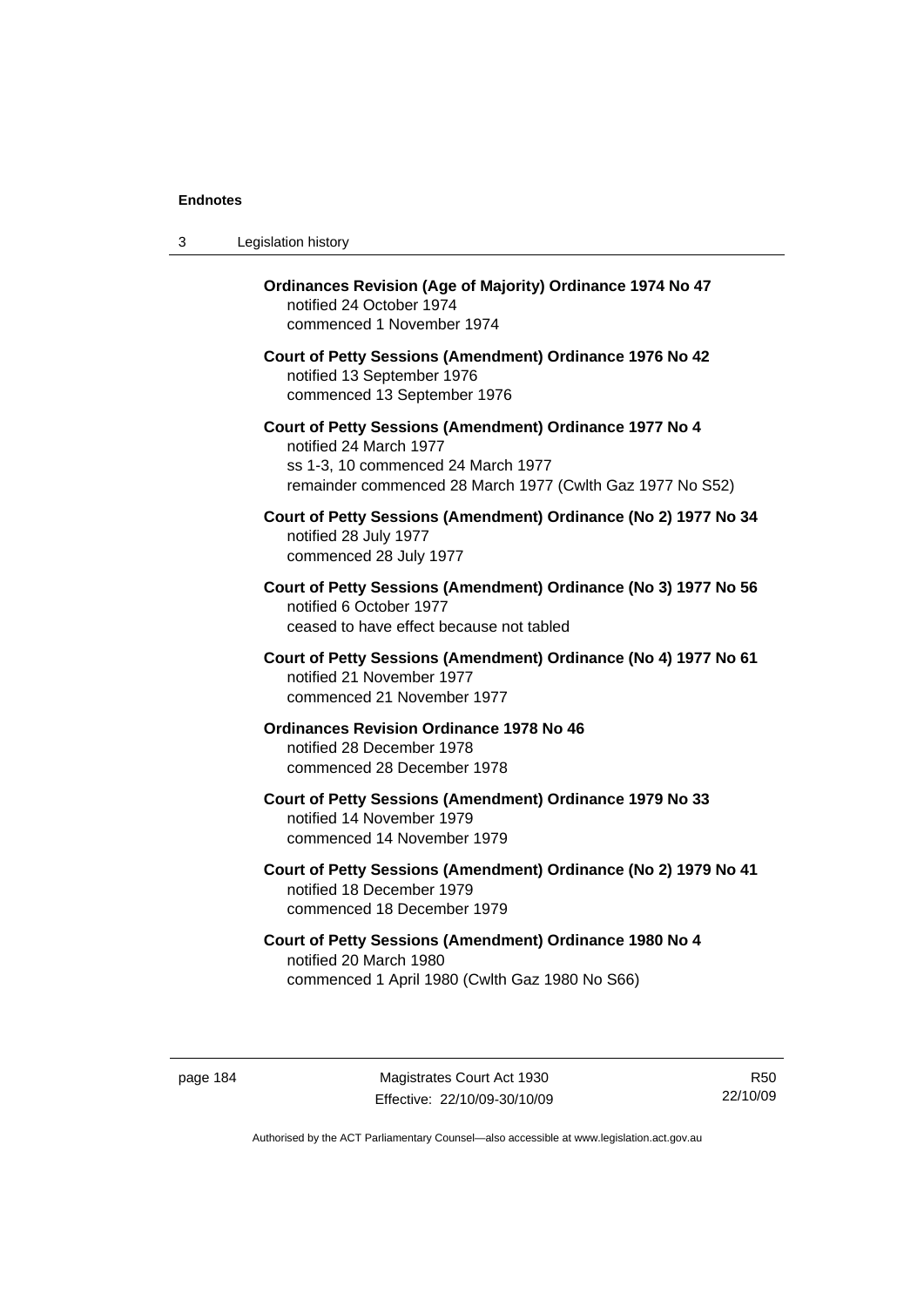| Court of Petty Sessions (Amendment) Ordinance (No 2) 1980 No 10<br>notified 26 March 1980<br>commenced 26 March 1980                        |
|---------------------------------------------------------------------------------------------------------------------------------------------|
| Court of Petty Sessions (Amendment) Ordinance 1982 No 2<br>notified 26 February 1982<br>commenced 1 September 1982 (Cwlth Gaz 1982 No S178) |
| Court of Petty Sessions (Amendment) Ordinance (No 2) 1982 No 3<br>notified 26 February 1982<br>commenced 26 February 1982                   |
| Court of Petty Sessions (Amendment) Ordinance 1984 No 9<br>notified 11 April 1984<br>commenced 11 April 1984                                |
| Court of Petty Sessions (Amendment) Ordinance (No 2) 1984 No 10<br>notified 11 April 1984<br>commenced 11 April 1984                        |
| Court of Petty Sessions (Amendment) Ordinance (No 3) 1984 No 16<br>notified 1 June 1984<br>commenced 1 June 1984                            |
| Court of Petty Sessions (Amendment) Ordinance (No 4) 1984 No 61<br>notified 2 November 1984<br>commenced 2 November 1984                    |
| Court of Petty Sessions (Amendment) Ordinance (No 5) 1984 No 62<br>notified 2 November 1984<br>commenced 2 November 1984                    |
| Court of Petty Sessions (Amendment) Ordinance 1985 No 17<br>notified 17 April 1985<br>commenced 17 April 1985                               |
| Court of Petty Sessions (Amendment) Ordinance (No 2) 1985 No 18<br>notified 17 April 1985<br>commenced 17 April 1985                        |
| Court of Petty Sessions (Amendment) Ordinance (No 3) 1985 No 41<br>notified 5 September 1985<br>commenced 5 September 1985                  |

R50 22/10/09

Magistrates Court Act 1930 Effective: 22/10/09-30/10/09 page 185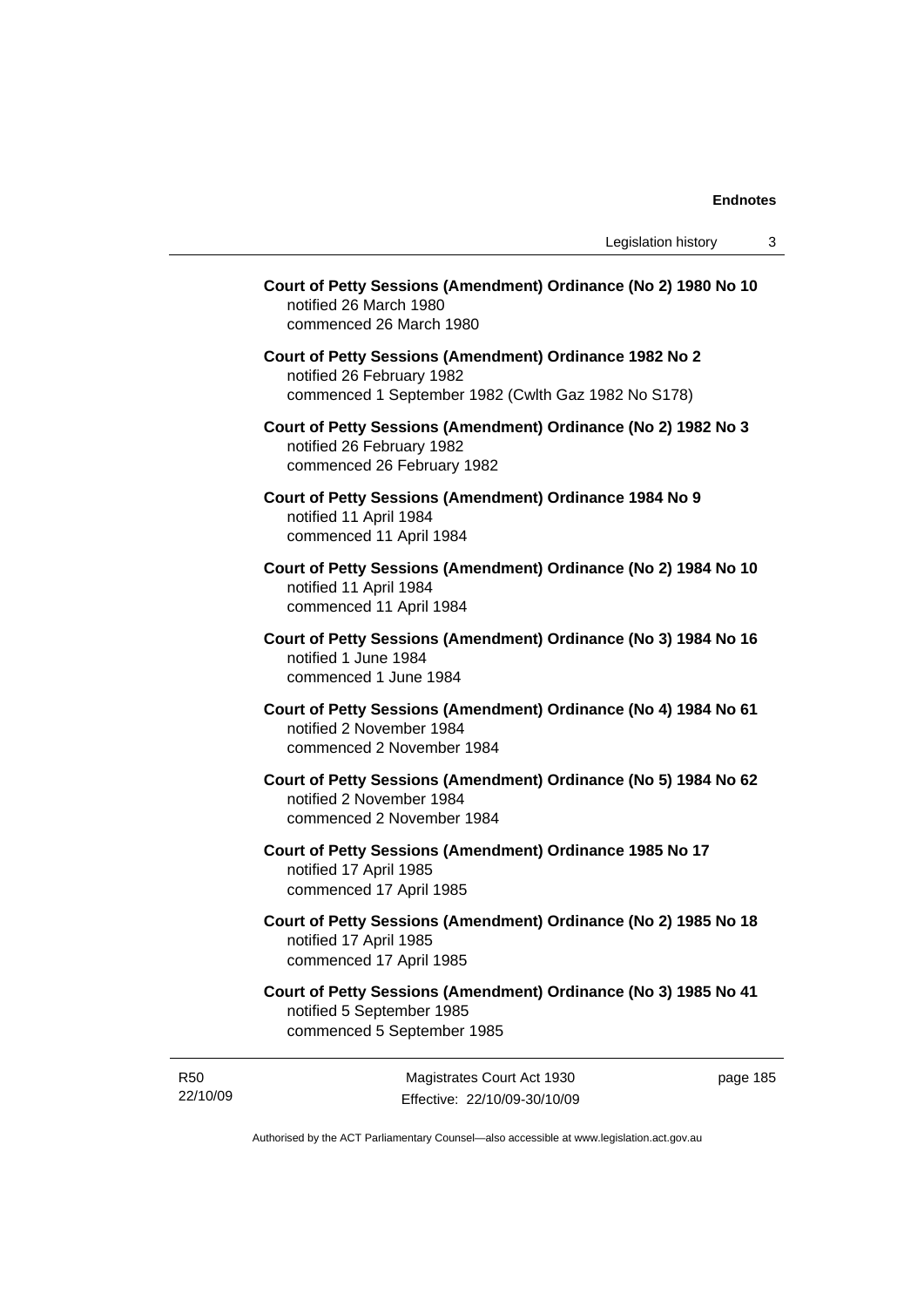3 Legislation history

# **Limitation Ordinance 1985 No 66**

notified 19 December 1985 commenced 19 December 1985

# **Magistrates Court Ordinance 1985 No 67**

notified 19 December 1985 commenced 1 February 1986 (Cwlth Gaz 1986 No G3)

# **Magistrates Court (Amendment) Ordinance 1986 No 33**  notified 7 August 1986 commenced 7 August 1986

# **Domestic Violence (Miscellaneous Amendments) Ordinance 1986 No 53**

notified 4 September 1986 commenced 1 October 1986 (Cwlth Gaz 1986 No S484)

# **Crimes (Amendment) Ordinance (No 4) 1986 No 57**  notified 3 October 1986 commenced 3 October 1986

# **Magistrates Court (Amendment) Ordinance (No 2) 1986 No 71**  notified 30 October 1986 commenced 1 April 1987 (Cwlth Gaz 1987 No S52)

# **Magistrates Court (Amendment) Ordinance (No 3) 1986 No 74**  notified 14 November 1986 commenced 14 November 1986

# **Magistrates Court (Amendment) Ordinance (No 4) 1986 No 83**  notified 22 December 1986 commenced 22 December 1986

# **Magistrates Court (Amendment) Ordinance 1987 No 56**  notified 21 October 1987 commenced 21 October 1987

# **Magistrates Court (Amendment) Ordinance 1988 No 45**  notified 27 July 1988 commenced 27 July 1988

page 186 Magistrates Court Act 1930 Effective: 22/10/09-30/10/09

R50 22/10/09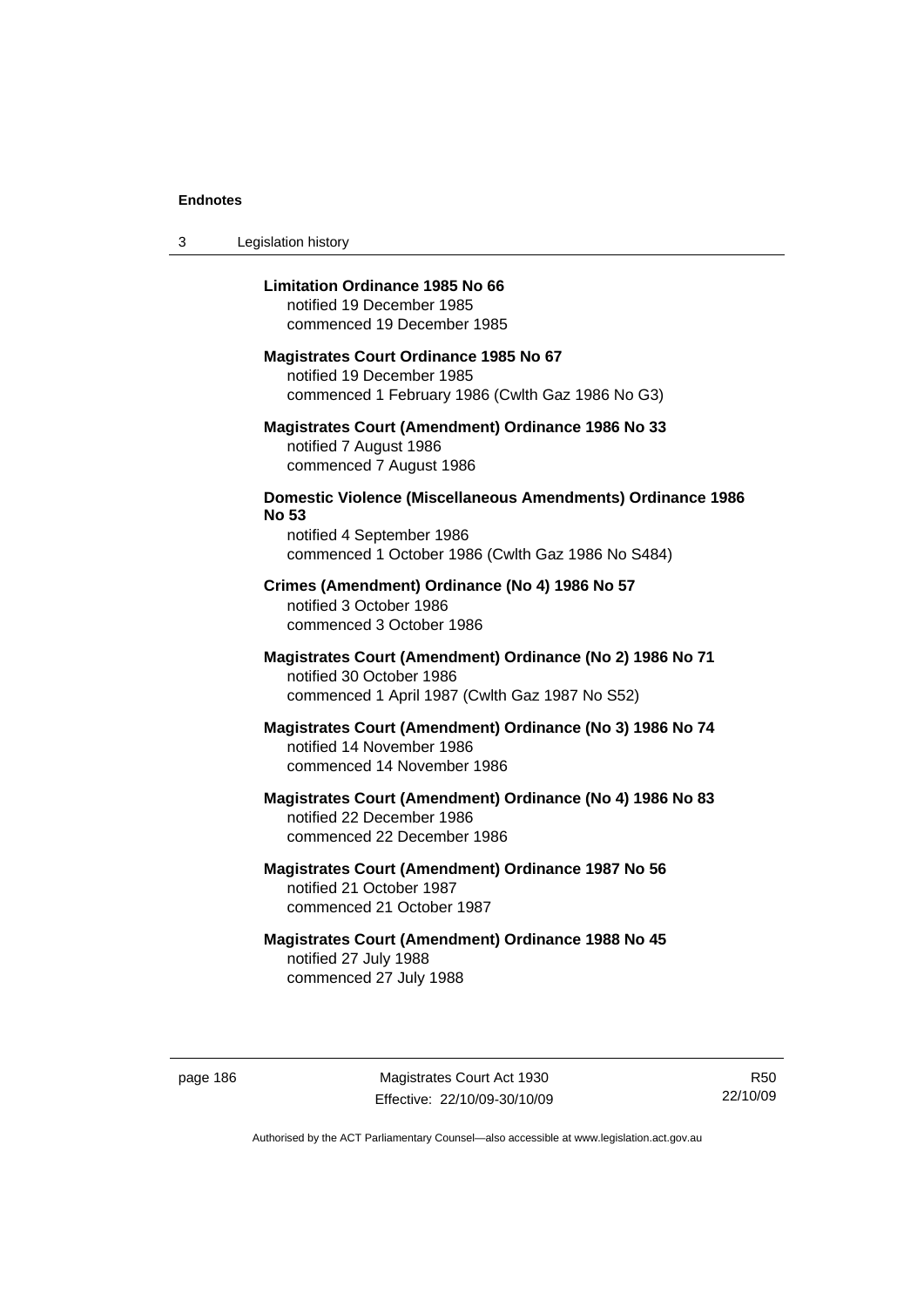# **Magistrates Court (Amendment) Ordinance 1989 No 55**

notified 30 June 1989 commenced 1 July 1989

**Magistrates Court (Amendment) Ordinance (No 2) 1989 No 59**  notified 25 October 1989 s 11, s 12, s 14 commenced 27 June 1990 (Cwlth Gaz 1990 No GN25) remainder commenced 25 October 1989

# **Magistrates Court (Amendment) Ordinance (No 3) 1989 No 60**  notified 20 December 1989 commenced 14 February 1990 (Cwlth Gaz 1990 No GN5)

**Crimes (Amendment) Ordinance 1990 No 1**  notified 23 May 1990

commenced 23 May 1990

**Self-Government (Consequential Amendments) Ordinance 1990 No 5**  notified 27 June 1990 s 1, s 2 commenced 27 June 1990 remainder commenced 1 July 1990

**Magistrates Court (Appeals Against Sentence) Ordinance 1990 No 9**  notified 29 June 1990 commenced 29 June 1990

# **Legislation after becoming Territory enactment**

# **Magistrates Court (Amendment) Act 1990 No 65**  notified 24 December 1990 commenced 24 December 1990

# **Weapons (Consequential Amendments) Act 1991 No 9 sch**

notified 3 April 1991 (Gaz 1991 No S19) s 1, s 2 commenced 3 April 1991 (s 2 (1)) sch commenced 3 October 1991 (s 2 (2))

# **Magistrates Court (Amendment) Act 1991 No 38**

notified 20 September 1991 ss 1-3 commenced 20 September 1991 remainder commenced 25 September 1991 (Gaz 1991 No S103)

R50 22/10/09

Magistrates Court Act 1930 Effective: 22/10/09-30/10/09 page 187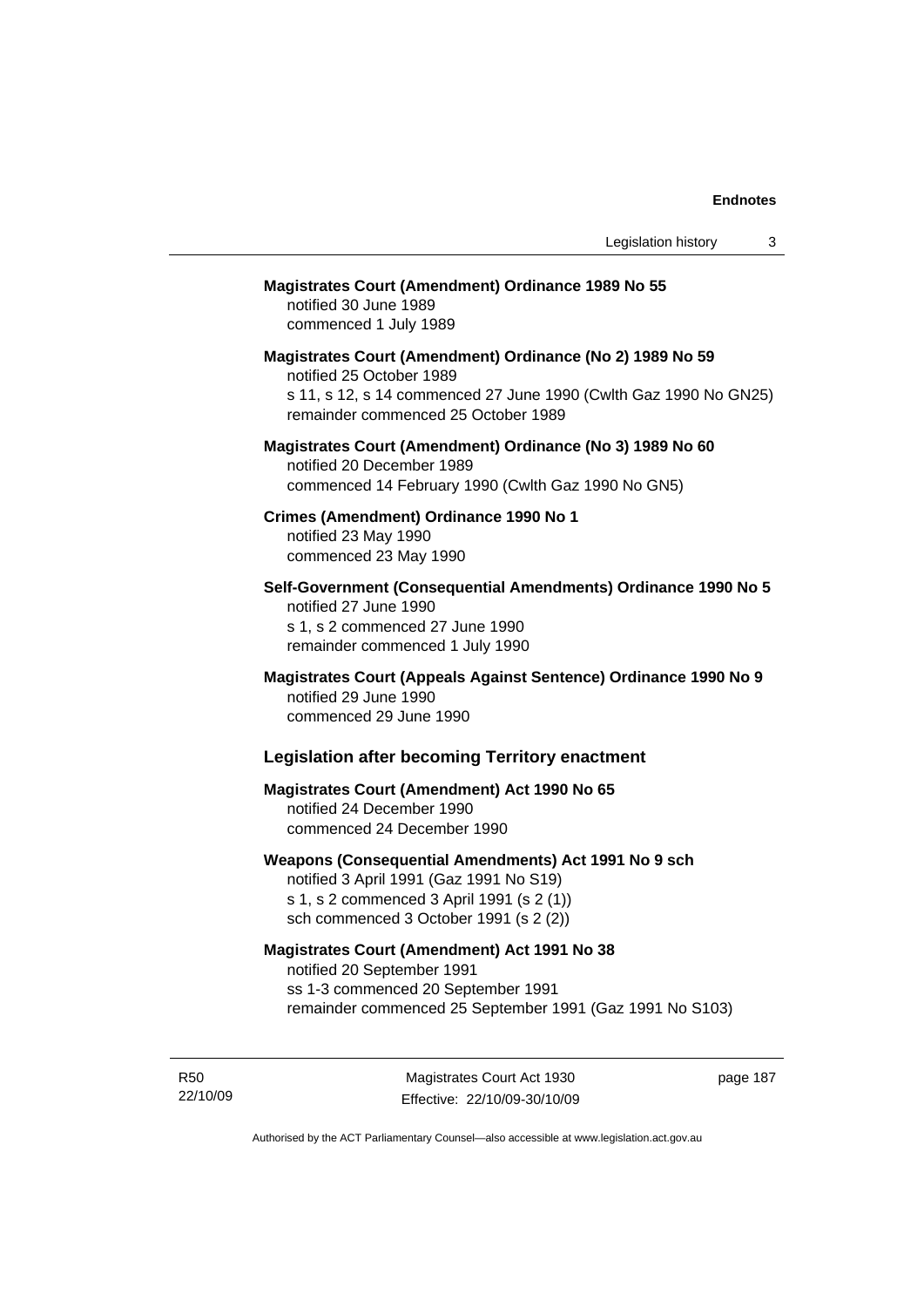| -3 | Legislation history |  |
|----|---------------------|--|
|----|---------------------|--|

# **Magistrates and Coroner's Courts (Registrar) Act 1991 No 44**

notified 20 September 1991 (Gaz 1991 No S95) s 1, s 2 commenced 20 September 1991 (s 2 (1)) remainder commenced 25 September 1991 (s 2 (2) and Gaz 1991 No S103)

#### **Magistrates Court (Amendment) Act (No 2) 1991 No 79**

notified 11 December 1991 ss 1-3 commenced 11 December 1991 remainder commenced 11 June 1992

### **Workers' Compensation (Consequential Amendments) Act 1991 No 106 sch**

notified 15 January 1991 (Gaz 1992 No S3) s 1, s 2 commenced 15 January 1992 (s 2 (1)) remainder commenced 22 January 1992 (s 2 (2) and Gaz 1992 No S9)

# **Magistrates Court (Amendment) Act (No 3) 1991 No 112**

notified 10 January 1992 s 1, s 2 commenced 10 January 1992 remainder commenced 18 May 1992 (Gaz 1992 No S57)

# **Bail (Consequential Amendments) Act 1992 No 9**

notified 28 May 1992 (Gaz 1992 No S59) s 1, s 2 commenced 28 May 1992 (s 2 (1)) remainder commenced 28 November 1992 (s 2 (3))

**Statute Law Revision (Miscellaneous Provisions) Act 1992 No 23 sch 1** 

notified 4 June 1992 (Gaz 1992 No S71) commenced 4 June 1992

# **Protection Orders (Reciprocal Arrangements) (Consequential Amendments) Act 1992 No 37 pt 3**

notified 8 July 1992 (Gaz 1992 No S103) ss 1-6 and 8-11 commenced 8 July 1992 (s 2 (1)) s 7, s 12 commenced 3 August 1992 (s 2 (2) and Gaz 1992 No S130)

# **Evidence (Amendment) Act 1993 No 2**

notified 1 March 1993 commenced 1 March 1993

page 188 Magistrates Court Act 1930 Effective: 22/10/09-30/10/09

R50 22/10/09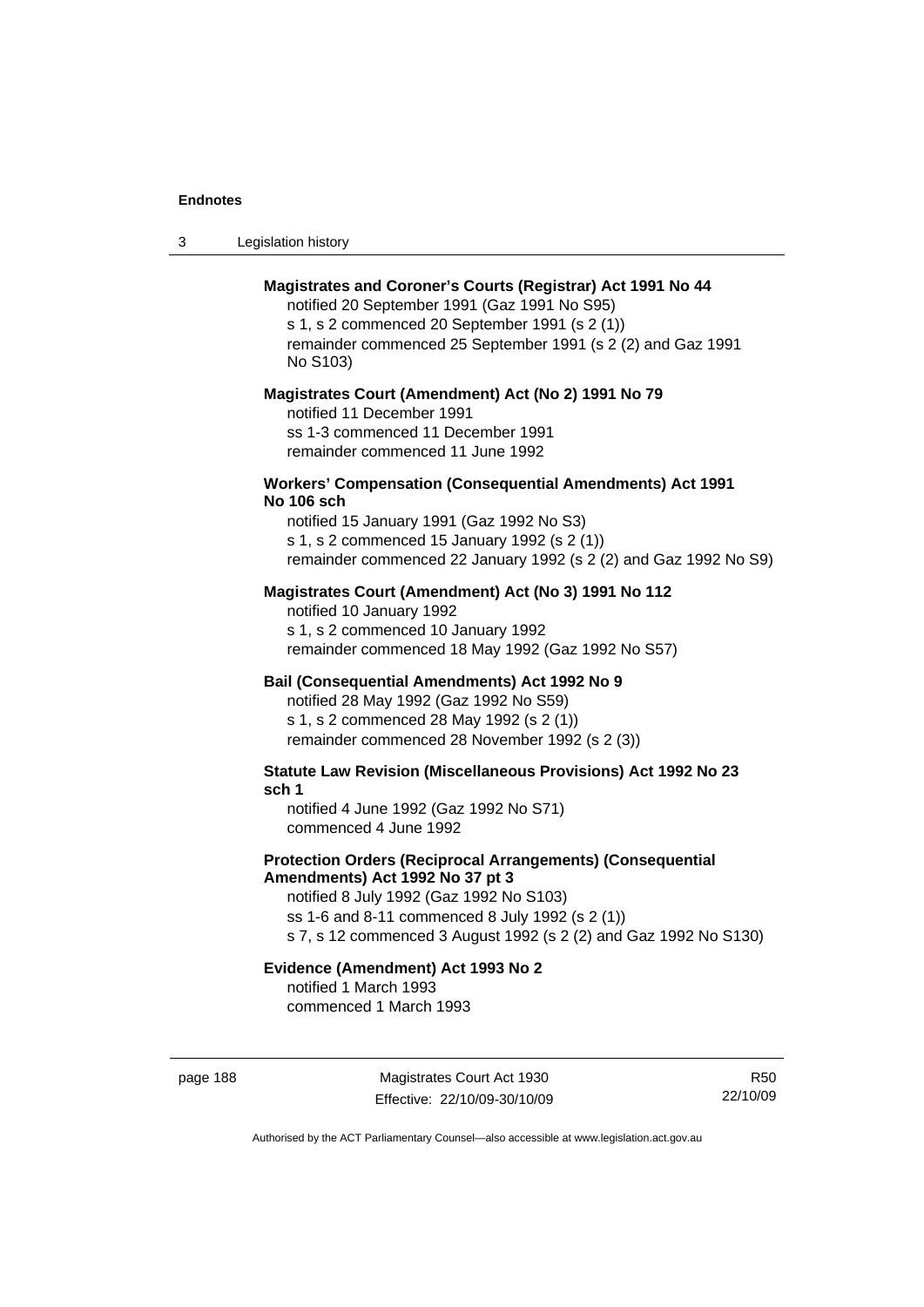### **Magistrates Court (Amendment) Act 1993 No 4**

notified 1 March 1993 ss 1-3 commenced 1 March 1993 ss 4-19, 21-24, 26-32 commenced 8 March 1993 (Gaz 1993 No 32) remainder commenced 1 September 1993

#### **Magistrates Court (Amendment) Act (No 2) 1993 No 48**

notified 27 August 1993 ss 1-3 commenced 27 August 1993 remainder commenced 27 September 1993 (s 2 (2) and Gaz 1993 No S201)

# **Supreme Court (Amendment) Act (No 2) 1993 No 91**

notified 17 December 1993 commenced 17 December 1993

# **Magistrates Court (Amendment) Act 1994 No 4**

notified 14 March 1994 ss 1-4, s 10, s 12, s 13 commenced 14 March 1994 remainder commenced 1 July 1994 (s 2 (2))

# **Judicial Commissions (Consequential Amendments) Act 1994 No 10**  notified 14 March 1994 (Gaz 1994 No S44) commenced 14 March 1994 (s 2)

#### **Public Sector Management (Consequential and Transitional Provisions) Act 1994 No 38**

notified 30 June 1994 (Gaz 1994 No S121) s 1, s 2 commenced 30 June 1994 (s 2 (1)) remainder commenced 1 July 1994 (s 2 (2) and Gaz 1994 No S142)

#### **Mental Health (Consequential Provisions) Act 1994 No 45**

notified 7 September 1994 (Gaz 1994 No S177) s 1, s 2 commenced 7 September 1994 (s 2 (1)) remainder commenced 6 February 1995 (s 2 (2) and Gaz 1995 No S33)

### **Magistrates Court (Enforcement of Judgments) Act 1994 No 61**  notified 11 October 1994

s 1, s 2 commenced 11 October 1994

remainder commenced 10 April 1995 (Gaz 1995 No S75)

R50 22/10/09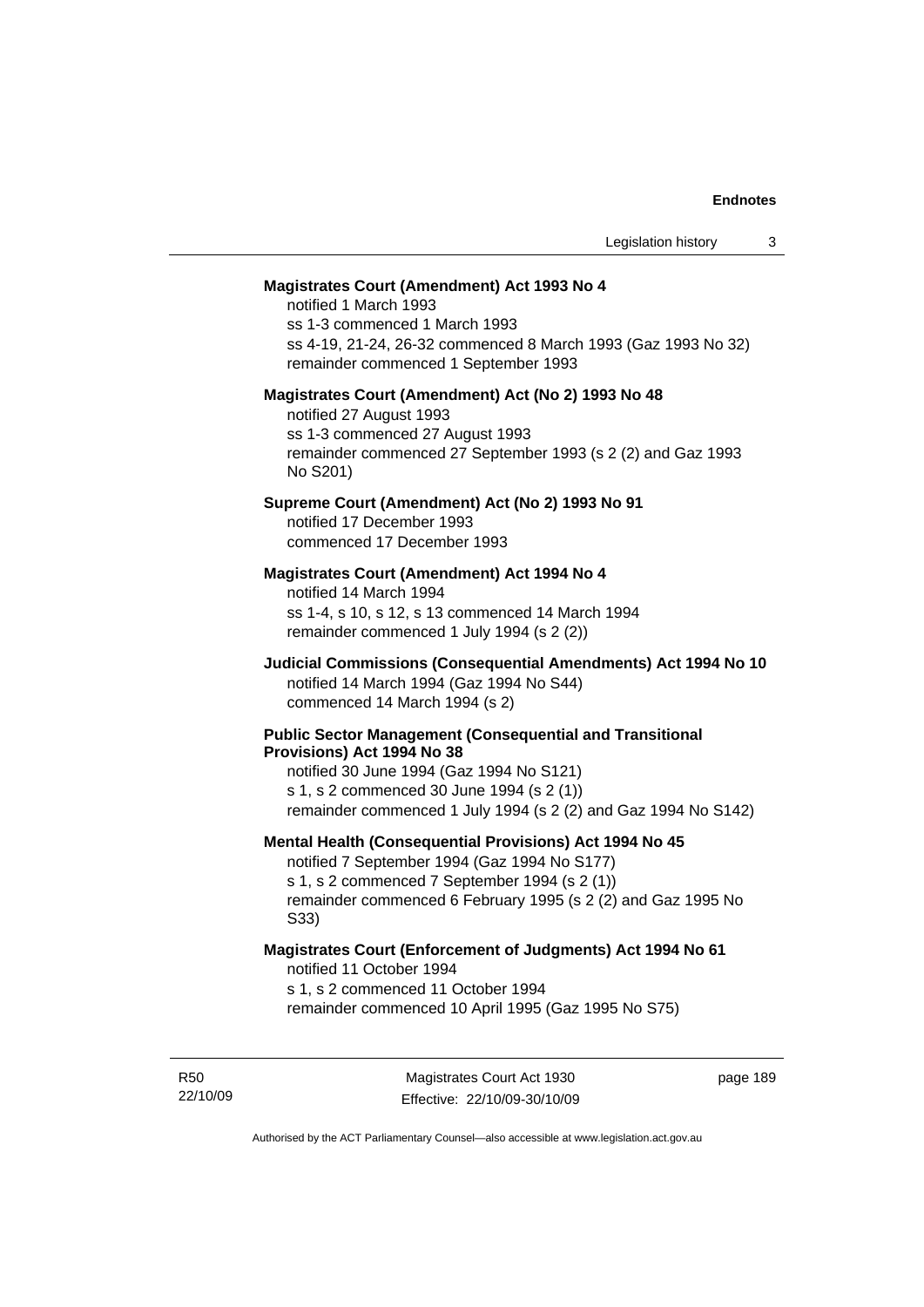| -3 | Legislation history |  |
|----|---------------------|--|
|----|---------------------|--|

# **Coroners (Amendment) Act (No 2) 1994 No 66**

notified 11 October 1994 commenced 11 October 1994

# **Statute Law Revision (Penalties) Act 1994 No 81 sch**

notified 29 November 1994 (Gaz 1994 No S253) s 1, s 2 commenced 29 November 1994 (s 2 (1)) remainder commenced 29 November 1994 (s 2 (2) and Gaz 1994 No S269)

### **Magistrates Court (Amendment) Act 1995 No 41**

notified 7 November 1995 s 1, s 2 commenced 7 November 1995 remainder commenced 7 May 1996

#### **Statute Law Revision Act 1995 No 46 sch**

notified 18 December 1995 (Gaz 1995 No S306) amdts commenced 18 December 1995 (s 2)

### **Magistrates Court (Amendment) Act 1996 No 6**

notified 12 March 1996 ss 1-3 commenced 12 March 1996 s 7 commenced 25 September 1991 remainder commenced 12 September 1996

# **Criminal Injuries Compensation (Amendment) Act 1996 No 68**

notified 20 December 1996 ss 1-3 commenced 20 December 1996 remainder commenced 1 January 1997 (Gaz 1996 No S352)

#### **Firearms Act 1996 No 74**

notified 20 December 1996 s 1, s 2 commenced 20 December 1996 remainder commenced 17 May 1997 (Gaz 1997 No S135)

# **Magistrates Court (Amendment) Act (No 2) 1996 No 82**

notified 20 December 1996 ss 1-3 commenced 20 December 1996 remainder commenced 1 January 1997 (Gaz 1996 No S353)

page 190 Magistrates Court Act 1930 Effective: 22/10/09-30/10/09

R50 22/10/09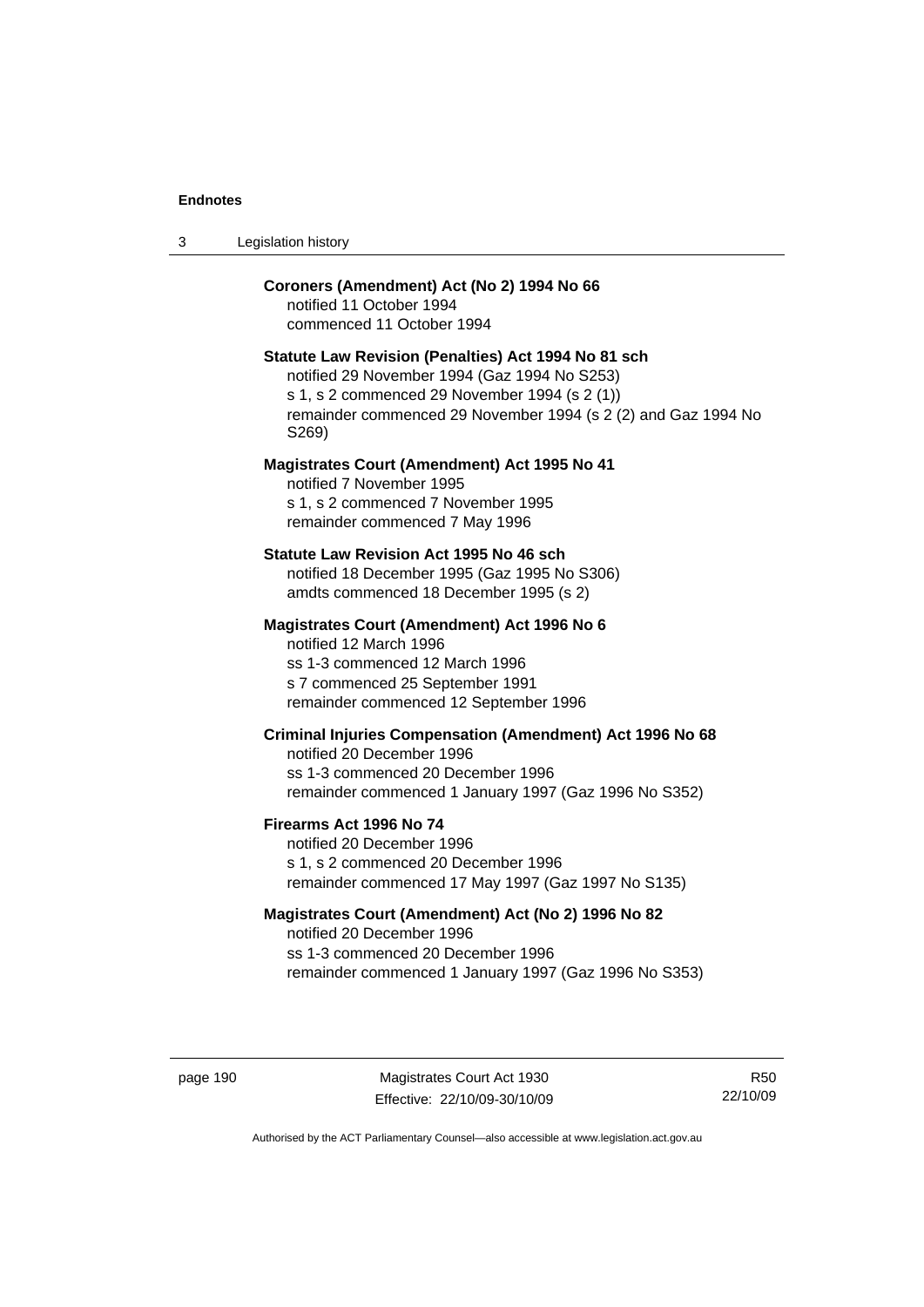### **Magistrates Court (Amendment) Act 1997 No 25**

notified 29 May 1997 ss 1-3 commenced 29 May 1997 remainder commenced 30 May 1997 (s 2 (2) and Gaz 1997 No S149)

#### **Remuneration Tribunal (Consequential Amendments) Act 1997 No 41 sch 1 (as am by Act 2002 No 49 amdt 3.222)**

notified 19 September 1997 (Gaz 1997 No S264) commenced 24 September 1997 (s 2 as am by Act 2002 No 49 amdt 3.222)

# **Magistrates Court (Civil Jurisdiction) (Amendment) Act 1997 No 94**

notified 1 December 1997 ss 1-3 commenced 1 December 1997 remainder commenced 25 May 1998 (Gaz 1998 No S140)

## **Legal Practitioners (Consequential Amendments) Act 1997 No 96 sch 1**

notified 1 December 1997 (Gaz 1997 No S380) s 1, s 2 commenced 1 December 1997 (s 2 (1)) sch 1 commenced 1 June 1998 (s 2 (2))

# **Magistrates Court (Amendment) Act 1998 No 25**

notified 10 July 1998 s 1, s 2 commenced 10 July 1998 remainder commenced 1 January 1999 (Gaz 1998 No 50)

#### **Magistrates Court (Amendment) Act (No 2) 1998 No 38**

notified 14 October 1998 ss 1-3 commenced 14 October 1998 remainder commenced 19 October 1998 (Gaz 1998 No 41)

# **Statute Law Revision (Penalties) Act 1998 No 54 sch**

notified 27 November 1998 (Gaz 1998 No S207) s 1, s 2 commenced 27 November 1998 (s 2 (1)) remainder commenced 9 December 1998 (s 2 (2) and Gaz 1998 No 49)

Magistrates Court Act 1930 Effective: 22/10/09-30/10/09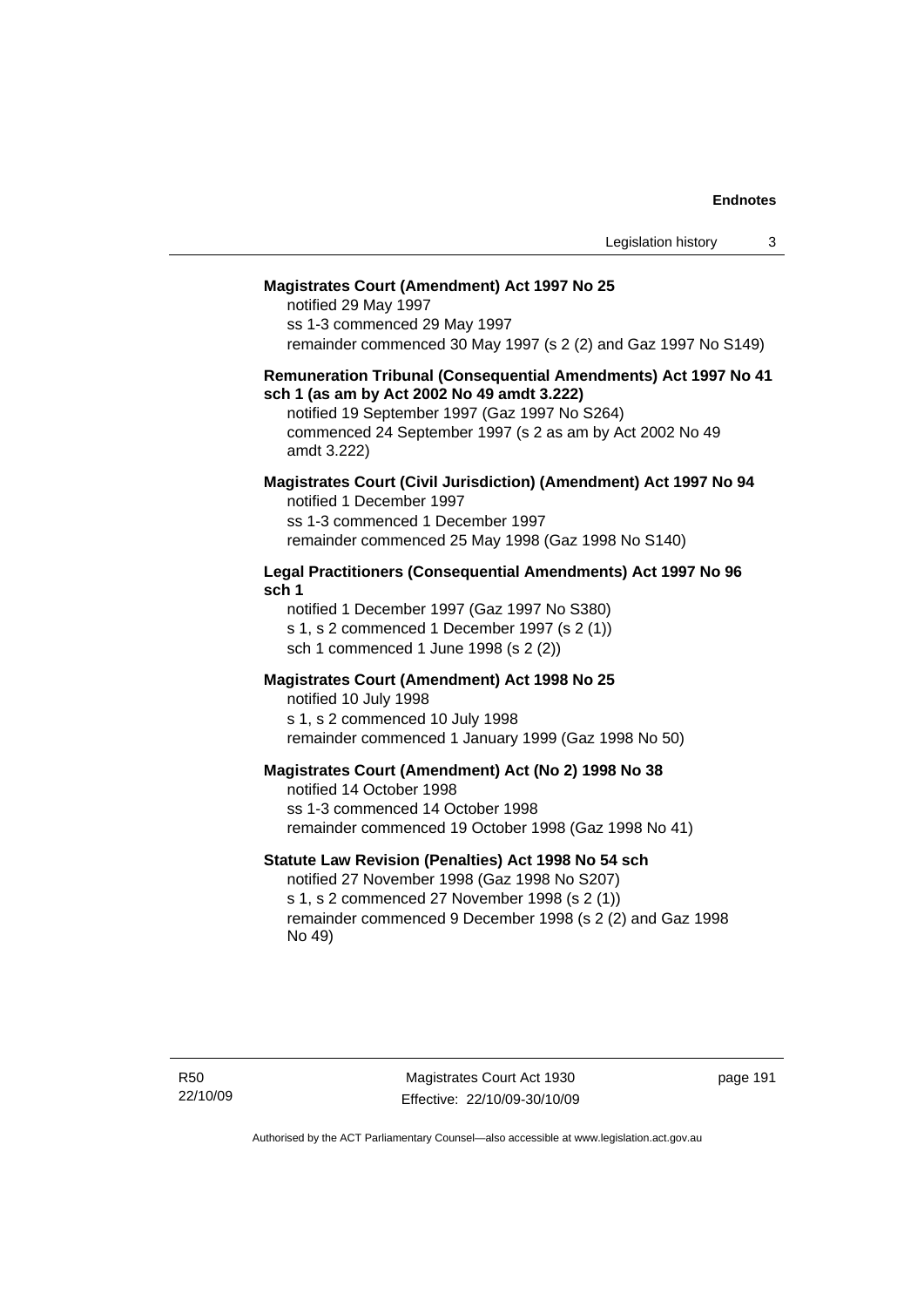3 Legislation history

### **Custodial Escorts (Consequential Provisions) Act 1998 No 67**

notified 23 December 1998 (Gaz 1998 No S212) s 1, s 2 commenced 23 December 1998 (s 2 (1)) remainder commenced 23 December 1998 (s 2 (2) and Gaz 1998 No 51)

# **Children's Services (Amendment) Act 1999 No 12**  notified 23 March 1999

commenced 1 May 1999

# **Courts and Tribunals (Audio Visual and Audio Linking) Act 1999 No 22**

notified 14 April 1999 (Gaz 1999 No S16) s 1, s 2 commenced 14 April 1999 (s 2 (1)) remainder commenced 1 September 1999 (s 2 (2) and Gaz 1999 No 35)

# **Magistrates Court (Amendment) Act 1999 No 34**

notified 2 July 1999 commenced 2 July 1999

### **Magistrates Court Amendment Act (No 2) 1999 No 59**

notified 10 November 1999 (Gaz 1999 No 45 and 1999 No 47) commenced 10 November 1999

#### **Children's Services Amendment Act (No 2) 1999 No 61**

notified 10 November 1999 s 1, s 2 commenced 10 November 1999 remainder commenced 1 December 1999

# **Children and Young People (Consequential Amendments) Act 1999 No 64 sch 2**

notified 10 November 1999 (Gaz 1999 No 45) s 1, s 2 commenced 10 November 1999 (s 2 (1)) remainder commenced 10 May 2000 (s 2 (2))

# **Law Reform (Miscellaneous Provisions) Act 1999 No 66 sch 3**

notified 10 November 1999 (Gaz 1999 No 45) commenced 10 November 1999 (s 2)

page 192 Magistrates Court Act 1930 Effective: 22/10/09-30/10/09

R50 22/10/09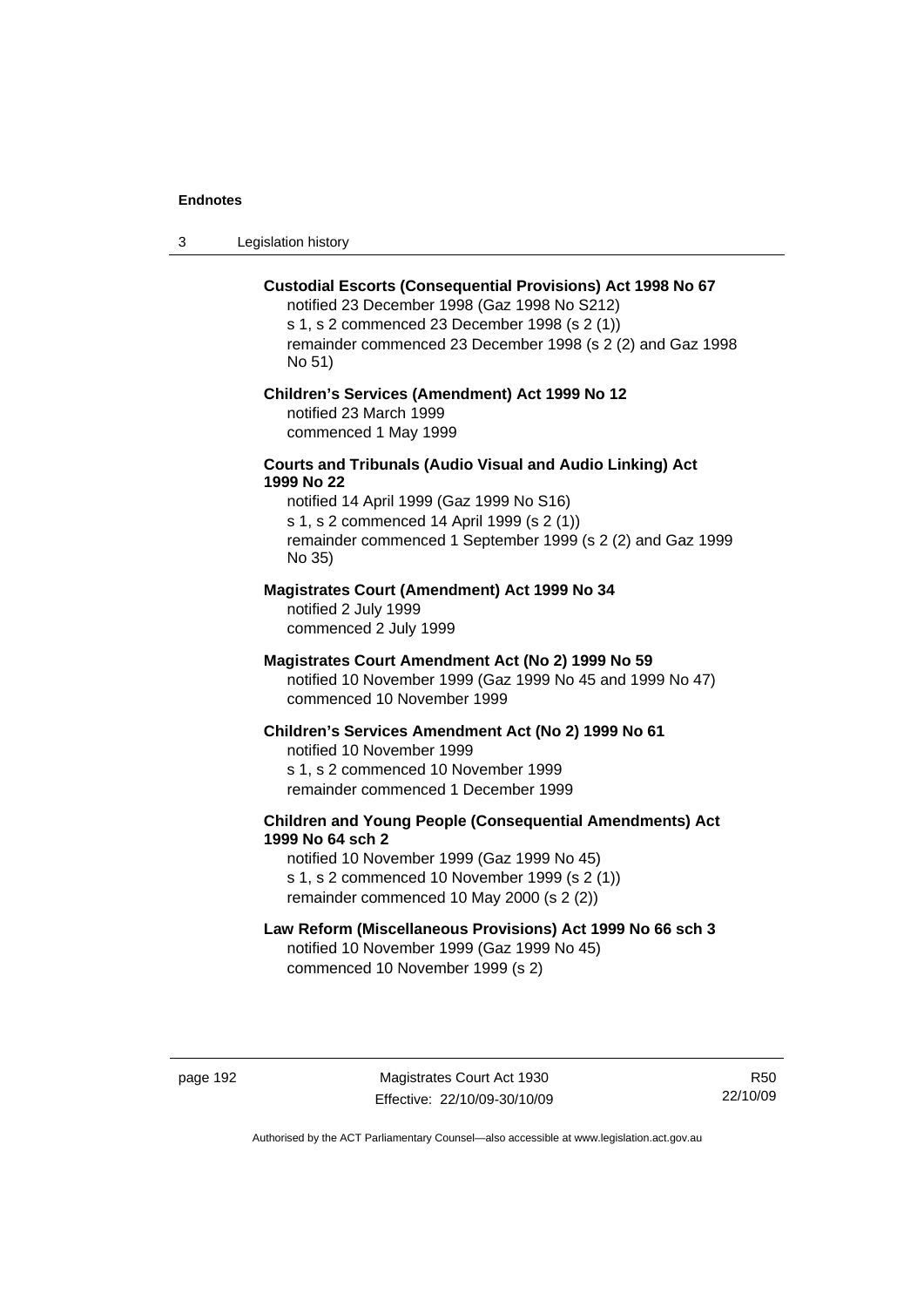# **Road Transport Legislation Amendment Act 1999 No 79 sch 3**

notified 23 December 1999 (Gaz 1999 No S65)

s 1, s 2 commenced 23 December 1999 (IA s 10B) remainder commenced 1 March 2000 (s 2 (2) and Gaz 2000 No S5)

# **Victims of Crime (Financial Assistance) (Amendment) Act 1999 No 91 sch 2**

notified 23 December 1999 (Gaz 1999 No S65) s 1, s 2 commenced 23 December 1999 (IA s 10B) remainder commenced 24 December (s 2 (2) and Gaz 1999 No S69)

### **Justice and Community Safety Legislation Amendment Act 2000 No 1 sch**

notified 9 March 2000 (Gaz 2000 No 10) s 1, s 2 commenced 9 March 2000 (s 2 (1)) amdts commenced 9 September 2000 (s 2 (3))

# **Justice and Community Safety Legislation Amendment Act 2000 (No 3) No 17 sch 1**

notified 1 June 2000 (Gaz 2000 No 22) commenced 1 June 2000 (s 2)

# **Magistrates Court Amendment Act 2000 No 60**

notified 5 October 2000 (Gaz 2000 No 40) commenced 5 October 2000 (s 2)

### **Leases (Commercial and Retail) Act 2001 No 18 s 174**

notified 19 April 2001 (Gaz 2001 No 16)

s 1, s 2 commenced 19 April 2001 (IA s 10B)

s 174 commenced 1 July 2002 (s 2)

# **Legislation (Consequential Amendments) Act 2001 No 44 pt 237**

notified 26 July 2001 (Gaz 2001 No 30) s 1, s 2 commenced 26 July 2001 (IA s 10B) pt 237 commenced 12 September 2001 (s 2 and see Gaz 2001

No S65)

# **Statute Law Amendment Act 2001 (No 2) 2001 No 56 pt 3.37**

notified 5 September 2001 (Gaz 2001 No S65) commenced 5 September 2001 (s 2 (1))

R50 22/10/09

Magistrates Court Act 1930 Effective: 22/10/09-30/10/09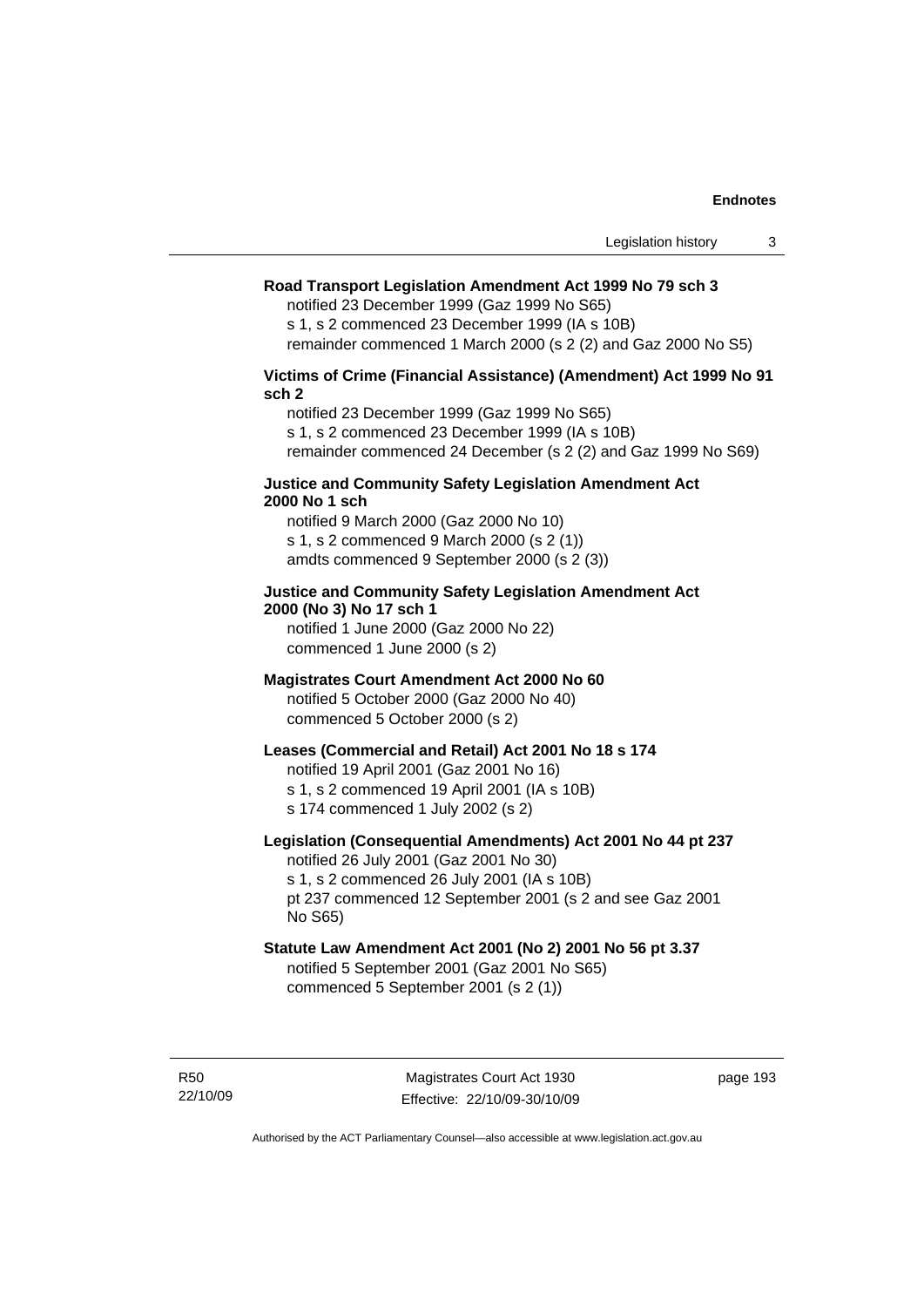| $\sqrt{2}$<br>- 3 | Legislation history |  |
|-------------------|---------------------|--|
|-------------------|---------------------|--|

# **Road Transport (Public Passenger Services) Act 2001 No 62 pt 1.1**

notified 10 September 2001 (Gaz 2001 No S66)

s 1, s 2 commenced 10 September 2001 (IA s 10B)

pt 1.1 commences 1 December 2001 (s 2 and CN 2001 No 2)

#### **Crimes Legislation Amendment Act 2001 No 63 pt 8**

notified 10 September 2001 (Gaz 2001 No S66)

s 1, s 2 commenced 10 September 2001 (IA s 10B)

pt 8 commenced 27 September 2001 (s 2 (2) and CN 2001 No 3)

# **Criminal Code 2001 Act No 64 sch 1 (as am by Criminal Code Amendment Act 2002 No 2)**

notified 10 September 2001 (Gaz 2001 No S66) repealed before commencement by Criminal Code 2002 No 51 s 126

# **Justice and Community Safety Legislation Amendment Act 2001 No 70 sch 1**

notified LR 14 September 2001 amdt commenced 14 September 2001 (s 2 (5))

### **Fair Trading Legislation Amendment Act 2001 No 77 pt 4**

notified LR 14 September 2001 s 1, s 2 commenced 14 September 2001 (LA s 75) pt 4 commenced 14 March 2002 (LA s 79)

# **Protection Orders (Consequential Amendments) Act 2001 No 90 sch 1 pt 8**

notified LR 27 September 2001 s 1, s 2 commenced 27 September 2001 (LA s 75) sch 1 pt 8 commenced 27 March 2002 (s 2 and LA s 79)

# **Criminal Code Amendment Act 2002 No 2 s 4**

notified LR 7 March 2002

s 1, s 2 commenced 7 March 2002 (LA s 75)

remainder commenced 9 March 2002 (s 2)

*Note* This Act only amends the Criminal Code 2001 Act No 64. The Criminal Code 2001 was repealed before it commenced (see Act 2002 No 51 s 126)

page 194 Magistrates Court Act 1930 Effective: 22/10/09-30/10/09

R50 22/10/09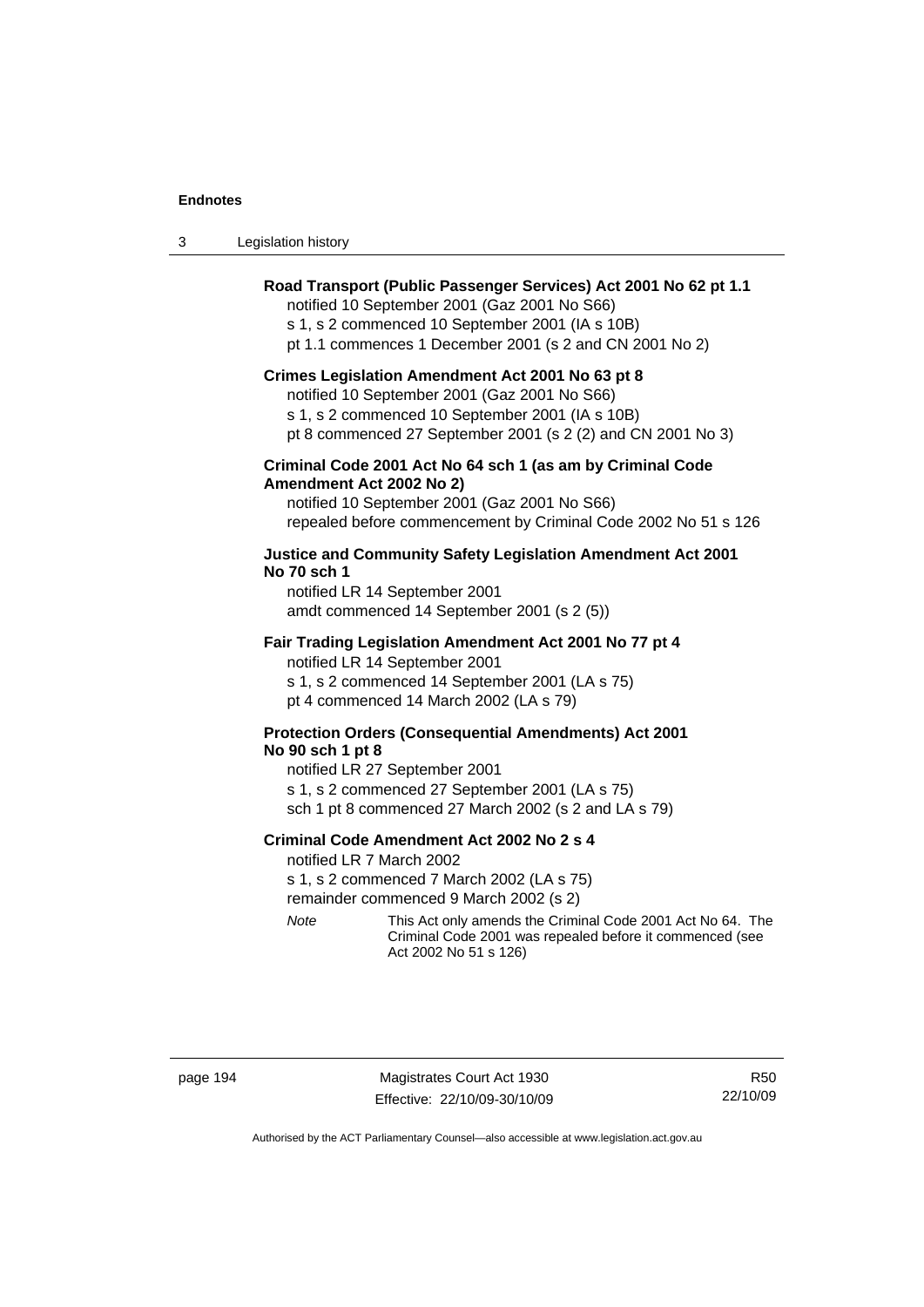### **Statute Law Amendment Act 2002 No 30 pt 3.46**

notified LR 16 September 2002

s 1, s 2 taken to have commenced 19 May 1997 (LA s 75 (2)) pt 3.46 commenced 17 September 2002 (s 2 (1))

# **Magistrates Court (Refund of Fees) Amendment Act 2002 No 36**

notified LR 10 October 2002

s 1, s 2 commenced 10 October 2002 (LA s 75 (1)) remainder commenced 11 October 2002 (s 2)

# **Statute Law Amendment Act 2002 (No 2) No 49 amdt 3.222**

notified LR 20 December 2002

s 1, s 2 taken to have commenced 7 October 1994 (LA s 75 (2))

amdt 3.222 taken to have commenced 24 September 1997 (s 2 (3))

*Note* This Act only amends the Remuneration Tribunal (Consequential Amendments) Act 1997 No 41.

# **Justice and Community Safety Legislation Amendment Act 2003 A2003-2 pt 14**

notified LR 3 March 2003

s 1, s 2 commenced 3 March 2003 (LA s 75 (1))

pt 14 commenced 31 March 2003 (s 2 (2))

### **Evidence (Miscellaneous Provisions) Amendment Act 2003 A2003-48 sch 2 pt 2.8**

notified LR 31 October 2003

s 1, s 2 commenced 31 October 2003 (LA s 75 (1))

sch 2 pt 2.8 commenced 30 April 2004 (s 2 and LA s 79)

# **Statute Law Amendment Act 2003 (No 2) A2003-56 sch 3 pt 3.14**

notified LR 5 December 2003

s 1, s 2 commenced 5 December 2003 (LA s 75 (1)) sch 3 pt 3.14 commenced 19 December 2003 (s 2)

## **Sexuality Discrimination Legislation Amendment Act 2004 A2004-2 sch 2 pt 2.6**

notified LR 18 February 2004

s 1, s 2 commenced 18 February 2004 (LA s 75 (1))

sch 2 pt 2.6 commenced 22 March 2004 (s 2 and CN2004-4)

R50 22/10/09

Magistrates Court Act 1930 Effective: 22/10/09-30/10/09 page 195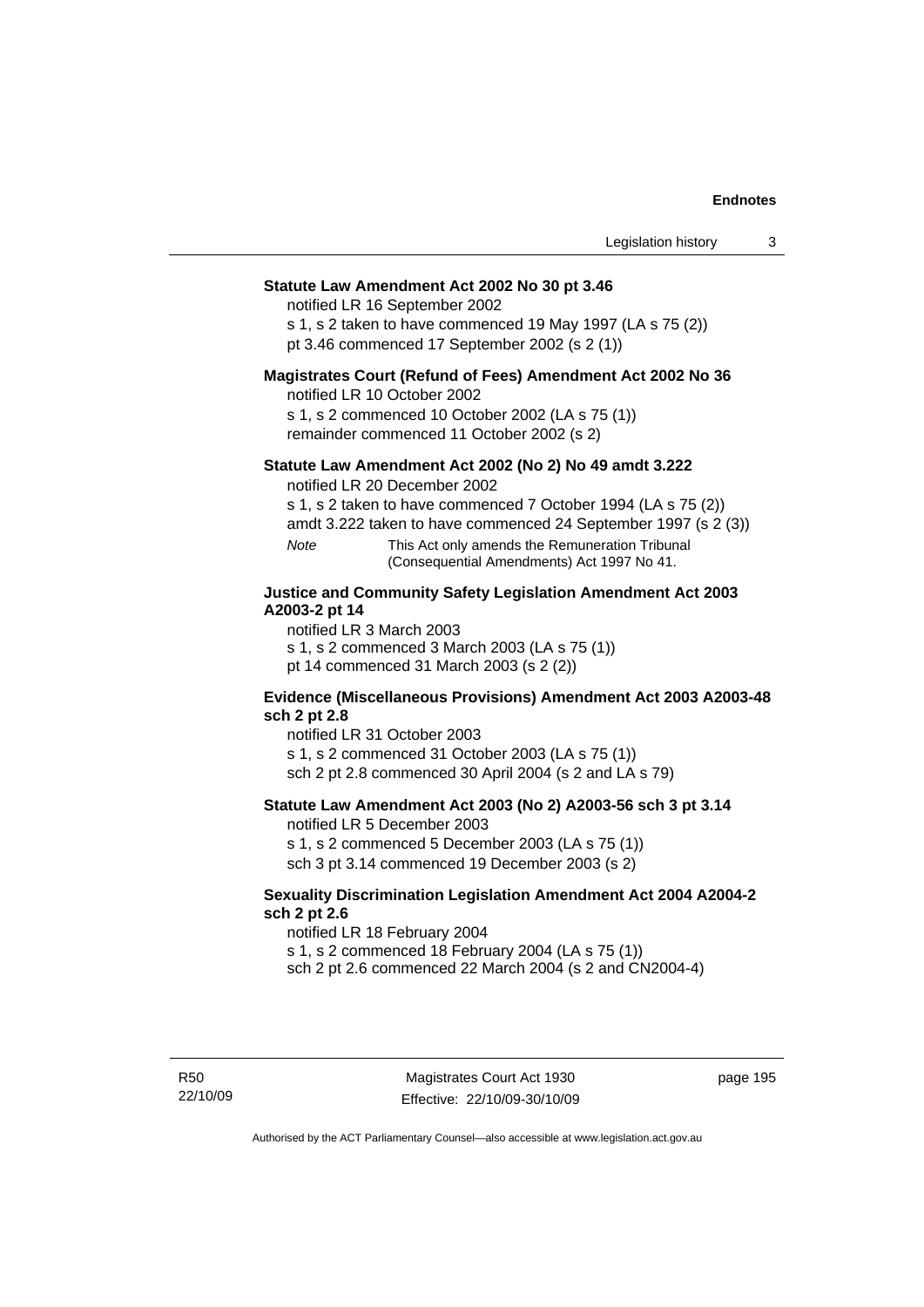| Legislation history<br>-3 |  |
|---------------------------|--|
|---------------------------|--|

# **Bail Amendment Act 2004 A2004-14 sch 2 pt 2.2**

notified LR 26 March 2004 s 1, s 2 commenced 26 March 2004 (LA s 75 (1)) sch 2 pt 2.2 commenced 26 June 2004 (s 2 (1))

# **Criminal Code (Theft, Fraud, Bribery and Related Offences) Amendment Act 2004 A2004-15 sch 3 pt 3.4**

notified LR 26 March 2004 s 1, s 2 commenced 26 March 2004 (LA s 75 (1)) sch 3 pt 3.4 commenced 9 April 2004 (s 2 (1))

### **Statute Law Amendment Act 2004 A2004-42 sch 1 pt 1.4**

notified LR 11 August 2004 s 1, s 2 commenced 11 August 2004 (LA s 75 (1)) amdt 1.10, amdt 1.11 commenced 30 September 2004(s 2 (2) and see Litter Act 2004 A2004-47, s 2 and CN2004-22) sch 1 pt 1.4 remainder commenced 25 August 2004 (s 2 (1))

# **Litter Act 2004 A2004-47 sch 1**

notified LR 16 August 2004 s 1, s 2 commenced 16 August 2004 (LA s 75 (1)) sch 1 commenced 30 September 2004 (s 2 and CN2004-22)

#### **Court Procedures (Consequential Amendments) Act 2004 A2004-60 sch 1 pt 1.40, pt 1.51 (in part)**

notified LR 2 September 2004 s 1, s 2 commenced 2 September 2004 (LA s 75 (1)) sch 1 pt 1.40, pt 1.51 commenced 10 January 2005 (s 2 and see Court Procedures Act 2004 A2004-59, s 2 and CN2004-29)

# **Justice and Community Safety Legislation Amendment Act 2005 A2005-5 pt 8**

notified LR 23 February 2005 s 1, s 2 commenced 23 February 2005 (LA s 75 (1)) pt 8 commenced 24 February 2005 (s 2 (2))

# **Crimes Amendment Act 2005 A2005-7 pt 4**

notified LR 23 February 2005

s 1, s 2 commenced 23 February 2005 (LA s 75 (1))

pt 4 commenced 24 February 2005 (s 2)

page 196 Magistrates Court Act 1930 Effective: 22/10/09-30/10/09

R50 22/10/09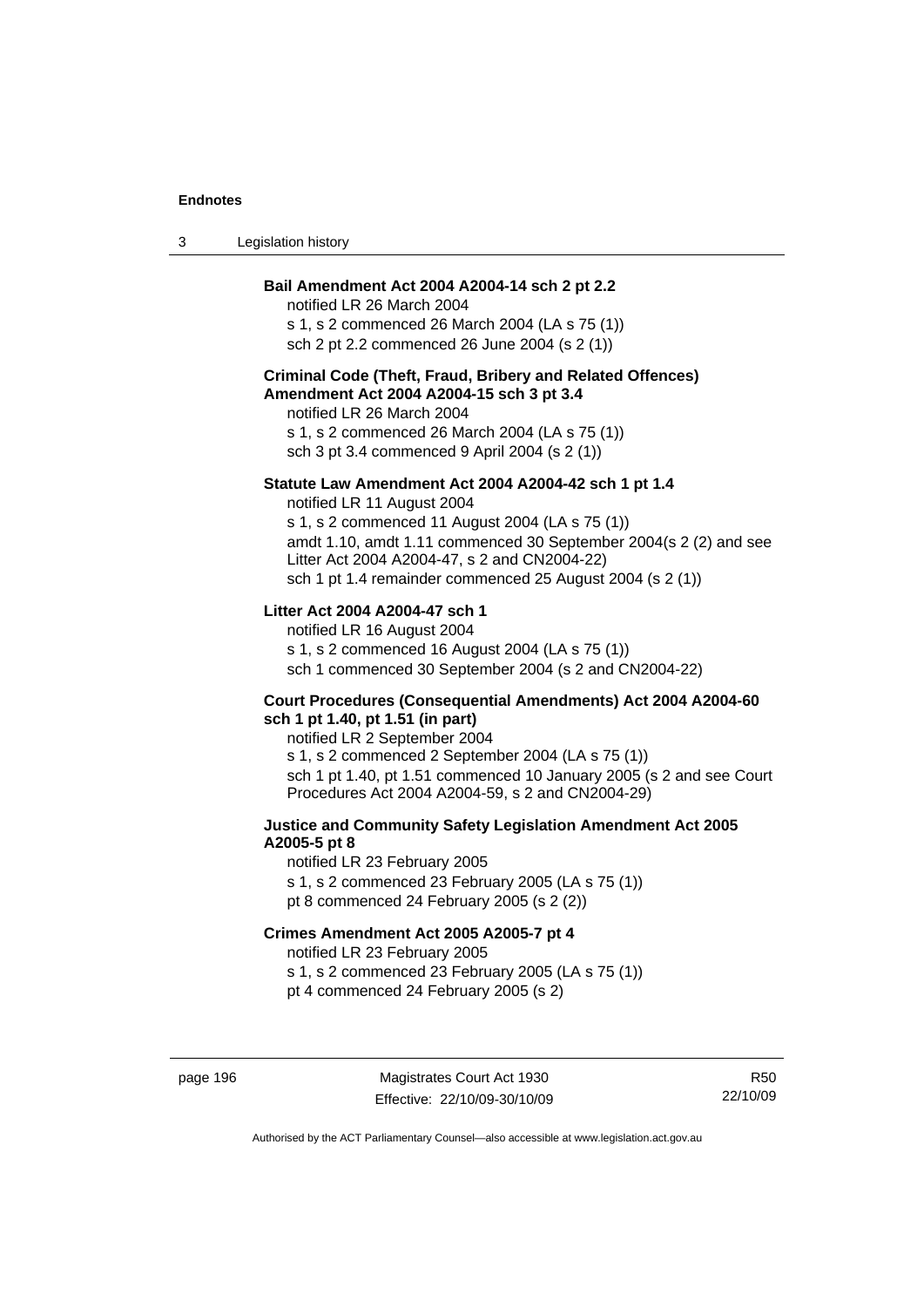# **Domestic Violence and Protection Orders Amendment Act 2005 A2005-13 sch 1 pt 1.12**

notified LR 24 March 2005 s 1, s 2 commenced 24 March 2005 (LA s 75 (1)) sch 1 pt 1.12 commenced 25 March 2005 (s 2)

### **Statute Law Amendment Act 2005 A2005-20 sch 3 pt 3.35**

notified LR 12 May 2005

s 1, s 2 taken to have commenced 8 March 2005 (LA s 75 (2)) sch 1 pt 3.35 commenced 2 June 2005 (s 2 (1))

### **Criminal Code (Administration of Justice Offences) Amendment Act 2005 A2005-53 sch 1 pt 1.20**

notified LR 26 October 2005 s 1, s 2 commenced 26 October 2005 (LA s 75 (1)) sch 1 pt 1.20 commenced 23 November 2005 (s 2)

# **Justice and Community Safety Legislation Amendment Act 2005 (No 4) A2005-60 sch 1 pt 1.19**

notified LR 1 December 2005

s 1, s 2 taken to have commenced 23 November 2005 (LA s 75 (2)) sch 1 pt 1.19 commenced 22 December 2005 (s 2 (4))

# **Sentencing Legislation Amendment Act 2006 A2006-23 sch 1 pt 1.27**  notified LR 18 May 2006

s 1, s 2 commenced 18 May 2006 (LA s 75 (1)) sch 1 pt 1.27 commenced 2 June 2006 (s 2 (1) and see Crimes (Sentence Administration) Act 2005 A2005-59 s 2, Crimes (Sentencing) Act 2005 A2005-58, s 2 and LA s 79)

### **Justice and Community Safety Legislation Amendment Act 2006 A2006-40 sch 2 pt 2.23 (as am by A2006-55 pt 4)**  notified LR 28 September 2006

s 1, s 2 commenced 28 September 2006 (LA s 75 (1)) sch 2 pt 2.23 commenced 1 January 2007 (s 2 (4))

# **Court Legislation Amendment Act 2006 A2006-55 pt 4, pt 5**  notified LR 18 December 2006

s 1, s 2 commenced 18 December 2006 (LA s 75 (1))

- pt 4 commenced 1 January 2007 (LA s 79A and A2006-40)
- pt 5 commenced 19 December 2006 (s 2)

R50 22/10/09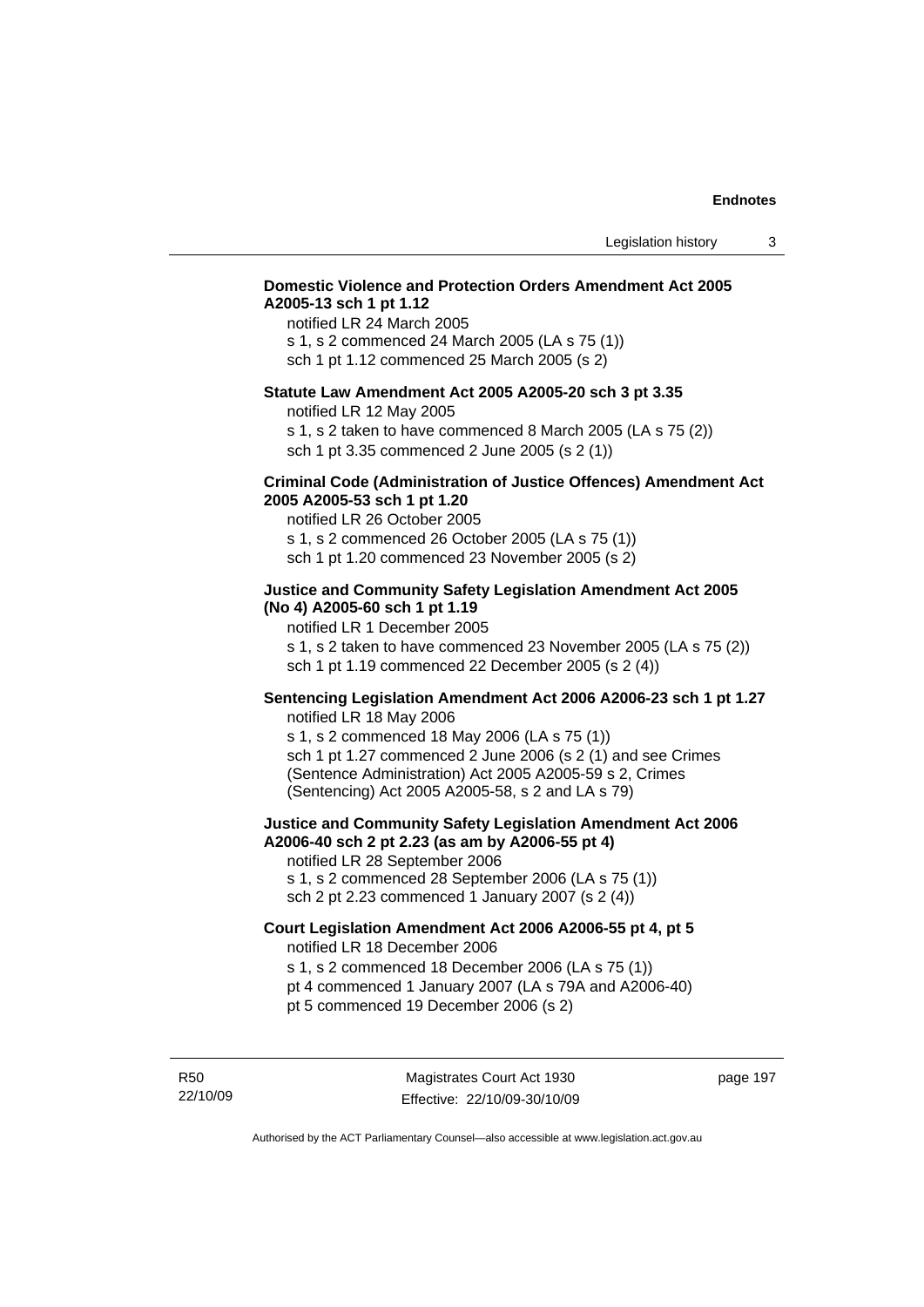### **Housing Assistance Act 2007 A2007-8 sch 1 pt 1.7**

notified LR 10 May 2007 s 1, s 2 commenced 10 May 2007 (LA s 75 (1)) sch 1 pt 1.7 commenced 10 November 2007 (s 2 and LA s 79)

# **Corrections Management Act 2007 A2007-15 sch 1 pt 1.6**

notified LR 18 June 2007

s 1, s 2 commenced 18 June 2007 (LA s 75 (1))

sch 1 pt 1.6 commenced 18 December 2007 (s 2 and LA s 79)

### **Victims of Crime Amendment Act 2007 A2007-44 sch 1 pt 1.2**

notified LR 13 December 2007 s 1, s 2 commenced 13 December 2007 (LA s 75 (1)) sch 1 pt 1.2 commenced 20 December 2007 (s 2)

### **Crimes Amendment Act 2008 A2008-6 pt 5**

notified LR 15 April 2008 s 1, s 2 commenced 15 April 2008 (LA s 75 (1)) pt 5 commenced 16 April 2008 (s 2)

### **Children and Young People Act 2008 A2008-19 sch 1 pt 1.8**  notified LR 17 July 2008

s 1, s 2 commenced 17 July 2008 (LA s 75 (1)) sch 1 pt 1.8 commenced 27 February 2009 (s 2 and CN2008-17 (and see CN2008-13))

# **Children and Young People (Consequential Amendments) Act 2008 A2008-20 sch 1 pt 1.5**

### notified LR 17 July 2008

s 1, s 2 commenced 17 July 2008 (LA s 75 (1))

s 3 commenced 18 July 2008 (s 2 (1))

sch 1 pt 1.5 commenced 27 February 2009 (s 2 (5) and see Children and Young People Act 2008 A2008-19, s 2 and CN2008-17 (and see CN2008-13))

# **Justice and Community Safety Legislation Amendment Act 2008 (No 2) A2008-22 sch 1 pt 1.6**

notified LR 8 July 2008

s 1, s 2 commenced 8 July 2008 (LA s 75 (1))

sch 1 pt 1.6 commenced 29 July 2008 (s 2)

R50 22/10/09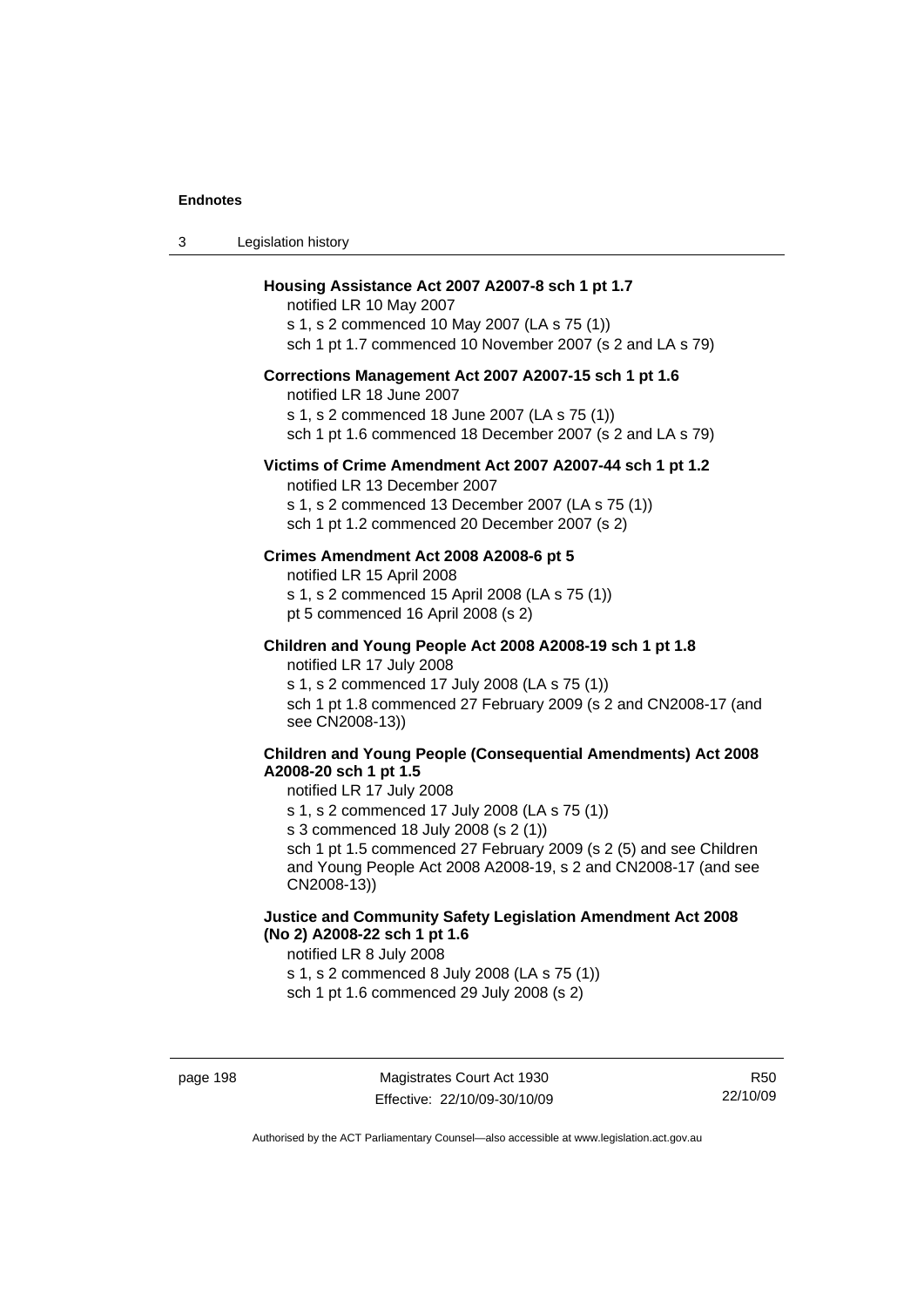# **Justice and Community Safety Legislation Amendment Act 2008 (No 3) A2008-29 sch 1 pt 1.10**

notified LR 13 August 2008

s 1, s 2 commenced 13 August 2008 (LA s 75 (1))

sch 1 pt 1.10 commenced 27 August 2008 (s 2)

# **ACT Civil and Administrative Tribunal Legislation Amendment Act 2008 A2008-36 sch 1 pt 1.36**

notified LR 4 September 2008

s 1, s 2 commenced 4 September 2008 (LA s 75 (1))

sch 1 pt 1.36 commenced 2 February 2009 (s 2 (1) and see ACT Civil and Administrative Tribunal Act 2008 A2008-35, s 2 (1) and CN2009-2)

#### **ACT Civil and Administrative Tribunal Legislation Amendment Act 2008 (No 2) A2008-37 sch 1 pt 1.74**

notified LR 4 September 2008

s 1, s 2 commenced 4 September 2008 (LA s 75 (1)) sch 1 pt 1.74 commenced 2 February 2009 (s 2 (1) and see ACT Civil and Administrative Tribunal Act 2008 A2008-35, s 2 (1) and CN2009-2)

### **Sexual and Violent Offences Legislation Amendment Act 2008 A2008-41 pt 3**

notified LR 8 September 2008

s 1, s 2 commenced 8 September 2008 (LA s 75 (1))

pt 3 commenced 30 May 2009 (s 2 and CN2009-3)

# **Court Legislation Amendment Act 2008 A2008-42 pt 4**

notified LR notified LR 8 September 2008

s 1, s 2 commenced 8 September 2008 (LA s 75 (1))

pt 4 commenced 8 March 2009 (s 2 and LA s 79)

# **Crimes Legislation Amendment Act 2008 A2008-44 sch 1 pt 1.11**

notified LR 9 September 2008

s 1, s 2 commenced 9 September 2008 (LA s 75 (1))

sch 1 pt 1.11 commenced 30 May 2009 (s 2 and CN2009-4)

# **Domestic Violence and Protection Orders Act 2008 A2008-46 sch 3 pt 3.12**

notified LR 10 September 2008

s 1, s 2 commenced 10 September 2008 (LA s 75 (1))

sch 3 pt 3.12 commenced 30 March 2009 (s 2)

R50 22/10/09 page 199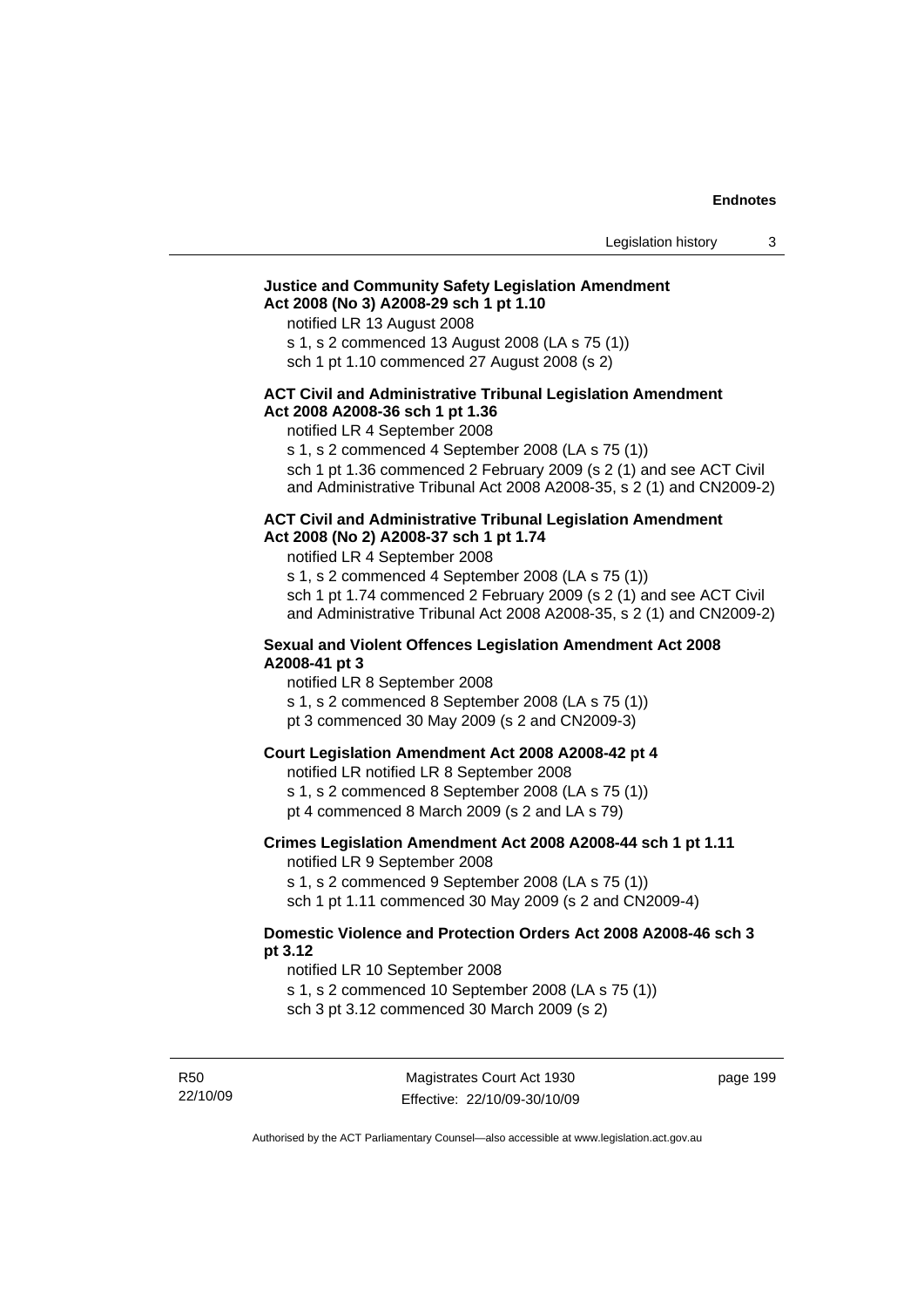3 Legislation history

# **Justice and Community Safety Legislation Amendment Act 2009 A2009-7 sch 1 pt 1.8**

notified LR 5 March 2009

s 1, s 2 commenced 5 March 2009 (LA s 75 (1)) sch 1 pt 1.8 commenced 30 May 2009 (s 2 (4) and see Crimes Legislation Amendment Act 2008 A2008-44, s 2 and CN2009-4)

as modified by

# **Magistrates Court (Transitional Provisions) Regulation 2009 SL2009-20**

notified LR 18 May 2009

s 1, s 2 commenced 18 May 2009 (LA s 75 (1)) remainder commenced 30 May 2009 (s 2 and see Crimes Legislation Amendment Act 2008 A2008-44, s 2 and CN2009-4)

as amended by

# **Justice and Community Safety Legislation Amendment Act 2009 (No 2) A2009-19 pt 11**

notified LR 1 September 2009 s 1, s 2 commenced 1 September 2009 (LA s 75 (1)) pt 11 commenced 29 September 2009 (s 2)

# **Road Transport (Mass, Dimensions and Loading) Act 2009 A2009-22 sch 1 pt 1.1**

notified LR 3 September 2009 s 1, s 2 commenced 3 September 2009 (LA s 75 (1)) sch 1 pt 1.1 awaiting commencement (s 2) *Note* default commencement under LA s 79: 3 March 2010

# **Crimes Legislation Amendment Act 2009 A2009-24 sch 1 pt 1.9**

notified LR 3 September 2009

s 1, s 2 commenced 3 September 2009 (LA s 75 (1))

sch 1 pt 1.9 commenced 4 September 2009 (s 2)

# **Courts (Appointments) Amendment Act 2009 A2009-37 pt 2**

notified LR 21 October 2009

s 1, s 2 commenced 21 October 2009 (LA s 75 (1))

pt 2 commenced 22 October 2009 (s 2)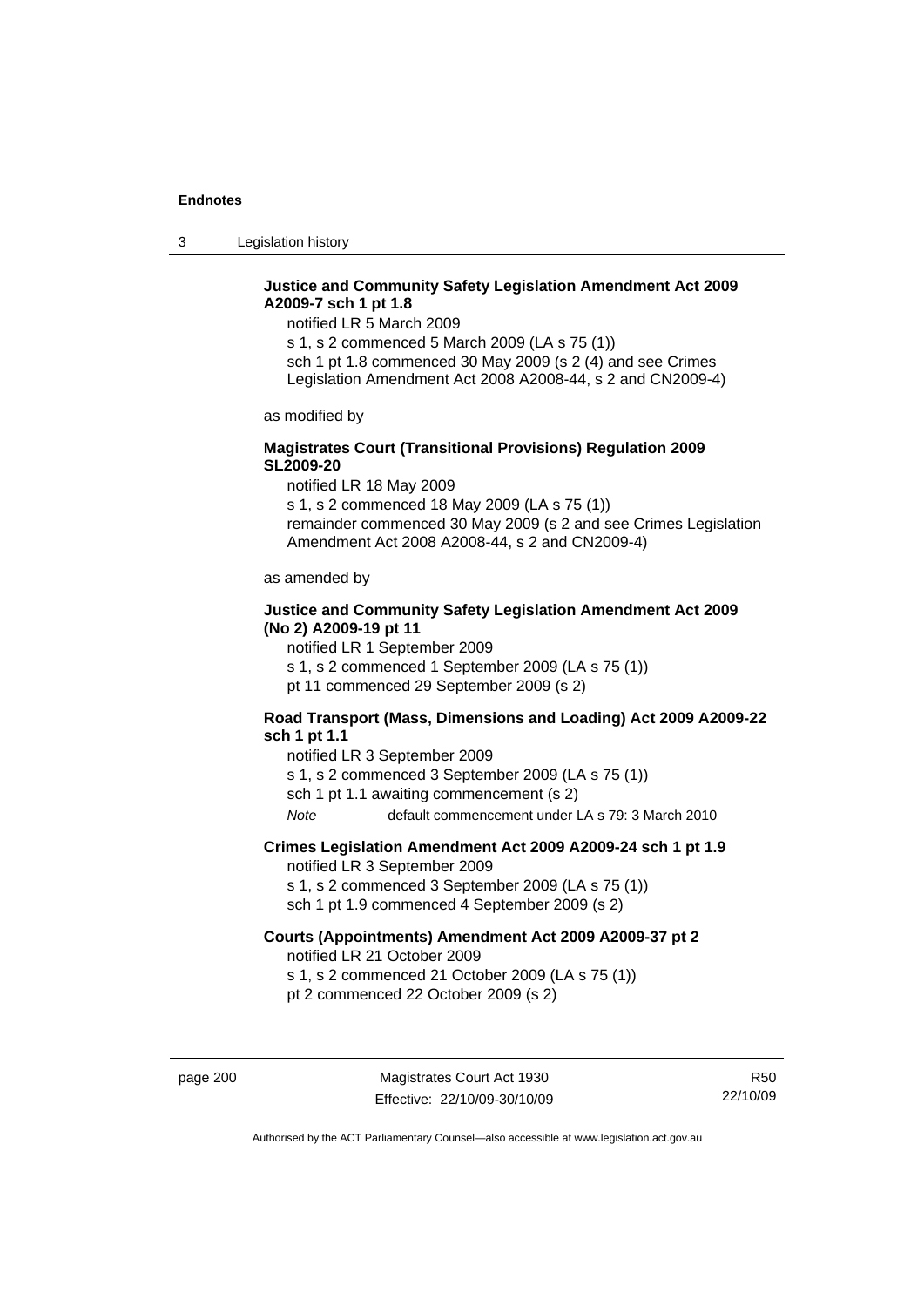## **4 Amendment history**

The *Magistrates Court (Enforcement of Judgments) Act 1994* No 61 s 28 amended the Act by reversing the order of masculine and feminine pronouns. The amendments have been incorporated in the republication but have not been noted in the amendment history.

| <b>Title</b><br>title                                | am 1985 No 67                                                                                                                                                                                                                                                                                   |  |
|------------------------------------------------------|-------------------------------------------------------------------------------------------------------------------------------------------------------------------------------------------------------------------------------------------------------------------------------------------------|--|
| Preliminary<br>ch 1 hdg                              | ins A2004-60 amdt 1.181                                                                                                                                                                                                                                                                         |  |
| Preliminary<br>pt 1 hdg                              | om A2004-60 amdt 1.181                                                                                                                                                                                                                                                                          |  |
| Name of Act<br>s 1                                   | sub A2003-56 amdt 3.161                                                                                                                                                                                                                                                                         |  |
| <b>Dictionary</b><br>s 2                             | om 1978 No 46<br>ins A2004-60 amdt 1.182<br>am A2005-20 amdt 3.193                                                                                                                                                                                                                              |  |
| <b>Notes</b><br>s 3                                  | om 1994 No 61<br>ins A2004-60 amdt 1.182<br>(2), (3) exp 10 January 2006 (s 3 (3))                                                                                                                                                                                                              |  |
| s 3A                                                 | Offences against Act-application of Criminal Code etc<br>ins A2005-53 amdt 1.107<br>om A2006-55 s 12                                                                                                                                                                                            |  |
| <b>Magistrates Court and magistrates</b><br>ch 2 hdg | ins A2004-60 amdt 1.184                                                                                                                                                                                                                                                                         |  |
| pt 2 hdg                                             | Appointment and jurisdiction of magistrates<br>renum as pt 2.2 hdg                                                                                                                                                                                                                              |  |
| The court<br>pt $2.1$ hdg                            | ins A2004-60 amdt 1.184                                                                                                                                                                                                                                                                         |  |
| <b>Constitution of court</b><br>s 4                  | orig s 4 am 1937 No 28; 1953 No 14<br>sub 1958 No 12<br>am 1968 No 25; 1972 No 37<br>om 1974 No 14<br>(prev s 18) am 1940 No 20; 1985 No 67; ord 1990 No 5; 2001<br>No 44 amdt 1.2750; A2004-60 amdt 1.195, amdt 1.196<br>reloc by A2004-60 amdt 1.197<br>am A2005-20 amdt 3.194; A2006-55 s 13 |  |
|                                                      |                                                                                                                                                                                                                                                                                                 |  |

R50 22/10/09

Magistrates Court Act 1930 Effective: 22/10/09-30/10/09 page 201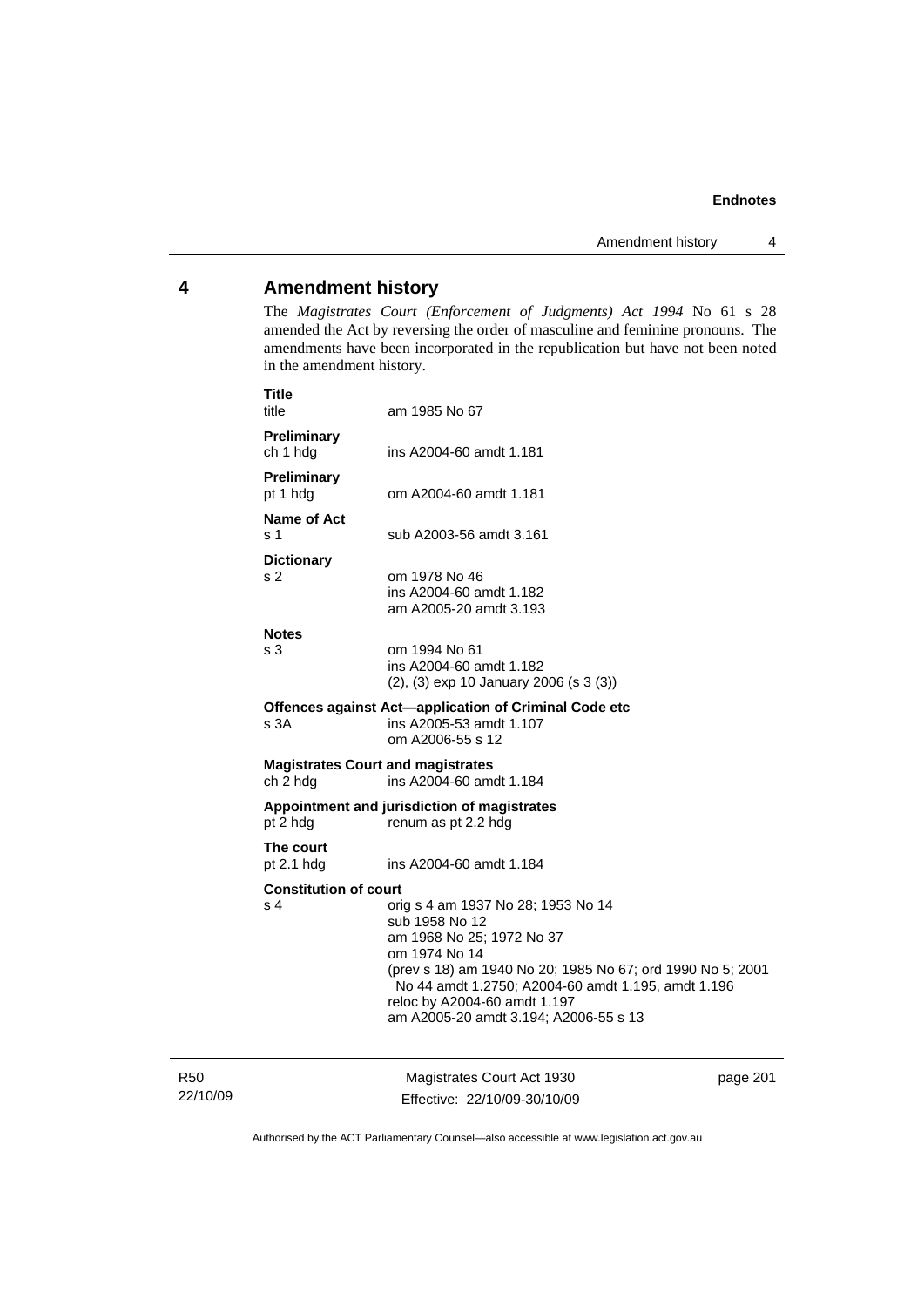4 Amendment history

## **Arrangement of court business**

| s 5                                     | am 1937 No 28; 1938 No 35; 1951 No 7; 1951 No 12; 1953<br>No 14;1958 No 12; 1967 No 1; 1968 No 25; 1973 No 48;<br>1976 No 42; 1980 No 4; 1984 No 62; 1985 No 17; 1985<br>No 41; 1985 No 67; 1986 No 74; 1989 No 59; 1989 No 60;<br>ord 1990 No 5; 1991 No 38; 1991 No 44; 1992 No 9; 1993<br>No 4; 1993 No 91; 1994 No 4; 1996 No 6; 1996 No 82; 1997<br>No 96; 1998 No 67; 1999 No 22 s 18; 1999 No 66 sch 3;<br>1999 No 79 s 5 sch 3; 2001 No 44 amdt 1.2748<br>om A2004-60 amdt 1.183<br>ins A2005-20 amdt 3.195 |
|-----------------------------------------|---------------------------------------------------------------------------------------------------------------------------------------------------------------------------------------------------------------------------------------------------------------------------------------------------------------------------------------------------------------------------------------------------------------------------------------------------------------------------------------------------------------------|
| pt $2.2$ hdg                            | Appointment and jurisdiction of magistrates<br>(prev pt 2 hdg) renum A2004-60 amdt 1.184                                                                                                                                                                                                                                                                                                                                                                                                                            |
| div 2.2.1 hdg                           | Magistrates other than special magistrates<br>(prev pt 2 div 1 hdg) ins 1977 No 4<br>am 1985 No 67<br>renum as div 2.1 hdg R8 LA<br>sub and renum A2004-60 amdt 1.186<br>sub A2005-20 amdt 3.196                                                                                                                                                                                                                                                                                                                    |
| s 6                                     | Meaning of magistrate in div 2.2.1<br>sub 1951 No 12<br>am ord 1990 No 5<br>om A2004-60 amdt 1.183<br>ins A2005-20 amdt 3.196                                                                                                                                                                                                                                                                                                                                                                                       |
| s 6A hdg<br>s 6A                        | Meaning of <i>magistrate</i> in div 2.2.1<br>sub A2004-60 amdt 1.187<br>ins 1977 No 4<br>am 1985 No 67<br>om A2005-20 amdt 3.196                                                                                                                                                                                                                                                                                                                                                                                    |
| s 7                                     | Appointment of Chief Magistrate and other magistrates<br>sub 1949 No 13<br>am 1951 No 7; 1951 No 12; 1973 No 48<br>sub 1977 No 4; 1985 No 67<br>am ord 1990 No 5<br>sub A2005-20 amdt 3.196                                                                                                                                                                                                                                                                                                                         |
| s 7AA                                   | Requirements of appointment-magistrates<br>ins A2009-37 s 4                                                                                                                                                                                                                                                                                                                                                                                                                                                         |
| s 7A                                    | Eligibility for appointment as magistrate<br>ins A2005-20 amdt 3.196                                                                                                                                                                                                                                                                                                                                                                                                                                                |
| <b>Seniority of magistrates</b><br>s 7B | ins A2005-20 amdt 3.196                                                                                                                                                                                                                                                                                                                                                                                                                                                                                             |
|                                         |                                                                                                                                                                                                                                                                                                                                                                                                                                                                                                                     |

page 202 Magistrates Court Act 1930 Effective: 22/10/09-30/10/09

R50 22/10/09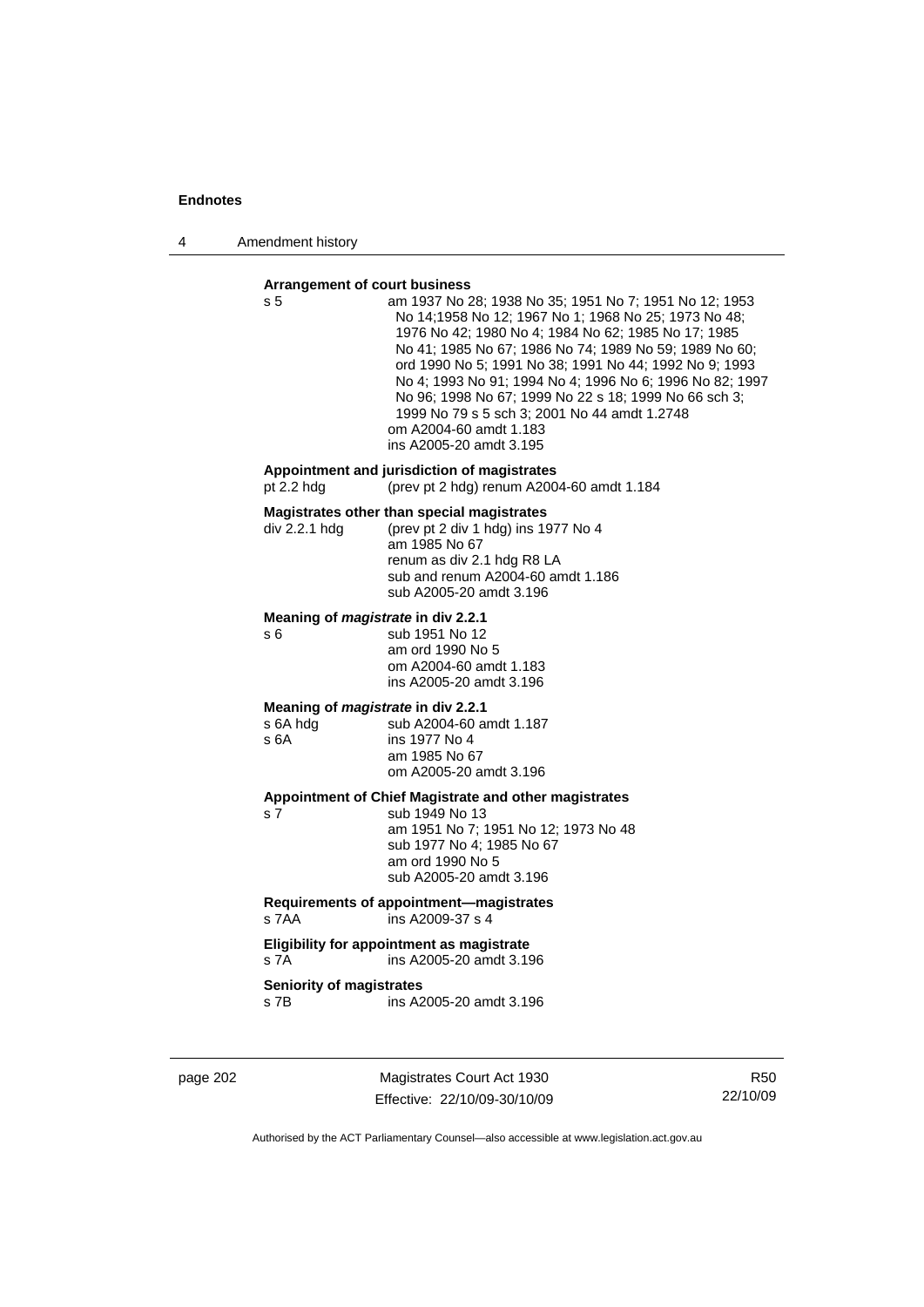**Conditions of appointment of magistrates**  s 7C ins A2005-20 amdt 3.196 **Term of appointment of magistrates**  s 7D ins A2005-20 amdt 3.196 **Acting Chief Magistrate**  ins A2005-20 amdt 3.196 **Retirement**  s 7F ins A2005-20 amdt 3.196 sub A2009-19 s 57 **Magistrates not to do other work**  s 7G ins A2005-20 amdt 3.196 **Rights of public servants**  s 7H ins A2005-20 amdt 3.196 **Special magistrates**   $div 2.2.2$  hdg (prev pt 2 div 2 hdg) ins 1977 No 4 renum as div 2.2 hdg R8 LA renum A2004-60 amdt 1.189 sub A2005-20 amdt 3.197 **Appointment of special magistrates**  s 8 am 1949 No 13 sub 1977 No 4 am 1997 No 96 sub A2005-20 amdt 3.197 **Requirements of appointment—special magistrates**  s 8AA ins A2009-37 s 5 **Term of appointment of special magistrates**  s 8A ins 1973 No 48 om 1977 No 4 ins A2005-20 amdt 3.197 **Conditions of appointment of special magistrates**  ins 1973 No 48 om 1977 No 4 ins A2005-20 amdt 3.197 **Registrar and other court officers**<br>div 2.2.3 hdg (prev pt 2 div 3 b (prev pt 2 div 3 hdg) ins 1977 No 4 am 1985 No 67; 1991 No 44 renum as div 2.3 hdg R8 LA sub and renum A2004-60 amdt 1.190 sub A2005-20 amdt 3.198

R50 22/10/09

Magistrates Court Act 1930 Effective: 22/10/09-30/10/09 page 203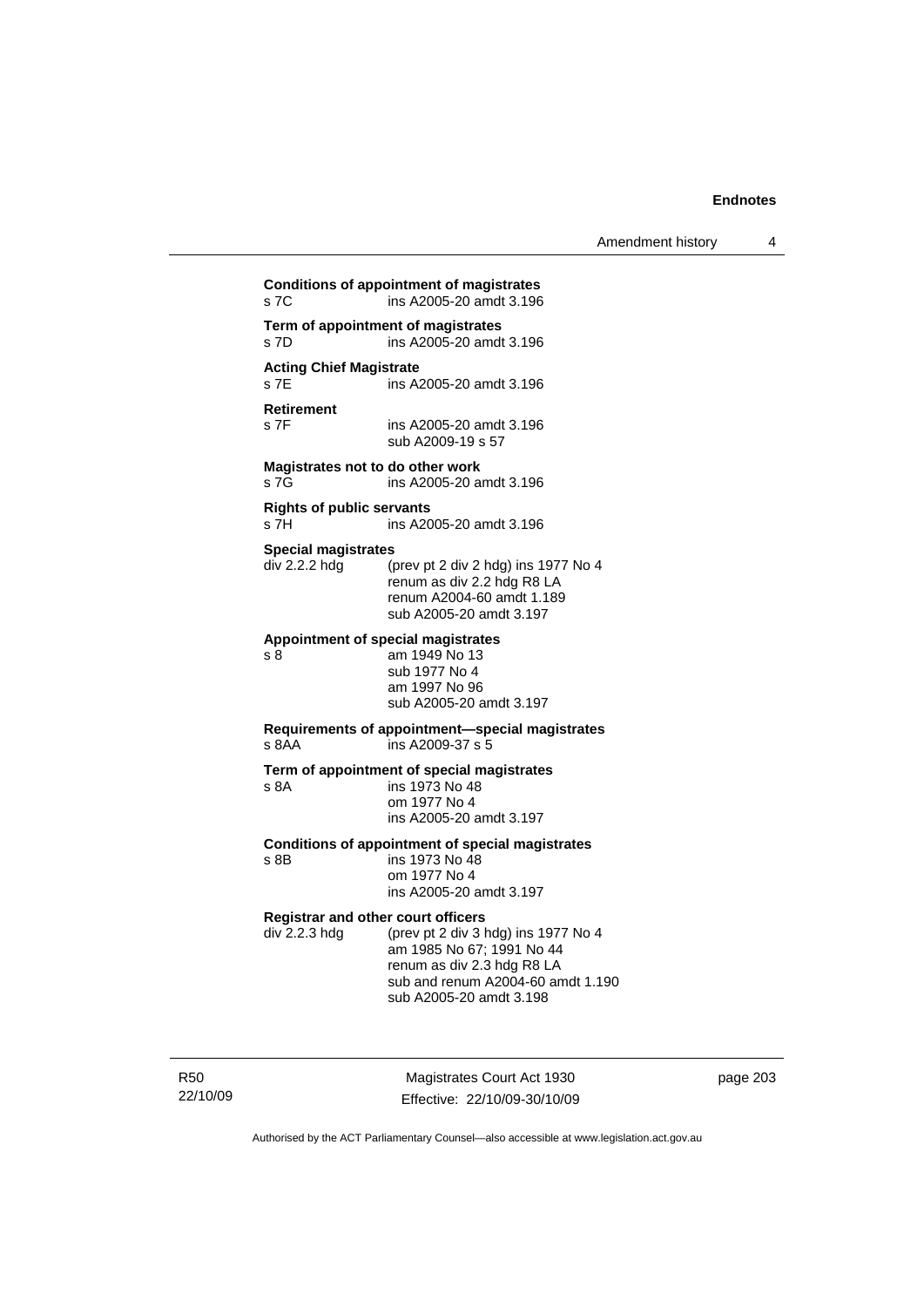4 Amendment history **Appointment of registrar etc**  s 9 5 sub 1977 No 4 am 1985 No 67 om A2005-20 amdt 3.196 ins A2005-20 amdt 3.198 **Staff assisting registrar**  s 9A ins A2005-20 amdt 3.198 **Functions of registrar and deputy registrars**  s 9B ins A2005-20 amdt 3.198 sub A2006-40 amdt 2.129 (as am A2006-55 s 10) **Terms and conditions of appointment**  s 10 am 1938 No 35; 1973 No 48 sub 1977 No 4 am ord 1990 No 5 sub 1997 No 41 om A2005-20 amdt 3.196 **Tenure of office**  s 10A ins 1977 No 4 om A2005-20 amdt 3.196 **Resignation**  ins 1977 No 4 am ord 1990 No 5 om A2005-20 amdt 3.196 **Acting Chief Magistrate**  ins 1977 No 4 am 1985 No 67; ord 1990 No 5 om A2005-20 amdt 3.196 **Retirement**  s 10D ins 1977 No 4 sub 1994 No 10 om A2005-20 amdt 3.196 **Magistrates not to undertake other work**  ins 1977 No 4 am 1993 No 4; 1996 No 6 om A2005-20 amdt 3.196 **Rights of public servants**  ins 1977 No 4 sub 1994 No 38 om A2005-20 amdt 3.196

page 204 Magistrates Court Act 1930 Effective: 22/10/09-30/10/09

R50 22/10/09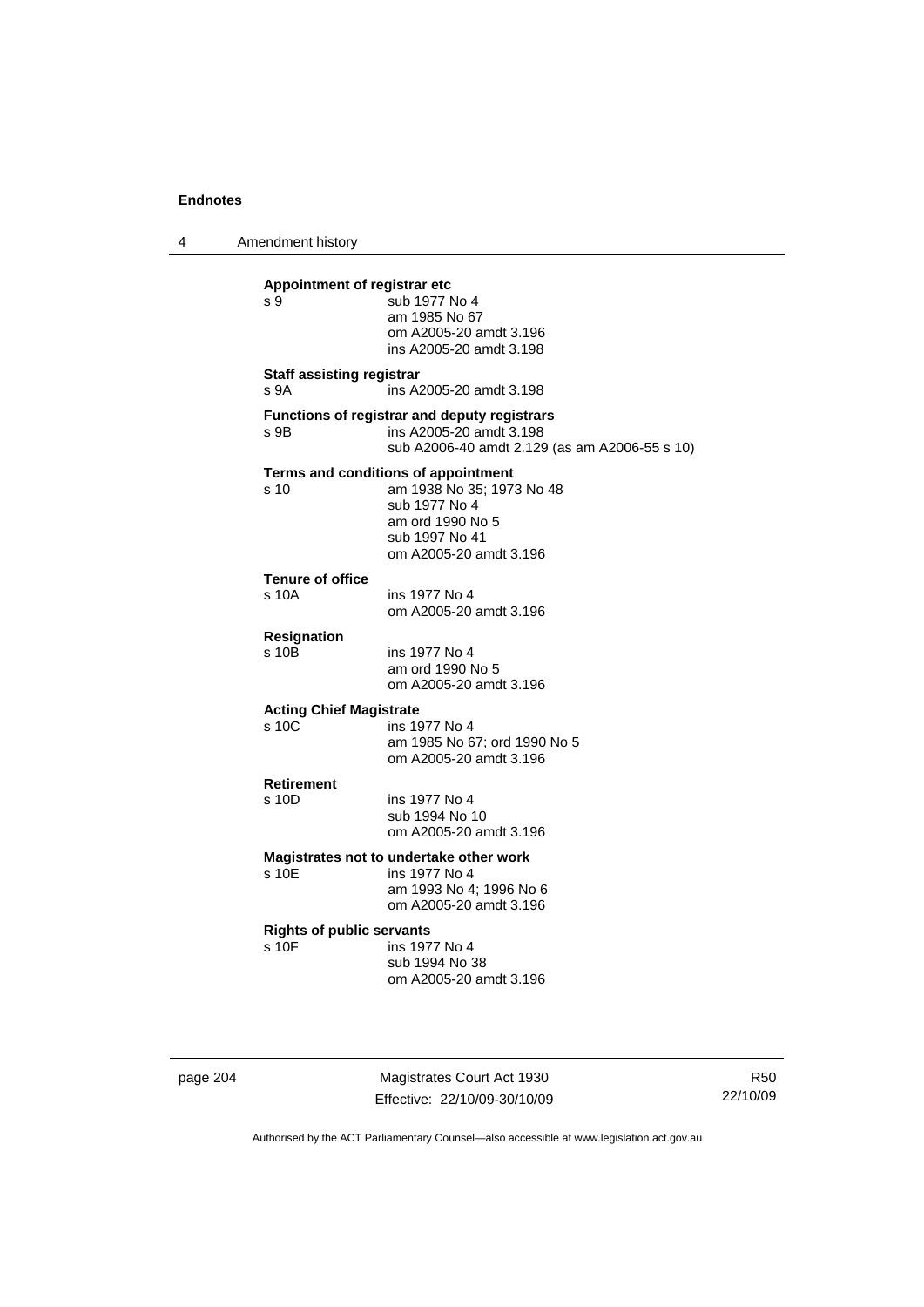## **Arrangement of business of courts**  ins 1977 No 4 am 1985 No 67; 1986 No 74; 1994 No 66 sub 1999 No 12 am 1999 No 61 s 6; 1999 No 64 s 4 sch 2; A2004-60 amdt 1.188 om A2005-20 amdt 3.196 **Appointment of special magistrates**  s 10H ins 1977 No 4 am ord 1990 No 5 om A2005-20 amdt 3.197 **Tenure of office**  s 10J ins 1977 No 4 sub 1994 No 10 am 1996 No 6 om A2005-20 amdt 3.197 **Resignation**  ins 1977 No 4 am ord 1990 No 5 om A2005-20 amdt 3.197 **Terms and conditions of appointment**  s 10L ins 1977 No 4 am ord 1990 No 5 sub 1997 No 41 om A2005-20 amdt 3.197 **Appointment of registrar etc**  s 10M hdg am 1991 No 44 s 10M ins 1977 No 4 am 1985 No 67; 1991 No 44 sub 1993 No 4 om A2005-20 amdt 3.198 **Staff assisting registrar**  s 10MA ins 1994 No 38 om A2005-20 amdt 3.198 **Duties of registrar**  s 10N hdg am 1991 No 44<br>s 10N ins 1977 No 4 ins 1977 No 4 am 1991 No 44 om A2005-20 amdt 3.198 **Jurisdiction of magistrates**  div 2.2.4 hdg (prev pt 2 div 4 hdg) ins 1977 No 4 renum as div 2.4 hdg R8 LA renum A2004-60 amdt 1.191

R50 22/10/09

Magistrates Court Act 1930 Effective: 22/10/09-30/10/09 page 205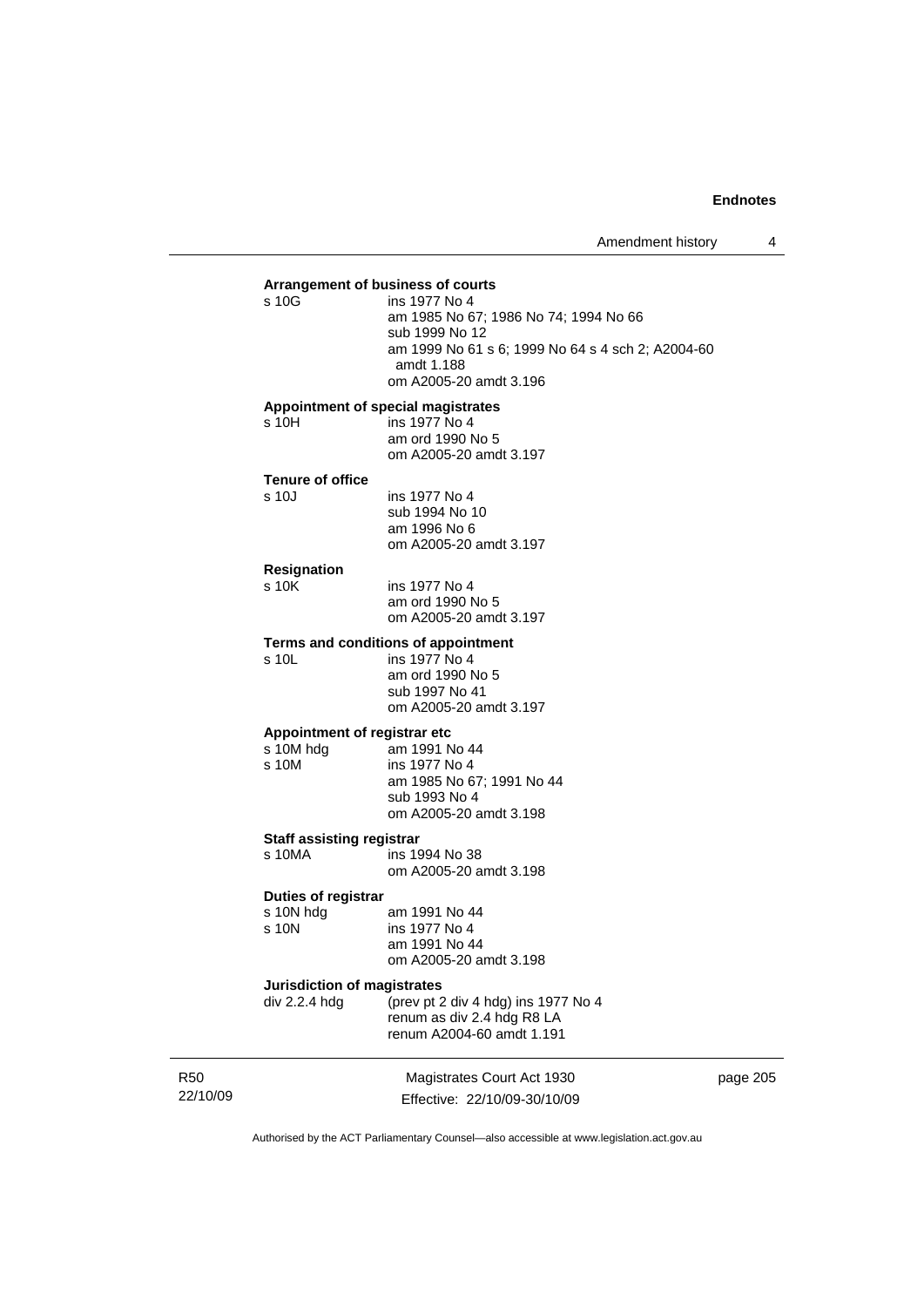4 Amendment history

| Oath etc of office<br>s 10P                                        | ins 1977 No 4<br>am ord 1990 No 5; 2001 No 44 amdt 1.2749<br>sub A2005-20 amdt 3.199                                                                                                                                                      |
|--------------------------------------------------------------------|-------------------------------------------------------------------------------------------------------------------------------------------------------------------------------------------------------------------------------------------|
| <b>Acts done beyond ACT</b><br>s 10Q                               | renum as s 11                                                                                                                                                                                                                             |
| Acts done beyond ACT<br>$s11$ hdg<br>s <sub>11</sub>               | am 1991 No 44<br>orig s 11 am 1991 No 44; 1994 No 61; 1996 No 6<br>reloc to Magistrates Court Rules 1932, pt 19 as rule 99 by<br>A2005-20 amdt 3.202<br>(prev s 10Q) ins 1977 No 4<br>am A2005-20 amdt 3.200<br>renum A2005-20 amdt 3.201 |
| Acts by magistrate out of court etc<br>s 12 hdg<br>s <sub>12</sub> | am 1991 No 44<br>am 1937 No 28; 1986 No 74; 1991 No 44; 1996 No 6<br>sub A2005-20 amdt 3.203                                                                                                                                              |
| s 13 hdg<br>s <sub>13</sub>                                        | Making of enforcement order after case decided<br>sub A2006-40 amdt 2.130<br>am 1991 No 44; 1994 No 61<br>sub A2005-20 amdt 3.203; A2006-23 amdt 1.220<br>am A2006-40 amdt 2.131                                                          |
| Warrants of execution after appeal<br>s <sub>14</sub>              | om 1972 No 37                                                                                                                                                                                                                             |
| s 15 hdg<br>s 15                                                   | Process not invalid only because of death of magistrate etc<br>am 1991 No 44<br>am 1991 No 44; 1994 No 61<br>sub A2005-20 amdt 3.204<br>am A2006-40 amdt 2.132                                                                            |
| Order instead of mandamus order<br>s 16 hdg<br>s 16                | sub A2006-40 amdt 2.133<br>am 1937 No 28; 1977 No 4; 1991 No 44; 1996 No 6;<br>A2004-60 amdt 1.192; A2006-40 amdt 2.134, amdt 2.135                                                                                                       |
| s 17 hdg<br>s <sub>17</sub>                                        | Magistrates may exercise functions of justices of peace<br>sub A2005-20 amdt 3.205<br>am 1937 No 28; ord 1990 No 5                                                                                                                        |
| pt $2.3$ hdg                                                       | Protection of magistrates in execution of their office<br>ins A2004-60 amdt 1.193                                                                                                                                                         |

page 206 Magistrates Court Act 1930 Effective: 22/10/09-30/10/09

R50 22/10/09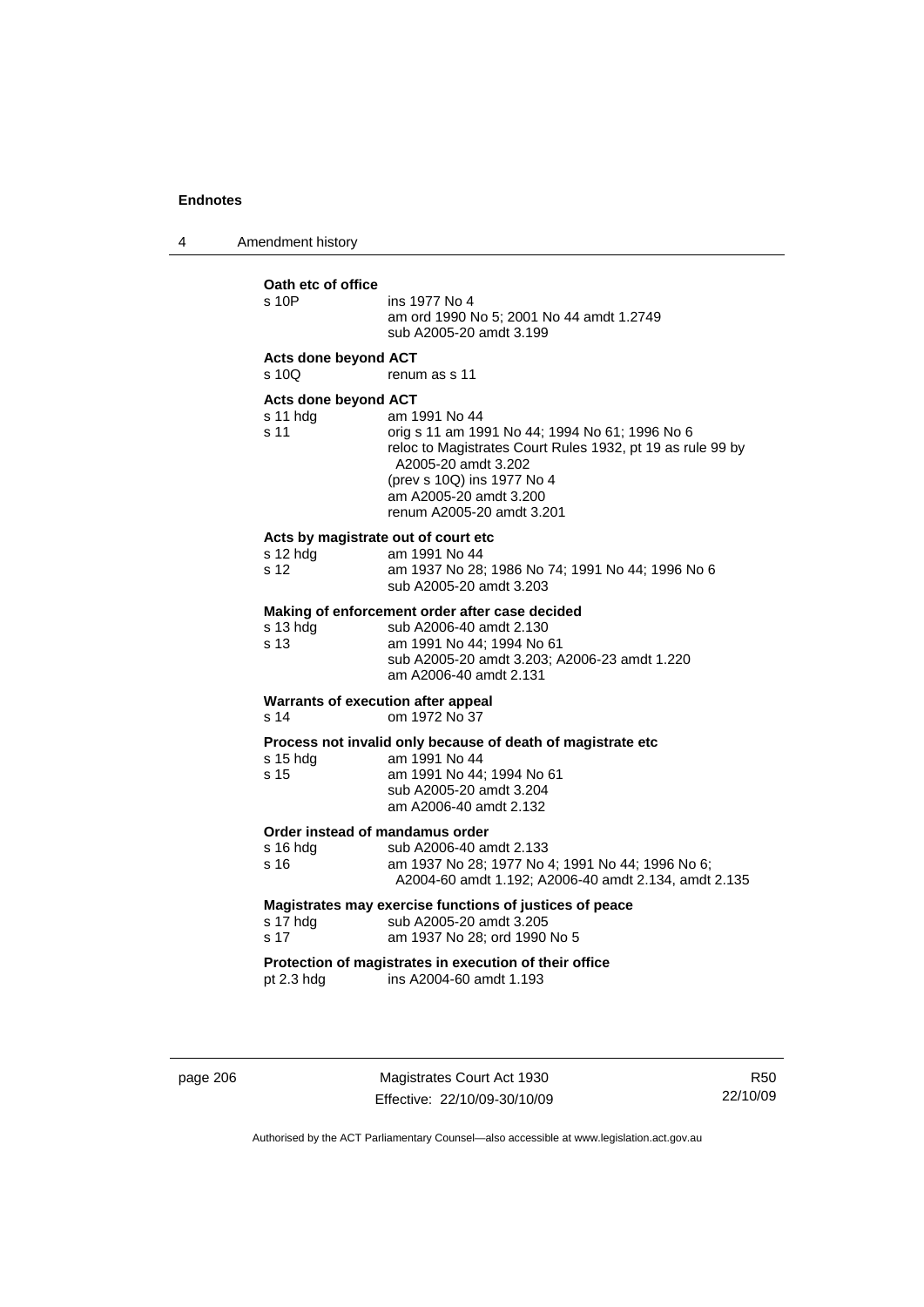## **Magistrate sued for act not within jurisdiction**  s 17A (prev s 231) am 1937 No 28; 1953 No 14; 1994 No 61 reloc by A2004-60 amdt 1.370 am A2005-20 amdt 3.206, amdt 3.207 **Magistrate sued for act not within jurisdiction**  s 17B (prev s 232) reloc by A2004-60 amdt 1.370 om A2008-44 amdt 1.63 **Committal or enforcement order by magistrate on order of court**  sub A2006-40 amdt 2.136 s 17C (prev s 233) am 1994 No 61 reloc by A2004-60 amdt 1.370 am A2006-23 amdt 1.221; A2006-40 amdt 2.137 **No action for acts done under Supreme Court order**  s 17D (prev s 234) am 1937 No 28 reloc by A2004-60 amdt 1.370 sub A2005-20 amdt 3.208 **No action if proceeding confirmed on appeal**  s 17E (prev s 235) am 1994 No 61 reloc by A2004-60 amdt 1.370 am A2006-23 amdt 1.222, amdt 1.223; A2006-40 amdts 2.137-2.139 **Actions in cases prohibited**  s 17F (prev s 236) am 1937 No 28 reloc by A2004-60 amdt 1.370 am A2005-20 amdt 3.209 **Payment into court**  (prev s 239) am 1937 No 28; 1986 No 74 reloc by A2004-60 amdt 1.370 sub A2005-20 amdt 3.210 **No action against magistrate for judicial acts in Magistrates Court**  s 17H (prev s 240) am 1985 No 67 reloc by A2004-60 amdt 1.370 **Magistrate sued for acts within magistrate's jurisdiction only liable in case of malice and absence of reasonable and probable cause**  s 17I (prev s 241) reloc by A2004-60 amdt 1.370 am A2005-20 amdt 3.211 **Verdict for defendant**  s 17J (prev s 242) am 1937 No 28; 1986 No 74 sub 1996 No 6 reloc by A2004-60 amdt 1.370

R50 22/10/09

Magistrates Court Act 1930 Effective: 22/10/09-30/10/09 page 207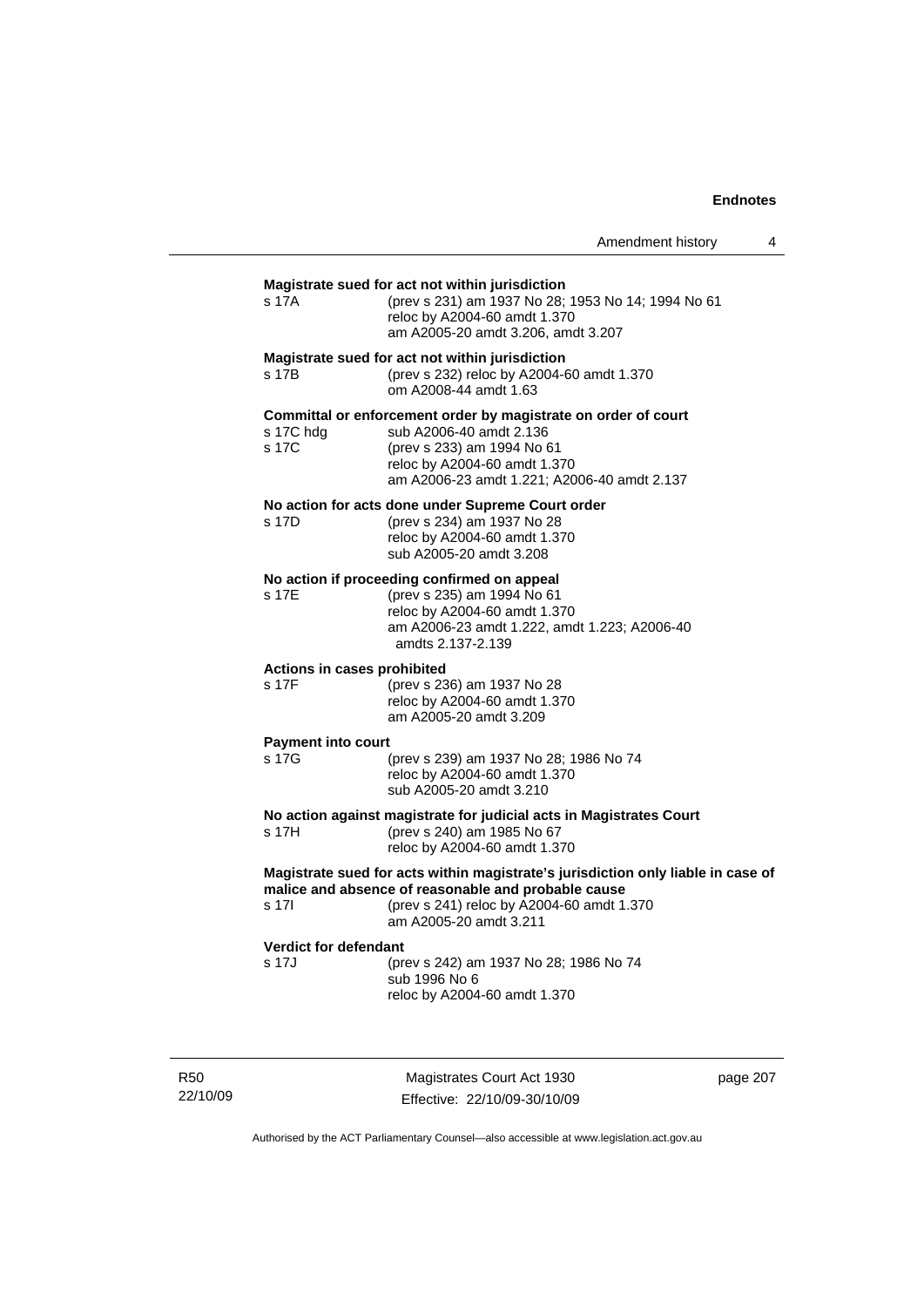4 Amendment history **Damages**  (prev s 243) am 1966 No 2 sub 1994 No 61 reloc by A2004-60 amdt 1.370 **Criminal proceedings**  ch 3 hdg ins A2004-60 amdt 1.198 **Magistrates Court**  pt 3 hdg sub 1985 No 67 om A2004-60 amdt 1.194 **Preliminary**  pt 3.1 hdg ins A2004-60 amdt 1.198 **Establishment of Magistrates Court**  div 3.1 hdg (prev pt 3 div 1 hdg) am 1985 No 67 renum R8 LA om A2004-60 amdt 1.194 **Constitution of court**  s 18 reloc as s 4 **Jurisdiction of Magistrates Court**  div 3.2 hdg (prev pt 3 div 2 hdg) am 1985 No 67 renum R8 LA om A2004-60 amdt 1.199 **Definitions for ch 3**  ins A2004-60 amdt 1.198 def *administrator* ins A2004-60 amdt 1.198 om A2006-23 amdt 1.224 def *Crimes Act* ins A2004-60 amdt 1.198 def *decision* ins A2004-60 amdt 1.198 def *defendant* ins A2004-60 amdt 1.198 def *escort* ins A2004-60 amdt 1.198 om A2006-23 amdt 1.224 def *superintendent* ins A2004-60 amdt 1.198 om A2006-23 amdt 1.224 **Criminal jurisdiction**  pt 3.2 hdg ins A2004-60 amdt 1.199

page 208 Magistrates Court Act 1930 Effective: 22/10/09-30/10/09

R50 22/10/09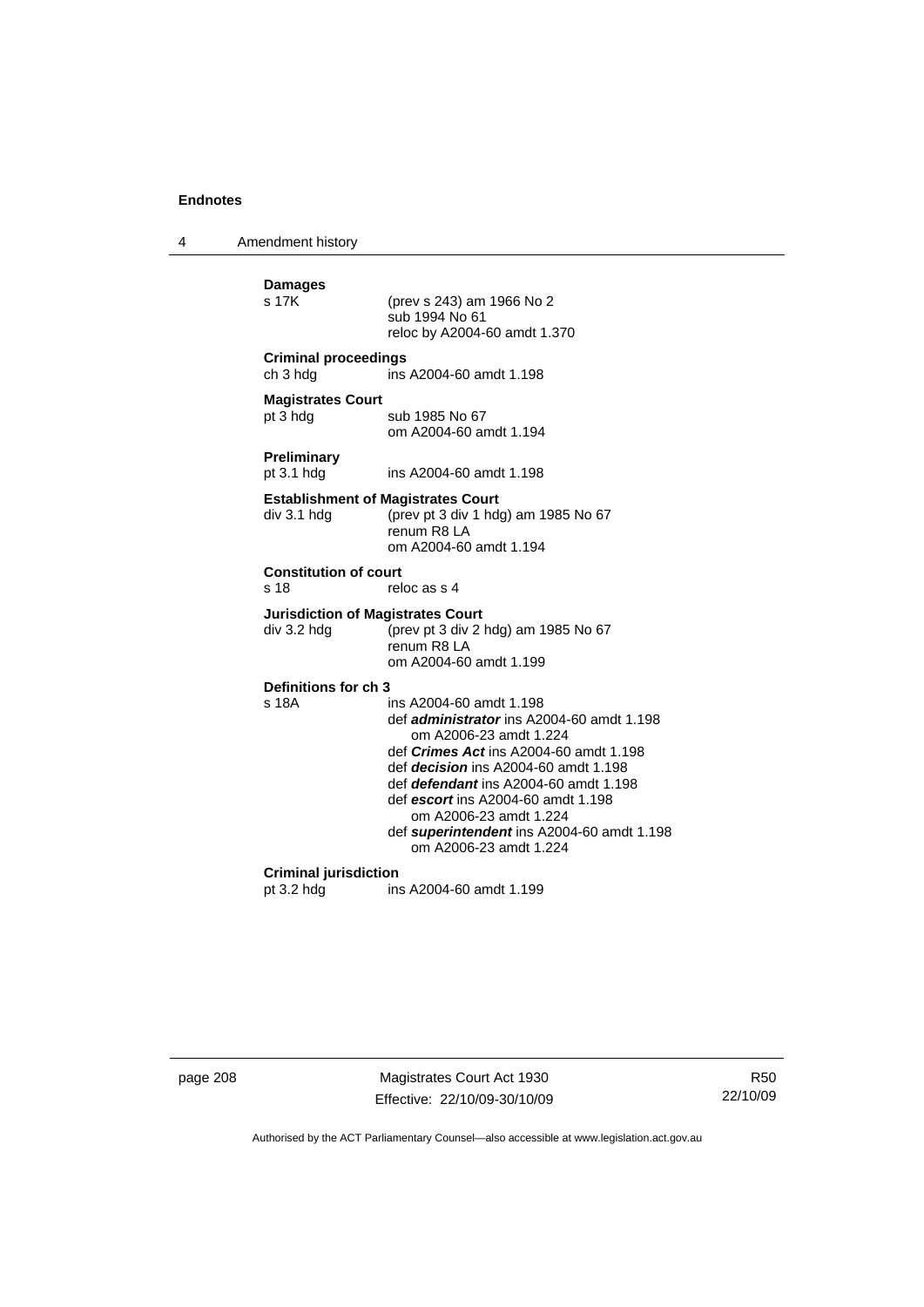## **Jurisdiction of court**  s 19 am 1937 No 28; 1985 No 67; 1986 No 74; ord 1990 No 5; 1999 No 66 sch 3; 2001 No 44 amdt 1.2751; 2001 No 56 amdt 3.447, amdt 3.448; A2004-60 amdt 1.200; A2005-20 amdt 3.212 **Civil jurisdiction of the court**  s 20 am 1936 No 13; 1967 No 1; 1969 No 12; 1977 No 4 om 1986 No 74 **Civil jurisdiction of court in action for nuisance**  s 20A ins 1961 No 2 am 1967 No 1 om 1986 No 74 **Jurisdiction of court if defendant absent from ACT**  s 21 am 1937 No 28; 1958 No 12; 1986 No 74; 1996 No 6 **Ex parte order may be set aside**  s 23 am 1970 No 15 sub 1974 No 14 am 1979 No 33; 1986 No 74; 1989 No 60; 1991 No 44; 1991 No 112; 1993 No 4; 1993 No 48; 1998 No 25; A2004-60 amdts 1.201-1.209 reloc to Magistrates Court Rules 1932, pt 4 as rule 10 by A2004-60 amdt 1.210 **Ex parte conviction may be set aside on application by informant**  s 23AA ins 1982 No 3 am A2004-60 amdts 1.211-1.215 reloc to Magistrates Court Rules 1932, pt 4 as rule 11 by A2004-60 amdt 1.216 **Requests under conventions regarding legal proceedings in civil and commercial matters**  ins 1932 No 21 om A2004-60 amdt 1.217 **Rectification of certain orders etc**<br>s 23B ins 1985 No 18 ins 1985 No 18 am 1991 No 44; A2004-60 amdt 1.218; A2005-20 amdt 3.213, amdt 3.214 om A2006-23 amdt 1.225 **Beginning criminal proceedings**  pt 3.3 hdg (prev pt 4 hdg) sub and renum A2004-60 amdt 1.219 **Beginning criminal proceedings—general div 3.3.1 hdg (prev pt 4 div 1 hdg) renu** (prev pt 4 div 1 hdg) renum as div 4.1 hdg R8 LA sub and renum A2004-60 amdt 1.220

R50 22/10/09

Magistrates Court Act 1930 Effective: 22/10/09-30/10/09 page 209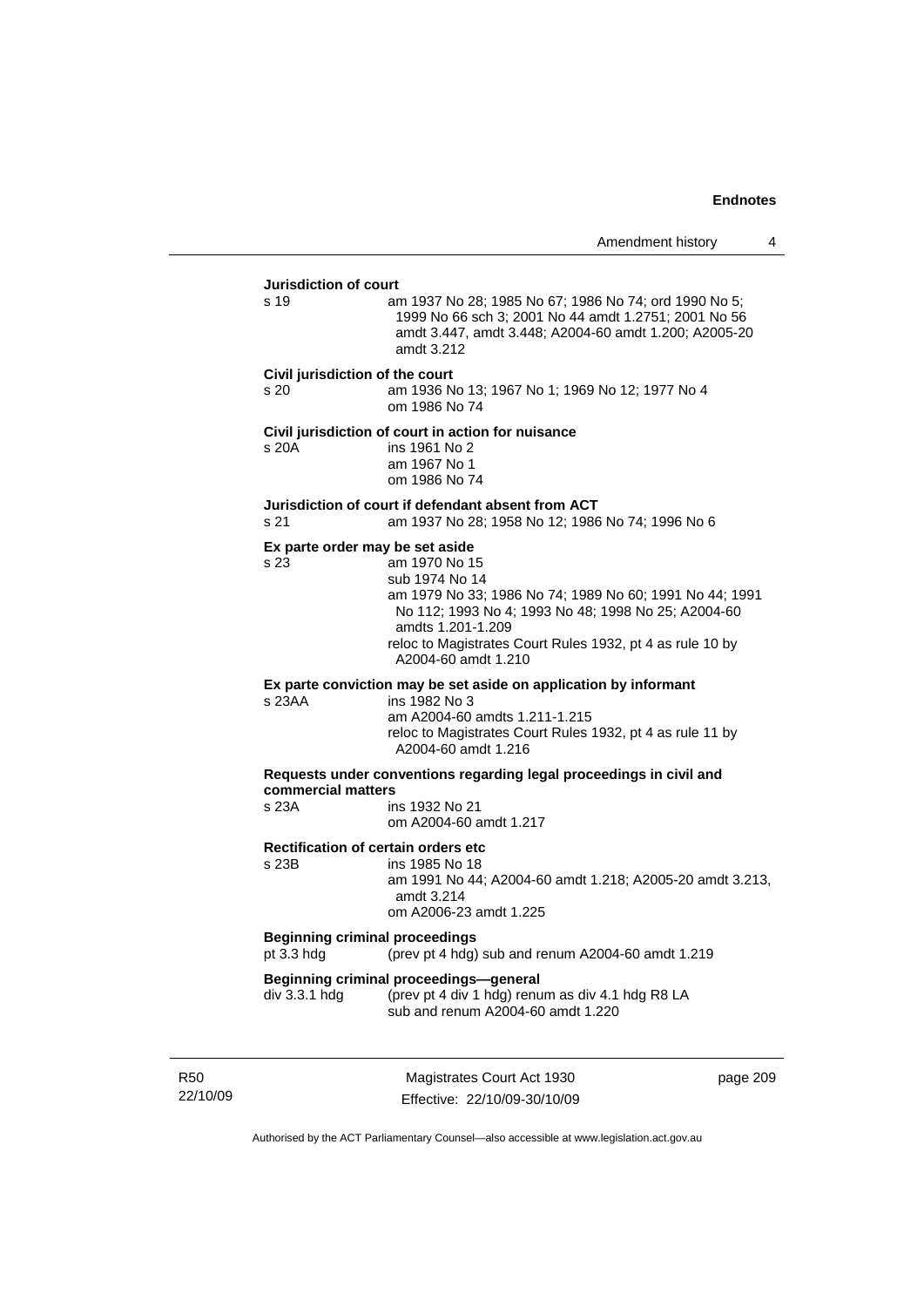| 4                                                                             | Amendment history                                                                                                         |
|-------------------------------------------------------------------------------|---------------------------------------------------------------------------------------------------------------------------|
|                                                                               | Cases excepted from court's jurisdiction<br>om 1986 No 74<br>s 24                                                         |
|                                                                               | <b>Removal of civil cases to the Supreme Court</b><br>s 24A<br>ins 1937 No 28<br>om 1986 No 74                            |
|                                                                               | Procedure after removal of cases<br>s 24B<br>ins 1937 No 28<br>am 1953 No 14; 1980 No 10; 1985 No 67<br>om 1986 No 74     |
|                                                                               | <b>Informations</b><br>s 25<br>sub 1974 No 14<br>am 1986 No 74; 1996 No 6<br>sub A2005-20 amdt 3.215                      |
|                                                                               | <b>Informations</b><br>div 3.3.2 hdg<br>(prev pt 4 div 2 hdg) renum as div 4.2 hdg R8 LA<br>renum A2004-60 amdt 1.221     |
|                                                                               | <b>Laying of informations</b><br>s 26<br>am 1991 No 38; 1993 No 4; 1994 No 4                                              |
|                                                                               | Description of people and property and of offences<br>s <sub>27</sub><br>am ord 1990 No 5                                 |
|                                                                               | Authority to appear etc in place of informant<br>s 27A<br>ins 1974 No 14<br>om 1985 No 17                                 |
|                                                                               | Form of information<br>s 30<br>sub A2005-20 amdt 3.216                                                                    |
|                                                                               | <b>Limitation of proceedings</b><br>s 31<br>am 1989 No 59; ord 1990 No 5; 1996 No 6; 1999 No 59 s 3<br>om 2001 No 63 s 58 |
|                                                                               | Commencement of action by entry of complaint<br>s 32<br>am 1961 No 2<br>om 1986 No 74                                     |
|                                                                               | Complaint may be for 1 or more matters<br>am 1967 No 1; 1969 No 12; 1977 No 4<br>s 33<br>om 1986 No 74                    |
| Demands not to be divided into 2 suits or complaints<br>s 34<br>om 1986 No 74 |                                                                                                                           |
|                                                                               | Infant may sue<br>s 35<br>am 1974 No 47<br>om 1986 No 74                                                                  |
|                                                                               |                                                                                                                           |

page 210 Magistrates Court Act 1930 Effective: 22/10/09-30/10/09

R50 22/10/09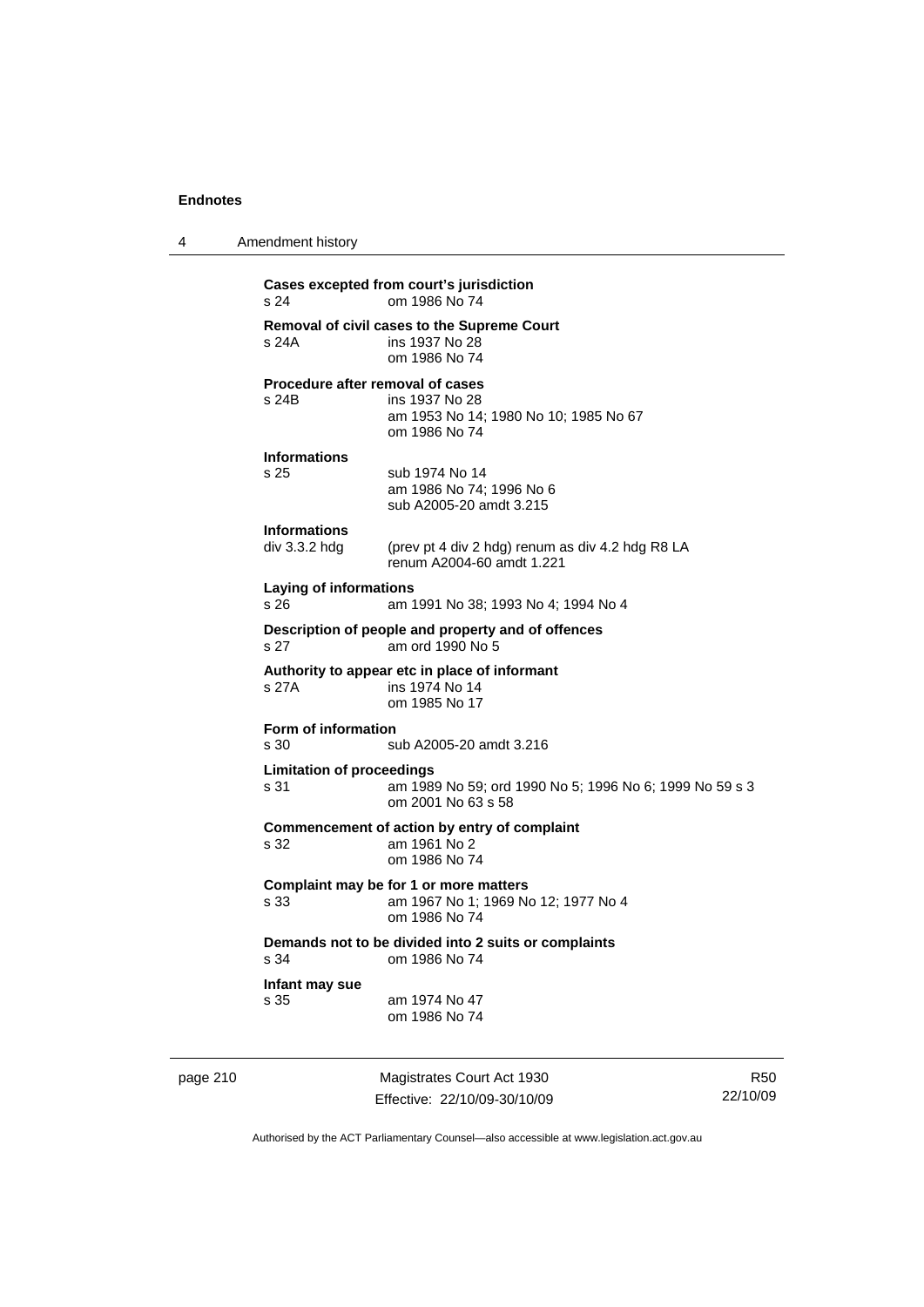|                                                   | Amendment history                                                                                                    | 4 |
|---------------------------------------------------|----------------------------------------------------------------------------------------------------------------------|---|
| Copy of information or complaint<br>s 36          | om 1986 No 74                                                                                                        |   |
| <b>Summonses</b><br>div 3.3.3 hdg                 | (prev pt 4 div 4 hdg) renum as div 4.4 hdg R8 LA<br>renum A2004-60 amdt 1.221                                        |   |
| s 37                                              | When magistrate may issue summons<br>am 1986 No 74; 1989 No 55; ord 1990 No 5; 1991 No 38;<br>1993 No 4; 1996 No 6   |   |
| Form of summons<br>s 38                           | am 1937 No 28; 1979 No 33; 1986 No 74; 1996 No 6                                                                     |   |
| Ex parte proceedings<br>s 39                      | om 1986 No 74                                                                                                        |   |
| s 40                                              | Signature and contents of summons<br>am 1979 No 33<br>om 1996 No 6                                                   |   |
| <b>Service of summons</b><br>s 41                 | sub 1937 No 28<br>am 1953 No 14; 1986 No 74; 1991 No 44; ss renum R10 LA;<br>A2005-20 amdt 3.217                     |   |
| <b>Court attendance notices</b><br>div 3.3.3A hdg | ins A2008-42 s 10                                                                                                    |   |
| Definitions-div 3.3.3A<br>s 41A                   | ins A2008-42 s 10<br>def <b>authorised person</b> ins A2008-42 s 10<br>def court attendance notice ins A2008-42 s 10 |   |
| s 41B                                             | Commencing criminal proceeding by court attendance notice<br>ins A2008-42 s 10                                       |   |
| Court attendance notice-service<br>s 41C          | ins A2008-42 s 10                                                                                                    |   |
| Court attendance notice-filing<br>s 41D           | ins A2008-42 s 10                                                                                                    |   |
| s 41E                                             | Court attendance notice—relationship to information and summons<br>ins A2008-42 s 10                                 |   |
| Warrants<br>div 3.3.4 hdg                         | (prev pt 4 div 5 hdg) renum as div 4.5 hdg R8 LA<br>renum A2004-60 amdt 1.221<br>sub A2005-20 amdt 3.218             |   |

R50 22/10/09

Magistrates Court Act 1930 Effective: 22/10/09-30/10/09 page 211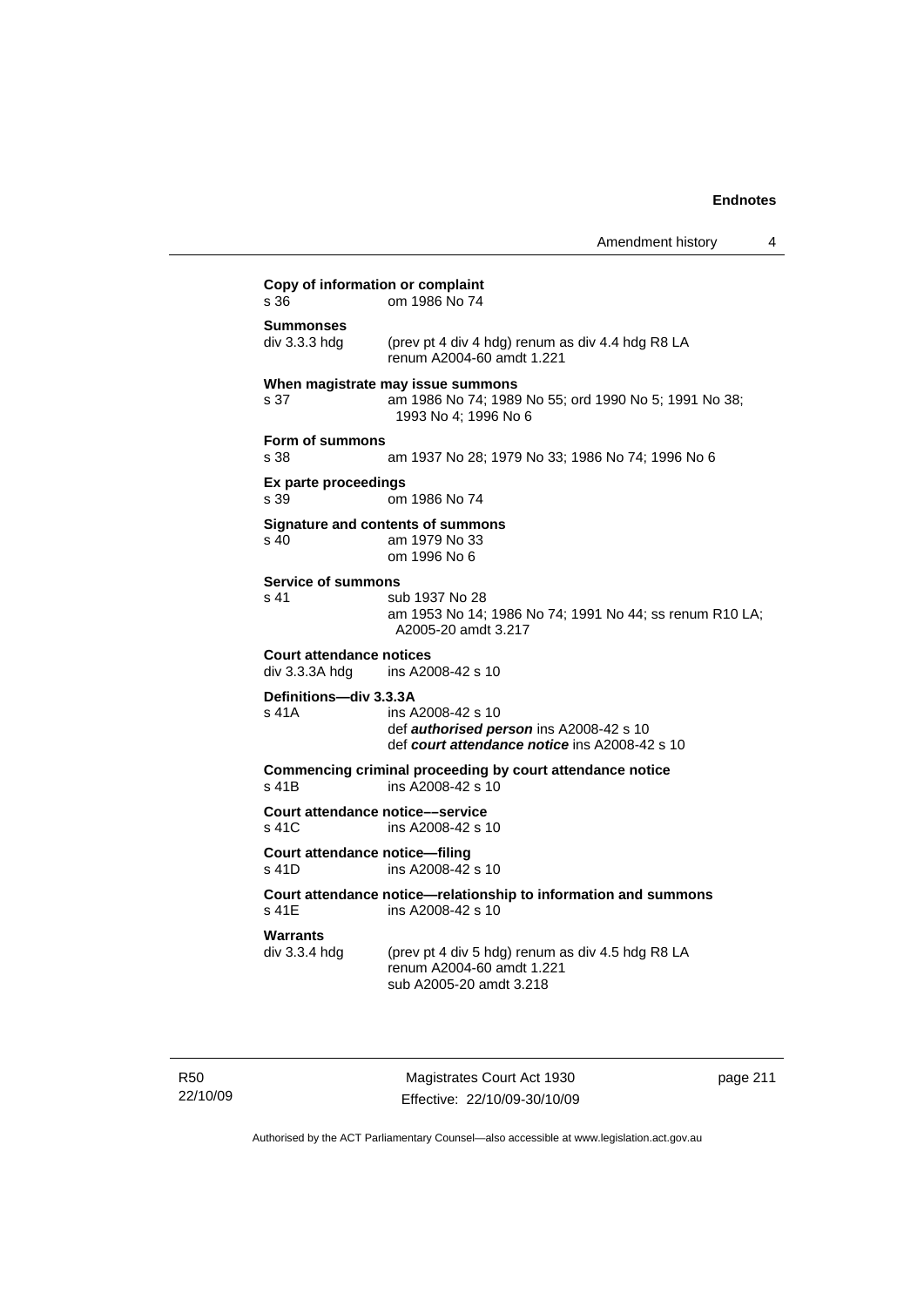4 Amendment history

**Issue of warrant and summons**<br>s 42 am 1974 No am 1974 No 14, 1979 No 33; ss renum R10 LA sub A2005-20 amdt 3.219 **Procedure on filing indictment**  s 43 am 1937 No 28; ord 1990 No 5; 1992 No 9; 1996 No 6; A2006-23 amdt 1.226; A2006-40 amdt 2.140 **Warrants to be signed and, where so required, sealed**  s 46 om 1996 No 6 **Form of arrest warrant**  s 47 am 1998 No 67 sub A2005-20 amdt 3.220 **Sunday warrants**  s 49 am A2005-20 amdt 3.221 **Bail of persons arrested without a warrant**  s 50 am 1991 No 44 om 1992 No 9 **Hearings generally to be in public**  s 51 reloc as s 310 **Exclusion of strangers**<br>s 52 om 1 om 1996 No 6 **Hearing of criminal proceedings**  pt 3.4 hdg (prev pt 5 hdg) sub and renum A2004-60 amdt 1.222 **Hearing of criminal proceedings—general**  div 3.4.1 hdg (prev pt 5 div 1 hdg) renum as div 5.1 hdg R8 LA sub and renum A2004-60 amdt 1.223 **Conduct of case generally**  s 53 am 1986 No 74; 1996 No 6 sub A2005-20 amdt 3.222 **If both parties present in court to hear case**  s 54 am 1986 No 74; 1991 No 79; 1993 No 2; 1996 No 6 sub A2005-20 amdt 3.222 **Interpreter**  ins 1991 No 79 om 1993 No 2 **Record of proceedings**   $reloc$  as s 316

page 212 Magistrates Court Act 1930 Effective: 22/10/09-30/10/09

R50 22/10/09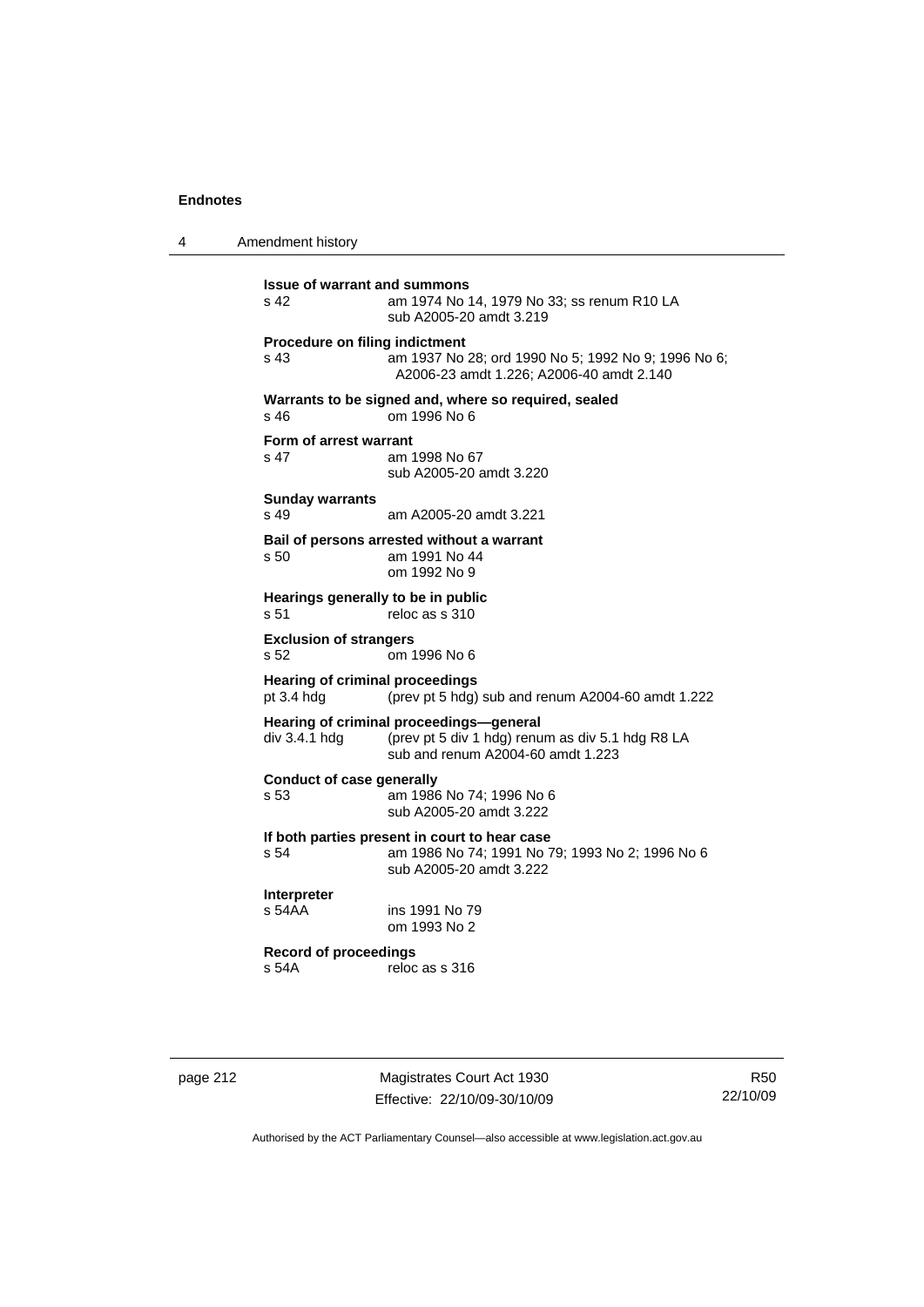Amendment history 4

| <b>Warrants for witnesses</b>                       |                                                                                                                                                                          |  |  |  |
|-----------------------------------------------------|--------------------------------------------------------------------------------------------------------------------------------------------------------------------------|--|--|--|
| div 3.4.2 hdg                                       | (prev pt 5 div 2 hdg) renum as div 5.2 hdg R8 LA<br>sub and renum A2004-60 amdt 1.232<br>sub A2005-20 amdt 3.223                                                         |  |  |  |
| <b>Examination to be on oath</b><br>s <sub>55</sub> | om A2005-20 amdt 3.224                                                                                                                                                   |  |  |  |
| s 56                                                | Power to order witnesses out of Court<br>am 1986 No 74<br>om 1996 No 6                                                                                                   |  |  |  |
| s 57                                                | Husband or wife of complainant or defandant to be competent witness<br>om 1986 No 74                                                                                     |  |  |  |
| s 58                                                | Defendant and husband or wife, when competent in criminal proceedings<br>om A2004-2 amdt 2.14                                                                            |  |  |  |
| Proof of negative etc<br>s 59                       | am ord 1990 No 5<br>om A2004-15 amdt 3.20                                                                                                                                |  |  |  |
| s60                                                 | Record of proceedings and transcript<br>reloc as s 317                                                                                                                   |  |  |  |
| s 60A                                               | Informant may request witnesses to attend<br>ins 1996 No 6<br>reloc to Magistrates Court Rules 1932, pt 4 as rule 12 by<br>A2004-60 amdt 1.239                           |  |  |  |
|                                                     | Power of magistrate to summon witnesses                                                                                                                                  |  |  |  |
| s 61 hdg<br>s 61                                    | sub A2004-60 amdt 1.240<br>am 1986 No 74                                                                                                                                 |  |  |  |
|                                                     | sub 1996 No 6<br>am A2004-60 amdt 1.241                                                                                                                                  |  |  |  |
|                                                     | reloc to Magistrates Court Rules 1932, pt 4 as rule 13 by<br>A2004-60 amdt 1.242                                                                                         |  |  |  |
| <b>Warrants for witnesses</b><br>div 3.4.2 hdg      | sub A2009-19 s 58                                                                                                                                                        |  |  |  |
| Definitions-div 3.4.2                               | am A2004-60 amdt 1.243                                                                                                                                                   |  |  |  |
| $s$ 62 hdg<br>s 62                                  | sub 1937 No 28; 1996 No 6<br>am A2004-60 amdt 1.243, amdt 1.244<br>reloc to Magistrates Court Rules 1932, pt 4 as rule 14 by<br>A2004-60 amdt 1.245<br>ins A2009-19 s 58 |  |  |  |
|                                                     | def prescribed period ins A2009-19 s 58<br>def reporting officer ins A2009-19 s 58<br>def warrant ins A2009-19 s 58                                                      |  |  |  |

R50 22/10/09

Magistrates Court Act 1930 Effective: 22/10/09-30/10/09 page 213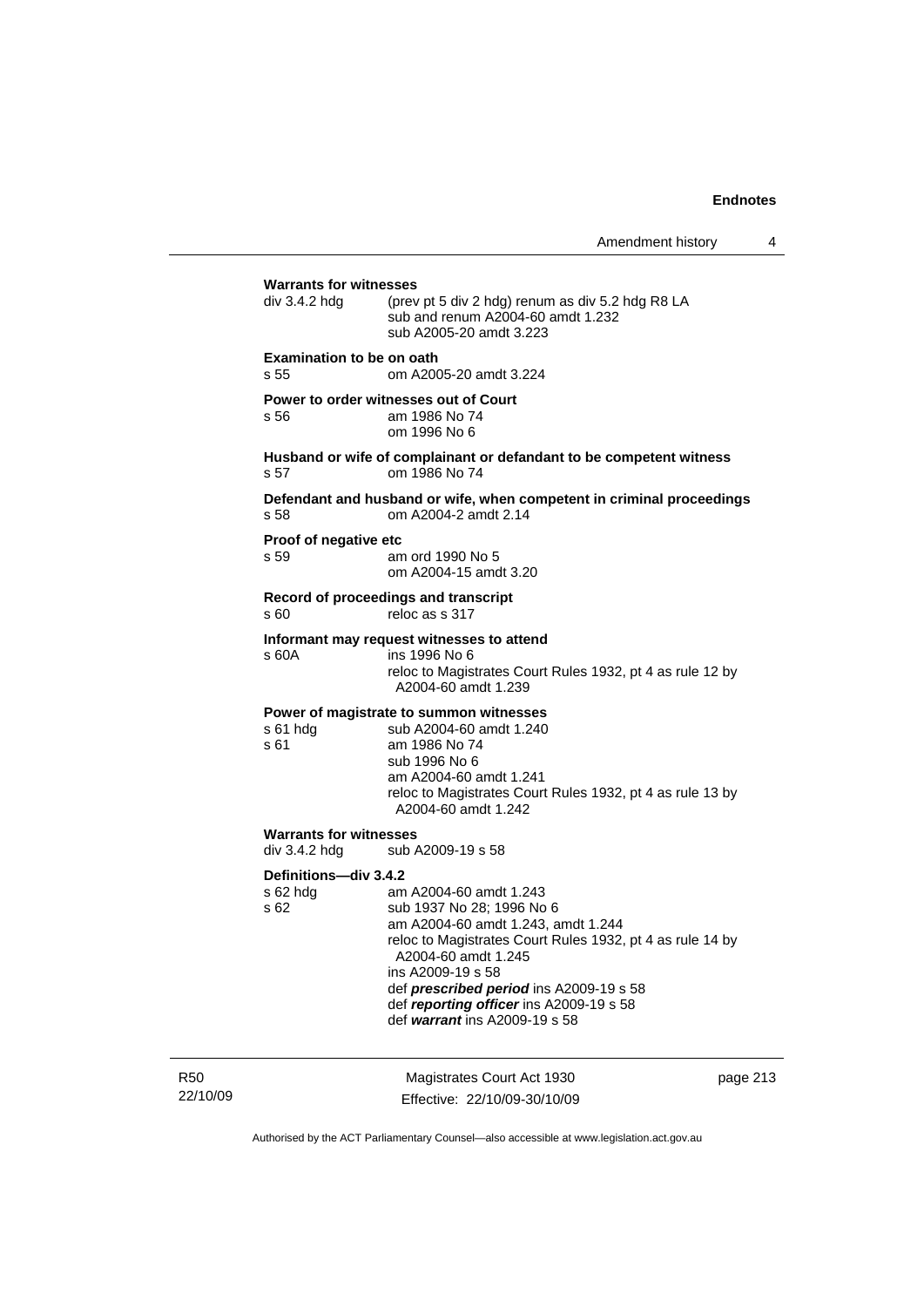4 Amendment history

#### **Witnesses entitled to claim expenses**

| s 62A | ins 1996 No 6                                             |
|-------|-----------------------------------------------------------|
|       | reloc to Magistrates Court Rules 1932, pt 4 as rule 15 by |
|       | A2004-60 amdt 1.246                                       |

## **Warrant to bring witness to court**

s 63 am 1967 No 1 sub 1996 No 6 am A2004-60 amdts 1.247-1.249 (2), (3) exp 1 July 2006 (s 63 (3)) ss renum R34 LA sub A2009-19 s 58

#### **First instance warrant**

| s 64 | am A2004-60 amdt 1.250 |
|------|------------------------|
|      | sub A2009-19 s 58      |

## **Warrant remains in force until executed**<br>s 65 am 1976 No 42; 1986

am 1976 No 42; 1986 No 74 om 1994 No 61 ins A2009-19 s 58

#### **Executing a warrant**

s 66 am 1937 No 28; A2004-60 amdts 1.251-1.253 reloc to Magistrates Court Rules 1932, pt 4 as rule 16 by A2004-60 amdt 1.254 ins A2009-19 s 58

#### **Setting aside summons**

## s 66A ins 1987 No 56

 am A2004-60 amdt 1.255, amdt 1.256 reloc to Magistrates Court Rules 1932, pt 4 as rule 17 by A2004-60 amdt 1.257

## **Procedure after arrest**<br>s 67 relow

reloc as s 318 ins A2009-19 s 58

### **Examination of witnesses—application of Magistrates Court (Civil Jurisdiction) Act**  s 67A ins 1986 No 74

 am ord 1990 No 5; 1995 No 46 om A2004-60 amdt 1.262

### **Affidavits—application of Magistrates Court (Civil Jurisdiction) Act**

s 67B ins 1986 No 74 am ord 1990 No 5; 1995 No 46

om A2004-60 amdt 1.262

page 214 Magistrates Court Act 1930 Effective: 22/10/09-30/10/09

R50 22/10/09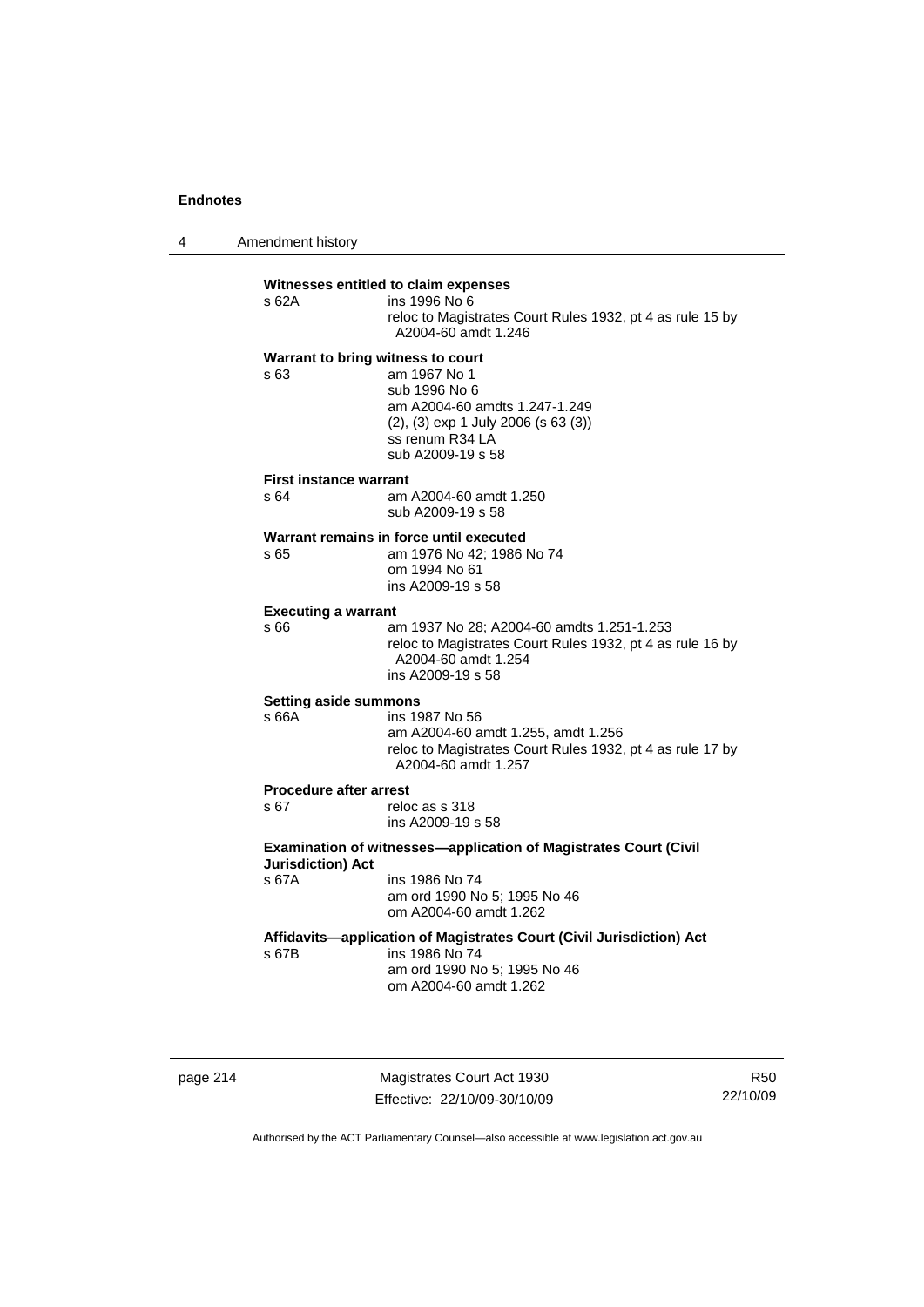| s 68                                               | <b>Orders following executed warrant</b><br>reloc as s 319<br>ins A2009-19 s 58                                                              |
|----------------------------------------------------|----------------------------------------------------------------------------------------------------------------------------------------------|
| s 69                                               | Depositions to be delivered to registrar<br>reloc as s 320                                                                                   |
| Remand<br>div 3.4.3 hdg                            | (prev pt 5 div 3 hdg) renum as div 5.3 hdg R8 LA<br>renum A2004-60 amdt 1.270<br>sub A2006-23 amdt 1.227                                     |
| <b>Remand of defendant</b><br>s 70                 | am 1977 No 61; 1996 No 6<br>sub 1996 No 82<br>am 1998 No 67<br>sub A2004-14 amdt 2.4; A2006-23 amdt 1.227                                    |
| <b>Verbal remand</b><br>s 71                       | am 1996 No 6<br>om 1996 No 82                                                                                                                |
| s 72                                               | Bringing remanded defendant before court<br>sub A2006-23 amdt 1.227                                                                          |
| s 72A                                              | Bail application hearings-audiovisual links<br>ins 1999 No 22 s 21<br>am 2000 No 17 s 3 sch 1; A2003-48 amdt 2.10<br>sub A2006-23 amdt 1.227 |
| s 72B                                              | Defendant's appearance in non-bail proceedings-audiovisual links<br>ins 1999 No 22 s 21<br>am A2004-60 amdt 1.271<br>sub A2006-23 amdt 1.227 |
| s 73                                               | Bail of defendant during examination<br>am 1992 No 9                                                                                         |
| <b>Committal and recognisance</b><br>div 3.4.4 hdg | (prev pt 5 div 4 hdg) renum as div 5.4 hdg R8 LA<br>renum A2004-60 amdt 1.272                                                                |
| <b>Extended application of div 3.4.4</b><br>s 73A  | ins 1986 No 74<br>am 1995 No 46<br>sub A2004-60 amdt 1.273                                                                                   |
| s 74                                               | Remand of defendant before decision<br>am 1996 No 6: 1996 No 82<br>sub A2006-23 amdt 1.228                                                   |

R50 22/10/09

Magistrates Court Act 1930 Effective: 22/10/09-30/10/09 page 215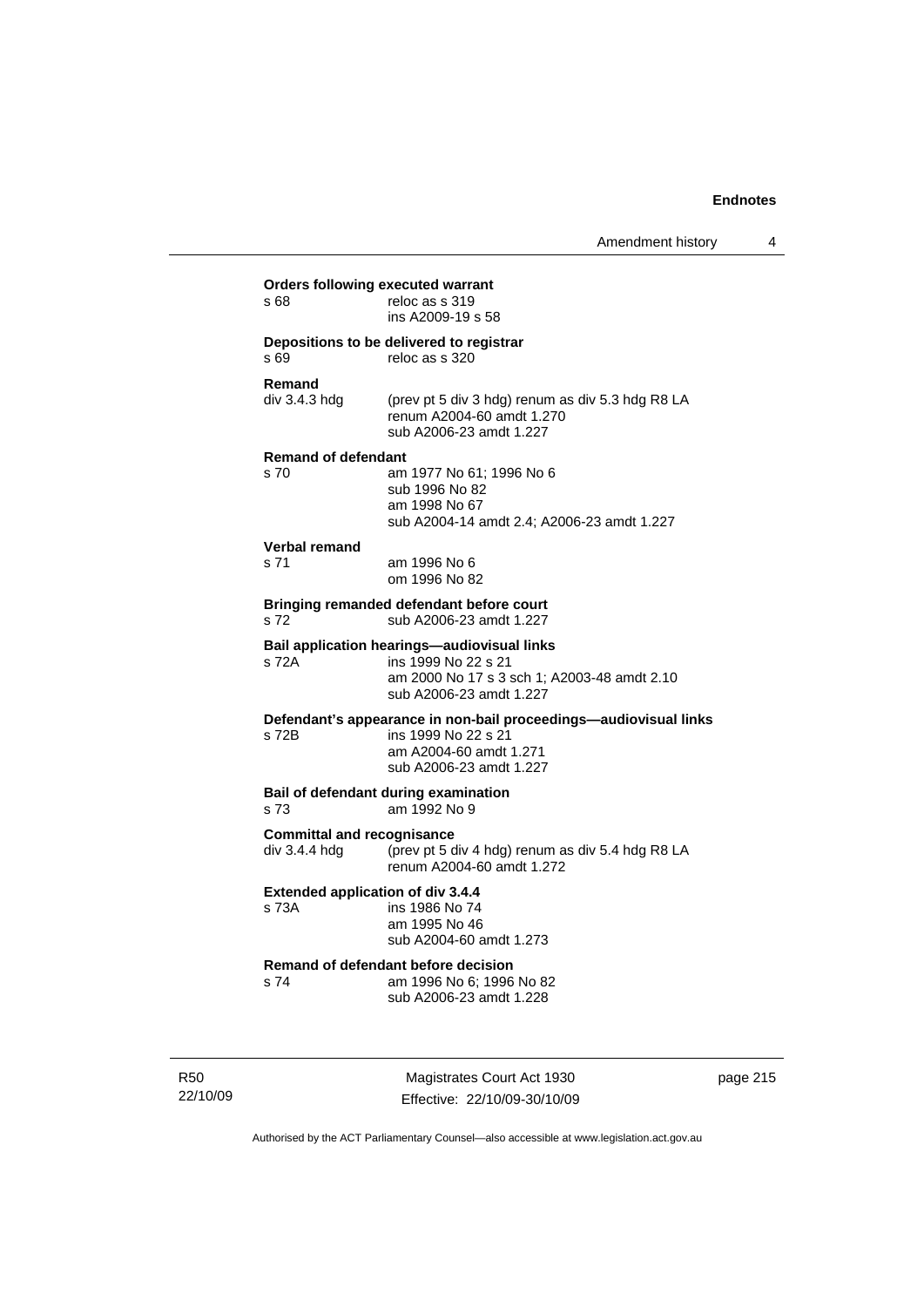4 Amendment history **Remand of witness or defendant after decision**  s 75 sub 1976 No 42 am 1996 No 82 sub A2006-23 amdt 1.228 **Witnesses may be discharged on recognisance**  s 76 am 1986 No 74; 1994 No 61; A2004-60 amdt 1.274 **Recognisances**  s 77 am 1970 No 15; 1992 No 9 **Issue of warrant for non-appearance**  s 78 am 1992 No 9; A2004-60 amdt 1.275; A2005-20 amdt 3.225 **Recognisances taken out of court**  s 79 am 1974 No 14; 1976 No 42; 1991 No 44; 1992 No 9; 1996 No 6 sub A2005-20 amdt 3.226 am A2006-23 amdt 1.229 **Forfeited recognisances—how enforced**  s 80 am 1974 No 14; 1984 No 62; 1986 No 53; ord 1990 No 5; 1992 No 9; 1996 No 6 **Arrest of principal by sureties**  s 81 am 1937 No 28; 1976 No 42 om 1992 No 9 **Conveying people to custody**  s 82 am 1976 No 42; 1996 No 82 om A2006-23 amdt 1.230 **Adjournment of criminal proceedings**  div 3.4.5 hdg (prev pt 5 div 5 hdg) renum as div 5.5 hdg R8 LA sub and renum A2004-60 amdt 1.276 **Particular cases may be adjourned**  s 84 am 1986 No 74; 1992 No 9; 1996 No 6; A2005-20 amdt 3.227 sub A2006-23 amdt 1.231 **Proceeding if either party not present at adjourned hearing**  s 85 am 1986 No 74; 1996 No 6 sub A2005-20 amdt 3.228 **Proceeding if both parties present at adjourned hearing**  s 86 am 1996 No 6 sub A2005-20 amdt 3.228 **Witness to attend adjourned etc hearing**  s 87 am 1977 No 61 sub A2005-20 amdt 3.228

page 216 Magistrates Court Act 1930 Effective: 22/10/09-30/10/09

R50 22/10/09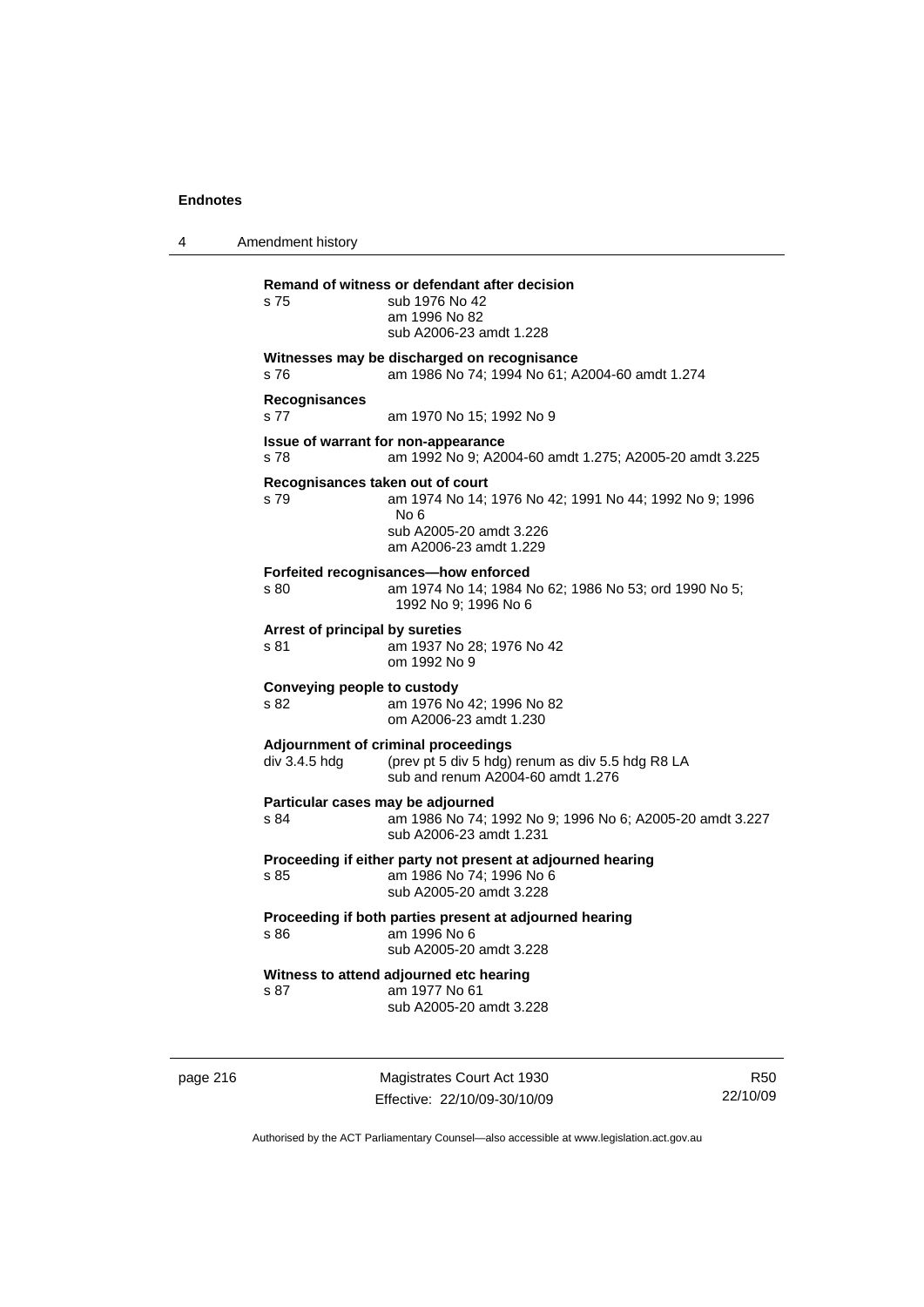## **Postponement of hearing**  s 88 **am 1986 No 74: 1991 No 44 Proceedings for indictable offences**  pt 3.5 hdg (prev pt 6 hdg) sub and renum A2004-60 amdt 1.277 **Preliminary**  (prev pt 6 div 1A hdg) ins 1987 No  $56$  renum as div 6.1A hdg R8 LA renum A2004-60 amdt 1.278 **Meaning of** *jury* **in pt 3.5**  s 88A hdg sub A2004-60 amdt 1.279 s 88A ins 1987 No 56 **Indictable offences—beginning of proceedings**  div 3.5.2 hdg (prev pt 6 div 1 hdg) renum as div 6.1 hdg R8 LA sub and renum A2004-60 amdt 1.280 **Disobedience of summons**  am 1977 No 61 sub A2005-20 amdt 3.229 **Accused person may be excused from attendance before court**  s 89A ins 1977 No 61 am 1987 No 56; 1992 No 9; 1996 No 6; A2005-20 amdt 3.230, amdt 3.231; A2008-44 amdt 1.64 **Committal proceedings—prosecution evidence to be given to accused person**  s 90 sub 1958 No 12 am 1967 No 1 sub 1974 No 14 am 1977 No 61; 1991 No 44; 1996 No 6; A2005-20 amdt 3.232; A2008-41 s 31 sub A2008-44 amdt 1.65 **Written statements may be admitted in evidence**  ins 1974 No 14 am 1991 No 44; 1996 No 6; A2005-20 amdt 3.233, amdt 3.234; ss renum R29 LA (see A2005-20 amdt 3.235); A2008-42 s 11; A2008-41 ss 32-34; A2008-44 amdts 1.66-1.69; A2009-7 amdts 1.32-1.35; ss renum R47 LA; A2009-24 amdt 1.34, amdt 1.35; pars renum R48 LA **Witnesses generally not to be cross-examined at committal hearing**  ins 1974 No 14 am 1977 No 61; 1996 No 6 sub A2005-20 amdt 3.236; A2008-44 amdt 1.71

R50 22/10/09

Magistrates Court Act 1930 Effective: 22/10/09-30/10/09 page 217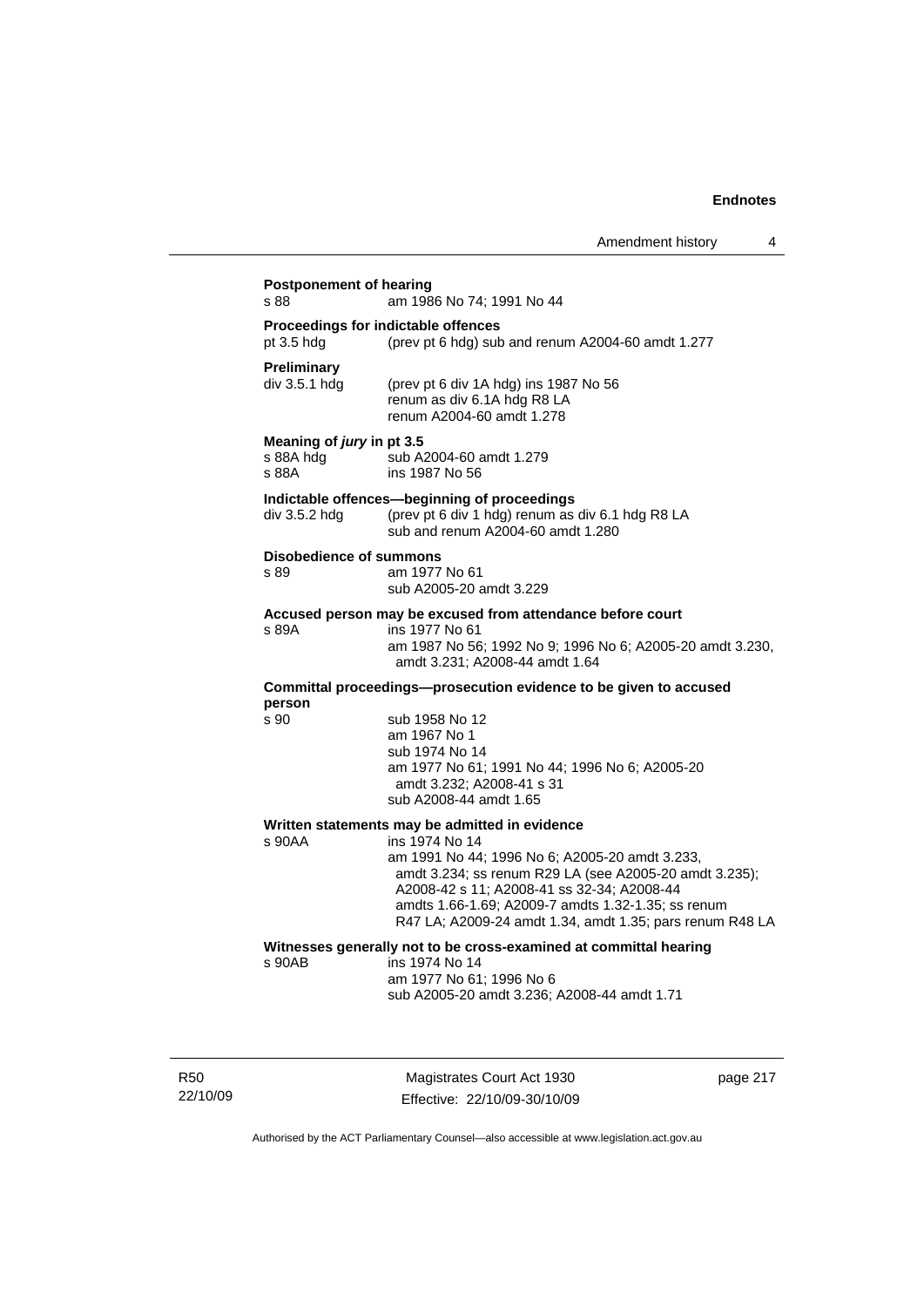|  | Amendment history |
|--|-------------------|
|--|-------------------|

| s 90ABA hdg<br>s 90ABA                  | sub A2005-20 amdt 3.237<br>ins 1977 No 61<br>sub A2008-44 amdt 1.72                                                                                                          |  |  |  |
|-----------------------------------------|------------------------------------------------------------------------------------------------------------------------------------------------------------------------------|--|--|--|
| Plea of guilty at committal hearing     |                                                                                                                                                                              |  |  |  |
| s 90A hdg                               | sub A2008-44 amdt 1.70                                                                                                                                                       |  |  |  |
| s 90A                                   | ins 1958 No 12<br>am 1985 No 41; ord 1990 No 5; 1996 No 6; ss renum R10 LA;<br>A2004-60 amdt 1.281; A2005-20 amdts 3.238-3.240;<br>ss renum R29 LA (see A2005-20 amdt 3.241) |  |  |  |
|                                         | Proceeding following prosecution evidence                                                                                                                                    |  |  |  |
| s 91                                    | orig s 91                                                                                                                                                                    |  |  |  |
|                                         | am 1974 No 14; 1987 No 56<br>sub A2005-20 amdt 3.242                                                                                                                         |  |  |  |
|                                         | om A2008-44 amdt 1.73                                                                                                                                                        |  |  |  |
|                                         | pres s 91                                                                                                                                                                    |  |  |  |
|                                         | (prev s 92) am 1951 No 12; 1958 No 12; 1967 No 1; 1974<br>No 14; 1977 No 61; 1985 No 41; 1986 No 74; 1987 No 56;                                                             |  |  |  |
|                                         | A2008-44 amdt 1.75                                                                                                                                                           |  |  |  |
|                                         | renum as s 91 A2008-44 amdt 1.74                                                                                                                                             |  |  |  |
|                                         | Proceeding if evidence sufficient to put accused on trial                                                                                                                    |  |  |  |
| s 92                                    | renum as s 91                                                                                                                                                                |  |  |  |
|                                         | Committal for sentence for indictable offence tried summarily                                                                                                                |  |  |  |
|                                         |                                                                                                                                                                              |  |  |  |
| s 92A                                   | ins 1974 No 14                                                                                                                                                               |  |  |  |
|                                         |                                                                                                                                                                              |  |  |  |
| <b>Depositions as evidence</b><br>s 92B | ins 1985 No 41                                                                                                                                                               |  |  |  |
| <b>Admissions and confessions</b>       |                                                                                                                                                                              |  |  |  |
|                                         |                                                                                                                                                                              |  |  |  |
| s 93<br>div 3.5.3 hdg                   | Indictable offences-proceedings after hearing of evidence<br>(prev pt 6 div 2 hdg) renum as div 6.2 hdg R8 LA<br>sub and renum A2004-60 amdt 1.282                           |  |  |  |
|                                         |                                                                                                                                                                              |  |  |  |
| s 94                                    | am 1958 No 12; 1967 No 1; 1996 No 6; A2005-20 amdt 3.243<br>Discharge or committal for trial<br>am 1937 No 28; 1976 No 42; 1987 No 56; 1996 No 6                             |  |  |  |
|                                         | sub A2005-20 amdt 3.244                                                                                                                                                      |  |  |  |
|                                         | am A2006-23 amdt 1.232; A2008-44 amdt 1.76; A2009-24<br>amdt 1.36                                                                                                            |  |  |  |
|                                         |                                                                                                                                                                              |  |  |  |
| s 95                                    | Depositions of dead or absent people<br>sub 1958 No 12                                                                                                                       |  |  |  |

|      | . . |  |
|------|-----|--|
| page |     |  |

Magistrates Court Act 1930 Effective: 22/10/09-30/10/09

R50 22/10/09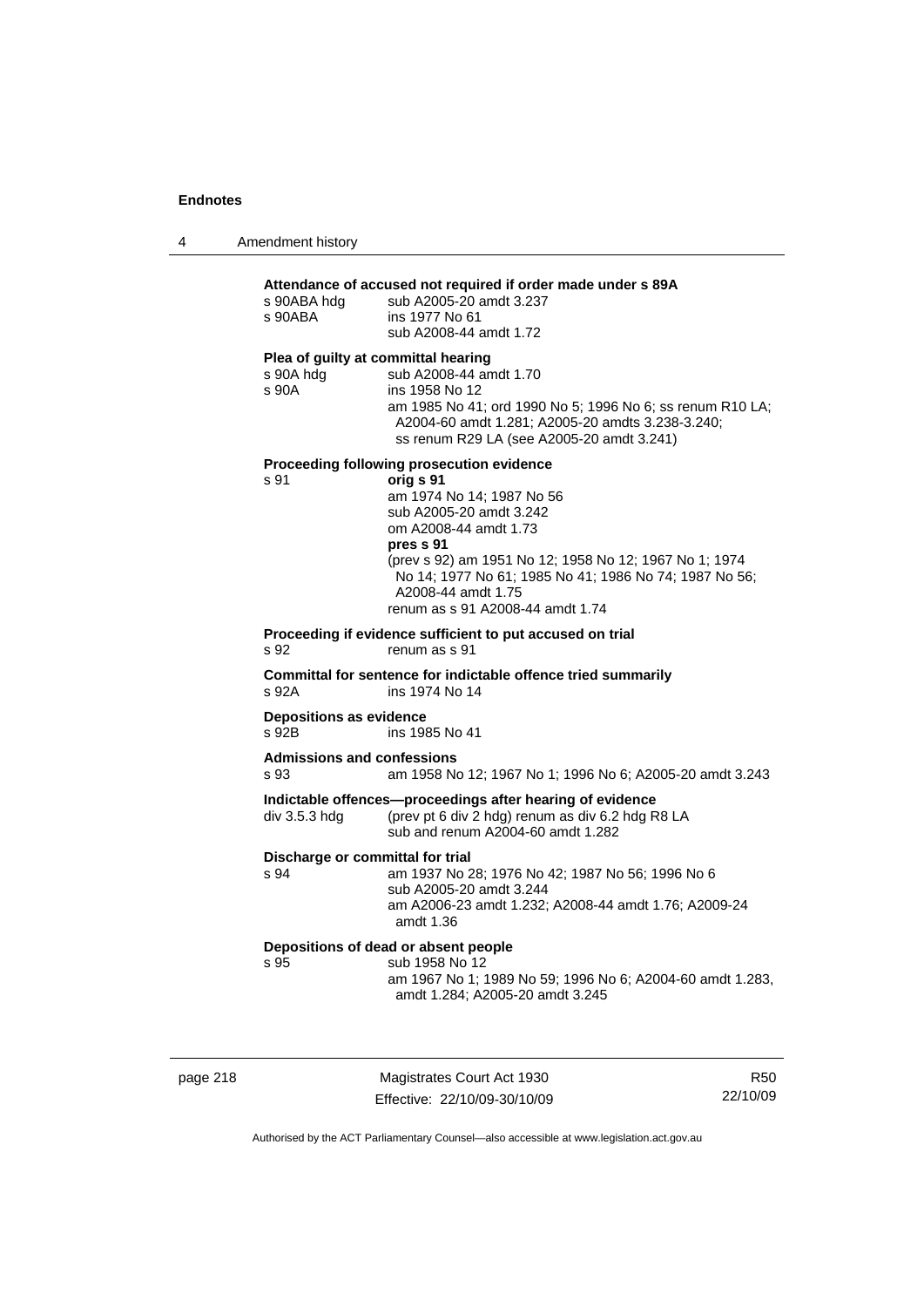| div $3.5.4$ hdg                         | (prev pt 6 div 2A hdg) ins 1984 No 9<br>renum as div 6.2A hdg R8 LA<br>sub and renum A2004-60 amdt 1.285                                           |
|-----------------------------------------|----------------------------------------------------------------------------------------------------------------------------------------------------|
| <b>Discontinued proceeding</b><br>s 97  | am 1937 No 28<br>om 1958 No 12<br>ins 1984 No 9<br>am 1987 No 56; A2008-44 amdt 1.77; A2009-24 amdt 1.37                                           |
| div 3.5.5 hdg                           | Indictable offences—witness recognisances<br>(prev pt 6 div 3 hdg) am 1992 No 9<br>renum as div 6.3 hdg R8 LA<br>sub and renum A2004-60 amdt 1.286 |
| <b>Bail in capital offences</b><br>s 98 | am 1937 No 28<br>om 1989 No 59                                                                                                                     |
| s 99                                    | Admission of persons committed for trial to bail<br>am 1937 No 28; 1976 No 42; 1989 No 59<br>om 1992 No 9                                          |
|                                         | Admission of persons committed for trial and are in prison awaiting                                                                                |
| trial to bail<br>s, 100                 | am 1937 No 28; 1976 No 42; 1989 No 59<br>om 1992 No 9                                                                                              |
| s 101                                   | Recognisances to be transmitted to Crown Solicitor<br>am 1967 No 1; 1976 No 42; 1985 No 17<br>om 1992 No 9                                         |
| <b>Warrant of deliverance</b><br>s 102  | am 1976 No 42<br>om 1992 No 9                                                                                                                      |
| s 103                                   | Recognisance of witnesses etc<br>am 1974 No 14; 1996 No 6                                                                                          |
| s 105                                   | Court may remand noncompliant witness<br>am 1976 No 42<br>sub A2005-20 amdt 3.246; A2006-23 amdt 1.233                                             |
| div 3.5.6 hdg                           | Indictable offences-other provisions<br>(prev pt 6 div 4 hdg) renum as div 6.4 hdg R8 LA<br>sub and renum A2004-60 amdt 1.287                      |
| s 105A                                  | Meaning of certified copy of depositions in div 3.5.6<br>ins A2004-60 amdt 1.288<br>sub A2005-20 amdt 3.247                                        |

R50 22/10/09

Magistrates Court Act 1930 Effective: 22/10/09-30/10/09 page 219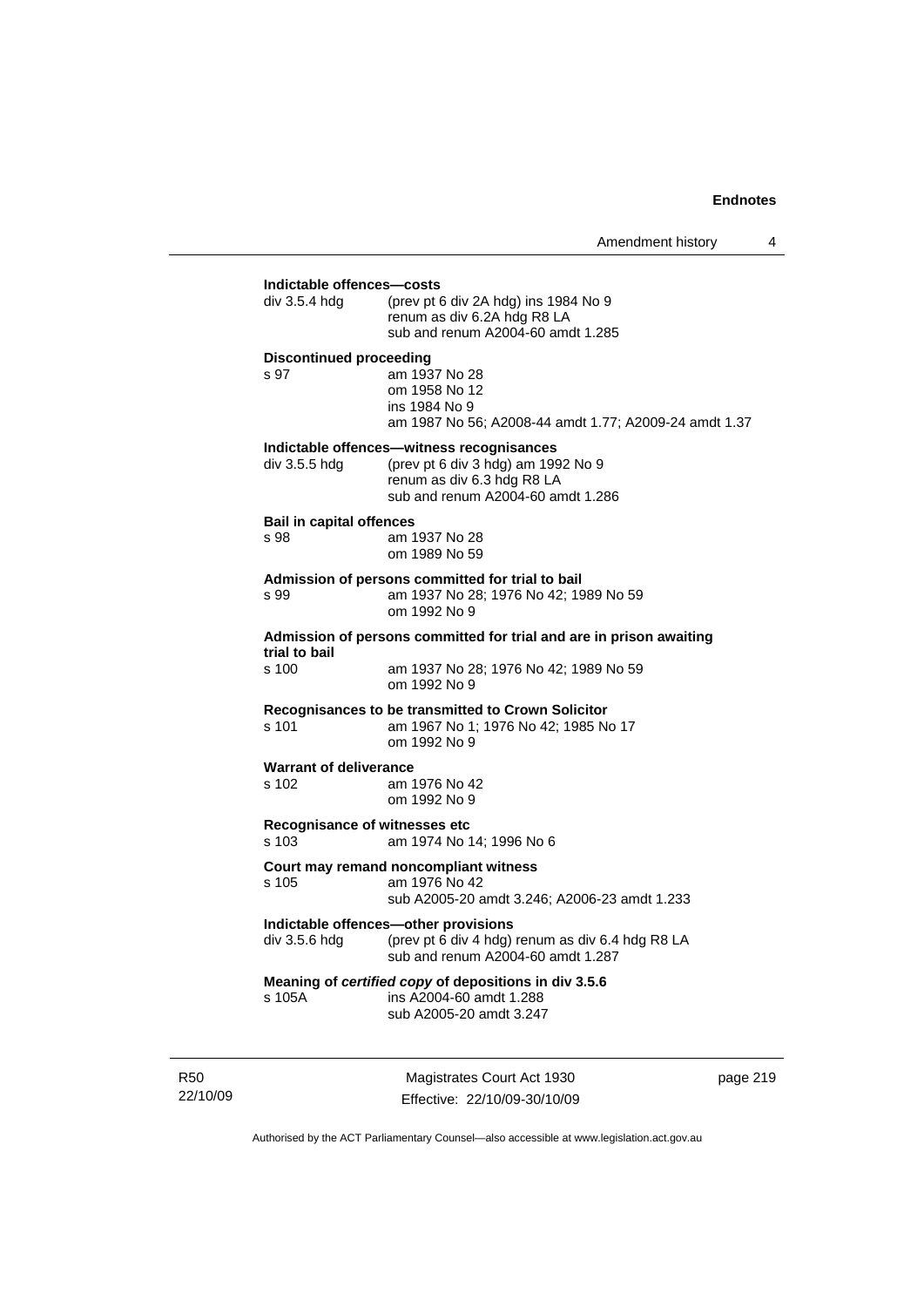| 4 | Amendment history                                     |                                                                                                                                                                                                    |
|---|-------------------------------------------------------|----------------------------------------------------------------------------------------------------------------------------------------------------------------------------------------------------|
|   | s 106                                                 | Giving depositions etc to director of public prosecutions<br>am 1967 No 1; 1985 No 17; 1985 No 41; 1992 No 9; A2005-20<br>amdt 3.248                                                               |
|   | s 107                                                 | Giving documents to proper officer of court<br>am 1967 No 1; 1985 No 17; 1996 No 6; 1999 No 66 sch 3;<br>A2005-20 amdt 3.249; A2006-40 amdt 2.141, amdt 2.142                                      |
|   | s 108                                                 | Accused person may obtain copies of depositions etc<br>am 1967 No 1; 1999 No 66 sch 3<br>sub A2005-20 amdt 3.250                                                                                   |
|   | pt 3.6 hdg                                            | Proceedings for offences punishable summarily<br>(prev pt 7 hdg) renum A2004-60 amdt 1.289                                                                                                         |
|   | s 108A                                                | Indictable offences dealt with summarily<br>ins 1985 No 41<br>am A2004-60 amdt 1.290                                                                                                               |
|   | s 109                                                 | Dismissal or adjournment in absence of informant<br>sub 1996 No 6<br>am A2005-20 amdt 3.251                                                                                                        |
|   | Hearing in absence of defendant<br>s 110 hdg<br>s 110 | sub A2005-20 amdt 3.252<br>am 1974 No 14; 1986 No 83; 1989 No 59; 1996 No 6;<br>A2005-20 amdts 3.253-3.256; A2008-44 amdt 1.78; ss renum<br>R47 LA; A2009-24 amdt 1.38, amdt 1.39; ss renum R48 LA |
|   | s 111                                                 | Adjournment if defendant does not appear<br>sub A2005-20 amdt 3.257<br>am A2006-23 amdt 1.234                                                                                                      |
|   | <b>Both parties appearing</b><br>s 112                | am 1996 No 6<br>om A2005-20 amdt 3.258                                                                                                                                                             |
|   | s 114                                                 | If defendant does not admit the case<br>am 1937 No 28<br>sub A2005-20 amdt 3.259                                                                                                                   |
|   | <b>Conduct of summary proceeding</b><br>s 115         | am 1996 No 6<br>sub A2005-20 amdt 3.259                                                                                                                                                            |
|   | s 116                                                 | <b>Conduct of summary proceedings regulated</b><br>am 1996 No 6<br>om A2005-20 amdt 3.259                                                                                                          |

| page 220 |  |  |
|----------|--|--|
|----------|--|--|

page 220 Magistrates Court Act 1930 Effective: 22/10/09-30/10/09

R50 22/10/09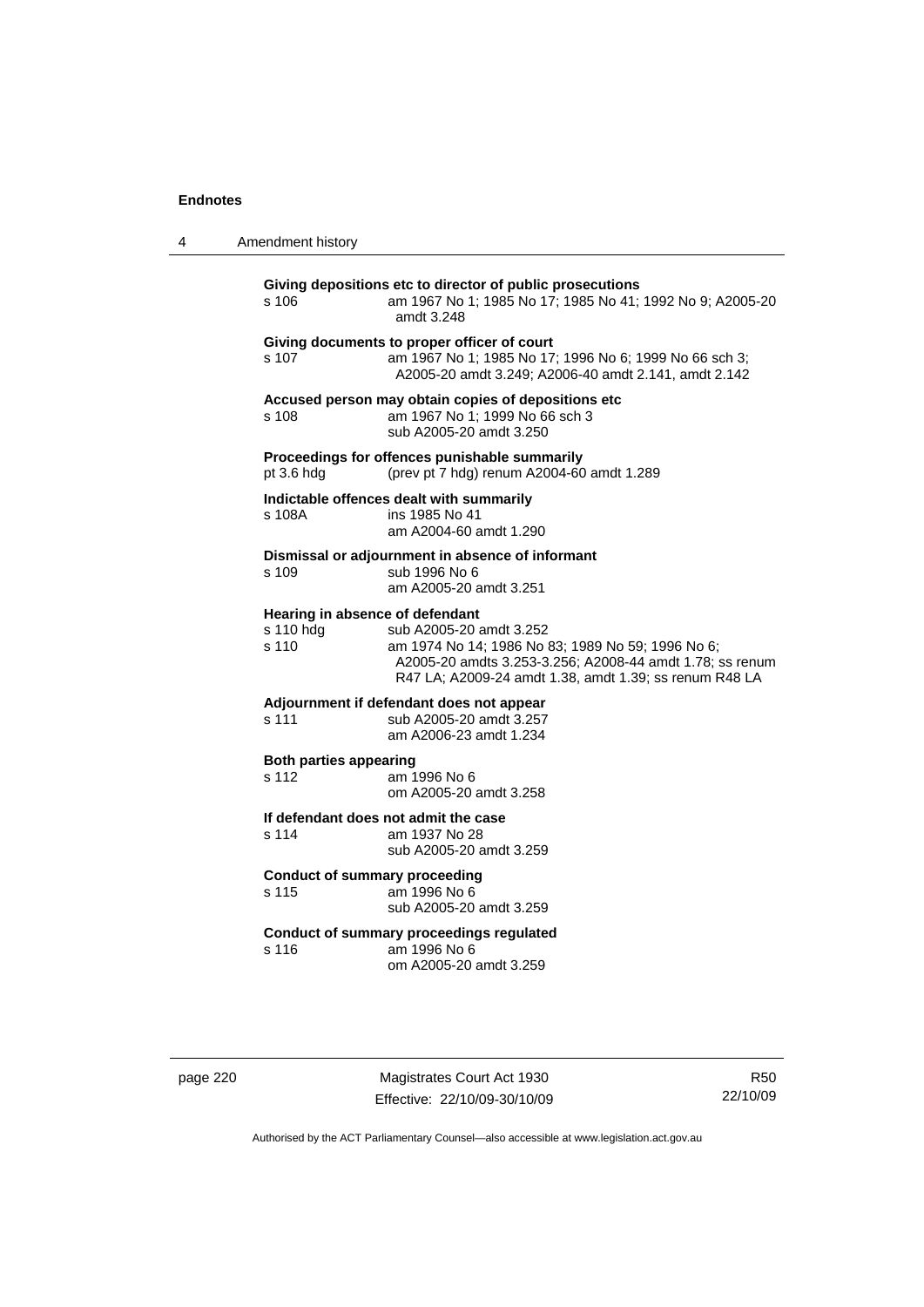## **Service and pleading by post for certain offences**<br>pt 3.7 hdg (prev pt 7A hdg) ins 1974 No 14

| pt $3.7$ hdg           | (prev pt 7A hdg) ins 1974 No 14<br>sub 1979 No 33<br>renum A2004-60 amdt 1.291                                          |
|------------------------|-------------------------------------------------------------------------------------------------------------------------|
| Definitions for pt 3.7 |                                                                                                                         |
| s 116A hdg             | sub A2004-60 amdt 1.292                                                                                                 |
| s 116A                 | ins 1974 No 14                                                                                                          |
|                        | sub 1979 No 33                                                                                                          |
|                        | am ord 1990 No 5: 1993 No 4: 1996 No 6: 1998 No 54: 1999<br>No 79 sch 3; A2004-60 amdt 1.294<br>sub A2005-20 amdt 3.260 |
|                        | def <i>defendant</i> ins A2005-20 amdt 3.260                                                                            |
|                        | def <i>law in force in the ACT</i> ins A2004-60 amdt 1.293<br>sub A2005-20 amdt 3.260                                   |
|                        | def <b>prescribed offence</b> am A1984-10 s 2; ord 1990 No 5<br>sch 1                                                   |
|                        | sub A1993-4 s 10                                                                                                        |
|                        | om A1999-79 sch 3                                                                                                       |
|                        | Meaning of prescribed offence for pt 3.7                                                                                |
|                        |                                                                                                                         |

|                 | meaning or <i>prescribed</i> offerice for priori |
|-----------------|--------------------------------------------------|
| - 11C A A L J - |                                                  |

| s 116AA hdg | sub A2004-60 amdt 1.295                           |
|-------------|---------------------------------------------------|
| s 116AA     | ins 1999 No 79 s 5 sch 3                          |
|             | am 2001 No 62 amdts 1.1-1.3; A2004-60 amdt 1.296; |
|             | A2005-20 amdt 3.261: A2009-22 amdt 1.1            |
|             |                                                   |

## **Service of summons for prescribed offence**

| s 116B hdg | sub A2004-60 amdt 1.297                                               |
|------------|-----------------------------------------------------------------------|
| s 116B     | ins 1974 No 14                                                        |
|            | sub 1979 No 33                                                        |
|            | am 1993 No 4; A2004-60 amdt 1.298; A2005-20 amdt 3.262,<br>amdt 3.263 |
|            |                                                                       |

# **Giving of notice by registrar s** 116BA ins 1993 N

 $\overline{\phantom{0}}$  ins 1993 No 4 sub A2005-20 amdt 3.264

## **Proof of service**

ins 1974 No 14 sub 1979 No 33 am 1991 No 44; 1993 No 4; 1996 No 6; A2005-20 amdt 3.265, amdt 3.266

### **Pleas to prescribed offence**

| s 116D hdq | sub A2004-60 amdt 1.299  |
|------------|--------------------------|
| s 116D.    | ins 1974 No 14           |
|            | sub 1979 No 33           |
|            | am 1991 No 44; 1993 No 4 |
|            |                          |

R50 22/10/09

Magistrates Court Act 1930 Effective: 22/10/09-30/10/09 page 221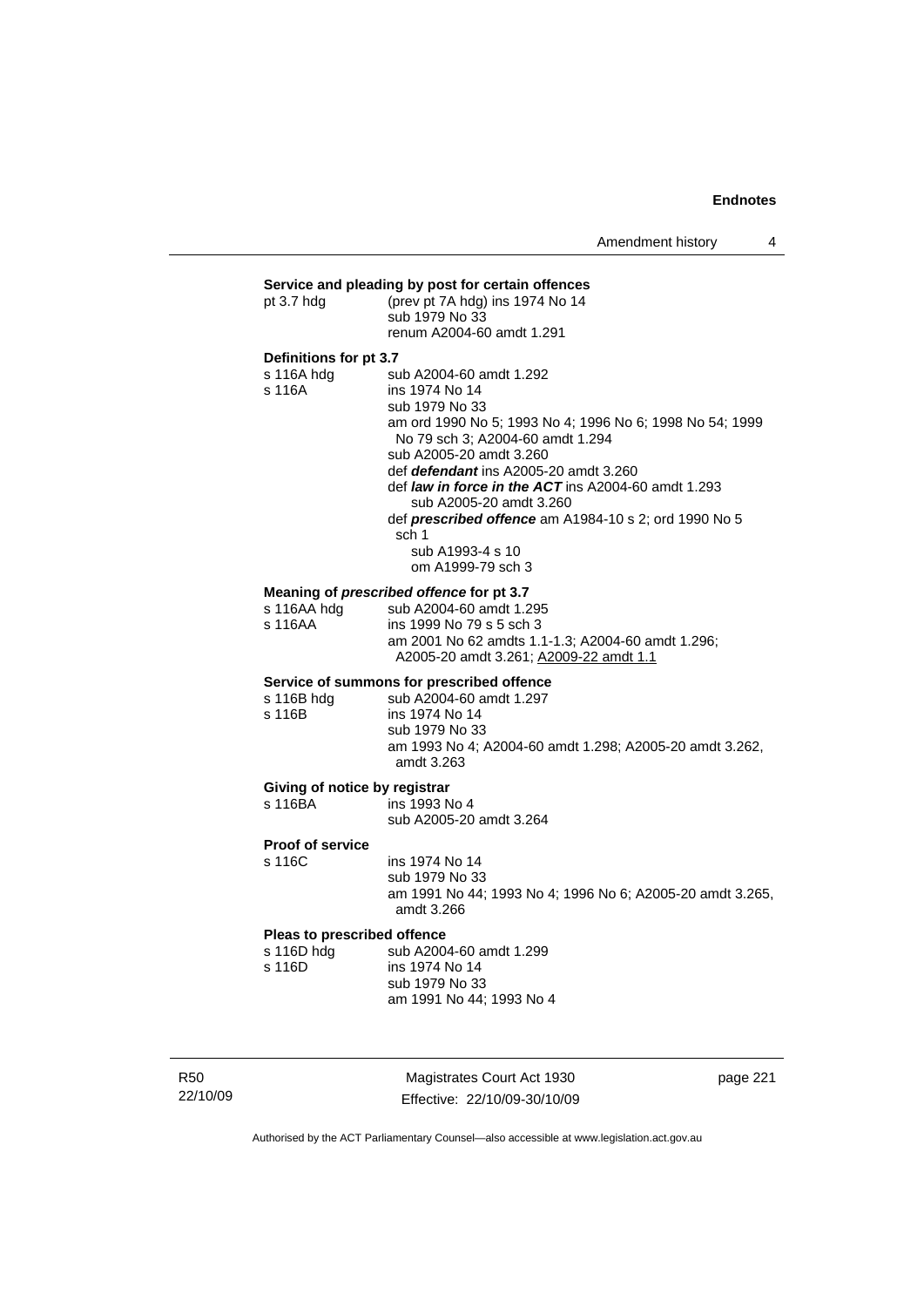4 Amendment history

## **Procedure if plea of guilty entered**<br>s 116E **ins 1974** No 14

| s 116E | ins 1974 No 14           |
|--------|--------------------------|
|        | sub 1979 No 33           |
|        | am 1991 No 44: 1993 No 4 |

#### **Procedure if notice of intention to defend given**

s 116F ins 1974 No 14

 sub 1979 No 33 am 1991 No 44; 1993 No 4

**Procedure if defendant pleads not guilty**  s 116FA ins 1989 No 59

#### **Procedure if defendant does not plead**

| s 116G | ins 1974 No 14                       |
|--------|--------------------------------------|
|        | sub 1979 No 33                       |
|        | am 1989 No 59; 1991 No 44; 1993 No 4 |

### **Restricted penalties under pt 3.7**

| s 116H hdg | sub A2004-60 amdt 1.300                                 |
|------------|---------------------------------------------------------|
| s 116H     | ins 1974 No 14                                          |
|            | sub 1979 No 33: 1993 No 4                               |
|            | am 1996 No 6: 1998 No 25: A2003-56 amdt 3.162: A2005-20 |
|            | amdt 3.267, amdt 3.268; ss renum R29 LA (see A2005-20   |
|            | amdt 3.269)                                             |
|            |                                                         |

### **Consequences of conviction in absence of defendant**

| s 116I hda | sub A2005-20 amdt 3.270                                  |
|------------|----------------------------------------------------------|
| s 116I     | ins 1974 No 14                                           |
|            | sub 1979 No 33                                           |
|            | am 1991 No 44; 1993 No 4; 1996 No 6; A2004-60 amdt 1.301 |
|            |                                                          |

#### **Date of conviction**

s 116J ins 1974 No 14 om 1979 No 33

#### **Infringement notices for certain offences**

pt 3.8 hdg (prev pt 8 hdg) om 1986 No 74 ins 2001 No 77 s 21 renum A2004-60 amdt 1.302

#### **Preliminary**

div 3.8.1 hdg ins 2001 No 77 s 21 renum A2004-60 amdt 1.303

page 222 Magistrates Court Act 1930 Effective: 22/10/09-30/10/09

R50 22/10/09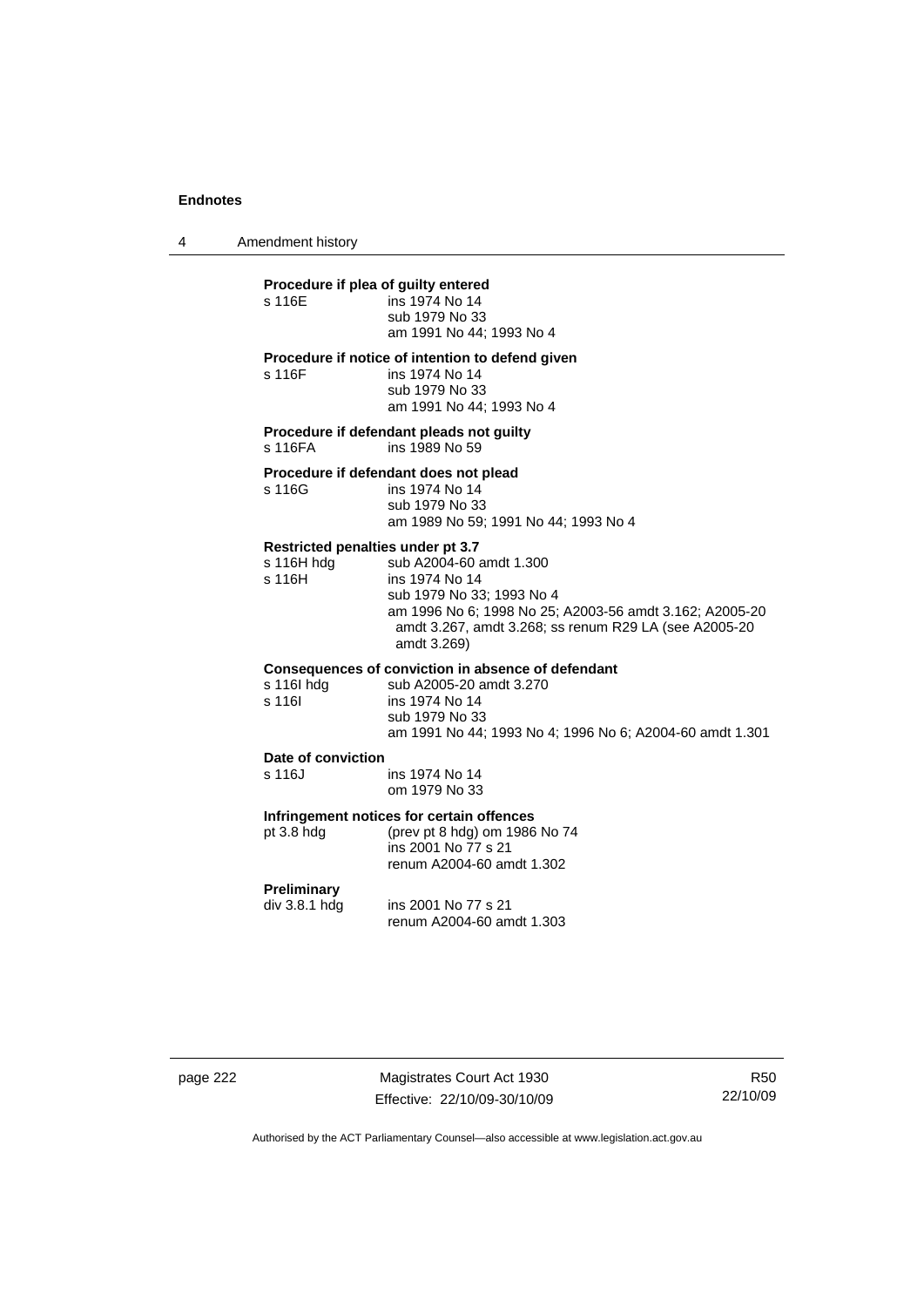## **Definitions for pt 3.8**

| s 117 hdg                               | sub A2004-60 amdt 1.304                                                 |
|-----------------------------------------|-------------------------------------------------------------------------|
| s 117                                   | om 1986 No 74                                                           |
|                                         | ins 2001 No 77 s 21                                                     |
|                                         | def another jurisdiction ins A2004-47 amdt 1.1                          |
|                                         | def authorised person sub 2002 No 30 amdt 3.587;<br>A2004-60 amdt 1.305 |
|                                         | def <i>driver</i> ins A2004-47 amdt 1.1                                 |
|                                         | def <i>home address</i> ins A2004-47 amdt 1.1                           |
|                                         | def <i>illegal user declaration</i> ins A2004-47 amdt 1.1               |
|                                         | def known offender declaration ins A2004-47 amdt 1.1                    |
|                                         | def registered ins A2004-47 amdt 1.1                                    |
|                                         | def registered operator ins A2004-47 amdt 1.1                           |
|                                         | om A2005-20 amdt 3.271                                                  |
|                                         | def responsible person ins A2004-47 amdt 1.1                            |
|                                         | def sold vehicle declaration ins A2004-47 amdt 1.1                      |
|                                         | def trader's plate ins A2004-47 amdt 1.1                                |
|                                         | om A2005-20 amdt 3.271                                                  |
|                                         | def <i>unknown offender declaration</i> ins A2004-47 amdt 1.1           |
|                                         | def vehicle ins A2004-47 amdt 1.1                                       |
|                                         | def vehicle related offence ins A2004-47 amdt 1.1                       |
| Purpose and effect of pt 3.8            |                                                                         |
| s 118 hdg                               | sub A2004-60 amdt 1.306                                                 |
| s 118                                   | om 1986 No 74                                                           |
|                                         | ins 2001 No 77 s 21                                                     |
|                                         | Regulations about infringement notice offences                          |
| s 119                                   | om 1986 No 74                                                           |
|                                         | ins 2001 No 77 s 21                                                     |
|                                         | am A2003-2 s 70                                                         |
| Infringement and reminder notices       |                                                                         |
| div 3.8.2 hdg                           | (prev div 8.2 hdg) ins 2001 No 77 s 21                                  |
|                                         | renum A2004-60 amdt 1.307                                               |
|                                         |                                                                         |
| Service of infringement notices         |                                                                         |
| s 120                                   | om 1986 No 74                                                           |
|                                         | ins 2001 No 77 s 21<br>am A2004-42 amdt 1.8, amdt 1.9                   |
|                                         | sub A2004-47 amdt 1.2                                                   |
|                                         | am A2008-6 s 18; ss renum R40 LA                                        |
|                                         |                                                                         |
| <b>Contents of infringement notices</b> |                                                                         |
| s 121                                   | om 1986 No 74                                                           |
|                                         | ins 2001 No 77 s 21                                                     |
|                                         | Additional information in infringement notices                          |
| s 122                                   | om 1986 No 74                                                           |
|                                         | ins 2001 No 77 s 21                                                     |
|                                         |                                                                         |
|                                         |                                                                         |

R50 22/10/09

Magistrates Court Act 1930 Effective: 22/10/09-30/10/09 page 223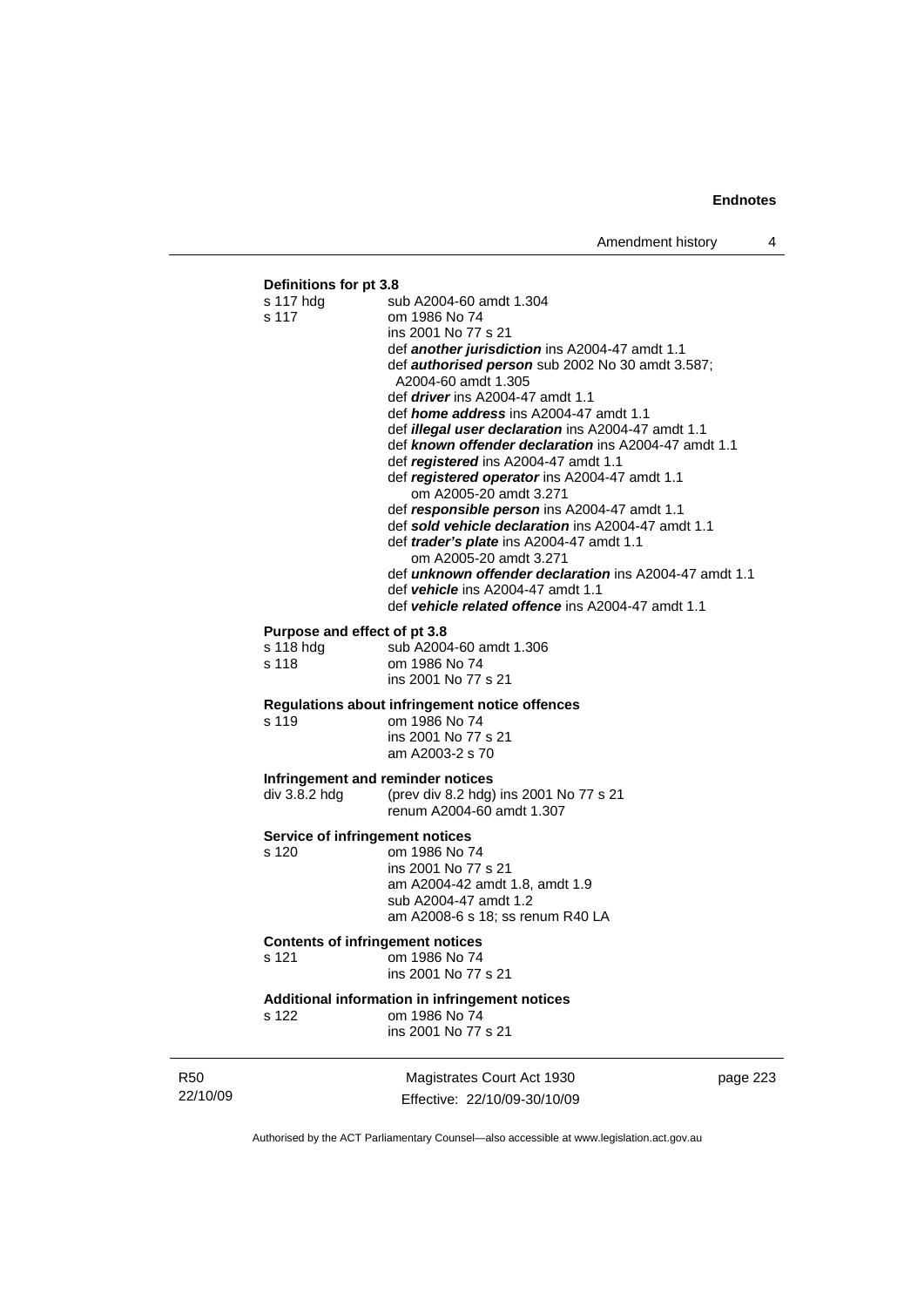4 Amendment history **Time for payment of infringement notice penalty**<br>s 123 sub 1937 No 28 sub 1937 No 28 om 1986 No 74 ins 2001 No 77 s 21 **Extension of time to pay penalty**  s 124 om 1986 No 74 ins 2001 No 77 s 21 **Effect of payment of infringement notice penalty**  am 1937 No 28 om 1986 No 74 ins 2001 No 77 s 21 **Application for withdrawal of infringement notice**  s 126 om 1986 No 74 ins 2001 No 77 s 21 **Withdrawal of infringement notice**  s 127 sub 1937 No 28 om 1986 No 74 ins 2001 No 77 s 21 **Guidelines about withdrawal of infringement notices**  am 1937 No 28 om 1986 No 74 ins 2001 No 77 s 21 **Reminder notices**  s 129 sub 1967 No 1 am 1980 No 4 om 1986 No 74 ins 2001 No 77 s 21 **Contents of reminder notices**  s 130 om 1986 No 74 ins 2001 No 77 s 21 **Additional information in reminder notices**  s 131 om 1986 No 74 ins 2001 No 77 s 21 **Additional provisions for vehicle-related offences**  div 3.8.3 hdg (prev div 8.2A hdg) ins A2004-47 amdt 1.3 renum R26 LA **Meaning of** *infringement notice* s 131A ins A2004-47 amdt 1.3

page 224 Magistrates Court Act 1930 Effective: 22/10/09-30/10/09

R50 22/10/09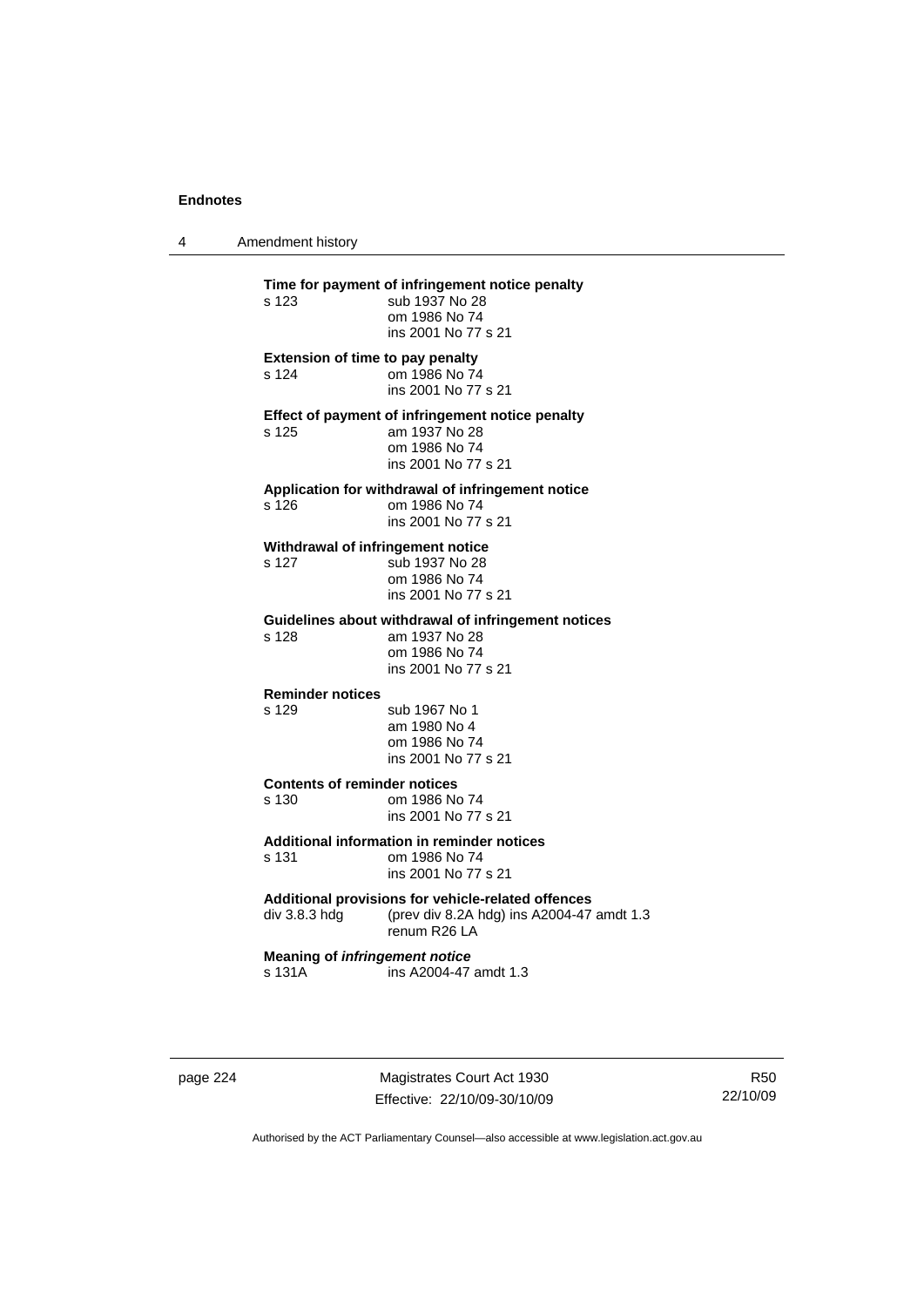|                                            | ins A2004-47 amdt 1.3<br>am A2004-42 amdt 1.10; ss renum R25 LA (see A2004-60<br>amdt 1.11)                                            |  |
|--------------------------------------------|----------------------------------------------------------------------------------------------------------------------------------------|--|
| s 131C                                     | Liability for vehicle-related offences<br>ins A2004-47 amdt 1.3                                                                        |  |
| <b>Illegal user declarations</b><br>s 131D | ins A2004-47 amdt 1.3                                                                                                                  |  |
| Known offender declarations<br>s 131E      | ins A2004-47 amdt 1.3                                                                                                                  |  |
| Sold vehicle declarations<br>s 131F        | ins A2004-47 amdt 1.3                                                                                                                  |  |
| s 131G                                     | Unknown offender declarations<br>ins A2004-47 amdt 1.3                                                                                 |  |
| div 3.8.4 hdg                              | Disputing liability for infringement notices<br>(prev div 8.3 hdg) ins 2001 No 77 s 21<br>sub and renum A2004-60 amdt 1,308 and R26 LA |  |
| s 132                                      | Disputing liability for infringement notice offence<br>am 1967 No 1; 1969 No 12; 1977 No 4<br>om 1986 No 74<br>ins 2001 No 77 s 21     |  |
| s 133                                      | <b>Extension of time to dispute liability</b><br>am 1937 No 28<br>om 1986 No 74<br>ins 2001 No 77 s 21                                 |  |
| Procedure if liability disputed<br>s 134   | ins 2001 No 77 s 21<br>am A2004-42 amdt 1.12                                                                                           |  |
| div 3.8.5 hdg                              | Infringement notices-other provisions<br>(prev div 8.4 hdg) ins 2001 No 77 s 21<br>sub and renum A2004-60 amdt 1,309 and R26 LA        |  |
| s 134A                                     | Authorised people for infringement notice offences<br>ins 1968 No 25<br>om 1986 No 74<br>ins 2002 No 30 amdt 3.588                     |  |
| s 134B                                     | Money recovered by infant or person of unsound mind<br>ins 1968 No 25<br>am 1978 No 46<br>om 1986 No 74                                |  |

R50 22/10/09

Authorised by the ACT Parliamentary Counsel—also accessible at www.legislation.act.gov.au

Effective: 22/10/09-30/10/09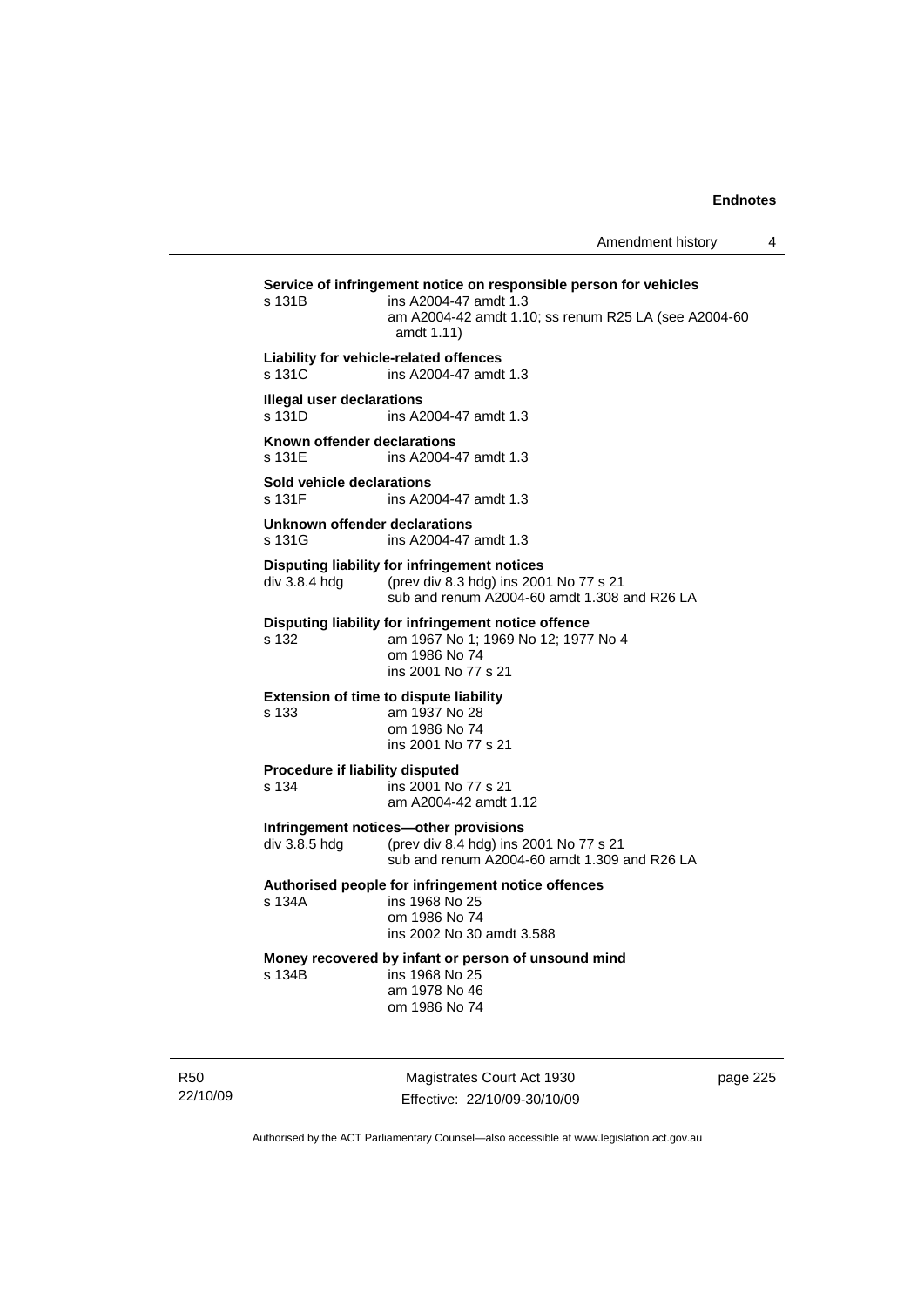4 Amendment history

## **Delegation of administering authority's functions**  am 1937 No 28 om 1986 No 74 ins 2001 No 77 s 21 sub 2002 No 30 amdt 3.589 **Evidentiary certificates**  s 136 om 1986 No 74 ins 2001 No 77 s 21 **Default summons**  s 137 om 1986 No 74 **Service of default summons**  s 138 om 1986 No 74 **Ground of defence to be in writing lodged with the clerk**  s 139 am 1937 No 28; 1958 No 12; 1970 No 15 om 1986 No 74 **Trial**  am 1958 No 12; 1970 No 15 om 1986 No 74 **Enforcement of criminal decisions**  pt 3.9 hdg (prev pt 9 hdg) sub and renum A2004-60 amdt 1.310 **Enforcement of criminal decisions—general**  div 3.9.1 hdg (prev pt 9 div 1 hdg) renum R8 LA sub and renum A2004-60 amdt 1.311 **Minute of decision and notice to defendant**  s 141 am 1972 No 37; ord 1990 No 5; 1991 No 44; 1993 No 4; 1996 No 6; 1996 No 68; 1998 No 25; 1999 No 91 sch 2; ss renum R10 LA; A2006-23 amdts 1.235, 1.236; A2006-40 amdt 2.143; A2007-44 amdt 1.2 **Formal convictions and orders**  s 142 am 1937 No 28; 1991 No 44; A2005-20 amdt 3.272; A2006-40 amdt 2.144 **Consequences if information dismissed**  s 143 am 1986 No 74; 1991 No 44 sub A2005-20 amdt 3.273 **Copies of informations and other documents**  s 144 sub 1967 No 1

 am 1980 No 10; 1986 No 74; 1991 No 38; 1991 No 44; 1994 No 4; A2006-23 amdt 1.237

page 226 Magistrates Court Act 1930 Effective: 22/10/09-30/10/09

R50 22/10/09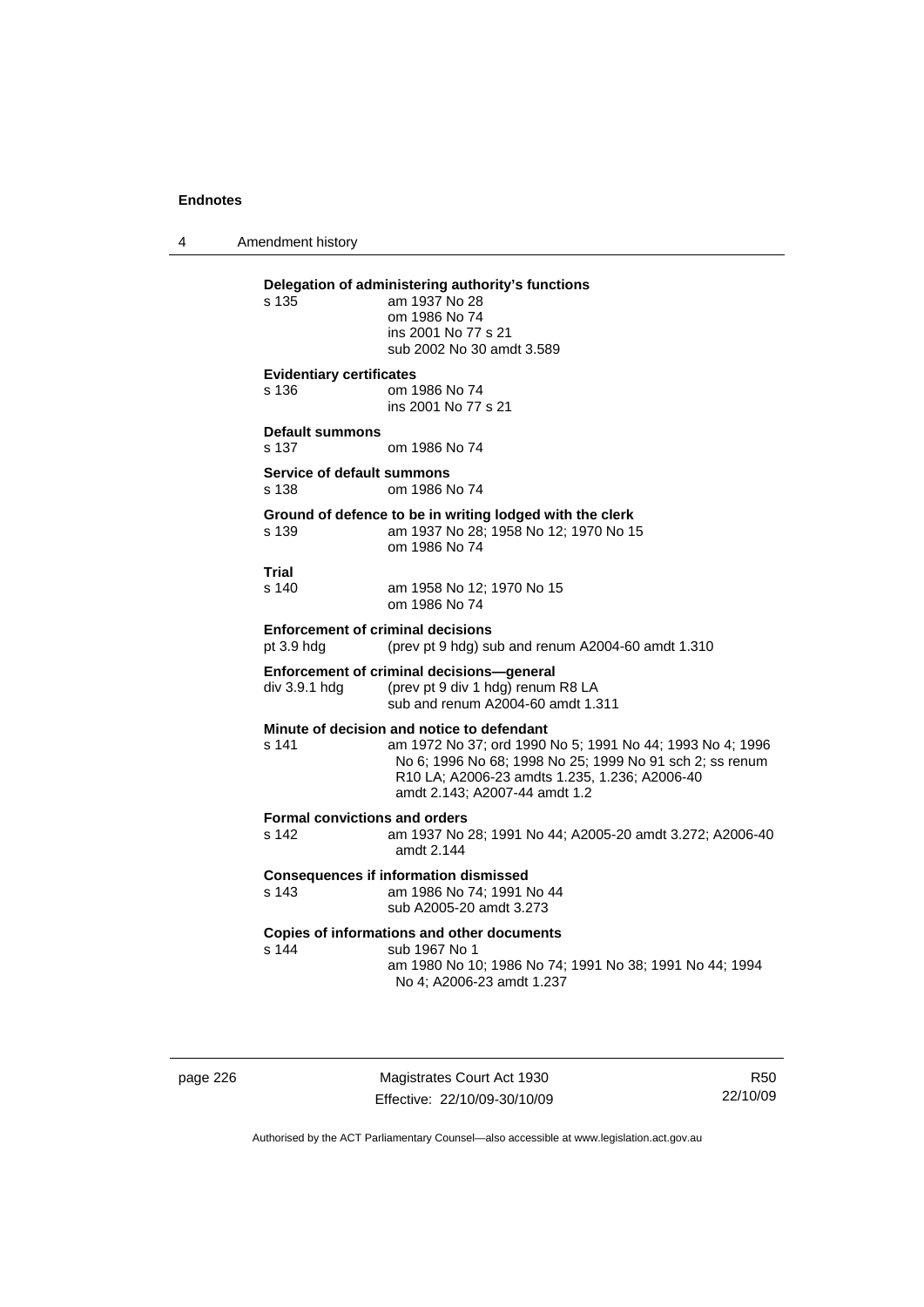Amendment history 4

## **Imprisonment in first instance**  am 1996 No 6 om A2006-23 amdt 1.238 **Enforcement of fines**  div 3.9.2 hdg (prev pt 9 div 2 hdg) sub 1994 No 61 am 1998 No 25 renum as div 9.2 hdg R8 LA renum A2004-60 amdt 1.312 **Definitions for div 3.9.2**  s 146 hdg sub A2004-60 amdt 1.313 s 146 om 1986 No 57 ins 1989 No 60 sub 1991 No 112 am A2006-23 amdt 1.239 def *chief police officer* ins A1998-25 s 8 om A2004-60 amdt 1.314 def *default notice* ins A1998-25 s 8 def *fine* ins A1998-25 s 8 am A1999-91 sch 2; A2005-20 amdt 3.274; A2006-23 amdt 1.240, amdt 1.241; A2007-44 amdt 1.3; pars renum R39 LA (e) note exp 2 June 2011 (see A2005-58 s 147 (2) (b) (i)) def *fine defaulter* ins A1998-25 s 8 def *government agency* ins A1998-25 s 8 am A2005-20 amdt 3.275 def *outstanding fine* ins A1998-25 s 8 sub A2005-20 amdt 3.276 def *parking offence* om A1998-25 s 8 def *penalty notice* ins A1998-25 s 8 def *Territory entity* ins A1998-25 s 8 sub A2004-60 amdt 1.315 def *traffic offence* am A1993-4 s 21 om A1998-25 s 8 **No imprisonment for breach of reparation order**  ins ord 1990 No 1 am 1996 No 6 om 1998 No 25 **Payment of fine**  s 147 am 1968 No 25; 1977 No 34; 1986 No 74; 1989 No 60; ord 1990 No 5; 1991 No 112; 1992 No 23; 1993 No 4; 1994 No 4; 1994 No 45; 1994 No 61; 1995 No 46 sub 1998 No 25

R50 22/10/09

Magistrates Court Act 1930 Effective: 22/10/09-30/10/09 page 227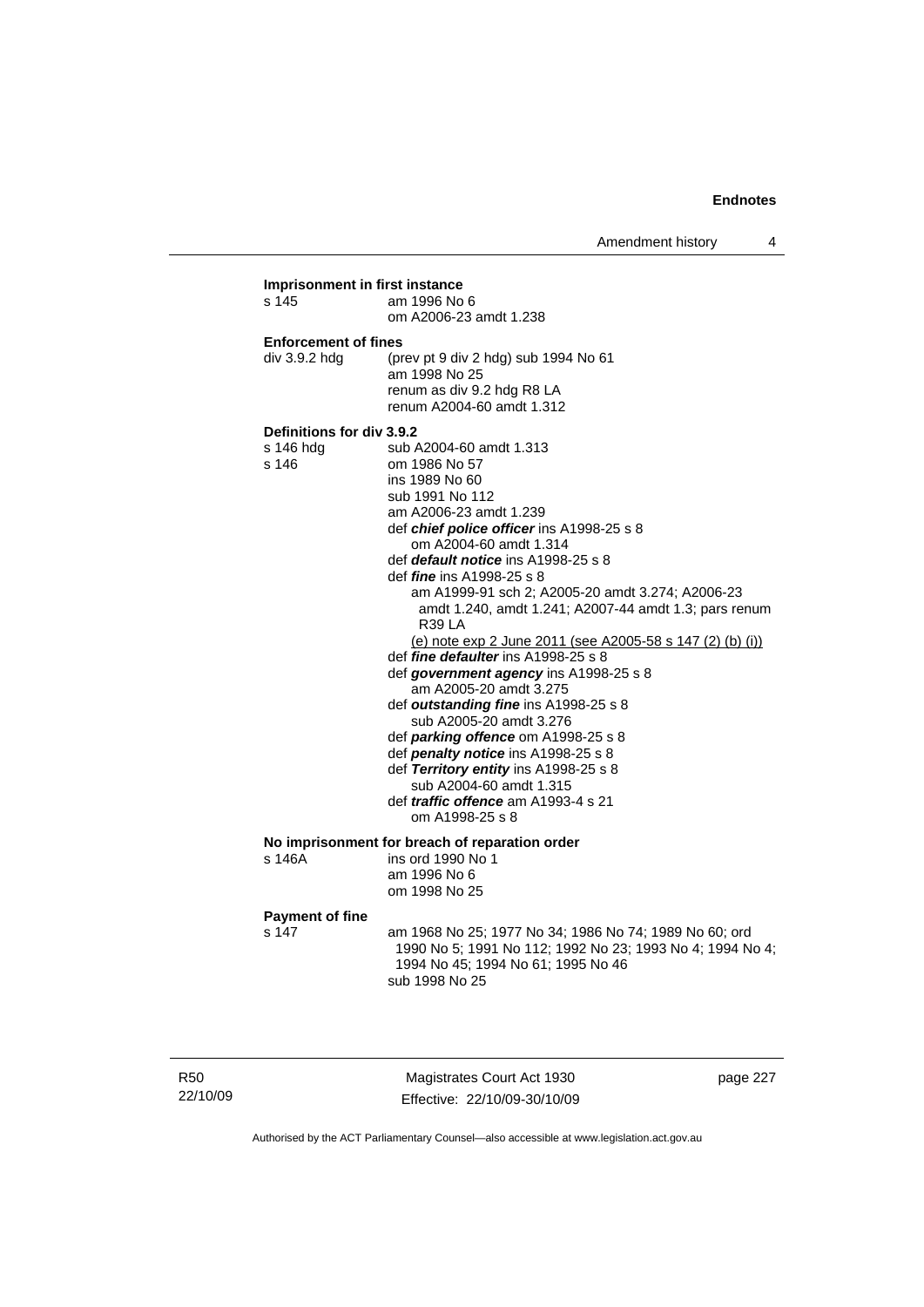4 Amendment history

| Notice of address etc                      |                                                                                                                                                            |  |
|--------------------------------------------|------------------------------------------------------------------------------------------------------------------------------------------------------------|--|
| s 147A                                     | ins 1989 No 60<br>am 1991 No 44; 1991 No 112; 1993 No 48<br>sub 1998 No 25                                                                                 |  |
| Access to particulars of address<br>s 147B | ins 1998 No 25<br>sub A2007-8 amdt 1.14                                                                                                                    |  |
| <b>Doubtful service</b><br>s 147C          | ins 1998 No 25                                                                                                                                             |  |
| Court may allow time to pay<br>s 148       | am 1974 No 14; 1979 No 33; 1991 No 44; 1998 No 25;<br>ss renum R10 LA; A2005-20 amdt 3.277                                                                 |  |
| <b>Penalty notice</b><br>s 149             | om 1986 No 74<br>ins 1998 No 25                                                                                                                            |  |
| <b>Default</b><br>s 150                    | am 1974 No 14; 1977 No 34; 1979 No 33; 1986 No 74; 1989<br>No 60; 1991 No 112; 1993 No 4; 1999 No 79 s 5 sch 3<br>sub 1998 No 25<br>am A2004-60 amdt 1.316 |  |
| s 150A                                     | Parking offences-further orders in respect of natural persons<br>ins 1989 No 60<br>am 1991 No 44; 1991 No 112; 1993 No 48<br>om 1998 No 25                 |  |
| s 150B                                     | Parking offences—further orders in respect of bodies corporate<br>ins 1989 No 60<br>am 1991 No 44; 1991 No 112; 1993 No 48; 1994 No 61<br>om 1998 No 25    |  |
| <b>Further orders-service</b><br>s 150C    | ins 1989 No 60<br>am 1991 No 44<br>om 1998 No 25                                                                                                           |  |
| Default notice<br>s 151                    | orig s 151 renum as s 185<br>ins 1998 No 25                                                                                                                |  |
| <b>Special arrangements</b><br>s 152       | orig s 152 renum as s 186<br>ins 1998 No 25<br>am A2006-23 amdt 1.242; A2008-19 amdt 1.86                                                                  |  |
|                                            |                                                                                                                                                            |  |

page 228 Magistrates Court Act 1930 Effective: 22/10/09-30/10/09

R50 22/10/09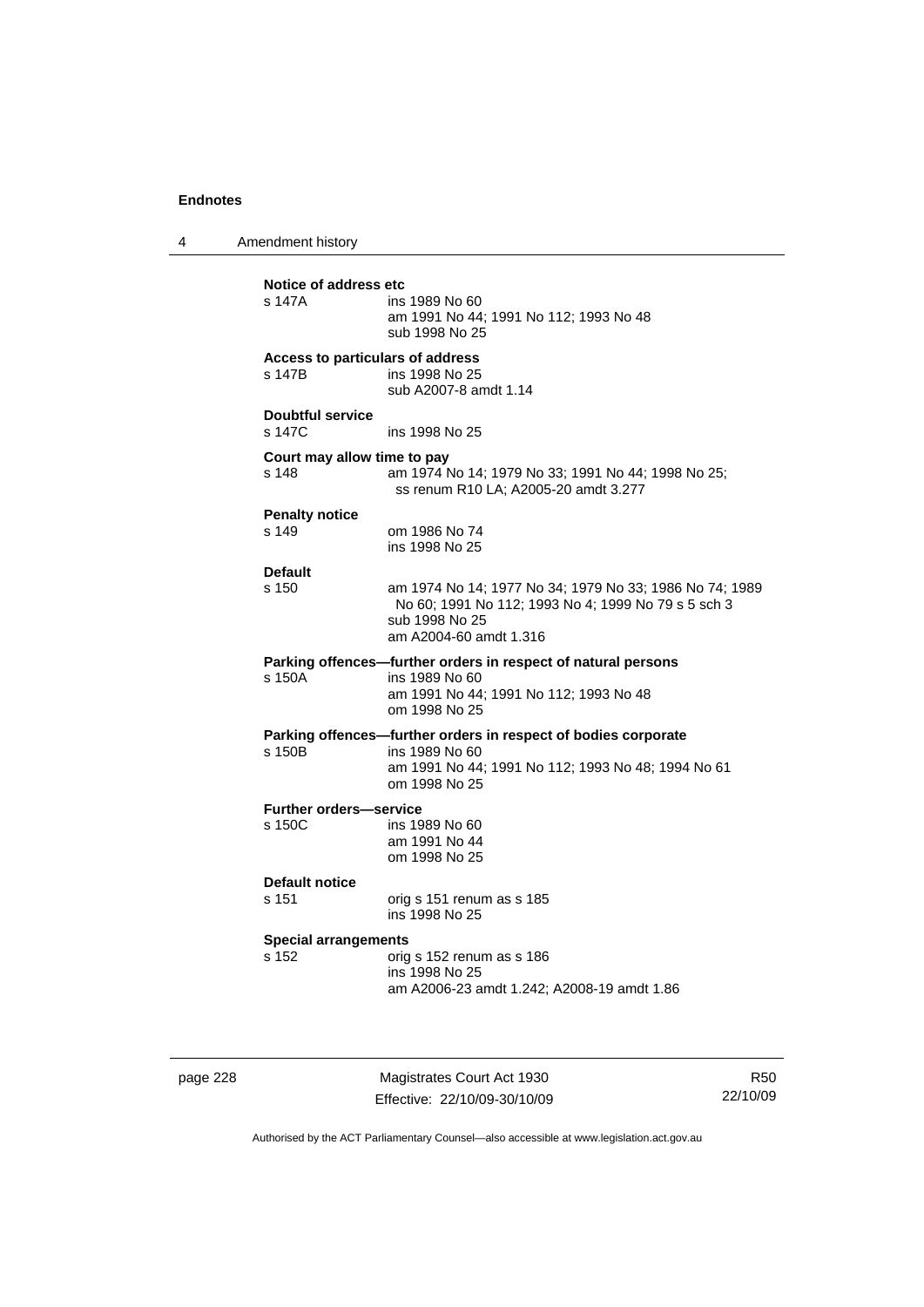#### **Notice for suspension of driver licence etc**

s 153 am 1937 No 28; 1940 No 22; 1989 No 60; 1991 No 44 om 1998 No 25 sub 1999 No 79 s 5 sch 3

am A2006-23 amdt 1.243; A2008-19 amdt 1.87

#### **Parking offences—instalment payments**

| s 153A | ins 1989 No 60 |
|--------|----------------|
|        | am 1991 No 44  |
|        | om 1998 No 25  |

#### **Consequence of non-compliance with certain orders**  s 153B

| s 153B | ins 1989 No 60 |
|--------|----------------|
|        | am 1991 No 44  |
|        | om 1998 No 25  |

## **Part payments**

ins 1989 No 60 am 1991 No 44 om 1998 No 25

#### **Access to personal information**

s 154 orig s 154 renum as s 187 ins 1998 No 25 sub A2007-8 amdt 1.15

### **Ascertainment of capacity to pay fine**

s 154A ins 1998 No 25 am A2004-60 amdts 1.317-1.320 reloc to Magistrates Court Rules 1932, pt 4 as rule 18 by A2004-60 amdt 1.321

## **Garnishee orders and writs of execution**

ins 1998 No 25 am A2004-60 amdt 1.322, amdt 1.323 reloc to Magistrates Court Rules 1932, pt 4 as rule 19 by A2004-60 amdt 1.324

#### **Application of Magistrates Court (Civil Jurisdiction) Rules, pt 19**

| s 154C hdg | sub A2004-60 amdt 1.325                                   |
|------------|-----------------------------------------------------------|
| s 154C     | ins 1998 No 25                                            |
|            | am A2004-60 amdts 1.326-1.334                             |
|            | reloc to Magistrates Court Rules 1932, pt 4 as rule 20 by |
|            | A2004-60 amdt 1.335                                       |
|            |                                                           |

#### **Fine defaulters—imprisonment**

| s 154D | ins 1998 No 25                                                  |
|--------|-----------------------------------------------------------------|
|        | sub A2006-23 amdt 1.244                                         |
|        | am A2007-15 amdt 1.27; A2007-44 amdt 1.4; A2008-19<br>amdt 1.88 |
|        | (4) note exp 2 June 2011 (see A2005-58 s 147 (2) (b) (ii))      |
|        |                                                                 |

| R50      | Magistrates Court Act 1930   | page 229 |
|----------|------------------------------|----------|
| 22/10/09 | Effective: 22/10/09-30/10/09 |          |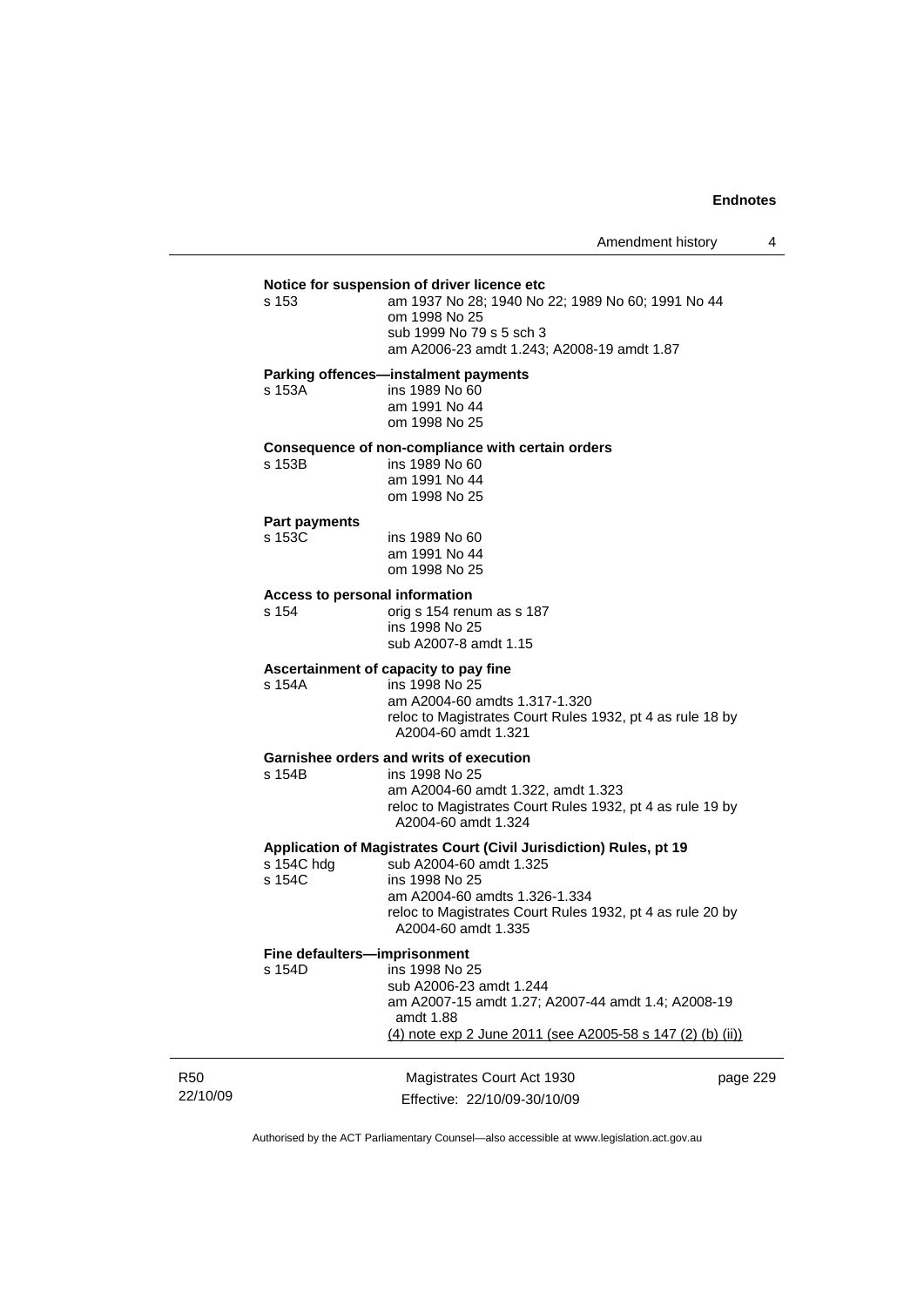| Amendment history<br>4 |  |
|------------------------|--|
|------------------------|--|

| Young fine defaulters<br>s 154F                                                                     | ins A2008-19 amdt 1.89                                                                                                                                                  |  |
|-----------------------------------------------------------------------------------------------------|-------------------------------------------------------------------------------------------------------------------------------------------------------------------------|--|
| s 154F                                                                                              | Young fine defaulters-no capacity to pay<br>ins A2008-19 amdt 1.89                                                                                                      |  |
| s 155 hdg<br>s 155                                                                                  | Fine amounts to be paid to registrar<br>am 1991 No 44<br>am 1991 No 44<br>sub A2005-20 amdt 3.278<br>om A2006-23 amdt 1.244                                             |  |
| s 155A hdg<br>s 155A                                                                                | Costs to be paid to clerk by registrar of motor vehicles<br>am 1991 No 44<br>ins 1989 No 60<br>am 1991 No 44; 1991 No 112<br>om 1998 No 25                              |  |
| <b>Execution to stop on payment</b><br>s 156                                                        | am 1977 No 34<br>sub A2005-20 amdt 3.278<br>om A2006-23 amdt 1.244                                                                                                      |  |
| s 157                                                                                               | Outstanding fine discharged by payment<br>am 1976 No 42; 1977 No 34; 1991 No 44; 1998 No 25;<br>A2004-60 amdt 1.336<br>sub A2006-23 amdt 1.244<br>am A2008-19 amdt 1.90 |  |
| s 158                                                                                               | Outstanding fine satisfied by imprisonment<br>am 1986 No 74; 1991 No 44<br>om 1994 No 61<br>ins 1998 No 25<br>sub A2006-23 amdt 1.244<br>am A2007-15 amdt 1.28          |  |
| Outstanding fine satisfied by imprisonment-young fine defaulter<br>ins A2008-19 amdt 1.91<br>s 158A |                                                                                                                                                                         |  |
| <b>Remission</b><br>s 159 hdg<br>s 159                                                              | am 1991 No 44<br>am 1991 No 44<br>om 1994 No 61<br>ins 1998 No 25<br>om A2006-23 amdt 1.245                                                                             |  |
| s 160                                                                                               | Conviction or order quashed or set aside<br>om 1994 No 61<br>ins 1998 No 25<br>am 1999 No 79 s 5 sch 3                                                                  |  |

page 230 Magistrates Court Act 1930 Effective: 22/10/09-30/10/09

R50 22/10/09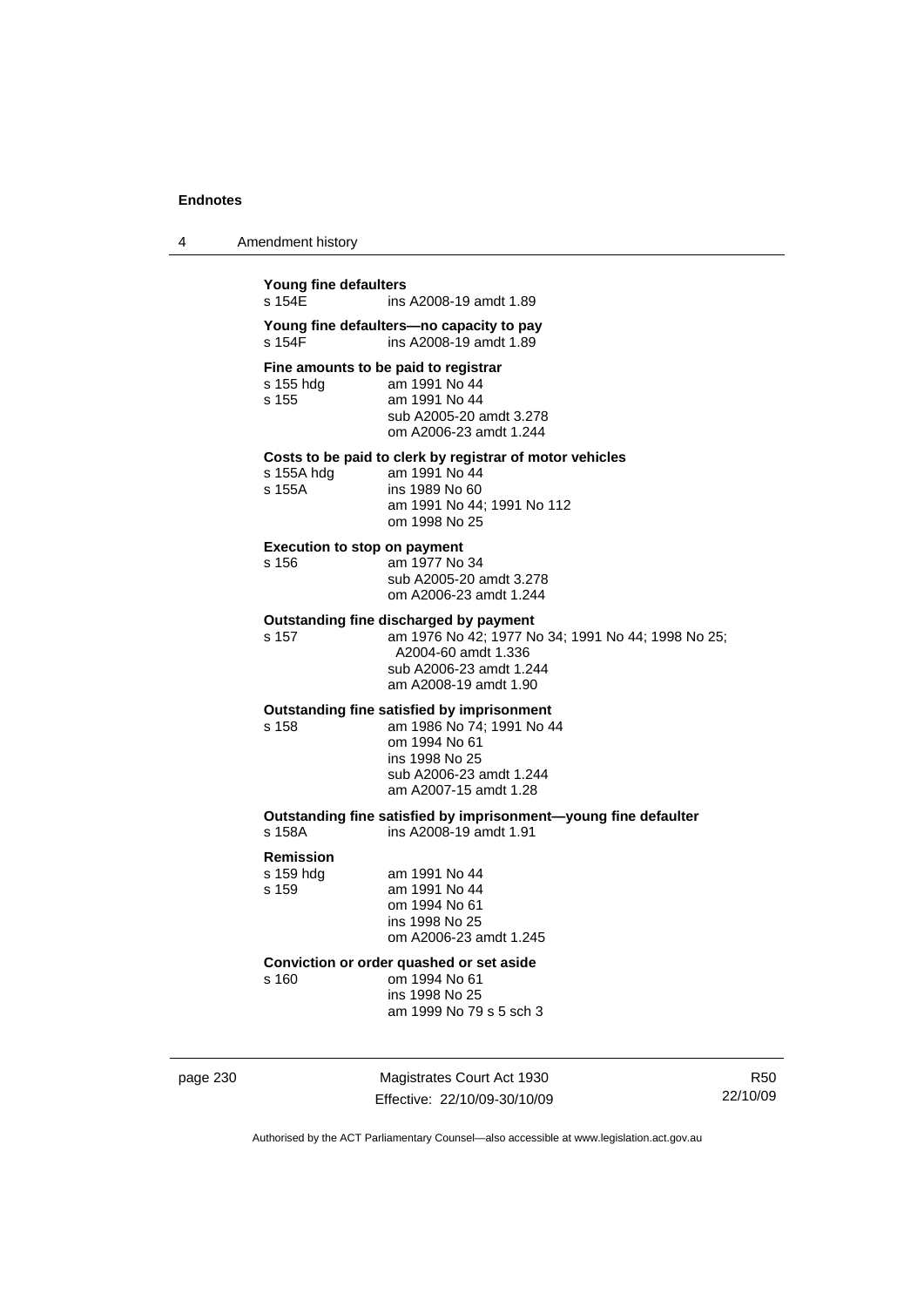**Other enforcement provisions not affected**  s 161 am 1986 No 74 om 1994 No 61 ins 1998 No 25 **Procedure on execution**  s 162 am 1953 No 14; 1967 No 1; 1991 No 44; 1994 No 81 om 1994 No 61 **Warrant of distress after appeal**  s 163 om 1972 No 37 **Money, Australian notes and bank notes may be seized and choses in action may be seized, sued on and sold**  s 164 am ord 1990 No 5 om 1994 No 61 **Time of application to be recorded**  s 165 am 1953 No 14; 1991 No 44 om 1994 No 61 **Warrant of execution, when to be executed**  s 166 am 1967 No 1; 1994 No 81 om 1994 No 61 **Reciprocal enforcement of fines against bodies corporate**  div 3.9.3 hdg (prev pt 9 div 2A hdg) ins 1982 No 2 renum as div 9.2A hdg R8 LA renum A2004-60 amdt 1.337 **Definitions for div 3.9.3**  s 166A hdg sub A2004-60 amdt 1.338<br>s 166A ins 1982 No 2 ins 1982 No 2 def *fine* am A2005-20 amdt 3.279 def *reciprocating court* sub A2005-20 amdt 3.280 def *relevant officer* am A1991-44 s 7 and sch 1 def *State* am A2004-60 amdt 1.339 **Declarations relating to reciprocating courts**  s 166B ins 1982 No 2 am 2001 No 44 amdts 1.2752-1.2754; A2005-20 amdt 3.281 **Enforcement of fine**  s 166C ins 1982 No 2 am 1991 No 44; 1994 No 61; A2004-60 amdt 1.340, amdt 1.341; A2005-20 amdts 3.282-3.284; ss renum R29 LA (see A2005-20 amdt 3.285); A2006-40 amdts 2.145-2.147 **Effect of enforcement by reciprocating court**<br>s 166D ins 1982 No 2  $ins$  1982 No 2 am 1991 No 44

R50 22/10/09

Magistrates Court Act 1930 Effective: 22/10/09-30/10/09 page 231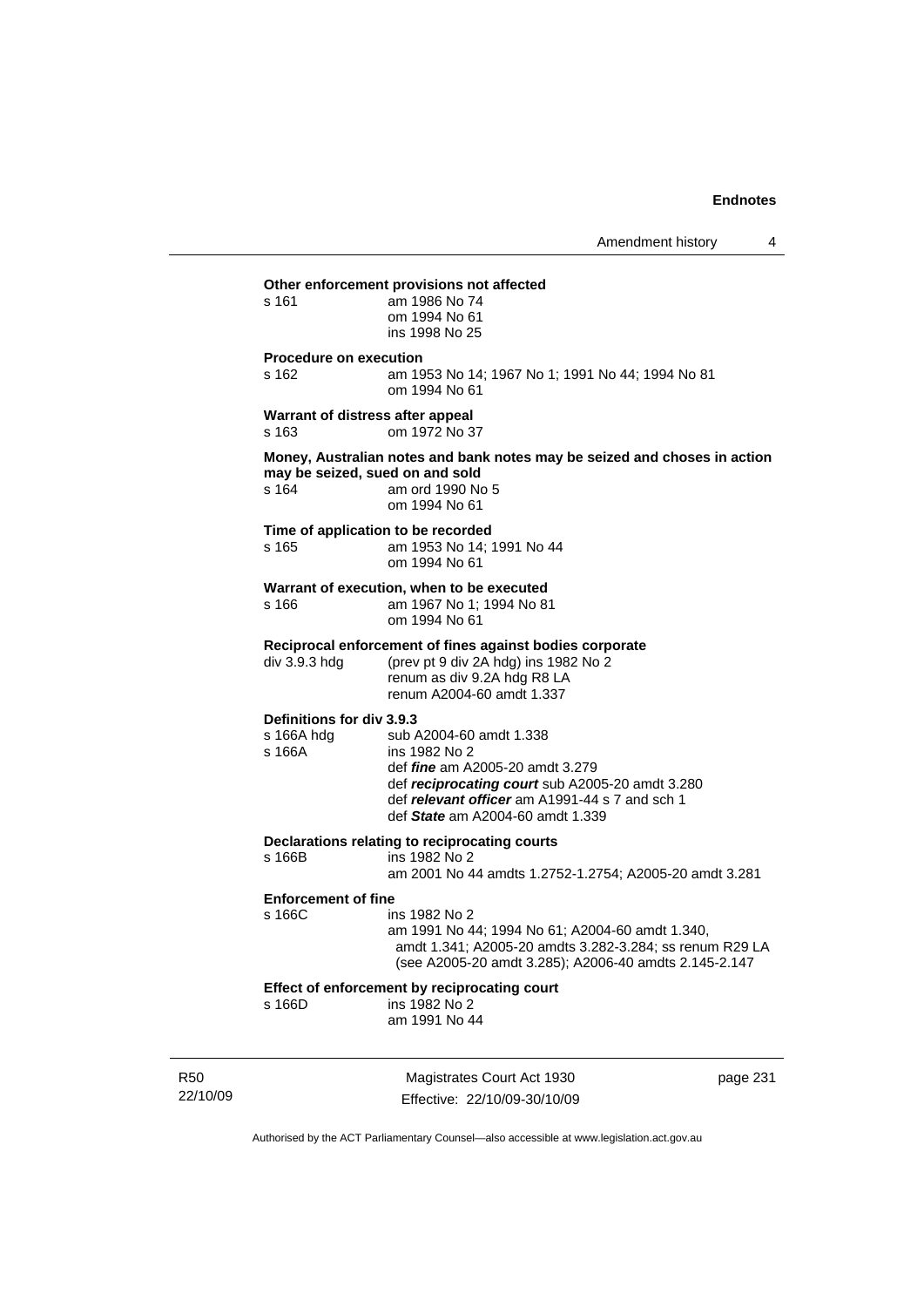4 Amendment history

**Registrar to notify payment of territory fine**  am 1991 No 44 s 166E ins 1982 No 2 am 1991 No 44 **Adverse claim to goods seized**  s 167 am 1953 No 14 om 1986 No 74 **Rules in Interpleader summons**  s 168 om 1986 No 74 **Right of landlord not affected**  s 169 om 1986 No 74 **Oral examination of debtor as to debts owing to him**  s 170 am 1968 No 25; 1991 No 44 om 1994 No 61 **Order nisi for attachment of debt**  s 171 am 1937 No 28; 1991 No 44 om 1994 No 61 **Service of order nisi to bind debts**  s 172 am 1993 No 4 om 1994 No 61 **Where garnishee does not dispute debt**  s 173 sub 1968 No 25 am 1970 No 15; 1991 No 44 om 1994 No 61 **Where garnishee disputes debt**  s 174 am 1986 No 74 om 1994 No 61 **Issue may be filed**  s 175 om 1994 No 61 **Where third party claims lien or charge on debt**  s 176 om 1994 No 61 **Court may order warrant to levy amount or issue to be tried**  s 177 om 1994 No 61 **Payment by debtor under order to be valid discharge**  am 1937 No 28 om 1994 No 61 **Debt attachment book**  s 179 am 1991 No 44 om 1994 No 61

page 232 Magistrates Court Act 1930 Effective: 22/10/09-30/10/09

R50 22/10/09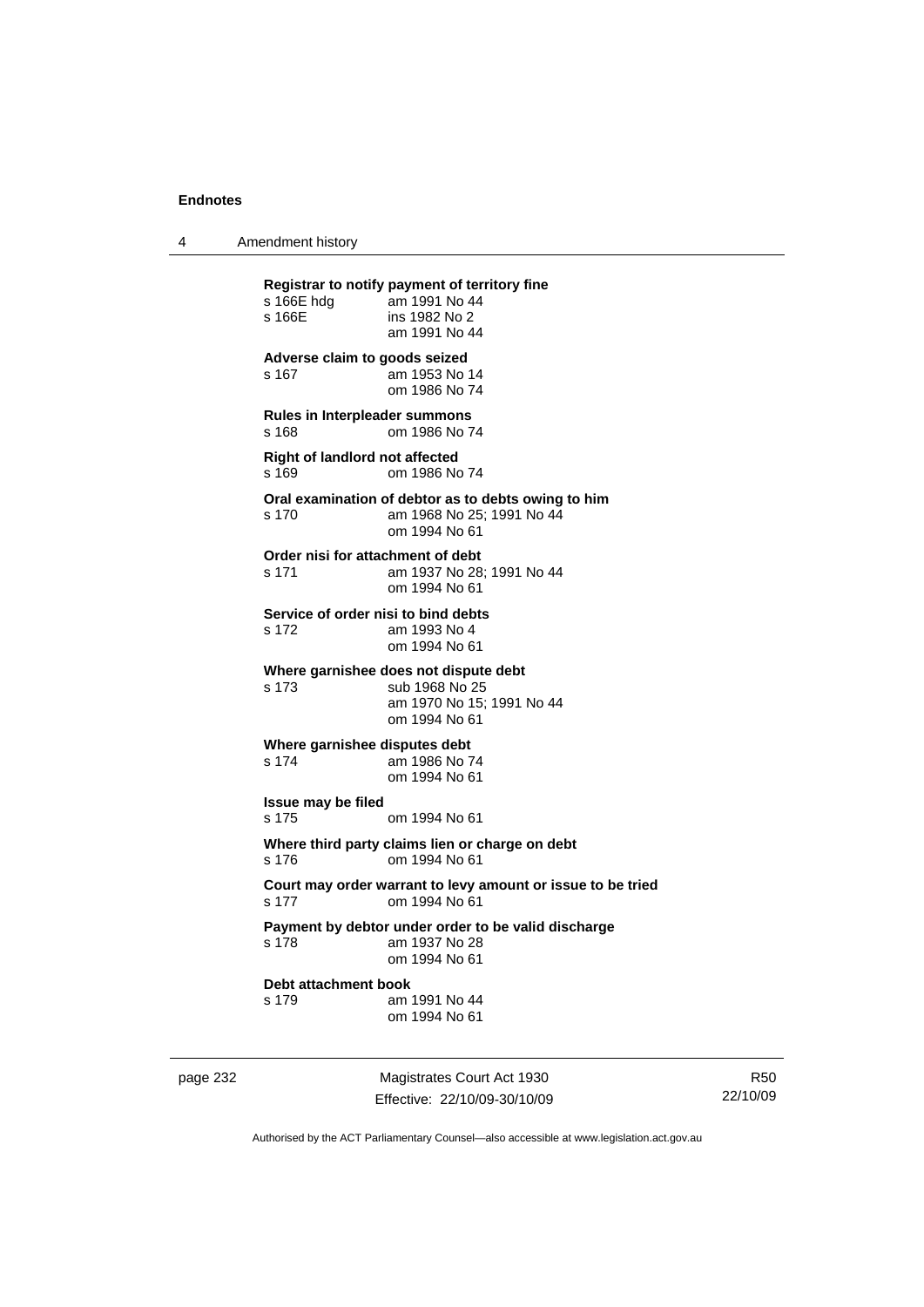| s 180                                   | om 1994 No 61                                                                                                                                                                                                                   |
|-----------------------------------------|---------------------------------------------------------------------------------------------------------------------------------------------------------------------------------------------------------------------------------|
| circumstances                           | Defendants in civil cases not to be imprisoned except under certain                                                                                                                                                             |
| s 181                                   | am 1937 No 28: 1991 No 44<br>om 1994 No 61                                                                                                                                                                                      |
| s 182                                   | Warrant in default of compliance<br>am 1991 No 44<br>om 1994 No 61                                                                                                                                                              |
| Ex parte order of commitment<br>s 183   | am 1991 No 44<br>om 1994 No 61                                                                                                                                                                                                  |
| div 3.9.4 hdg                           | Enforcement of criminal decisions—other provisions<br>(prev pt 9 div 6 hdg) renum as div 9.6 hdg R8 LA<br>sub and renum A2004-60 amdt 1.342                                                                                     |
| s 184                                   | <b>Enforcement of costs against informant</b><br>orig s 184 am 1991 No 44<br>om 1994 No 61<br>ins 1998 No 25 s 17                                                                                                               |
| s 185                                   | Committal to prison-orders not involving payment of amount<br>orig s 185 sub 1967 No 1<br>om 1972 No 37<br>(prev s 151) am 1977 No 34; 1996 No 6<br>renum 1998 No 25<br>am A2005-20 amdts 3.286-3.288<br>om A2006-23 amdt 1.246 |
| s 186                                   | Warrant of commitment to prison<br>orig s 186 om 1994 No 61<br>(prev s 152) sub 1996 No 6<br>renum 1998 No 25<br>am 1998 No 67; ss renum R10 LA<br>om A2006-23 amdt 1.246                                                       |
| s 187                                   | Warrant of commitment if defendant already in prison<br>orig s 187 om 1994 No 61<br>(prev s 154) renum 1998 No 25<br>am A2005-20 amdt 3.289<br>om A2006-23 amdt 1.246                                                           |
| Mitigation of payment by court<br>s 188 | am 1967 No 1; 1982 No 3; 1985 No 41; ord 1990 No 5; 1994<br>No 81<br>om A2006-23 amdt 1.246                                                                                                                                     |

R50 22/10/09

Magistrates Court Act 1930 Effective: 22/10/09-30/10/09 page 233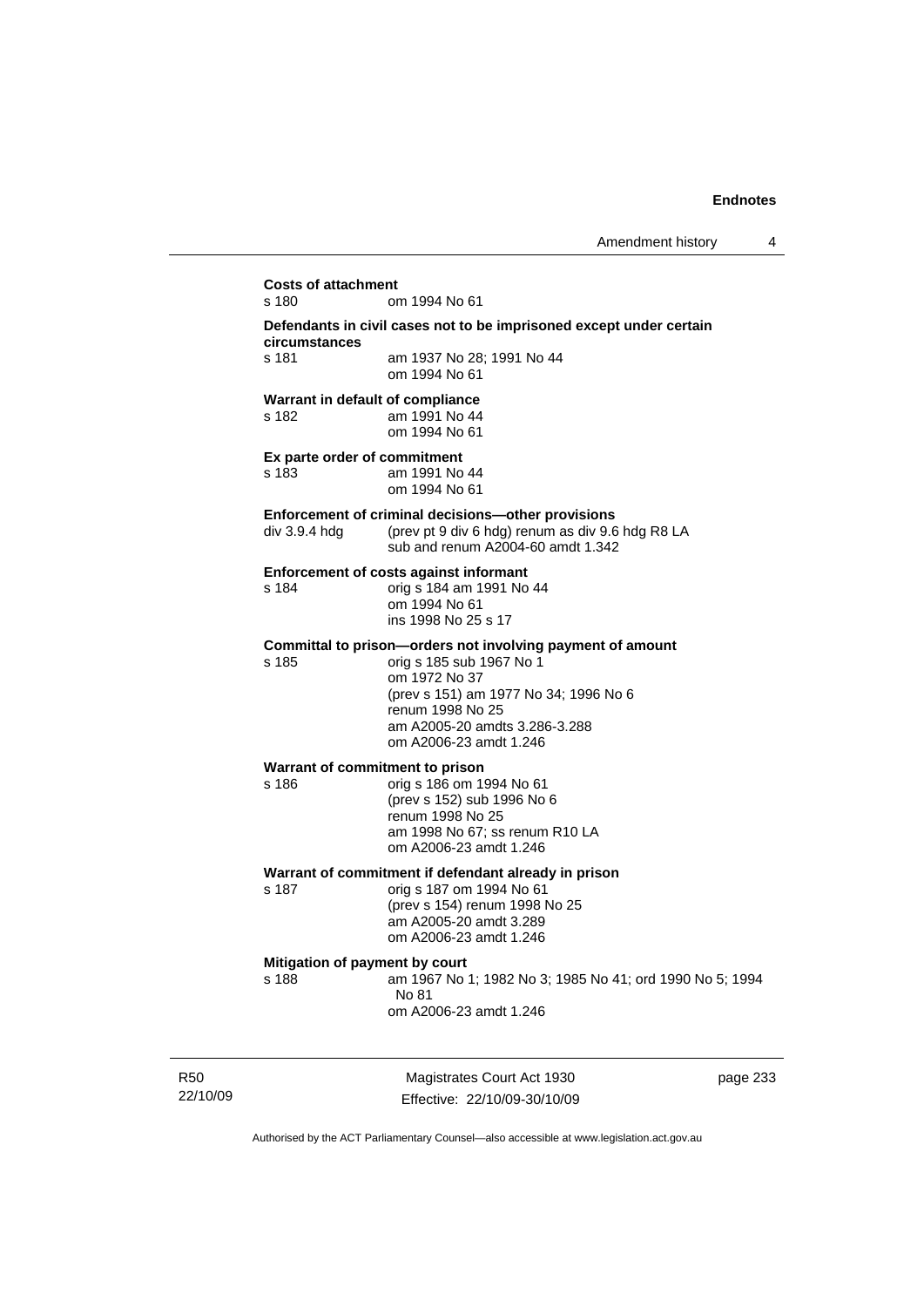4 Amendment history

## **Scale of imprisonment for nonpayment of money**<br>
s 189 am 1967 No 1: 1977 No 34: 1978

| s 189 | am 1967 No 1: 1977 No 34: 1978 No 46 |
|-------|--------------------------------------|
|       | sub 1993 No 4                        |
|       | am 1994 No 61                        |
|       | om 1998 No 25                        |

## **Proceeds of warrants of execution**

s 190 sub 1986 No 74 am ord 1990 No 5; 1991 No 44 om 1994 No 61

#### **Accounts to be kept of amounts received**

| s 191 hdq | am 2001 No 44 amdt 1.2755                                                                                                            |
|-----------|--------------------------------------------------------------------------------------------------------------------------------------|
|           | sub A2004-60 amdt 1.343                                                                                                              |
| s 191     | am 1967 No 1: 1979 No 33: 1991 No 44: 1994 No 81: 2001<br>No 44 amdt 1.2756; A2004-60 amdt 1.344, amdt 1.345;<br>A2006-23 amdt 1.247 |
|           |                                                                                                                                      |

#### **Executors and administrators may enforce orders in civil matters**  s 192 am 1991 No 44

|  | ---------------- |  |
|--|------------------|--|
|  | om 1994 No 61    |  |
|  |                  |  |

## **Forfeited goods may be sold**

s 193 am ord 1990 No 5; A2005-20 amdt 3.290

## **Enforcement order not void for form only**<br>s 194 hdg sub A2006-40 amdt 2.148

| s 194 hda | sub A2006-40 amdt 2.148 |
|-----------|-------------------------|
| s 194     | am 1994 No 61           |
|           | sub A2006-23 amdt 1.248 |
|           | am A2006-40 amdt 2.149  |
|           |                         |

## **Convictions etc to be given to Supreme Court registrar**

| s 195 | am 1937 No 28; 1992 No 23 |
|-------|---------------------------|
|       | sub A2005-20 amdt 3.291   |

## **Definitions for pt 10**

| <b>DEITINUS IO DU DU</b> |                               |  |
|--------------------------|-------------------------------|--|
| s 196                    | am 1937 No 28                 |  |
|                          | sub 1990 No 65                |  |
|                          | am 1992 No 37; 2000 No 60 s 4 |  |
|                          | om 2001 No 90 amdt 1.79       |  |
|                          |                               |  |

#### **Power to make**

| s 197 | sub 1990 No 65          |
|-------|-------------------------|
|       | om 2001 No 90 amdt 1.79 |

### **Entitlement to apply**

| s 198 | sub 1990 No 65                |
|-------|-------------------------------|
|       | am 1998 No 38; 2000 No 60 s 5 |
|       | om 2001 No 90 amdt 1.79       |

page 234 Magistrates Court Act 1930 Effective: 22/10/09-30/10/09

R50 22/10/09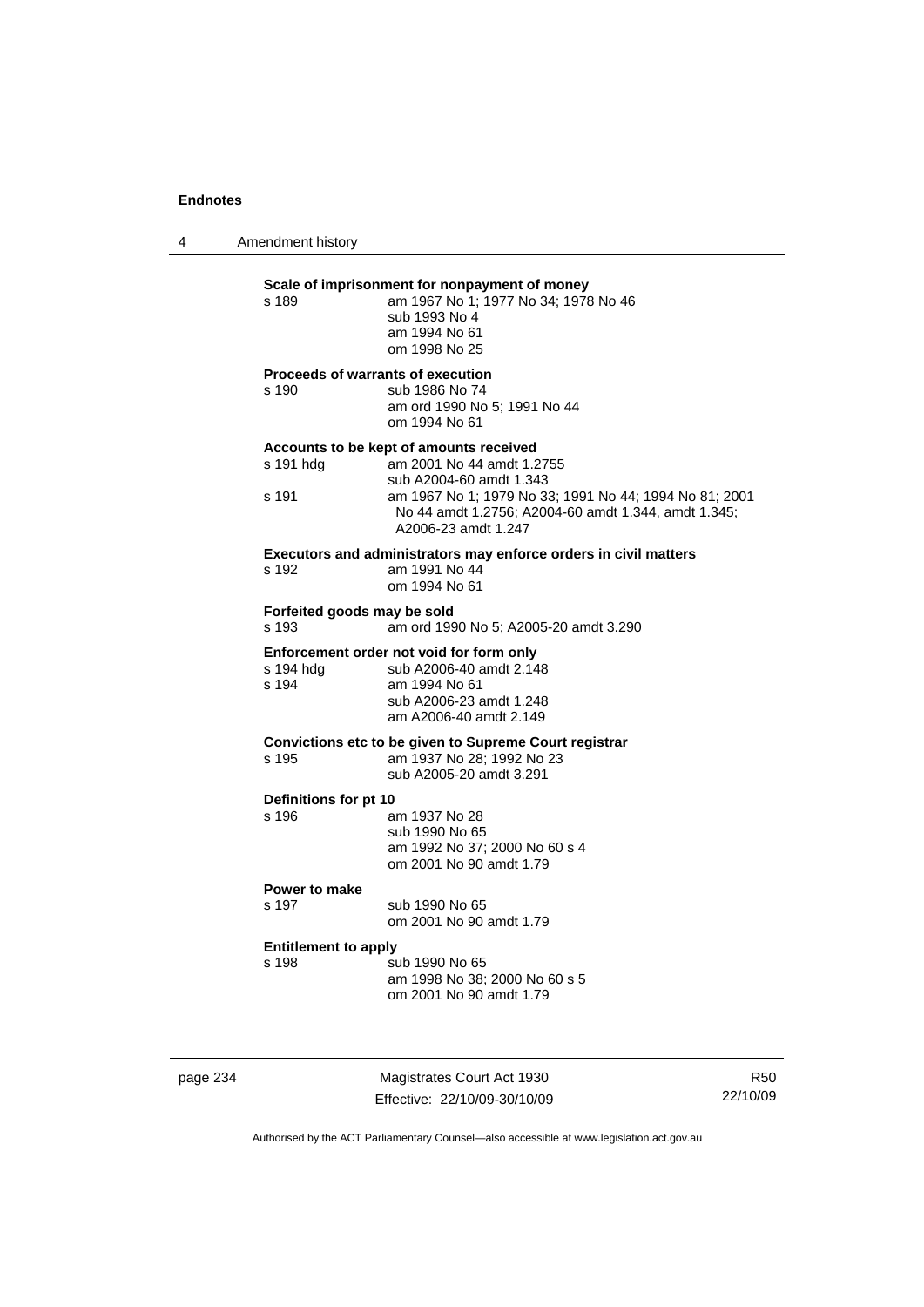## **Powers exercisable in care and protection proceedings**  ins 1999 No 64 s 4 sch 2 om 2001 No 90 amdt 1.79 **Special requirements—applications by community advocate or employer**  s 198B ins 2000 No 60 s 6 om 2001 No 90 amdt 1.79 **Hearing dates**  s 199 am 1937 No 28 sub 1990 No 65 am 1991 No 44 om 2001 No 90 amdt 1.79 **Parties—applications by persons other than aggrieved persons s 200 am 1937 No 28** am 1937 No 28 sub 1990 No 65 am 1998 No 38; 2000 No 60 s 7 om 2001 No 90 amdt 1.79 **Parties—applications involving children**  s 201 sub 1990 No 65 am 1991 No 44 om 2001 No 90 amdt 1.79 **Representation of children**  sub 1990 No 65 om 2001 No 90 amdt 1.79 **Hearing of applications**<br>s 203 sub 1 sub 1990 No 65 am 1995 No 46; 1999 No 34 om 2001 No 90 amdt 1.79 **Matters to be taken into account**  s 204 sub 1990 No 65 om 2001 No 90 amdt 1.79 **Restrictions in orders**  s 205 am 1986 No 74 sub 1990 No 65 om 2001 No 90 amdt 1.79 **Consent orders**  s 206 sub 1990 No 65 om 2001 No 90 amdt 1.79 **Jurisdiction under s 206**  s 206AA ins 1999 No 34 om 2001 No 90 amdt 1.79

R50 22/10/09

Magistrates Court Act 1930 Effective: 22/10/09-30/10/09 page 235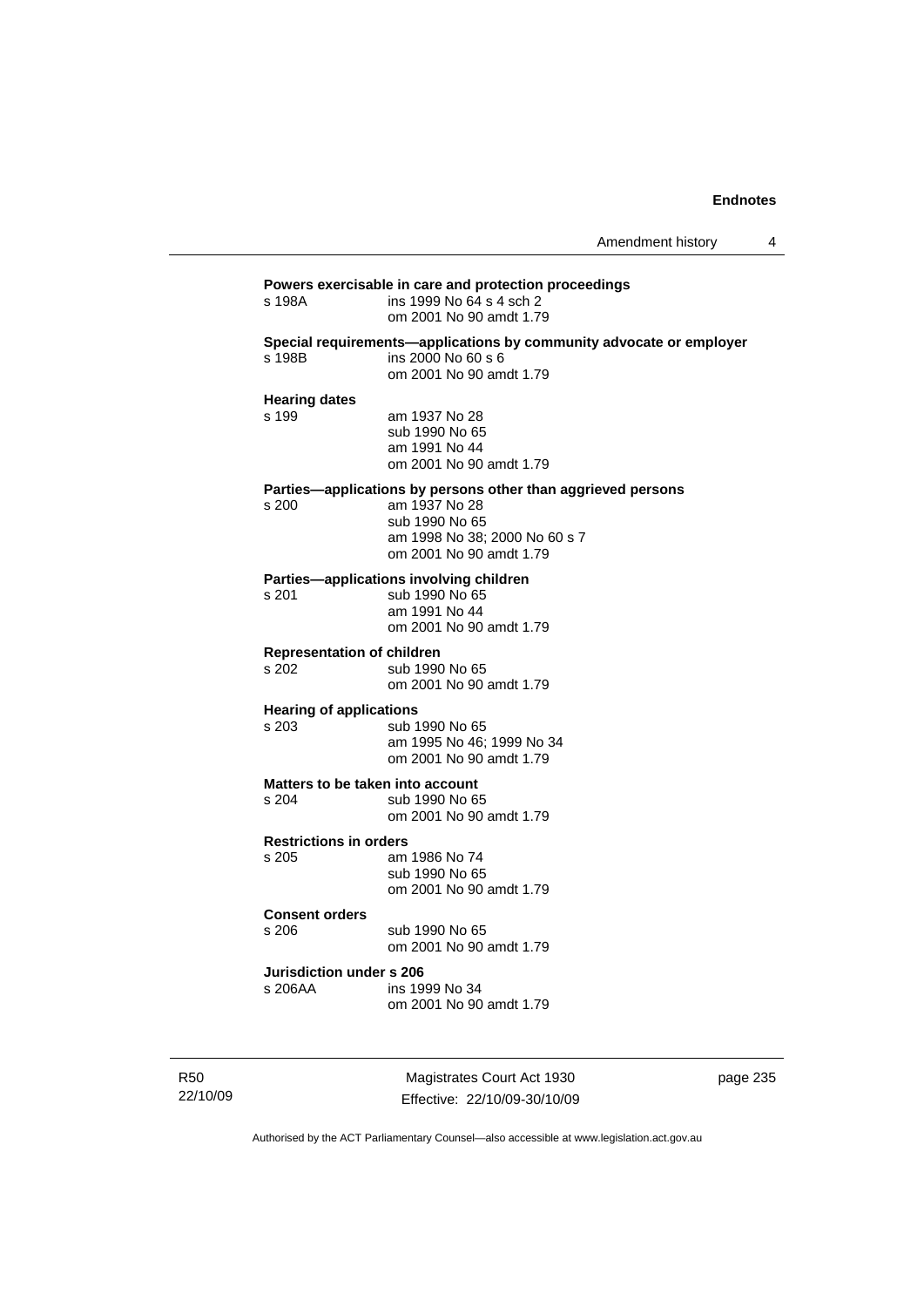4 Amendment history

| <b>Service of applications</b><br>s 206A    | ins 1990 No 65<br>am 1991 No 44; 2000 No 60 s 8; 2001 No 44 amdt 1.2757<br>om 2001 No 90 amdt 1.79                     |
|---------------------------------------------|------------------------------------------------------------------------------------------------------------------------|
| s 206B                                      | Procedure in absence of respondent<br>ins 1990 No 65<br>om 2001 No 90 amdt 1.79                                        |
| Interim restraining orders<br>s 206C        | ins 1990 No 65<br>om 2001 No 90 amdt 1.79                                                                              |
| <b>Seizure of firearms</b><br>s 206D        | ins 1990 No 65<br>am 1991 No 9; 1996 No 74; 1997 No 25<br>om 2001 No 90 amdt 1.79                                      |
| <b>Explaining proposed orders</b><br>s 206E | ins 1990 No 65<br>am 1992 No 37<br>om 2001 No 90 amdt 1.79                                                             |
| <b>Counselling</b><br>s 206F                | ins 1990 No 65<br>om 2001 No 90 amdt 1.79                                                                              |
| s 206G                                      | Power of court to make orders where person charged<br>ins 1990 No 65<br>om 2001 No 90 amdt 1.79                        |
| <b>Duration of orders</b><br>s 206H         | ins 1990 No 65<br>om 2001 No 90 amdt 1.79                                                                              |
| s 2061                                      | Exercise of certain powers by registrar<br>ins 2001 No 70 amdt 1.67<br>om 2001 No 90 amdt 1.79                         |
| s 206J                                      | Variation and revocation of orders<br>ins 1990 No 65<br>am 1991 No 44; 1999 No 64 s 4 sch 2<br>om 2001 No 90 amdt 1.79 |
| Service etc of orders<br>s 206K             | ins 1990 No 65<br>am 1991 No 44; 1996 No 51; 2001 No 44 amdt 1.2758,<br>amdt 1.2759<br>om 2001 No 90 amdt 1.79         |

page 236 Magistrates Court Act 1930 Effective: 22/10/09-30/10/09

R50 22/10/09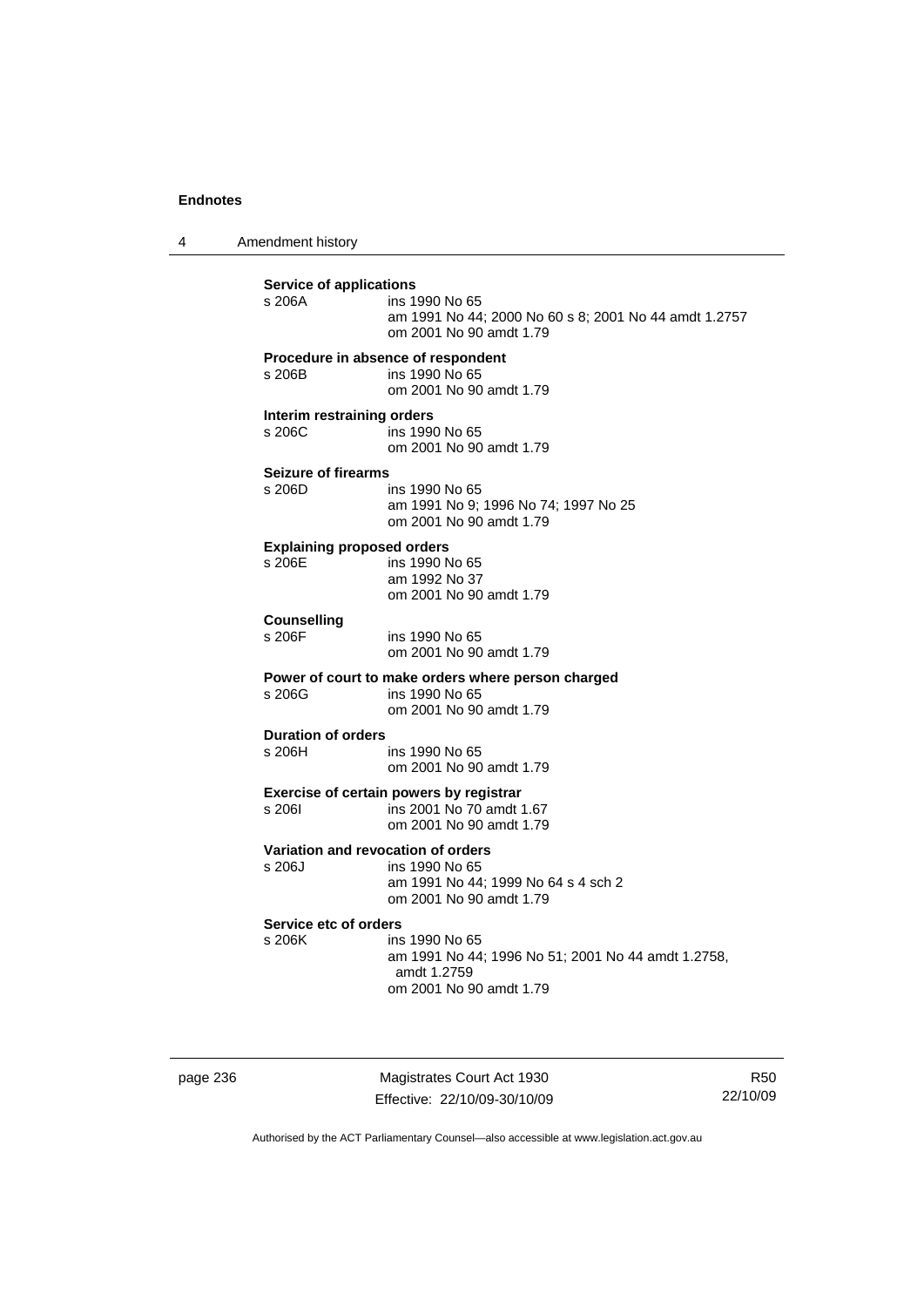# Offence<br>s 206L ins 1990 No 65 am 1992 No 37; 1994 No 81; 1997 No 25 om 2001 No 90 amdt 1.79 **Service other than personal service**  s 206M ins 1990 No 65 om 2001 No 90 amdt 1.79 **Service by police officers**<br>s 206N ins 199 ins 1990 No 65 am 1991 No 44 om 2001 No 90 amdt 1.79 **Restriction on publication of reports of proceedings**  ins 1990 No 65 am 1994 No 81; 1998 No 38 om 2001 No 90 amdt 1.79 **Limits of restriction on publication**  s 206PA ins 1998 No 38 om 2001 No 90 amdt 1.79 **Application not invalid only because made under wrong Act**  ins 1998 No 38 om 2001 No 90 amdt 1.79 **Appeals**  ins 1990 No 65 am 1995 No 46 om 2001 No 90 amdt 1.79 **Application of Crimes Act**  ins 1990 No 65 om 2001 No 90 amdt 1.79 **Criminal appeals**  (prev pt 11 hdg) sub 1972 No  $37$  sub and renum A2004-60 amdt 1.346 **Criminal appeals—jurisdiction of Supreme Court**  div 3.10.1 hdg (prev pt 11 div 1 hdg) ins 1972 No 37 renum as div 11.1 hdg R8 LA sub and renum A2004-60 amdt 1.347

Magistrates Court Act 1930 Effective: 22/10/09-30/10/09 page 237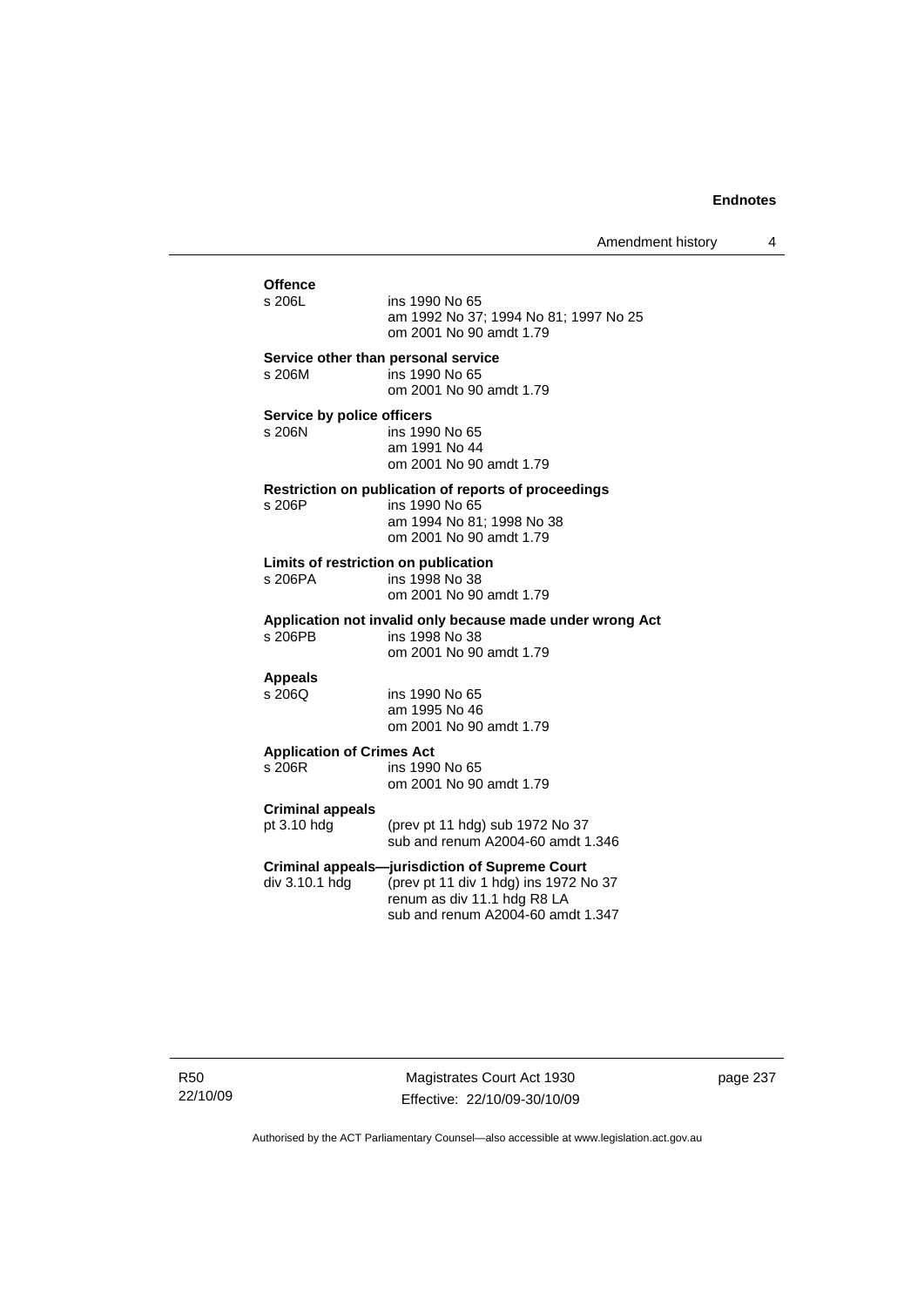4 Amendment history

#### **Jurisdiction of Supreme Court**  s 207

| s 207 | sub 1937 No 28                                     |
|-------|----------------------------------------------------|
|       | am 1967 No 1: 1968 No 25                           |
|       | sub 1972 No 37                                     |
|       | am 1985 No 67: 1990 No 65: 2001 No 90 amdt 1.80:   |
|       | A2004-60 amdts 1.348-1.350: A2005-5 s 30: A2008-44 |
|       | amdt 1.79                                          |

#### **Appeals in criminal matters**

div 3.10.2 hdg (prev pt 11 div 2 hdg) ins 1972 No 37 renum as div 11.2 hdg R8 LA sub and renum A2004-60 amdt 1.351

#### **Appeals to which div 3.10.2 applies**

s 208 hdg sub A2004-60 amdt 1.352<br>s 208 sub 1937 No 28 sub 1937 No 28 am 1953 No 14; 1958 No 12; 1968 No 25 sub 1972 No 37 am 1984 No 16; 1985 No 41; 1985 No 67; 1986 No 33; 1986 No 74; 1990 No 65; 1992 No 9; 1994 No 61; 1996 No 6; A2004-60 amdts 1.353-1.355; A2005-7 s 16; pars renum R27 LA (see A2005-7 s 17); A2006-23 amdt 1.249; A2006-55 s 14, s 15

# **Appeals in other cases**

s 208A ins 1958 No 12 am 1967 No 1; 1968 No 25 om 1972 No 37

# **Substituted service of notice of appeal**

s 208B ins 1958 No 12 om 1972 No 37

#### **Institution of appeal**

s 209 am 1934 No 17 sub 1937 No 28 am 1967 No 1 sub 1972 No 37 am 1984 No 61; 1985 No 67 sub 1986 No 74 am A2005-5 s 31; A2005-7 s 18; A2006-40 amdt 2.150

#### **Substituted service of notice of appeal**

s 210 am 1934 No 17

sub 1937 No 28; 1972 No 37

# **When appeal deemed to be duly instituted**

s 211 sub 1937 No 28; 1972 No 37; 1985 No 18 om 1986 No 74

page 238 Magistrates Court Act 1930 Effective: 22/10/09-30/10/09

R50 22/10/09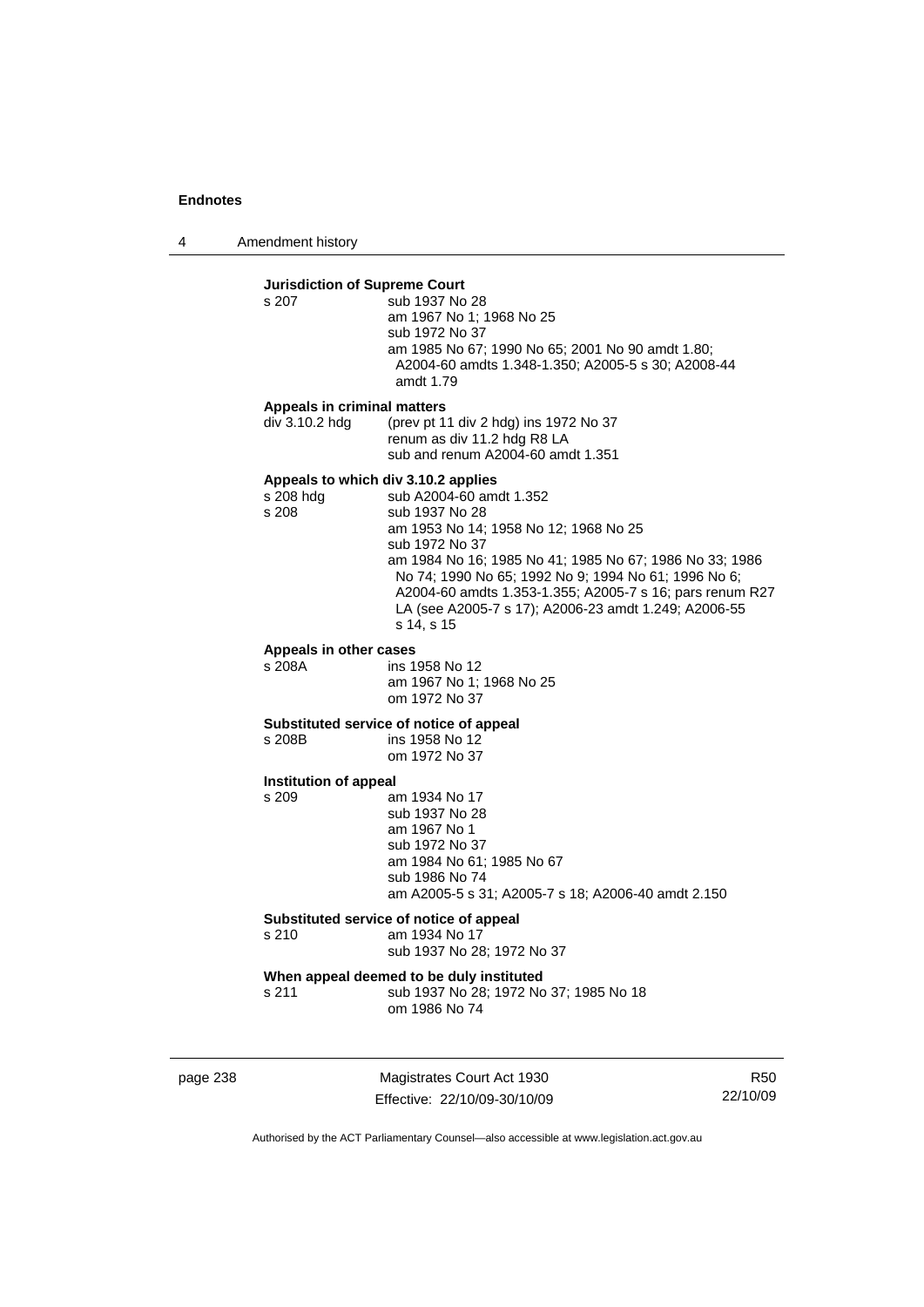Amendment history 4

## **When appeal deemed to be duly instituted**

s 212 sub 1937 No 28: 1958 No 12 am 1967 No 1 sub 1972 No 37 om 1985 No 18

#### **Increase in amount of security**

s 213 sub 1937 No 28; 1972 No 37 om 1985 No 18

# **Appeals in cases other than civil cases**

s 214 sub 1937 No 28 am 1967 No 1 sub 1972 No 37 am 1984 No 61; 1990 No 65; A2004-60 amdt 1.356; A2005-20 amdt 3.292

# **Appeals in relation to grant of bail**

ins 1986 No 33 om 1992 No 9

#### **Appeals in civil cases**

s 215 om 1937 No 28 ins 1972 No 37 am 1985 No 67 om 1986 No 74

## **Stay of execution pending appeal in certain cases**

 $s$  217

s 216 om 1937 No 28 ins 1972 No 37 am 1984 No 62; 1986 No 74; 1992 No 9; 1995 No 41; A2005-7 s 19; A2006-23 amdt 1.250, amdt 1.251; A2008-29 amdt 1.32

**Execution not to be stayed in other cases except by order of Supreme Court** 

| s 217 | om 1937 No 28  |
|-------|----------------|
|       | ins 1972 No 37 |
|       | om 1986 No 74  |
|       |                |

# **Orders by Supreme Court on appeals**

om 1937 No 28 ins 1972 No 37 sub 1984 No 61 am 1985 No 67; A2004-60 amdt 1.357, amdt 1.358

**No right of appeal under div 3.10.2 if review appeal**  sub A2004-60 amdt 1.359 s 219 om 1937 No 28 ins 1972 No 37 am 1985 No 67; 1986 No 74; A2004-60 amdt 1.360, amdt 1.361 sub A2008-44 amdt 1.80

R50 22/10/09 Magistrates Court Act 1930 Effective: 22/10/09-30/10/09 page 239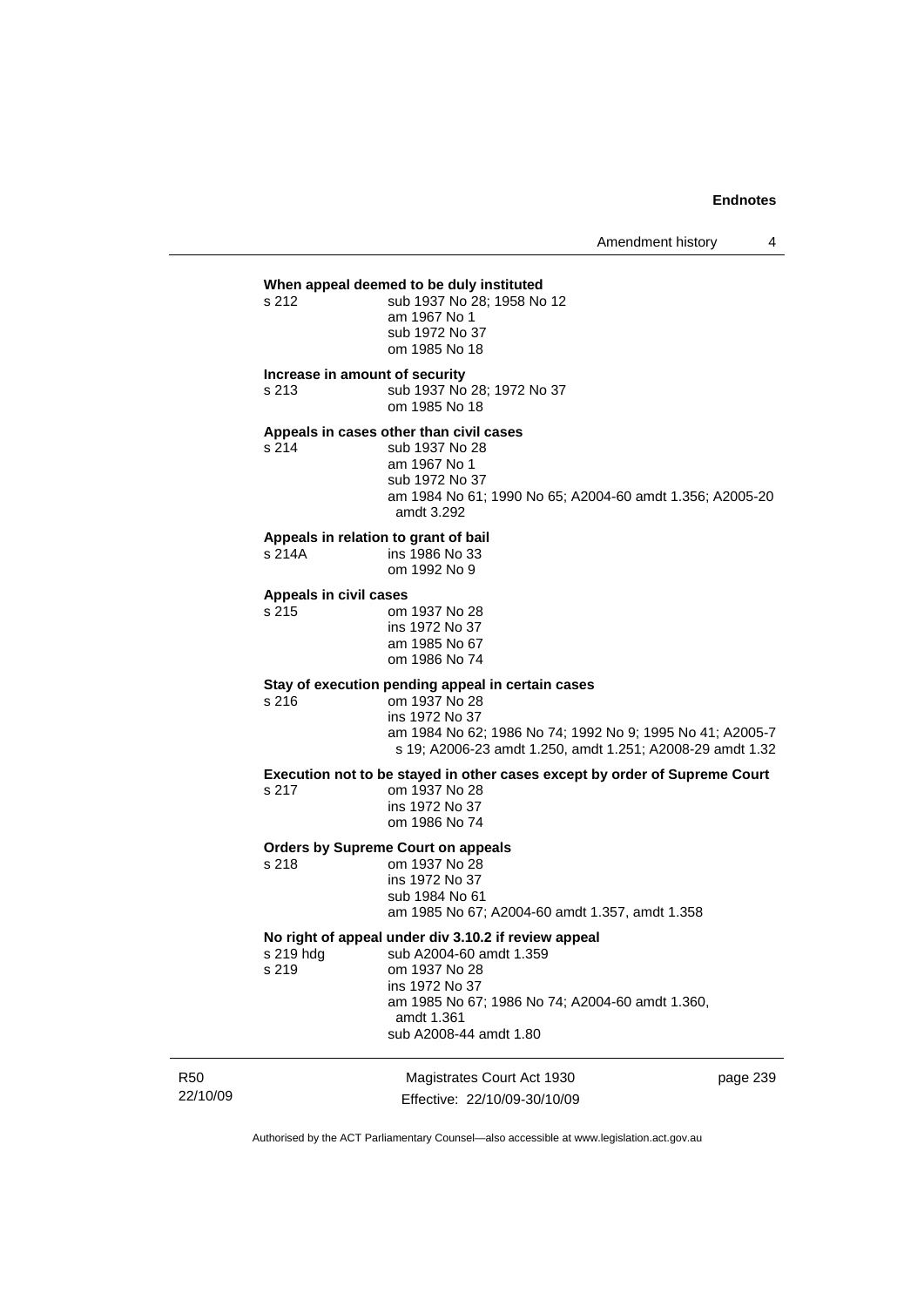| 4 | Amendment history |  |
|---|-------------------|--|
|---|-------------------|--|

#### **Reference appeals in criminal matters**  ins A2005-5 s 32

**What is a reference appeal?**  s 219A ins A2005-5 s 32

**Reference appeal in relation to proceeding** 

sub A2008-42 s 12 s 219AB ins A2005-5 s 32 am A2006-55 s 15; A2006-40 amdt 2.151; A2008-42 s 13, s 14

#### **Who may be heard at reference appeal**

s 219AC ins A2005-5 s 32 am A2008-42 s 15

#### **Reference appeal decision does not affect verdict**

s 219AD ins A2005-5 s 32 sub A2008-42 s 16

#### **Review appeals in criminal matters**

| div 3.10.3 hdq | (prev pt 11 div 3 hdg) ins 1972 No 37 |
|----------------|---------------------------------------|
|                | renum as div 11.3 hdg R8 LA           |
|                | sub and renum A2004-60 amdt 1.362     |
|                | sub A2008-44 amdt 1.81                |

# **Interpretation**

s 219A ins 1972 No 37 om 1994 No 61

## **Decisions subject to review appeal**

s 219B hdg sub A2008-44 amdt 1.82 s 219B ins 1972 No 37 am 1974 No 14; 1979 No 41; 1984 No 16; 1985 No 41; 1985 No 67; ord 1990 No 9; 1994 No 61; 1996 No 6; pars renum R10 LA; A2004-60 amdts 1.363-1.366; A2005-20 amdt 3.293; A2006-23 amdt 1.252; A2006-55 s 16; A2008-44 amdt 1.83

# **How review appeal is instituted**<br>s 219C **ins 1972** No 3

ins 1972 No 37 am 1974 No 14; 1979 No 41; 1984 No 61; 1985 No 41; 1985 No 67; ord 1990 No 9; 1996 No 6; pars renum R10 LA; A2005-5 s 33; A2005-20 amdts 3.294-3.296; pars and ss renum R29 LA (see A2005-20 amdt 3.297) sub A2008-44 amdt 1.84

Magistrates Court Act 1930 Effective: 22/10/09-30/10/09

R50 22/10/09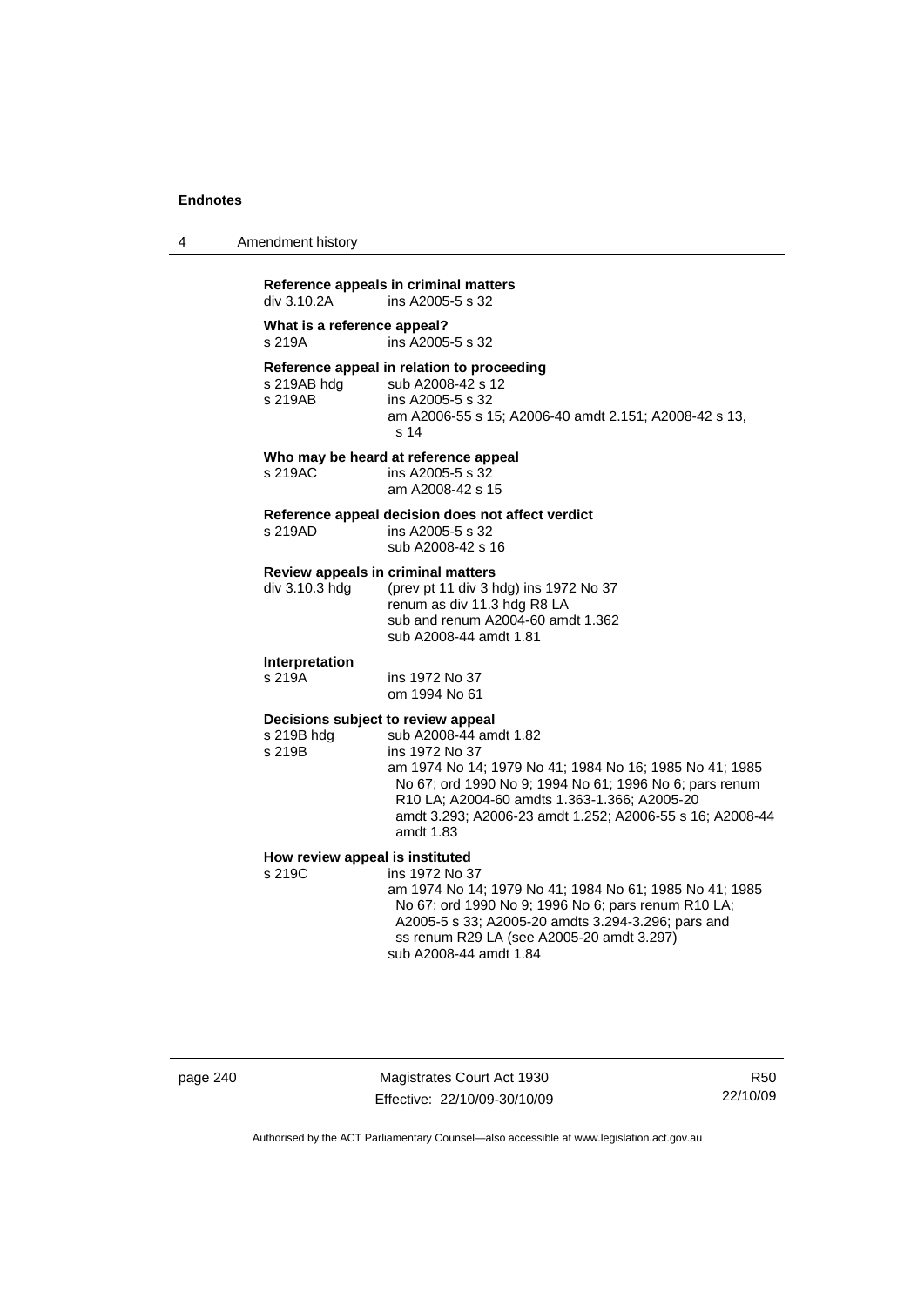# **Grounds for review**

ins 1972 No 37

 am 1985 No 41; 1985 No 67; ord 1990 No 9; 1992 No 9; 1996 No 6; ss renum R10 LA om A2006-40 amdt 2.152 ins A2008-44 amdt 1.84

#### **Report by Magistrate**

s 219E ins 1972 No 37 am 1996 No 6 om A2006-40 amdt 2.152 ins A2008-44 amdt 1.84

#### **Powers of Supreme Court**

s 219F ins 1972 No 37 am 1974 No 14; 1979 No 41; 1985 No 41; 1985 No 67; ord 1990 No 9; ss and pars renum R10 LA; A2004-60 amdt 1.367; A2006-40 amdt 2.153; A2008-44 amdts 1.85-1.88

# **Interpretation**

ins 1984 No 62 am 1986 No 74 om 1992 No 9

# **Warrant of apprehension of appellant**<br>  $\frac{x}{219H}$  ins 1984 No 62

ins 1984 No 62 om 1992 No 9

## **Power of Court where person apprehended**

s 219J ins 1984 No 62 om 1992 No 9

# **Effect of apprehension of appellant**<br>s 219K ins 1984 No 62

ins 1984 No 62 om 1992 No 9

#### **Stay of execution not affected**

s 219L ins 1984 No 62 om 1992 No 9

#### **Criminal appeals—other provisions**

div 3.10.4 hdg (prev pt 11 div 4 hdg) ins 1972 No 37 renum as div 11.4 hdg R8 LA

sub and renum A2004-60 amdt 1.368

# **Forfeiture of recognisance**

s 220 am 1937 No 28; 1972 No 37 sub 1984 No 62 om 1992 No 9

R50 22/10/09

Magistrates Court Act 1930 Effective: 22/10/09-30/10/09 page 241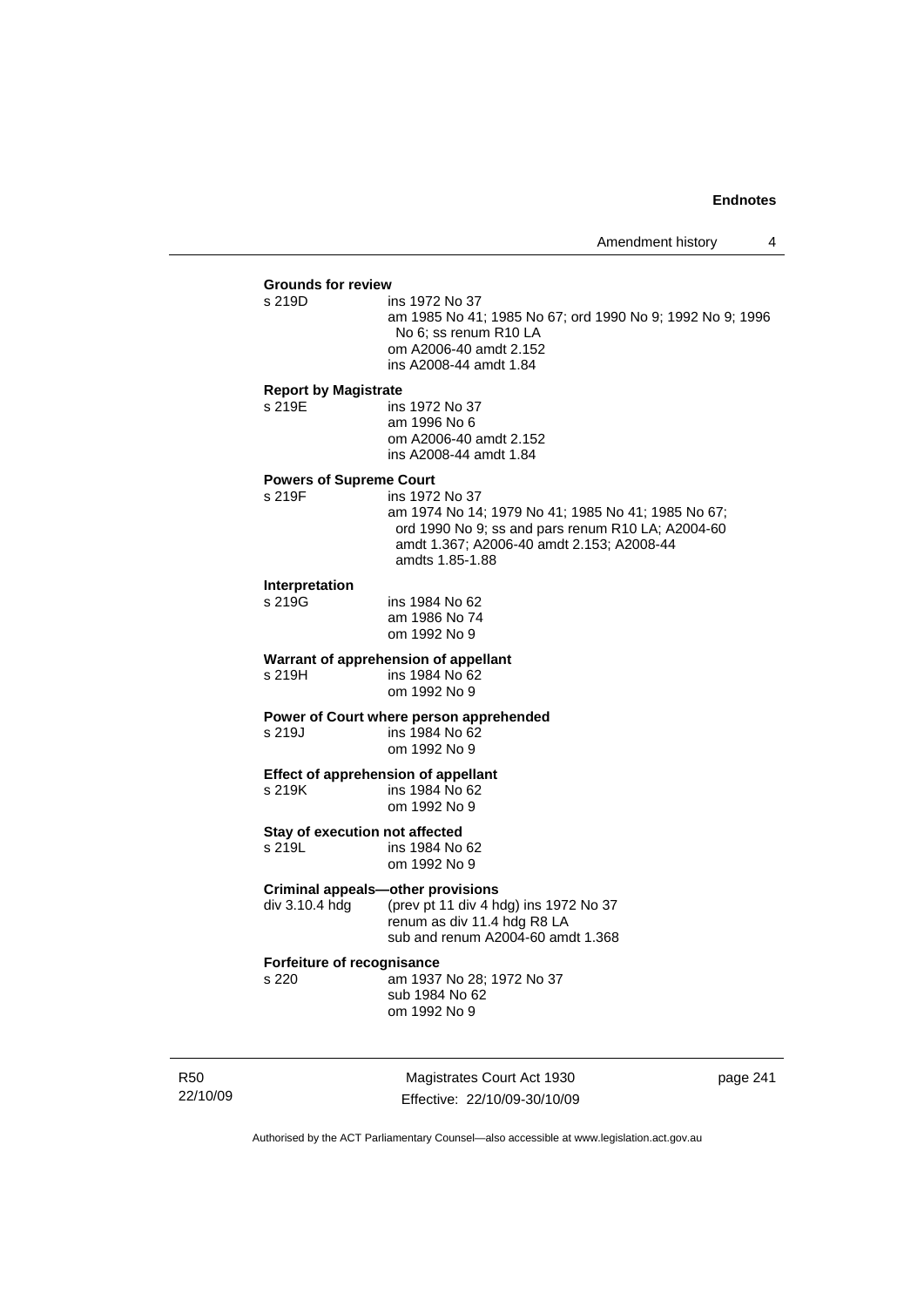| 4 | Amendment history                                                                                                                                                                             |
|---|-----------------------------------------------------------------------------------------------------------------------------------------------------------------------------------------------|
|   | Magistrate may order appellant to be liberated<br>om 1937 No 28<br>s 221                                                                                                                      |
|   | <b>Control of Supreme Court over summary convictions</b><br>s 222<br>am 1937 No 28; 1985 No 67; 1986 No 74; A2005-20<br>amdts 3.298-3.300; A2006-23 amdts 1.253-1.255; A2006-40<br>amdt 2.154 |
|   | <b>Amendment of documents</b><br>s 223<br>am 1937 No 28; 1985 No 67; 1986 No 74<br>sub A2005-20 amdt 3.301<br>am A2006-23 amdt 1.256                                                          |
|   | In cases of certiorari order<br>s 224 hdg<br>sub A2006-40 amdt 2.155<br>s 224<br>am 1937 No 28; A2005-20 amdt 3.302; A2006-40 amdt 2.156                                                      |
|   | Notice dispensed with<br>s 225<br>am 1937 No 28; 1967 No 1; 1985 No 17; A2005-20<br>amdt 3.302; A2006-40 amdt 2.157, amdt 2.158                                                               |
|   | Power of court to admit to bail<br>s 226<br>am 1937 No 28; 1992 No 9; A2005-20 amdt 3.302; A2006-23<br>amdt 1.257; A2006-40 amdt 2.159                                                        |
|   | Respecting the amendment of convictions etc.<br>s 227<br>am 1937 No 28; 1985 No 67; 1996 No 6; A2005-20<br>amdt 3.302                                                                         |
|   | No summons or information<br>s 228<br>am 1986 No 74<br>sub A2005-20 amdt 3.303                                                                                                                |
|   | Provisions applicable in relation to security given for costs of appeal<br>s 230<br>am 1937 No 28<br>sub 1972 No 37<br>am 1985 No 18; 1991 No 44<br>om A2006-40 amdt 2.160                    |
|   | Magistrate sued for act not within jurisdiction<br>s 231<br>reloc as s 17A                                                                                                                    |
|   | No action against magistrate after order nisi to quash conviction has been<br>granted<br>s 232<br>reloc as s 17B                                                                              |
|   | Warrant or writ by magistrate on order of court<br>reloc as s 17C<br>s 233                                                                                                                    |
|   | No action for acts done under order of Supreme Court<br>reloc as s 17D<br>s 234                                                                                                               |
|   |                                                                                                                                                                                               |

page 242 Magistrates Court Act 1930 Effective: 22/10/09-30/10/09

R50 22/10/09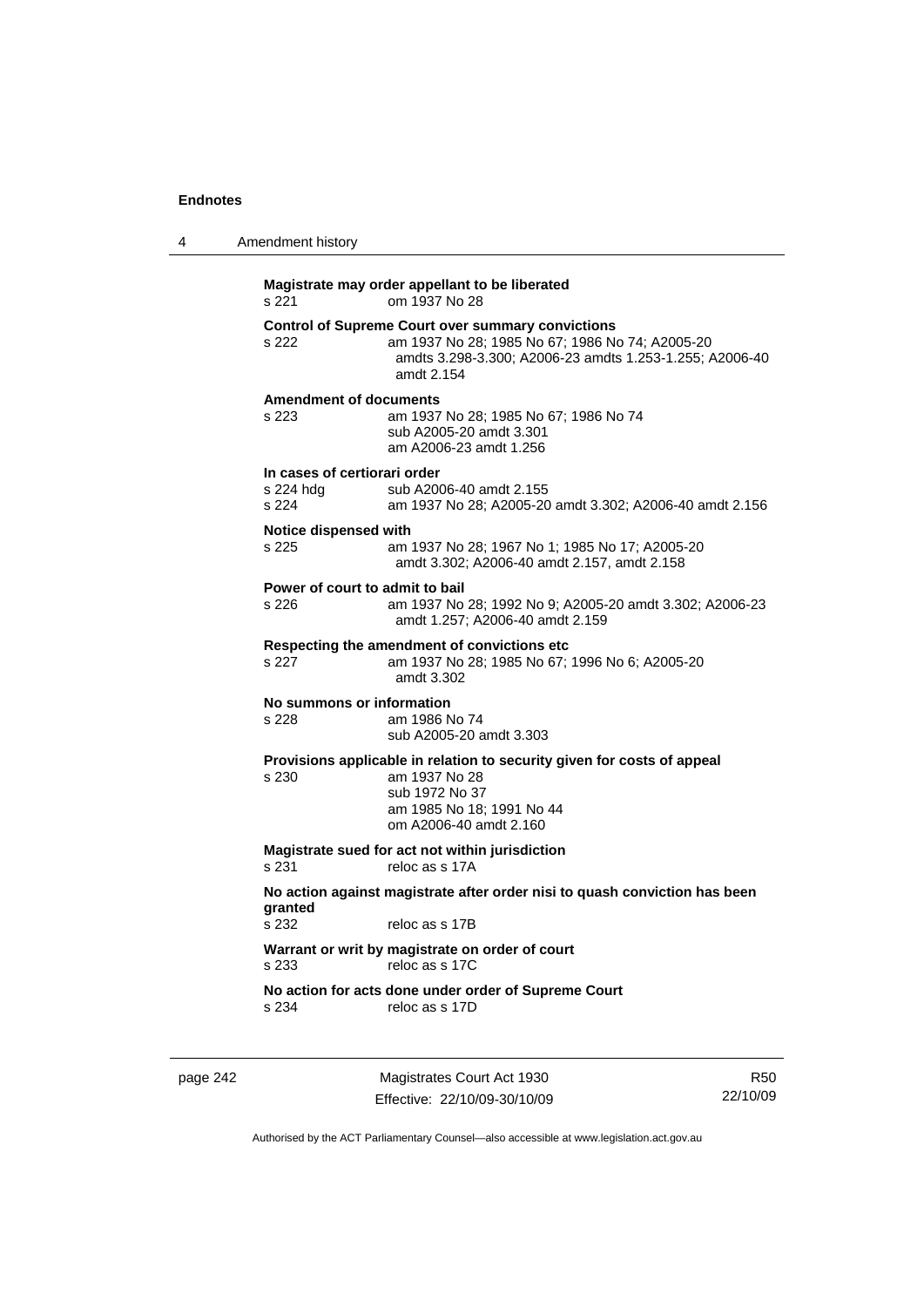Amendment history 4

```
Magistrates Court Act 1930 
                                                                 page 243 
No action where proceedings confirmed on appeal 
s 235 reloc as s 17E
Actions in cases prohibited 
                 reloc as s 17F
Limitation of actions 
                 om 1985 No 66
Notice of actions 
s 238 om 1985 No 66 
Payment of amounts into court<br>s 239 reloc as s 170
                 reloc as s 17G
No action against magistrate for judicial acts in Magistrates Court 
s 240 reloc as s 17H
Magistrate sued for acts within his or her jurisdiction only liable in case of 
malice and absence of reasonable and probable cause 
s 241 reloc as s 17I
Verdict for defendant 
s 242 reloc as s 17J 
Damages 
s 243 reloc as s 17K
Costs in criminal matters<br>pt 3.11 hdg (prev p)
                  (prev pt 13 hdg) sub 1953 No 14
                   am 1994 No 4 
                   sub and renum A2004-60 amdt 1.371 
Costs in criminal matters 
s 244 hdg sub A2004-60 amdt 1.372 
s 244 am 1937 No 28; 1953 No 14; 1986 No 74; 1994 No 61; 
                   A2004-60 amdts 1.373-1.375 
                   sub A2008-44 amdt 1.89 
Court fees 
s 245 sub 1953 No 14; 1980 No 10 
                   am 1991 No 38; 1991 No 44 
                   om 1994 No 4 
Remission of fees 
s 245A ins 1937 No 28 
                   sub 1986 No 83 
                   am 1989 No 55; ord 1990 No 5; 1991 No 44; 1993 No 4 
                   om 1994 No 4 
Solicitor's costs 
s 246 sub 1937 No 28 
                   om 1986 No 74
```
Authorised by the ACT Parliamentary Counsel—also accessible at www.legislation.act.gov.au

Effective: 22/10/09-30/10/09

R50 22/10/09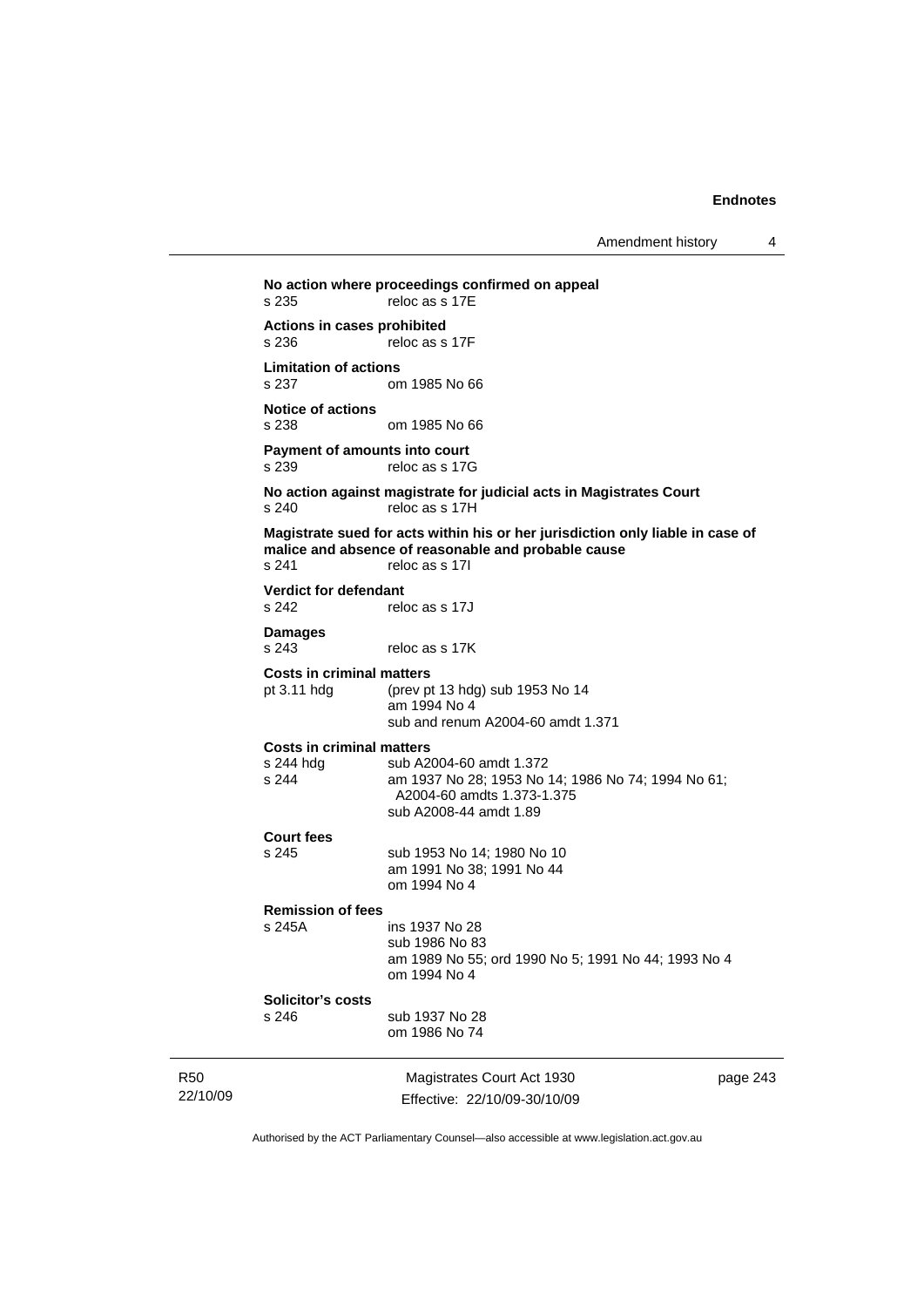4 Amendment history

|          | <b>Witnesses expenses</b><br>s 247<br>Definitions for pt 13A<br>s 248 | sub 1953 No 14; 1967 No 1<br>am 1996 No 6; A2004-60 amdt 1.376<br>reloc to Magistrates Court Rules 1932, pt 4 as rule 21 by<br>A2004-60 amdt 1.377<br>om 1994 No 61 s 49<br>ins 2001 No 1 s 3 sch<br>am 2001 No 18 s 174<br>om A2004-60 amdt 1.378                                                                        |                        |
|----------|-----------------------------------------------------------------------|---------------------------------------------------------------------------------------------------------------------------------------------------------------------------------------------------------------------------------------------------------------------------------------------------------------------------|------------------------|
|          | Determination of fees<br>s 248A                                       | ins 1974 No 14<br>am 1986 No 53; ord 1990 No 5<br>om 1992 No 9<br>ins 1994 No 4<br>am 1997 No 94; 1998 No 25<br>sub 2000 No 1 s 3 sch<br>am 2001 No 44 amdt 1.2760<br>om A2004-60 amdt 1.378                                                                                                                              |                        |
|          | <b>Payment of fees</b><br>s 248B                                      | ins 1974 No 14<br>am 1986 No 53; ord 1990 No 5<br>om 1992 No 9<br>ins 1994 No 4<br>sub 2000 No 1 s 3 sch<br>am 2001 No 44 amdt 1.2761<br>om A2004-60 amdt 1.378                                                                                                                                                           |                        |
|          | s 248C                                                                | Remission, refund, deferral, waiver and exemption of fees<br>ins 1974 No 14<br>om 1992 No 9<br>ins 1994 No 4<br>am 1994 No 45; No. 1995 No 46; 1997 No 96; 1999 No 66<br>sch 3; 1999 No 64 s 4 sch 2<br>sub 2000 No 1 s 3 sch<br>am 2002 No 36 s 4<br>(4), (5) exp 11 October 2003 (s 248C (5))<br>om A2004-60 amdt 1.378 |                        |
|          | s 248D                                                                | Recovery of fees in non-criminal proceedings if fees otherwise not payable<br>ins 1974 No 14<br>am 1986 No 53<br>om 1992 No 9<br>ins 1994 No 4<br>sub 2000 No 1 s 3 sch<br>om A2004-60 amdt 1.378                                                                                                                         |                        |
| page 244 |                                                                       | Magistrates Court Act 1930<br>Effective: 22/10/09-30/10/09                                                                                                                                                                                                                                                                | <b>R50</b><br>22/10/09 |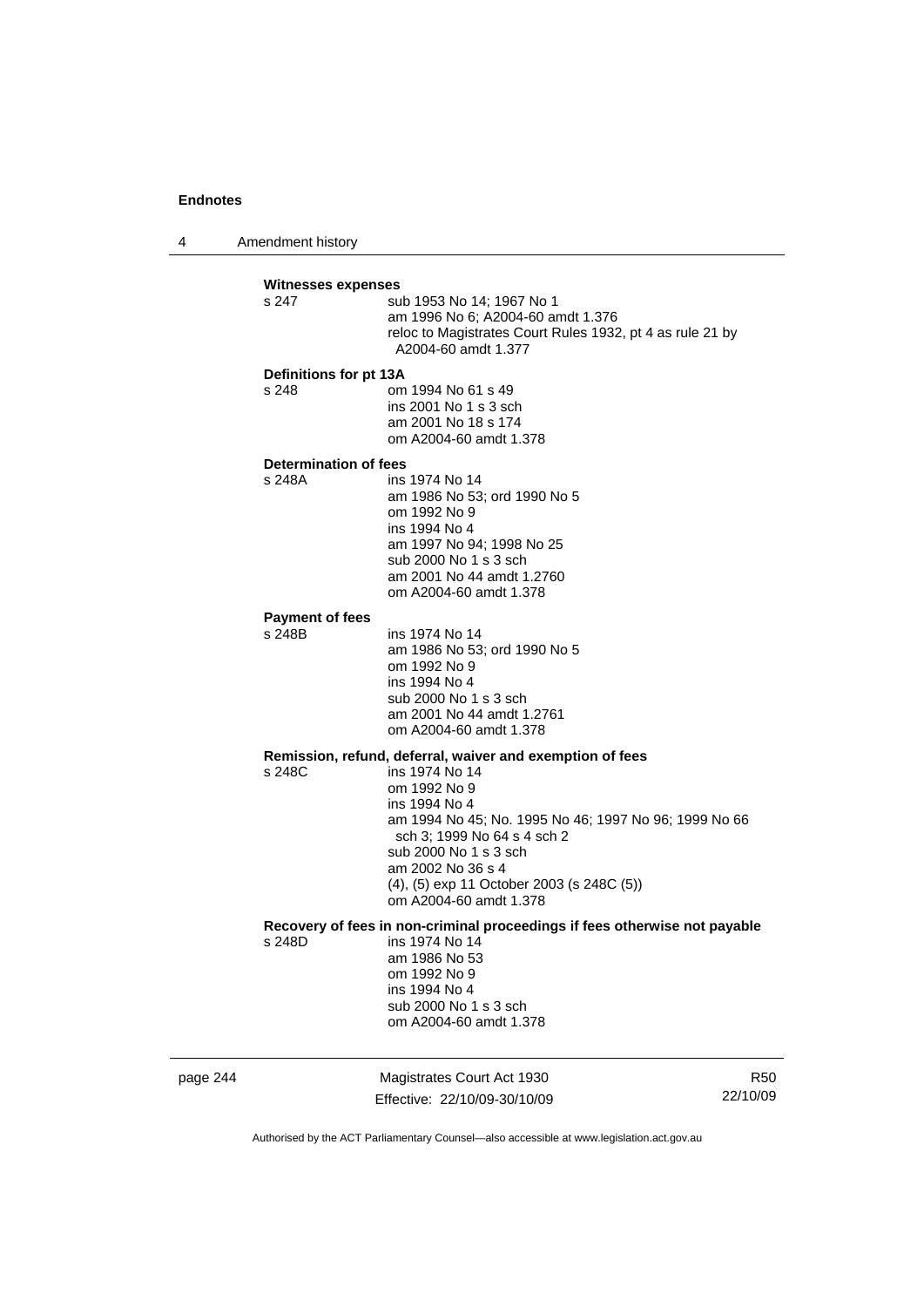# **Recovery of fees in criminal proceedings if fees not otherwise payable**  ins 1994 No 4 sub 2000 No 1 s 3 sch om A2004-60 amdt 1.378 **Review of decisions**  s 248F ins 1994 No 4 am 1996 No 6 sub 2000 No 1 s 3 sch om A2004-60 amdt 1.378 **Securities in criminal matters**  pt 3.12 hdg (prev pt 14 hdg) sub and renum A2004-60 amdt 1.379 **Securities taken under Act**  s 249 am 1991 No 44; A2004-60 amdts 1.380-1.383; A2005-20 amdt 3.304 **Recovery of amount due under security**  s 250 ins 1937 No 28 am 1986 No 74; 1991 No 44; 1992 No 9; A2004-60 amdt 1.384; A2006-23 amdt 1.258 **Enforcement of payment of sum due by principal**<br>s 251 cm 1937 No 28 s 251 om 1937 No 28 am A2006-23 amdt 1.258 **Sums paid by surety may be recovered from principal**  s 252 am 1937 No 28; 1986 No 74; 1992 No 9; A2004-60 amdt 1.384; A2006-23 amdt 1.258 **Payment enforced by security**  s 253 am 1992 No 9; A2004-60 amdt 1.384; A2006-23 amdt 1.258 **Enforcement of recognisance**<br>s 254 sub 1974 No sub 1974 No 14 am 1986 No 53; 1986 No 74; ord 1990 No 5; 1991 No 44; 1992 No 9; 1994 No 61; A2006-23 amdt 1.259; A2006-40 amdt 2.161, amdt 2.162 **Directions about procedure**  s 254A reloc as s 309 **Appearance by audiovisual or audio links**  reloc as s 311 **Contempt in face of court**  reloc as s 290 **Failure to give evidence—offence**  s 255AA reloc as s 291

R50 22/10/09

Magistrates Court Act 1930 Effective: 22/10/09-30/10/09 page 245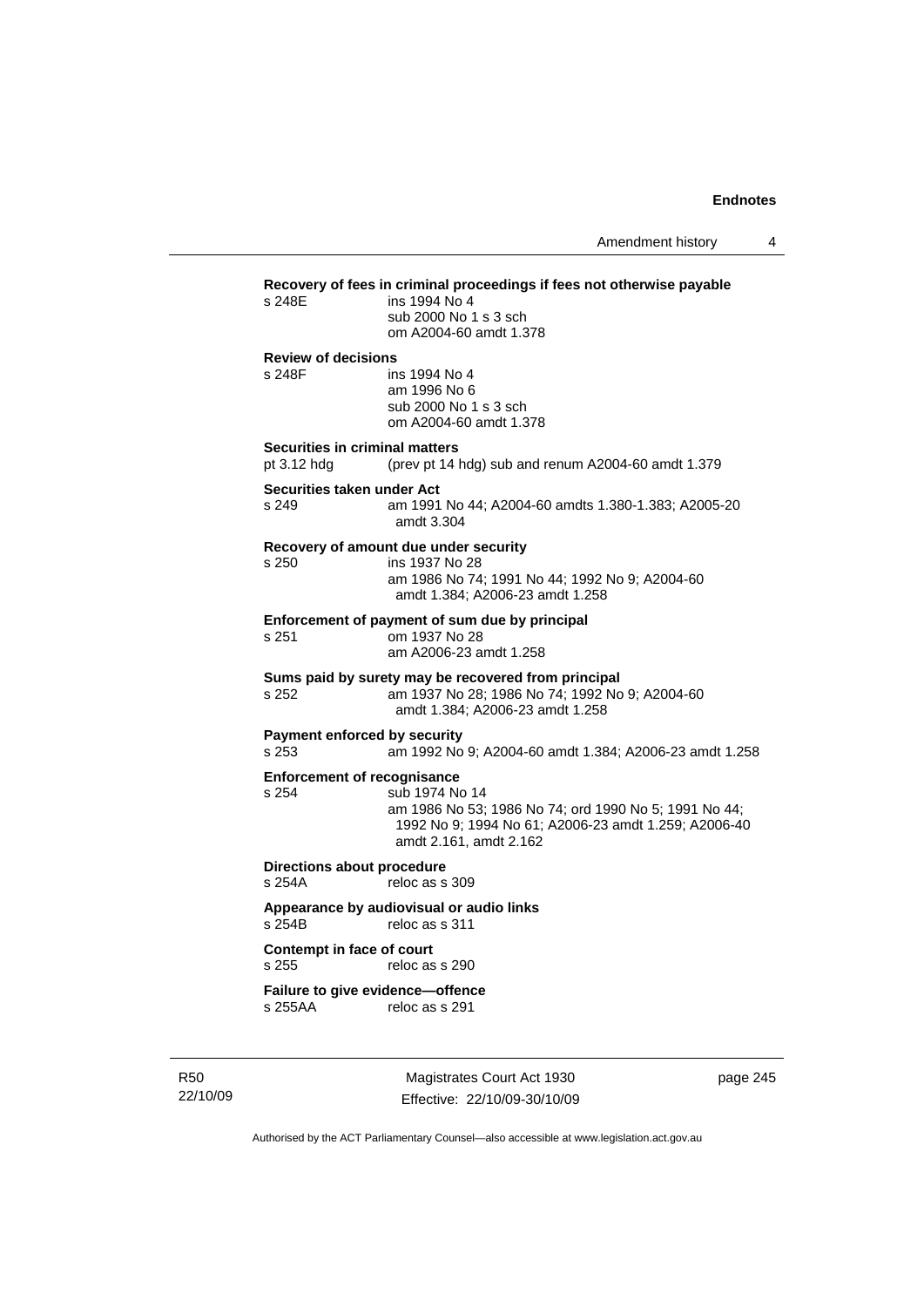| 4 | Amendment history                                                                                                                                                                                                                                                                                                                                   |  |  |
|---|-----------------------------------------------------------------------------------------------------------------------------------------------------------------------------------------------------------------------------------------------------------------------------------------------------------------------------------------------------|--|--|
|   | Failure to give evidence-committal<br>s 255AB<br>reloc as s 312                                                                                                                                                                                                                                                                                     |  |  |
|   | <b>Commitment to remand centre</b><br>s 255A<br>reloc as s 313                                                                                                                                                                                                                                                                                      |  |  |
|   | Registrar to give directions for preparation of transcript<br>s 255B<br>reloc as s 314                                                                                                                                                                                                                                                              |  |  |
|   | <b>Applications for transcripts</b><br>s 255C<br>reloc as s 315                                                                                                                                                                                                                                                                                     |  |  |
|   | <b>Civil proceedings</b><br>ch 4 hdg<br>ins A2004-60 amdt 1.386                                                                                                                                                                                                                                                                                     |  |  |
|   | <b>Commencement of proceedings</b><br>pt 4 hdg<br>renum as pt 3.3 hdg                                                                                                                                                                                                                                                                               |  |  |
|   | <b>Preliminary</b><br>pt 4.1 hdg<br>ins A2004-60 amdt 1.386                                                                                                                                                                                                                                                                                         |  |  |
|   | General<br>div 4.1 hdg<br>renum as div 3.3.1 hdg                                                                                                                                                                                                                                                                                                    |  |  |
|   | <b>Application of ch 4</b><br>s 256 hdg<br>bracketed note exp 10 January 2006 (s 3 (3))<br>s 256<br>am 1967 No 1; 1970 No 15; 1974 No 14; 1979 No 33; 1993<br>No 4; 2001 No 44 amdts 1.2762-1.2764<br>(8)-(11) exp 12 September 2002 (s 256 (11))<br>om A2004-60 amdt 1.412<br>ins A2004-60 amdt 1.386<br>am A2005-13 amdt 1.43; A2008-46 amdt 3.40 |  |  |
|   | <b>Civil jurisdiction</b><br>pt $4.2$ hdg<br>ins A2004-60 amdt 1.386                                                                                                                                                                                                                                                                                |  |  |
|   | <b>Informations</b><br>div 4.2 hdg<br>renum as pt 3.3.2 hdg                                                                                                                                                                                                                                                                                         |  |  |
|   | Personal actions at law—amount or value<br>s 257 hdg<br>bracketed note exp 10 January 2006 (s 3 (3))<br>s 257<br>am 1937 No 28<br>om 1986 No 74<br>ins 1991 No 38<br>om 1994 No 4<br>ins A2004-60 amdt 1.386                                                                                                                                        |  |  |

page 246 Magistrates Court Act 1930 Effective: 22/10/09-30/10/09

R50 22/10/09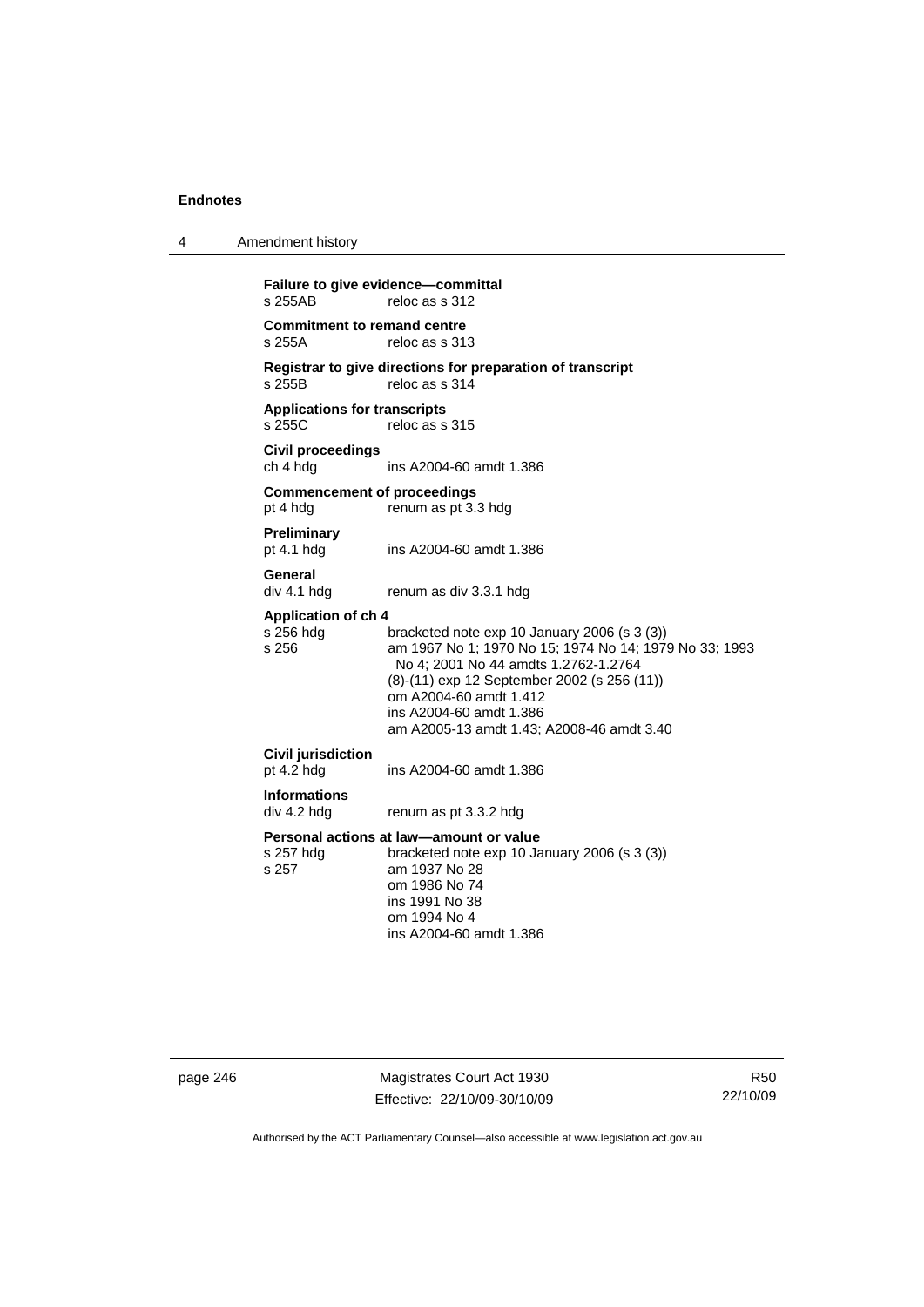# **Power of court to grant relief**  s 258 hdg bracketed note exp 10 January 2006 (s 3 (3)) s 258 am 1932 No 21; 1937 No 28; 1953 No 14; 1986 No 74; ord 1990 No 5; 1991 No 44; 2001 No 44 amdts 1.2765-1.2768 om A2004-60 amdt 1.412 ins A2004-60 amdt 1.386 **Rules of equity to prevail**  s 259 hdg bracketed note exp 10 January 2006 (s 3 (3)) s 259 ins 1999 No 34 om 2001 No 90 amdt 1.81 ins A2004-60 amdt 1.386 **Nuisance**  s 260 hdg bracketed note exp 10 January 2006 (s 3 (3))<br>s 260 bracketed note exp 10 January 2006 (s 3 (3)) s 260 ins A2004-60 amdt 1.386 **Disputed debts**  s 261 hdg bracketed note exp 10 January 2006 (s 3 (3)) s 261 ins A2004-60 amdt 1.386 **Cause of action arising, or defendant resident, outside ACT**  s 262 hdg bracketed note exp 10 January 2006 (s 3 (3)) s 262 ins A2004-60 amdt 1.386 **Requests under conventions relating to legal proceedings in civil and commercial matters**  s 263 ins A2004-60 amdt 1.386 **Proceedings affecting title to land<br>s 264 hdg bracketed note 6** bracketed note exp 10 January 2006 (s 3 (3)) s 264 ins A2004-60 amdt 1.386 **Disputes under Residential Tenancies Act**  s 265 hdg bracketed note exp 10 January 2006 (s 3 (3))<br>s 265 bracketed note exp 10 January 2006 (s 3 (3)) s 265 ins A2004-60 amdt 1.386 **Complaints under Utilities Act, pt 12**  s 266 hdg bracketed note exp 10 January 2006 (s 3 (3)) s 266 ins A2004-60 amdt 1.386 am A2008-22 amdt 1.36 sub A2008-36 amdt 1.480 **Civil disputes under ACT Civil and Administrative Tribunal Act**  ins A2008-37 amdt 1.322 **Case stated for Supreme Court**  pt 4.3 hdg (prev pt 4 div 3 hdg) om A1986-74 ins A2004-60 amdt 1.386

R50 22/10/09

Magistrates Court Act 1930 Effective: 22/10/09-30/10/09 page 247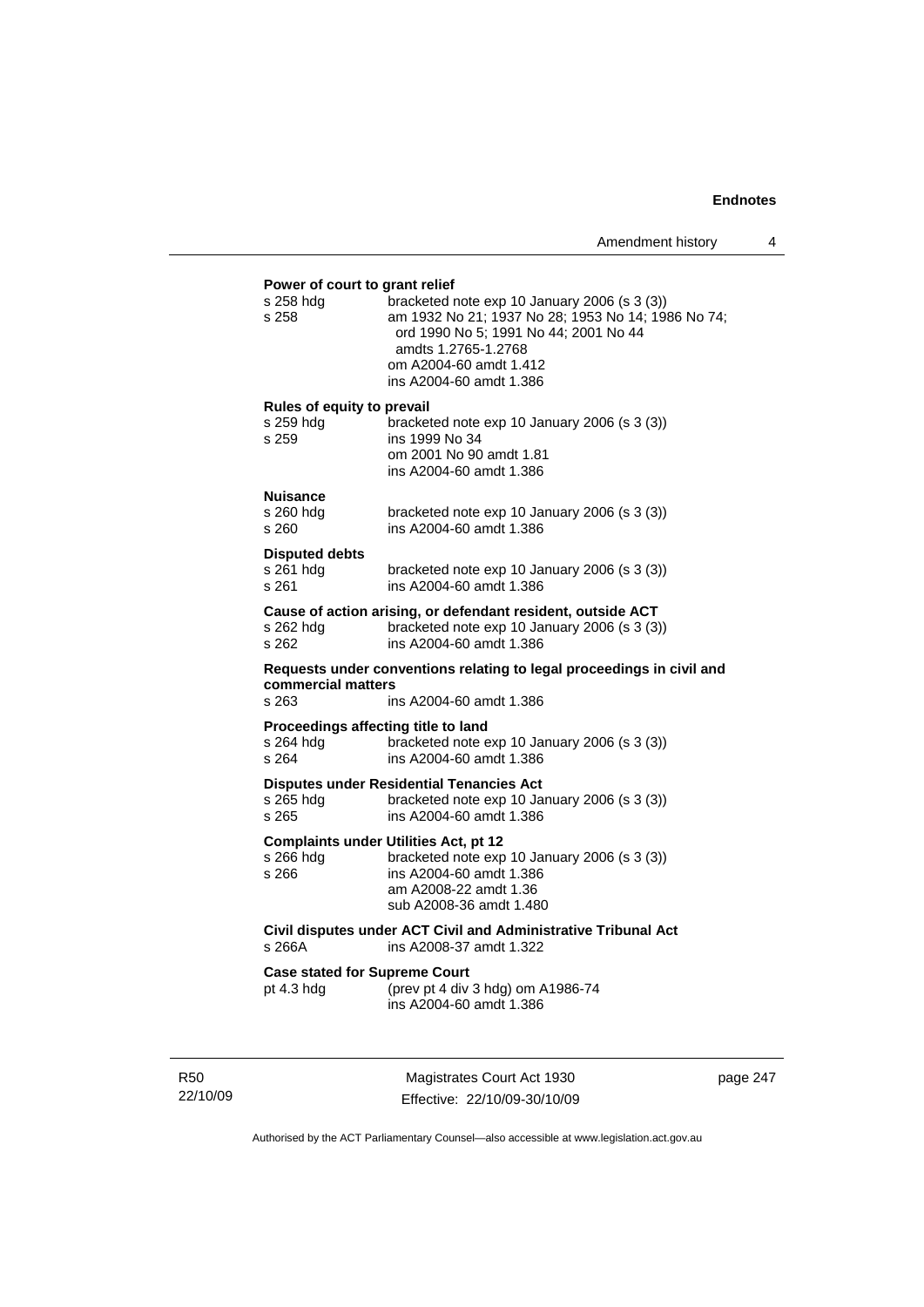| 4        | Amendment history                                       |                                                                                                                                                                |
|----------|---------------------------------------------------------|----------------------------------------------------------------------------------------------------------------------------------------------------------------|
|          | <b>Case stated</b><br>s 267 hdg<br>s 267                | bracketed note exp 10 January 2006 (s 3 (3))<br>ins A2004-60 amdt 1.386<br>am A2008-36 amdt 1.481                                                              |
|          | pt $4.4$ hdg                                            | Transfer of proceedings from or to Supreme Court<br>ins A2004-60 amdt 1.386                                                                                    |
|          | Summonses<br>div 4.4 hdg                                | renum as div 3.3.3 hdg                                                                                                                                         |
|          | s 268 hdg<br>s 268                                      | <b>Transfer of action from Supreme Court</b><br>bracketed note $exp 10$ January 2006 (s 3 (3))<br>ins A2004-60 amdt 1.386                                      |
|          | s 269 hdg<br>s 269                                      | <b>Procedure on transfer of action from Supreme Court</b><br>bracketed note exp 10 January 2006 (s 3 (3))<br>ins A2004-60 amdt 1.386<br>am A2006-40 amdt 2.163 |
|          | s 270 hdg<br>s 270                                      | Removal of proceedings into Supreme Court<br>bracketed note exp 10 January 2006 (s 3 (3))<br>ins A2004-60 amdt 1.386                                           |
|          | <b>Stay of proceedings</b><br>s 271 hdg<br>s 271        | bracketed note $exp 10$ January 2006 (s 3 (3))<br>ins A2004-60 amdt 1.386                                                                                      |
|          | Civil appeals<br>pt 4.5 hdg                             | ins A2004-60 amdt 1.386                                                                                                                                        |
|          | <b>Warrants of arrest</b><br>div 4.5 hdg                | renum as div 3.3.4 hdg                                                                                                                                         |
|          | Meaning of appeal-pt 4.5<br>s 272 hdg<br>s 272          | bracketed note $exp 10$ January 2006 (s 3 (3))<br>ins A2004-60 amdt 1.386<br>sub A2008-36 amdt 1.482                                                           |
|          | <b>Jurisdiction</b><br>s 273 hdg<br>s 273               | bracketed note exp 10 January 2006 (s 3 (3))<br>ins A2004-60 amdt 1.386                                                                                        |
|          | s 274 hdg<br>s 274                                      | Cases in which appeal may be brought<br>bracketed note exp 10 January 2006 (s 3 (3))<br>ins A2004-60 amdt 1.386<br>am A2008-36 amdt 1.483                      |
|          | <b>Appeals-Small Claims Court</b><br>s 275 hdg<br>s 275 | bracketed note $exp 10$ January 2006 (s 3 (3))<br>ins A2004-60 amdt 1.386<br>om A2008-36 amdt 1.484                                                            |
| page 248 |                                                         | Magistrates Court Act 1930<br>Effective: 22/10/09-30/10/09                                                                                                     |

R50 22/10/09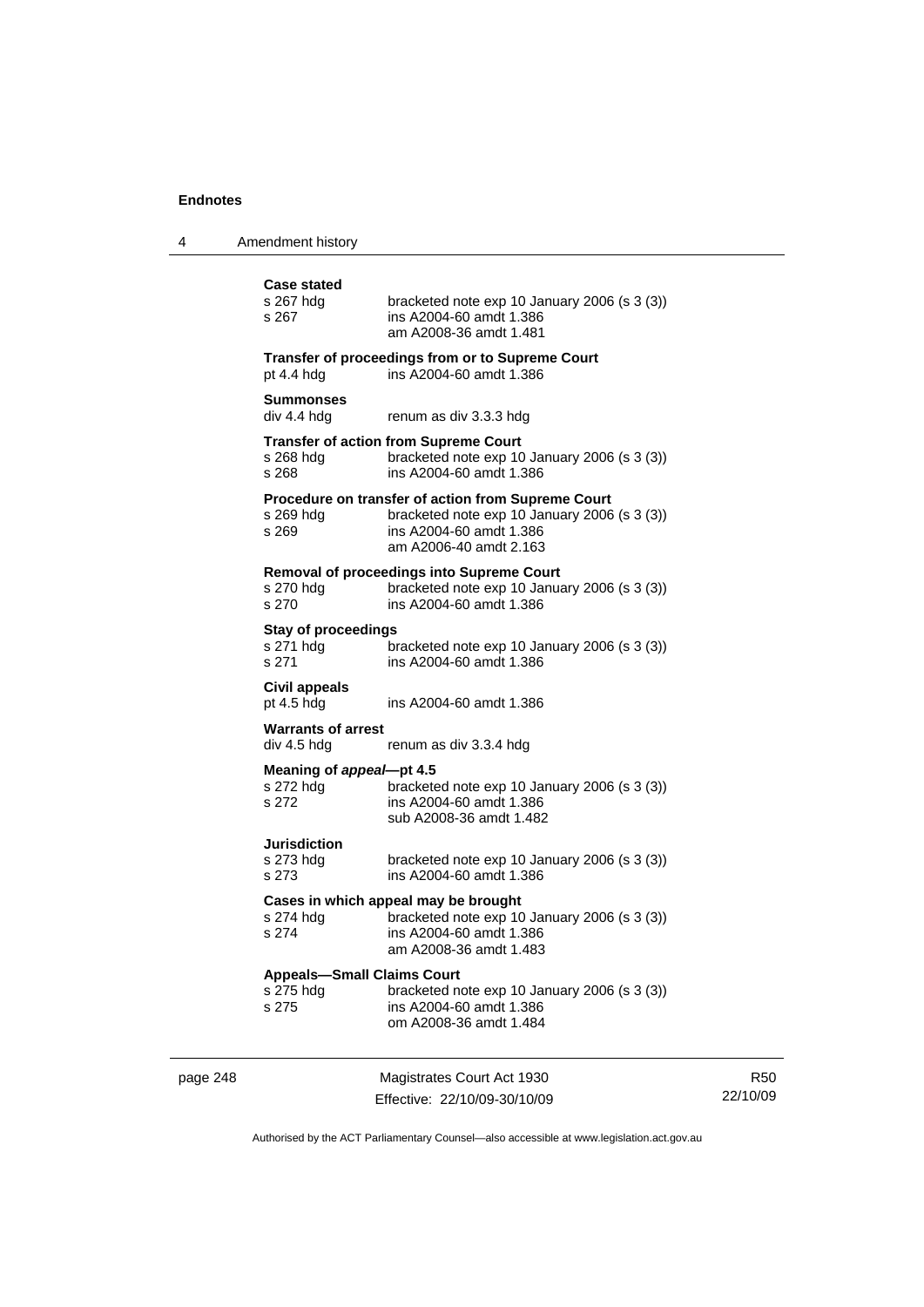| <b>Evidence on appeal</b>              |                                                                                        |
|----------------------------------------|----------------------------------------------------------------------------------------|
| s 276 hdg                              | bracketed note exp 10 January 2006 (s 3 (3))                                           |
| s 276                                  | ins A2004-60 amdt 1.386                                                                |
|                                        | Powers of Supreme Court on appeal                                                      |
| s 277 hdg                              | bracketed note exp 10 January 2006 (s 3 (3))                                           |
| s 277                                  | ins A2004-60 amdt 1.386                                                                |
|                                        | om A2006-40 amdt 2.164                                                                 |
| <b>Small Claims Court</b>              |                                                                                        |
| pt $4.6$ hdg                           | ins A2004-60 amdt 1.386                                                                |
|                                        | om A2008-36 amdt 1.485                                                                 |
| Definitions for pt 4.6                 |                                                                                        |
| s 278 hdg                              | bracketed note exp 10 January 2006 (s 3 (3))                                           |
| s 278                                  | ins A2004-60 amdt 1.386                                                                |
|                                        | om A2008-36 amdt 1.485                                                                 |
|                                        |                                                                                        |
| <b>Small Claims Court</b><br>s 279 hdg | bracketed note exp 10 January 2006 (s 3 (3))                                           |
| s 279                                  | ins A2004-60 amdt 1.386                                                                |
|                                        | om A2008-36 amdt 1.485                                                                 |
|                                        |                                                                                        |
| Referees-appointment                   |                                                                                        |
| s 280 hdg<br>s 280                     | bracketed note exp 10 January 2006 (s 3 (3))<br>ins A2004-60 amdt 1.386                |
|                                        | om A2008-36 amdt 1.485                                                                 |
|                                        |                                                                                        |
| <b>Referees-functions</b>              |                                                                                        |
| s 281 hdg<br>s 281                     | bracketed note exp 10 January 2006 (s 3 (3))<br>ins A2004-60 amdt 1.386                |
|                                        | om A2008-36 amdt 1.485                                                                 |
|                                        |                                                                                        |
| s 282 hdg                              | Referees-oath or affirmation of office<br>bracketed note exp 10 January 2006 (s 3 (3)) |
| s 282                                  | ins A2004-60 amdt 1.386                                                                |
|                                        | om A2008-36 amdt 1.485                                                                 |
|                                        |                                                                                        |
| Jurisdiction                           |                                                                                        |
| s 283 hdg<br>s 283                     | bracketed note exp 10 January 2006 (s 3 (3))<br>ins A2004-60 amdt 1.386                |
|                                        | om A2008-36 amdt 1.485                                                                 |
|                                        |                                                                                        |
| \$10 000 limit                         |                                                                                        |
| s 284 hdg<br>s 284                     | bracketed note exp 10 January 2006 (s 3 (3))<br>ins A2004-60 amdt 1.386                |
|                                        | om A2008-36 amdt 1.485                                                                 |
|                                        |                                                                                        |
|                                        |                                                                                        |
|                                        |                                                                                        |

R50 22/10/09

Magistrates Court Act 1930 Effective: 22/10/09-30/10/09 page 249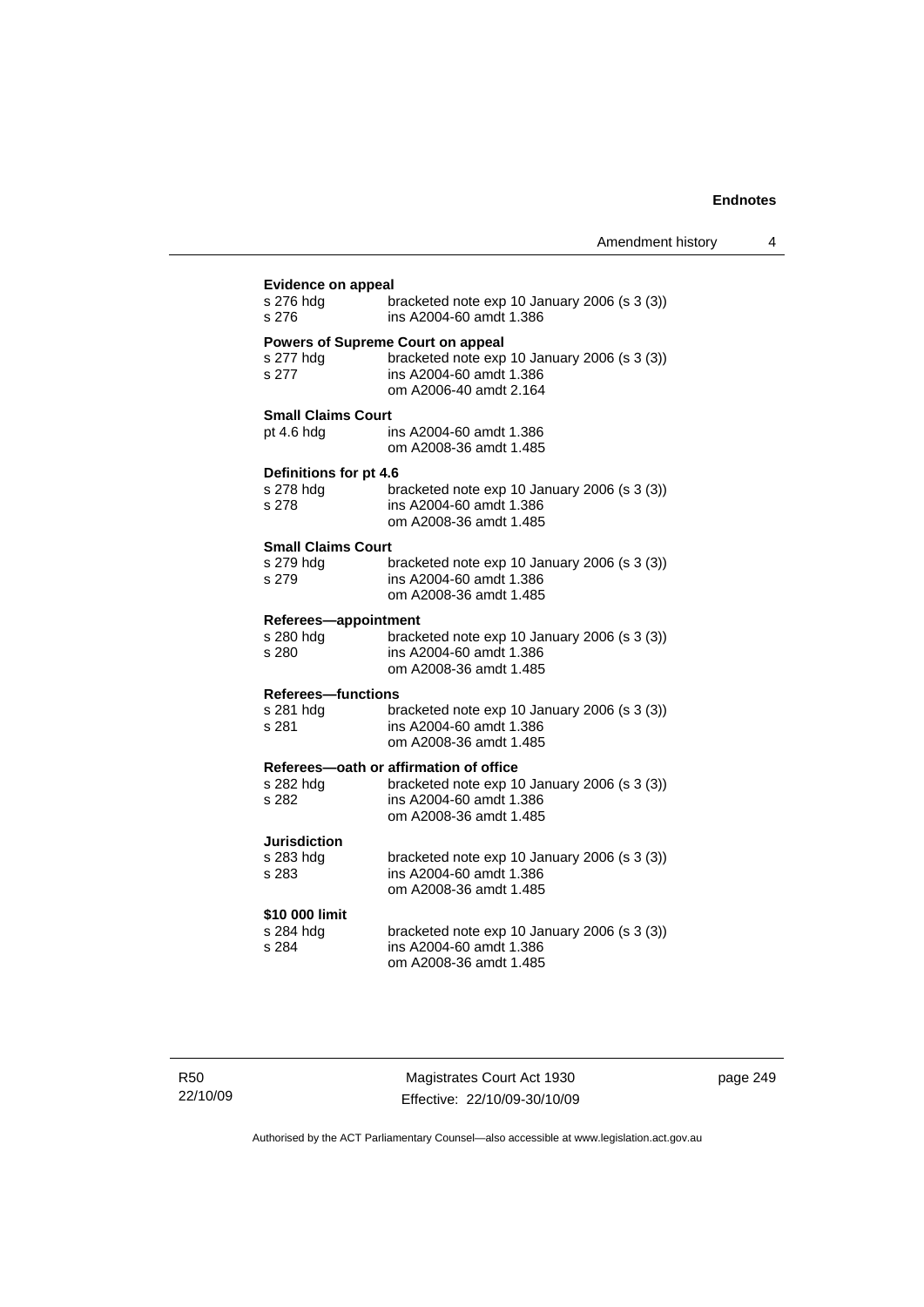4 Amendment history

page 250 Magistrates Court Act 1930 **Admissibility of conference proceedings in inquiries**  s 285 hdg bracketed note exp 10 January 2006 (s 3 (3)) s 285 ins A2004-60 amdt 1.386 om A2008-36 amdt 1.485 **Small Claims Court's seal**  s 286 ins A2005-60 amdt 1.108 om A2008-36 amdt 1.485 **The Childrens Court**  ch 4A hdg ins A2008-19 amdt 1.92 **The Childrens Court**  pt 4A.1 hdg ins A2008-19 amdt 1.92 **Childrens Court**  s 287 ins A2008-19 amdt 1.92 **Jurisdiction of Childrens Court**  s 288 ins A2008-19 amdt 1.92 **Proceedings where children jointly charged with adults**  s 289 ins A2008-19 amdt 1.92 am A2008-44 amdt 1.90 **Chief Magistrate to arrange business of Childrens Court**  s 290 ins A2008-19 amdt 1.92 **Childrens Court Magistrate to hear all matters**  s 291 ins A2008-19 amdt 1.92 **Childrens Court Magistrate**<br>pt 4A.2 hdg ins A200 ins A2008-19 amdt 1.92 **Childrens Court Magistrate**  s 291A ins A2008-19 amdt 1.92 **Acting Childrens Court Magistrate**  s 291B ins A2008-19 amdt 1.92 **Assignment of other magistrates for Childrens Court matters**  s 291C ins A2008-19 amdt 1.92 **Completion of part-heard matters**  s 291D ins A2008-19 amdt 1.92 **Criminal proceedings**  pt 4A.3 hdg ins A2008-19 amdt 1.92 **Procedures for hearing indictable offences**  s 291E ins A2008-19 amdt 1.92 **Childrens Court may adjourn hearings to allow access to legal advice**  s 291F ins A2008-19 amdt 1.92

R50 22/10/09

Authorised by the ACT Parliamentary Counsel—also accessible at www.legislation.act.gov.au

Effective: 22/10/09-30/10/09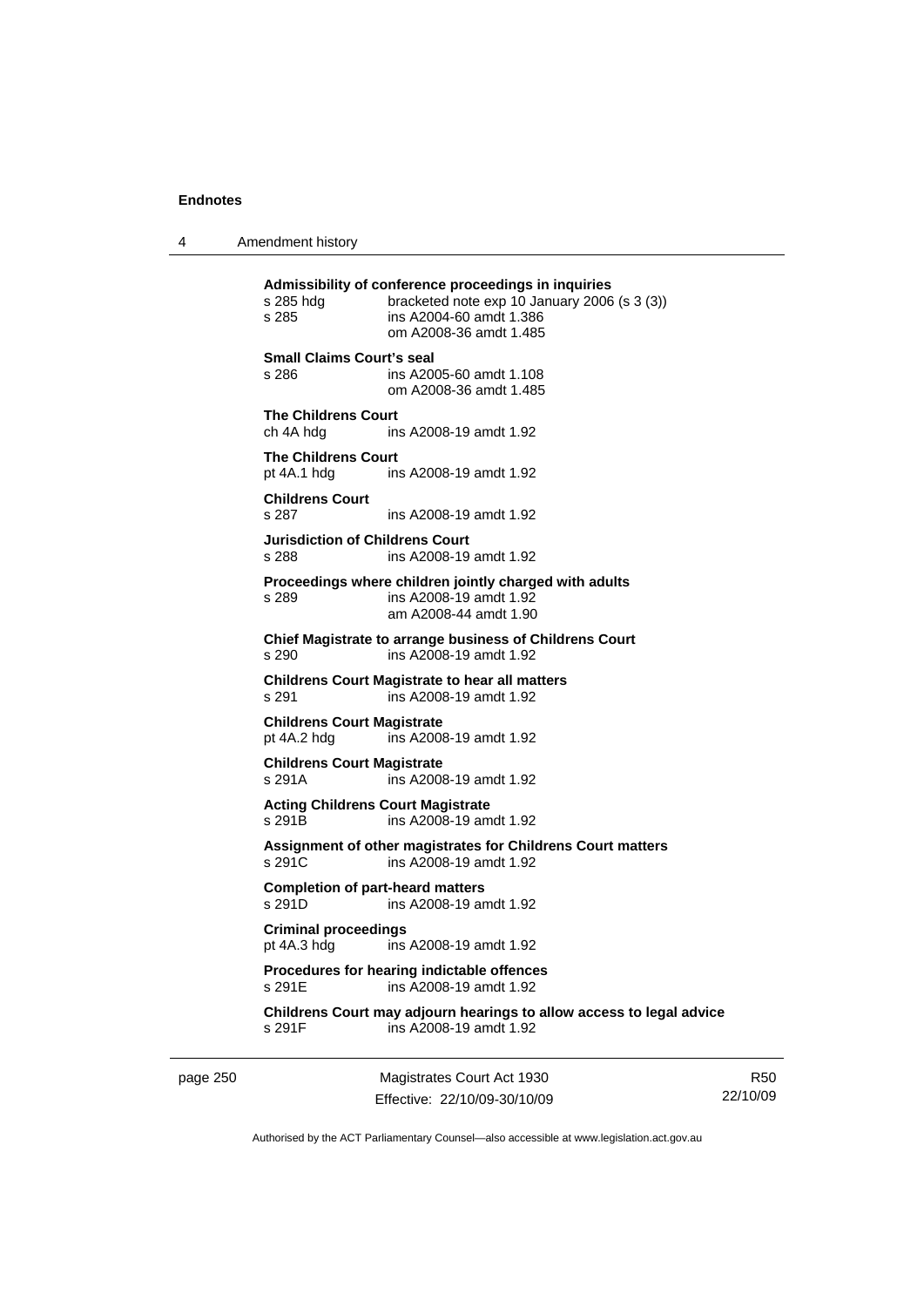| Amendment history |  |  |
|-------------------|--|--|
|-------------------|--|--|

|            | s 291G                                                 | Childrens Court may send cases to Supreme Court for sentencing<br>ins A2008-19 amdt 1.92                                                                                                                                                                                              |          |
|------------|--------------------------------------------------------|---------------------------------------------------------------------------------------------------------------------------------------------------------------------------------------------------------------------------------------------------------------------------------------|----------|
|            | <b>Miscellaneous</b><br>ch 5 hdg                       | (prev pt 15 hdg) sub and renum A2004-60 amdt 1.387                                                                                                                                                                                                                                    |          |
|            | Hearing<br>pt 5 hdg                                    | renum as pt 3.4 hdg                                                                                                                                                                                                                                                                   |          |
|            | <b>Offences</b><br>pt $5.1$ hdg                        | ins A2004-60 amdt 1.387                                                                                                                                                                                                                                                               |          |
|            | General<br>div 5.1 hdg                                 | renum as div 3.4.1 hdg                                                                                                                                                                                                                                                                |          |
|            | <b>Evidence</b><br>div 5.2 hdg                         | renum as div 3.4.2 hdg                                                                                                                                                                                                                                                                |          |
|            | Remand<br>div 5.3 hdg                                  | renum as div 3.4.3 hdg                                                                                                                                                                                                                                                                |          |
|            | <b>Committal and recognisance</b><br>div 5.4 hdg       | renum as div 3.4.4 hdg                                                                                                                                                                                                                                                                |          |
|            | <b>Adjournment of proceedings</b><br>div 5.5 hdg       | renum as div 3.4.5 hdg                                                                                                                                                                                                                                                                |          |
|            | Contempt in face of court<br>s 290                     | (prev s 255) am 1967 No 1; 1972 No 37; ord 1990 No 5<br>sub 1993 No 4<br>am 1994 No 66; 1994 No 81; 1999 No 22 s 23; ss renum R10<br>LA; A2004-60 amdt 1.391<br>renum A2004-60 amdt 1.392<br>am A2005-53 amdt 1.108; ss renum R30 LA (see A2005-53<br>amdt 1.109)<br>om A2006-55 s 17 |          |
|            | Failure to give evidence-offence<br>s 291 hdg<br>s 291 | (prev s 255AA hdg) sub A2004-60 amdt 1.393<br>(prev s 255AA) ins 1994 No 61<br>am 1995 No 46; 1996 No 6; 1998 No 25; 1998 No 54;<br>A2004-60 amdt 1.394, amdt 1.395<br>reloc from s 255AA by A2004-60 amdt 1.396<br>om A2005-53 amdt 1.110                                            |          |
|            | s 292 hdg                                              | Failure to comply with order in nuisance action<br>ins A2004-60 amdt 1.412                                                                                                                                                                                                            |          |
|            | s 292                                                  | bracketed note exp 10 January 2006 (s 3 (3))<br>reloc from Magistrates Court (Civil Jurisdiction) Act 1982<br>s 8 (2) by A2004-60 amdt 1.450                                                                                                                                          |          |
| <b>R50</b> |                                                        | Magistrates Court Act 1930                                                                                                                                                                                                                                                            | page 251 |

Authorised by the ACT Parliamentary Counsel—also accessible at www.legislation.act.gov.au

Effective: 22/10/09-30/10/09

22/10/09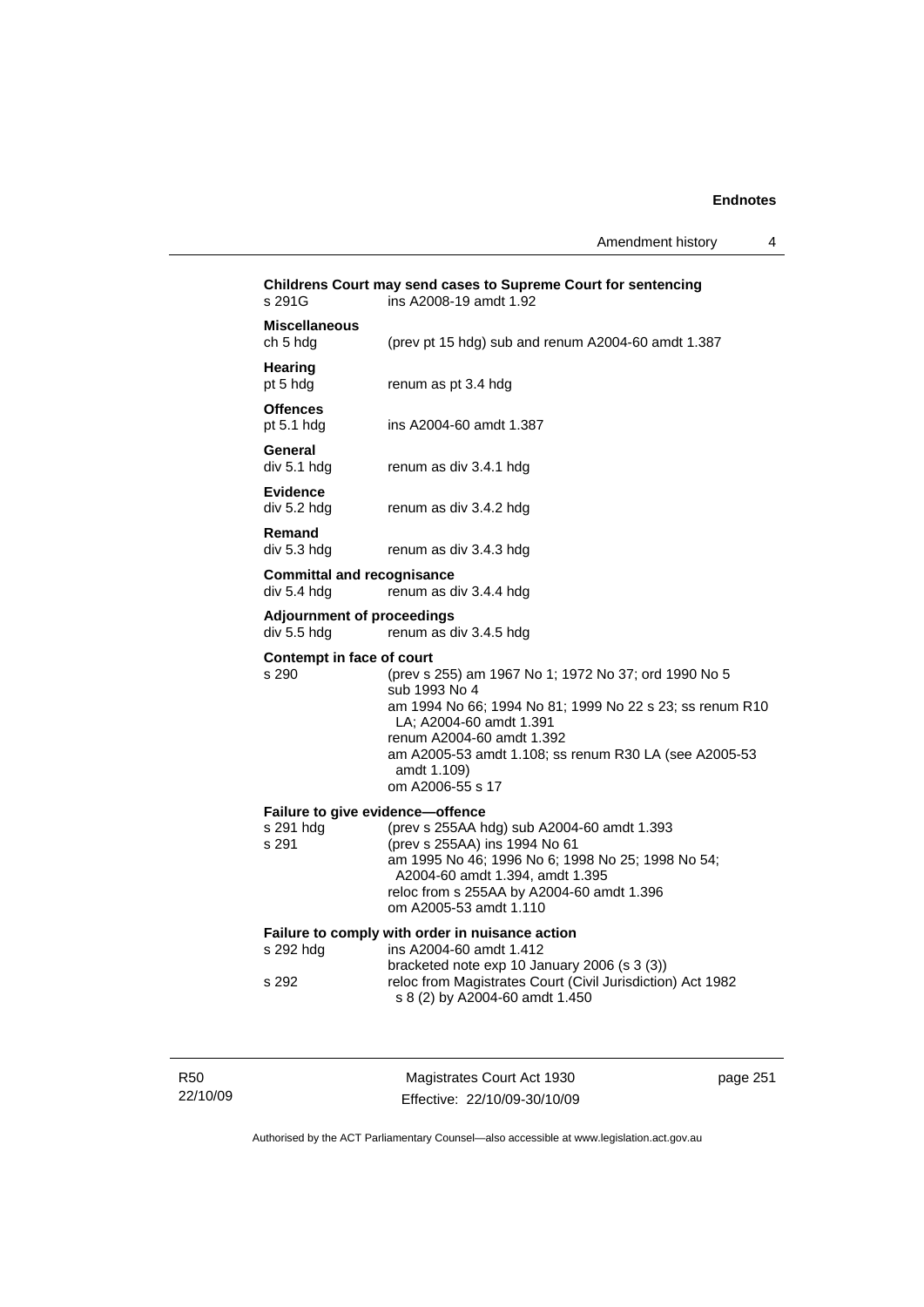|          | s 293 hdg<br>s 293<br>s 294 hdg<br>s 294                                                                                            | Failure to comply with Magistrates Court subpoena<br>bracketed note exp 10 January 2006 (s 3 (3))<br>(1) reloc from Magistrates Court (Civil Jurisdiction) Act 1982<br>s 187 (7) by A2004-60 amdt 1.488<br>(2), (3) ins A2004-60 amdt 1.412<br>om A2005-53 amdt 1.111<br>Failure to comply with judgment for delivery of detained goods<br>ins A2004-60 amdt 1.412<br>bracketed note exp 10 January 2006 (s 3 (3))<br>reloc from Magistrates Court (Civil Jurisdiction) Act 1982<br>s 217 (4) by A2004-60 amdt 1.502<br>om A2006-40 amdt 2.164 |                        |
|----------|-------------------------------------------------------------------------------------------------------------------------------------|------------------------------------------------------------------------------------------------------------------------------------------------------------------------------------------------------------------------------------------------------------------------------------------------------------------------------------------------------------------------------------------------------------------------------------------------------------------------------------------------------------------------------------------------|------------------------|
|          | s 295 hdg<br>s 295                                                                                                                  | False or misleading statement by garnishee<br>ins A2004-60 amdt 1.412<br>bracketed note exp 10 January 2006 (s 3 (3))<br>reloc from Magistrates Court (Civil Jurisdiction) Act 1982<br>s 329 (2) by A2004-60 amdt 1.524<br>om A2006-40 amdt 2.164                                                                                                                                                                                                                                                                                              |                        |
|          | s 296 hdg<br>s 296                                                                                                                  | Obligations of judgment creditor if garnishee pays too much<br>ins A2004-60 amdt 1.412<br>bracketed note exp 10 January 2006 (s 3 (3))<br>reloc from Magistrates Court (Civil Jurisdiction) Act 1982<br>s 337 (1) by A2004-60 amdt 1.527<br>om A2006-40 amdt 2.164                                                                                                                                                                                                                                                                             |                        |
|          | s 297 hdg<br>s 297                                                                                                                  | Notice to be given if judgment debtor ceases employment<br>ins A2004-60 amdt 1.412<br>bracketed note exp 10 January 2006 (s 3 (3))<br>reloc from Magistrates Court (Civil Jurisdiction) Act 1982<br>s 340 (1) by A2004-60 amdt 1.531<br>om A2006-40 amdt 2.164                                                                                                                                                                                                                                                                                 |                        |
|          | <b>Prejudice to employee</b><br>s 298<br>reloc from Magistrates Court (Civil Jurisdiction) Act 1982 s 341<br>by A2004-60 amdt 1.535 |                                                                                                                                                                                                                                                                                                                                                                                                                                                                                                                                                |                        |
|          | s 299                                                                                                                               | Interference with seized property etc<br>reloc from Magistrates Court (Civil Jurisdiction) Act 1982 s 379<br>by A2004-60 amdt 1.537<br>om A2006-40 amdt 2.164                                                                                                                                                                                                                                                                                                                                                                                  |                        |
|          | s 300 hdg<br>s 300                                                                                                                  | Failure to comply with Small Claims Court subpoena<br>bracketed note exp 10 January 2006 (s 3 (3))<br>(1) reloc from Magistrates Court (Civil Jurisdiction) Act 1982<br>s 448 (1) by A2004-60 amdt 1.563<br>(2), (3) ins A2004-60 amdt 1.412<br>om A2005-53 amdt 1.112                                                                                                                                                                                                                                                                         |                        |
| page 252 |                                                                                                                                     | Magistrates Court Act 1930<br>Effective: 22/10/09-30/10/09                                                                                                                                                                                                                                                                                                                                                                                                                                                                                     | <b>R50</b><br>22/10/09 |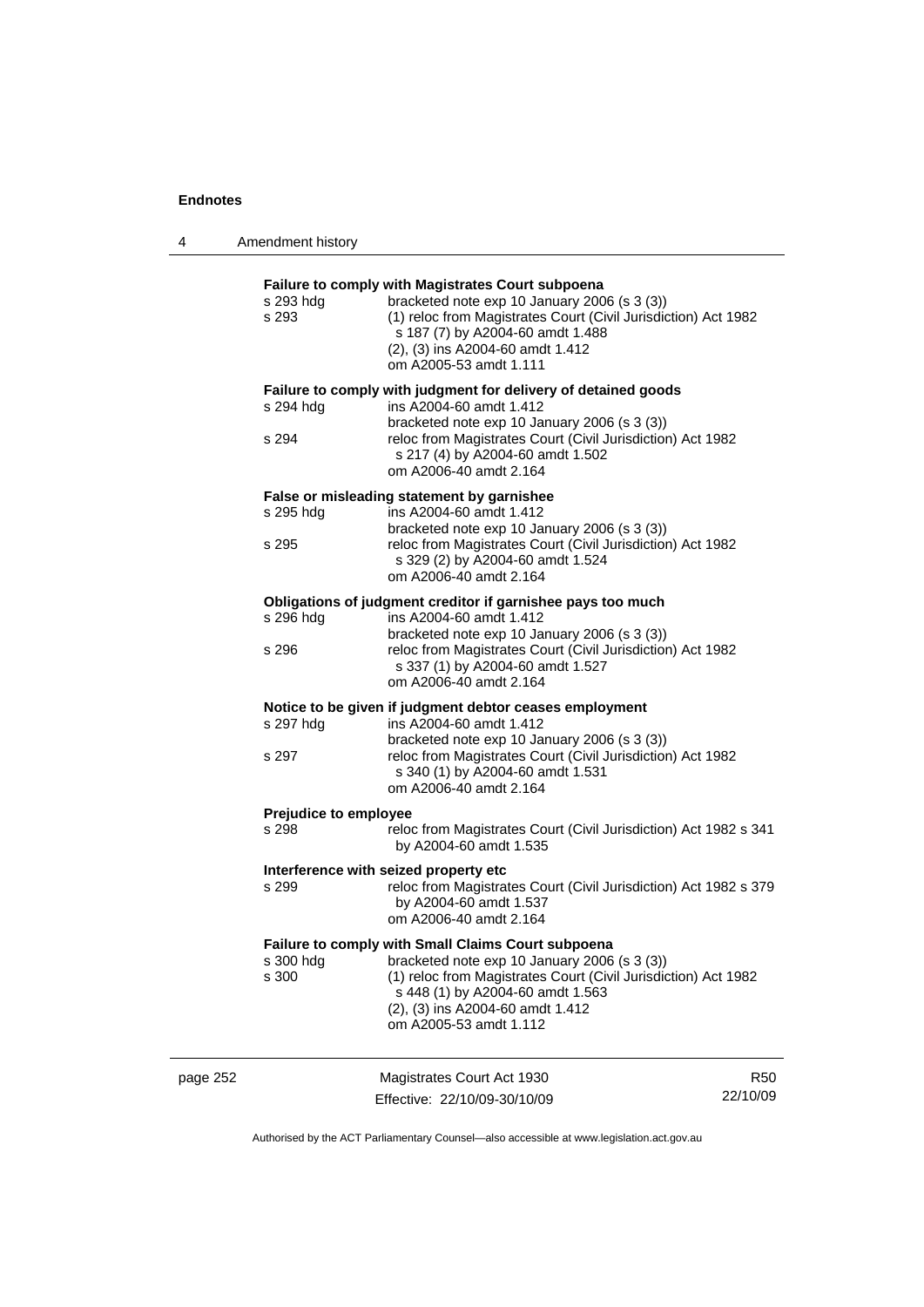|                                                                  | Witness before Small Claims Court to answer questions            |  |
|------------------------------------------------------------------|------------------------------------------------------------------|--|
| s 301                                                            | reloc from Magistrates Court (Civil Jurisdiction) Act 1982 s 449 |  |
|                                                                  | by A2004-60 amdt 1.568                                           |  |
|                                                                  | om A2005-53 amdt 1.112                                           |  |
| Contravention of Small Claims Court order in trespass proceeding |                                                                  |  |

| s 302 hda | ins A2004-60 amdt 1.412                                                                                                  |
|-----------|--------------------------------------------------------------------------------------------------------------------------|
|           | bracketed note $exp 10$ January 2006 (s 3 (3))                                                                           |
| s 302     | reloc from Magistrates Court (Civil Jurisdiction) Act 1982<br>s 460 (2) by A2004-60 amdt 1.574<br>om A2008-36 amdt 1.486 |
|           |                                                                                                                          |

**Other**<br>pt 5.2 hdg ins A2004-60 amdt 1.412

## **Contempt of court**

s 307 ins A2006-55 s 18

# **Magistrates Court's seal**

ins A2005-60 amdt 1.109

#### **Directions about procedure etc**

| s 309 | (prev s 254A) ins 1989 No 59 |
|-------|------------------------------|
|       | reloc by A2004-60 amdt 1.385 |
|       | sub A2006-55 s 19            |

## **Hearings generally to be in public**

| s 310 hdg | (prev s 51 hdg) sub A2004-60 amdt 1.224 |
|-----------|-----------------------------------------|
| s 310     | (prev s 51) am 1986 No 74               |
|           | sub 1996 No 6                           |
|           | am A2004-60 amdts 1.225-1.227           |
|           | reloc by A2004-60 amdt 1.228            |
|           | am A2008-36 amdt 1.487                  |
|           |                                         |

# **Appearance by audiovisual or audio links etc**

s 311 (prev s 254B) ins 1999 No 22 s 22 am 2000 No 17 s 3 sch 1; A2003-48 amdt 2.11; A2004-60 amdt 1.388; ss renum R26 LA (see A2004-60 amdt 1.389) reloc by A2004-60 amdt 1.390 am A2005-20 amdt 3.305 sub A2006-55 s 20

## **Failure to give evidence—committal**

| am 1995 No 46; A2004-60 amdts 1.398-1.400 |
|-------------------------------------------|
|                                           |
|                                           |
|                                           |
|                                           |

R50 22/10/09

Magistrates Court Act 1930 Effective: 22/10/09-30/10/09 page 253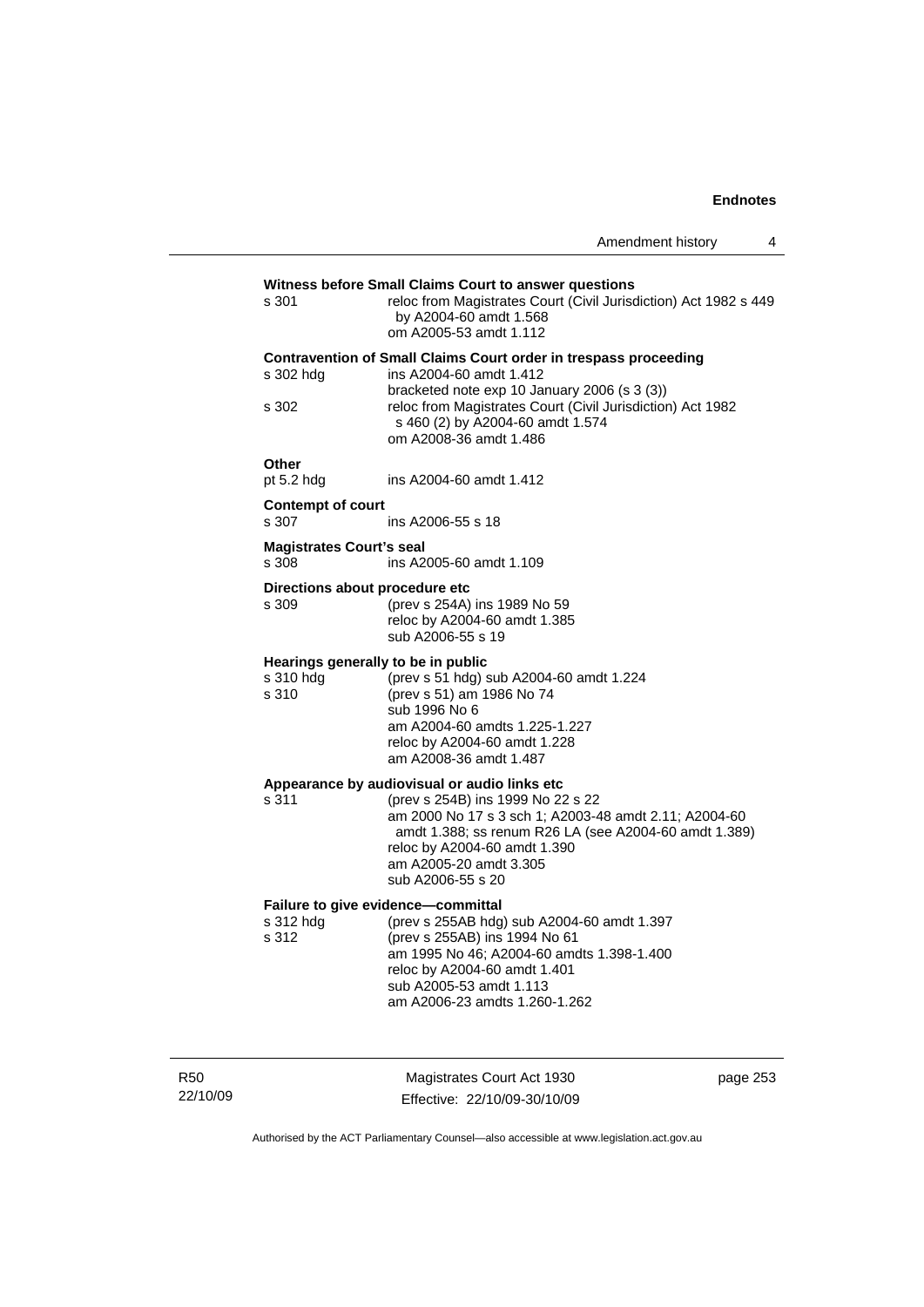| Amendment history<br>4 |  |
|------------------------|--|
|------------------------|--|

|          | <b>Commitment to remand centre</b><br>s 313                        | (prev s 255A) ins 1976 No 42<br>am 1995 No 41; 1996 No 6; 1998 No 25<br>reloc by A2004-60 amdt 1.402<br>om A2006-23 amdt 1.263                                                                                                                                                                                                                                                     |          |
|----------|--------------------------------------------------------------------|------------------------------------------------------------------------------------------------------------------------------------------------------------------------------------------------------------------------------------------------------------------------------------------------------------------------------------------------------------------------------------|----------|
|          | s 314 hdg<br>s 314                                                 | Registrar to give directions for preparation of transcript<br>(prev s 255B hdg) am 1991 No 44<br>(prev s 255B) ins 1980 No 4<br>am 1986 No 71; 1991 No 44; A2004-60 amdt 1.403<br>reloc by A2004-60 amdt 1.404                                                                                                                                                                     |          |
|          | <b>Applications for transcripts</b><br>s 315                       | (prev s 255C) ins 1980 No 4<br>am 1986 No 71; 1986 No 83; 1988 No 45; 1991 No 38; 1991<br>No 44; 1993 No 4; 1994 No 4; 1999 No 22 s 24; A2004-60<br>amdts 1.405-1.409; ss renum R26 LA (see A2004-60<br>amdt 1.410)<br>reloc by A2004-60 amdt 1.411                                                                                                                                |          |
|          | <b>Record of proceedings</b><br>s 316 hdg<br>s 316                 | (prev s 54A hdg) sub A2004-60 amdt 1.229<br>(prev s 54A) ins 1980 No 4<br>am 1985 No 41; 1986 No 71; 1986 No; 1986 No 74; 1986<br>No 83; ord 1990 No 5; 1991 Nos 44 and 106; 1999 No 22<br>s 19; 1999 No 66 sch 3; 2000 No 17 s 3 sch 1; ss renum R10<br>LA; A2003-48 amdt 2.9; A2004-60 amdt 1.230<br>reloc by A2004-60 amdt 1.231<br>pars renum R26 LA<br>am A2005-20 amdt 3.306 |          |
|          | s 317                                                              | Record of proceedings and transcript<br>(prev s 60) sub 1958 No 12; 1967 No 1<br>am 1972 No 37<br>sub 1974 No 14; 1980 No 4<br>am 1991 No 44; 1999 No 22 s 20; A2004-60<br>amdts 1.233-1.237<br>reloc by A2004-60 amdt 1.238                                                                                                                                                       |          |
|          | Person about to leave ACT may be ordered to be examined or produce |                                                                                                                                                                                                                                                                                                                                                                                    |          |
|          | documents<br>s 318 hdg<br>s 318                                    | (prev s 67 hdg) am A2004-60 amdt 1.258<br>(prev s 67) am 1980 No 4; 1986 No 74; 1996 No 6; ss renum<br>R10 LA; A2004-60 amdt 1.259, amdt 1.260<br>reloc by A2004-60 amdt 1.261                                                                                                                                                                                                     |          |
|          | Witnesses' rights and liabilities                                  |                                                                                                                                                                                                                                                                                                                                                                                    |          |
|          | s 319                                                              | (prev s 68) am 1996 No 6; A2004-60 amdt 1.263, amdt 1.264<br>reloc by A2004-60 amdt 1.265                                                                                                                                                                                                                                                                                          |          |
| page 254 |                                                                    | Magistrates Court Act 1930                                                                                                                                                                                                                                                                                                                                                         | R50      |
|          |                                                                    | Effective: 22/10/09-30/10/09                                                                                                                                                                                                                                                                                                                                                       | 22/10/09 |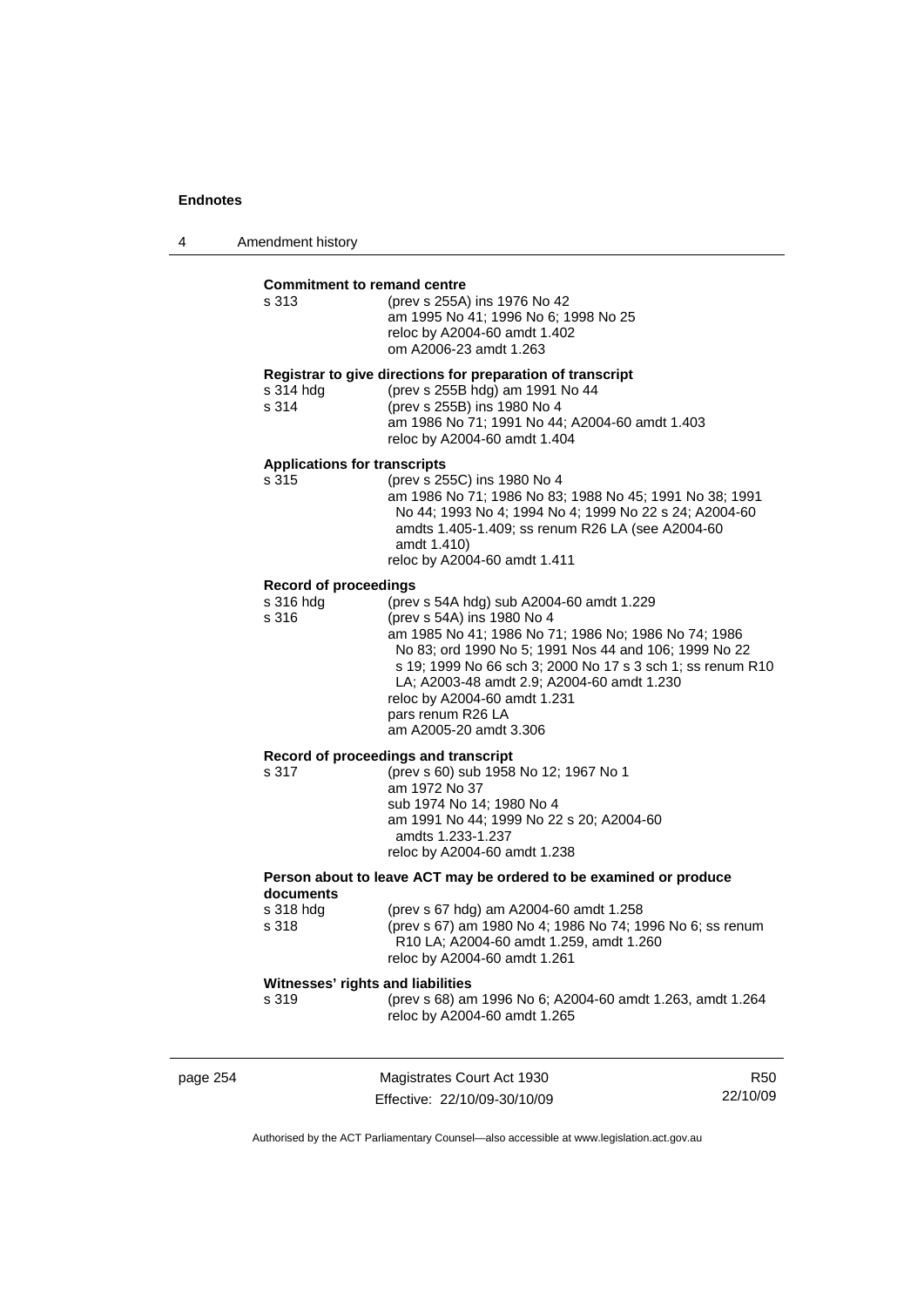# **Depositions to be given to registrar**  s 320 hdg (prev s 69 hdg) am 1991 No 44 s 320 (prev s 69) am 1958 No 12; 1967 No 1; 1980 No 4; 1991 No 44; A2004-60 amdts 1.266-1.268 reloc by A2004-60 amdt 1.269 **Regulation-making power**  s 321 ins A2004-60 amdt 1.412 **Proceedings in case of indictable offences**  pt 6 hdg renum as pt 3.5 hdg **Preliminary**  div 6.1A hdg renum as div 3.5.1 hdg **Institution of proceedings**  div 6.1 hdg renum as div 3.5.2 hdg **Proceedings subsequent to hearing of evidence**  div 6.2 hdg renum as div 3.5.3 hdg **Costs**  div 6.2A hdg renum as div 3.5.4 hdg **Recognisances of witnesses**   $div 6.\overline{3}$  hdg renum as div  $3.5.5$  hdg **Miscellaneous**  renum as div 3.5.6 hdg **Proceedings for offences punishable summarily**  pt 7 hdg renum as pt 3.6 hdg **Service and pleading by post for certain offences**  pt 7A hdg renum as pt 3.7 hdg **Infringement notices for certain offences**  pt 8 hdg renum as pt 3.8 hdg **Preliminary**  div 8.1 hdg renum as div 3.8.1 hdg **Infringement and reminder notices**  div 8.2 hdg renum as div 3.8.2 hdg **Additional provisions for vehicle-related offences**  div 8.2A hdg renum as div 3.8.3 hdg **Disputing liability**  div 8.3 hdg renum as div 3.8.4 hdg **Miscellaneous**  renum as div 3.8.5 hdg

R50 22/10/09

Magistrates Court Act 1930 Effective: 22/10/09-30/10/09 page 255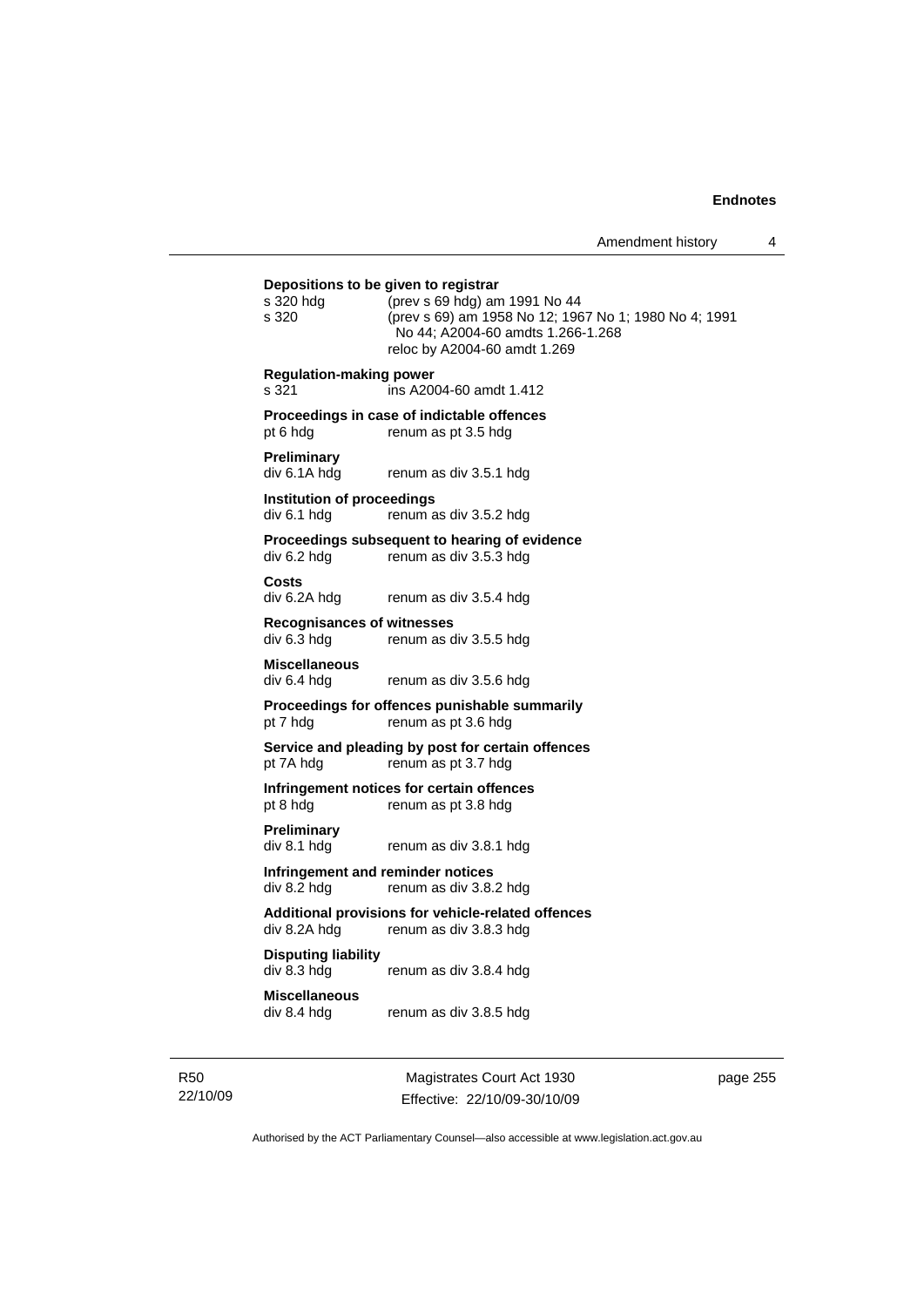| 4 | Amendment history |
|---|-------------------|
|---|-------------------|

**Enforcement of decisions** 

pt 9 hdg renum as pt 3.9 hdg **General** 

div 9.1 hdg renum as div 3.9.1 hdg

**Enforcement of fines** 

div 9.2 hdg renum as div 3.9.2 hdg

**Reciprocal enforcement of fines against bodies corporate**  div 9.2A hdg renum as div 3.9.3 hdg

**Adverse claims**  om 1986 No 74

**Attachment of debts**  pt 9 div 4 hdg om 1994 No 61

**Imprisonment of fraudulent debtors**  pt 9 div 5 hdg om 1994 No 61

**Miscellaneous** 

div 9.6 hdg renum as div 3.9.4 hdg

**Restraining orders**  pt 10 hdg sub 1990 No 65

om 2001 No 90 amdt 1.79

**Appeals to Supreme Court** 

pt 11 hdg renum as pt 3.10 hdg

**Appellate jurisdiction of Supreme Court**  div 11.1 hdg renum as div 3.10.1 hdg

**Appeals** 

renum as div 3.10.2 hdg

**Orders to review**  div 11.3 hdg renum as div 3.10.3 hdg

Absconding appellants<br>pt 11 div 3A hdg ins 1984 No 62 pt 11 div 3A hdg om 1992 No 9

**General provisions** 

div 11.4 hdg renum as div 3.10.4 hdg

**Protection of magistrates in the execution of their office**  pt 12 hdg om A2004-60 amdt 1.369

**Costs** 

pt 13 hdg renum as pt 3.11 hdg

page 256 Magistrates Court Act 1930 Effective: 22/10/09-30/10/09

R50 22/10/09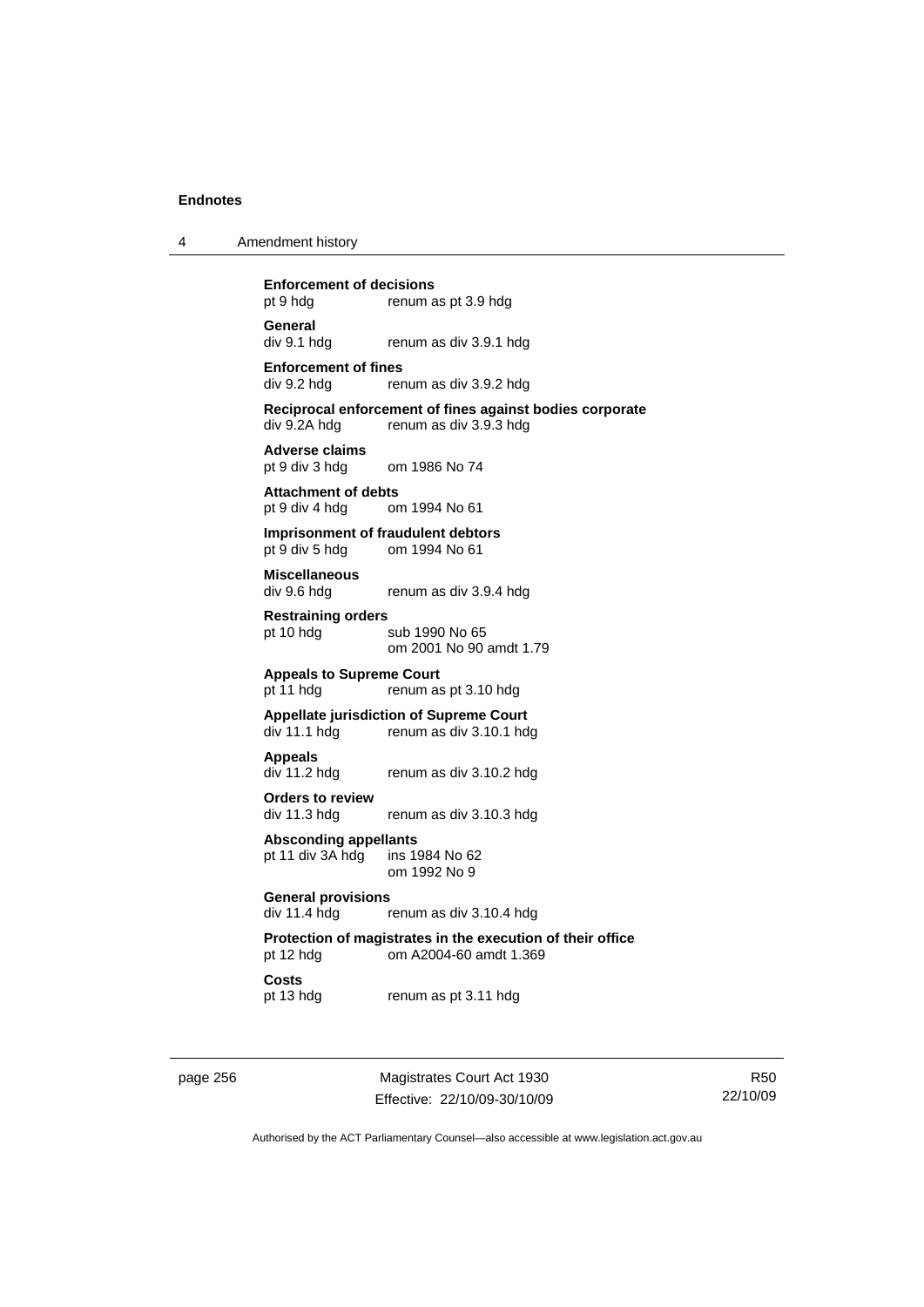| <b>Court and tribunal fees</b><br>pt 13A hdg | orig pt 13A hdg ins 1974 No 14<br>om 1992 No 9                           |
|----------------------------------------------|--------------------------------------------------------------------------|
|                                              | ins 1994 No 4                                                            |
|                                              | sub 2000 No 1 s 3 sch                                                    |
|                                              | om A2004-60 amdt 1.378                                                   |
| <b>Securities</b><br>pt 14 hdg               | renum as pt 3.12 hdg                                                     |
| <b>Miscellaneous</b><br>pt 15 hdg            | renum as ch 5 hdg                                                        |
| <b>Transitional</b>                          |                                                                          |
| pt 16 hdg                                    | ins 1999 No 34<br>om 2001 No 90 amdt 1.81                                |
| pt 17 hdg                                    | Transitional—Children and Young People Act 2008<br>renum as ch 10 hdg    |
|                                              | Transitional-Children and Young People Act 2008                          |
| ch 10 hdg                                    | (prev pt 17 hdg) ins A2008-20 amdt 1.5                                   |
|                                              | renum as ch 10 hdg R41 LA                                                |
|                                              | exp 27 February 2011 (s 404 (1) (LA s 88 declaration applies))           |
| <b>Childrens Court Magistrate</b>            |                                                                          |
| s 400                                        | ins A2008-20 amdt 1.5                                                    |
|                                              | exp 27 February 2011 (s 404 (1) (LA s 88 declaration applies))           |
|                                              | <b>Existing proceedings in Childrens Court</b>                           |
| s 401                                        | ins A2008-20 amdt 1.5                                                    |
|                                              | exp 27 February 2011 (s 404 (1) (LA s 88 declaration applies))           |
| magistrate etc                               | Completion of part-heard matters if magistrate no longer Childrens Court |
| s 402                                        | ins A2008-20 amdt 1.5                                                    |
|                                              | exp 27 February 2011 (s 404 (1) (LA s 88 declaration applies))           |
| <b>Transitional regulations</b>              |                                                                          |
| s 403                                        | ins A2008-20 amdt 1.5                                                    |
|                                              | exp 27 February 2011 (s 404 (1))                                         |
| Expiry-ch 10                                 |                                                                          |
| s 404                                        | ins A2008-20 amdt 1.5                                                    |
|                                              | exp 27 February 2011 (s 404 (1) (LA s 88 declaration applies))           |
|                                              | Transitional—Crimes Legislation Amendment Act 2008                       |
| ch 11 hdg                                    | ins A2008-44 amdt 1.91                                                   |
|                                              | exp 30 May 2010 (s 453)                                                  |
|                                              |                                                                          |
|                                              |                                                                          |

R50 22/10/09

Magistrates Court Act 1930 Effective: 22/10/09-30/10/09 page 257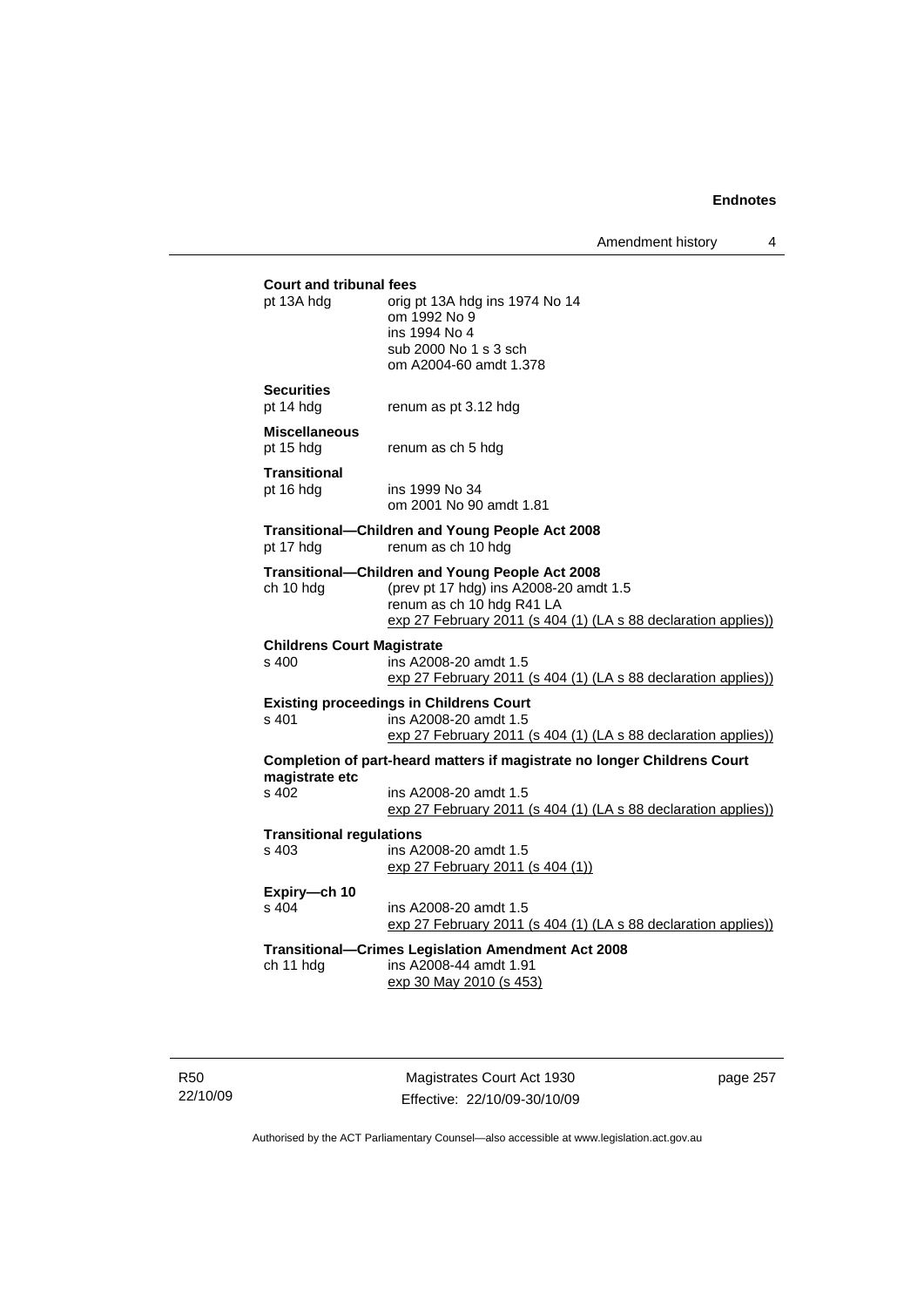| 4 | Amendment history |
|---|-------------------|
|---|-------------------|

# **Application of amendments—indictable offences**

| s 450                                     | Application or amendments—indictable offences<br>ins A2008-44 amdt 1.91<br>exp 30 May 2010 (s 453)                                                                                                                                                                                                                                                                                                                                                                                                                           |
|-------------------------------------------|------------------------------------------------------------------------------------------------------------------------------------------------------------------------------------------------------------------------------------------------------------------------------------------------------------------------------------------------------------------------------------------------------------------------------------------------------------------------------------------------------------------------------|
| s 451                                     | Application of certain other amendments<br>ins A2008-44 amdt 1.91<br>sub as mod SL2009-20 s 3 (mod lapsed on rep of SL2009-21<br>(4 September 2009))<br>sub A2009-24 amdt 1.40<br>exp 30 May 2010 (s 453)                                                                                                                                                                                                                                                                                                                    |
| s 451A                                    | Admissibility of certain written statements made before commencement day<br>ins as mod SL2009-20 s 3 (mod lapsed on rep of SL2009-21<br>(4 September 2009))<br>sub A2009-24 amdt 1.40<br>exp 30 May 2010 (s 453 (LA s 88 declaration applies))                                                                                                                                                                                                                                                                               |
| <b>Transitional regulations</b><br>s 452  | ins A2008-44 amdt 1.91<br>exp 30 May 2010 (s 453)                                                                                                                                                                                                                                                                                                                                                                                                                                                                            |
| Expiry-ch 11<br>s 453                     | ins A2008-44 amdt 1.91<br>exp 30 May 2010 (s 453)                                                                                                                                                                                                                                                                                                                                                                                                                                                                            |
| ch 12 hdg                                 | Transitional—Sexual and Violent Offences Legislation Amendment Act 2008<br>ins A2008-41 s 35<br>om A2009-24 amdt 1.41                                                                                                                                                                                                                                                                                                                                                                                                        |
| <b>Application of amendments</b><br>s 460 | ins A2008-41 s 35<br>om A2009-24 amdt 1.41                                                                                                                                                                                                                                                                                                                                                                                                                                                                                   |
| Expiry-ch 12<br>$s$ 461                   | ins A2008-41 s 35<br>om A2009-24 amdt 1.41                                                                                                                                                                                                                                                                                                                                                                                                                                                                                   |
| Oath and affirmation of office<br>sch 1   | orig sch 1 am 1937 No 28; 1938 No 25 (as am 1938 No 35);<br>1938 No 35; 1953 No 14; 1958 No 12; 1966 No 2; 1967 No 1;<br>1968 No 25; 1972 No 37; 1974 No 14; 1976 No 42; 1977<br>No 34; 1977 No 61; 1978 No 46; 1979 No 33; 1984 No 62;<br>1985 No 67; 1986 No 74; 1989 No 59; 1990 No 65; 1991<br>No 44; 1992 No 9; 1992 No 37; 1993 No 4; 1994 No 61; 1996<br>No 6; 1996 No 82; 1998 No 67<br>om 2001 No 44 amdt 1.2769<br>(prev sch 2) am 1938 No 25 (as am 1938 No 35)<br>om 1977 No 4<br>ins 1977 No 4<br>am 1997 No 94 |

page 258 Magistrates Court Act 1930 Effective: 22/10/09-30/10/09

R50 22/10/09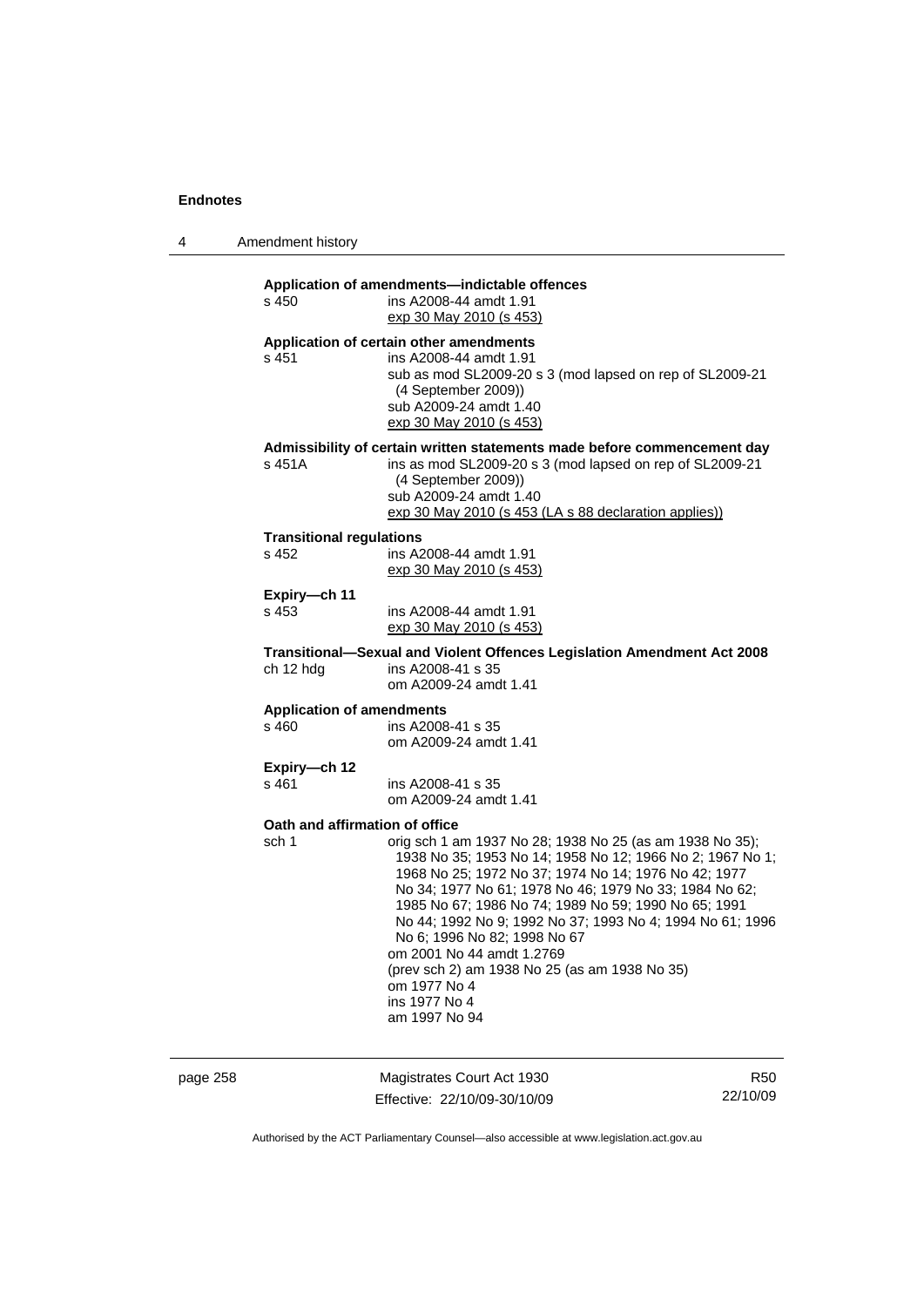Amendment history 4

|                              | renum 2001 No 44 amdt 1.2770<br>am A2005-20 amdt 3.307                                                                                                                                                                                                                                                                                                                                                                                                                                                                                                                                                                                                                                                                                                                                                                                                                                                                                                                                                                                                                                                                                                              |
|------------------------------|---------------------------------------------------------------------------------------------------------------------------------------------------------------------------------------------------------------------------------------------------------------------------------------------------------------------------------------------------------------------------------------------------------------------------------------------------------------------------------------------------------------------------------------------------------------------------------------------------------------------------------------------------------------------------------------------------------------------------------------------------------------------------------------------------------------------------------------------------------------------------------------------------------------------------------------------------------------------------------------------------------------------------------------------------------------------------------------------------------------------------------------------------------------------|
| Oath<br>sch 2                | renum as sch 1                                                                                                                                                                                                                                                                                                                                                                                                                                                                                                                                                                                                                                                                                                                                                                                                                                                                                                                                                                                                                                                                                                                                                      |
| sch <sub>3</sub>             | am 1938 No 25 (as am 1938 No 35); 1976 No 42; 1985 No 67;<br>1991 No 44<br>om 2001 No 44 amdt 1.2771                                                                                                                                                                                                                                                                                                                                                                                                                                                                                                                                                                                                                                                                                                                                                                                                                                                                                                                                                                                                                                                                |
| Fees<br>sch 4                | am 1937 No 5; 1937 No 28<br>om 1953 No 14                                                                                                                                                                                                                                                                                                                                                                                                                                                                                                                                                                                                                                                                                                                                                                                                                                                                                                                                                                                                                                                                                                                           |
| sch 5                        | om 1953 No 14                                                                                                                                                                                                                                                                                                                                                                                                                                                                                                                                                                                                                                                                                                                                                                                                                                                                                                                                                                                                                                                                                                                                                       |
| Witnesses' expenses<br>sch 6 | om 1953 No 14                                                                                                                                                                                                                                                                                                                                                                                                                                                                                                                                                                                                                                                                                                                                                                                                                                                                                                                                                                                                                                                                                                                                                       |
| <b>Dictionary</b><br>dict    | ins A2004-60 amdt 1.413<br>am A2006-23 amdt 1.264, amdt 1.265; A2008-42 s 17<br>def administering authority ins A2004-60 amdt 1.413<br>def <i>administrator</i> ins A2004-60 amdt 1.413<br>om A2006-23 amdt 1.266<br>def <b>another jurisdiction</b> ins A2004-60 amdt 1.413<br>def <b>appeal</b> ins A2004-60 amdt 1.413<br>def <i>appearance</i> ins A2004-60 amdt 1.413<br>def <i>applicant</i> ins A2004-60 amdt 1.413<br>om A2008-36 amdt 1.488<br>def <b>application</b> ins $A2004-60$ amdt 1.413<br>om A2008-36 amdt 1.488<br>def <b>authorised person</b> ins A2004-60 amdt 1.413<br>sub A2008-42 s 18<br>def <b>bailiff</b> ins A2004-60 amdt 1.413<br>def certified copies ins A2004-60 amdt 1.413<br>def claim ins A2004-60 amdt 1.413<br>def committal order ins A2006-23 amdt 1.267<br>def common boundaries determination ins A2004-60<br>amdt 1.413<br>om A2008-36 amdt 1.488<br>def contract application ins A2004-60 amdt 1.413<br>om A2008-36 amdt 1.488<br>def conviction ins A2004-60 amdt 1.413<br>def <i>court</i> ins A2004-60 amdt 1.413<br>def court attendance notice ins A2008-42 s 19<br>def <i>Crimes Act</i> ins A2004-60 amdt 1.413 |

R50 22/10/09

Magistrates Court Act 1930 Effective: 22/10/09-30/10/09 page 259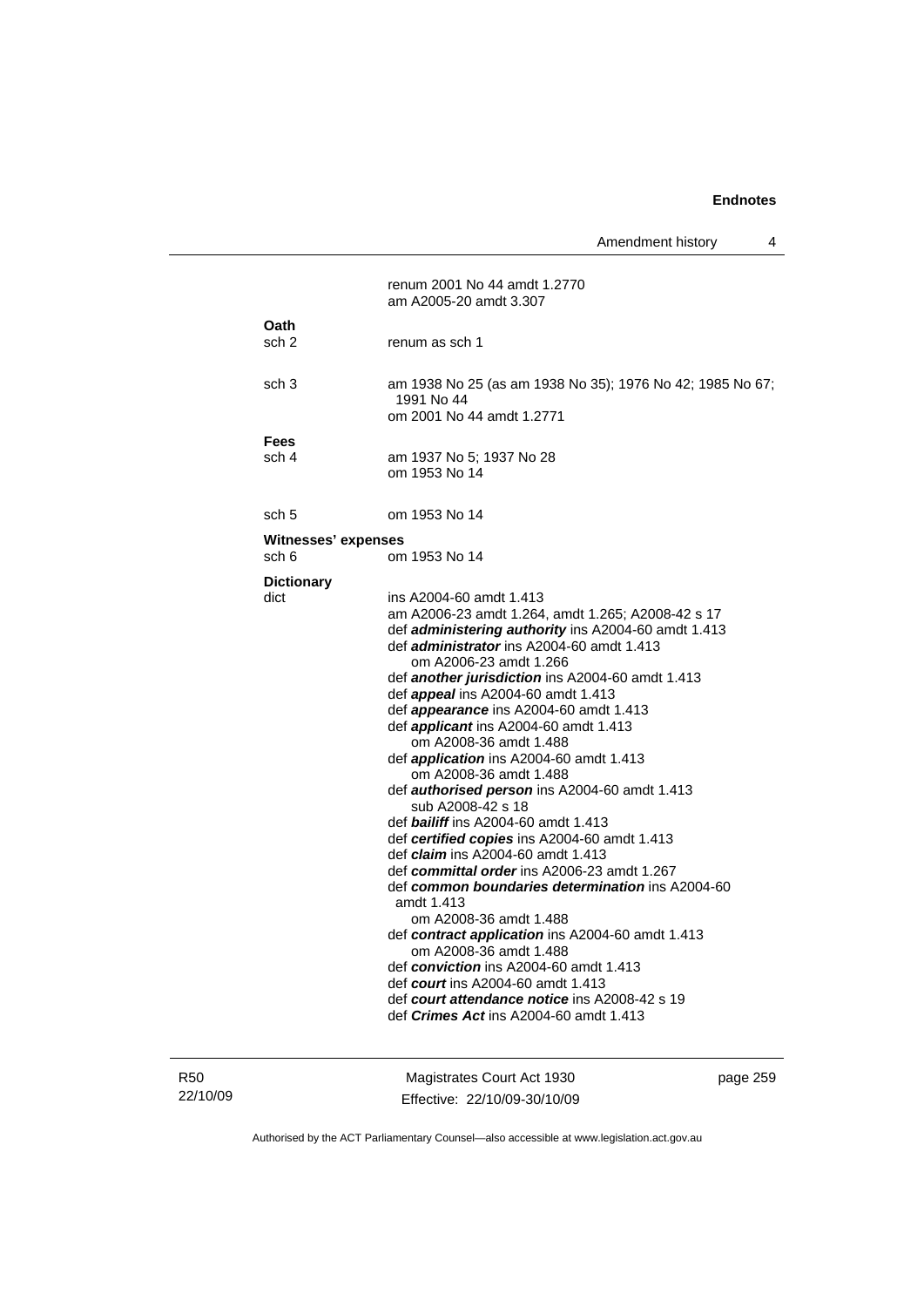4 Amendment history

 def *damages application* ins A2004-60 amdt 1.413 om A2008-36 amdt 1.488 def *date of service* ins A2004-60 amdt 1.413 def *debt application* ins A2004-60 amdt 1.413 om A2008-36 amdt 1.488 def *debt declaration* ins A2004-60 amdt 1.413 om A2008-36 amdt 1.488 def *decision* ins A2004-60 amdt 1.413 def *default notice* ins A2004-60 amdt 1.413 def *defendant* ins A2004-60 amdt 1.413 def *driver* ins A2004-60 amdt 1.413 def *escort* ins A2004-60 amdt 1.413 om A2006-23 amdt 1.268 def *fine* ins A2004-60 amdt 1.413 def *fine defaulter* ins A2004-60 amdt 1.413 def *goods application* ins A2004-60 amdt 1.413 om A2008-36 amdt 1.488 def *government agency* ins A2004-60 amdt 1.413 def *hearing* ins A2004-60 amdt 1.413 def *home address* ins A2004-60 amdt 1.413 def *illegal user declaration* ins A2004-60 amdt 1.413 def *indictable offence* ins A2004-60 amdt 1.413 def *indictment* ins A2004-60 amdt 1.413 def *information* ins A2004-60 amdt 1.413 def *infringement notice* ins A2004-60 amdt 1.413 def *infringement notice offence* ins A2004-60 amdt 1.413 def *infringement notice penalty* ins A2004-60 amdt 1.413 def *inquiry* ins A2004-60 amdt 1.413 om A2008-36 amdt 1.488 def *judgment* ins A2004-60 amdt 1.413 om A2008-36 amdt 1.488 def *jury* ins A2004-60 amdt 1.413 def *known offender declaration* ins A2004-60 amdt 1.413 def *law in force in the ACT* ins A2004-60 amdt 1.413 def *magistrate* ins A2004-60 amdt 1.413 am A2005-20 amdt 3.308 def *notice of intention to defend form* ins A2005-20 amdt 3.309 def *notice to defendant form* ins A2005-20 amdt 3.309 def *nuisance application* ins A2004-60 amdt 1.413 om A2008-36 amdt 1.488 def *outstanding fine* ins A2004-60 amdt 1.413 def *penalty notice* ins A2004-60 amdt 1.413 def *plea of guilty form* ins A2005-20 amdt 3.309 def *prescribed offence* ins A2004-60 amdt 1.413 def *proceeding* ins A2004-60 amdt 1.413 om A2008-36 amdt 1.488

page 260 Magistrates Court Act 1930 Effective: 22/10/09-30/10/09

R50 22/10/09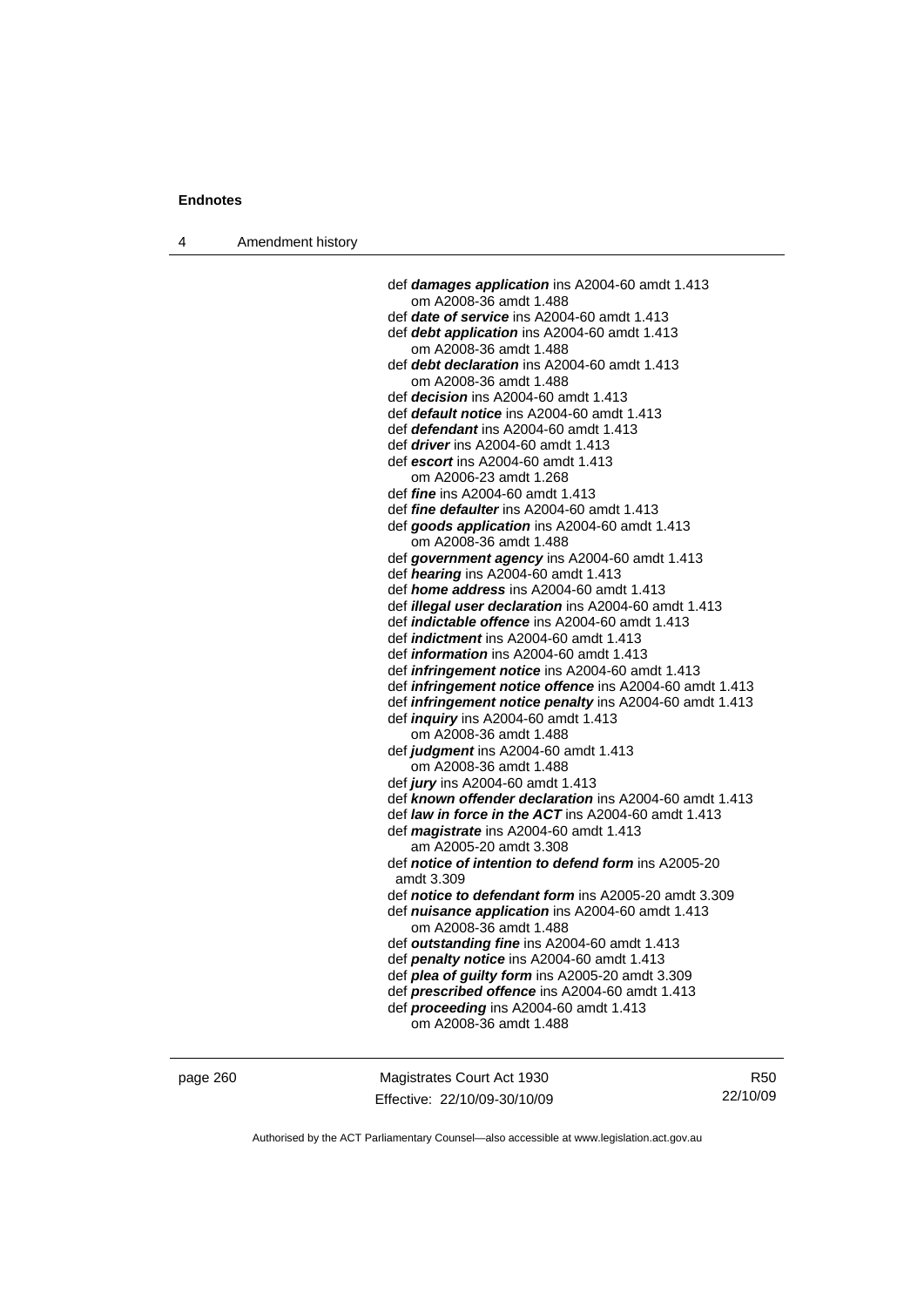def *reciprocating court* ins A2004-60 amdt 1.413 def *referee* ins A2004-60 amdt 1.413 om A2008-36 amdt 1.488 def *reference appeal* ins A2005-5 s 34 def *registered* ins A2004-60 amdt 1.413 def *registered operator* ins A2004-60 amdt 1.413 om A2005-20 amdt 3.310 def *registrar* ins A2004-60 amdt 1.413 def *relevant officer* ins A2004-60 amdt 1.413 def *reminder notice* ins A2004-60 amdt 1.413 def *respondent* ins A2004-60 amdt 1.413 om A2008-36 amdt 1.488 def *responsible person* ins A2004-60 amdt 1.413 def *review appeal* ins A2008-44 amdt 1.92 def *rules* ins A2004-60 amdt 1.413 sub A2008-36 amdt 1.489 def *Small Claims Court* ins A2004-60 amdt 1.413 om A2008-36 amdt 1.490 def *sold vehicle declaration* ins A2004-60 amdt 1.413 def *State* ins A2004-60 amdt 1.413 def *summary conviction* ins A2004-60 amdt 1.413 def *superintendent* ins A2004-60 amdt 1.413 om A2006-23 amdt 1.268 def *Territory entity* ins A2004-60 amdt 1.413 def *Territory fine* ins A2004-60 amdt 1.413 def *trader's plate* ins A2004-60 amdt 1.413 om A2005-20 amdt 3.310 def *trespass application* ins A2004-60 amdt 1.413 om A2008-36 amdt 1.490 def *unknown offender declaration* ins A2004-60 amdt 1.413 def *vehicle* ins A2004-60 amdt 1.413

def *vehicle-related offence* ins A2005-20 amdt 3.311

R50 22/10/09

Magistrates Court Act 1930 Effective: 22/10/09-30/10/09 page 261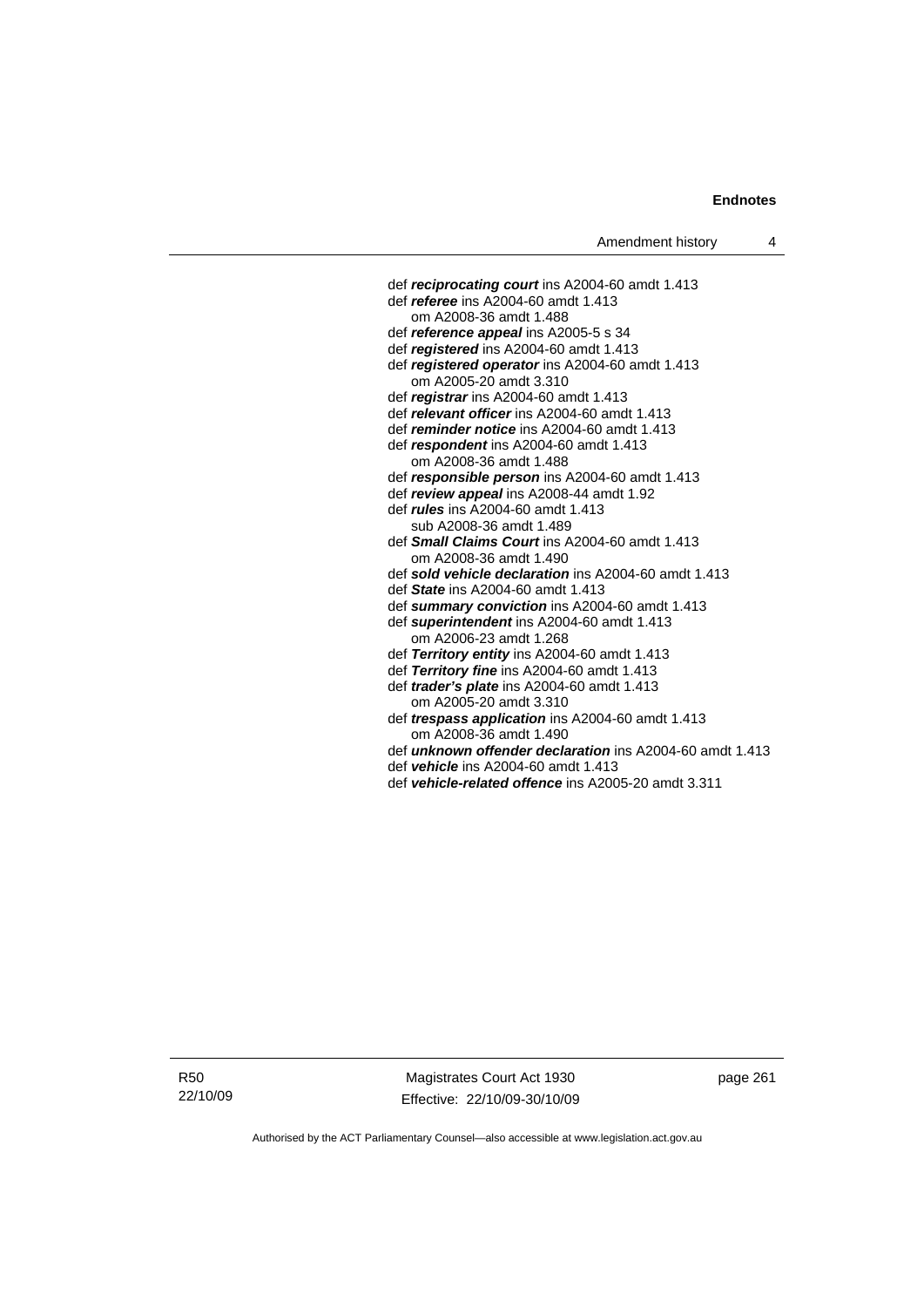5 Earlier republications

# **5 Earlier republications**

Some earlier republications were not numbered. The number in column 1 refers to the publication order.

Since 12 September 2001 every authorised republication has been published in electronic pdf format on the ACT legislation register. A selection of authorised republications have also been published in printed format. These republications are marked with an asterisk (\*) in column 1. Electronic and printed versions of an authorised republication are identical.

| <b>Republication</b><br>No and date | <b>Effective</b>            | Last<br>amendment<br>made by | <b>Republication</b><br>for                                                                                     |
|-------------------------------------|-----------------------------|------------------------------|-----------------------------------------------------------------------------------------------------------------|
| R <sub>1</sub><br>3 Aug 1992        | 3 Aug 1992-<br>27 Nov 1992  | A1992-37                     | initial republication<br>since self-<br>government and<br>includes<br>retrospective<br>amendments by<br>A1996-6 |
| R <sub>1</sub> (RI)<br>23 Feb 2006  | 3 Aug 1992-<br>27 Nov 1992  | A1992-37                     | reissue of printed<br>version                                                                                   |
| R <sub>1</sub> A<br>23 Feb 2006     | 23 Nov 1992-<br>28 Feb 1993 | A1992-37                     | amendments by<br>A1992-9 and<br>includes<br>retrospective<br>amendments by<br>A1996-6                           |
| R <sub>1</sub> B<br>23 Feb 2006     | 1 Mar 1993-<br>7 Mar 1993   | A1993-2                      | amendments by<br>A1993-2 and<br>includes<br>retrospective<br>amendments by<br>A1996-6                           |
| R1C<br>23 Feb 2006                  | 8 Mar 1993-<br>31 Aug 1993  | A1993-4                      | amendments by<br>A1993-4 and<br>includes<br>retrospective<br>amendments by<br>A1996-6                           |
|                                     |                             |                              |                                                                                                                 |

page 262 Magistrates Court Act 1930 Effective: 22/10/09-30/10/09

R50 22/10/09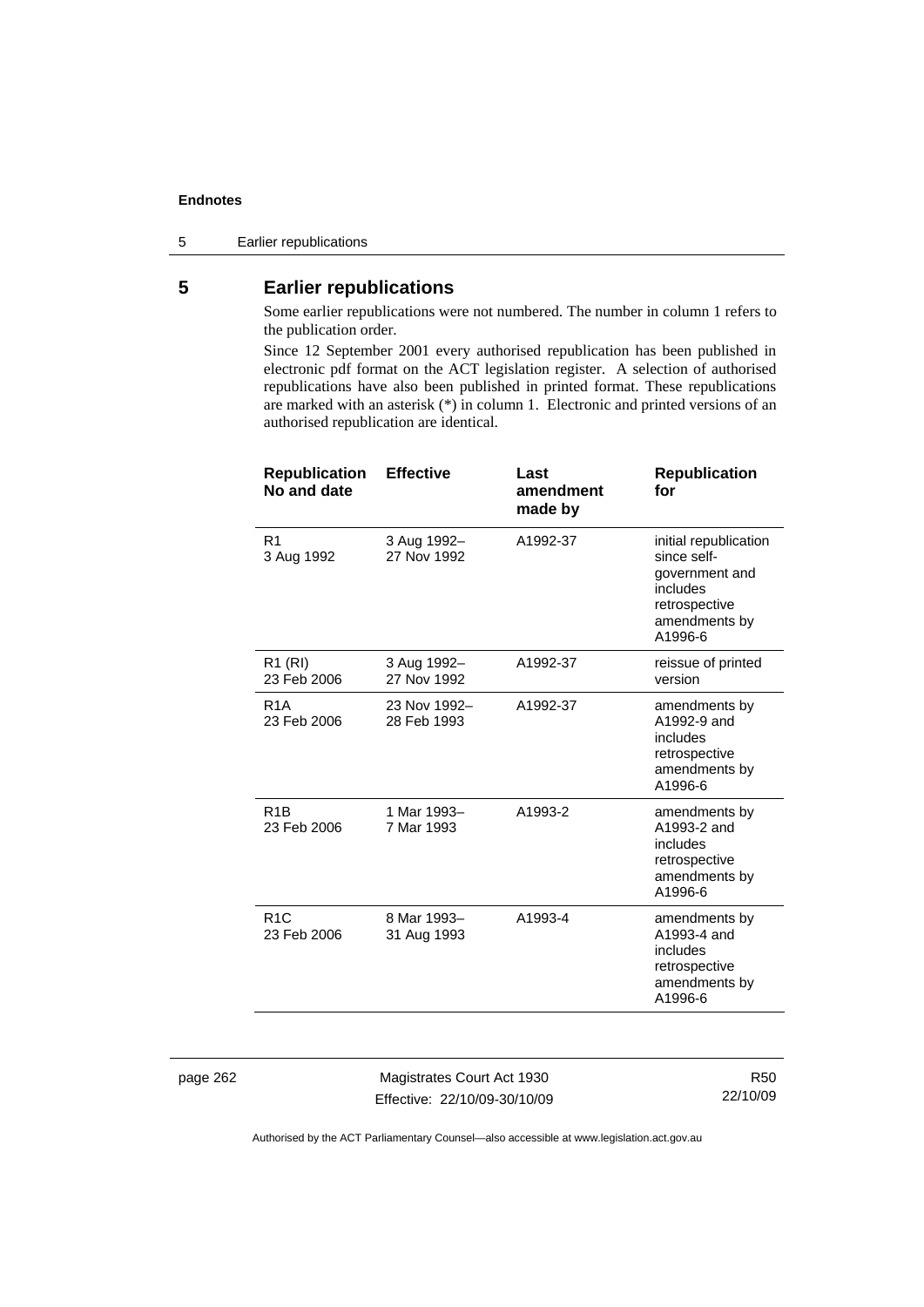Earlier republications 5

| <b>Republication</b><br>No and date | <b>Effective</b>             | Last<br>amendment<br>made by | <b>Republication</b><br>for                                                                                     |
|-------------------------------------|------------------------------|------------------------------|-----------------------------------------------------------------------------------------------------------------|
| R <sub>1</sub> D<br>23 Feb 2006     | 1 Sept 1993-<br>26 Sept 1993 | A1993-4                      | amendments by<br>A1993-4 and<br>includes<br>retrospective<br>amendments by<br>A1996-6                           |
| R <sub>1</sub> E<br>23 Feb 2006     | 27 Sept 1993-<br>16 Dec 1993 | A1993-48                     | amendments by<br>A1993-48 and<br>includes<br>retrospective<br>amendments by<br>A1996-6                          |
| R2<br>31 Dec 1993                   | 17 Dec 1993-<br>13 Mar 1994  | A1993-91                     | amendments by<br>A1993-91 and<br>includes<br>retrospective<br>amendments by<br>A1996-6                          |
| R2(RI)<br>23 Feb 2006               | 17 Dec 1993-<br>13 Mar 1994  | A1993-91                     | reissue of printed<br>version                                                                                   |
| R <sub>2</sub> A<br>23 Feb 2006     | 1 July 1994-<br>10 Oct 1994  | A1994-45                     | amendments by<br>A1994-4, A1994-10<br>and A1994-38 and<br>includes<br>retrospective<br>amendments by<br>A1996-6 |
| R <sub>2</sub> B<br>23 Feb 2006     | 11 Oct 1994-<br>28 Nov 1994  | A1994-66                     | amendments by<br>A1994-66 and<br>includes<br>retrospective<br>amendments by<br>A1996-6                          |

R50 22/10/09

Magistrates Court Act 1930 Effective: 22/10/09-30/10/09 page 263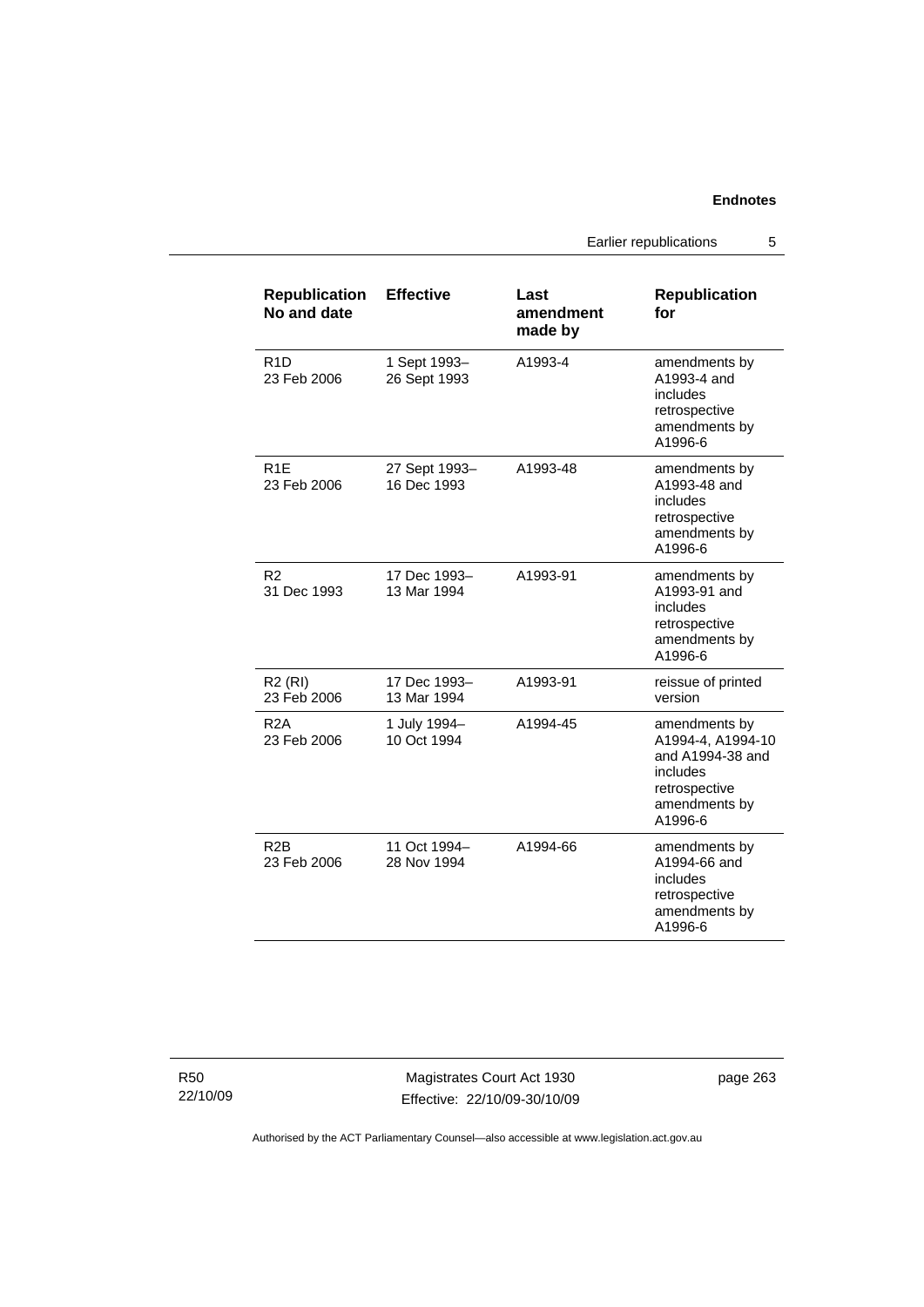| <b>Republication</b><br>No and date | <b>Effective</b>             | Last<br>amendment<br>made by | <b>Republication</b><br>for                                                                                         |
|-------------------------------------|------------------------------|------------------------------|---------------------------------------------------------------------------------------------------------------------|
| R3<br>10 Apr 1995                   | 10 Apr 1995-<br>17 Dec 1995  | A1994-81                     | amendments by<br>A1994-45,<br>A1994-61 and<br>A1994-81 and<br>includes<br>retrospective<br>amendments by<br>A1996-6 |
| R3 (RI)<br>23 Feb 2006              | 10 Apr 1995-<br>17 Dec 1995  | A1994-81                     | reissue of printed<br>version                                                                                       |
| R <sub>3</sub> A<br>23 Feb 2006     | 18 Dec 1995-<br>6 May 1996   | A1995-46                     | amendments by<br>A1995-46 and<br>includes<br>retrospective<br>amendments by<br>A1996-6                              |
| R <sub>3</sub> B<br>23 Feb 2006     | 12 Sept 1996-<br>31 Dec 1996 | A1996-6                      | amendments by<br>A1995-41 and<br>A1996-6                                                                            |
| R <sub>3</sub> C<br>23 Feb 2006     | 17 May 1997-<br>29 May 1997  | A1996-82                     | amendments by<br>A1996-68,<br>A1996-74 and<br>A1996-82                                                              |
| R4<br>30 May 1997                   | 30 May 1997-<br>22 Sept 1997 | A1997-25                     | amendments by<br>A1997-25                                                                                           |
| R4 (RI)<br>23 Feb 2006              | 30 May 1997-<br>22 Sept 1997 | A1997-25                     | reissue of printed<br>version                                                                                       |
| R4A<br>23 Feb 2006                  | 23 Sept 1997-<br>24 May 1998 | A1997-41                     | amendments by<br>A1997-41                                                                                           |
| R5<br>1 June 1998                   | 1 June 1998-<br>18 Oct 1998  | A1997-96                     | amendments by<br>A1997-94 and<br>A1997-96                                                                           |
| <b>R5 (RI)</b><br>23 Feb 2006       | 1 June 1998–<br>18 Oct 1998  | A1997-96                     | reissue of printed<br>version                                                                                       |

# 5 Earlier republications

page 264 Magistrates Court Act 1930 Effective: 22/10/09-30/10/09

R50 22/10/09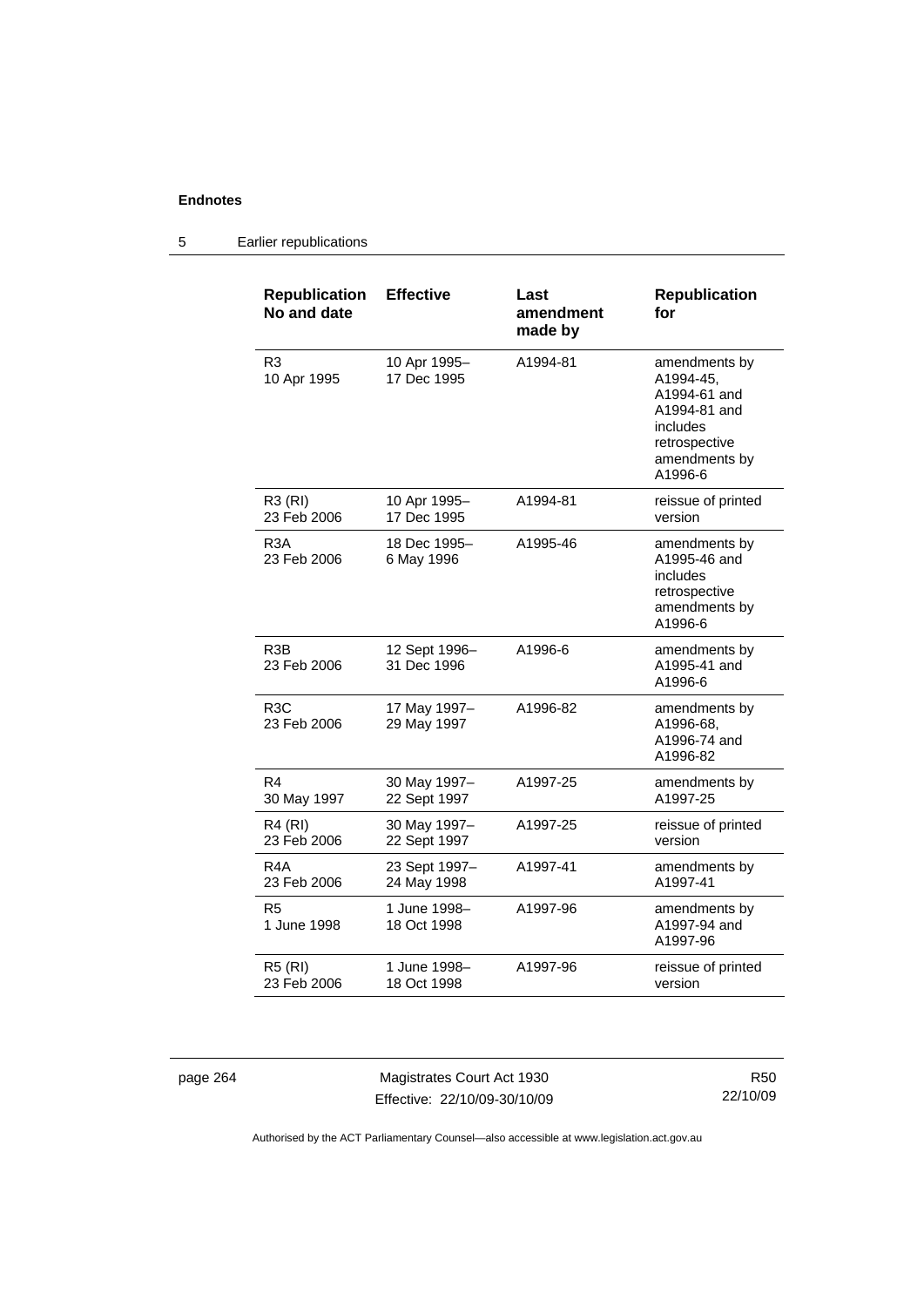Earlier republications 5

| <b>Republication</b><br>No and date | <b>Effective</b>             | Last<br>amendment<br>made by | <b>Republication</b><br>for                                         |
|-------------------------------------|------------------------------|------------------------------|---------------------------------------------------------------------|
| R6<br>31 Mar 1999                   | 31 Mar 1999-<br>30 Apr 1999  | A1999-12                     | amendments by<br>A1998-25,<br>A1998-38,<br>A1998-54 and<br>A1998-67 |
| R6 (RI)<br>23 Feb 2006              | 31 Mar 1999-<br>30 Apr 1999  | A1999-12                     | reissue of printed<br>version                                       |
| R6A<br>23 Feb 2006                  | 1 Sept 1999-<br>9 Nov 1999   | A1999-34                     | amendments by<br>A1999-12,<br>A1999-22 and<br>A1999-34              |
| R <sub>6</sub> B<br>23 Feb 2006     | 24 Dec 1999-<br>29 Feb 2000  | A1999-91                     | amendments by<br>A1999-59,<br>A1999-61,<br>A1999-66 and<br>A1999-91 |
| R <sub>6</sub> C<br>23 Feb 2006     | 10 May 2000-<br>31 May 2000  | A2000-1                      | amendments by<br>A1999-64,<br>A1999-79 and<br>A2000-1               |
| R6D<br>23 Feb 2006                  | 1 June 2000-<br>8 Sept 2000  | A2000-17                     | amendments by<br>A2000-17                                           |
| R7<br>20 Nov 2000                   | 5 Oct 2000-<br>4 Sept 2001   | A2000-60                     | amendments by<br>A2000-1 and<br>A2000-60                            |
| <b>R7 (RI)</b><br>23 Feb 2006       | 5 Oct 2000-<br>4 Sept 2001   | A2000-60                     | reissue of printed<br>version                                       |
| R8<br>12 Sept 2001                  | 27 Sept 2001-<br>30 Nov 2001 | A2001-90                     | amendments by<br>A2001-44,<br>A2001-56,<br>A2001-63 and<br>A2001-70 |
| R9<br>3 Dec 2001                    | 1 Dec 2001-<br>13 Mar 2002   | A2001-90                     | amendments by<br>A2001-62                                           |

| R50      |
|----------|
| 22/10/09 |

Magistrates Court Act 1930 Effective: 22/10/09-30/10/09 page 265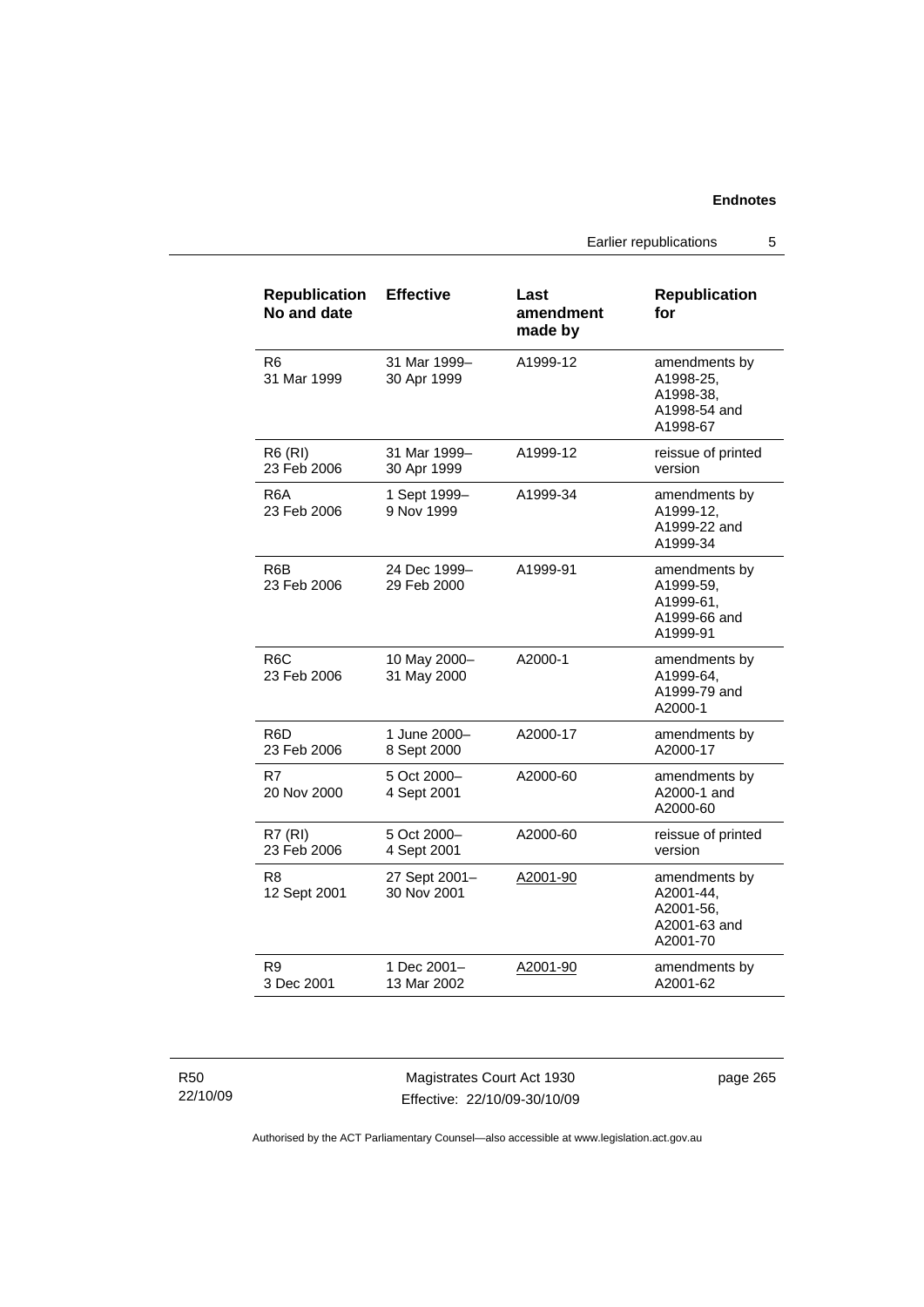| <b>Republication</b><br>No and date | <b>Effective</b>              | Last<br>amendment<br>made by | <b>Republication</b><br>for                                      |
|-------------------------------------|-------------------------------|------------------------------|------------------------------------------------------------------|
| R <sub>10</sub><br>14 Mar 2002      | 14 Mar 2002-<br>26 Mar 2002   | A2002-2                      | amendments by<br>A2001-77 and<br>A2002-2                         |
| R <sub>11</sub> *                   | 27 Mar 2002-                  | A2002-2                      | amendments by                                                    |
| 27 Mar 2002                         | 30 June 2002                  |                              | A2001-90                                                         |
| R <sub>12</sub>                     | 1 July 2002-                  | A2002-2                      | amendments by                                                    |
| 1 July 2002                         | 12 Sept 2002                  |                              | A2001-18                                                         |
| R <sub>13</sub><br>13 Sept 2002     | 13 Sept 2002-<br>16 Sept 2002 | A2002-2                      | commenced expiry                                                 |
| R <sub>14</sub>                     | 17 Sept 2002-                 | A2002-30                     | amendments by                                                    |
| 17 Sept 2002                        | 10 Oct 2002                   |                              | A2002-30                                                         |
| R <sub>15</sub>                     | 11 Oct 2002-                  | A2002-36                     | amendments by                                                    |
| 11 Oct 2002                         | 31 Dec 2002                   |                              | A2002-36                                                         |
| R <sub>16</sub><br>1 Jan 2003       | 1 Jan 2003-<br>30 Mar 2003    | A2002-36                     | repealed<br>amendments by<br>A2001-64                            |
| R <sub>16</sub> (RI)<br>12 Feb 2003 | 1 Jan 2003–<br>30 Mar 2003    | A2002-36                     | reissue to include<br>retrospective<br>amendments by<br>A2002-49 |
| R <sub>17</sub> *                   | 31 Mar 2003-                  | A2003-2                      | amendments by                                                    |
| 31 Mar 2003                         | 11 Oct 2003                   |                              | A2003-2                                                          |
| R <sub>18</sub><br>12 Oct 2003      | 12 Oct 2003-<br>18 Dec 2003   | A2003-2                      | commenced expiry                                                 |
| R <sub>19</sub>                     | 19 Dec 2003-                  | A2003-56                     | amendments by                                                    |
| 19 Dec 2003                         | 21 Mar 2004                   |                              | A2003-56                                                         |
| R <sub>20</sub>                     | 22 Mar 2004-                  | A2004-2                      | amendments by                                                    |
| 22 Mar 2004                         | 8 Apr 2004                    |                              | A2004-2                                                          |
| R <sub>21</sub>                     | 9 Apr 2004-                   | A2004-15                     | amendments by                                                    |
| 9 Apr 2004                          | 29 Apr 2004                   |                              | A2004-15                                                         |
| R22                                 | 30 Apr 2004-                  | A2004-15                     | amendments by                                                    |
| 30 Apr 2004                         | 25 June 2004                  |                              | A2003-48                                                         |

# 5 Earlier republications

page 266 Magistrates Court Act 1930 Effective: 22/10/09-30/10/09

R50 22/10/09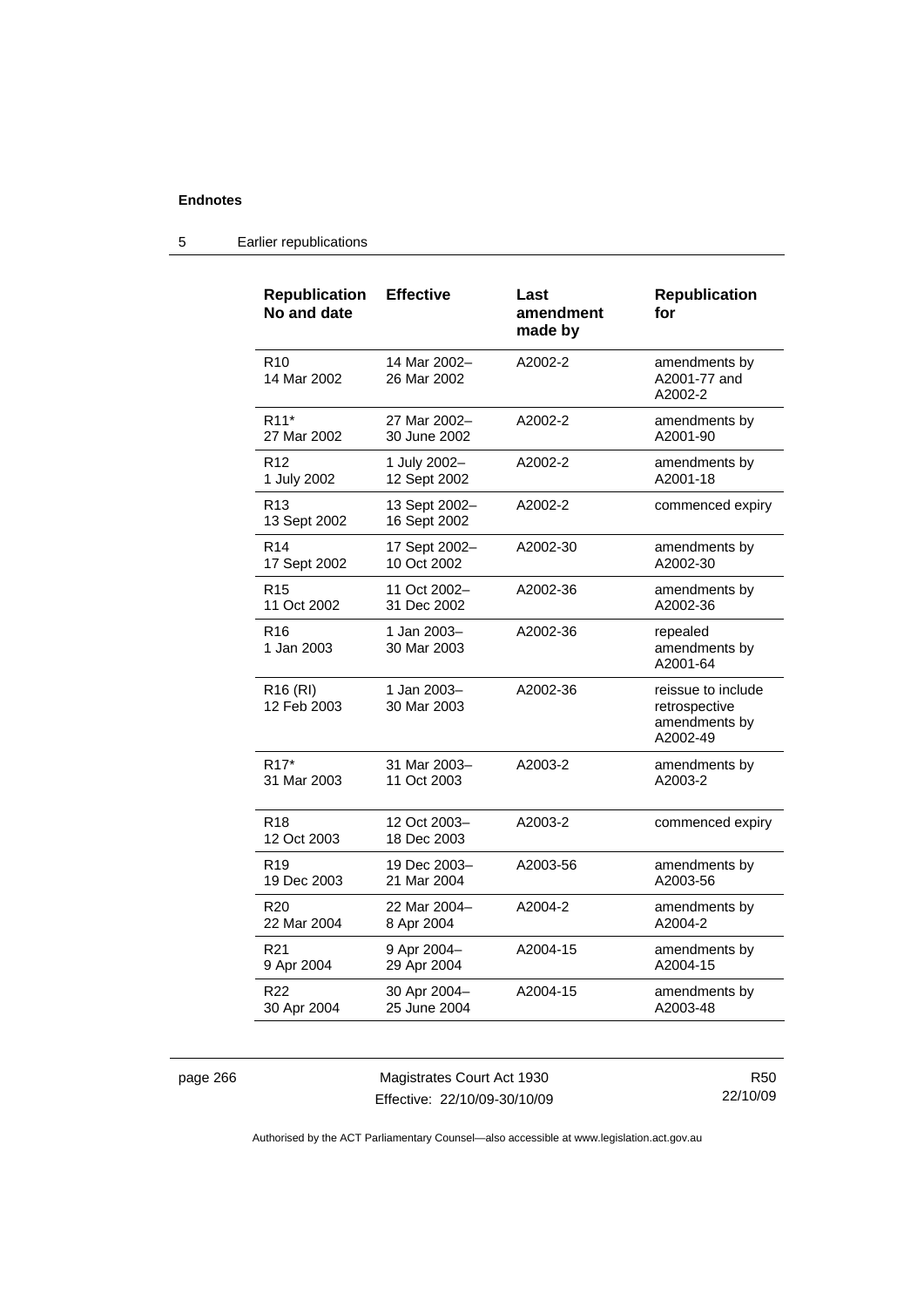Earlier republications 5

| <b>Republication</b><br>No and date | <b>Effective</b>             | Last<br>amendment<br>made by | <b>Republication</b><br>for                                                            |
|-------------------------------------|------------------------------|------------------------------|----------------------------------------------------------------------------------------|
| R23<br>26 June 2004                 | 26 June 2004-<br>24 Aug 2004 | A2004-15                     | amendments by<br>A2004-14                                                              |
| R <sub>24</sub><br>25 Aug 2004      | 25 Aug 2004-<br>29 Sept 2004 | A2004-47                     | amendments by<br>A2004-42                                                              |
| R <sub>25</sub><br>30 Sept 2004     | 30 Sept 2004-<br>9 Jan 2005  | A2004-47                     | amendments by<br>A2004-42 and<br>A2004-47                                              |
| R <sub>26</sub> (RI)<br>8 June 2005 | 10 Jan 2005-<br>23 Feb 2005  | A2004-60                     | amendments by<br>A2004-60 and<br>includes textual<br>correction in s 312               |
| R27 (RI)<br>8 June 2005             | 24 Feb 2005-<br>24 Mar 2005  | A2005-7                      | amendments by<br>A2005-5 and<br>A2005-7 and<br>includes textual<br>correction in s 312 |
| R28 (RI)<br>8 June 2005             | 25 Mar 2005-<br>1 June 2005  | A2005-13                     | amendments by<br>A2005-13 and<br>includes textual<br>correction in s 312               |
| R <sub>29</sub> (RI)<br>8 June 2005 | 2 June 2005-<br>22 Nov 2005  | A2005-20                     | amendments by<br>A2005-20 and<br>includes textual<br>correction in s 312               |
| R30<br>23 Nov 2005                  | 23 Nov 2005-<br>21 Dec 2005  | A2005-53                     | amendments by<br>A2005-53                                                              |
| R31<br>22 Dec 2005                  | 22 Dec 2005-<br>10 Jan 2006  | A2005-60                     | amendments by<br>A2005-60                                                              |
| R32*<br>11 Jan 2006                 | 11 Jan 2006-<br>1 June 2006  | A2005-60                     | commenced expiry                                                                       |
| R33<br>2 June 2006                  | 2 June 2006-<br>1 July 2006  | A2006-23                     | amendments by<br>A2006-23                                                              |
| R34<br>2 July 2006                  | 2 July 2006-<br>18 Dec 2006  | A2006-23                     | commenced expiry                                                                       |

R50 22/10/09

Magistrates Court Act 1930 Effective: 22/10/09-30/10/09 page 267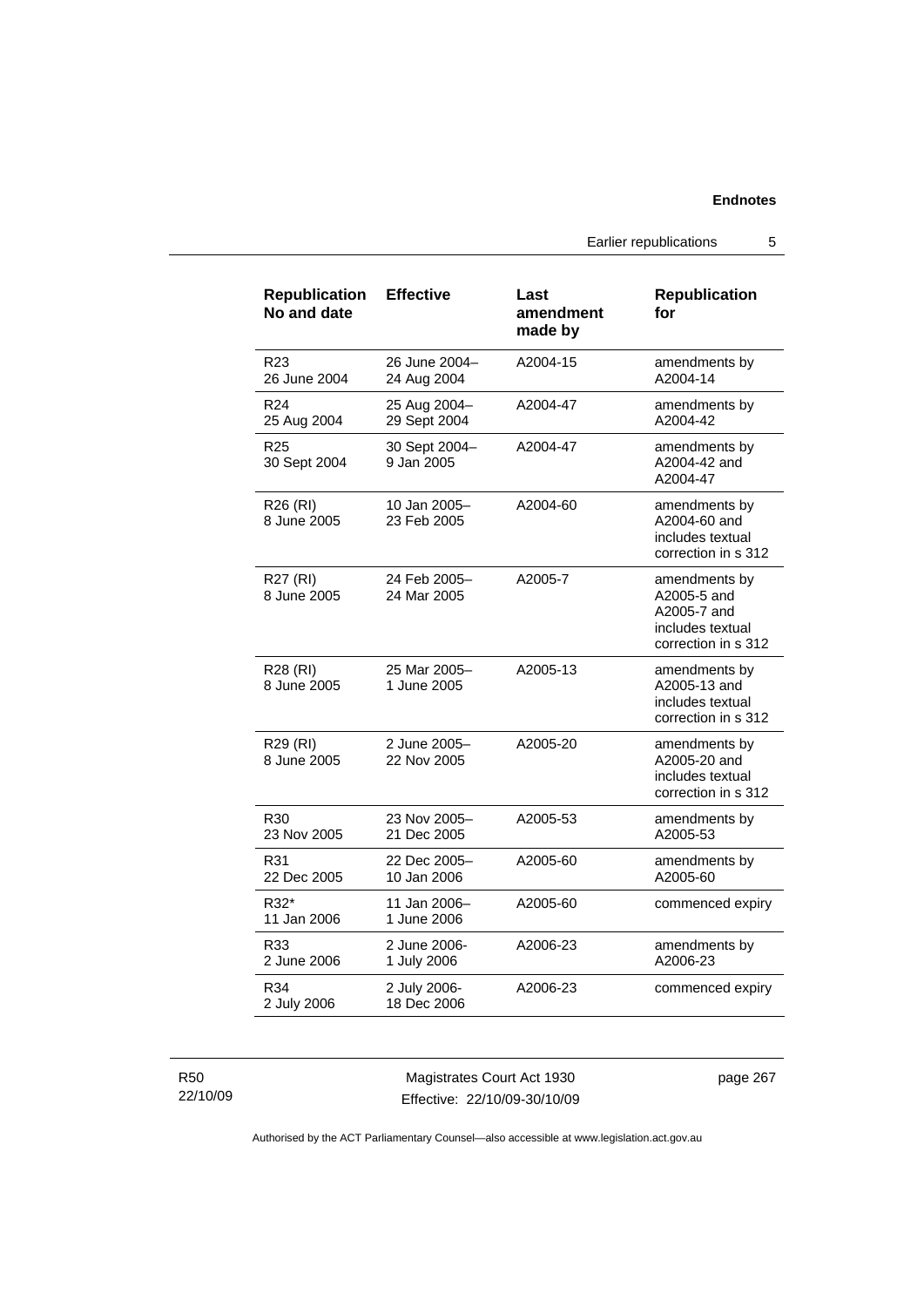# 5 Earlier republications

| <b>Republication</b><br>No and date | <b>Effective</b>            | Last<br>amendment<br>made by | <b>Republication</b><br>for                                                                |
|-------------------------------------|-----------------------------|------------------------------|--------------------------------------------------------------------------------------------|
| R35                                 | 19 Dec 2006-                | A2006-55                     | amendments by                                                                              |
| 19 Dec 2006                         | 31 Dec 2006                 |                              | A2006-55                                                                                   |
| R36<br>1 Jan 2007                   | 1 Jan 2007-<br>9 Nov 2007   | A2006-55                     | amendments by<br>A2006-40 as<br>amended by<br>A2006-55                                     |
| R37                                 | 10 Nov 2007-                | A2007-15                     | amendments by                                                                              |
| 10 Nov 2007                         | 17 Dec 2007                 |                              | A2007-8                                                                                    |
| R38                                 | 18 Dec 2007-                | A2007-44                     | amendments by                                                                              |
| 18 Dec 2007                         | 19 Dec 2007                 |                              | A2007-15                                                                                   |
| R39                                 | 20 Dec 2007-                | A2007-44                     | amendments by                                                                              |
| 20 Dec 2007                         | 15 Apr 2008                 |                              | A2007-44                                                                                   |
| R40                                 | 16 Apr 2008-                | A2008-6                      | amendments by                                                                              |
| 16 Apr 2008                         | 28 July 2008                |                              | A2008-6                                                                                    |
| R41                                 | 29 July 2008-               | A2008-22                     | amendments by                                                                              |
| 29 July 2008                        | 26 Aug 2008                 |                              | A2008-22                                                                                   |
| R42                                 | 27 Aug 2008-                | A2008-29                     | amendments by                                                                              |
| 27 Aug 2008                         | 1 Feb 2009                  |                              | A2008-29                                                                                   |
| R43<br>2 Feb 2009                   | 2 Feb 2009-<br>26 Feb 2009  | A2008-46                     | amendments by<br>A2008-36 and<br>A2008-37                                                  |
| R44<br>27 Feb 2009                  | 27 Feb 2009–<br>7 Mar 2009  | A2008-46                     | amendments by<br>A2008-19 and<br>A2008-20                                                  |
| R45                                 | 8 Mar 2009-                 | A2009-7                      | amendments by                                                                              |
| 8 Mar 2009                          | 29 Mar 2009                 |                              | A2008-42                                                                                   |
| R46                                 | 30 Mar 2009-                | A2009-7                      | amendments by                                                                              |
| 30 Mar 2009                         | 29 May 2009                 |                              | A2008-46                                                                                   |
| R47<br>30 May 2009                  | 30 May 2009-<br>3 Sept 2009 | SL2009-20                    | amendments by<br>A2008-41,<br>A2008-44 and<br>A2009-7 and<br>modifications by<br>SL2009-20 |

page 268 Magistrates Court Act 1930 Effective: 22/10/09-30/10/09

R50 22/10/09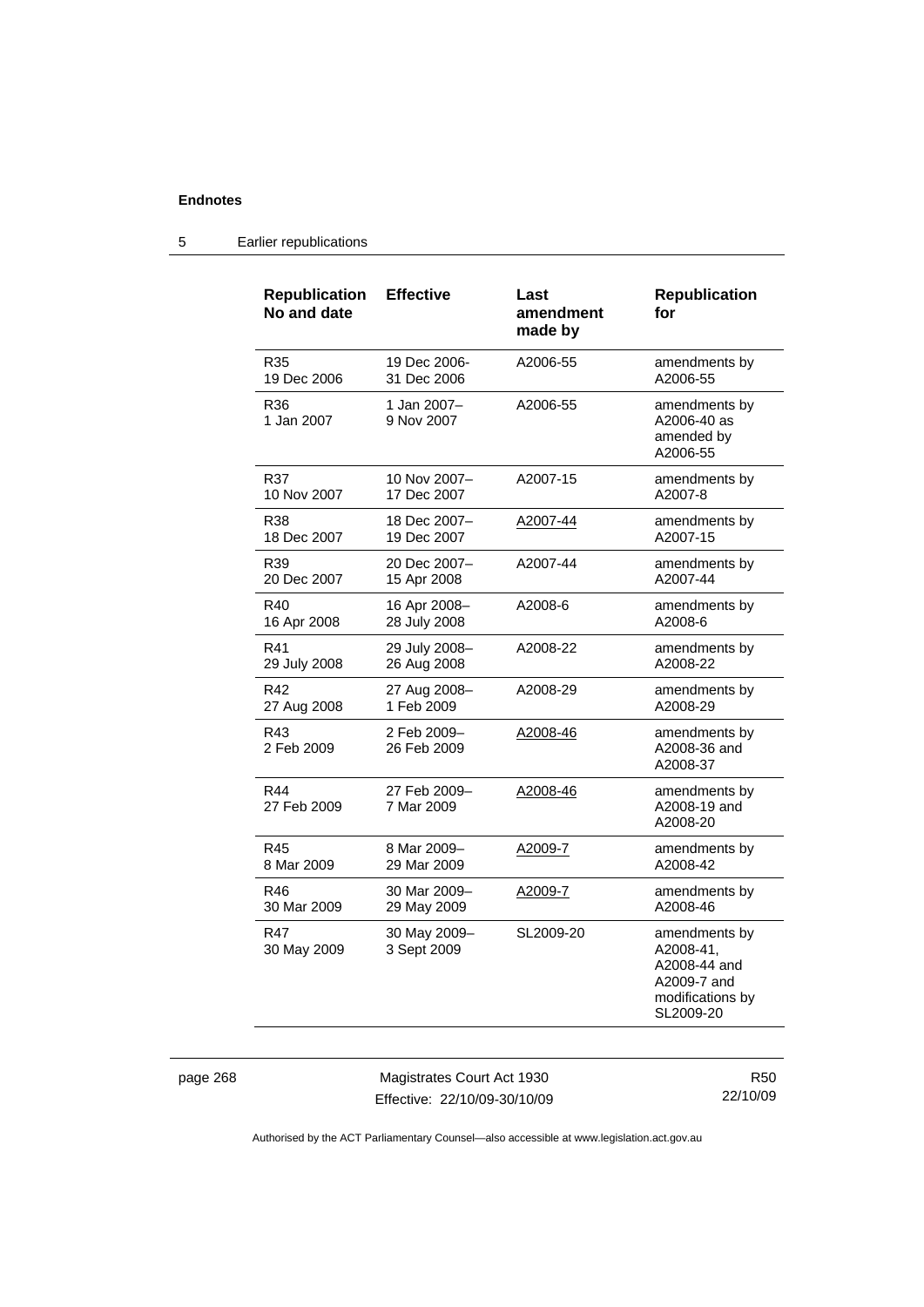Uncommenced amendments 6

| 4 Sept 2009-<br>A2009-24<br>R48<br>28 Sept 2009<br>4 Sept 2009  |                           |
|-----------------------------------------------------------------|---------------------------|
|                                                                 | amendments by<br>A2009-24 |
| 29 Sept 2009-<br>A2009-24<br>R49<br>21 Oct 2009<br>29 Sept 2009 | amendments by<br>A2009-19 |

# **6 Uncommenced amendments**

The following amendments have not been included in this republication because they were uncommenced at the republication date:

|                                | <b>Road Transport (Mass, Dimensions and Loading)</b> |
|--------------------------------|------------------------------------------------------|
| Act 2009 A2009-22 sch 1 pt 1.1 |                                                      |

# **Part 1.1 Magistrates Court Act 1930**

# **[1.1] Section 116AA (2)**

*substitute* 

(2) In this section:

*road transport legislation* means the following:

- (a) the *Road Transport (Driver Licensing) Act 1999*;
- (b) the *Road Transport (General) Act 1999*;
- (c) the *Road Transport (Mass, Dimensions and Loading) Act 2009*;
- (d) the *Road Transport (Public Passenger Services) Act 2001*;
- (e) the *Road Transport (Safety and Traffic Management) Act 1999*;
- (f) the *Road Transport (Vehicle Registration) Act 1999*;

| R50      | Magistrates Court Act 1930   | page 269 |
|----------|------------------------------|----------|
| 22/10/09 | Effective: 22/10/09-30/10/09 |          |